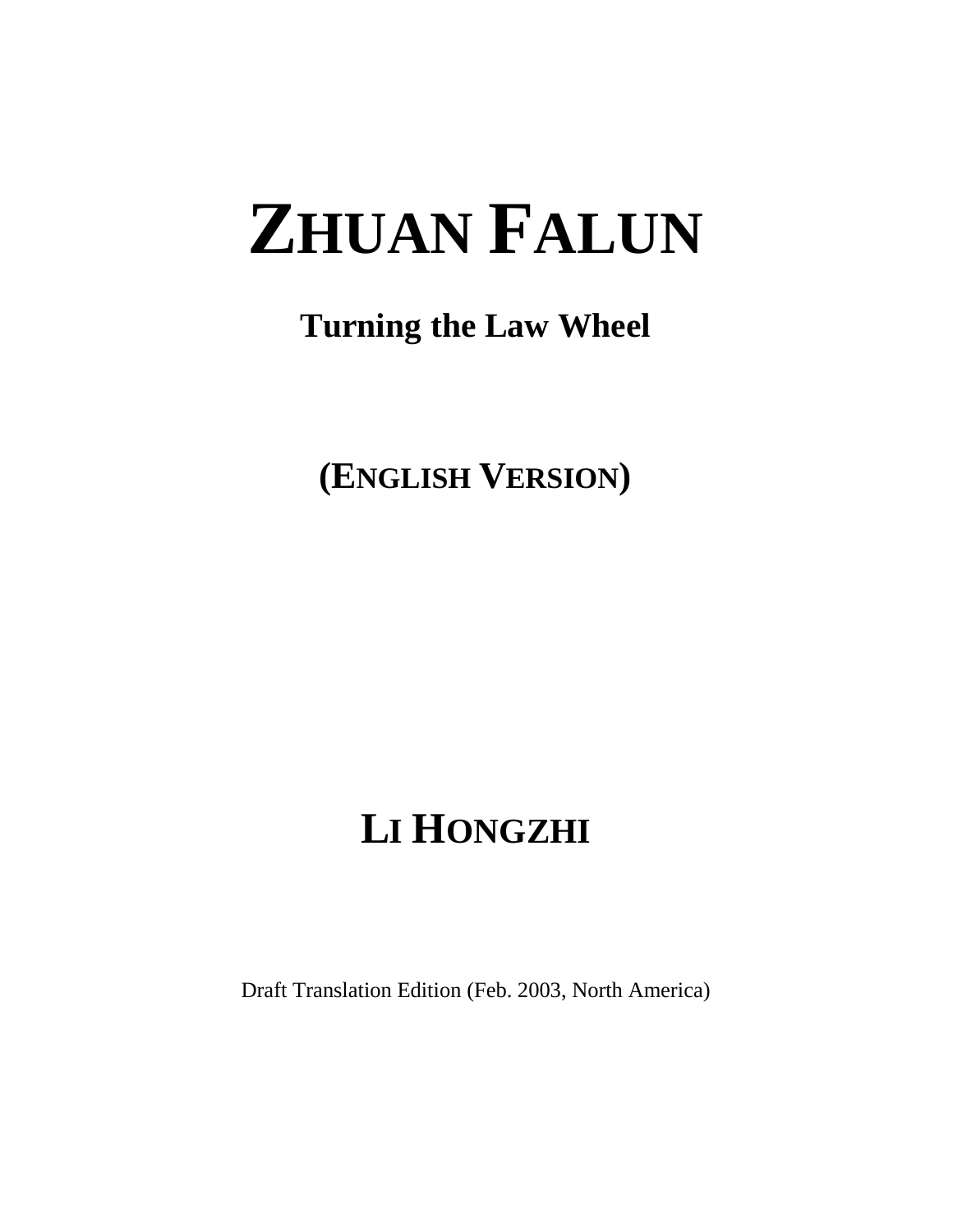

This Law Wheel design is the universe's miniature, and in all other dimensions it has its forms of being and its evolution processes, so I call it a world.

Li Hongzhi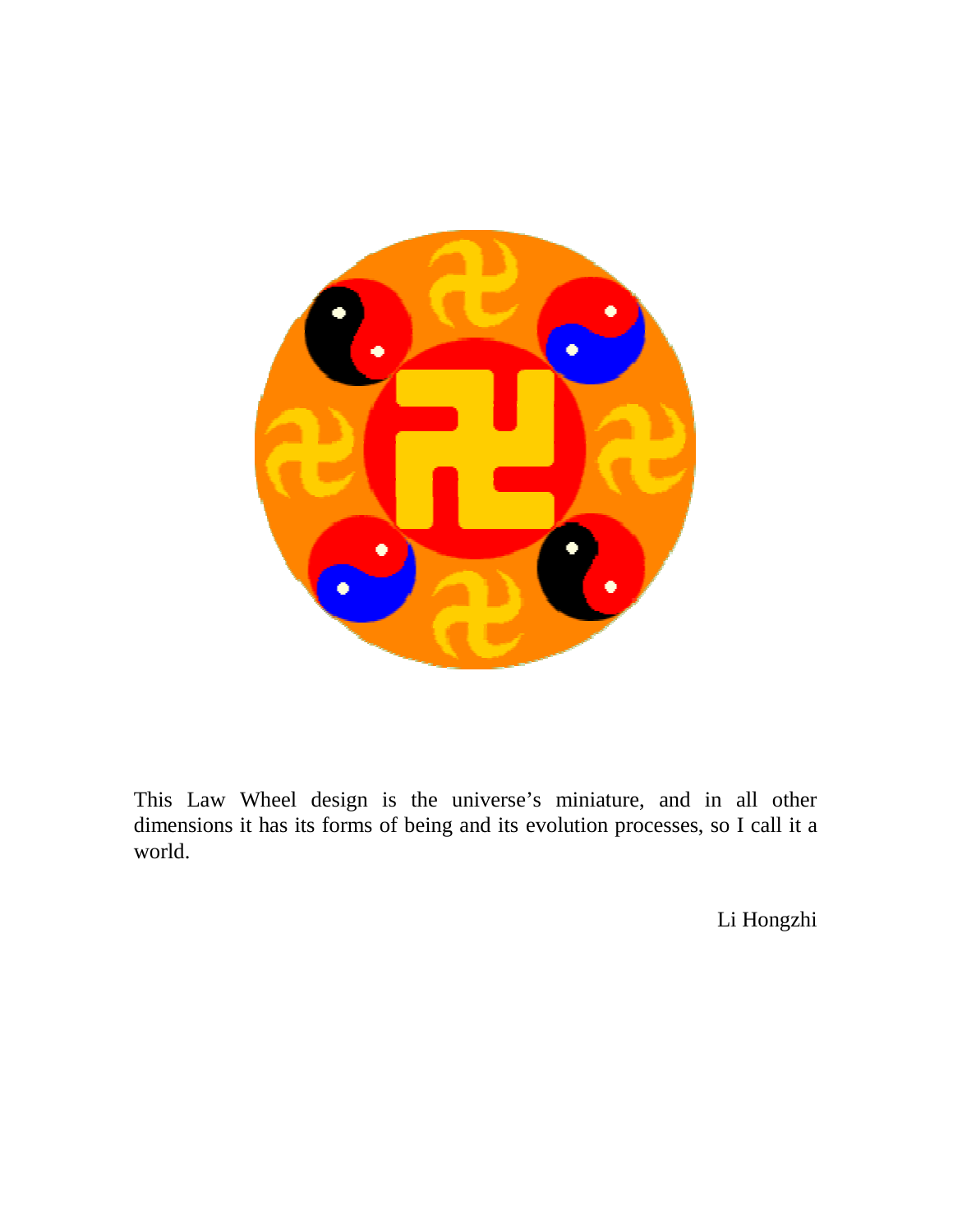### <span id="page-2-0"></span>**ON BUDDHA LAW**

Nothing is as profound as BUDDHA LAW. Of all teachings in the world it is the most wondrous and highest science. To open up this field, ordinary people have to fundamentally change their way of thinking. Failing that, the reality of the universe will forever remain something of a myth to mankind, and ordinary people will forever grope around inside the box created by their own ignorance.

So just what exactly is BUDDHA LAW, then? Is it religion? Is it philosophy? That is just how the "cutting edge" scholars of Buddhism see it. They merely study it on a theoretical level, subjecting it to criticism and so-called research, as if it were philosophy. The truth is, BUDDHA LAW is not limited to the little portion in scriptures, which is only BUDDHA LAW's initial-level Law. Instead, there is nothing that BUDDHA LAW cannot explain—it thoroughly unravels all mysteries, from those of particles and molecules to those of the universe, from small things to great things. It is a different discourse at different levels on the nature of the universe—to be True, Good, and Endure—at different levels, what Daoists call "the Dao," or what Buddhists call "the Law."

No matter how advanced the science of today's human race may be, it can only account for a portion of the universe's mysteries. Once we mention specific phenomena of BUDDHA LAW, there is always someone who says, "We're in the electronic age now, and science is so advanced. Spaceships have flown to other planets, and you still talk about those naive old beliefs?" To tell it like it is, as advanced as computers may be, they can't compare to the human brain, which to this day is a mystery that baffles researchers. Regardless of how far spaceships may travel, they still cannot fly beyond this material dimension in which the human race exists. The knowledge mankind has today is extremely shallow and nothing more than a small part of the whole—it is nowhere near a real understanding of the Truth of the universe. Some people don't even dare to face up to, approach, or acknowledge the facts of phenomena that objectively exist, all because these people are too narrow-minded and are unwilling to change their longstanding way of thinking. Only BUDDHA LAW can completely unveil the mysteries of the universe, of space-time, and of the human body. It can truly distinguish virtue from vice, and good from evil, and it can put an end to wrong views while providing the right views.

The ideas that guide today's science are only able to confine its development and research to this material world, as a subject won't be studied until it is known—it takes that approach. As for phenomena that are intangible and invisible, but that objectively exist, real manifestations of those things appear here in our material world, yet they are shunned and considered unexplainable. Stubborn people simply insist, without supporting evidence, that those are just "natural" phenomena. People with ulterior motives have acted against their own consciences by dismissing all of it as "blind belief." And people who don't have inquisitive minds have shied away from these matters with the excuse that science is not yet advanced enough. Mankind will make a leap forward if it can take a fresh look at itself and at the universe, changing its rigid way of thinking. BUDDHA LAW can allow people to thoroughly understand immeasurable, boundless worlds. Throughout all the ages, only one thing has been able to explain perfectly the human race, the many material dimensions that exist, all life, and the entire universe: BUDDHA LAW.

Li Hongzhi June 2, 1992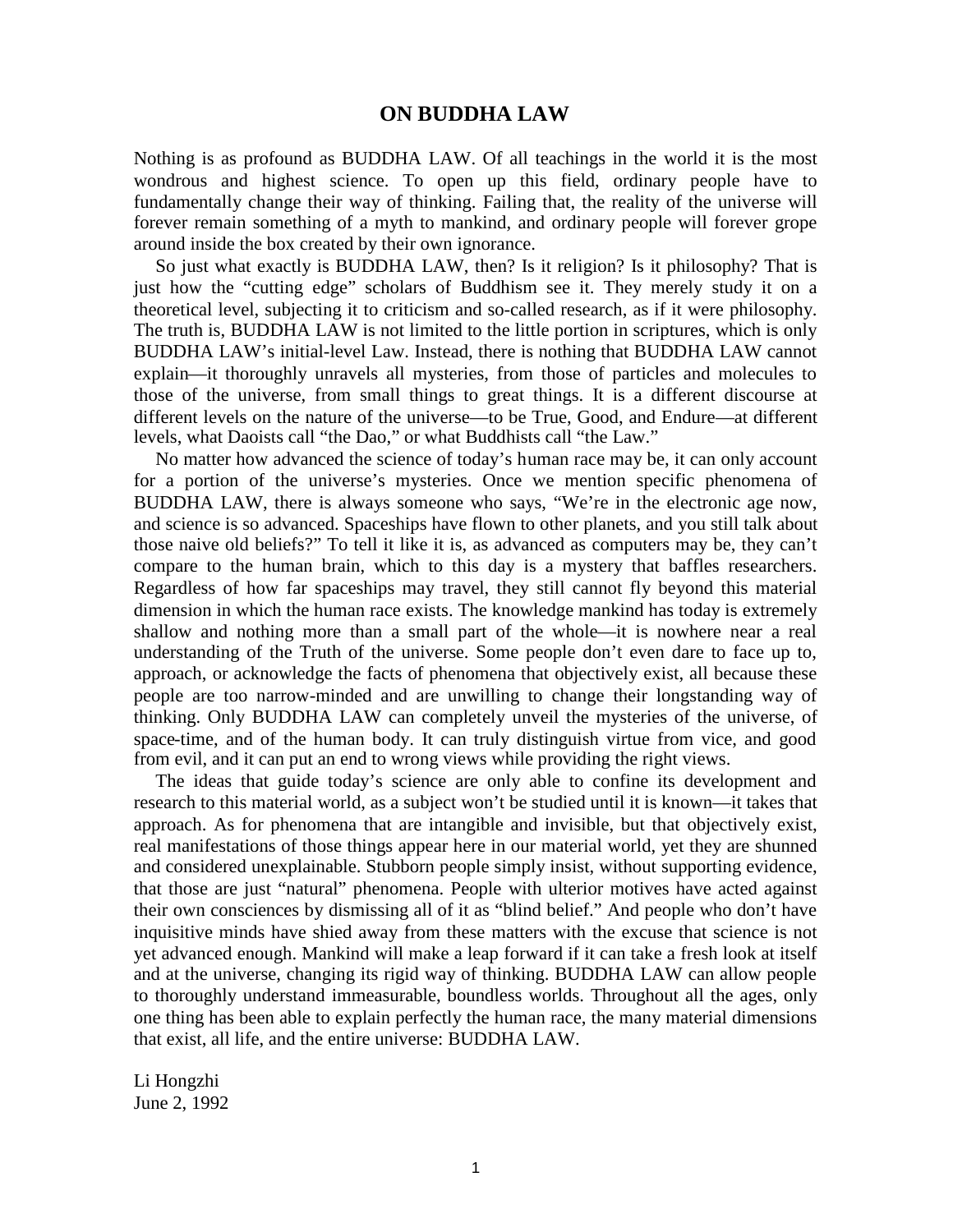# **CONTENTS**

| One Standard Alone Determines if Someone is Good or Bad: Whether He is Able to be |  |
|-----------------------------------------------------------------------------------|--|
|                                                                                   |  |
|                                                                                   |  |
|                                                                                   |  |
|                                                                                   |  |
|                                                                                   |  |
|                                                                                   |  |
|                                                                                   |  |
|                                                                                   |  |
|                                                                                   |  |
|                                                                                   |  |
|                                                                                   |  |
|                                                                                   |  |
|                                                                                   |  |
|                                                                                   |  |
|                                                                                   |  |
|                                                                                   |  |
|                                                                                   |  |
|                                                                                   |  |
|                                                                                   |  |
|                                                                                   |  |
|                                                                                   |  |
|                                                                                   |  |
|                                                                                   |  |
|                                                                                   |  |
|                                                                                   |  |
|                                                                                   |  |
|                                                                                   |  |
|                                                                                   |  |
|                                                                                   |  |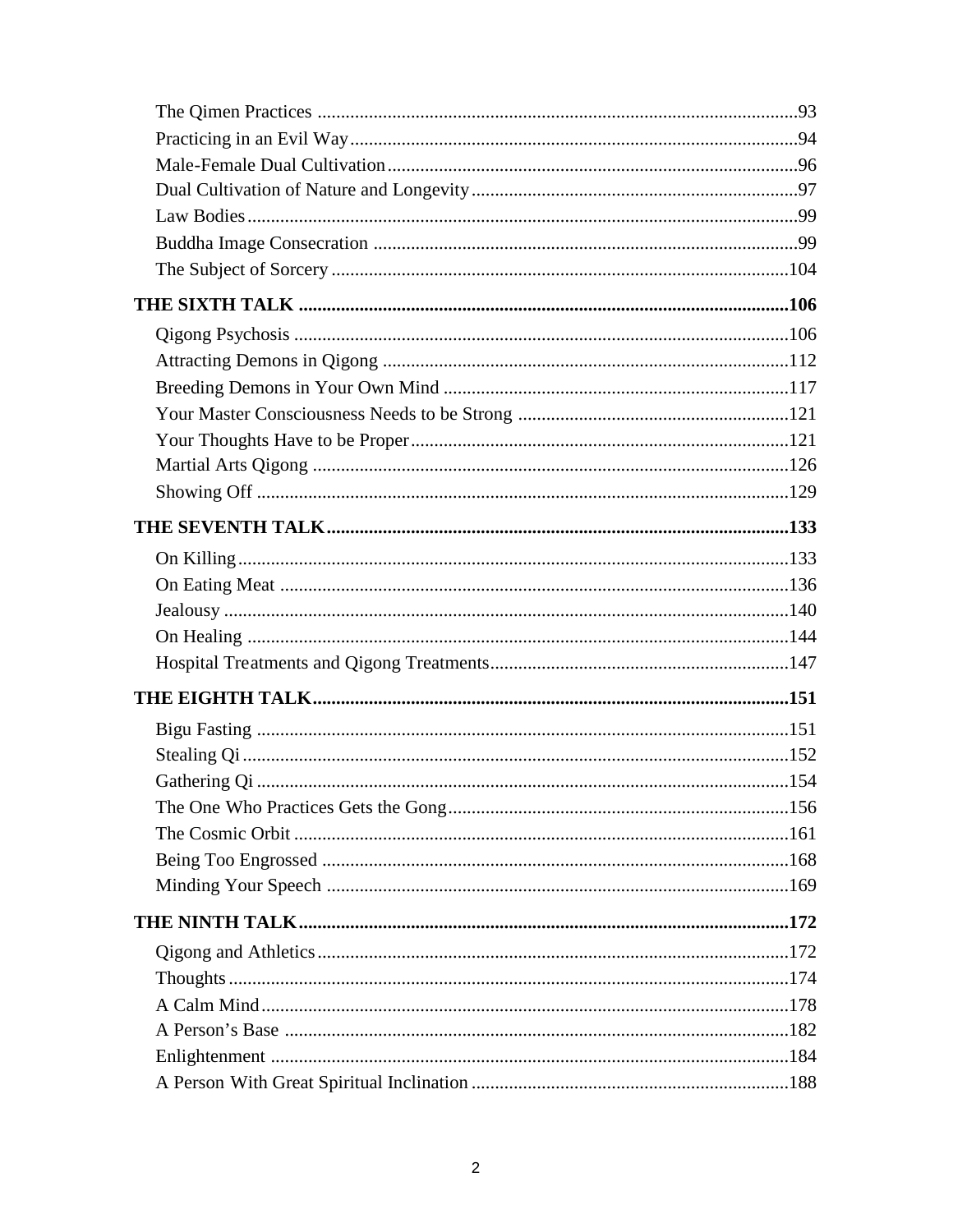## <span id="page-5-0"></span>**The First Talk**

#### <span id="page-5-1"></span>**Truly Guiding People Up to High Levels**

For the whole time I've been transmitting our teachings and exercises, I've made a point of being responsible to society and to our students. The results have been good, and the impact on the whole society has been pretty good, too. A few years back there were a lot of masters of the qigong arts spreading their qigong practices, but the things they taught were all just at the level of healing and fitness. Of course, I'm not saying that other people's practices aren't good. I'm just saying they haven't passed on any higher things. I know the state of qigong all across the country, and I can say that right now, whether we're talking about inside China or abroad, I'm the only one who's really transmitting a practice that takes you to higher levels. And why isn't anybody else doing that? The reason is, huge issues are involved, the historical origins of it go deep, it involves a wide range of things, and the questions it brings up are penetrating. This isn't something just anybody can teach, since it involves touching a lot of practices' things. And this is especially so when we have a lot of practitioners who learn one practice today, then go and learn some other one tomorrow, and they turn their own bodies into a big mess, which makes success just impossible. Others take the main road and cultivate upwards, while they take all kinds of side roads. When they cultivate in one practice, the other ones interfere, and when they cultivate in the other ones, the first one interferes—they're being interfered with all over the place, and they can't cultivate anymore.

We need to straighten all this out for you. We'll keep what's good, get rid of what's bad, and make sure you can cultivate from this point on. But you really have to be here to learn the Great Law. If you bring all kinds of attachments with you, or if you've come here wanting to get abilities, to get healed, to just hear some ideas, or maybe for some other bad reason, then it's not going to work. And this is important, now, because like I've said, I'm the only person doing this, and there aren't a lot of opportunities like this. I won't keep on spreading it this way forever. I think that whoever gets to hear me transmit the exercises and teachings in person, I'd say he's really… later on you'll know, and you'll feel really glad about this period of time. Of course, we believe in karmic relationship, and everybody sits here because of their karmic relationships.

Transmitting a practice that takes you to high levels—now think about it, what's that mean? Isn't it about saving people? It's saving people—you are truly cultivating yourself, and not just getting healthy or fit. It's true cultivation, so the demands on the student's character are higher. Now us folks sitting here, we've come here to learn the Great Law, so you need to have the mindset of a true practitioner while you sit here, and you need to let go of your attachments. If you're coming here to learn the exercises, or the Great Law, with the goal of getting all kinds of things, then you won't learn anything. I'll tell you a truth: the whole process of cultivation is a process of constantly getting rid of human attachments. Out in the ordinary world, people fight each other, they deceive each other, and they harm other people just to benefit themselves a little. The thoughts behind that all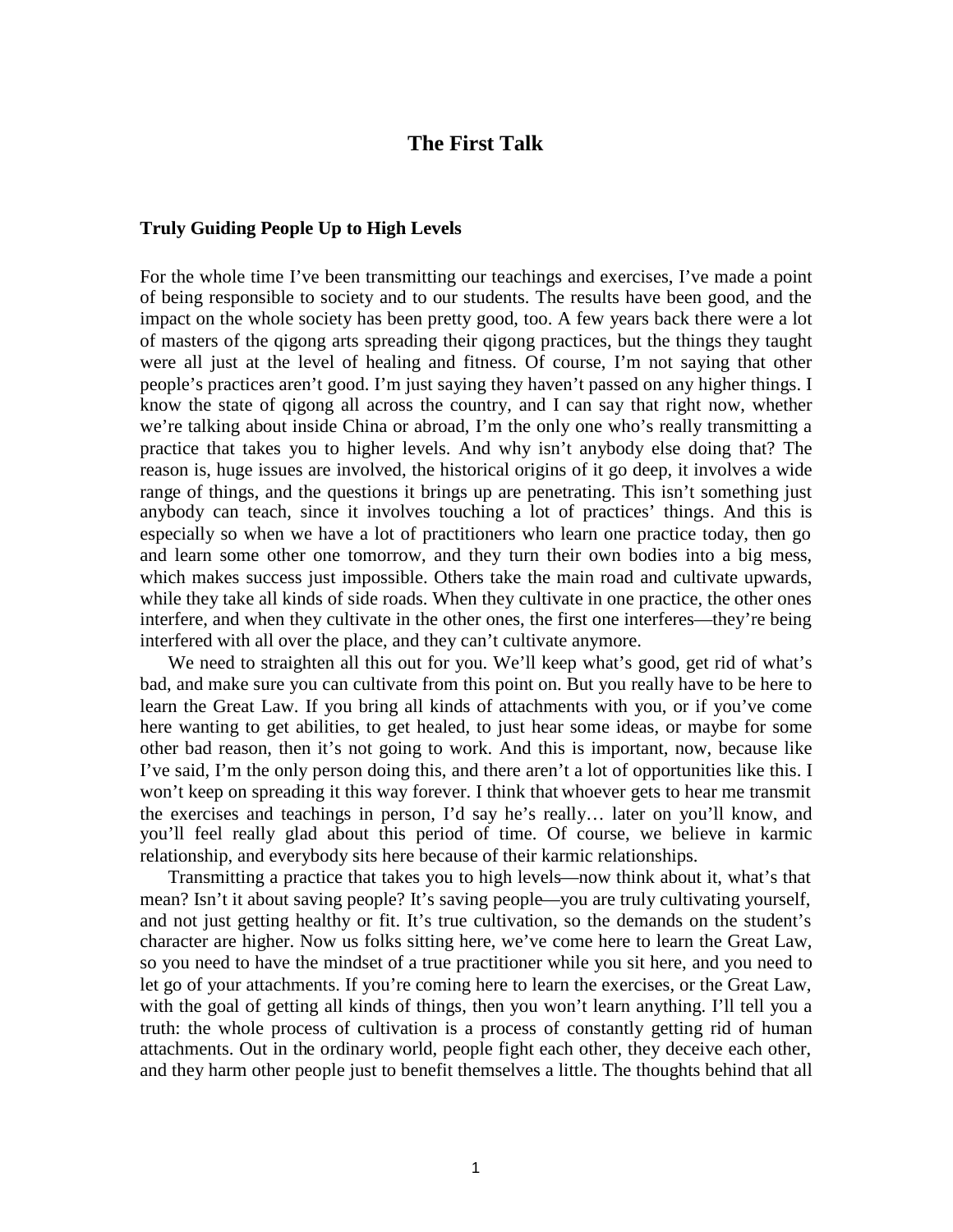have to go. And this is especially true for us folks learning the practice today—you have all the more reason to get rid of those thoughts.

I'm not going to talk about doing healing here. We don't do healing. But if you want to do true cultivation, and you've come here with an ailing body, then you can't cultivate yet. So I have to purify your body. I only purify the body for people who've truly come here to learn the practice, who truly come to learn the Law. There's one thing we stress: if you can't set aside those thoughts of yours, if you can't set aside that health problem, then there's nothing we can do and we can't help you. And why is that? Because there's a truth in this universe: the things that happen to ordinary people, as Buddhists put it, all have underlying causes, and for ordinary people things like birth, aging, sickness, and death are just a fact of life. People only have health problems and suffering because they did bad things in the past and made *karma*. When they go through hard times they are paying off a karmic debt, so nobody can just go and change that at will. If it's changed, that's like letting somebody who's in debt get off without paying it back, and you can't just go and do that on a whim. That's the same as doing something bad.

Some people think that healing people, or helping them get healthy and fit, is doing a good thing. But the way I see it, they haven't really healed anything. They've just postponed and shifted the ailment, or transformed it, but they haven't taken it out. To really eliminate that tribulation you have to eliminate the karma. And if a person can really heal people, if he can completely clear out that karma, and I mean really do that, then his level definitely isn't low. He would have already seen a truth, which is, the laws for ordinary people can't just be violated like that. During his cultivation, a cultivator who's moved by compassion is allowed to do some good things, heal people, or help them get healthy and fit, but he still can't heal people completely. If an ordinary person's ailment could really be rooted out, then a non-cultivating, ordinary person would walk off without any ailment, but he'd still be an ordinary person, and he'd go on fighting for his own benefit just like other ordinary people. How could you just go and eliminate his karma? That's definitely not allowed.

So why is it okay to do that for cultivators, then? Because nobody is more precious than a cultivator. He wants to cultivate, and that's the most precious thought. In Buddhism they talk about Buddha-nature, and that when a person's Buddha-nature comes out the Enlightened Beings can help him. And what do they mean by that? If you ask me, since I'm transmitting a practice on a higher level, it involves truths from high levels, and the issues it touches on are huge. In this universe, human life, as we see it, isn't generated in the ordinary world. A person's true life is generated in the space of the universe. The reason being, there are many types of matter in this universe that produce life, and these types of matter can generate life through motion and interaction. What this means is that a person's earliest life originates in the universe. The space of the universe is inherently good, and its nature is to be True, Good, and Endure, and when a person is born he has the same nature as the universe. But as more beings are created, community-like social relationships form. Some of the beings might grow selfish and gradually lower their levels, so they can't stay at that level and have to drop. But then at the next level they become not so good again, and again they can't stay there, so they keep dropping down and down, until at some point they finally drop to this level of human beings.

The whole human society is at one level. When they drop down this far, these beings were supposed to be destroyed if they are looked at only in terms of abilities, or only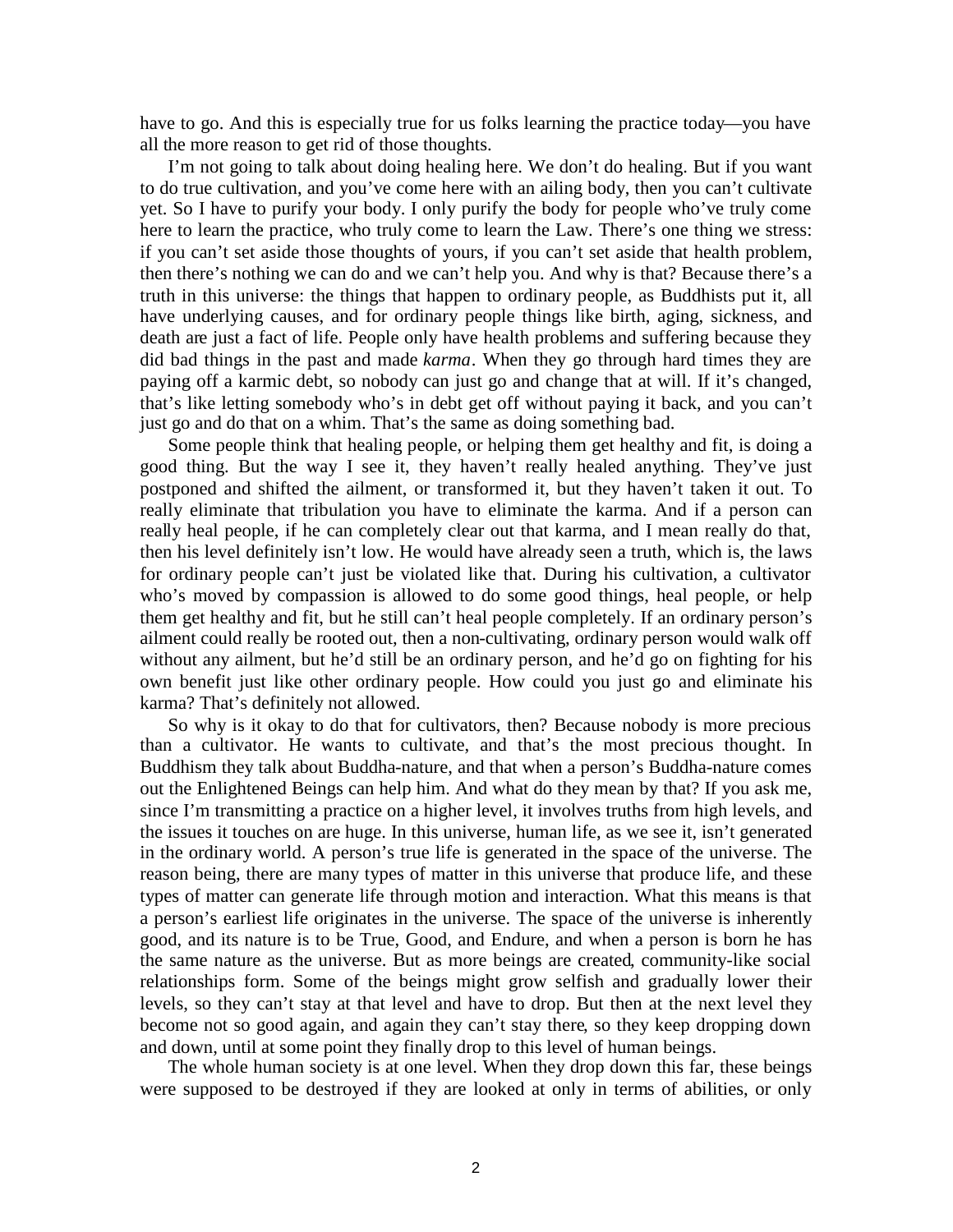from the standpoint of the Great Enlightened Beings. But Great Enlightened Beings take compassion as their starting point, so they gave them another chance and made this special environment and this special dimension. The beings in this dimension are different from the beings in all other dimensions in the universe. The beings in this dimension can't see the beings in other dimensions, and they can't see how the universe really is, so it's just like these people have dropped into a realm of delusion. If they want to get healed, get rid of adversity, or eliminate their karma, then they've got to cultivate and return to their original, true selves. That's how all the different cultivation ways see it. A person should return to his original, true self—that's actually the true purpose of being human. So, once somebody wants to cultivate, they'd say his Buddha-nature has come out. That thought is the most precious, because he wants to return to his original, true self, he wants to break out of this level of ordinary people.

Maybe you've heard the Buddhist saying, "When a person's Buddha-nature comes out it shakes the Ten-Directional World." Whoever sees this will help him, and they'll help him no matter what. Buddhists believe that saving people has no conditions attached, it's done at whatever cost, and they can help him unconditionally. That's why we can do a lot for our students. But it doesn't work like that for an ordinary person, who just wants to be an ordinary person and get healed. Some people think, "I'll cultivate if I can just get my health back." But cultivation doesn't have any conditions attached—if you want to cultivate, then you just cultivate. Some people's bodies are sick, though, and some people have messed-up messages in their bodies, some haven't ever cultivated, and then there are others who've cultivated for decades but are still milling around in the realm of *qi* energy, and haven't gotten anywhere cultivating.

So what should we do about that? We need to purify their bodies and make it possible for them to cultivate up to high levels. When you're cultivating at the lowest level there's a process, which is, we totally purify your body. We take all the bad things in your mind, that karma field around your body, and all those factors that make your body unhealthy, and we clean the whole thing out. If we didn't, then how could you, and that dirty body of yours that's all dark, and that filthy mind of yours, how could you cultivate up to high levels? And we don't work on qi here. You don't need to work on those low-level things. We'll push you past that and help your body reach an illness-free state. And at the same time, we'll give you a complete, ready-made set of things that are needed at the low level to build a foundation. That way, we'll start right off at a high level.

Going by what's said in cultivation, if you want to count qi, then there are three levels. But true cultivation (which doesn't count working qi) has two major levels: one is Triple-World-Law cultivation, and the other is Beyond-Triple-World-Law cultivation. These "Triple-World-Law" and "Beyond-Triple-World-Law" are different from what people say in monasteries about "leaving the mundane world" and "entering the mundane world"—those are just conceptual. We undergo changes at two major levels through true human-body cultivation. In the process of Triple-World-Law cultivation the body is purified constantly, again and again, so when the highest form of Triple-World-Law is reached the body will have been completely replaced by high-energy matter. But with Beyond-Triple-World-Law cultivation, that's pretty much Buddha-body cultivation, that's a body made of high-energy matter, and all abilities will be redeveloped. These are the two major levels we talk about.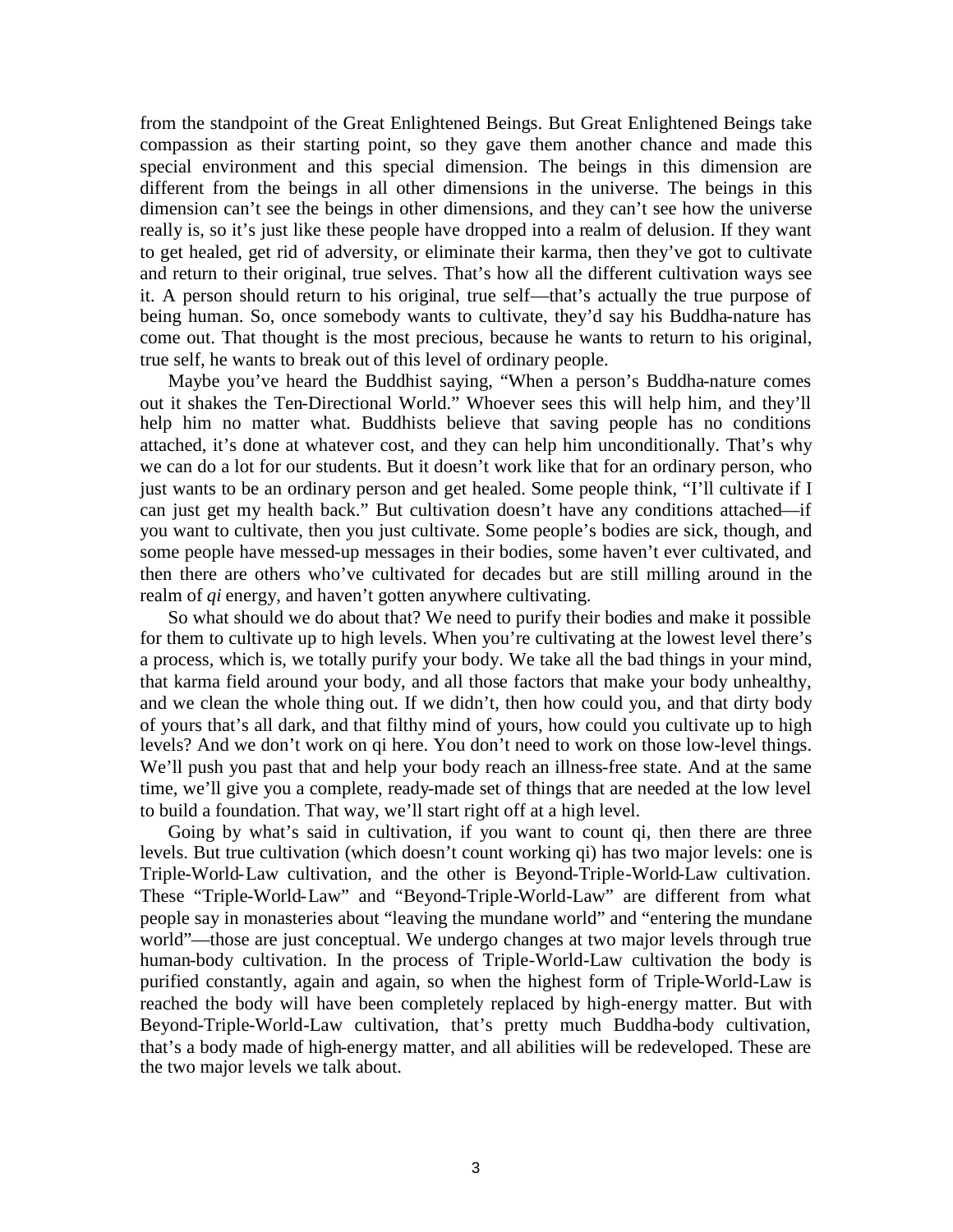We believe there are karmic relationships. So I can do these things for you, as you're sitting here. Right now we've just got over 2,000 people here, but even if there were thousands more people, say maybe 10,000 people, then I could still do them. So what I'm saying is, you don't need to practice at the low level anymore. After we purify your body, we push you past that level and place a full cultivation system in you, so right from the start you cultivate at a high level. But, I only do this for students who've really come here for cultivation. It's not like just because you're sitting here you're a cultivator. If you can change your thinking at its very core, we can do this for you, and more, and later on you'll know it. I've really given something to each of you. And again, we don't do healing here, but what we will do is totally rebalance our students' bodies, and make it possible for you to practice—if you're carrying around an ill body you really won't develop any *gong* energy. So you shouldn't come to me to get healed, and I don't do that. The main goal I had in coming out to teach was to guide people up to high levels—to *truly guide* people up to high levels.

#### <span id="page-8-0"></span>**Different Levels Have Different Laws**

A lot of qigong masters have said that qigong has a beginning level, an intermediate level, and an advanced level. But that's just qi, and that's all at the level of working qi, even if they go categorize it into beginning level, intermediate level, and advanced level. When it comes to true higher things, among the masses of qigong cultivators nobody really has a clue, no clue at all. Starting today, what we're going to explain are all Laws of high levels. And I want to set people's thinking straight about cultivation. In my classes I'll touch on some bad phenomena in the cultivation world. I'll spell out how we should deal with them, and how we should look at those phenomena. Also, when you transmit exercises and teachings at a high level, the range of things it impacts, and all the questions it hits on, they're pretty big, and it can even get intense. But I want to tell you about all of these things. And there are some things that come from other dimensions which are interfering with our ordinary world, and even more so the cultivation world, and I want to tell you about them, too, and resolve these things for our students. If these problems aren't fixed you won't be able to practice. These problems need to be solved at the root. And to do that, we have to treat you all as true cultivators. Of course, it's not easy to change your thinking in one fell swoop, but from today on, as you attend my classes, you'll gradually come to shift your thinking, so I hope you all listen carefully. I don't transmit my practice the way others do. When some people transmit their practices, they just talk a little about how their practices work, and then they have you receive some of their messages and teach you some exercises, and that's it, they're done. And people are used to that kind of instruction now.

To really transmit something you have to teach the Law, to teach the Dao or "Way." During these ten classes I'll expound higher truths and leave nothing out, and then you'll be able to cultivate. If I didn't do that you'd have no way to cultivate. Those things other people are spreading are all just about healing and fitness, and if you want to cultivate up to high levels, you won't get anywhere, because you don't have a higher Law to guide you. It's just like going to school: if you used elementary school books in college you'd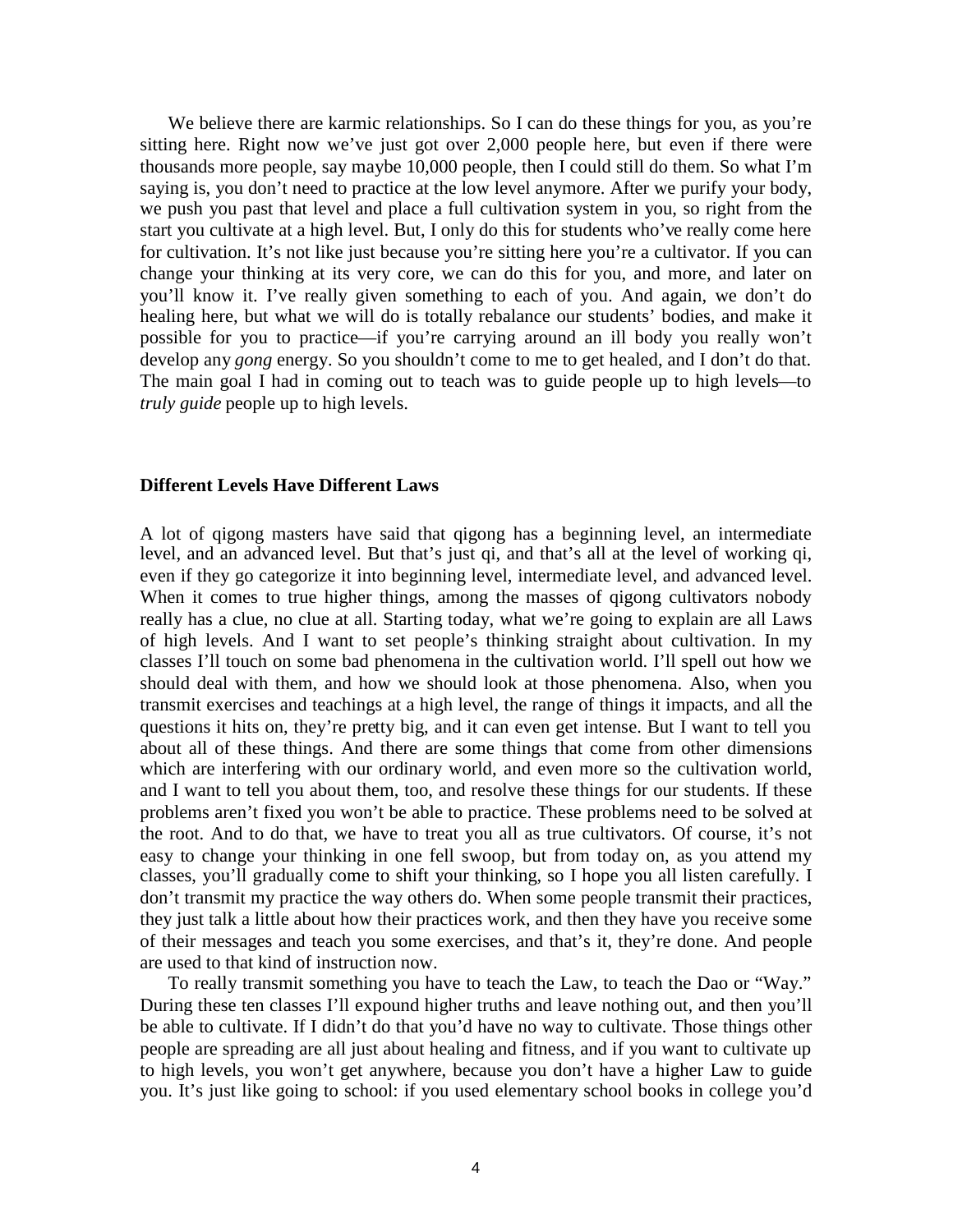still just be an elementary school student. Some people think they've learned a lot of practice methods, and they ramble on about such-and-such methods, and they've got a big old pile of completion certificates, but guess what, their gong still hasn't gone up. They think those things are the heart of qigong and that that's all there is to it. Hardly. That's just qigong's outer shell, that's its lowest things. Qigong is about more than that, it's cultivation, which is wide-ranging and profound. And besides, at different levels there are different Laws. So it's not like the qi-based approaches we know about today, where learning more of them doesn't do anything for you. Let's say you've studied Britain's elementary school books, you've studied America's elementary school books, you've studied Japan's elementary school books, and you've studied China's elementary school books—well, you're still just an elementary school student. The more low-level qigong lessons you take in, and the more that gets crammed in your head, it turns out, the worse that is for you, and you'll wreck your body.

Now, there's a point I want to make: when you cultivate, you have to have both practice methods and teachings passed on to you. Maybe the monks in some monasteries, like the Zen Buddhist ones, probably, they might have a different opinion. The minute they hear the words "pass on teachings," they don't want to listen. And why is that? Zen Buddhism believes that the Law isn't something you can teach, that as soon as you explain the Law it's not Law anymore, and that there's no Law that can be taught, you just have to figure it out intuitively. That's why Zen can't teach any Law today. The Zen Buddhist Bodhidharma spread this idea, and it was based on one thing Buddha Shakyamuni said. Shakyamuni said, "no Law is absolute." So he founded the Zen sect based on that statement from Shakyamuni. We'd say the sect is going down a dead end. How so? Back at the beginning, when Bodhidharma went down it, he thought it was pretty spacious, while for Patriarch II it wasn't that spacious; for Patriarch III it was soso, but by the time of Patriarch IV it was already really narrow; basically there wasn't much to go down for Patriarch V, and by the time of Patriarch VI, Huineng, they'd hit the end of it, and they couldn't go any further. Today if you go to Zen to learn the Law, don't ask them anything, because if you ask them something they'll whack you right on the head, and they call it a "stick wake up." The idea is, you shouldn't ask, and that you've got to awaken on your own. You'd say, "I came here to learn because I don't know anything. What am I supposed to 'awaken' to? You just hit me with a stick!" That's the end that they've reached, and they have nothing left to teach. Even Bodhidharma said that Zen could only be passed down for six generations, and that after that it wouldn't work. Hundreds of years have gone by, but today there are still people who cling for dear life to Zen's doctrines and just won't let go. So then what's the real meaning of Shakyamuni's "no Law is absolute"? Shakyamuni was at the Tathagata level. People later on, and even a lot of monks, weren't able to awaken to things at Shakyamuni's level, nor to the state of mind at his level of awareness, to the true meaning of the Law he taught, or the true meaning of his words. That's why people who came after him interpreted it just about however you could imagine, and they interpreted it into a big mess. And they took "no Law is absolute" to mean you shouldn't teach it, and that once it's taught it's not Law. But that's actually not what it means. After Shakyamuni became Unlocked, or Enlightened, under the Bodhi tree, he didn't reach the Tathagata level right away. For all of the 49 years he was preaching the Law he was constantly improving himself. Every time he improved one level he'd look back and see that the Law he had just taught wasn't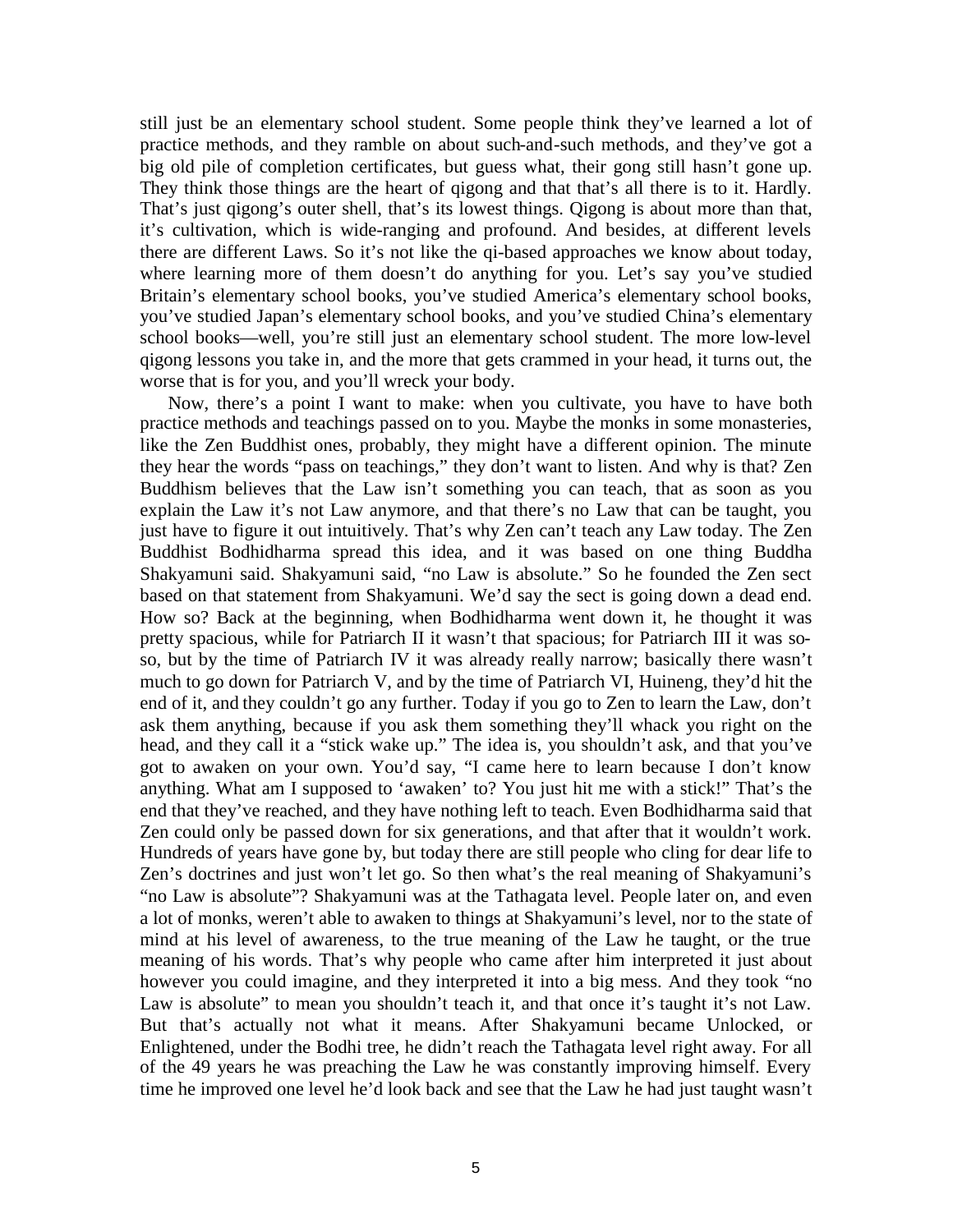correct. After he improved more, he'd realize that the Law he had preached wasn't correct again. And when he improved even more, he realized that the Law he'd just taught wasn't correct yet again. For all 49 years he was constantly raising his level like that, and every time he went up one level he'd realize that the Law he taught before had a low understanding. He also realized that the Law at each level is that level's manifestation of the Law, and that every level has a Law, but that not one of them is the absolute Truth of the universe, although the Laws at higher levels are closer to the nature of the universe than the Laws at lower levels. That's why he said, "no Law is absolute."

In the end, Shakyamuni also said, "I haven't taught one bit of Law in my life." Zen again took that to mean that the Law can't be taught. Shakyamuni had reached the Tathagata level by his later years. So why did he say that he hadn't taught the Law at all? And what was he really getting at? He was saying, "Even at this Tathagata level I'm at, I still haven't seen the universe's ultimate Truth, or what its ultimate Law is." So he was telling people who'd come later not to take his words as the absolute, unchanging Truth, because that would limit people after him to the Tathagata level or lower, and they wouldn't be able to break through to higher levels. The people after him didn't understand the true meaning of his words, and they took them to mean, "if the Law is taught, it's not the Law"—that's how they've understood it. Shakyamuni was actually saying, "Different levels have different Laws, and the Law at each level isn't the absolute Truth of the universe, but the Law at any given level does act as a guide at that level." That's the idea he was really getting at.

There used to be a lot of people, and especially in Zen, who always held on to that kind of biased and totally wrong understanding. If nobody teaches you, though, what's there to guide you in your practice? How could you practice? How could you cultivate, then? Buddhism has a lot of Buddhist tales. Maybe some of you have read the one about a guy who ascended to the heavens. He arrived at a heavenly kingdom, and discovered that every word in the *Diamond Sutra* up there was different from the *Diamond Sutra* down here, and that even their meanings were different. Then why was that *Diamond Sutra* different from the one in the human world? There are other people who've said, "The scriptures in the Western Paradise are so different from the ones below you wouldn't recognize them. They're totally different. Not only the words are different, but the meaning and the significance of them are different, too. They've changed." What's actually going on is, the same Law changes at each level and manifests in a different way, and for cultivators, it can guide them differently at different levels.

You know, there's a booklet called, *Travelogue of the Western Paradise*. It's about a monk who meditated and his soul went to the Western Paradise and saw some scenes. He strolled around for a day there and came back to the human world, where a good six years had passed. Did he really see all that? He did, but what he saw wasn't how it really is there. And why not? His level wasn't high enough, so he was only shown the Buddha Law's manifestation that he was supposed to see at his level. He couldn't see how things really are there because a world like that is a manifestation of its makeup by the Law. So I'd say that *this* is the meaning of "no Law is absolute."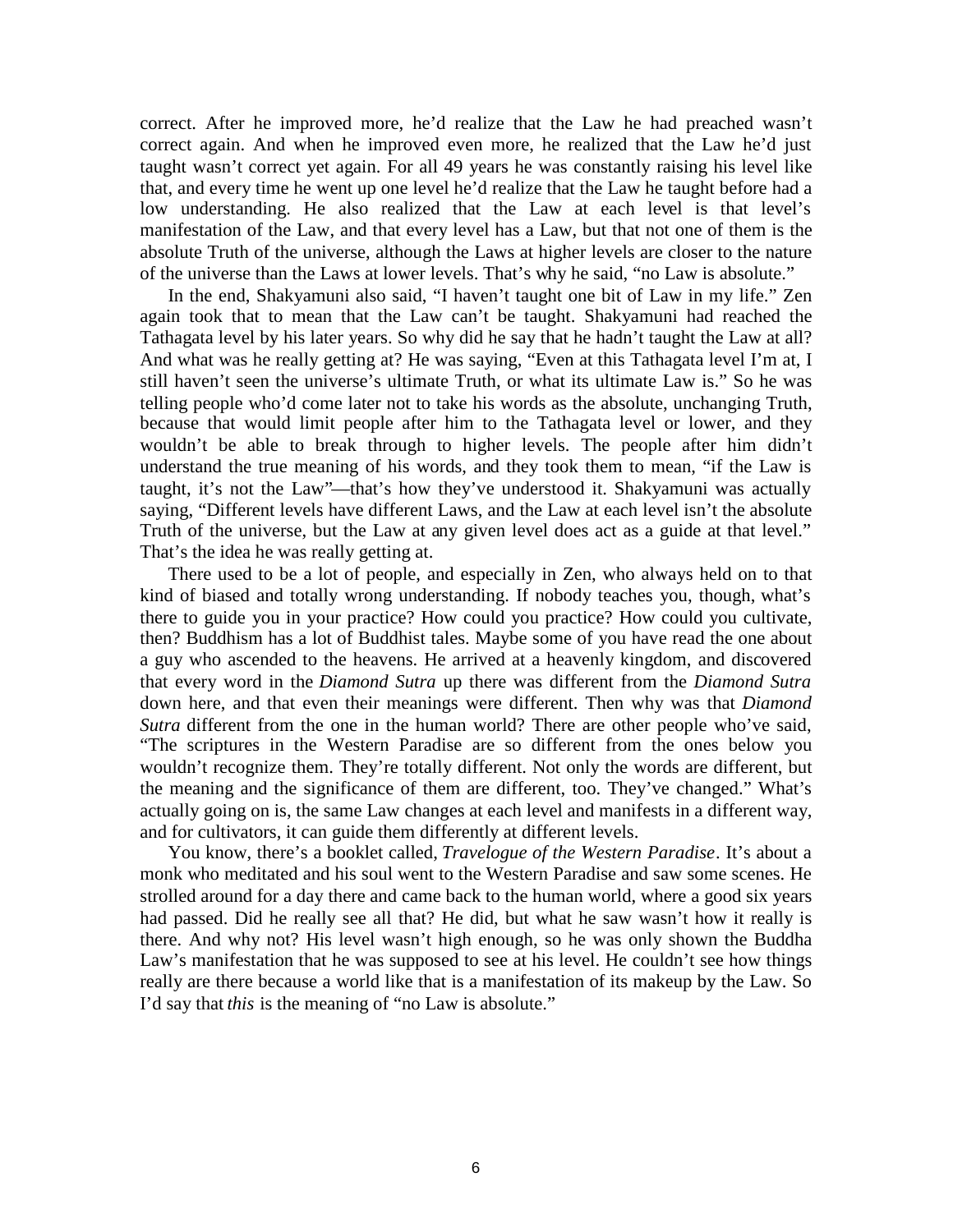#### <span id="page-11-0"></span>**One Standard Alone Determines if Someone is Good or Bad: Whether He is Able to be True, Good, and Endure**

There have always been people in Buddhism examining what Buddha Law is. And some people think that the Law taught in Buddhism is the whole Buddha Law. But it's actually not. The Law that Shakyamuni taught was for those ordinary people 2,500 years ago with a really low degree of civilization, they were people who'd just emerged from a primitive society and whose minds were kind of simple. He talked about, "the Age of the Law's End." *That's today.* Modern people can't cultivate with that Law anymore. In the Age of the Law's End it's hard for monks in monasteries to save even themselves, let alone save others. The Law Shakyamuni preached back then was specific to that situation, and also, he didn't teach people everything he knew at his level about Buddha Law. And if you want to keep it from ever changing, that's just not possible.

Society has been developing and the human mind has gotten more and more complicated, so it's hard now for a person to cultivate that way. Buddhism's Law doesn't cover the entire Buddha Law—it's just a tiny little part of Buddha Law. There are a lot of Buddhist Great Law practices that have been passed down among common folks, or passed down over the generations in a lineage-type way. Different levels have different Laws, and different dimensions have different Laws, and all of this is the Buddha Law's manifestation in different dimensions and at different levels. Shakyamuni also talked about there being 84,000 disciplines for cultivating Buddhahood. But Buddhism has only a dozen or so disciplines, like Zen, Pure Land, Tendai, Huayan, and Tantrism. They don't cover the entire Buddha Law. And besides, Shakyamuni didn't preach all of his Law, he just selectively preached the part of his Law that the people back then could grasp.

So just what is Buddha Law? The universe's most fundamental nature, to be True, Good, and Endure, that's the highest expression of Buddha Law, that's the essence of Buddha Law. Buddha Law is expressed in different forms at different levels, and at different levels it acts as a guide in different ways, with its manifestations getting more diverse as the level gets lower. Air particles, stone, wood, soil, steel, the human body all matter has this nature, to be True, Good, and Endure. In ancient times they believed that the Five Elements form all the myriad things of the universe. And they, too, have this nature—to be True, Good, and Endure. A cultivator can only know the specific manifestation of Buddha Law at the level he has cultivated to, and that's his cultivation Fruition, his level. If you spell it out in detail, the Law is huge. But when you reach its highest point, then it's simple, because the Law stacks up in a pyramid-like shape. Up at an extremely high level you can summarize it in just three words: True, Good, Endure. But as it manifests at each different level it gets extremely complicated. Let's use human beings as an analogy. Daoists see the human body as a small universe. Human beings have a material body, but just having a material body doesn't make somebody a complete person. It takes a human temperament, personality, traits, and a soul to make up a complete and independent person, with individuality. The same goes for this universe of ours: there's the Milky Way and other galaxies, and also life and water, so the myriad things are its material side, but it also has its nature, to be True, Good, and Endure. The particles of every single thing have this nature, and extremely small particles have this nature, too.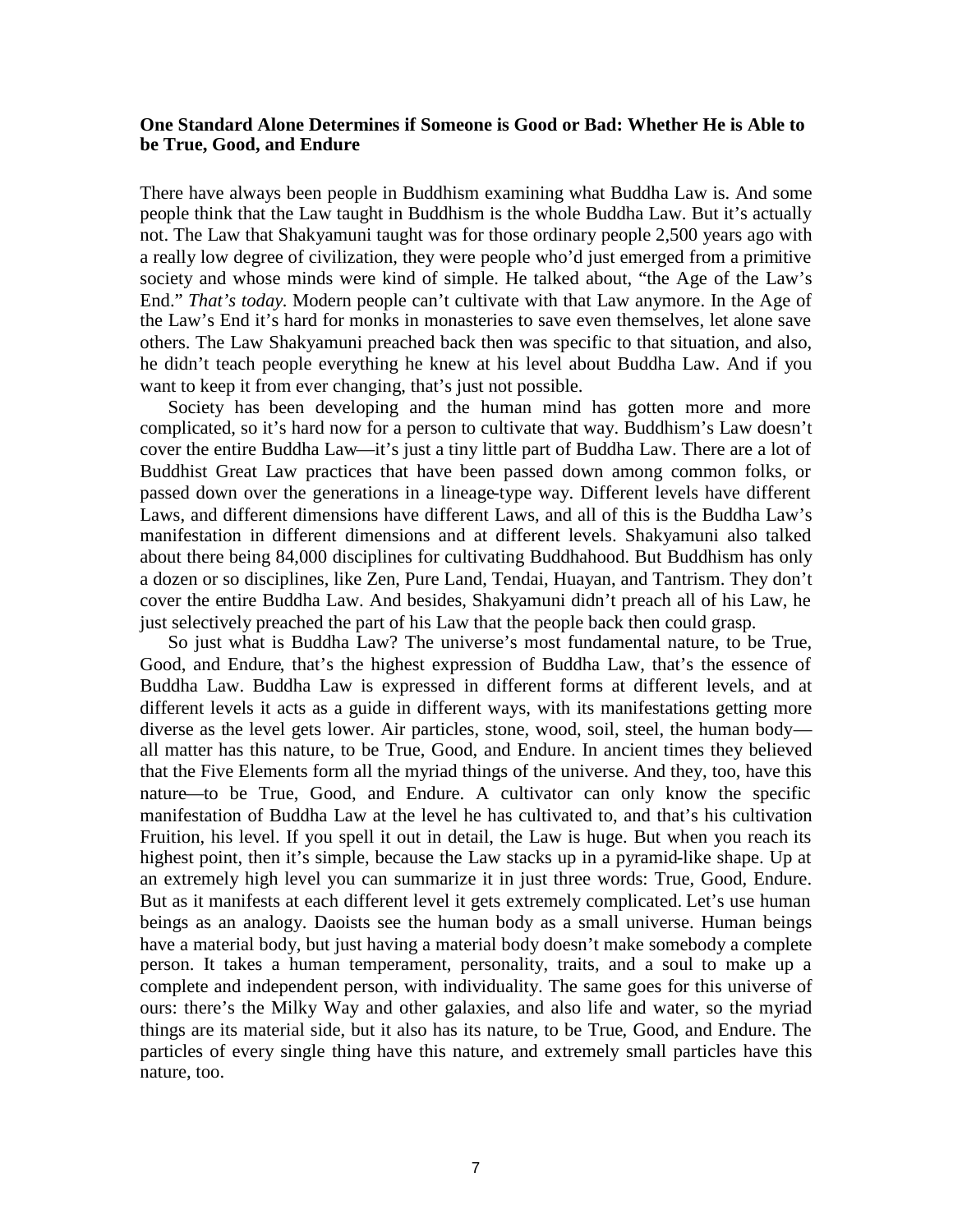This nature, to be True, Good, and Endure, is the standard that determines what is good and bad in the universe. What's good? What's bad? You use this nature to tell. The same goes for the idea of "virtue" that people used to talk about. Of course, now society's moral level has changed, and even the moral standard has been perverted. Nowadays, if somebody models himself after that good Samaritan, Lei Feng, people will probably say he's crazy. But in the 1950s or 60s, tell me, who would have said he's crazy? Mankind's moral standard is on a big downslide, the world is going to the dogs, people are just controlled by greed, they harm others just to benefit themselves a little, and people just compete and fight—they go at it by hook or by crook. So think about it, could this be allowed to continue? When some people do bad things and you point it out to them, they don't even believe you—they really can't believe they're doing something wrong. Some people size themselves up with the fallen moral standard, and they think they're better than other people. That's because even the standard for measuring has changed. But it doesn't matter how mankind's moral standard changes, the nature of the universe *doesn't* change, and *it* is the only standard for determining who's good and who's bad. So to be a cultivator you have to take the nature of the universe as your guide for improving yourself. You can't go by ordinary people's standards. If you want to return to your original, true self, if you want to raise your level by cultivating, you have to live by this standard. For anybody here, only if you can follow the universe's nature, to be True, Good, and Endure, only then you can call yourself a good person. And a person who goes against this nature, now that's somebody who's truly bad. Maybe when you're at work or out and about, someone will say that you're bad. But maybe you aren't really bad. Or maybe someone says that you're good. But, turns out, maybe you aren't really good. And for a cultivator, if you assimilate to this nature you're someone who has attained the Dao. The truth is really just that simple.

Daoists cultivate True, Good, Endure with an emphasis on being True. That's why Daoists strive to, "cultivate truth and nourish inborn nature, say true words, do true things, be a truthful person, return to your original, true self, and ultimately cultivate into a True Person." But they also have Endure, and they also have Good, it's just that the emphasis is on cultivating the True part. Buddhists emphasize the Good of True, Good, Endure, in their cultivation. Cultivation of Good can develop a heart of great compassion, and once this heart of great compassion comes out you can see that all sentient beings are suffering, so you'll be filled with one wish: to save all sentient beings. But they also have True, and they also have Endure, it's just that the emphasis is on cultivating Good. Our Falun Dafa discipline, the Law Wheel Great Way, goes by the highest standard of the universe, to be True, Good, and Endure, and we cultivate these all together. So what we cultivate is huge.

#### <span id="page-12-0"></span>**Qigong is Part of Prehistoric Culture**

What is qigong? A lot of qigong masters are trying to address this question, but what I have to say is completely different. A lot of qigong masters talk about it at one level, while I'm talking at a higher level about how to understand gigong, and it's nothing like how they understand it. Some qigong masters say that qigong has a 2,000-year history in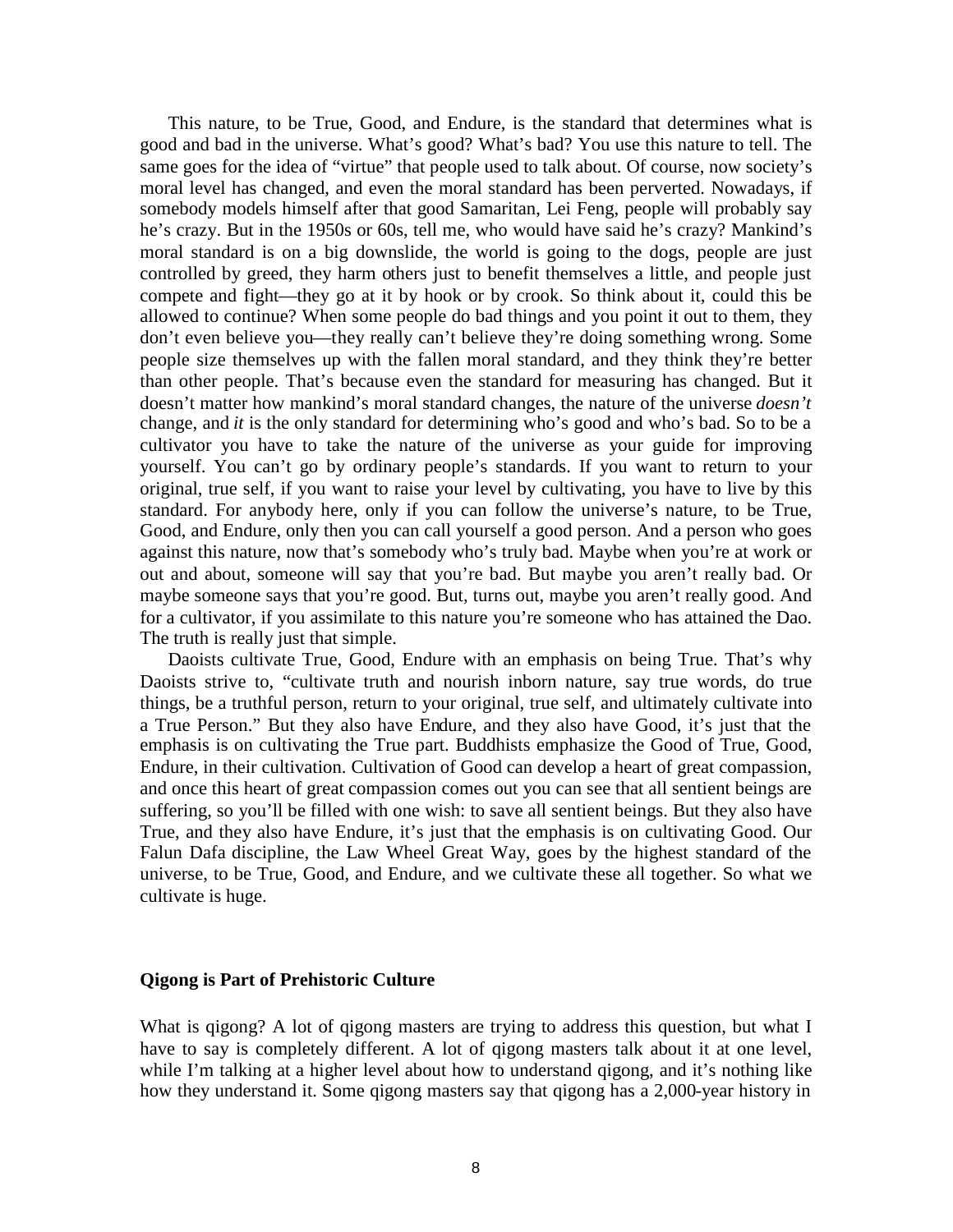our country. And others say qigong has a 3,000-year history. Some say it has a 5,000 year history, which would be about the same as the history of our Chinese civilization. And there are people who say that if you go by historic artifacts it has a 7,000-year history, which goes way beyond the history of our Chinese civilization. But all the same, the date doesn't go much beyond the history of this civilization. Now, according to Darwin's theory of evolution, man first evolved from aquatic plants into aquatic animals, then he climbed onto land, and later up into trees, then he came back down and turned into an ape, and then finally he evolved into modern man, who has culture and thought, which puts human civilization at only about 10,000 years old, if you figure that way. Go back a little further and there wouldn't have even been quipu record-keeping, and they would have worn leaves and eaten raw meat. Go even further back, and maybe they wouldn't even know how to make fire, and they would have been those totally savage, primitive people.

But something just doesn't add up. There are a lot of places around the world where traces of ancient cultures have been left, and they're really a lot older than our civilization. These ancient remains are excellent in terms of their craftsmanship, and if you look at the artistry they're superb. It's almost like modern folks are imitating the arts of ancient people, and they have great aesthetic value. But they're from more than 100,000 years ago, hundreds of thousands of years ago, millions of years ago, or even more than 100 million years ago. Then think about it, isn't this making a joke of "history" as we know it? But this really isn't just another amusing idea, since mankind is perfecting itself and rediscovering itself on an ongoing basis, and that's just how a society develops, so chances are what it knows at the beginning isn't totally correct.

A good number of you have probably heard of the term prehistoric culture, which is also called prehistoric civilization. Let's talk about prehistoric civilization. On the earth there is Asia, Europe, South America, North America, Oceania, Africa, and Antarctica, which geologists group together as continental plates. It's been tens of millions of years since the continental plates formed, or you could say, a number of land masses rose from the ocean floor, and a lot of land masses sank to the bottom of the sea, and it's been tens of millions of years since they stabilized as they are now. But at the bottom of a lot of oceans people have found tall and large ancient structures, the structures have elegant designs, and they aren't cultural remains from today's human race. So they must have been built before they sank to the sea bottom. Then who was it tens of millions of years ago that started those civilizations? Back then, our human race wouldn't have even been monkeys, right—how could we have created such intelligent things? Today archaeologists have discovered that there was an organism called a trilobite, and that creature was active from 600 million years ago up until 260 million years ago. It hasn't been around for 260 million years. Yet there's an American scientist who discovered a trilobite fossil, and what was on it but a human footprint, the footprint of somebody wearing shoes, and the print was unmistakable. Isn't that like playing a joke on historians? If you go by Darwin's theory of evolution, tell me, could there be human beings 260 million years ago?

In the museum of the National University of Peru there's a rock that has a human figure etched into it. A study determined that the figure was etched in the rock 30,000 years ago. But this figure is wearing clothes, he has a hat on, and he's wearing shoes, in his hand he's got a telescope and he's observing the stars. Now how could people 30,000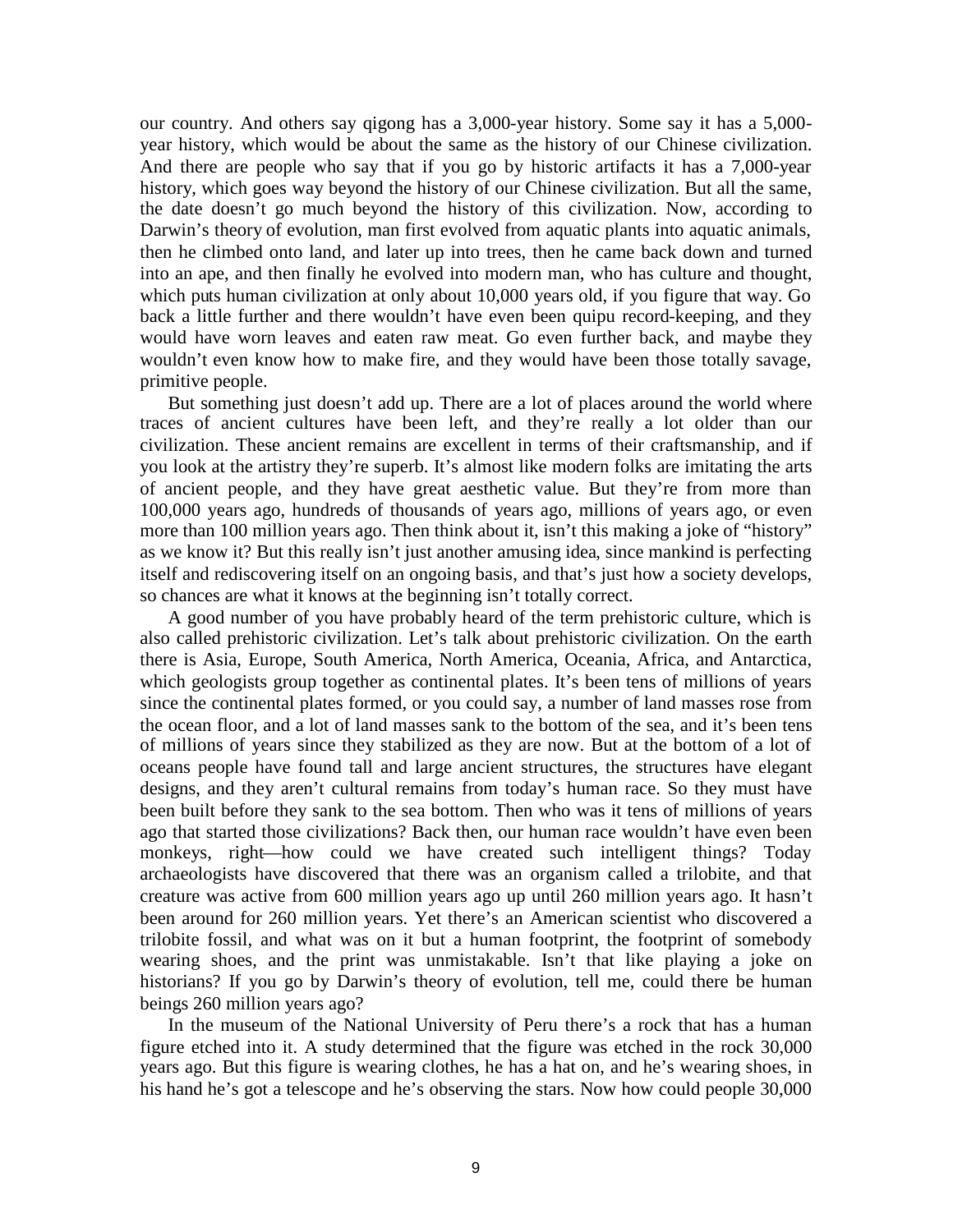years ago know how to weave cloth and put on clothes? What's even more incredible is that he's holding a telescope and observing the stars, he knew something about astronomy. We've always thought that the European, Galileo, invented the telescope, and that it was just a little over 300 years ago. So who would have invented the telescope 30,000 years ago? And there are lots and lots of other unsolved mysteries. For example, many caves in France, South Africa, and the Alps have murals on the slate there, and the murals were etched in a fully lifelike and vivid way. The figures there were etched with great quality, and they're coated with a type of mineral pigment. But those figures are dressed like modern people, and their clothes look a little like Western-style clothes they're wearing breeches. Some of them are holding things like tobacco pipes, and some are holding canes and wearing hats. Do you mean to tell me those monkeys hundreds of thousands of years ago could have had this level of artistry?

Let's go back a little further. In Africa there's the Gabon Republic, which has uranium ore. It's a country that's pretty underdeveloped and they don't have the capacity to extract the uranium themselves, so they export the ore to developed countries. In 1972 a plant in France imported that uranium ore, and after chemical analysis they found that the uranium ore had already been tapped and used. They thought it was strange, and so they sent over some scientists and technical personnel to make an on-site investigation. Scientists from a lot of countries went there to investigate. They eventually verified that the uranium ore mine was a large-scale nuclear reactor, and the layout was really technically sound. There's no way even us modern folks could create something like that. So when was it built? Two billion years ago, and it operated for 500,000 years. These numbers are just astronomical. There's no way to explain it with Darwin's theory of evolution. And there are tons of things like this. The scientific and technological community has discovered enough new things to change our current textbooks. Once mankind gets its thinking stuck in an old, deep rut, it's hard for people to accept new ideas. And even when the truth is revealed people don't dare to accept it—they just reject it impulsively. Because of the influence of old ways of thinking nobody is organizing these things today in a systematic way, and so people's thinking never keeps up with new developments. You bring up these things, and, even though they've been discovered, and just not yet publicized much, you have people who still blurt out "blind belief" and just can't accept it.

There are a lot of brave scientists in other countries who have publicly acknowledged that these things come from prehistoric cultures, and that they're from a civilization that came before this human civilization of ours, meaning, before this civilization of ours there were other periods of civilization, and not just one. You can tell by looking at archeological objects that they weren't all from one period of civilization. So they think that after the many times civilization suffered a devastating blow, only a small number of people survived, they lived primitively, then gradually multiplied into a new human race, and began a new civilization. Then it would head for destruction again, and again they would multiply into a new human race. So that's how it's gone through all of these different cyclical changes, time after time. Physicists say that the motion of matter has patterns. Our entire universe's changes also have patterns.

The movement of our planet earth, when it's in this vast universe, and when it's in this turning Milky Way, there's just no way it could have always had smooth sailing, and chances are it's run into other planets, or had other problems, and these would have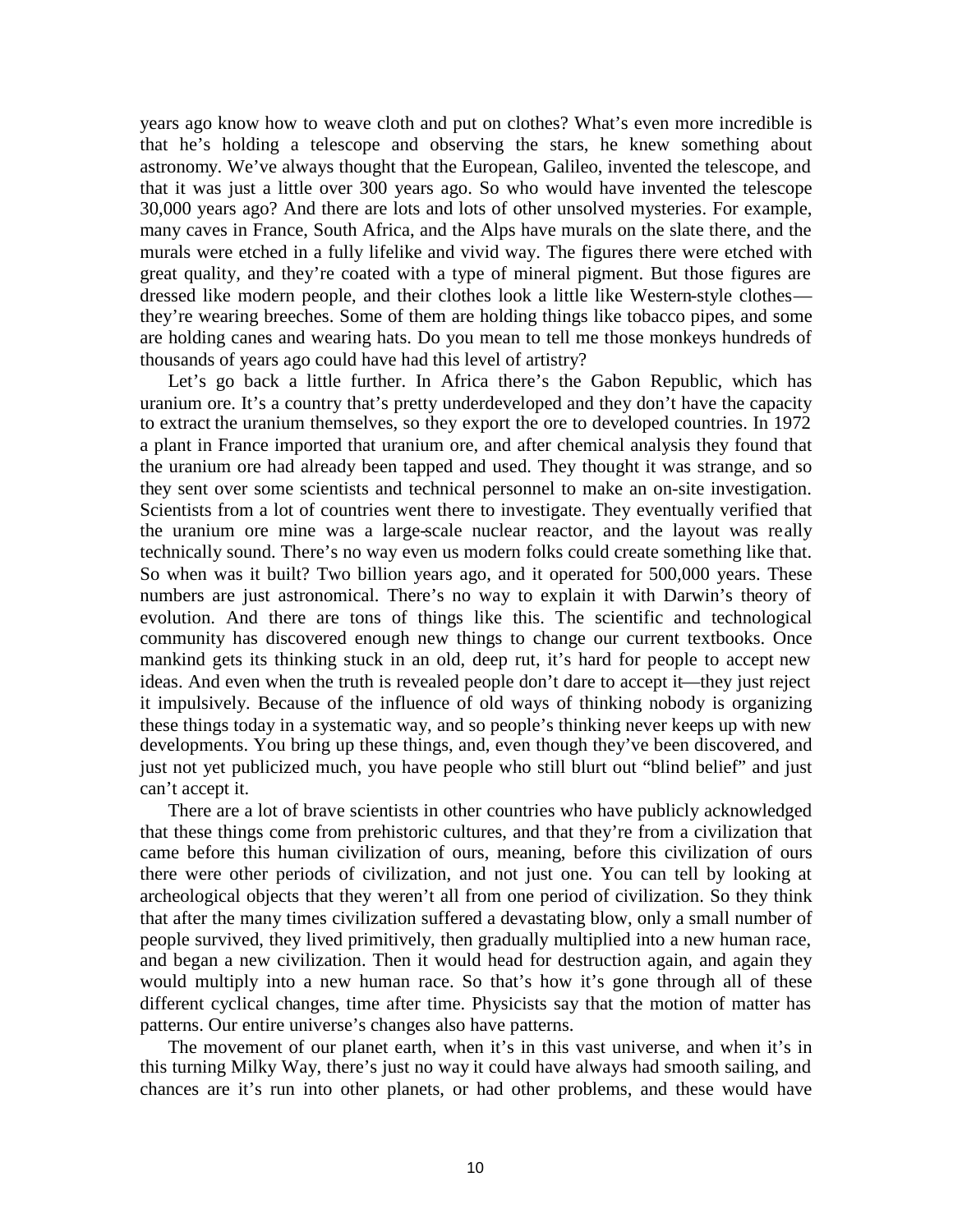brought about huge catastrophes. If we look at it from the perspective of abilities, that's just how it was arranged. One time I traced it back carefully and found out that there have been 81 times when mankind lay in total ruin, and only a few people survived, only a little of the prehistoric civilization was left, and then they entered the next period and lived primitively. When the people multiplied enough, civilization would finally appear again. So it's gone through 81 of these cycles, and I didn't trace it back to the end. The Chinese people talk about opportunities of time granted by Heaven, geographical advantages, and unity among the people. Different changes in celestial phenomena, or different times granted by Heaven, these can bring about different situations in the ordinary world. In physics they say that the motion of matter follows patterns. Well, the same goes for the motion of the universe.

The main reason I just talked about prehistoric culture was to make this point: qigong is not something that today's human race came up with, it was handed down from ages ago, and it's part of prehistoric culture. And we can find some passages about this in scriptures. Back in his day, Shakyamuni said that he completed his cultivation and became Enlightened many, many hundreds of millions of *kalpa* ago. So then how many years are in a kalpa? One kalpa is many, many hundreds of millions of years. You really can't even imagine a number that huge. So if what he said is true, then doesn't it match up with mankind's history and the changes the whole earth has been through? And another thing Shakyamuni said was that before him there were six Buddhas of the primeval age, that he had masters, and so on, and that all of them had cultivated and become Enlightened many, many hundreds of millions of kalpa ago. So if these things are really true, then could some of those authentic, real practices and some of the legitimately passed down ones that are spread in the world today, could they include those types of cultivation ways? If you ask me, I'd say of course, sure. But you don't see them much. Nowadays those fake qigong, phony qigong, and those people who are possessed go and recklessly concoct some stuff to con people, and they outnumber the true qigongs by umpteen times. It's hard to make out which is real and which is fake. And it's hard to tell if something is real qigong. It's not that easy to find.

Actually, qigong isn't the only thing left from ages ago. The Tai-ji symbol, the Hetu and Luoshu diagrams, the *Book of Changes*, and the Eight Trigrams, to name just a few, all of these have been passed down from prehistory. So today when we go and study it from an ordinary person's standpoint, or try to understand it that way, it's just not going to make sense no matter how we try. When you look at things from the level of an ordinary person, or from that standpoint, or that level of awareness, there's no way you're going to understand what is real.

#### <span id="page-15-0"></span>**Qigong is About Cultivation**

Qigong has been around for ages, so just what exactly is it for? I'm going to tell you, what we have here is a Buddhist cultivation Great Law, so of course it's for cultivating Buddhahood. And Daoists, of course, cultivate the Dao to attain the Dao. I can tell you that the idea of "Buddha" isn't blind belief. "Buddha" is a term from Sanskrit, which is a language of ancient India. When it was brought to our China it had two words,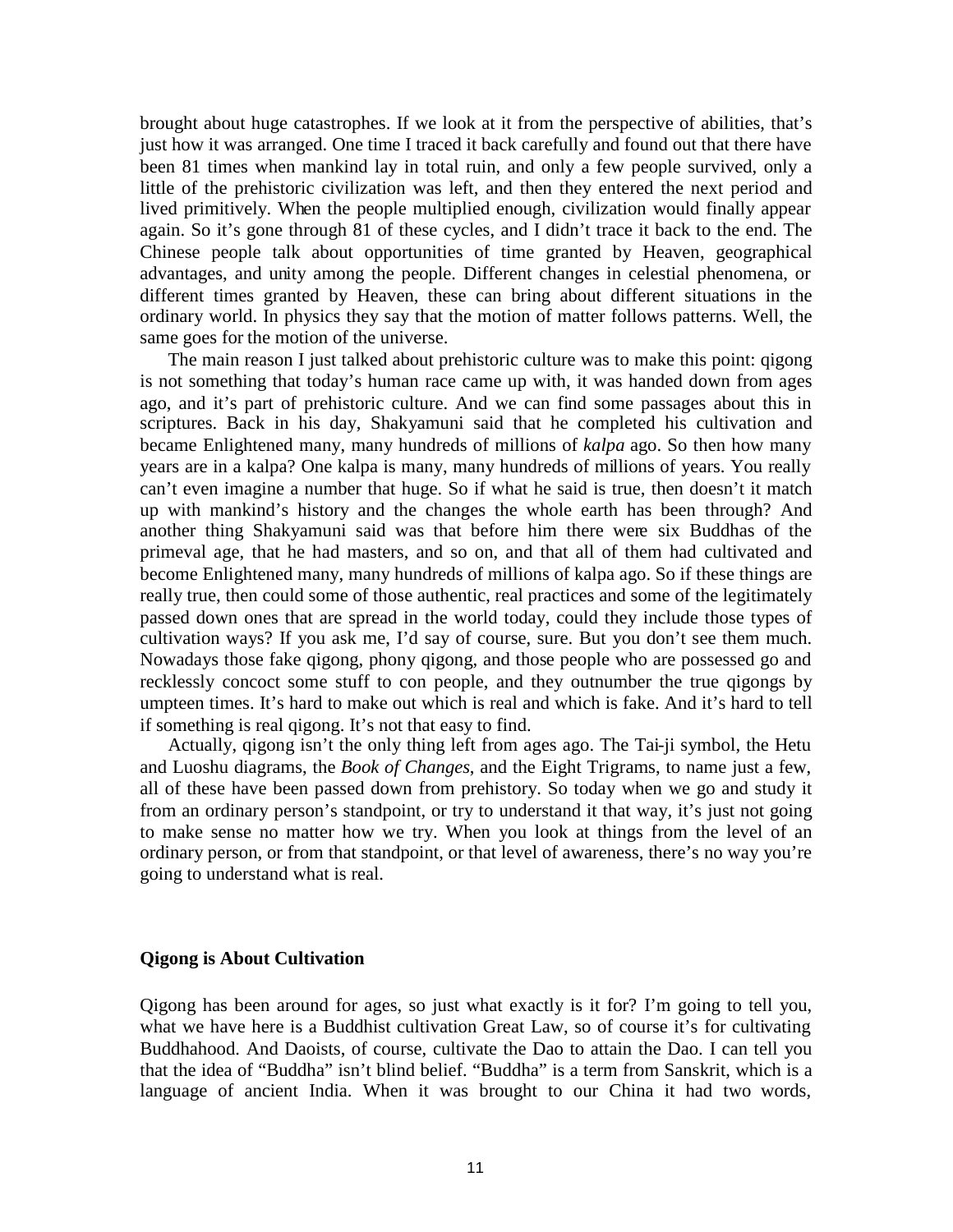pronounced "Fo Tuo." Some people also translated it as "Fu Tu." Then, as it was passed around by people, and as it was handed down over the generations, we Chinese people left out one of the words and just called it "Fo." So what does this term mean in Chinese? It means "Enlightened One"—a person who's become Enlightened by cultivating. How's that "blind belief"?

So let's think about it. Cultivation can bring out a person's supernatural abilities. Six types of abilities are recognized in the world today, but there are more than just those. I'd say there's around 10,000 true abilities. Just suppose that while sitting in place, and without moving his hands or feet, somebody could do what other people can't do even with their hands and feet, and he could see the true laws governing every dimension of the universe, and the reality of the universe—he could see things that ordinary people can't. Isn't that somebody who's attained the Dao by cultivating? Isn't he a Great Enlightened Being? Could you say he's the same as an ordinary person? Isn't he somebody who's become Enlightened by cultivating? Isn't it only right to call him "an Enlightened Being"? When you put it into the language of ancient India, that's a "Buddha." And *that* is what it's really about—*that* is what qigong is for.

The moment qigong comes up there's always somebody who says, "Why would you want to practice qigong if you don't have health problems?" He's implying that qigong is just for healing, and that's a really, really shallow understanding of it. But you can't blame him, because a lot of qigong masters are just healing people and helping them stay fit, that stuff, they just talk about healing and fitness, and nobody is teaching higher things. I'm not trying to say their practices aren't good. It's actually their mission to teach things at the level of healing and fitness, and popularize qigong. But there are a lot of folks who want to cultivate to high levels. They think about this, and they have the heart for it, but they don't know how to cultivate themselves, and this has brought them a lot of hardship, and they've run into a lot of problems. Now of course, really transmitting a practice at high levels is going to involve higher things. So we've made a point of being responsible to society, and to all people, and the overall results of transmitting this practice have been good. Some of the things *are* high-level, and maybe it sounds like we're talking about blind beliefs, but we'll try our best to use modern science when we explain them.

When we mention certain things some people blurt right out, "blind belief." Why do they do that? Their criteria for something being "blind belief" or "quackery" is that it's whatever science hasn't grasped, or whatever they haven't experienced first-hand, or whatever they think can't possibly exist. That's their way of thinking. So is that way of thinking correct? Can you just dismiss something as blind belief or quackery just because science hasn't grasped it yet, or just because science isn't far enough along to explain it yet? Aren't these people themselves full of blind belief? And aren't they caught up in quackery? If everybody thought that way, could science develop? Could it move forward? Society wouldn't be able to make progress. The things that our scientific and technological community has invented are all things that people didn't have at one time. If those things were all thought of as blind belief, then there'd be no point in talking about progress, right? Qigong isn't quackery. But there are always a lot of people who think it is, since they don't understand it. But with the use of scientific instruments people have now detected on the bodies of qigong masters things like infrasonic waves, ultrasonic waves, electromagnetic waves, infrared, ultraviolet, gamma rays, neutrons,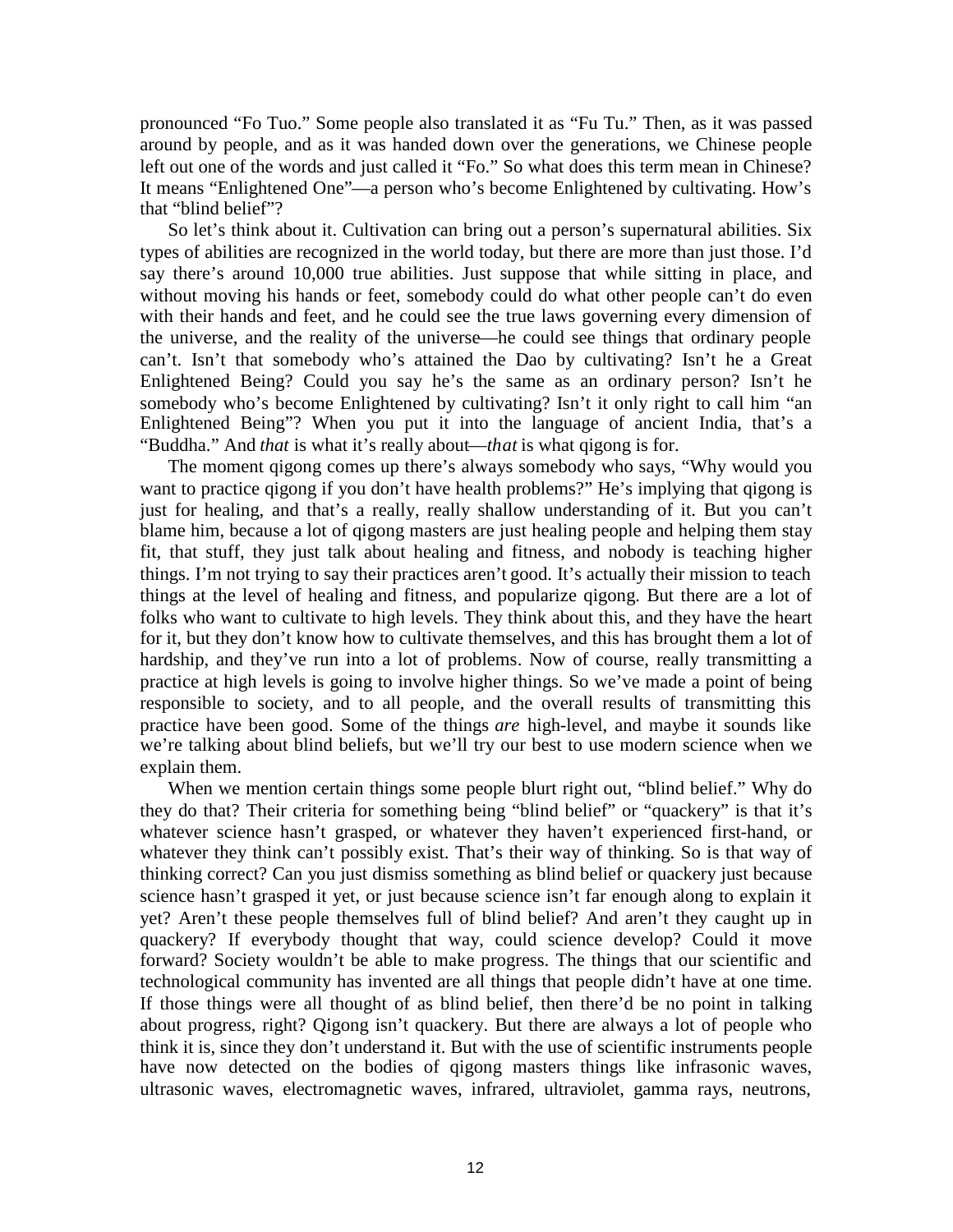atoms, and trace metal elements. Aren't those all concrete things? They're matter. Aren't all things made of matter? Aren't other space-times made of matter? Could you call *them* blind belief? Qigong is for cultivating Buddhahood, so of course there are going to be a lot of profound things involved. And we're going to explain all of them.

So if that's what qigong is for, why do people call it qigong? It's not really called qigong. What's it called? It's called cultivation—it is *cultivation*. Of course, it has other specific names, but as a whole it's called cultivation. So why do people call it qigong, then? You know, qigong has been popular for over 20 years. It started as early as the middle of the Cultural Revolution, and at the end of the Cultural Revolution it began to peak. Now think about it. Back then the ultra-leftist, Maoist thought was going strong. Let's not get into what names qigong had in prehistoric cultures. But as this civilization of ours was developing, it went through a feudal period, so it had names that sounded pretty medieval. And the ones related to religions often had names that sounded pretty religious, like, "Dafa of Cultivating Dao," "Vajra Meditation," "Way of Arhat," "Dafa of Cultivating Buddha," "Nine-Fold Immortality Elixir Method." They were names like those. If you used those names during the Cultural Revolution, wouldn't you have been publicly denounced? That wish that qigong masters had to popularize qigong was good, and they did it to heal the masses and keep them fit, it was to improve people's physical conditions—that was great, wasn't it?—but it still wouldn't have gone over well, so they didn't dare use those names. So to popularize qigong, a lot of qigong masters plucked two words from *The Book of Elixir* and the *Daoist Canon* and then called it "qi gong." Some people even dig into the term qigong and research it, but there's nothing there to study. It just used to be called cultivation. Qigong is just a new term that came along in order to suit modern people's thinking. That's all.

#### <span id="page-17-0"></span>**Why Doing Cultivation Exercises Doesn't Increase Gong**

Why doesn't doing cultivation exercises increase your gong? Here's what a lot of people think: "I haven't been given any of the real things in my practice. But I know my gong would just shoot right up if a teacher showed me his signature move or let me in on some top-notch tricks." That's how 95% of people think these days. I'd say that's pretty silly. And why do I say that? Because qigong isn't some ordinary technique, it's entirely a higher thing, and so you have to use higher truths to size it up. I can tell you that the fundamental reason people's gong doesn't go up is that between the two words "cultivation" and "exercises," people only pay attention to the "exercises" part but not to "cultivation." Looking outward won't get you anywhere. Look, your body is just human flesh, your hands are just human hands, and your thoughts are just human thoughts, and you think you can evolve high-energy matter into gong? And you think it'll just grow? Not a chance! I'd say that's a joke. That's the same as looking outward, as looking outside yourself, and you'll never get what you want.

This isn't like some kind of ordinary person's technique, where you spend a little money, study a few moves, and then just like that you've picked up the skill. It's completely different. It's at a higher level than ordinary people, so you have to be held to higher laws. And what do you have to do? You just have to cultivate inward, you can't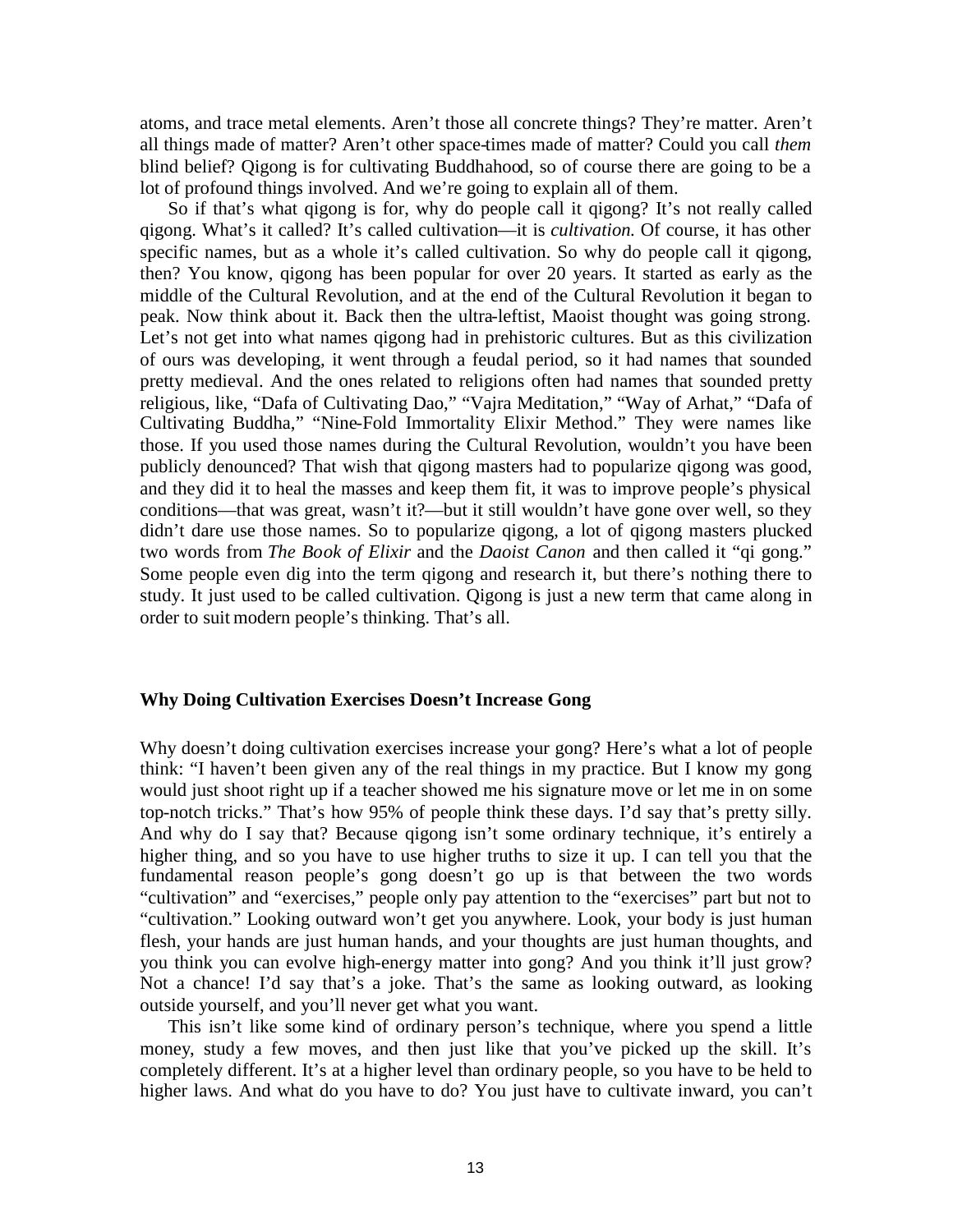look outward for help. But a lot of people are looking outward. They want one thing today, they want something else tomorrow, and they cling to that desire for abilities they have all kinds of goals. And some people even dream about becoming qigong masters and getting rich healing people! But in true cultivation you have to cultivate your mind, and it's called cultivating your character. To illustrate it, when you and another person are having a problem with each other, you try to take those emotions and desires of yours, all those passions of yours, take them a little less seriously. Otherwise, you're over there fighting tooth and nail to benefit yourself, and you want to increase your gong? Forget it! Aren't you just like an ordinary person, then? You think you could increase your gong? That's why you have to focus on character cultivation. That's what it takes for your gong to grow, and that's what it takes for your level to rise.

So what is character? Character includes virtue (which is a type of matter), it includes enduring, it includes awakening to things, it includes giving up things—giving up all the desires and all the attachments that are found in an ordinary person—and you also have to endure hardship, to name just a few things. So it includes a lot of different things. You need to improve every aspect of your character, and only when you do that will you really improve. That's one of the key factors in improving your potency.

Some people think, "This 'character' you're talking about, it's just a philosophical thing. It's a matter of a person's level of awareness. It's different from the gong we want to cultivate." What do you mean "different"?! In intellectual circles there's always been the question of whether matter is primary or mind is primary. They've been talking about this and debating it for a long time. I'm going to tell you, in reality, matter and mind are one and the same. The scientists in the field of human-body science are now thinking that the thoughts the human brain produces are matter. So they exist materially. But aren't they also in people's minds? Aren't they one and the same? It's just like what I've said about the universe—it has its material side, and at the same time, it has its nature side. The universe's nature, to be True, Good, and Endure, isn't something ordinary people can sense, and that's because ordinary people are all on this one level's plane. When you go beyond the level of ordinary people then you can experience this nature. How do you experience it? In this universe all things, and this includes even all the matter that permeates the whole universe, they're all living entities, they all have thinking, and they're all forms that the Law of the universe exists in at different levels. If they don't let you rise to a higher level, maybe you want to go higher, but you just can't go up, they just won't let you come up. And why don't they? Because your character hasn't improved. Every level has different standards, and if you want to raise your level, you have to put a stop to your bad thoughts and dump out your filth, and you have to assimilate to that level's standard. That's the only way you can go up.

When your character improves, your body really changes. When your character improves, the matter in your body definitely changes. And what are the changes? You'll throw out those bad things that you stubbornly go after. Let me illustrate it. Take a bottle that's filled with filth, cap it tightly, and throw it into water, and it'll sink right down to the bottom. Then dump out that filth inside it, and the more you dump out, the more it'll float up. And when it's dumped all the way out it'll float all the way up. What we're doing when we cultivate is getting rid of every kind of bad thing that's in the body, and that's the only way to rise to higher levels. That's the nature of the universe at work. If you don't cultivate your character, if you don't improve your moral standard enough, and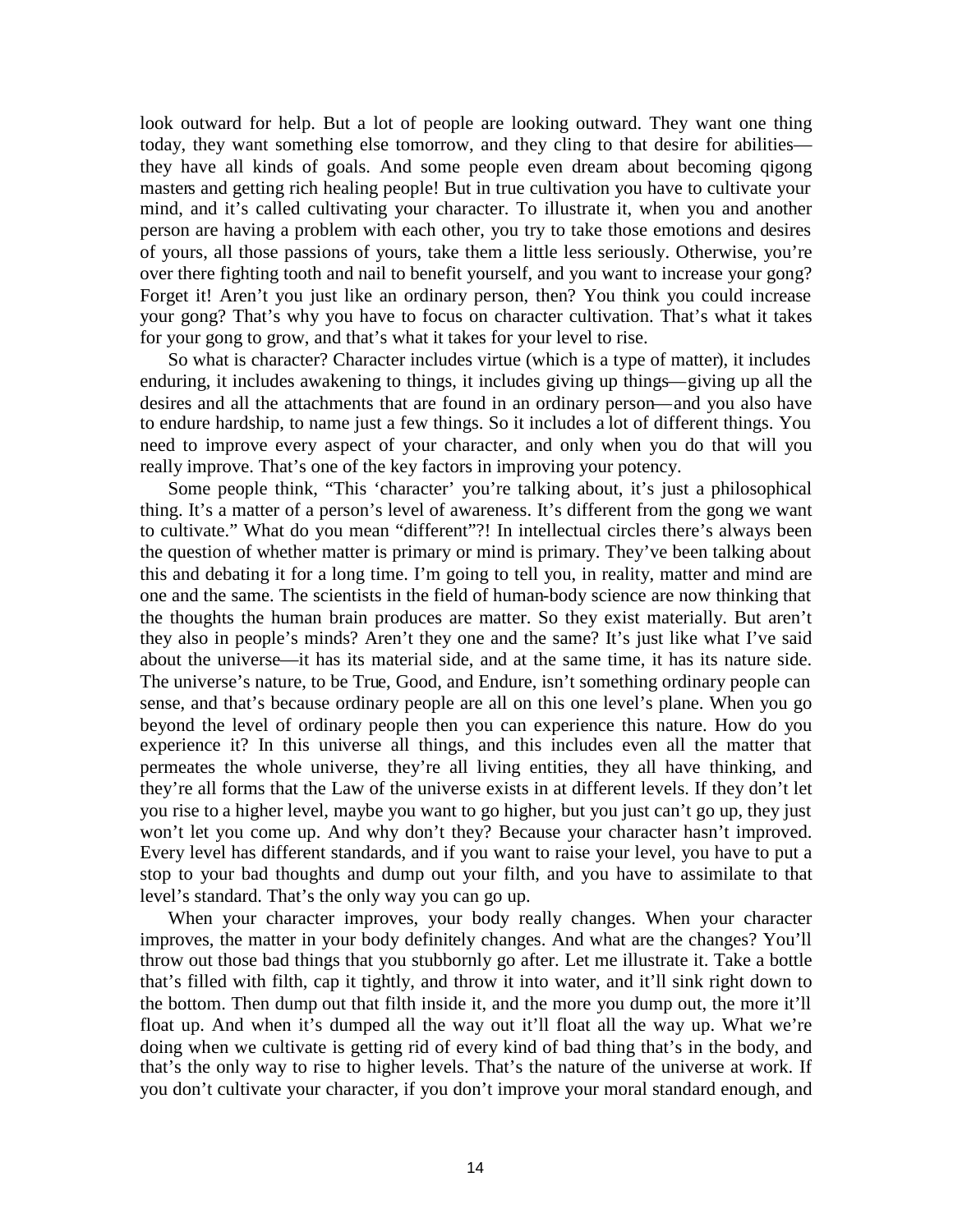if you don't get rid of your bad thoughts and bad matter, then it won't let you rise to higher levels. So could you say they're not one and the same? Here's a funny illustration for you. Let's say there's somebody who has all the emotions and desires ordinary people do, and he's suddenly allowed to go up and be a Buddha. Think about it, could that happen? Chances are, he'd see how beautiful those Great Bodhisattvas are and start having indecent thoughts. And since he didn't get rid of jealousy he'd probably start trouble with Buddhas. Could that kind of thing be allowed there? It can't. So what's done about it? Right in the midst of ordinary people you have to get rid of every bit of all those bad thoughts you have, and that's the only way you can improve and go up.

So to put it another way, you have to care about character cultivation, cultivate by the nature of the universe—to be True, Good, and Endure—and get rid of those ordinary people's desires, those character flaws, and those thoughts about doing bad things. As long as your level of awareness goes up even just a little bit, those bad things of yours are shed some at the same time. And along with this, you have to experience a little hardship, go through some hard times, and eliminate some of your karma, and then you can raise your level a bit, meaning, the universe's nature won't have as big a restriction on you. The cultivation is up to you, gong is up to the master. The master gives you a gong that increases your gong, that gong takes effect, and outside your body it can take your virtue, which is material, and evolve it into gong. You keep on improving nonstop, you keep on cultivating upward nonstop, and with you goes your gong pillar, breaking through upward nonstop. To be a cultivator, you have to cultivate yourself right there in the environment of ordinary people, you have to temper yourself there, and bit by bit get rid of your attachments and all those different desires you have. We human beings usually think of those things as good, but when you look at them from a higher level they're usually bad. So what people think of as good, like making out better by ordinary standards, or having things go better, the way the Great Enlightened Beings see it, that person is worse off. What's worse about it? He gains more, he harms other people more, he gets things he shouldn't get, and he'll care a lot about his reputation and profit, and the result is that he loses virtue. You want to increase your gong, but you don't take cultivating your character seriously, so your gong won't increase at all.

In the cultivation world we say that a person's soul doesn't perish. A little while back, if somebody talked about humans having a soul people might have called that blind belief. But we now know from research in physics on the human body that there are molecules, protons, and electrons in it, and going further down, there are quarks, neutrinos, and so on, and at that point even a microscope can't see anything. But that's still far from the origin of life or the origin of matter. And we know that nuclear fission takes a huge amount of energy for collision to happen and a huge amount of heat for the nuclei to undergo fusion or for fission to take place. Then when a person dies, do you really think the nuclei in his human body just die like that? So we've found that when someone dies, it's only the components of him that are in this dimension of ours, this layer of the largest molecules, it's only *them* that get shed, while his bodies in other dimensions aren't destroyed. Let's think for a minute. What's the human body look like under a microscope? A person's whole body is moving, even if you're just sitting there still, your whole body is moving, your molecular cells are moving, and your whole body is loose, as if it's made of sand. That's what the human body looks like under a microscope, and it's totally different from the body our eyes see. The reason is, this pair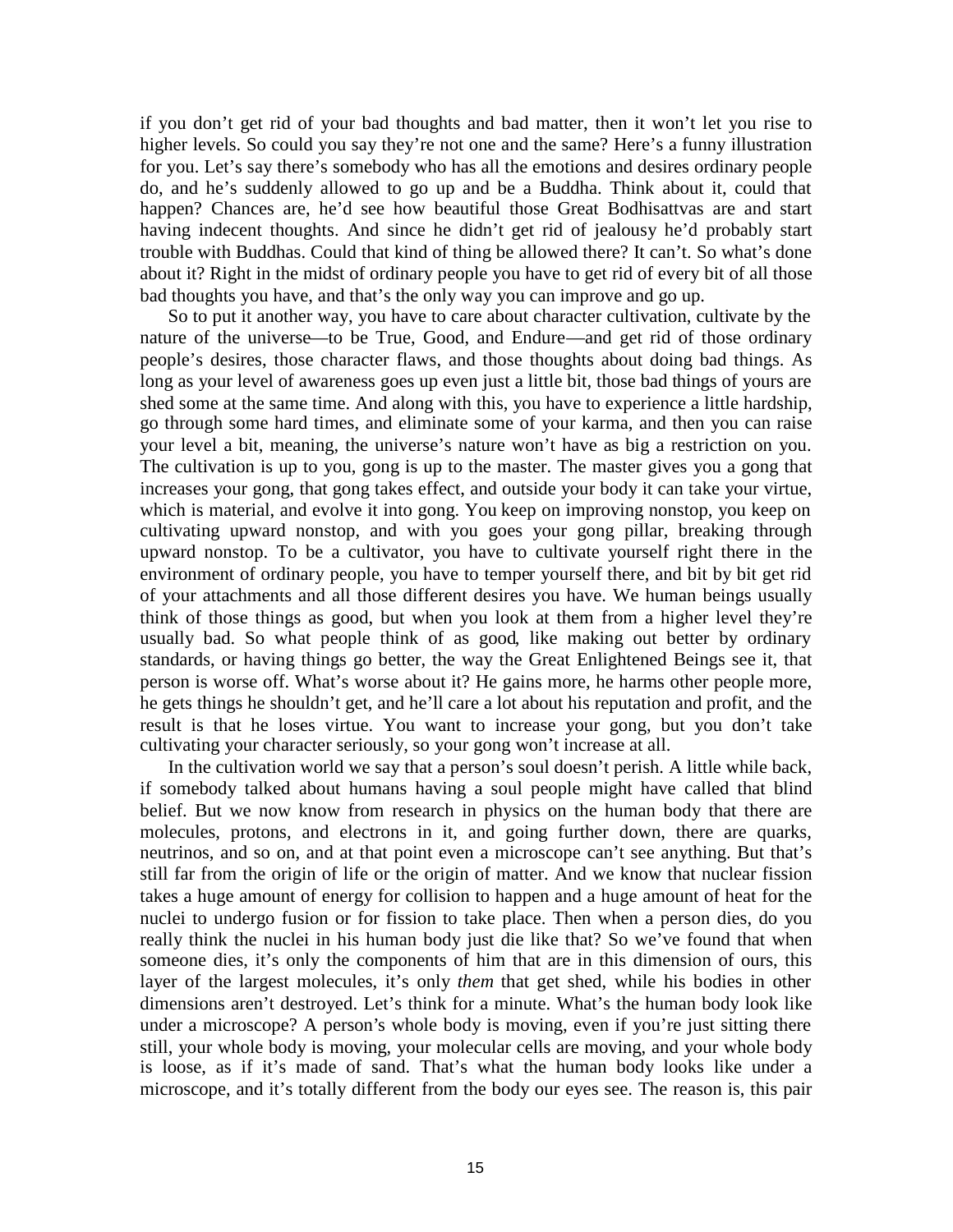of human eyes can create an illusion for you, and they keep you from seeing those things. But when your Third Eye is open you can magnify things to look at them, and that's actually an innate ability of human beings, only now it's called a supernatural ability. If you want to have your supernatural abilities come out, you have to return to your original, true self, you have to cultivate back.

Let's talk a little about this virtue thing. Just how exactly are they related? We'll explore it a bit. We human beings have a body in each of many, many dimensions. The largest component of the human body, as people today see it, is the cell. And that's the case for our flesh and blood, at least. But when you go in between cells and molecules, or in between molecules and molecules, you'll experience what it's like to enter other dimensions. So what form does that body take? Of course, you can't understand it with concepts from this dimension right here: your body has to assimilate to the forms of being required in those dimensions, and in other dimensions your bodies are capable, by design, of expanding and shrinking. At that time you'll discover that that dimension is so vast it's beyond compare. Here I'm just talking about a simple form in which other dimensions exist, and those are dimensions that exist at the same time and in the same place. In a lot of other dimensions a human being has a particular kind of body, and in a specified dimension, all around the human body there's a certain kind of field. What field? That field is the virtue we've been talking about. Virtue is a type of white matter, and it's actually not some spiritual thing, or just something philosophical, like some people used to think. It's definitely material. And that's why at one time older people said "Build up virtue!" and "Don't lose virtue!" They hit it right on the head! That virtue is all around the human body, and it forms a field. Daoists used to say that the master looks for a disciple, not that the disciple looks for a master. And what does that mean? They just had to look at the proportion of virtue on the disciple to see if it was large. And if it was large, it'd be easy for him to cultivate. If it wasn't large, it'd be hard for him to cultivate, and he'd have a really tough time raising his gong up high.

At the same time there's a black type of matter. Here we call it karma, while in Buddhism it's called bad karma. There's white matter and black matter, and these two kinds of matter coexist. So how are these two types of matter related? The matter called virtue is something we get through suffering, going through hard times, or by doing good things for people. While the black matter, on the other hand, people get that by doing terrible things or things that aren't good, like taking advantage of other people. Nowadays, it doesn't stop at people just being controlled by greed, some people will even stop at no evil and do anything for money. They murder innocent people, hire people to kill, engage in homosexuality, do drugs, you name it—there's all kinds of stuff. When people do bad things they lose virtue. How do they lose it? When a person insults somebody, he thinks he's come out on top and let off steam. But there's a law in this universe, called "a person doesn't gain anything if he doesn't lose"—to gain, you have to lose, and if you don't lose you'll be made to lose. Who enforces this? It's the nature of the universe that does. So only wanting to gain just won't do it. So how's it work? When a person insults somebody, or when he takes advantage of someone, he flings his virtue over to him. He's being wronged, he's losing out, and he's suffering, so he's compensated for it. So when that person insults him over here, right when those words come out a piece of virtue flies out of that person's own dimensional field and it lands right on him. The worse that person insults him, the more virtue he gives him. And the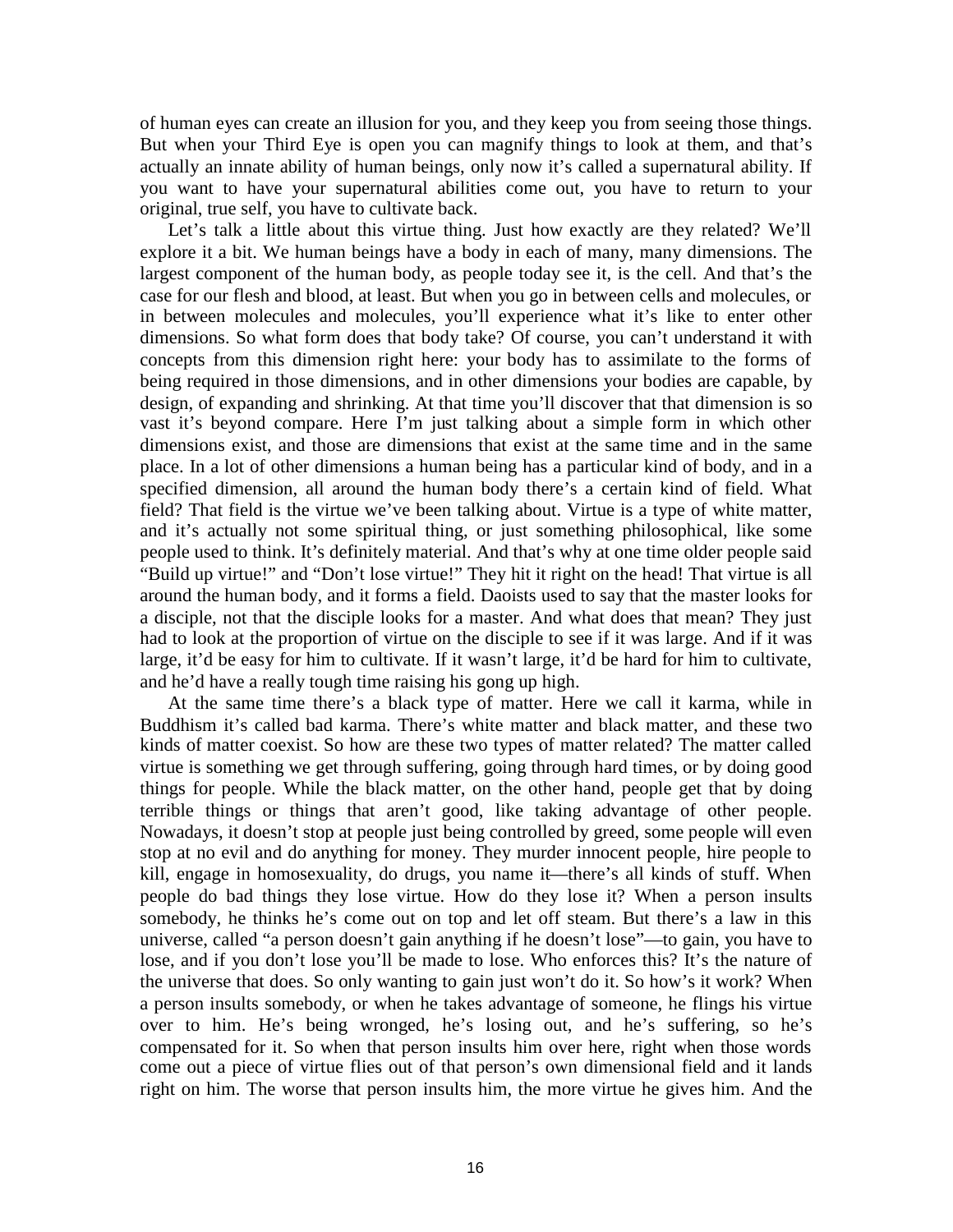same goes for hitting people and taking advantage of them. When a person punches somebody, or gives him a good kick, however hard the hit, that's how much virtue lands on him. An ordinary person can't see truths this high. He thinks he's getting pushed around, and he can't stand it. "You hit me, so I've got to hit you back." "Wham!" He punches right back, and pushes that virtue back to the other guy. So neither of them loses or gains anything. Then maybe he thinks, "Fine, you hit me once, then I've got to hit you again to let out my anger." So he punches him again, and another piece of his virtue flies over to him.

Now why do we care so much about virtue? Well, what's transforming virtue really about? In some religions they believe that a person with virtue will make out well in his next life if he doesn't in this one. What will he gain? If he's got a lot of virtue he could land a top position, get filthy rich, or get whatever he wants. And all of that's actually swapped for virtue. Another belief in some religions is that a person who doesn't have any virtue will have both his body and soul destroyed. His master soul is annihilated, and when his life's over all of him dies. Nothing is left. But in the cultivation world we believe that virtue can be evolved directly into gong.

Let's talk about how virtue is evolved into gong. There's a saying in the cultivation world, "Cultivation is up to you, gong is up to the master." But some people practice setting up a bodily crucible or furnace, gathering chemicals to make elixir, and using thought direction. They think that's important. But I want to tell you, those things don't have any importance, and if you think too much about them you're attached. If you dwell on them, aren't you attached and seeking them? "Cultivation is up to you, gong is up to the master"—if you just have that wish you're all set. When it comes to who's actually doing it, it's the master. There's no way you could do that. You've just got an ordinary human body, and you think you can evolve a higher being's body that's made of highenergy matter? Not a chance. It's a joke to even mention it. The process of evolving the human body in other dimensions is incredible, and complicated, and there's just no way you could do those things.

So then what does your master give you? He gives you the gong that increases gong. Virtue is outside the human body, and a person's true gong is developed from virtue, so the height of a person's level, and how much potency a person has, these both come from virtue. He evolves your virtue into gong, which grows upward like a spiral (the gong that really determines a person's level grows outside the body), it grows in a spiral shape until at some point it forms a gong pillar after reaching the top of your head. Want to know how high somebody's gong is? It just takes one glance at how high his gong pillar is, and that's his level, or what they call "Fruition" in Buddhism. When some people are meditating their master souls can leave the body, and they shoot right up to high levels, but then they can't go up any higher, and they don't dare to. They got there by riding on their gong pillars, and they can only go that high. The reason is, that's how high their gong pillars are, so they can't go up any further. That's the Fruition that Buddhism has talked about.

Also, to tell how high a person's character is, there is a measuring stick you can look at. The measuring stick and the gong pillar don't exist in the same dimension, but they do co-exist. When you've improved your character by cultivating, like for example, maybe you're around ordinary people and somebody insults you, but you don't say anything back and you're totally calm inside, or maybe somebody punches you, and again you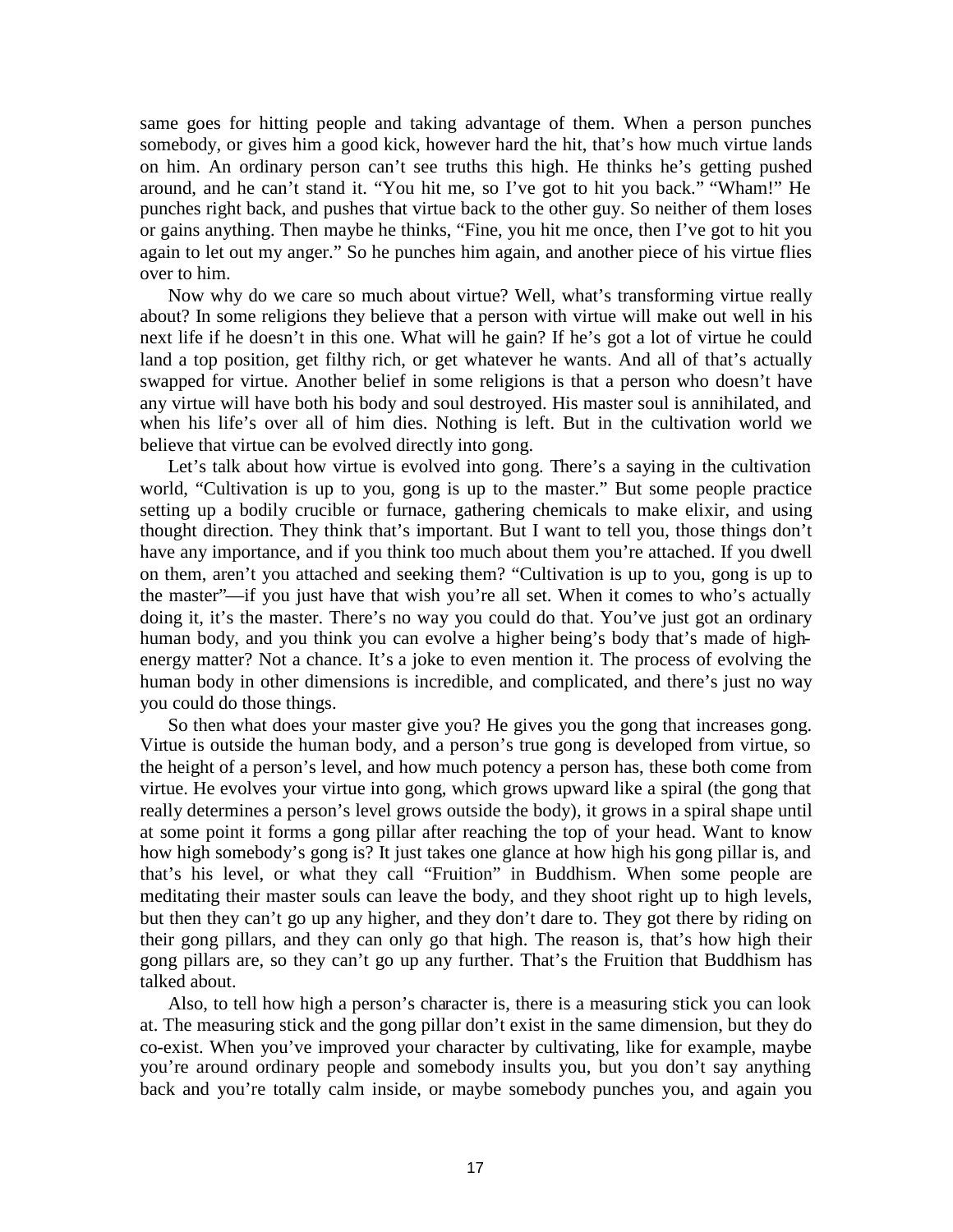don't say a thing and you just shrug it off, and you get through it. Then that shows that your character is high. You're a practitioner, so what should you get? Don't you get gong? When your character improves, your gong rises. However high your character is, that's how high your gong is. That's a Truth, and it's absolute. There used to be some people who put their heart into doing their exercises, and it didn't matter if they were at home or out in the park, they really believed in it, and they did them pretty well. But as soon as they were back out in the real world they'd be a different person, they'd go back to their old ways, and fight and compete with ordinary people for profit and to make a name for themselves. Do you think their gong could grow? Not even an inch. And they couldn't get well, for the same reason. So why is it that some people do qigong exercises for a long time but don't get their health back? That's because qigong is cultivation, and it's a higher thing, it's not like ordinary people's exercises. So you have to take character seriously if you're going to get well or increase your gong.

Some people think that what's meant by "elixir" in the saying, "setting up a crucible or furnace, gathering chemicals to make elixir" is gong. But it's not. That elixir just stores some types of energy, but it doesn't contain all kinds of energy. And what kind of thing is elixir? You know, we too have some things that are for cultivating longevity, gong will emerge from our bodies, and there are a whole lot of technique-type things. Most of these things are locked, though, and that's to stop you from using them. There are a lot of abilities, some 10,000 of them, and each of them is locked as soon as it's formed. So why don't they come out? It's to keep you from going and using them as you please out in the ordinary world. You can't just go and disturb the ordinary world, and you can't just go around showcasing your skills in the ordinary world, because that would upset the way of things in the ordinary world. A lot of people have to cultivate by awakening, so if you went and showed them all those things, people would see that they're real, and they'd all come to cultivate, you'd even get people who've done unforgivable evil, and that just wouldn't work. So you aren't allowed to show off like that. And you'd probably do bad things since you can't see the underlying reasons, and you can't see the essence of things. What you think of as doing good could turn out to be bad when you do it. So you aren't allowed to use them. The reason is, as soon as you did something bad your level would drop, and you'd have cultivated for nothing, so a lot of abilities are locked right up. How's it work, then? On the day the person is to be Unlocked and Enlightened, the elixir acts as a bomb and blasts open all of his abilities and all of his body's locks and apertures—"Boom!" they're all jolted open. That's what it's for. After monks die and are cremated there are *sarira*. Some people say they're just bones or teeth. Then how come ordinary people don't have them? That's elixir after it's exploded. Its energy has been released, and it has a lot of matter from other dimensions in it. After all, it's something material too, but it doesn't have much use. Nowadays people think it's really precious. It has energy, and it's luminous and hard. That's what it is.

There's another reason why people's gong doesn't increase. It's that you can't cultivate up if you don't know the Law at high levels. What do I mean? It's just like what I said earlier about some people who've practiced a lot of different qigong forms—I'm telling you, no matter how much you learn it won't do anything for you, and you're still just an elementary school student, just an elementary school student in cultivation, because those are all low-level truths. If you follow those low-level truths and try to cultivate up to high levels, you won't get any guidance. You could be in college, but if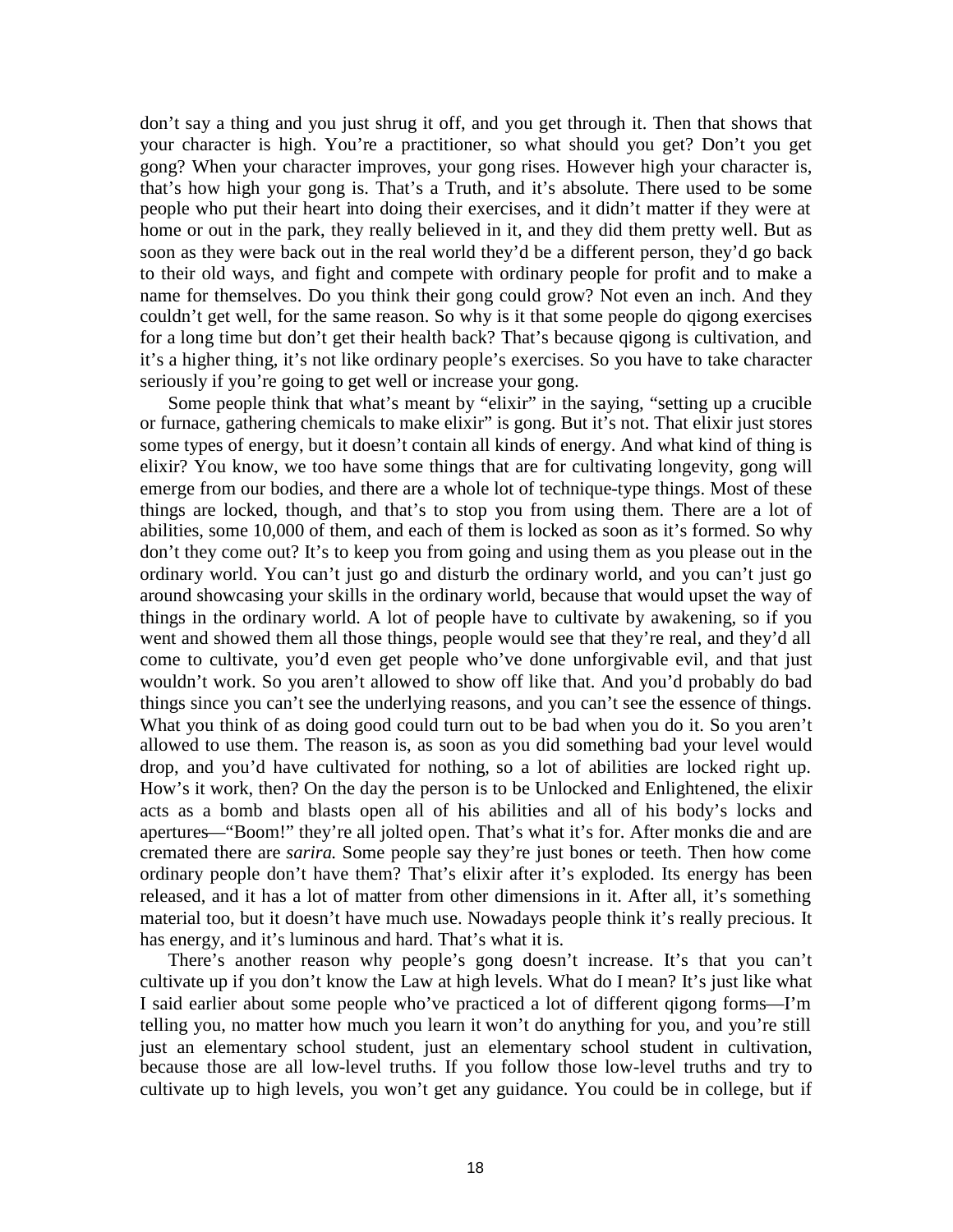you read elementary school books there then you'd just be an elementary school student, and studying more of them wouldn't get you anywhere. Turns out you'd be worse off. Different levels have different Laws that correspond to those levels. And at different levels the Law guides in different ways. So the truths of low levels can't guide you up to high levels cultivating. What we'll be putting forth are high-level cultivation truths, and I'm integrating things from different levels when I teach, so they'll always be able to guide your cultivation from here on out. I have a few books along with some audiotapes and videotapes. You'll find that when you read them, listen to them, or watch them once, they'll guide you, and you'll discover that after a while, when you read them again, listen to them again, or watch them again, they're sure to still have the effect of guiding you. You'll be improving yourself nonstop, and they'll guide you nonstop. That's exactly how the Law is. So what I just talked about are the two reasons why doing cultivation exercises doesn't increase your gong: you have no way to cultivate if you don't know the Law at high levels, and if you don't cultivate inward, if you don't cultivate your character, your gong won't increase. Those are the two reasons.

#### <span id="page-23-0"></span>**Falun Dafa's Special Features**

Our Falun Dafa is one of the Buddhist system's 84,000 disciplines. It's never been passed on to the general public before during this period of civilization, but it did once save people on a large scale in a prehistoric age. Today I'm spreading it again widely during this final period of the kalpa's end, so it's just extremely precious. I've talked about the way virtue is transformed directly into gong. And gong, it turns out, doesn't come from doing exercises—it comes from cultivation. A lot of people are really looking to build up their gong, but they only think exercises are important and they don't take cultivation seriously. But the fact is, gong all comes from cultivating your character. Then why do we teach you exercises here? Let me first say a little about why monks don't do exercises. They mainly meditate, chant scripture, and cultivate their character, and then their gong increases—they increase that gong which decides your level. Shakyamuni talked about renouncing everything in the world, and that includes your innate body, so they don't need to do any movements. Daoists don't talk about saving all sentient beings. The people they teach don't have all kinds of mentalities, or all kinds of levels, and they don't deal with just whoever, with some people being really selfish and others less so. They choose their disciples. They might find three disciples, but only one of them is taught the essence, so that disciple is sure to have a lot of virtue, be good, and not run into problems. So they focus on teaching manual techniques, and that's to cultivate longevity. They work on things like supernatural powers and technique-type things, and that means they have to do some movements.

Falun Dafa is a practice that cultivates both your nature and longevity, so it has to have some movements to do. For one thing, the movements are for reinforcing abilities. And what's "reinforcing" about? It's about using your mighty potency to fortify your abilities, and it makes them stronger and stronger. And secondly, your body needs to evolve a lot of living things. When they reach a high level of cultivation, Daoists talk about "the Cultivated Infant coming to birth," just as Buddhists talk about "the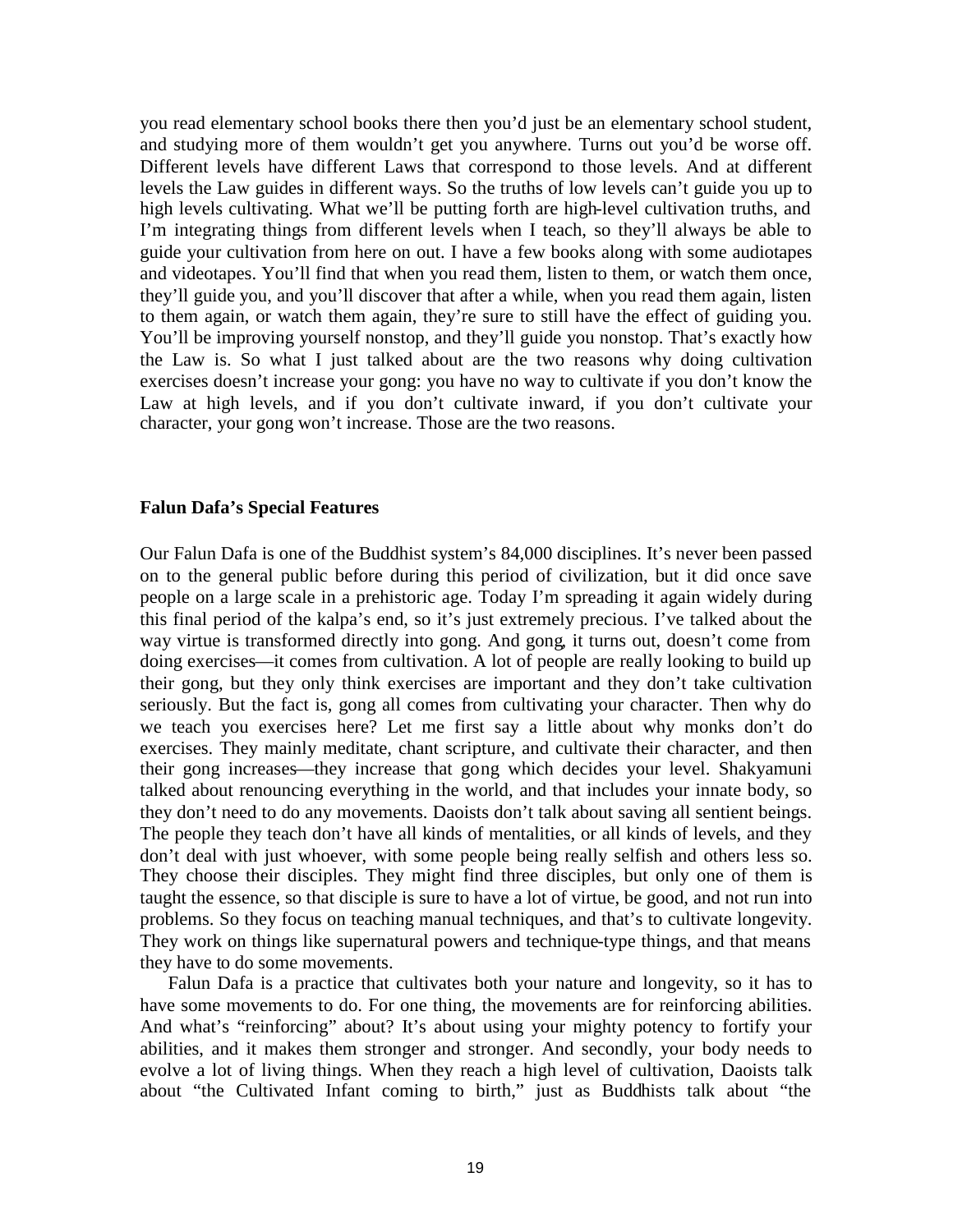Indestructible Adamantine Body," and lots and lots of technical things need to be evolved, too. All of these things need to be evolved through manual techniques, and they're what the movements are for. Looking at it this way, a complete system of both nature and longevity cultivation needs to have cultivation, and it needs to have exercises. So I think you now know how gong comes about: the gong that really decides your level doesn't in fact come from exercises. It comes from cultivation. It has to do with you cultivating yourself, and how when you improve your character in the midst of ordinary people, and when you assimilate to the universe's nature, then the universe's nature doesn't hold you back, and you're able to rise higher. That's when your virtue starts evolving into gong, and as your character improves, it goes right up with it. That's how it works.

This practice of ours really counts as a practice of nature and longevity cultivation. The gong we develop is stored up in every cell in our bodies, and it goes all the way down to the microscopic particles of the original matter that exists in an extremely microcosmic state, and they all store up that high-energy-matter gong. As your potency grows higher and higher, its density becomes greater and greater, and its power becomes greater and greater, too. This type of high-energy matter has intelligence, and because it's stored in every cell in your body, right down to the origin of your being, over time it takes on the same form as the cells in your body, and it has the same arrangement as the molecules, and the same form as all the nuclei. But its nature changes, and now your body isn't the same flesh and blood that your cells used to make up. Then you're out of the Five Elements, aren't you? Of course, your cultivation isn't over, and you still cultivate around ordinary people, so on the surface you look like an ordinary person. The only difference is, you look young compared to people your age. And obviously, the first thing is to get rid of the bad stuff in your body, and that includes health problems. But we don't do healing here. What we do is cleanse the body. And we don't use the term "healing," we just call it cleansing the body—we cleanse the body for true cultivators. Some people just come here to get healed. But people with serious health problems aren't allowed into our classes, and that's because they can't let go of that desire to get healed, and they can't stop thinking they're sick or injured. They've got a serious condition, and they don't feel good. Could they just forget about it? They aren't able to cultivate. Again and again we've made it clear, we don't take people with serious conditions. We're here to cultivate, and it's really a far cry from what they're thinking about. They can go find other qigong masters if that's what they want. Of course, a lot of students do have health problems. But you want to do true cultivation, so we can do all this for you.

After our Falun Dafa students cultivate a while the way they look changes a lot. Their skin becomes delicate and fair, it glows with health, and older people begin to have fewer wrinkles—some will hardly have any. This is all common. There's nothing far-fetched about it. A lot of the veteran students here in the audience know this. Also, older women are likely to get their period back, because a practice that cultivates both your nature and longevity needs to have the qi of essence and blood to cultivate longevity. They'll get their period, but it won't be heavy. They'll have just a little bit at this stage, only the amount that's needed. That's another thing that's common. If that didn't happen, how would you cultivate longevity when you don't have it? The same goes for men—the old and the young alike will all feel energized from head to toe. So I can say to our true cultivators: you will feel these changes.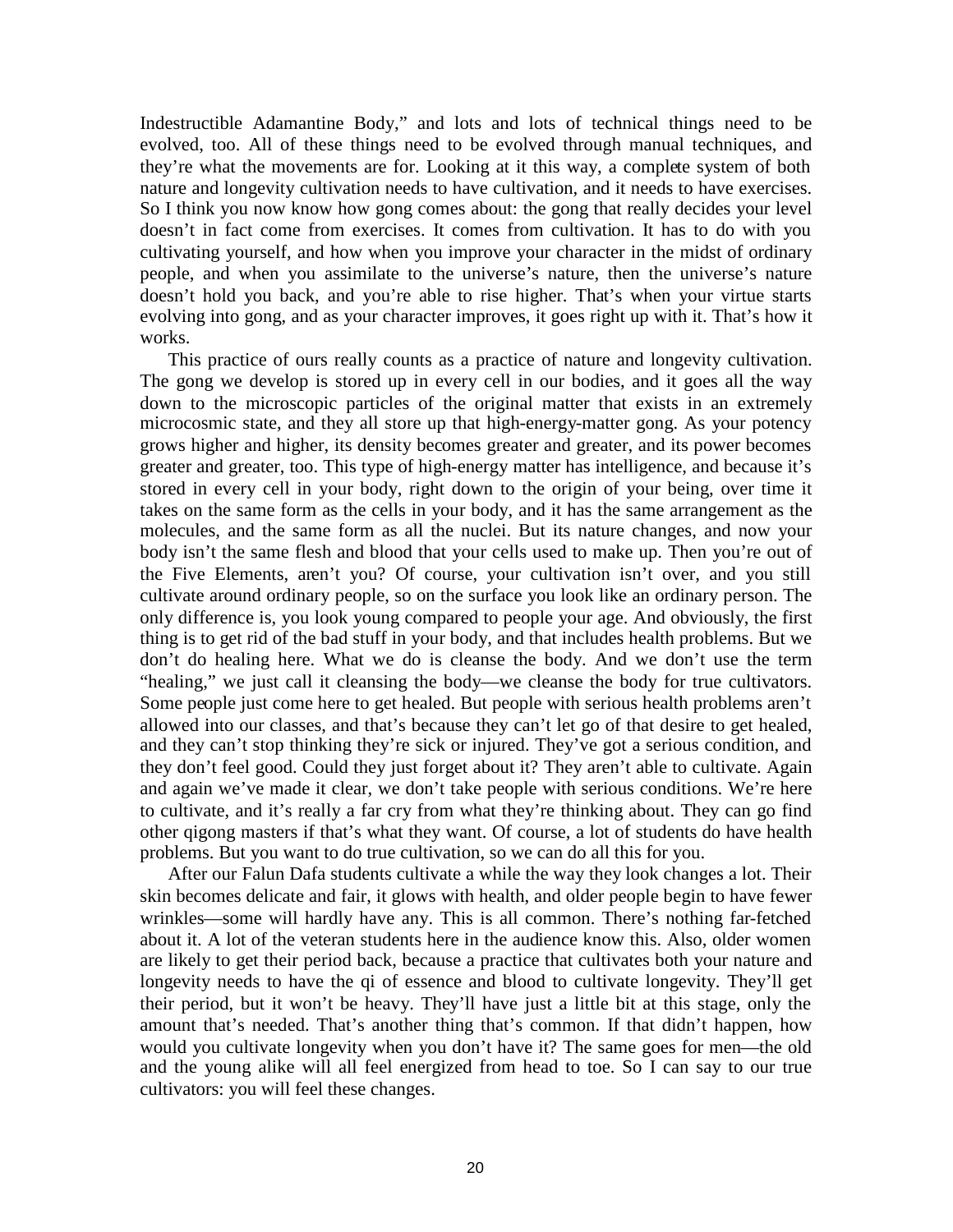What we cultivate in our practice is huge, it's not like all those ones that imitate animal movements. What we cultivate in this practice is just immense. Back in the times of Shakyamuni and Lao-zi, all of the truths taught then were just truths within the scope of our Milky Way. Then what do we cultivate in Falun Dafa? We cultivate by following the laws governing evolution in this universe, we take the highest nature of the universe—to be True, Good, and Endure—as the standard to guide our cultivation. What we cultivate is something so huge, it's the same as cultivating a universe.

Our Falun Dafa has another major feature that's extremely special and that sets it apart from all other practices. The qigong forms that are popular these days are all elixirmethod qigong, they cultivate elixir. It's really hard for the qigong forms that cultivate elixir to have their practitioners become Unlocked, or Enlightened, while they're in the ordinary world. Our Falun Dafa isn't elixir-method qigong. What our practice does is cultivate a Law Wheel at the lower abdomen, and I personally place it in students during my classes. While I'm teaching Falun Dafa we place a Law Wheel in you one by one. Some people feel it, some don't, but most people feel it, and that has to do with people each having different physical conditions. So we cultivate a Law Wheel, not an elixir. The Law Wheel is a miniature universe, it has all the functions of a universe, and it can operate and rotate automatically. It will turn forever at your lower abdomen, once it's placed in you it won't stop, and it'll turn like that year in and year out. When it's turning clockwise it automatically absorbs energy from the universe, and it can evolve energy by itself, and supply the energy that's needed to evolve every part of your body. In the same way, when it turns counterclockwise it sends out energy, and drives used material out of you, which then dissipates around your body. When it sends out energy, it shoots it out very far and brings in new energy again. And the energy it shoots out benefits everyone who's near your body. Buddhists believe in saving oneself and saving others, saving all sentient beings, so you don't just need to cultivate yourself, but you also have to save other beings. Other people benefit along with you, and you can adjust other people's bodies and heal other people without even meaning to, and other things. But of course you won't lose the energy. When the Law Wheel turns clockwise it draws it back in by itself, because it turns constantly and never stops.

Some people wonder, "Why doesn't the Law Wheel ever stop turning?" There are also people who ask me, "What makes it turn? And what's the reason?" It's easy for people to understand that elixir can form when a lot of energy is collected, but it's hard for them to grasp how the Law Wheel can turn. Here's one way to illustrate it. The universe is in motion, and all the Milky Ways in this universe are in motion, and so are all the galaxies, too, the nine major planets are orbiting the sun, and the Earth is rotating. Now think about it, did somebody have to give *them* a push? Do you think somebody's applying force to *them*? You can't understand this type of thing with the concepts ordinary people have. They just have a kind of turning mechanism. The same goes for our Law Wheel, it just turns. It solves the problem that people with a regular work and family life have doing the exercises, and it does that by extending the exercise time. And how does it do that? It keeps turning nonstop, and it keeps absorbing energy from the universe, and evolving energy, so when you go off to work it's still refining your body. And we're not just talking about a Law Wheel, of course: we'll put lots and lots of functions and mechanisms in your body, and they'll automatically operate and automatically evolve in connection with the Law Wheel. So in this practice people are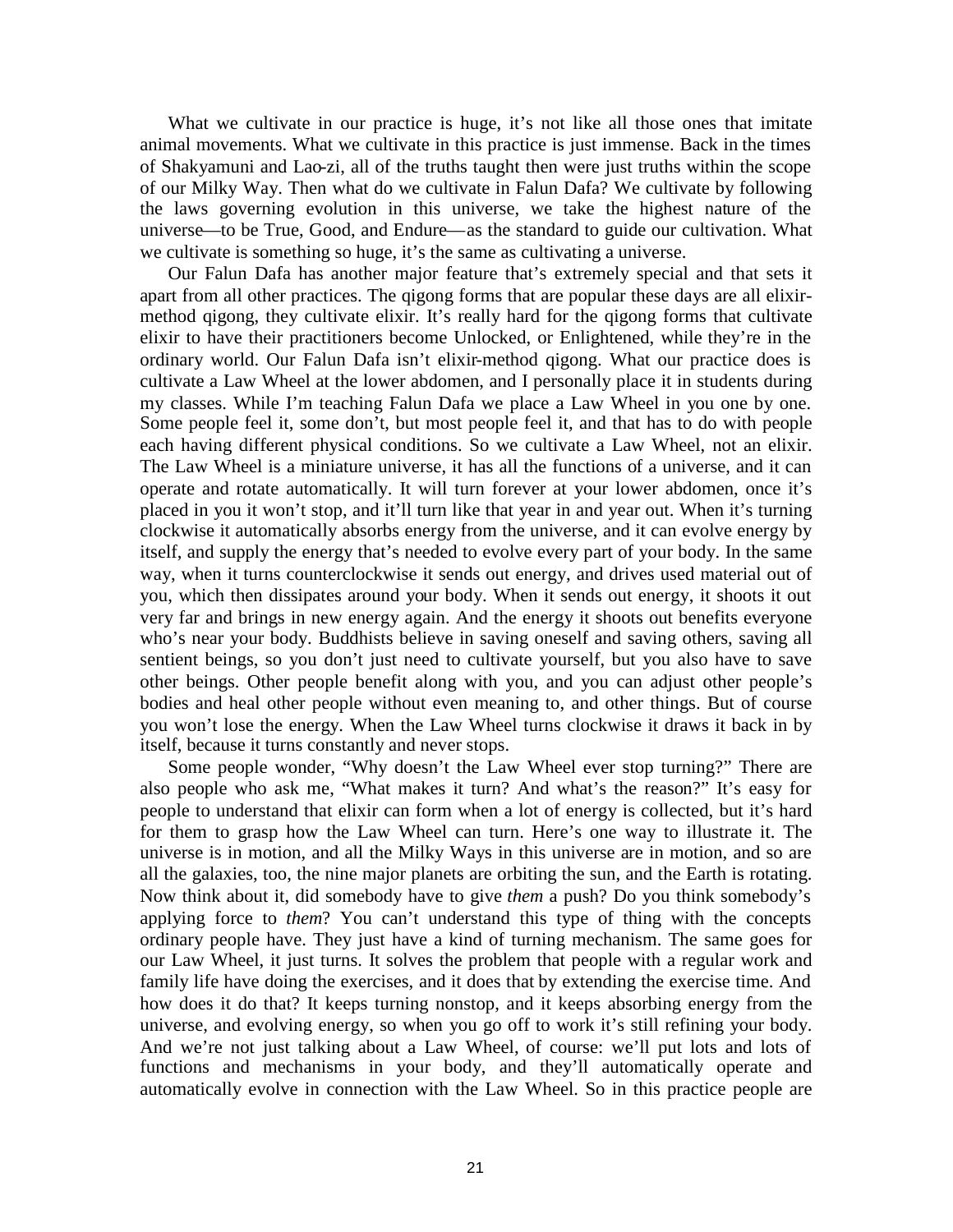evolved automatically, and this brings about, "the gong refines the person," which is also called, "the Law refines the person." When you aren't doing the exercises, the gong is refining you, when you are doing the exercises, the gong is still refining you, and when you're eating, sleeping, or are at work, gong is being evolved. Then what do you do the exercises for? It's to strengthen the Law Wheel and to strengthen all of the functions and mechanisms that I place in you. When you're cultivating at high levels it's all done with nonaction, so the movements should follow along effortlessly, and there's no thought guidance, no breathing methods, or things like that.

And we don't have anything like doing the exercises at set times or set locations. Some people ask me, "So what time should we be doing the exercises? Midnight? Morning? Noon?" The timing doesn't matter to us: when you don't do the exercises at midnight, gong refines you, when you don't do the exercises in the morning, gong is still refining you, when you're sleeping, gong is still refining you, when you're walking, gong is still refining you, and when you're at work, gong is still refining you again. Doesn't this cut way back on the time you need for doing the exercises? A lot of us have a sincere wish to attain the Dao, and of course, that's the goal of cultivating—the ultimate goal of cultivating is to attain the Dao and reach spiritual Perfection. But some people are older and they don't have that many years left, so there's a chance they don't have enough time. Our Falun Dafa can solve that problem by shortening the cultivation process. And also, this is a practice that cultivates both nature and longevity, so when you keep cultivating, it keeps extending your life, and as you keep on practicing, it keeps on extending it. So this way the older folks among us with good bases will have enough time to practice. But there's just one condition. The time that your life is extended for beyond your predestined, original course of life, that time is solely for you to practice. If your thinking goes even a little off track it'll put your life in danger, because your course of life ended a long time ago. But this doesn't apply to you if you've gone beyond Triple-World-Law cultivation. Then it's different.

We don't talk about facing such-and-such direction, and we don't talk about ending the exercises in a set way, because the Law Wheel turns constantly, and it can't be stopped. If the phone rings or somebody knocks on your door, you can go get it right away—you don't need to end the exercises in a set way. When you stop to take care of something, the Law Wheel spins clockwise right then, and in one swoop it draws in the energy that was scattered around your body. You can spend all the effort you want lifting qi and pouring it down, and that qi will still be lost. The Law Wheel, however, is an intelligent entity, and it knows on its own how to do these things. And we don't require that you face certain directions, because the whole universe is in motion, the Milky Way is rotating, the nine major planets are rotating and orbiting the Sun, and Earth is rotating too. We're practicing according to a truth as huge as the universe, so where's north, south, east, or west? Nowhere. Face whichever way you want and exercise, and you're still facing all directions. Face whichever way you want and exercise, and it's just the same as facing north, south, east, and west simultaneously. Our Falun Dafa protects students from going wrong. And how does it protect you? Our Law Wheel protects you if you're a true cultivator. My roots are all deeply planted in the universe, and if someone could affect you, he could affect me, and to put it directly, he'd be able to affect the universe. I know my words sound a bit mystical, but as you study further you'll understand. There are some other things, too, but I can't talk about anything that's too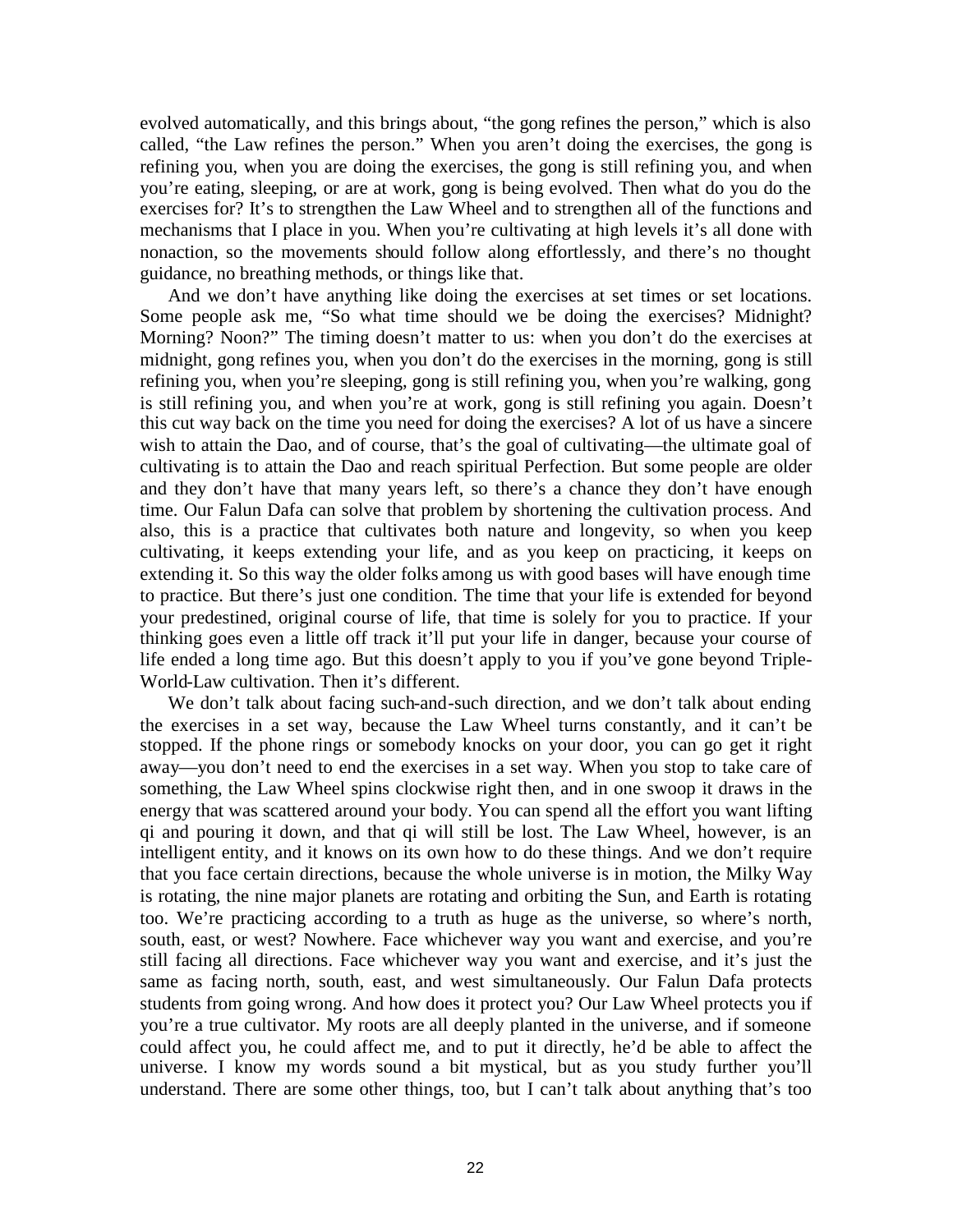high. We're going to systematically put forth the Law of high levels, and move from what's shallow to deep. It's not going to work if your character isn't right, and, if you're here to get something, you could run into trouble. But even though I said this I've still discovered that a lot of veteran students' Law Wheels have deformed. And how did that happen? You mixed other things into your practice, you accepted other people's stuff. And why didn't the Law Wheel protect you? It's given to you, so it's yours, and it's governed by your mind. Nobody can stop you if that's what you want. That's a law in this universe. If you decide you don't want to cultivate, nobody can force you to. That'd be wrong. Could somebody really force you to change your mind? *You* have to discipline *yourself*. Some people borrow the good things from a lot of practices, and they take in things from just about everybody, they do one practice today, they do another one tomorrow, and they're trying to get rid of their health problems. But do they get their health back? They don't. Their problems just get postponed and shifted. When it comes to cultivation at high levels, there's the matter of committing yourself to one discipline, you have to stick to one discipline, and whichever discipline you cultivate, that's the discipline you have to put your heart in, and you have to stick with it right up until you're Unlocked and Enlightened in that discipline, because only then can you switch to another practice and cultivate further, and that's a different set of things. That's because a set of things that's been reliably transmitted will date back to ages ago, and so they all have somewhat complex evolving-processes. Some people do the exercises by feel. What's your feeling worth? Not a cent. The real evolving-process takes place in other dimensions, and it's extremely complex and wondrous, so it won't work even if it's just the slightest bit off. It's like putting the wrong part into a precision instrument by mistake—it breaks down instantly. Your bodies in all dimensions are changing, and it's so wondrous that it won't work even if it's just the slightest bit off. Didn't I tell you, cultivation is up to you, gong is up to the master. But then you go and pick up other people's stuff, you add it right in, and you bring in those other messages, and that interferes with this discipline's things, so then you'll go off course, and this will show in your daily life, where you'll have the same kinds of problems ordinary people do. But other people can't stop you, because that's what you wanted, and it's a problem of comprehension. Meanwhile, the things you mixed in will turn your gong into a mess, and then you can't cultivate anymore. That problem will happen. Now I'm not saying that everybody has to learn Falun Dafa. If you don't learn Falun Dafa and you've had real things passed on to you in some other practice, then I think that's good, too. But I'm going to tell you, to truly cultivate up to high levels you have to commit to one discipline. And there's another thing I should share with you. Right now there is nobody else who is really transmitting like me a practice that goes to high levels. Later on you'll know what I've done for you, so I hope you can realize what this is. A lot of folks want to cultivate up to high levels, and now I've placed this right in front of you, but maybe you haven't realized how valuable this is—you could travel the earth to study with masters and spend a ton, but still not get this. Today I'm putting this right in your lap, and maybe you still don't see it! So it's a question of whether you can understand this, or to put it another way, it's a question of whether you can be saved.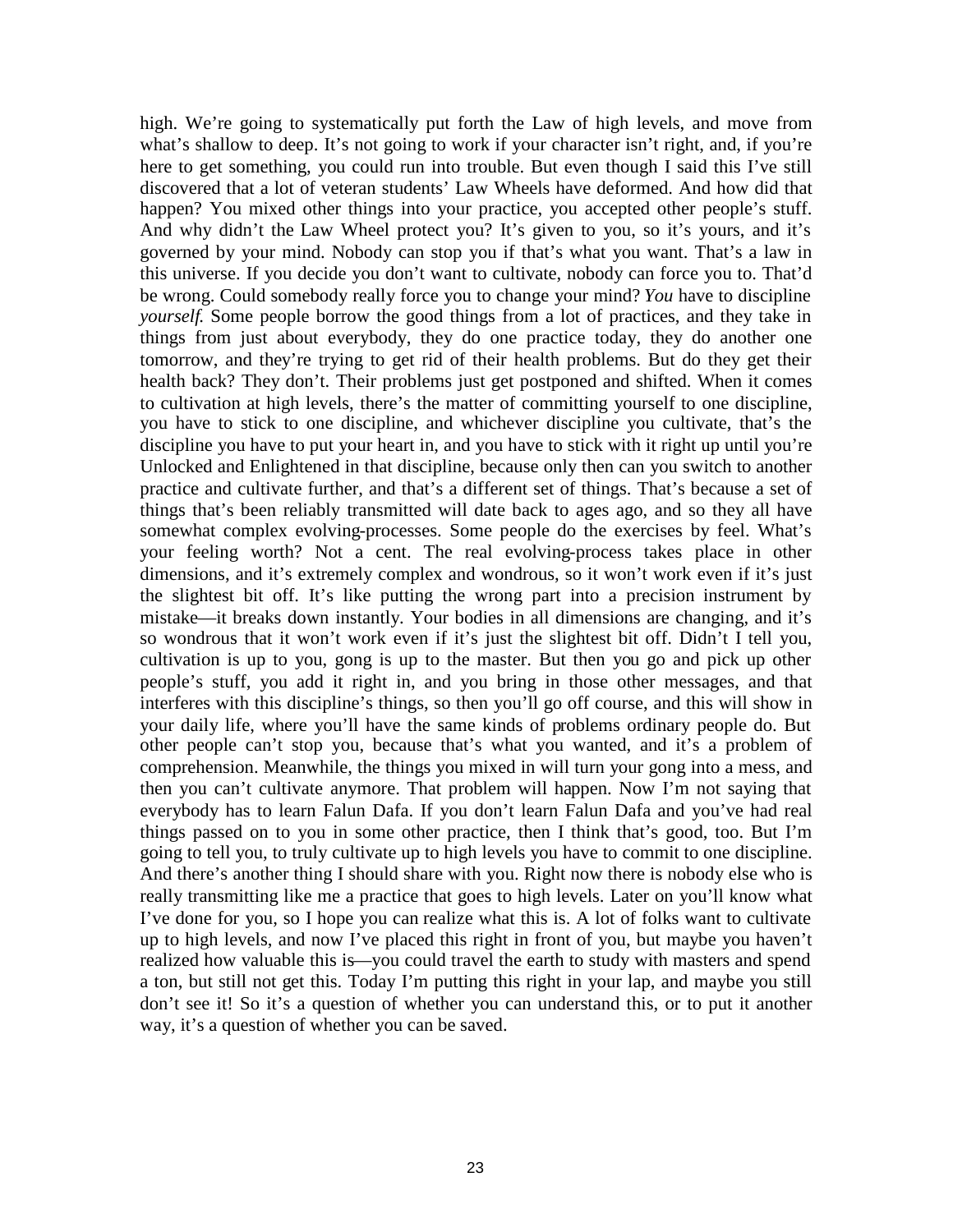## <span id="page-28-0"></span>**The Second Talk**

#### <span id="page-28-1"></span>**About the Third Eye**

There are a lot of other qigong masters who've talked about some things that are related to the Third Eye. But the Law manifests in different forms at different levels. Whatever level a person has cultivated to, that's the level's scenes he can see. He can't see the truth of things beyond that level, and he doesn't believe in them. So he just thinks that what he sees at his level is right. Until he cultivates to a higher level he'll think that those things don't exist and he won't believe in them. That's the result of his level, and his thinking can't elevate. So in other words, when it comes to the question of the Third Eye, people describe it every which way, they've made it into a big mess, and when all's said and done nobody has explained it well. The truth is, the Third Eye isn't something you can explain from a low level. The Third Eye's structure used to be the secret of secrets, and ordinary people weren't allowed to know about it. That's why nobody ever revealed it. But what we're going to talk about here doesn't revolve around those theories from the past. We're going to explain it with modern science and in the plainest modern terms, and we'll explain what it's really about.

The Third Eye we're talking about is actually located slightly above the spot that's between your eyebrows, and it's connected to the pineal gland. That's the main passageway, at least. The body has lots and lots of other eyes, and Daoists say that every bodily aperture is an eye. Daoists call the acupuncture points in the body "apertures," while in traditional Chinese medicine they're called "acupuncture points." Buddhists say that every bodily pore is an eye. And that's why some people can read with their ears, some can see with their hands or the backs of their heads, and there are other people who can see with their feet or their bellies. They can all be used.

Now that we're talking about the Third Eye, let's start with a few words about this pair of eyes that we human beings have. Nowadays some people think that this pair of eyes can see all matter, or all material things in our world. So some people have formed a rigid concept, and think that only the things they see through their eyes are tangible and real, and they don't believe in what they don't see. In the past people always took these people to have poor comprehension. Some people can't explain why that's poor comprehension. "He doesn't believe in what he doesn't see. That's perfectly reasonable." But, when you look at it from a slightly higher level, it's not reasonable. Every spacetime is made of matter, and of course, different space-times have different material structures, just as they have different beings that take on different forms.

I'll give you an example. In Buddhism they say that everything in the world is an illusion, that it's not real. But how's it an illusion? Who'd say those real, material things right there in front of you are fake, right? The form that material things exist in is one way, while the form they manifest in, it turns out, is different. And our eyes have an ability: they can fix the material things in our material dimension so that they appear to be in the state we now see. But actually, that's not their state. That's not even their state in our dimension. For example, what does a human being look like under a microscope? His whole body is loose and made up of little molecules, just like grains of sand, and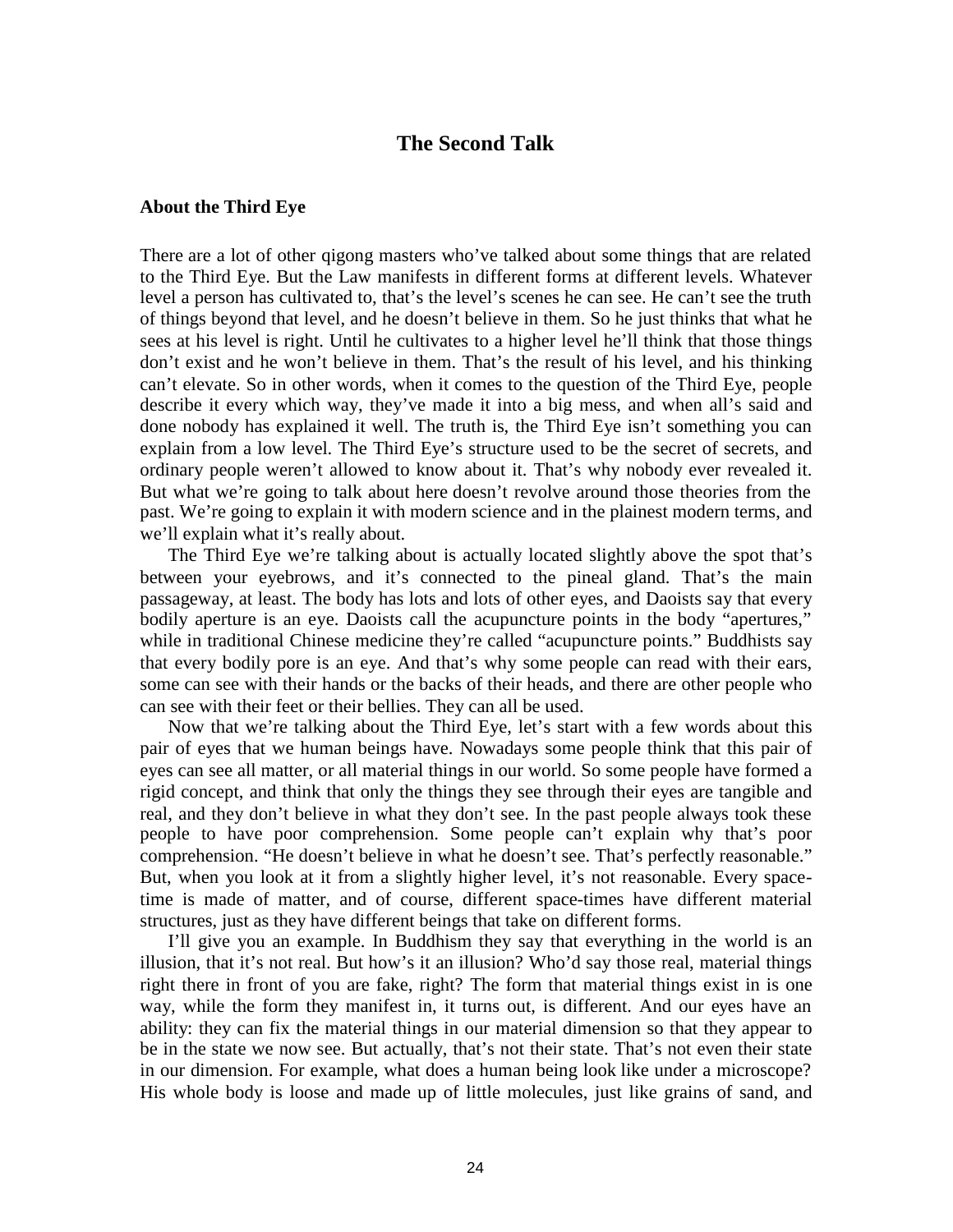they're granular and in motion, electrons are orbiting nuclei, the whole body is wriggling and in motion, and the surface of the body isn't smooth, it's irregular. The same goes for every material thing in the universe, be it steel, iron, stone, or whatever, all the molecular elements inside them are in motion. You really can't see the overall form of it, and the truth is, none of those things are static. This table is wriggling too, but your eyes can't see the reality of it. So this pair of eyes can give you a false image.

It's not that we can't see microcosmic things, it's not that people don't have the ability. People do have it when they're born—they're able to see things down to a certain microcosmic level. But once we human beings get this pair of eyes of this material dimension, exactly for this reason, we might get a false picture. They obstruct people's vision. That's why in the past, people believed that those who don't acknowledge the things they can't see have poor comprehension, and cultivation circles have always thought that those people have been deluded by the false picture of things and gotten lost in the midst of ordinary people. This is something religions have taught over the ages, and in fact, we too think there's some truth to it.

This pair of eyes can fix the things in this material dimension so that they're in this state, but other than that they can't do much. When people see things the images don't form directly in their eyes. Their eyes are like the lens of a camera, and they only serve as a tool. A lens will extend when it looks at distant things, and our eyes do something like that, too. When looking in the dark the pupils need to enlarge, and when a camera takes a picture in the dark, its aperture has to enlarge, too, or the exposure won't be good and the picture will turn out too dark. When you walk outside and it's really bright, your pupils contract tightly right away, or else your eyes would be dazzled and you wouldn't be able to see anything clearly. A camera works the same way, and its aperture has to contract, too. All they can do is capture the object, they're just a tool. Actually, when we see the form that something exists in, or maybe of a person, or an object, it's in the brain that the image really forms. What this means, then, is that we look through the human eyes, and what we see is transmitted through the optic nerves to the pineal gland, which is in the rear of the brain, and then the image appears in that area. So when we see things, it's in our brain's pineal gland area that the image really appears. And this is something modern medicine now understands.

When we talk about "opening the Third Eye" it's about bypassing your optic nerves and opening a passageway between your eyebrows, which makes it possible for your pineal gland to see outside directly. And *this* is what opening the Third Eye means. Now some of you are thinking, "That's not realistic. These eyes can still serve as a tool at least, and they can capture objects' images. How could we get by without them." Modern medical studies in anatomy have found that at the front part of the pineal gland there's the complete structure of a human eye and all of the components of an eye. Since it's inside the skull they say it's a vestigial eye. We in the cultivation world have reservations about it being a vestigial eye. But all the same, today's medical sciences have acknowledged that there's an eye in the middle of the head. The passageway we open points exactly at that spot, and this is perfectly in line with the understanding of today's medical sciences. That eye doesn't produce a false picture of things like our regular eyes do. It can see the essence of any thing or any kind of matter. So, people with a high-level Third Eye can penetrate our dimension to see other space-times, and they can see scenes that ordinary people can't. People who aren't at a high level might have the ability to see through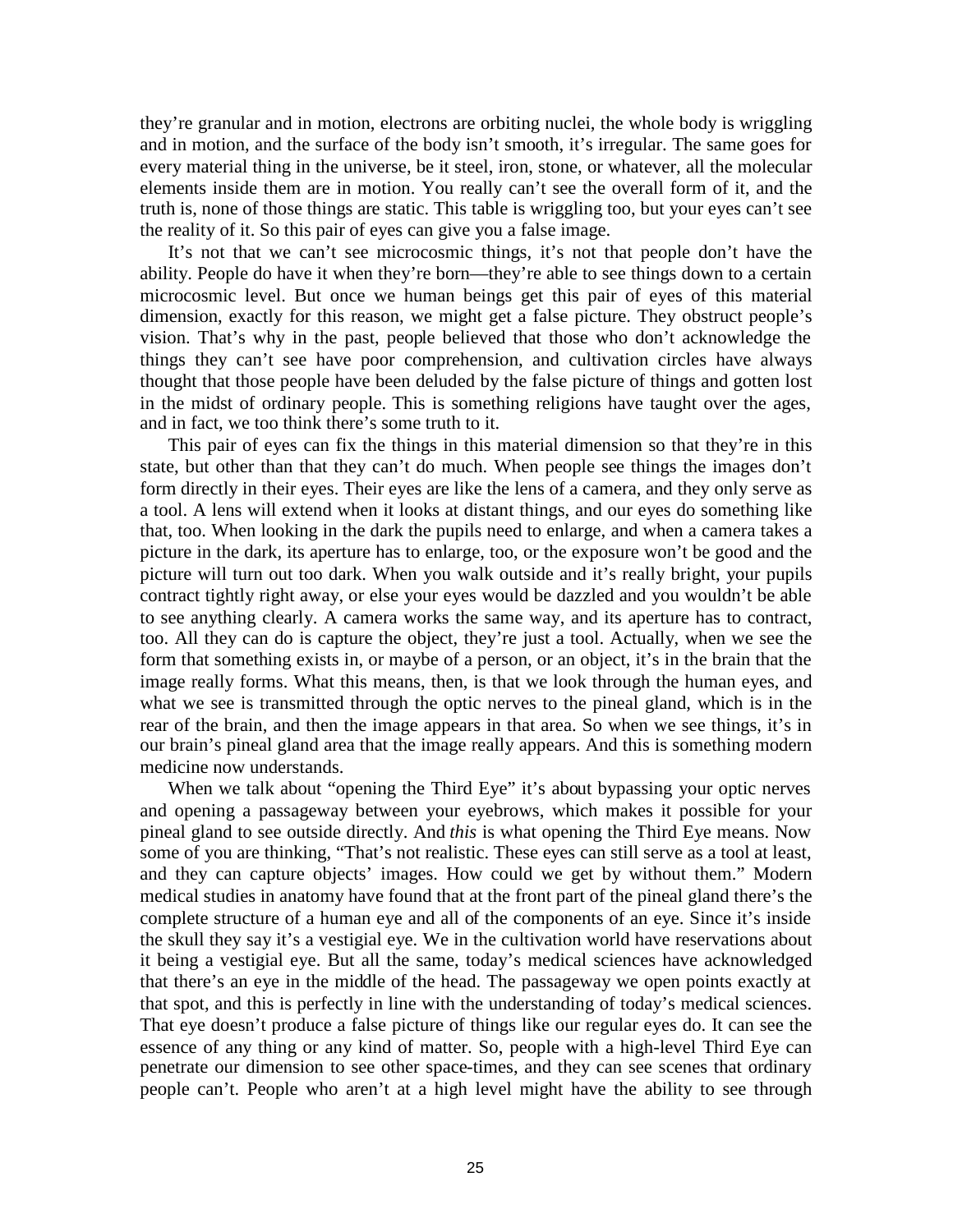things, they might be able to see through walls to look at things, or see inside the human body. It's able to do that.

Buddhists talk about the five powers: Flesh Vision, Divine Vision, Wisdom Vision, Law Vision, and Buddha Vision. These are five major levels of the Third Eye, and each level is subdivided into upper, middle, and lower levels. Daoists talk about nine times nine, 81 levels of Law Eye. We open the Third Eye for you here, but we don't open it at or below Divine Vision. And why not? Even though you are sitting here and you've started to cultivate, you're still just starting from the level of ordinary people after all, and you still have a lot of ordinary people's attachments that you haven't gotten rid of. If your Third Eye were opened at Divine Vision or below, you'd have what ordinary people think of as supernatural abilities—you'd be able to look through walls to see things, and look inside the human body. If we passed on this ability on a large scale, and opened the Third Eye that far for everybody, we'd be seriously interfering with the ordinary world and upsetting the way of things in the ordinary world. State secrets couldn't be kept, it'd make no difference if people wore clothes or not, you'd be able to see people in their rooms from outside, and when you saw lottery tickets while you're out and about you'd pick the top winners. That'd be awful! Think about it, if everybody had their Third Eyes opened at Divine Vision, would this still be a human world? Any phenomenon that seriously disrupts the world absolutely isn't allowed to exist. If I really did open your Third Eye at that level, you might dub yourself a qigong master right on the spot. Some people have always dreamed of becoming qigong masters, and now that their Third Eyes are open, at last!—they can see patients. Wouldn't I be guiding you wrong?

So, what level will I open your Third Eye at? I'll open it for you straight to the Wisdom Vision level. If I opened it at a higher level your character wouldn't be good enough, and if I opened it at a lower level it would seriously upset the way of things in the ordinary world. When it's opened at Wisdom Vision you don't have the ability to look through walls to see things or to look inside a human body, but you are able to see scenes in other dimensions. And what's good about that? It can boost your confidence in practicing. When you really do see things that ordinary people can't see, you'll have the sense that they actually do exist. Right now it's alright if you can see clearly, that's fine, just as it's alright to not see too clearly, because I'll still open it up to this level all the same, since it's good for your practice. People who truly cultivate Dafa and who are disciplined about improving their character will get the same results by reading the book.

So what determines the level of a person's Third Eye? It's not like you can just see everything after your Third Eye is opened for you, that's not how it works. There's a classification of levels. Then what determines the level? There are three factors. The first factor is that there has to be a field running from the inside to the outside of a person's Third Eye. We call it "vital essence." And what's its function? It's just like the fluorescent screen of a TV: if it doesn't have fluorescent powder in it, after you turn the TV on it'll just be a bulb, it'll only have light but no pictures. It's the fluorescent powder that allows it to display pictures. Of course, this example isn't too precise, because we see directly, while it displays pictures through the fluorescent screen. But that's basically the idea. That bit of vital essence is extremely precious, and it's made up of something extracted from virtue that's even more refined. Usually each person's vital essence is different, and maybe you'd only find two out of 10,000 people who are at the same level.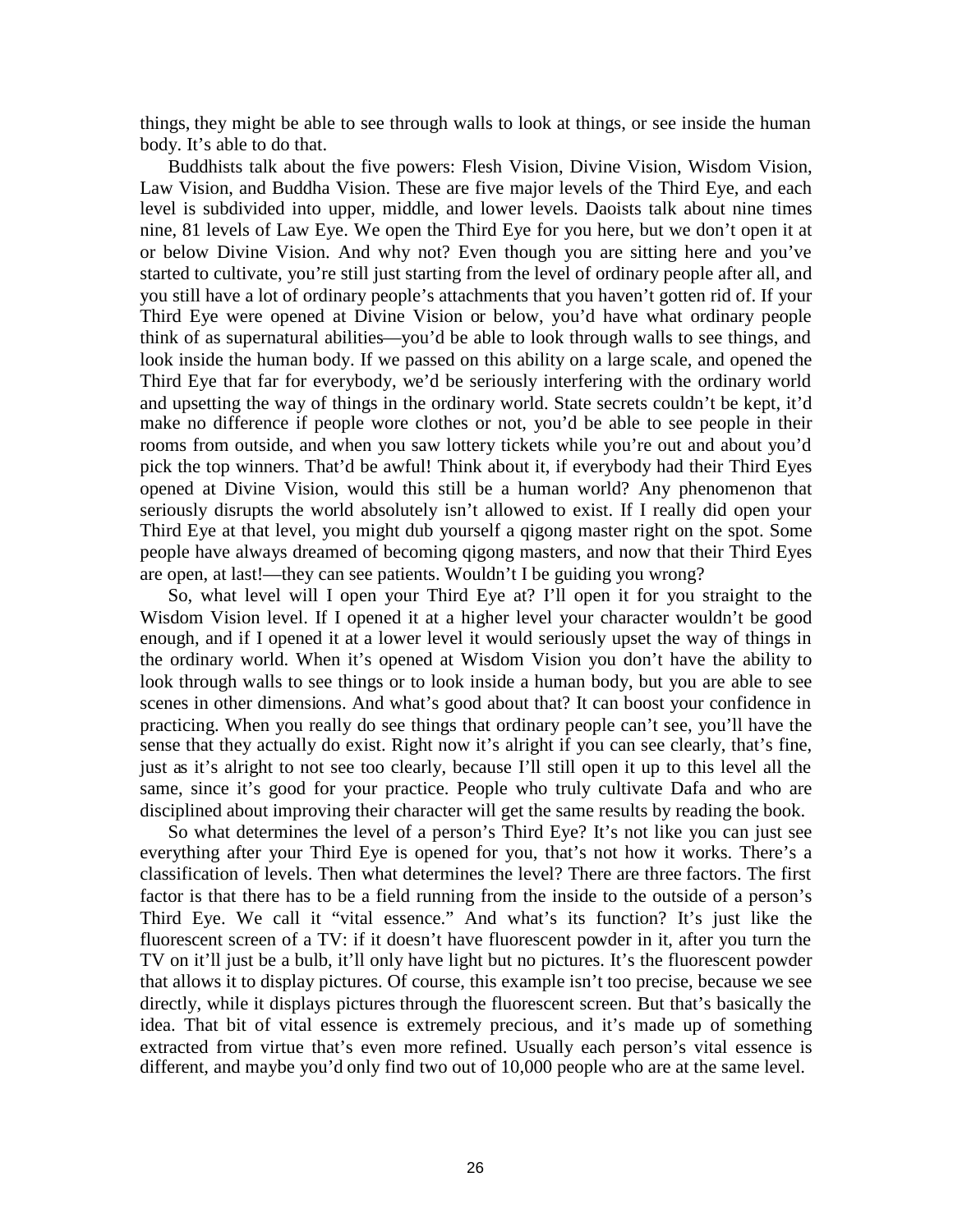The Third Eye's level is a direct manifestation of our universe's Law. It's something higher, and it's closely related to a person's character. If a person's character is low, his level is low. And because his character is low, he'll have lost more of this vital essence. But if somebody's character is high, then he's gone through life not worrying much about his reputation, profit, problems with others, his own gain, or about different emotions and desires, and his vital essence will probably be retained better. And so after his Third Eye is open he'll be able to see more clearly. Kids who are under six can see really clearly after their Third Eyes open. And it's easy to open them—just one sentence can open them.

People have been contaminated by the strong torrent of the ordinary world and its huge dye vat, so a lot of the things that people think are right, in fact, turn out to be wrong. Doesn't everybody want a happy life? Since they want a happy life, they might hurt other people, they might fuel their own selfishness, they might benefit at other people's expense, and they might take advantage of other people or harm them. And just to benefit themselves, they'll go and fight and compete with ordinary people. Aren't they violating the nature of the universe? So chances are, what people think is right isn't actually right. When a lot of adults teach their kids, right from the time they're little they tell them, "You have to learn to be clever," so that they'll be able to hold their own out in the ordinary world. But this "clever," when you look at it from the universe, is just wrong. That's because we believe in letting things happen naturally, and that we shouldn't care much about our own gain. This guy's so clever, and he just looks out for himself. "If someone bullies you, go find his teacher, go find his parents," "When you see money on the ground, pocket it…"—that's how they teach them. And as this kid grows up and takes in more of these things, slowly but surely, his selfishness gets stronger and stronger out in the ordinary world, and he gains at other people's expense, so he ends up losing virtue.

Virtue is a type of matter and it doesn't vanish after you lose it, it's transformed over to other people, but vital essence does vanish. If someone is shrewd from his childhood right on up and he puts a lot of stock in his own gain, and all he cares about is getting ahead, then that kind of person won't be able to see well after his Third Eye opens. But it's not like he'll never be able to. And why is that? It's because in the process of cultivating, what we're doing is returning to our original, true selves, and as we keep practicing it'll keep being replenished, and it'll be restored. That's why we have to stress character, and make a point of improving your whole self, of elevating your whole self. When your character improves, other things rise along with it, but if your character doesn't improve, then that small amount of vital essence you have at your Third Eye won't be replenished. That's how it works.

The second factor is that when a person practices on his own, if his base is good, he too can open his Third Eye with cultivation exercises. A lot of times some people get startled when their Third Eyes first open. And why are they startled? Because people usually choose to do their exercises around midnight, when the night is still. They're exercising away there and then all of a sudden there's this big eye right in front of them, and they get startled. That's one serious scare, and they won't dare to do the exercises again. It's so scary!—such a big eye was looking at them and blinking, and it was so vivid. So, some people call it the "demon eye," while there are also people who call it the "Buddha eye," and so on. But it's actually your own eye. Of course, cultivation is up to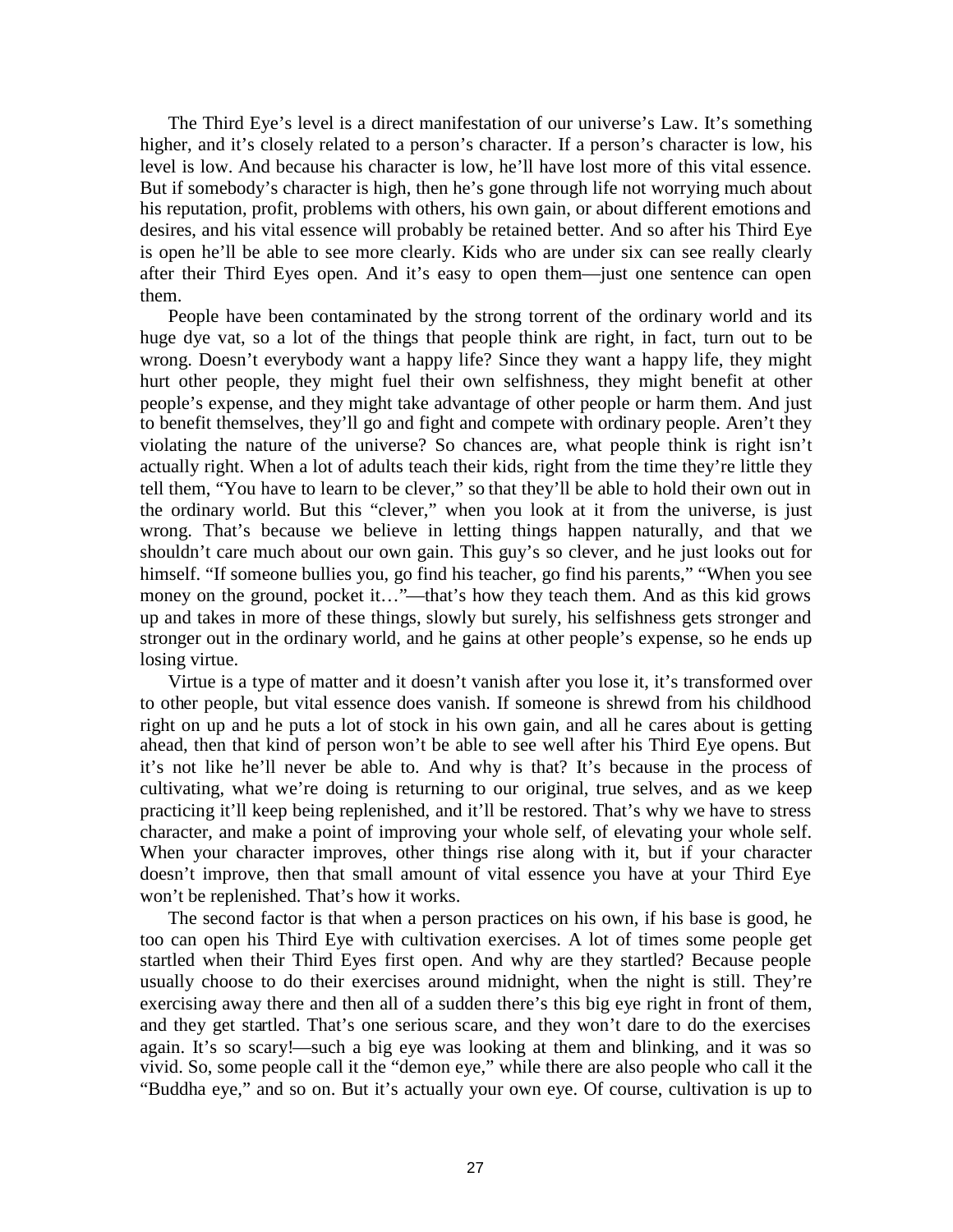you, gong is up to the master. The whole process of evolving a cultivator's gong is a really complex process in another dimension, and it's not just in one dimension, your body in all dimensions, in every dimension, is changing. Could you do that yourself? No, you can't. The master is the one who arranges these things, it's the master who does it. That's why we say, "Cultivation is up to you, gong is up to the master." All that *you* have is that goal, that thought, but it's really the master who takes care of it.

Some people open their Third Eyes on their own by practicing. We say that it's your eye, but it's not something you can evolve yourself. Some people have a master, and when the master sees that your Third Eye is open, he'll evolve an eye for you. It's called the True Eye. Of course, some people don't have a master, but they do have a passerby master. Buddhists say, "Buddhas are present everywhere," meaning they're everywhere, there's that many of them. And some other people say, "There are deities a yard above your head." Meaning, there's tons of them. When a passerby master sees that you are doing pretty well in your practice, and that your Third Eye is open but you don't have an Eye, he'll evolve one for you, and it'll still count as something you've developed through your own practice. That's because saving people has no conditions attached, there's no asking a price, and there's no wanting rewards, there's no taking credit. They are way above ordinary people's good Samaritans, and it's done completely out of compassion.

Now there's something that happens when your Third Eye is opened. It's that your eyes are badly dazzled, and they feel irritated. Actually, it's not your eyes that are dazzled, it's your pineal gland that's dazzled. But to you it feels like your eyes are dazzled. And that's because you don't have that Eye yet. After that Eye is put in you won't feel like your eyes are dazzled. Some of us will sense or see that Eye. It has the same nature the universe has, so it's innocent, and it's curious. It looks in to see if your Third Eye has been opened and to check out if you can see, and it looks in at you. By then your Third Eye will have been opened, so you'll be startled when you suddenly see it looking at you. It's actually your Eye, and from then on you'll see things with that Eye. There's no way you can see without that Eye, even if your Third Eye is open.

The third factor has to do with the differences that show in each dimension when a breakthrough is made in cultivation level. And it turns out, that's really what determines the level. A person sees not only through the main passageway, but also through a lot of sub-passageways. Buddhists say that every pore is an eye, while Daoists say that all apertures in the body are eyes, or in other words, all the acupuncture points are eyes. Of course, what they're talking about is just one form of the Law's transformation in the body, where you can see from anywhere in your body.

But the level we're talking about is actually different from that. There's not only the main passageway, but also several major sub-passageways which are at the eyebrows, above the eyelids, beneath the eyelids, and at the Shangen acupuncture point at the root of the nose. They determine the level you break through to. Now of course, if an ordinary cultivator can see things from those areas then he's broken through a pretty high level. Some people can also see with their eyes, they've fully cultivated their eyes, and they have different forms of abilities. But if they can't use their eyes well, they'll always just see one thing without seeing others, and that's still not so great. That's why there are people who usually have one eye look at one side and the other eye look at another side. But below this eye (the right eye), there's no sub-passageway, and this is directly related to the Law, since people tend to use their right eye when they do bad things, so there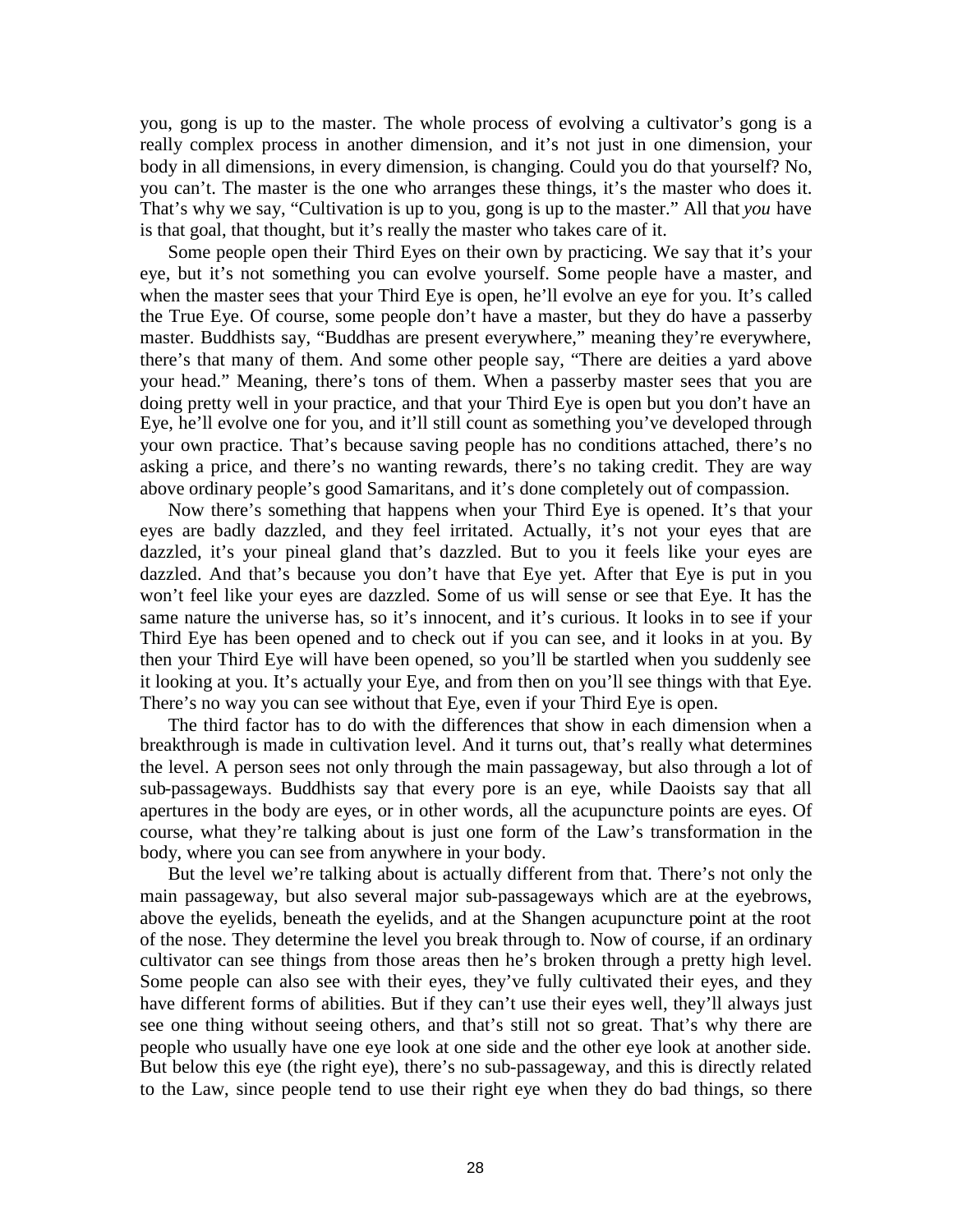aren't any sub-passageways below the right eye. These are several of the major subpassageways that come about in Triple-World-Law cultivation.

When a person gets to an extremely high level, after he's gone beyond Triple-World-Law cultivation, an eye that's like a compound eye appears. To be more specific, a large eye develops over the whole top half of his face, and there are countless small eyes in it. Some Great Enlightened Beings at really high levels have cultivated an incredible number of eyes, and they're all over their faces. All of their eyes see out of that one large eye, they can see whatever they want to, and when they look they see all levels at once. Nowadays zoologists and entomologists study flies. They've seen that a fly's eyes are big, and that under a microscope they have countless small eyes in them. They call that a compound eye. When you get to a really high level that cultivation state might appear, but you have to be way higher than a Tathagata to have that happen. An ordinary person won't be able to see it, though, and somebody who's at an average level won't be able to see that it's there. To them the person looks the same as a normal person since it's in another dimension. This is about breakthroughs in levels, or to put it another way, it's about being able to break through different dimensions.

I've pretty much revealed the structure of the Third Eye to you. We open your Third Eye by external force, so that's quicker and easier. When I'm talking about the Third Eye, every one of us feels his forehead become tight, with the flesh gathering and drilling inward. Isn't that right? You bet. You'll all feel it as long as you really leave your attachments behind and have come here to learn Falun Dafa, and it presses inward with a lot of force. We open your Third Eye by shooting out gong that's specifically for opening the Third Eye. While that's happening, we also shoot out Law Wheels to repair it for you. While we talk about the Third Eye, we're opening it for everybody as long as they cultivate Falun Dafa. But there's no guarantee everybody can see things clearly, or even see at all. That has to do directly with you. But don't worry if you can't see much, just keep going steadily in your cultivation. As you keep on raising your level you will gradually be able to see, and your clouded vision will gradually turn clear. As long as you cultivate, and when you steel your will to cultivate, whatever you've lost will be replenished.

It's harder for a person to open his Third Eye on his own. Let me talk a little about the different ways people open their Third Eye. Here's an example. We have some people who look at their foreheads, at their Third Eye, when they meditate, and they discover that it's dark at their foreheads, and nothing's there. As time goes by they sense that it gets lighter at their foreheads. And after a period of cultivation, they discover that it's gradually getting brighter at their foreheads, and after it becomes bright it turns red. At that time it blossoms, just like a bud opening its petals instantly, like you see on TV or in the movies. This is the scene that appears. That red color was flat before, and then it suddenly bulges in the center, and then blossoms and blossoms. If you want it to fully blossom, it could even take more than eight or ten years, because the whole Third Eye was blocked.

Some people's Third Eyes aren't blocked, though. They have a passageway, but they haven't practiced qigong before and didn't have any energy before. So when they start to practice, a black, round thing suddenly shows up in front of their eyes. After they've been practicing a while it gradually starts to turn white, and from white it gradually brightens, getting brighter and brighter, and the person's eyes get a little dazzled from it. So some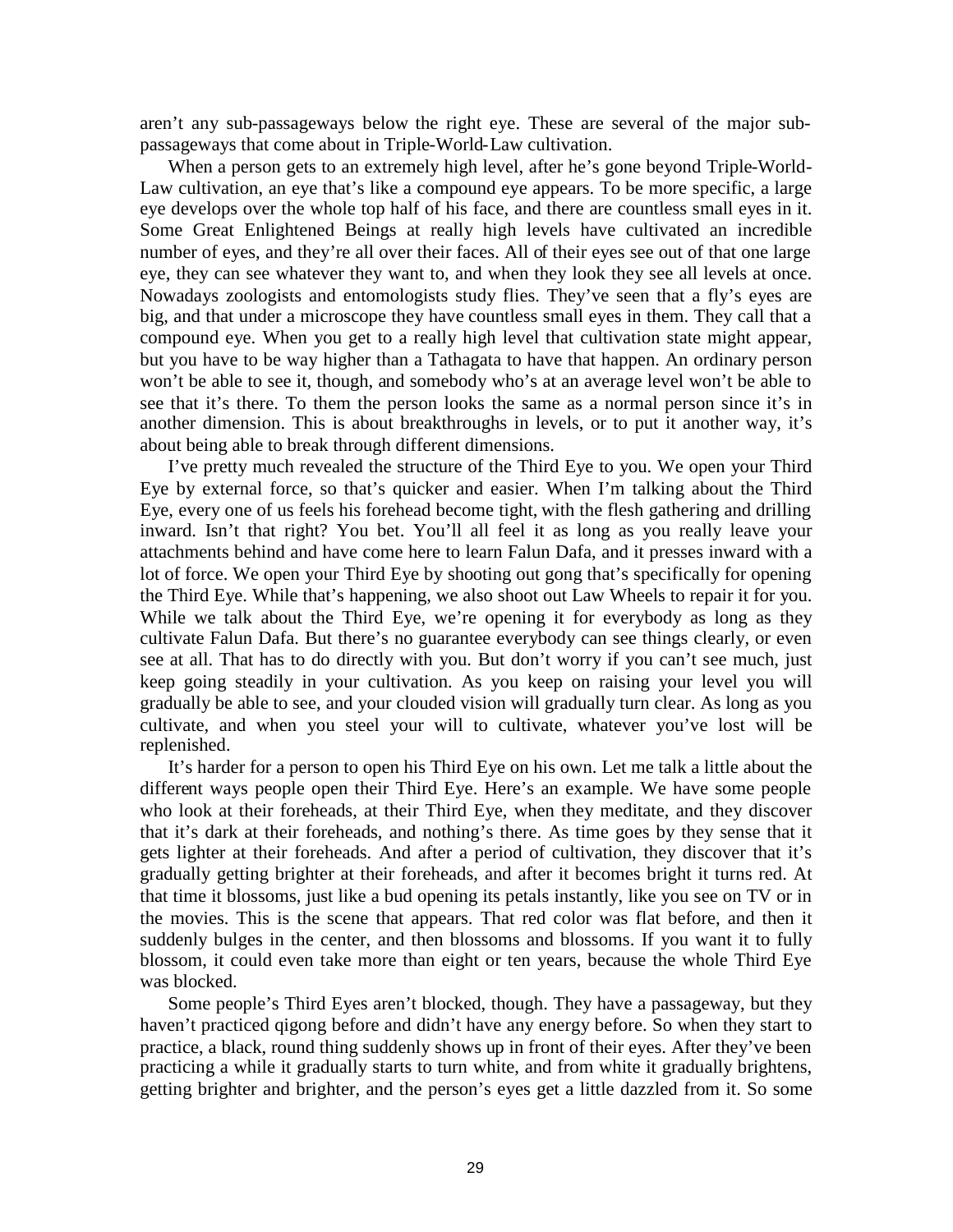people say, "I see the sun" or "I see the moon." Actually, that wasn't the sun you saw, and that wasn't the moon. So then what was it you saw? It was that passageway of yours. Some people make breakthroughs in level more quickly, and after the Eye is put into them they can see things directly. It's really hard for some other people, though, and whenever they do the exercises they run outward along this passageway, which is like a tunnel or in some cases a well. They even feel like they're running outward when they're asleep. Some people feel like they're riding a horse fast, some like they're flying, some like they're running, and some like they're rushing outward in a car. But they always feel that they can't rush to the end of it. That's because it's really hard for a person to open his Third Eye on his own. Daoists consider the human body a small universe. Then if it's a small universe, let's think about it, it's got to be thousands of miles from the forehead to the pineal gland. That's why they always feel like they're rushing outward but can't ever reach the end.

So Daoists consider the human body a small universe, and that makes a lot of sense. They're not saying that its compositional structure is like the universe's, they're not talking about the form our body takes in this material dimension. We want to ask this: what's the material body's state below the level of cells as today's science understands it? There are all kinds of molecular particles, and below molecules there are atoms, protons, nuclei, electrons, quarks, and the smallest microscopic particle that's been researched so far is the neutrino. So what's the absolute smallest microscopic particle? It's just too hard to research. In his later years Shakyamuni said, "It is so large that it has no exterior, and so small that it has no interior." And what's that mean? It means that at the Tathagata level, in terms of largeness, you can't see the edge of the universe, and in terms of smallness, you can't see the smallest microscopic particle of matter. That's why he said, "It is so large that it has no exterior, and so small that it has no interior."

Shakyamuni also put forth the theory of 3,000 boundless universes. He said that in the Milky Way galaxy of our universe there are 3,000 planets that have beings with carnal bodies on them, just like the human race. He also said that a grain of sand has 3,000 boundless universes like this one in it, so a grain of sand is like a universe, with intelligent human beings like us in it, and there are planets like this one, and mountains and rivers. Sounds hard to believe, right?! If it's true, then let's think, isn't there sand in those universes? And in each of those grains of sand, aren't there 3,000 boundless universes there, too? Then isn't there sand in those 3,000 boundless universes? And in each of those grains of sand, aren't there again 3,000 boundless universes? So at the Tathagata level you can't see the end of it all.

The same goes for human molecular cells. People wonder how large the universe is. I can tell you that this universe does have boundaries, but even at the Tathagata level it still seems like it's boundless and infinite. But the inside of the human body, going from its molecules down to its microscopic particles in the microcosm, it's as large as this universe. I know it sounds hard to believe. In the extreme microcosm of what makes up a human being, or any being, his nature and the unique elements of his being have been formed. So our modern science's research on this is still miles away. The level of our human race's science and technology is pretty low when you compare it to that of the beings of higher wisdom on other planets in the greater universe. We don't even have the ability to break through dimensions that exist at the same time and in the same place, while the flying saucers from other planets can just go and travel in other dimensions,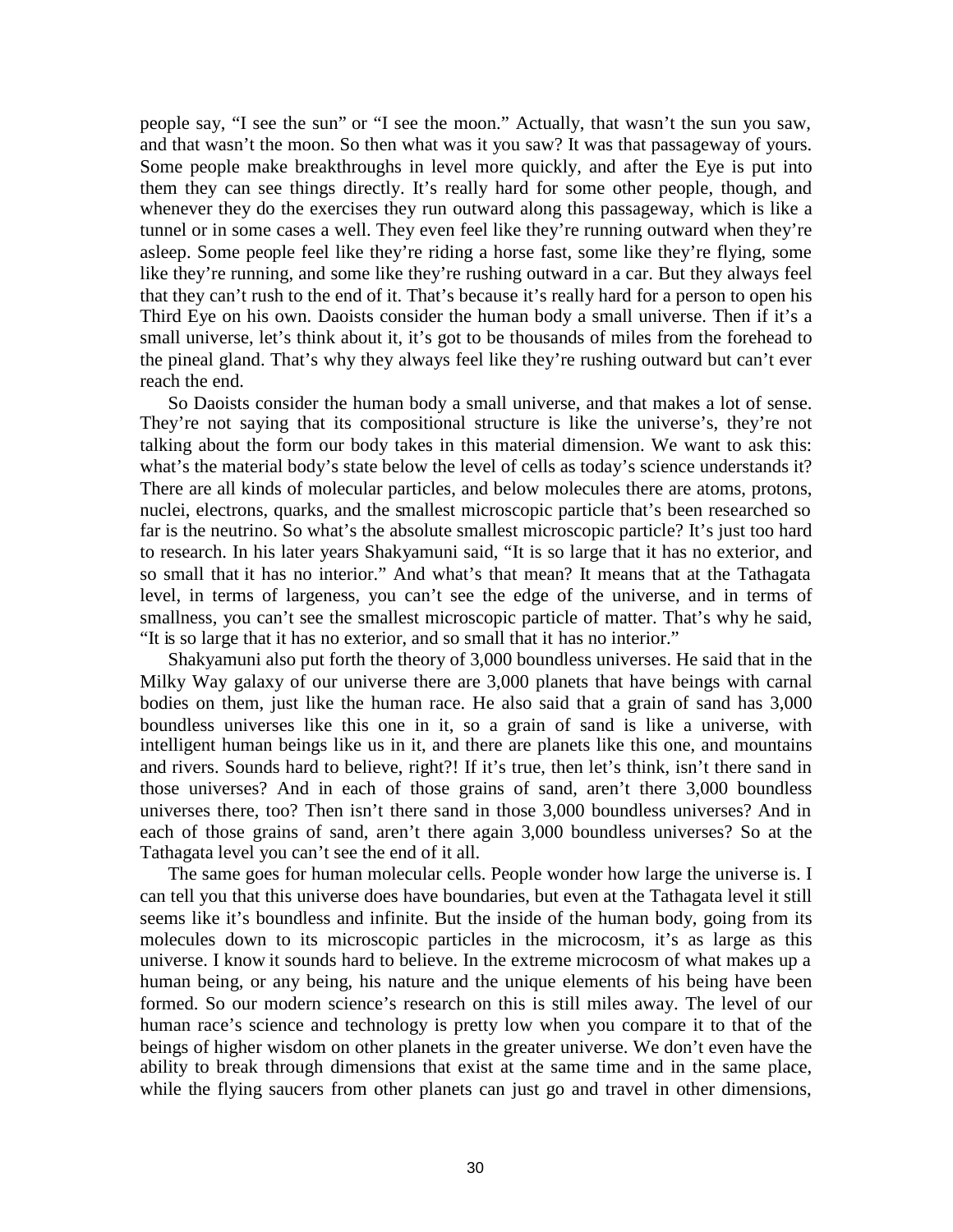even the concept of space-time changes, so they come and go in the blink of an eye, and it's so fast nobody can explain it.

That was something we had to discuss in talking about the Third Eye, because when you're running outward in your passageway you'll feel like it's boundless and endless. Some people might see another situation, where they'll feel like they aren't running along a tunnel, but like they're running along a broad and endless road, and on both sides of the road there are mountains, there's water, and cities, and they keep running outward. Sounds even harder to believe, right? I remember something one qigong master used to say: he'd say that even in one single pore of yours there's a city, and there are trains and cars running in it. People who heard that were really surprised, and they thought it was a little far-fetched. Now, we know that material things are composed of molecules, atoms, and protons at their microscopic level, and you can trace it all the way down. If at each level you're able to see the plane of that level instead of a single point—if you can see the plane of molecules' level, the plane of atoms' level, the plane of protons' level, the plane of nuclei's level—you'll see the forms in which different dimensions exist. All material things, and this includes the human body, they all exist simultaneously with, and are connected to, the dimensional levels of the universe's dimensions. In modern physics when they study the microscopic particles of matter, they only study one microscopic particle at a time, and do that through sectional analysis and fission, and they just study its post-fission composition after the nucleus undergoes fission. Now if we had an instrument that could unfold its whole plane and let you see a complete display of all the atomic elements or molecular elements at that level, if you could view that, you would have broken through this dimension and seen the reality of another dimension. Human bodies correspond to external dimensions, and they all have forms of being like that.

There are some other cultivation states that have to do with opening the Third Eye on your own. We've mainly just talked about some of the more common things. There are also people who see that their Third Eye is turning, for example. People who practice Daoist qigong often see that there's turning inside their Third Eye, and then the Tai-ji plate splits open—"Snap!" and they see some things. But it's not like that happens because there was a Tai-ji in your head. It's that your master put a set of things in you right at the outset, and one of those things was a Tai-ji. He sealed up your Third Eye, but when it's time for your Third Eye to open it splits open. So this is something that he purposely arranged for you. It's not something that was originally in your head.

And there are some people who really want to get their Third Eyes opened, but the more they practice, the less likely they are going to open. What's the reason? They're clueless about it. The main reason is that you can't seek the Third Eye—the more you seek it, the more you won't have it. The more you seek it, not only won't it open, but worse yet, something will actually flow out from inside your Third Eye, it's something you can't quite call black or white, and it'll cover up your Third Eye. After a while it'll form a big field and more and more of it will flow out. The more the Third Eye doesn't open and the more you want it, the more that stuff will flow out, and the result is that it'll envelop your whole body. It can even be thick and have a big field. Even if your Third Eye were really open, you wouldn't be able to see with it because you've been sealed up by that attachment of yours. But if you don't think about it that much later on, and you completely get rid of that attachment, it'll gradually go away. But you'll have to go through a really long stretch of grueling cultivation to get rid of it. But it doesn't have to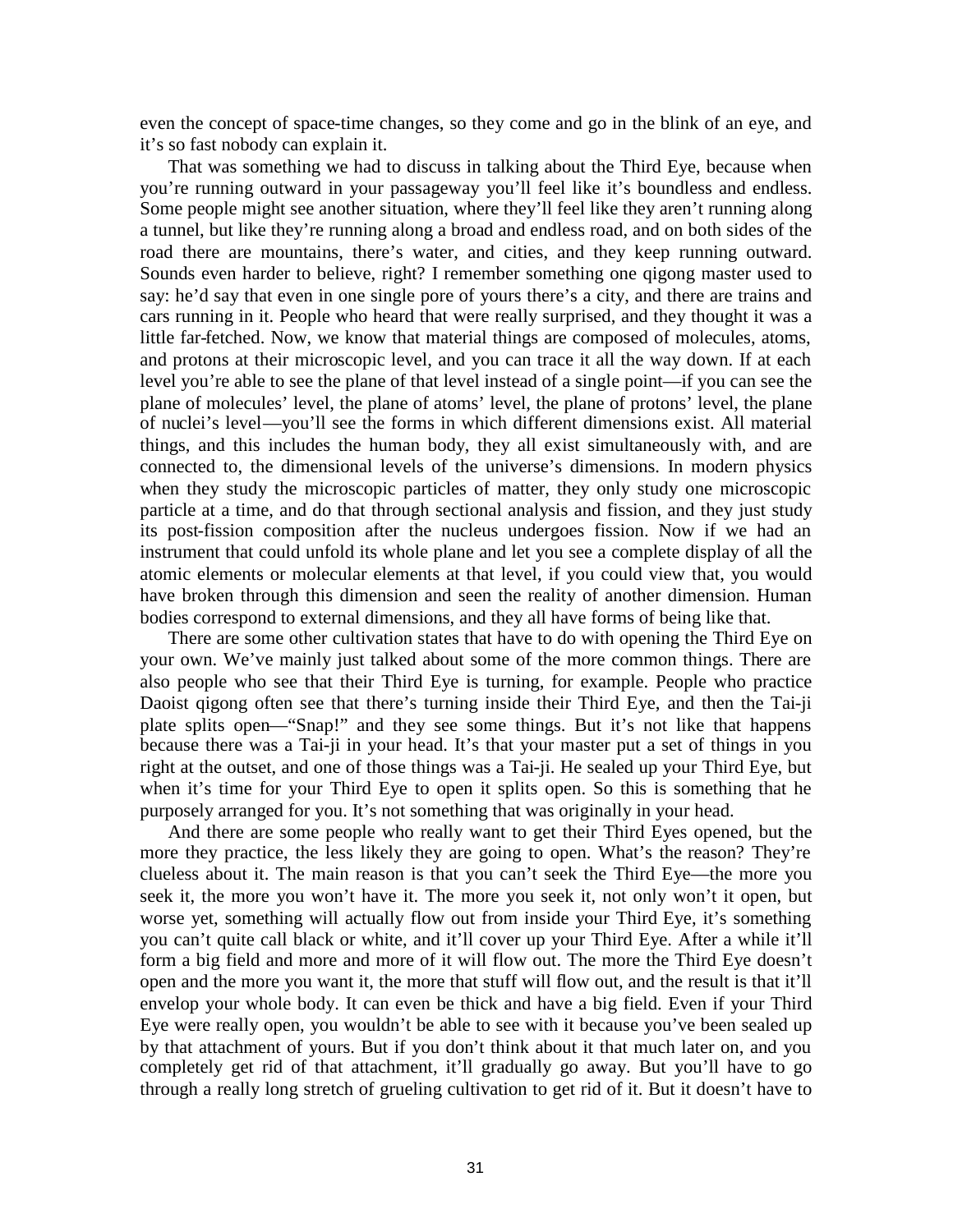be that way. Some people don't get it. Their teachers tell them, "Don't go seek it, don't go seek it," but they just don't believe it and they keep on seeking after it so stubbornly, and they get the exact opposite of what they wanted.

## **The Ability of Remote Vision**

One ability that's directly related to the Third Eye is called Remote Vision. Some people say, "While I just sit here I can see things in Beijing, things in the United States, or things on the other side of the world." Some people can't understand this, and science can't explain it, either—"How could that happen?" Some people explain it every which way, but they don't make any sense. They're still trying to figure out how a human being got such a great ability. But that's not how it is. People who are cultivating at the level of Triple-World-Law don't have that ability. When they see things, and that includes with Remote Vision, or with lots and lots of other supernatural abilities, it works in a specific dimension, and at most it doesn't go beyond this material dimension that we human beings are in, and normally it won't go beyond their own bodies' dimensional fields.

Your body has a field in a specified dimension, and that field isn't the same field as virtue's field, and it's not in the same dimension, but the scopes of their fields are the same. That field corresponds to the universe, so whatever the universe has over there can be reflected correspondingly into your field over here, and everything can be reflected over. They're reflected images, and they aren't real. For example, on our Earth there's a United States and there's a Washington DC, so in the person's field the United States and Washington DC are reflected, but they're shadows. Yet shadows exist materially, too. They're correspondingly reflected, so they change with changes over there. So the Remote Vision some people talk about is when a person can see things that are in the scope of his own dimensional field. When he goes beyond Triple-World-Law cultivation he won't see things that way. He'll see directly, and that's called Buddha Law's divine power. There's nothing more powerful.

So how does Remote Vision work in Triple-World-Law? I'll spell it out for you. In that field's dimension, at a person's forehead there's a mirror, and for people who don't practice qigong it faces away from them, while for people who do practice qigong it's turned toward them. When a person's Remote Vision is about to come out it starts spinning. You know, film that's shown at 24 frames per second will give you fluid animation, but at less than 24 frames it'll seem jumpy. It spins faster than 24 frames per second, so the mirror holds the image that it's captured and flips over for you to see it, and then it flips back and erases the image. Then it captures the image again, flips back again, and erases the image again, constantly spinning. So that's why what you see is in motion. This is how it shows you the things it's captured in your dimensional field, and the things in your dimensional field correspond to the greater universe.

So how do you see behind your body? That mirror is so small, right, can it really capture everything around your body? Now, we know that when a person's Third Eye level goes above Divine Vision and it's about to reach Wisdom Vision, it's about to break through this dimension of ours. At that very moment, when it's about to break through but hasn't yet broken through all the way, the Third Eye will experience a change: you'll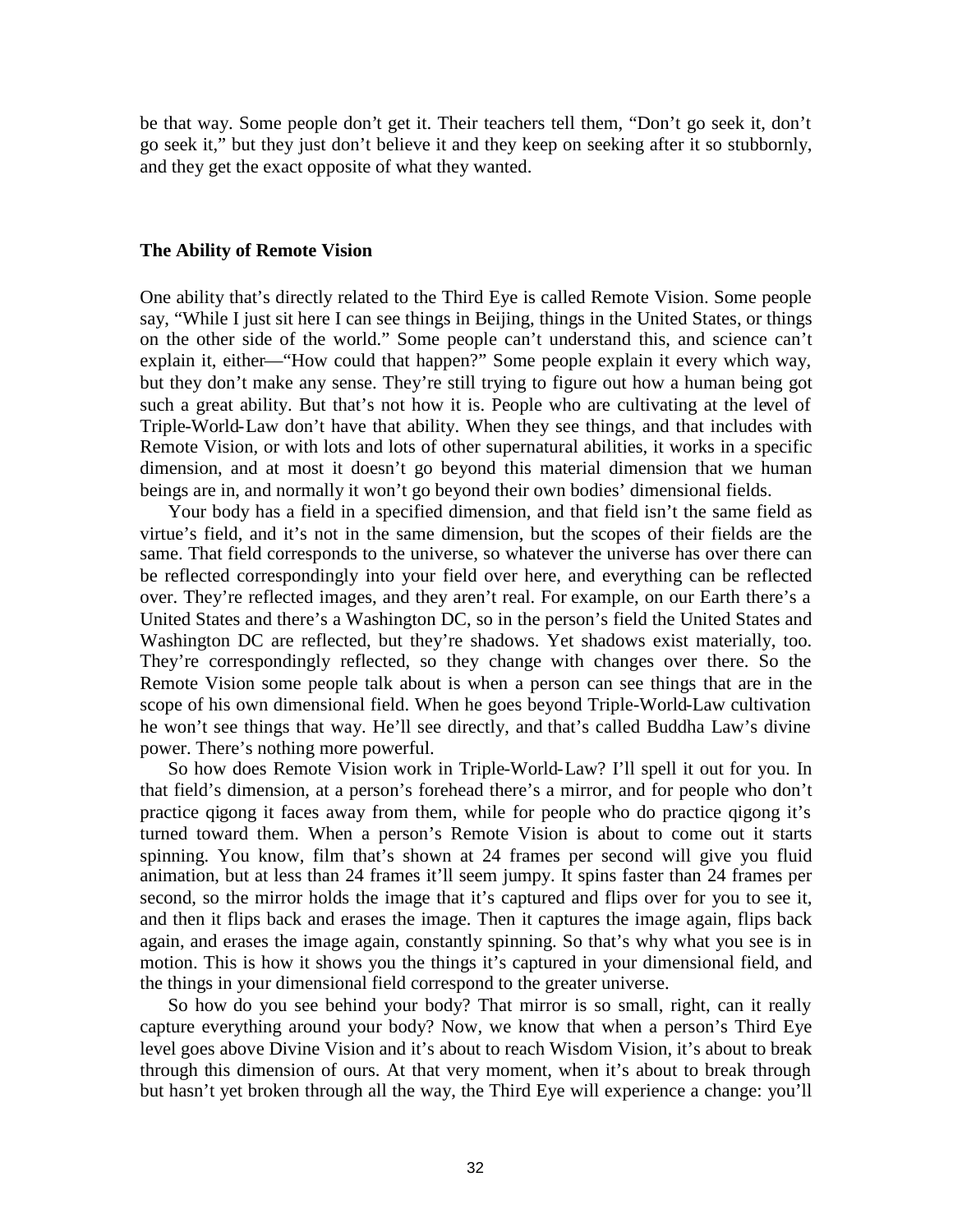see that objects have disappeared, and people are gone, the walls are gone, everything is gone, and matter has disappeared. In other words, in that specific dimension, when you look deeper, you'll find that people are gone and that the only thing that stands in the scope of that dimensional field of yours is a mirror. But that mirror, which is in your dimensional field, is as large as your entire dimensional field, so when it spins around and around there's nothing it can't capture. It can capture everything in the scope of your dimensional field, as long as it's something that corresponds to the universe. This is what we call the ability of Remote Vision.

When people who do research in human-body science test this ability it's usually easy for them to dismiss it. Here's the reason. Let's say somebody wants to know what his relative in Beijing is doing, and when the relative's name and general information are given, the person with Remote Vision sees things. He'll tell you what the building looks like, how to go through the door and enter the room, and what things look like in the room. And what he says is all accurate. So what's the person doing? He says that he's writing. To verify whether that's true, they pick up the phone and get a hold of the relative and ask him, "What are you doing right now?" "I'm eating." Then isn't that different from what he saw? That's why this ability has been dismissed before. But everything he saw about the place was right on target. That's because our dimension and time, which we call space-time, has a difference in time from the space-time of the dimension where that ability is, so time is conceptually different in those two places. Earlier he was writing and now he's eating, there's a difference in time. That's why if people who do research in human-body science make inferences and study things based on conventional theories, or based on today's science, it'll be useless, even if they do that for another 10,000 years. The reason is, these things are higher than ordinary people to begin with. So people's thinking needs to change, and they shouldn't try to understand these things that way anymore.

# **The Ability of Knowing Fate**

There's another ability that's directly related to the Third Eye, and it's called Knowing Fate. Nowadays six types of abilities have been recognized around the world, and they include the Third Eye, Remote Vision, and Knowing Fate. What's Knowing Fate? It's when a person knows someone's future and past, and in terms of big things he's able to know the rise and decline of societies, or in terms of even bigger things he's able to see the patterns of the greater cosmic body's changes. That's the ability of Knowing Fate. Matter's motion follows a pattern, so every object that's in a special dimension has its own state of being in a slew of other dimensions. I'll give you an example. When a person's body moves, all the cells in his body move along with it, and all the molecules, protons, electrons, and the smallest elements—all the elements in the microcosm—they move along with it. But they have their independent forms of being, too. And the forms of the body that exist in other dimensions also change.

Don't people talk about the conservation of matter? In a specific dimension, when people do something, like when somebody moves his hands and does something, it exists materially, and whatever people do, it leaves an image and message. Those things don't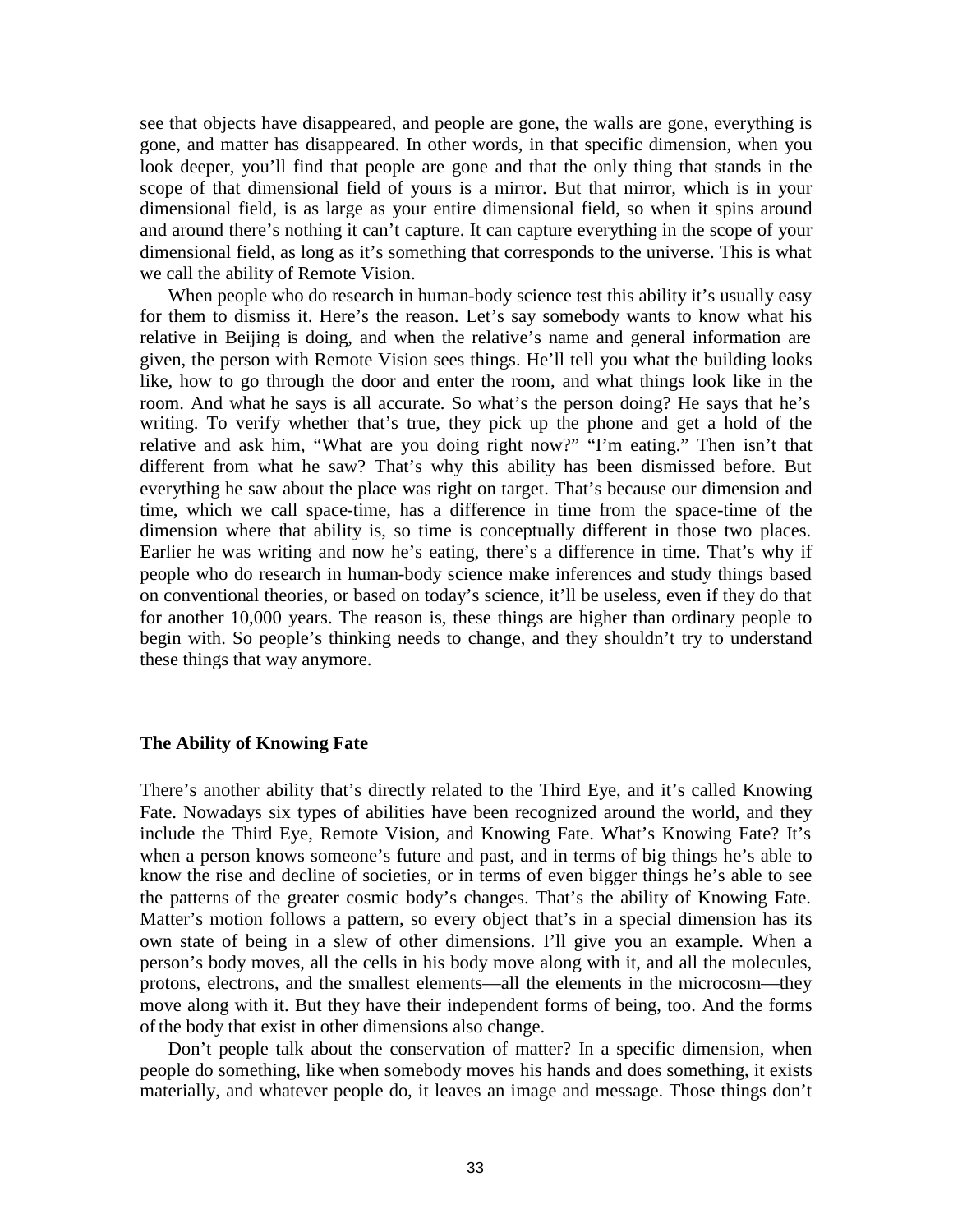vanish in other dimensions, and they exist there forever. So when people with abilities see things from the past they'll know what took place. Later on when you have the ability of Knowing Fate, take a look at the form of our class here today, and you'll see that it's still there. It's already there now. And when a person is born, his whole life already exists simultaneously in a special dimension where there's no concept of time, and for some people there's more than one life there.

Maybe some people are thinking, "So there's no need for us to put in a lot of effort or improve ourselves?" They can't accept the idea. Well actually, a person's own effort can change small things in his life. Some small things can be changed through your own efforts. But exactly because you go and try so hard to change things you might get karma. If that wasn't the case there wouldn't be an issue of making karma, and whether you do good things or bad things wouldn't matter. When someone just insists on doing things his way, he'll gain at other people's expense, and he'll have done something wrong. So we've said again and again that in cultivation you should let things happen naturally, and that's why. You could harm other people when you try hard. Maybe your life originally didn't have something in it, but then out in the world you get that thing, which originally belonged to somebody else, and now you owe him.

Now when it comes to major things, ordinary people really just can't change them. Well, there is a way to change them. It's when a person does only bad things and stops at no evil. He can change his life that way, but what lies ahead of him is total ruin. Looking at it from a high level, we can see that when a person dies, his master soul doesn't perish. How come the master soul doesn't perish? Actually, we can see that when a person dies, the body that's put in the morgue is nothing more than just human cells in this dimension of ours. His organs, the tissues inside his body, and his entire human body, meaning, the cells in this dimension, they're what has sloughed off. But his bodies in other dimensions that are made up of material, microscopic particles that are smaller than molecules, atoms, protons, and so on, those bodies haven't died at all. They exist in other dimensions, they still exist in microcosmic dimensions. But what a person who stops at no evil has in store for him is total disintegration of all his cells. In Buddhism it's called "annihilation of both body and soul."

There's another way that a person can change his life, and it's the only way. It's when he takes up the path of cultivation and sticks with it. And why can his life be changed by taking up cultivation? Who could just go and change something like that, right? Once a person wants to take up cultivation, once that idea comes out it shines like gold, and it shakes the Ten-Directional World. (The Buddhist concept of the universe is the Ten-Directional World theory.) That's because, the way higher beings see it, a person's life isn't for him to be human. They see people's lives as something that comes into being in the space of the universe, and that has the same nature as the universe, that's good and kind, and made of the matter True, Good, Endure. But at the same time, these lives have community-like social relationships, and during social interactions among the group, some become bad and so they drop down. And at that level they again can't stay there, and they become even worse, so they drop another level, and they drop, and drop, and drop, and finally they drop to this level of ordinary people.

When they get to this level people are supposed to be destroyed, eliminated. But out of their great compassion, the Great Enlightened Beings purposely created this dimension of our human world. In this dimension they give them an additional, human mortal body,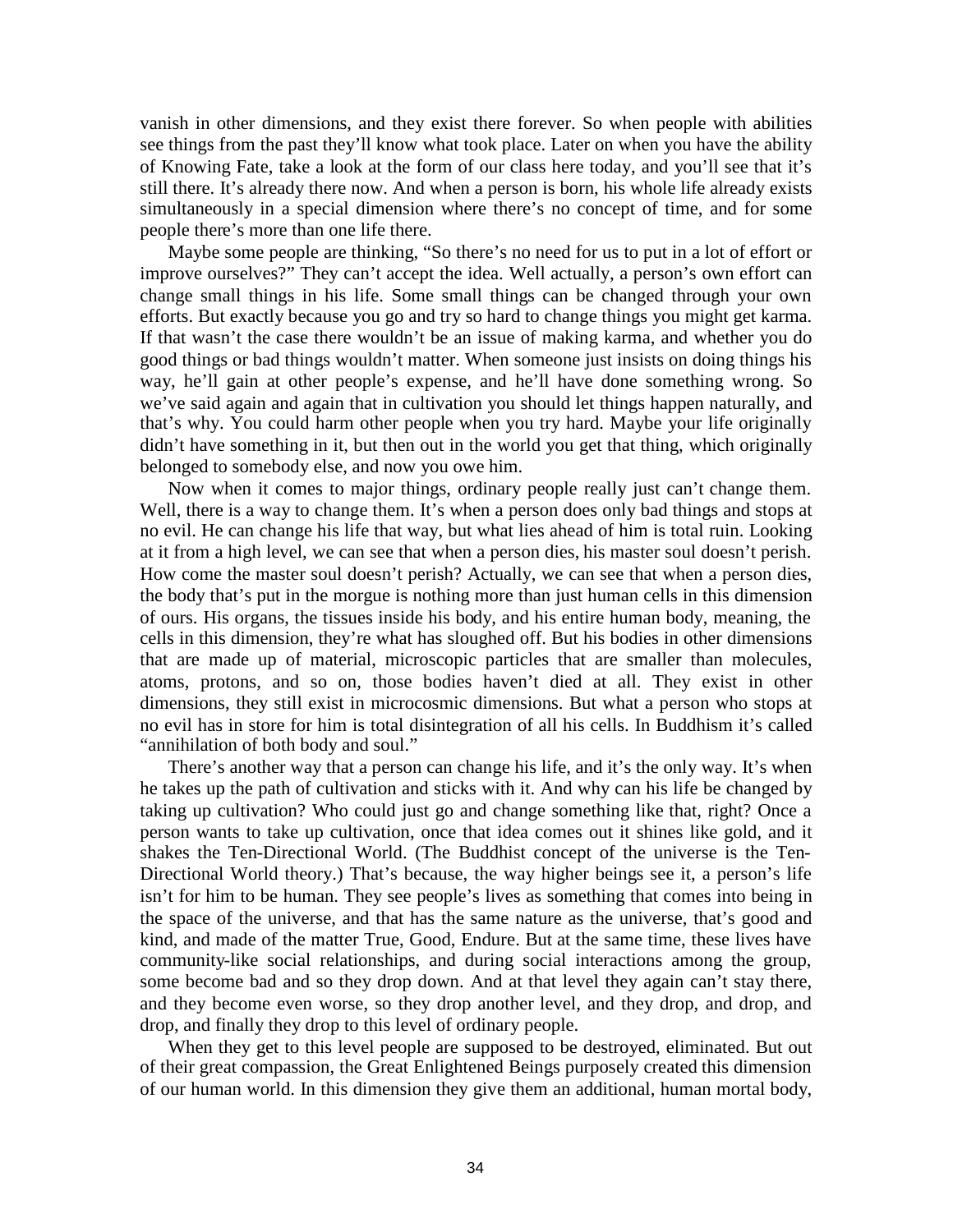and an additional pair of eyes that are limited to seeing the things in this material dimension of ours, meaning, they drop into this realm of delusion. They can't see the true picture of the universe with those eyes, while in other dimensions its true picture can be seen. In this delusion, in this state, they're left with this chance. And since they're in this delusion it's the most trying. They give them this body to suffer with. When a person wants to return back up from this dimension, to do what Daoist practices call "returning to the original, true self," he will need to put his heart into cultivation, which means his Buddha-nature has come out. And that wish is considered the most precious one. So people will help him. Even in such a tough environment, he hasn't gotten lost and still wants to return, so people will help him, they'll help him unconditionally, and they'll help him with anything. And why can we do that for cultivators but not for ordinary people? That's why.

But if you're an ordinary person who wants to get his health problems fixed, there's nothing we can do for you. Ordinary people are just ordinary people, and ordinary people are just supposed to follow the way of things in the ordinary world. A lot of people say, "Buddhas save all sentient beings, don't they? Buddhists talk about saving all sentient beings, right?" I'll tell you what, go dig through all the Buddhist scriptures if you want there's nothing in there that says healing ordinary people counts as saving all sentient beings. Those fake qigong masters have turned this into a big mess in recent years. But the true qigong masters, the qigong masters who paved the way, they never told you to heal people. They only taught you how to exercise to heal yourself and keep fit. You're an ordinary person—you think you can heal people after learning it for a couple days? Aren't they cheating people? Doesn't that feed your attachments? That's seeking a name for yourself and profit, it's seeking supernormal things and wanting to show them off around ordinary people! That's definitely not allowed. That's why some people get less and less the more they seek things. You aren't allowed to do that, and you aren't allowed to just go and upset the way of things in the ordinary world.

There's something that has always been true in this universe: when you want to return to your original, true self, there are beings that will help you. They think that a person's being is supposed to return instead of staying in the environment of ordinary people. If the human race was made free of all sickness and lived in total comfort, even if you were given a chance to be a Celestial Being you wouldn't take anyone up on it. You'd have no health problems, you'd have no hardships, and you'd have whatever you wanted wouldn't that be great? That'd really be like a Celestial Being's world. But it's because you became bad that you dropped this far, so you won't feel well. It's easy for people to do bad things when they're in delusion. In Buddhism this is called karmic retribution. So, usually when people have tribulations or bad things happen, for example, they're paying for their karma by karmic retribution. In Buddhism they say that Buddhas are everywhere. With the wave of a Buddha's hand all of the human race's sicknesses could be gone, and they can definitely do that. So with that many Buddhas around, why don't they? People have to suffer like that because they owe debts from doing bad things in the past, and if you heal them it's the same as violating the laws of the universe, it's the same as letting him do bad things and letting him not pay back what he owes, and that's not allowed. That's why everybody upholds the way of things in the ordinary world and nobody upsets it. Nothing but cultivation can make you feel great, be free of sickness,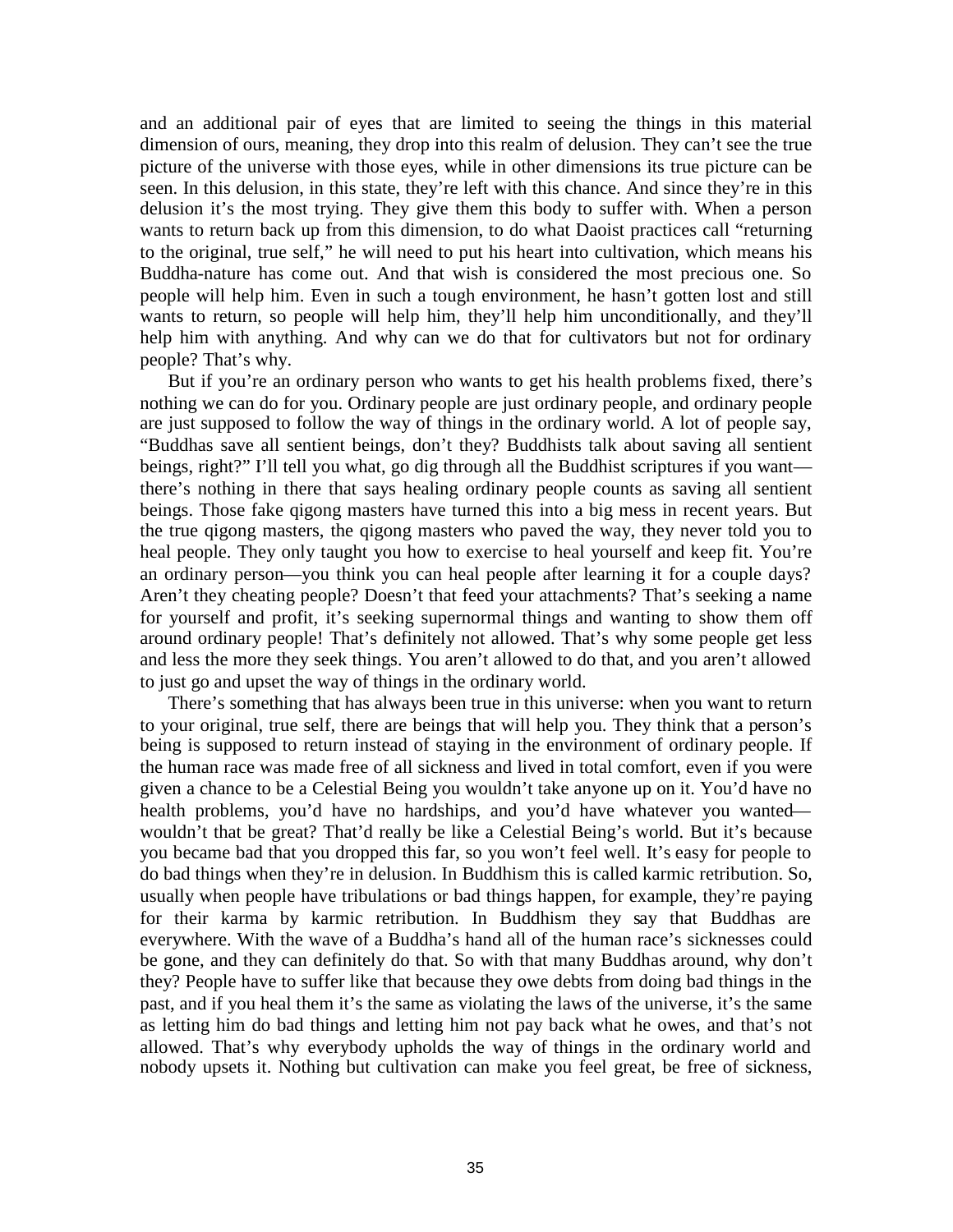and bring you true liberation! Having people cultivate true teachings is real "saving all sentient beings."

So why can all those qigong masters heal people? And why do they teach people healing? Maybe some of you have wondered about this. Most of those qigong masters aren't doing the right thing. During their cultivation true qigong masters see that all sentient beings are suffering, and out of compassion, out of pity, they help people. That's allowed. But they can't fix that person's health problem. They can only temporarily suppress it, or they can postpone and shift it so that if you don't get it now you'll get it later, so they postpone the sickness to a later time, or they transform it for you, and transform it over to your family members. But when it comes to really eliminating the karma for you, they can't do it, and they're not allowed to just go and do that for ordinary people. It can only be done for cultivators. That's the reason.

The meaning of the Buddhist saying, "saving all sentient beings," is that you are brought out of the ordinary human state, which is the most miserable, and taken to high levels so that you'll never suffer again and be liberated. That's what they mean. Didn't Shakyamuni talk about Nirvana, the "other shore"? That's what he really meant by "saving all sentient beings." If you were to enjoy an ordinary life of luxury, and to have plenty of money, with even the beds in your home padded with money, and if you didn't suffer one bit, then you wouldn't want to become a Celestial Being even if you were given the chance. The course of your life can be changed because you're a cultivator. And it's only through cultivation that it can be changed.

The form that the ability of Knowing Fate takes is that at the forehead there's something like a small TV screen. For some people it's at the area of the forehead, for some it's close to the forehead, and for others it's inside the forehead. Some people can see it with their eyes closed, and if their ability is strong, some people can see it with their eyes open. Other people can't see it, though, because it's something within the scope of a person's dimensional field. In other words, if the person is going to see them in his Third Eye, when that ability comes out there has to be another ability that serves as a carrier and reflects over the images that are seen in other dimensions. He can see a person's future, and he can see a person's past. And he can see them with great accuracy. He can see them really clearly, and he can even see the year, and even the details of how events play out, because what he sees are the true reflections of people and objects in other dimensions. By contrast, people who do fortune-telling can't make out the small things, the detailed parts, no matter how well they do it.

As long as somebody cultivates Falun Dafa I'll open his Third Eye. But I won't unlock some of the other abilities we talked about. As your level keeps rising the ability of Knowing Fate will come out naturally. You'll experience it later on in your cultivation, and when that ability comes out you'll know what's going on. That's why we're telling you all about these Laws and principles.

#### **Beyond the Five Elements, and Leaving the Three Realms**

What does "beyond the Five Elements, and leaving the Three Realms" mean? This is a delicate subject to bring up. A lot of qigong masters have talked about this, but they got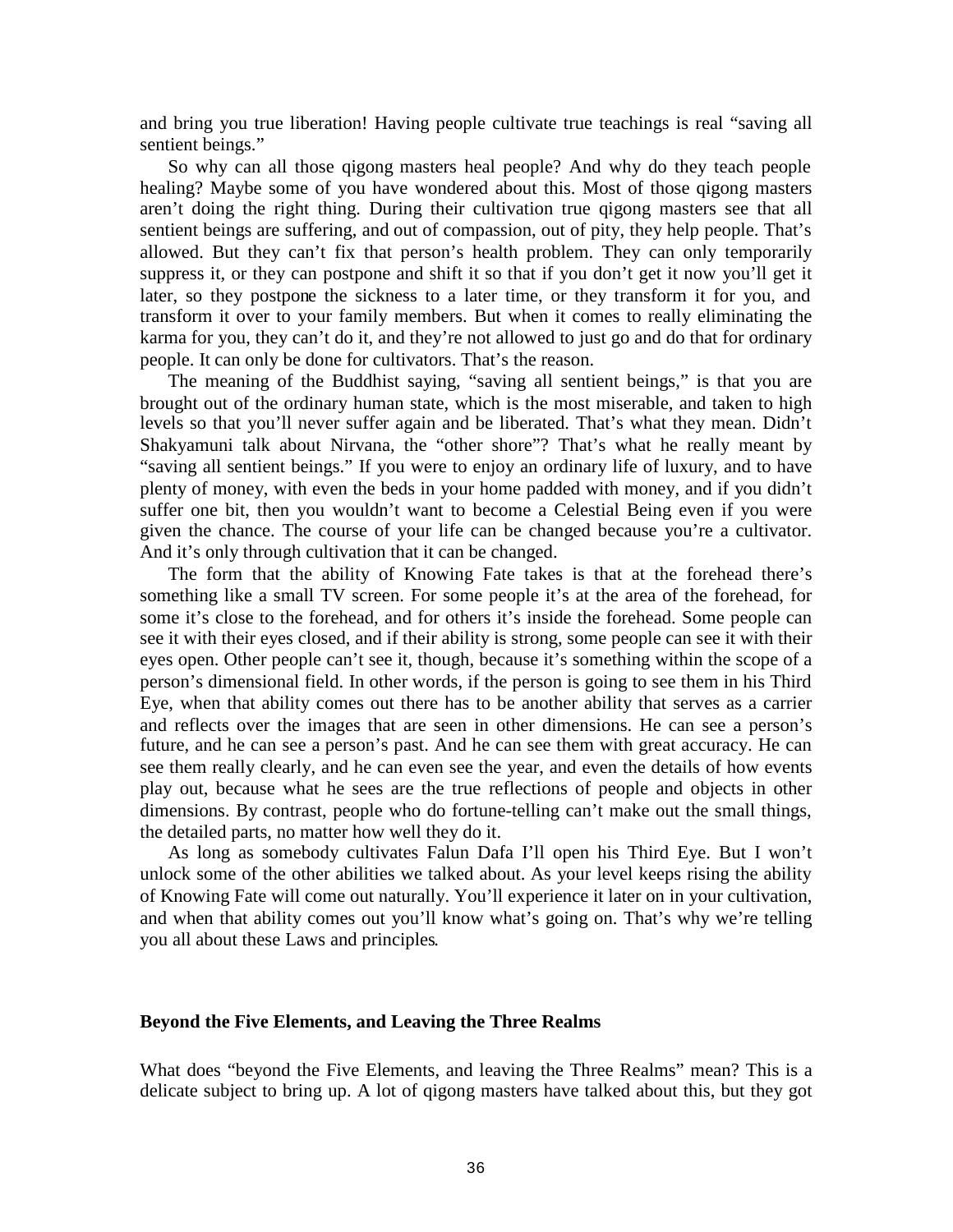tongue-tied by people who didn't believe in qigong—"So which one of you qigong people has gone beyond the Five Elements? Which of you people is out of the Three Realms now?" Some people aren't qigong masters, and they've just given themselves the title of qigong master. If they can't explain it they should just be quiet, but they dare to talk about it anyway, and so other people shut them up with their remarks. This has done a lot of harm to the cultivation world and made a big mess. And people have used this to attack qigong. "Beyond the Five Elements, and leaving the Three Realms" is a saying in the cultivation world, and it comes from religions. It's a product of religions. So we can't talk about this without keeping in mind its historical context and the environment back when it was coined.

What's "beyond the Five Elements" about? Our ancient Chinese physics and our modern physics both acknowledge that the Chinese theory of Five Elements is correct. Metal, wood, water, fire, and earth—these Five Elements form the myriad things in our universe. This is fact, and that's why we talk about these Five Elements. When someone says that a person has gone beyond the Five Elements, in today's language, it means going beyond this material world of ours. Sounds hard to believe. But let's think about something. Qigong masters have gong. I've been tested, and lots and lots of other qigong masters have been tested this way, too—tested for energy. A lot of the instruments that we have today can detect the material elements in gong, so in other words, if there's the right instrument, the elements emitted by qigong masters can be detected. Nowadays the instruments can detect things like infrared rays, ultraviolet rays, ultrasonic waves, infrasonic sounds, electricity, magnetism, gamma rays, atoms, and neutrons. Qigong masters all have these forms of matter, and some other matter emitted by qigong masters can't be detected, since there's no such instrument. But as long as you have the right instrument these can be detected, and they've discovered that the matter emitted by qigong masters is extremely rich.

Under the effect of a special electromagnetic field qigong masters can have strong luminescence, and it's really beautiful. The higher a person's potency, the larger the energy field he projects. Ordinary people have one too, but it's a really weak kind of luminescence. People who do research in high-energy physics think of energy as being things like neutrons and atoms. A lot of qigong masters have been tested. And all the qigong masters who are pretty well-known have been tested, in fact. I've been tested, too, and they found that I emit gamma rays and thermal neutrons 80–170 times greater than the radiation of normal matter. At that point the needle of the testing instrument had hit the limit, and since the needle had hit the maximum point they couldn't tell exactly how strong it was. Imagine, neutrons that strong—it's just incredible! How could a person emit neutrons that strong? This proves that we qigong masters do have gong, it proves we do have energy. It's been verified by the scientific and technological community.

Going beyond the Five Elements only happens in a practice that cultivates both your nature and longevity. It's not part of practices that don't cultivate both nature and longevity. They only grow the gong that determines levels, and they don't cultivate longevity, so they don't talk about going beyond the Five Elements. In practices that cultivate both nature and longevity, a person's energy is stored in all the cells in his body. The energy that an ordinary qigong practitioner gives off, or that somebody who's just started to build up gong gives off, that gong has large particles with gaps between them and low density, and so it has little power. When a person's level rises, it's possible that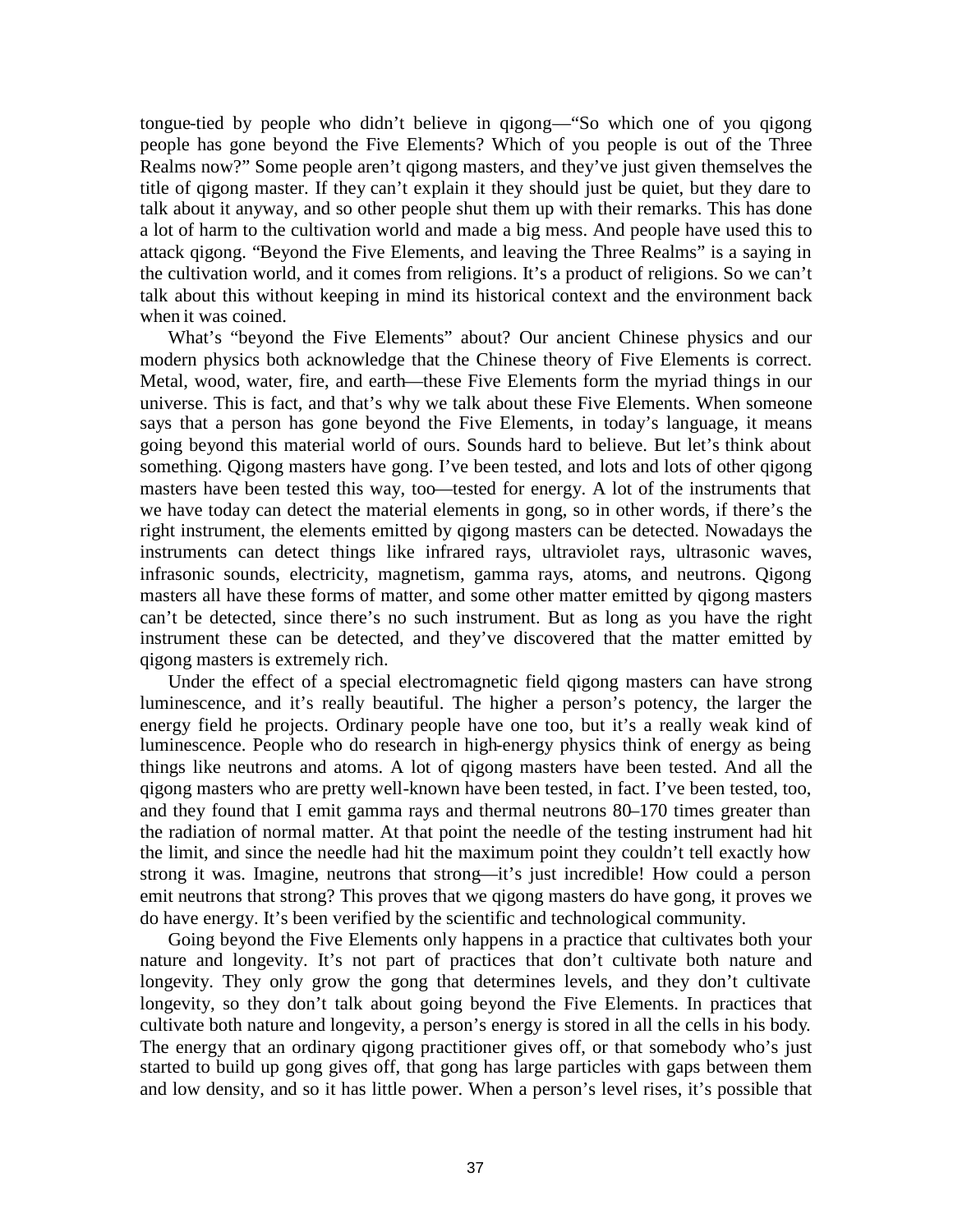the density of his energy will be 100 times, 1,000 times, or 100 million times higher than ordinary water molecules. That's because the higher the level, the higher the density, the finer the grains, and the greater the power. When that happens, the energy is stored in every single cell of the body, and it's not just in every cell of the body in this material dimension of ours, but in all the bodies in other dimensions—the molecules, atoms, protons, and electrons, and all the way down to the extremely microcosmic cells, they're all filled with that energy. So over time the person's body is completely filled with that high-energy matter.

That high-energy matter is an intelligent entity, and it has power. When there's more of it, when its density gets high, and after it fills all the cells in a person's body, it's able to suppress his flesh cells, those least capable cells. And once they're restrained there isn't any metabolism, and at some point it will completely replace the human flesh cells. Of course, this is easy to say, but cultivating to that point is a slow process. When you've cultivated to that point all the cells in your body will have been replaced by the highenergy matter, so think about it, is your body still made up of the Five Elements? Is it still matter that belongs to this dimension? It's made of high-energy matter collected from other dimensions. The components of virtue are also matter that exist in other dimensions, and it's not restricted by the time-field of this dimension we're in.

Today, science believes that time has fields, and that when something isn't within the expanse of a time-field it's not restricted by that time. The concept of space-time in other dimensions is different from the one here, so how could it restrict matter from other dimensions? It doesn't have any effect on it. Then think about it, at that time aren't you outside the Five Elements? Is your body still an ordinary human one? Not at all. But there's one thing to note, and that's that ordinary people can't actually tell the difference. Even though your body has changed that much, it's still not the end of your cultivation. You still need to keep breaking through more levels and cultivating up. So you still have to cultivate around ordinary people, and it wouldn't work if people couldn't see you.

So, what happens next? During your cultivation, although all of your molecular cells are replaced by high-energy matter, the atoms have to have a certain configuration, and the configuration of the molecules and nuclei doesn't change either. The configuration of the cells' molecules is one way, and so they're soft to the touch; the configuration of bones' molecules has a high density, and so they're hard to the touch; the density of blood's molecules is very low, and so it's liquid. Ordinary people can't tell from your surface that there were any changes. The molecular cells still keep their former structure and configuration. So their structure hasn't changed, but the energy inside has. And that's why you won't go through the natural aging process from that point on, and your cells won't die, so you'll be young forever. You will look young during your cultivation, and eventually you'll hit a point where you don't age any further.

Of course, if a body like that gets hit by a car the bones might still break, and if it's cut by a knife it might still bleed. This is because its molecules' configuration hasn't changed. It's just that they won't naturally die, they won't naturally age, and there won't be any metabolism. *This* is what we mean by "going beyond the Five Elements." What's it got to do with blind belief? It can be explained with scientific theory. But some people go and talk about it freely even though they can't explain it, and then other people say we're blindly believing. It's a phrase that comes from religions, and it wasn't coined by today's qigong.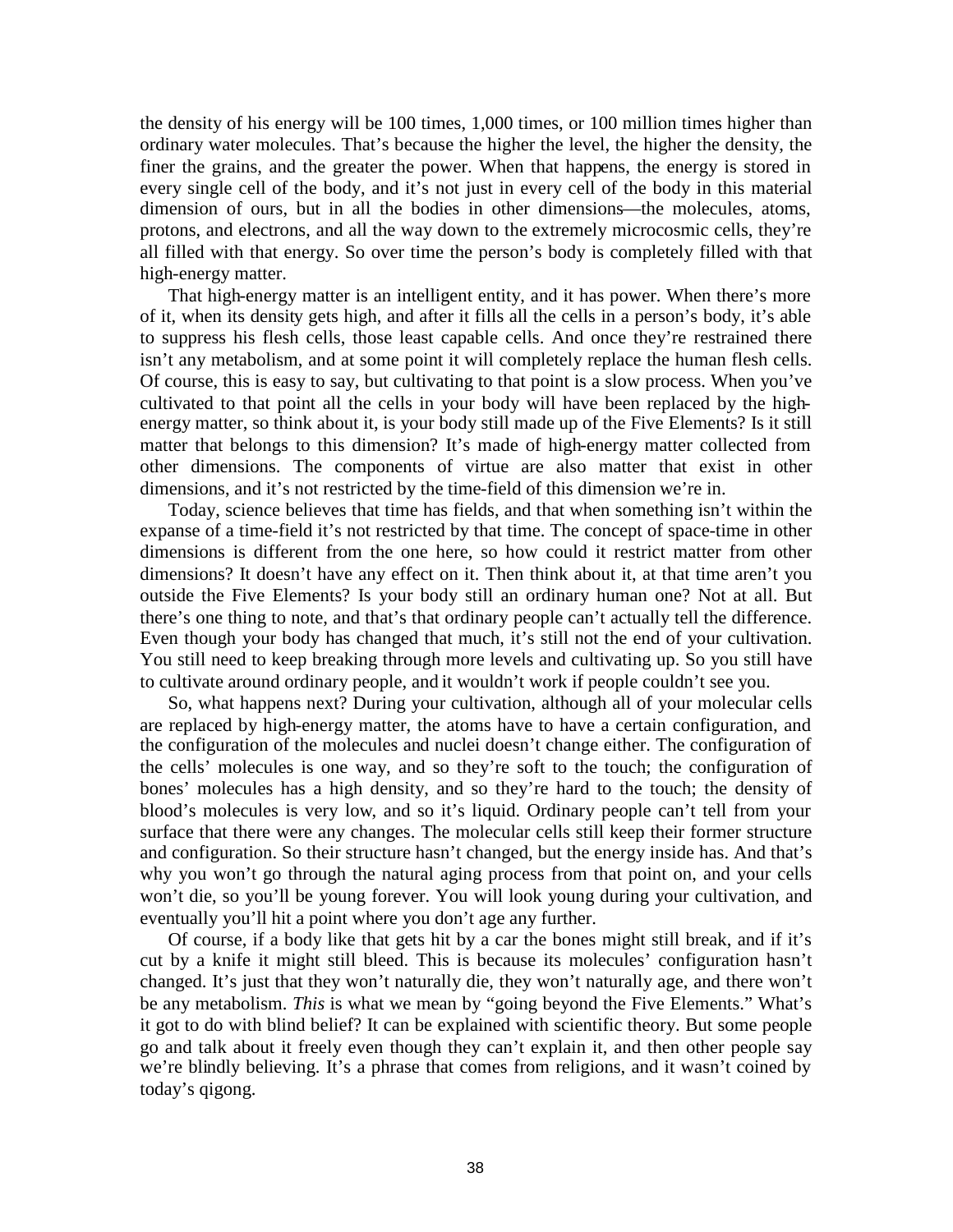What is "leaving the Three Realms"? Like I said the other day, the key to increasing your gong is this: you cultivate your character and assimilate to the nature of the universe, then the nature of the universe doesn't restrict you anymore, your character improves, and the elements of virtue evolve into gong, which grows constantly, rises, and then when it rises to a high level it forms a gong pillar. However high that gong pillar is, that's the height of your gong. There's a saying, "the Great Law is boundless"—how your cultivation goes all depends on your mind. The height you can cultivate to depends entirely on your ability to endure and your ability to bear hardships. When your white matter is used up you can transform your black matter into white matter by bearing hardships. And when that's still not enough, you can increase your gong by bearing sins for your family members or your good friends who don't cultivate. This applies to people who've cultivated to an extremely high level. When an ordinary person cultivates he shouldn't think about bearing sins for his family members, since with that much karma the average person's cultivation would fail. What I'm talking about here are truths of different levels.

The Three Realms talked about in some religions refers to the nine levels of Heaven, or the 33 levels of Heaven, in other words, Heaven, Earth, and the Underworld make up all the beings in the Three Realms. They say that all living things within the 33 levels of Heaven have to go through Transmigration. What Transmigration means, is that while somebody is a human being in this life, maybe he'll be an animal in the next life. In Buddhism it's said that a person should seize the years he has in this life, and that if he doesn't cultivate now, when will he? They say that because animals aren't allowed to cultivate, and they aren't allowed to listen to the Law, and even if they do cultivate they can't achieve a True Fruition. If their gong reaches a high level they'll be slain by Heaven. You aren't able to get a human body in hundreds of years. It's taken over 1,000 years for you to get it, and you don't even know to cherish it. If you reincarnate into a rock you won't be able to get out of it for 10,000 years, and if that rock isn't crushed, or if it doesn't weather away, you'll never be able to get out. Getting a human body is so hard! If a person can really obtain the Great Law he's just so fortunate. A human body is hard to get—that's how they see it.

In our practice we talk about levels. Your level is entirely up to you to cultivate. If you want to transcend the Three Realms, well, if your gong pillar is cultivated very, very high, won't you have broken through the Three Realms? When some people are meditating their master souls leave their bodies, and in no time they get to a very high place. When a student wrote to me sharing his experiences, he said, "Teacher, I've reached this many levels of Heaven and I've seen such-and-such scenes." I told him, "Go up further." He replied, "I can't go up further. I don't dare to go up, I can't go up anymore." Why was that? Because that's just how high his gong pillar was, and because he got up there by riding on his gong pillar. That's the "Fruition" talked about in Buddhism. He'd cultivated to that Fruition. But for a cultivator, that's not the pinnacle of his Fruition, because he's constantly moving up, constantly rising, and constantly improving. When your gong pillar has broken through the boundary of the Three Realms, won't you have left the Three Realms? We examined it once, and found that the Three Realms religions talk about are only within the range of our nine major planets. Some people say that there are ten major planets. I'd say that's really not true. I've seen that the gong pillars of some of the past qigong masters had charged beyond the Milky Way.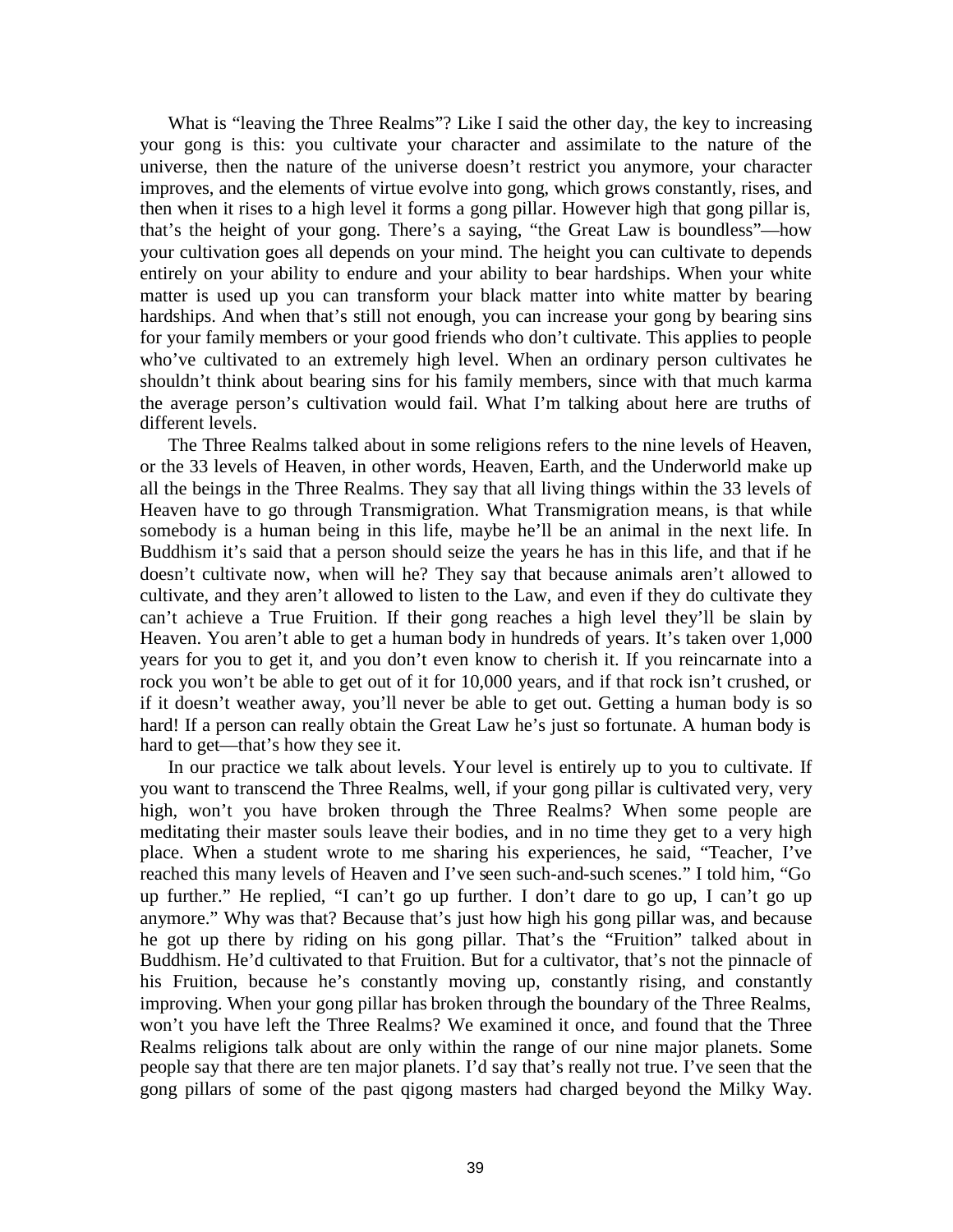They were pretty high, and they'd long since passed the Three Realms. So this "leaving the Three Realms" I just talked about is actually a question of levels.

## **Wanting to Get Things**

A lot of people come to our cultivation sites wanting to get things. Some of them want to get abilities, some want to listen to some ideas, some want to resolve their health problems, and some want to come get a Law Wheel—there are all kinds of mindsets. There are also people who say, "Somebody in my family hasn't come to any of the classes yet. I'll pay some tuition, and how about you give him a Law Wheel?" It's taken us so many generations, and it's passed through such a great number of years—you'd be shocked if we told you the number—it was formed ages and ages ago, and you want to spend a few bucks to buy a Law Wheel? Then why is it we can give it to you with no conditions attached? It's because you want to be a cultivator, and that thought can't be bought with any amount of money. It's your Buddha-nature that has come out, and that's why we do this.

You're always wanting to get things. Are you coming here just for that? My Law Bodies in other dimensions know your every thought, since the concepts of the two space-times are different. Looked at in another dimension, the formation of your thoughts is an extremely slow process, and they know your thoughts even before you think. So you should put a stop to all your wrong thoughts. Buddhists talk about karmic relationship we're all what we are because of karmic relationship. So, if you obtain it, then maybe you're supposed to obtain it. That's why you should cherish it, and shouldn't want things.

In religious cultivation in the past, Buddhists taught Emptiness—not thinking about anything, and entering the Gate of Emptiness. And Daoists taught Nothingness—having nothing, wanting nothing, and seeking nothing. Cultivators used to talk about, "Putting the mind on practicing, not putting the mind on getting gong." So you cultivate in a state of nonaction and just focus on cultivating your character, then you'll be making breakthroughs in your level, and you'll definitely have whatever you should. If you can't let go of something, isn't that an attachment? Here we're teaching such high-level Laws right at the outset, so of course the demands on your character are high. And that's why you can't come to learn the Law wanting to get something.

To be responsible to you, we're taking you down the right path. So this Law needs to be taught to you thoroughly. When some people seek to get the Third Eye, the Third Eye might block itself, and it might seal you off. Also, I can tell you that in Triple-World-Law cultivation, all the abilities a person develops are innate to the mortal body—people nowadays call them supernatural abilities. They can only have an effect within the dimension right here, our dimension, and work on ordinary people. What are you wanting those trivial abilities and trivial skills for? You want and want, but after you reach Beyond-Triple-World-Law they don't have any effect in other dimensions. When you go beyond Triple-World-Law cultivation, all those abilities have to be thrown away, they're pressed into a very deep dimension and kept there. They'll just act as a record of your cultivation path in the future, and that's about all they do.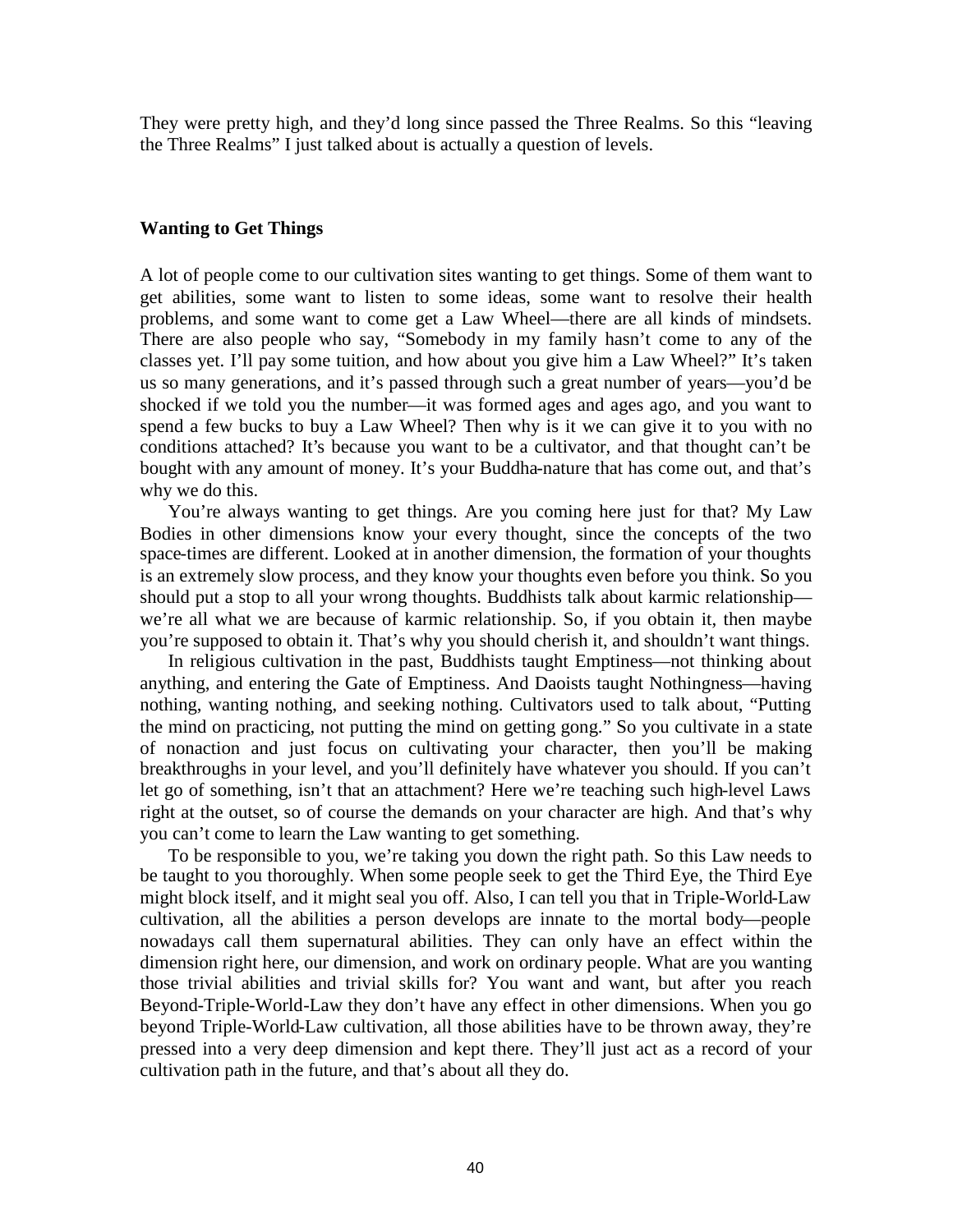After a person goes beyond the Triple-World-Law he has to cultivate all over again. The body he has is like what I just talked about, a body that's gone beyond the Five Elements. It's a Buddha-body. Wouldn't you call that kind of body a Buddha-body? That Buddha-body needs to cultivate all over again and bring abilities about all over again. But those aren't called abilities, they're called Buddha Law's divine powers. Their might is infinite, and they take effect in every dimension—they are what really has an impact. So tell me, what's the use of wanting to get abilities? All you people who want abilities, isn't your intention to use them around ordinary people, to show off around ordinary people? If it's not, what do you want them for? They can't be seen and they can't be touched... If you're saying you just want to use them as decorations or something, wouldn't you be better off finding something that looks nice? I can guarantee that subconsciously your aim is to use them. They can't be sought after like skills of ordinary people. They're altogether a higher thing, and you're not allowed to go and show them off around ordinary people. For starters, showing off is a strong attachment, it's a character flaw, and it's a desire that a cultivator should get rid of. If you want to make money with them, if you want to get rich off them or achieve some worldly goal that you strive for, then that's even worse. That would be using higher things to upset the way of things in the ordinary world, to damage the ordinary world. Those thoughts are even worse. So they can't just be used whenever you want.

More often than not it's children and older folks, the people at the two ends of the spectrum, who have abilities come out. This is especially true for older women, since they can usually keep up their character, they don't have many ordinary people's attachments, and they're more likely to handle themselves well and not want to show off after their abilities come out. And why is it hard for young people to get them? Young men, more than others, still want to try to get ahead in the ordinary world, and they still want to fulfill their ambitions! Once they got abilities they'd use them to realize their goals, they'd treat them like skills for realizing their goals. But that's just absolutely not allowed. That's why their abilities aren't brought out.

Cultivation isn't kid's stuff, and it's not some ordinary people's skill. It's really serious. Whether you want to cultivate, and whether you can cultivate, this all depends on how you are going to improve your character. It would really be trouble if a person could actually get abilities by just seeking them. You'd see him there, "What cultivation??" he wouldn't think about it at all. And since his character has an ordinary person's foundation, and since he got his abilities by just seeking them, maybe he'd do all kinds of bad things. There's plenty of money in the bank, and he'd haul some of it off, or there are lots of lotto tickets sold on the street, and he'd pick first prize. So why don't those things happen? Some qigong masters say, "It's pretty easy for somebody who doesn't care about virtue to do bad things after he gets abilities." I'd say that's wrong. It's not like that at all. If you don't care about virtue, if you don't cultivate your character, your abilities won't come out one bit. There are some people who have good character and at that level their abilities come out, but then later on they don't handle themselves well, and they do things that they shouldn't do. There are cases like that. But once they do bad things, their abilities will lose strength or disappear, and once they lose them, they'll lose them forever. And what's most serious about this is that it can stir up your attachments.

Some qigong masters say that you can heal people after learning their qigong for just a few days. It's like advertising. They should be called qigong dealers. Think about it,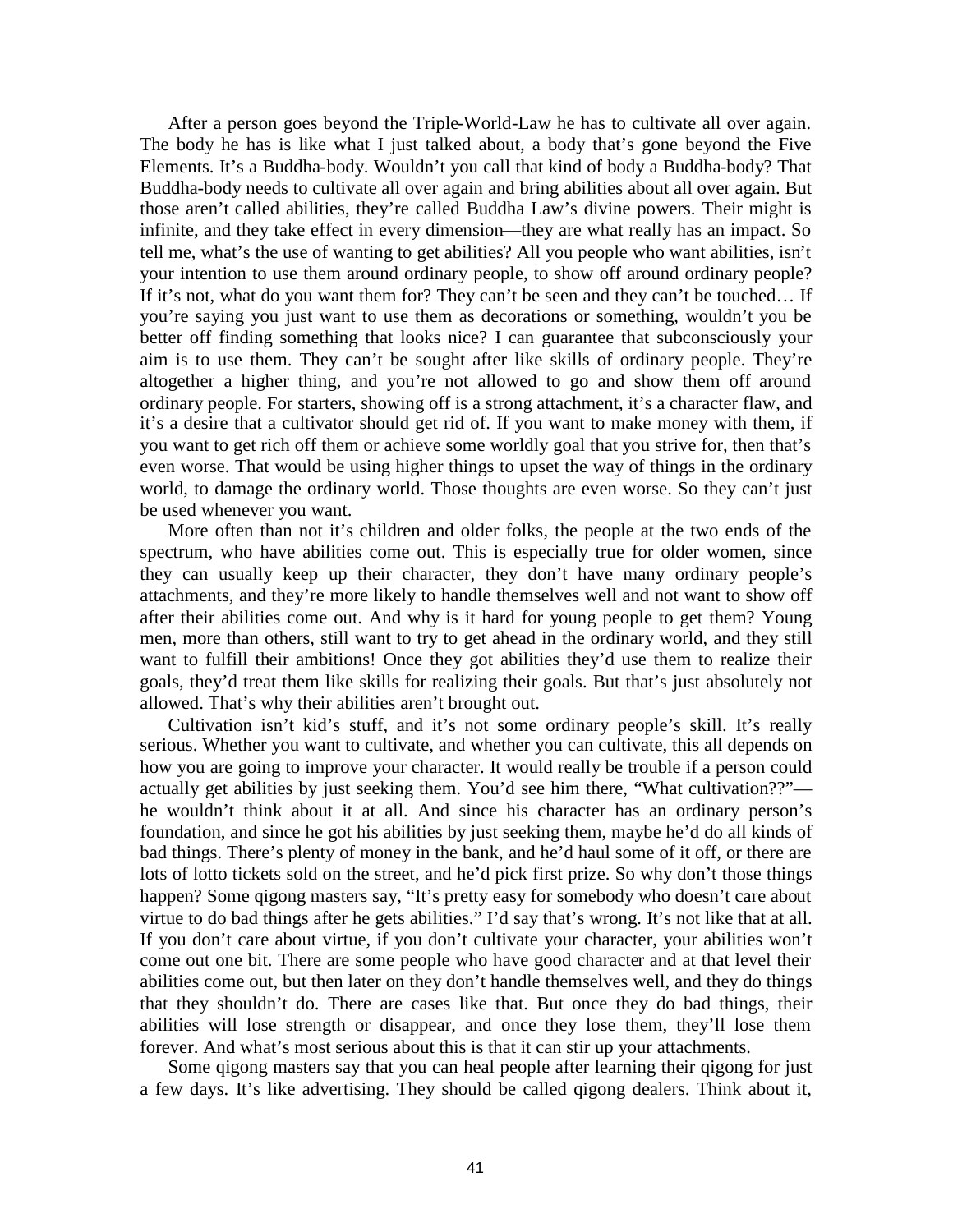you're an ordinary person—how could you cure people just by sending out a little qi? Ordinary people's bodies have qi, and you have qi, too. You've just started to practice qigong, and it's only that your palm's Laogong acupoint is open, so you can collect qi and send out qi. When you go treat other people, their bodies have qi, too, so maybe theirs will end up curing you! How could one qi control another qi? Qi can't heal anything. Besides, when you treat another person you and that sick person form one field, and all of his pathogenic qi will come over to your body, and you'll have just as much of it. Even though the root of it is in his body, if you have a lot of pathogenic qi it'll make you ill. Once you think you can heal people, you'll set up shop and go treating people, you won't turn anybody down, and you'll get attached. And when you heal people you'll be so happy! But why can you heal them? There's something you don't realize: all fake qigong masters have possessing spirits on their bodies, and in order to make you a believer they give you a few energy messages. After you've healed, say, three, five, eight, or maybe ten people they'll be used up. It's a type of energy consumption, and from then on you won't have that little bit of energy. You don't have gong yourself—where could you have gotten gong from? We qigong masters have gone through decades of cultivation, and it used to be pretty hard to cultivate. If a person doesn't stick with a true discipline and cultivate in it, if he cultivates in a side practice, or if he cultivates on a lesser path, then it'll really be hard.

Just look at those big-time qigong masters who are pretty famous, they've cultivated for decades just to get that little bit of gong. You haven't cultivated, and you think you can get gong by going to a class? Forget about it! And from that point on you'd be attached, and once you got attached you'd get anxious when you couldn't heal people. You know what some people are even thinking when they treat people, trying to protect their reputation? "Let me get his illness so that he can be healed." That's not out of compassion. He hasn't gotten rid of his attachments to reputation and personal gain one bit, and no compassion is about to come out. He's afraid of losing his reputation, and he'd even rather get the illness himself than lose face. He's that attached to his reputation! Once that desire of his comes along, "Okay, if you want it that way," that illness will instantly get transformed and shifted over onto his body—it really can make that happen. He goes home with the illness and the other person is healed. So after he treats someone he goes home and suffers himself. You think you've healed someone, and when people call you "qigong master" you feel pretty good about yourself, and you get conceited. Isn't that an attachment? And when you can't heal someone, you hang your head, depressed. Isn't that because of your attachment to reputation and personal gain? Besides, all the pathogenic qi of those people you treated comes over to your body. That fake qigong master supposedly teaches you to do this and that to expel it, but I'm telling you, you can't expel it at all, you can't expel it even one bit, because you don't have the ability to tell good qi from bad qi. Over time your body will get all black inside, and that's karma.

When you really start cultivating it's going to be tough. How will you handle it? How much hardship will you have to go through to transform that into white matter? It'll be really hard. A person with a good base is more likely to have this problem. Some people just keep seeking the ability to heal people, heal people, heal people. But when you're seeking things animals see it, and they'll get right on you. That's possession. "You want to heal people? I'll help you heal people." But it won't help you heal people for nothing.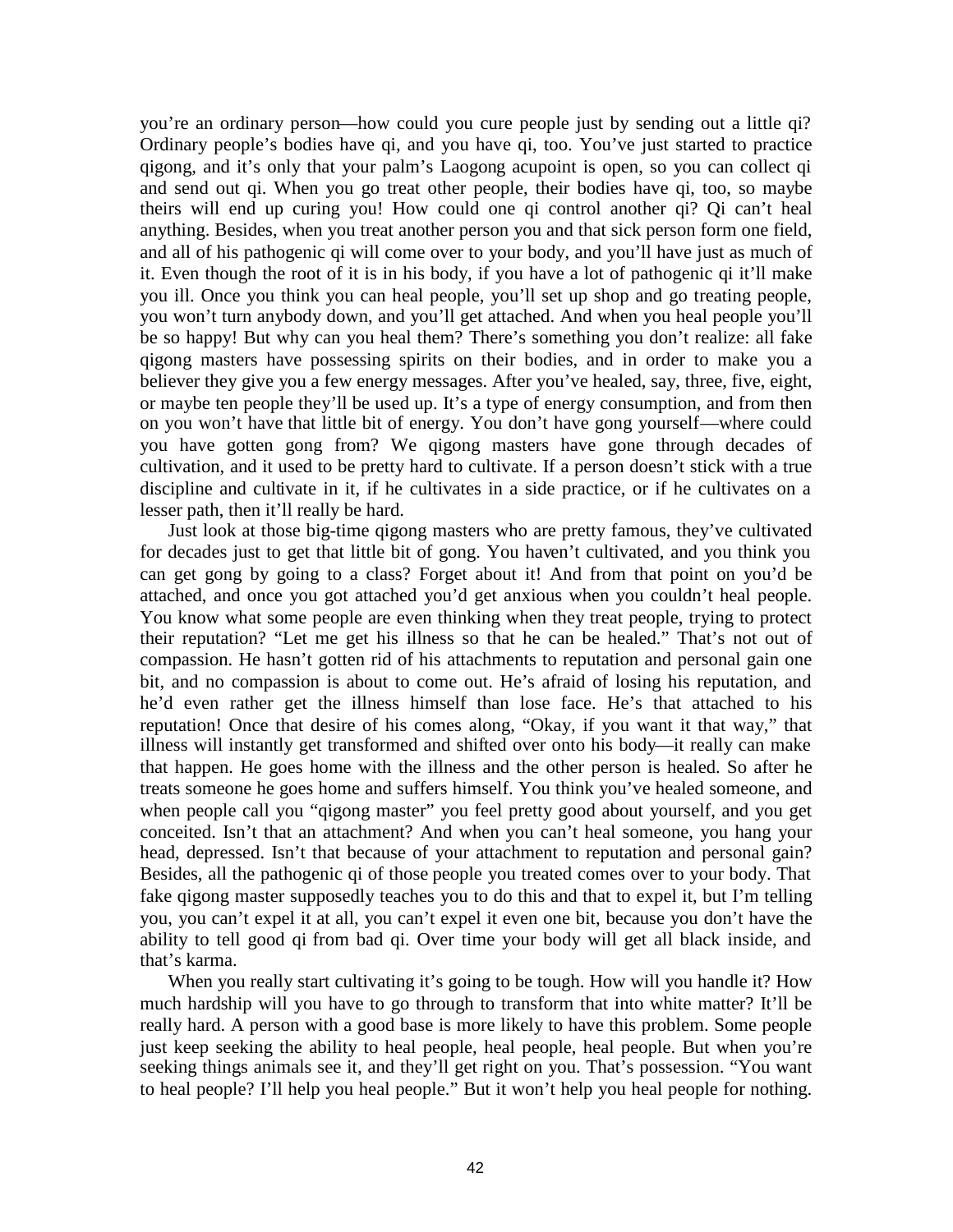A person doesn't gain if he doesn't lose. It's dangerous. And in the end, you bring it upon yourself. How could you cultivate, then? You'll be done for.

Some people with good bases exchange their bases for other people's karma. People with health problems have lots of karma. If you treat somebody with a serious health problem, when you go home after treating him you'll feel awful! A lot of people who've treated others have experienced this, where the sick person recovers, but you go home and suffer with serious sickness. As time goes on, you'll have a lot of karma that's exchanged and transferred over to you, and you'll have given other people virtue for their karma. Well, no loss, no gain. You want illness, but karma has to be exchanged with virtue all the same. There's a law in this universe that if *you* want something, nobody can try to stop you. Then it can't be said that you're good. And there's something that's specified in this universe: whoever has a lot of karma is a bad person. But you're exchanging your own base with him for karma, and with all that karma, how are you going to cultivate? Your whole base will be ruined by him. Isn't that scary? The other person is healed, and he feels just fine now, but you go home and suffer. If you heal two people with cancer you'll have to die in their place. Isn't that dangerous? That's what happens. A lot of people don't know what's at work here.

Now maybe some fake qigong masters are pretty well-known, but being "wellknown" doesn't mean "knowing well." What do ordinary people know anyway? They just follow the crowd. Maybe they're able to do that right now, but they aren't just harming other people, they're harming themselves, too. Wait and see what becomes of them in a year or two. Damaging cultivation that way isn't allowed. Cultivation can heal, but it's not meant for healing. It's something higher, and it's not some ordinary people's skill. You definitely aren't allowed to just damage it like that. Nowadays some fake qigong masters are really making a stinking mess of things since they try to use qigong as a way to fame and fortune. They try to form wicked gangs to expand their influence, and they outnumber the real qigong masters by umpteen times. So you buy into it just because ordinary people say that and do that? You think qigong is supposed to be like that. Well it's not. I'm telling you the truth of it.

As the different relationships ordinary people have are playing out, they have to bear responsibility and pay for both the bad things they've done and the debts they've built up seeking things to benefit themselves. Let's suppose you just go and treat someone. Even if you really were able to heal him, could that be allowed? Buddhas are everywhere. There's so many Buddhas around, so why don't any of them do that? Wouldn't it be just great if they let the human race live in total comfort! Then why don't they do that? People have to pay for their own karma, and that's a law nobody dares to undermine. During his cultivation, a person might give somebody a little help once in a while out of compassion. But all that does is postpone the illness a little. If you don't suffer now you'll suffer later. Or, maybe he'll transform it for you, so you lose money or have hard luck instead of that illness. Maybe that's what happens. Truly doing it—instantly eliminating your karma—that's something that can only be done for cultivators. It can't be done for ordinary people. I'm not just telling you the truths of my own discipline, here. I'm talking about the Truth of the whole universe, I'm talking about how things really are in the cultivation world.

We don't teach you to heal people here. We're leading you down the great way, the true path, and guiding you up. That's why I always say in my classes that Falun Dafa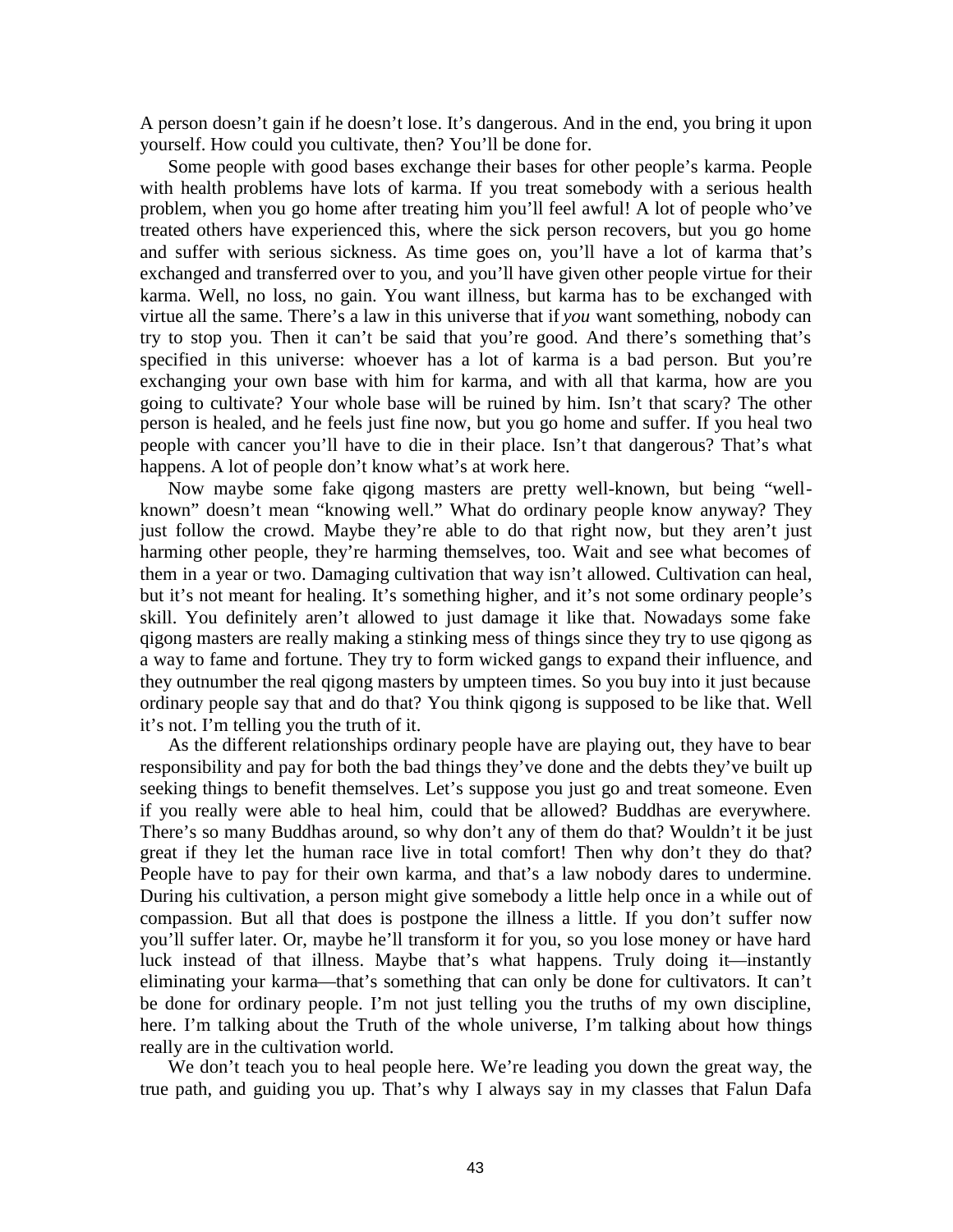disciples aren't allowed to do healings. If you go and heal people you don't belong to my Falun Dafa. Since we're guiding you down the true path, during Triple-World-Law cultivation we're always purifying, purifying, and purifying your body for you, all the way until it's completely transformed into high-energy matter. But you're still bringing all that black stuff onto your body—how are you going to cultivate? That's karma! You won't be able to cultivate one bit. Once you get too much of that you won't be able to take it, and when you have to suffer too much you won't be able to cultivate. That's the reason. I'm bringing this Great Law to you all, but maybe you still have no idea what I'm teaching. Since this Great Law can be brought to you, of course there are ways to protect it. If you try to heal people my Law Bodies will take back all of the cultivation things that were put in your body. You aren't allowed to just damage something this precious to make a name for yourself or to benefit yourself. If you don't follow the Law's requirements you don't belong to our Falun Dafa. Your body will be returned to the level of ordinary people, and we'll return the bad things to you, because you want to be an ordinary person.

Starting yesterday, after class, a lot of you felt that your whole body was full of energy. But a few people with serious health problems went ahead of others, and they started to feel unwell yesterday. Yesterday after I plucked the bad things from your body, for most of you, your whole body felt full of energy, and your body felt great. But in this universe of ours, there's this law called "no loss, no gain." I can't take everything off of you—you definitely have to bear at least something. So in other words, we've taken out the root cause of your health problem, the root cause of your being unwell, but your problem still has a field. A person whose Third Eye is open at a low level can see that your body has clumps of black qi, filthy pathogenic qi. They're condensed black-qi clumps with a high density, and when they disperse they'll fill your whole body.

Starting today, some people will have chills, as if they've got a bad cold, and their bones might even ache. Most people won't feel well somewhere in their bodies—aching legs, lightheadedness, you name it. Maybe you think that by practicing qigong you healed some area of your body that had a problem, or that maybe some qigong master healed it for you, and that now it's relapsed. That's because he didn't heal it, he only put it off for you. It's still right where it was, so the health problem didn't surface back then but it would later on. We have to dig all of those out, drive them all out for you, and completely get rid of them at the root. So you'll think that your problem has relapsed, and this is eliminating karma at the root—that's why you have reactions. Some people will have localized reactions in their bodies, maybe one part hurts, or maybe it's some other part, and all kinds of unpleasant sensations will come up. It's all normal. I want to tell you, no matter how awful you might feel, do your best to keep coming to the class, and as soon as you walk into the auditorium all of your symptoms will be gone, and there won't be any danger. I can say this, and I hope you'll make an effort to come, no matter how crummy you feel because of that "sickness." A chance to obtain the Law is hard to come by. When you feel worse, it means that, "when something reaches the extreme it reverses," and your whole body will be purified. It has to be completely purified. The root of your health problem has been plucked out now, and only that little bit of black qi is left, coming out on its own, so that you have a little hardship and go through some difficulty. If you didn't bear anything it really wouldn't work.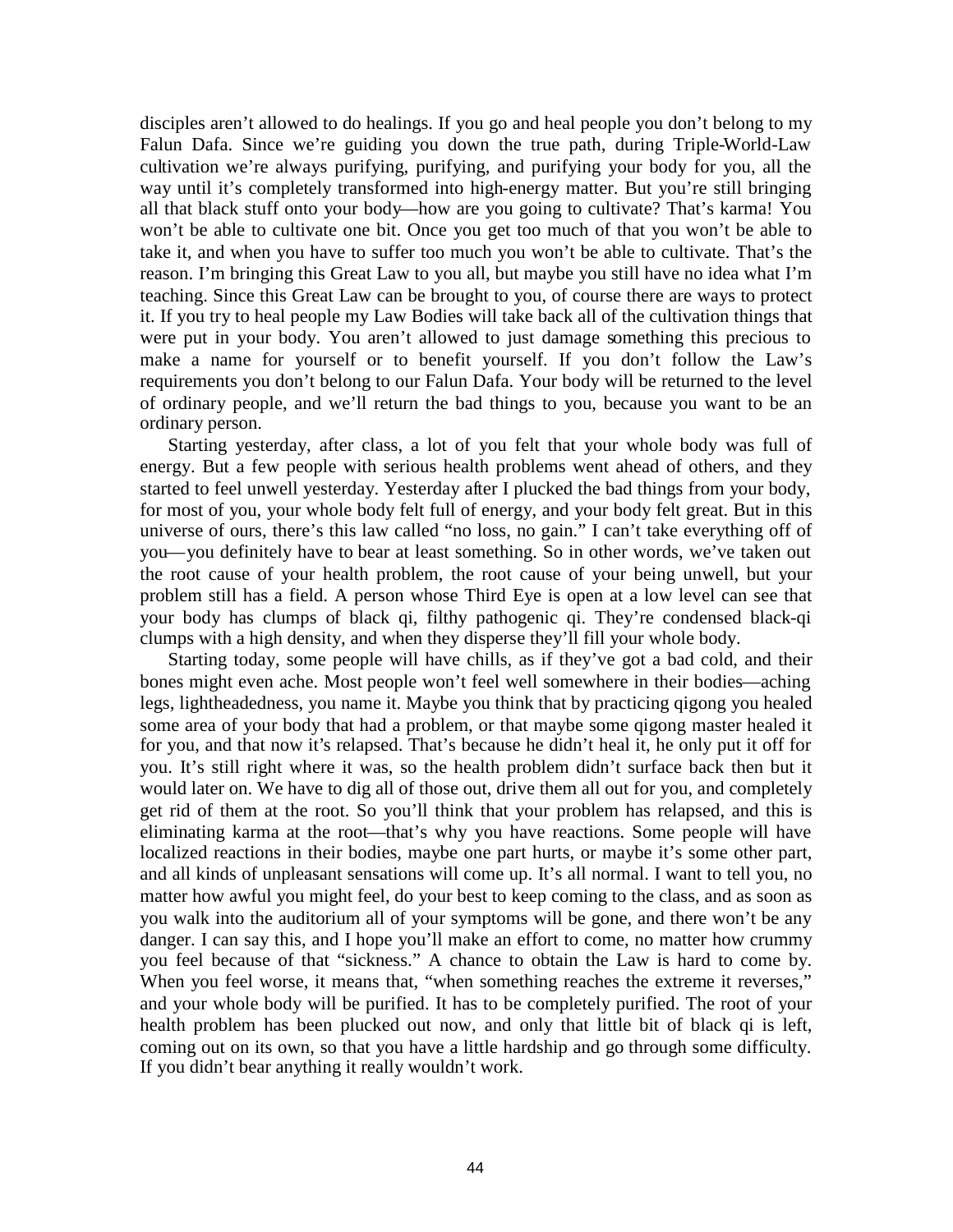Out in the ordinary world you compete with other people for your reputation and profit, so you can't sleep well, you can't enjoy your food, and you've wrecked your body. When your body is looked at in another dimension even each of your bones is black. So purifying a body like that all at once, there just have to be reactions. That's why you'll have reactions. Some people could even have diarrhea or throw up. Students in a lot of regions have written to me and shared their experiences with that. "Teacher, I kept having to look for bathrooms all the way home from the class." That's because even your internal organs have to be purified. A small number of people might even fall asleep, and then they'll wake right up when I finish talking. Why does that happen? Because there are diseases in their heads, so they have to be adjusted. There's no way people could stand having their heads adjusted, so you have to anesthetize them. They don't know it, though. But for some people the hearing part doesn't have any problem. They sleep soundly but they don't miss a word, they hear it all, and then they're alert, and some of them don't get sleepy even if they go a couple days without sleep. These are the different conditions people are in, and they all need to be adjusted. Your whole body has to be purified.

So if you truly practice Falun Dafa, you will, starting today, have reactions when you truly set your attachments aside. The people who can't set them aside might say that they have, when in fact, they really haven't been able to, so it's hard to purify their bodies. There are also people who understand later on what I've been teaching in this class, they set them aside, and then their bodies are purified. Other people find their bodies energized, while these folks just start to get healed and just start to feel unwell. In every class there are people like that who lag behind, people whose comprehension isn't as good. So no matter what you experience, it's normal. When I held classes in other regions some things happened all the time. There'd always be some people who felt awful, and they'd be sitting there bent over their seats, they wouldn't get up, and they'd just wait for me to come down off the stage to heal them. But I wouldn't heal them. You can't even clear that hurdle, and later on when you cultivate on your own you are going to have a lot of big tribulations, so if you can't even clear this one, tell me, how are you going to cultivate? You can't even overcome that little thing? You can all definitely overcome those things, so don't ask me to heal you. I don't do healing. The moment you say "health problem" I don't want to listen.

It's really hard to save people. In every class there's always about five or ten percent who can't keep up. There's no way everybody can attain the Dao. Even if you are able to persevere in your cultivation, it remains to be seen whether you can succeed, and it remains to be seen whether you're really committed to cultivating. There's no way everybody can become a Buddha. True cultivators of Dafa experience the same things when they read the book, and they too gain all that they're supposed to.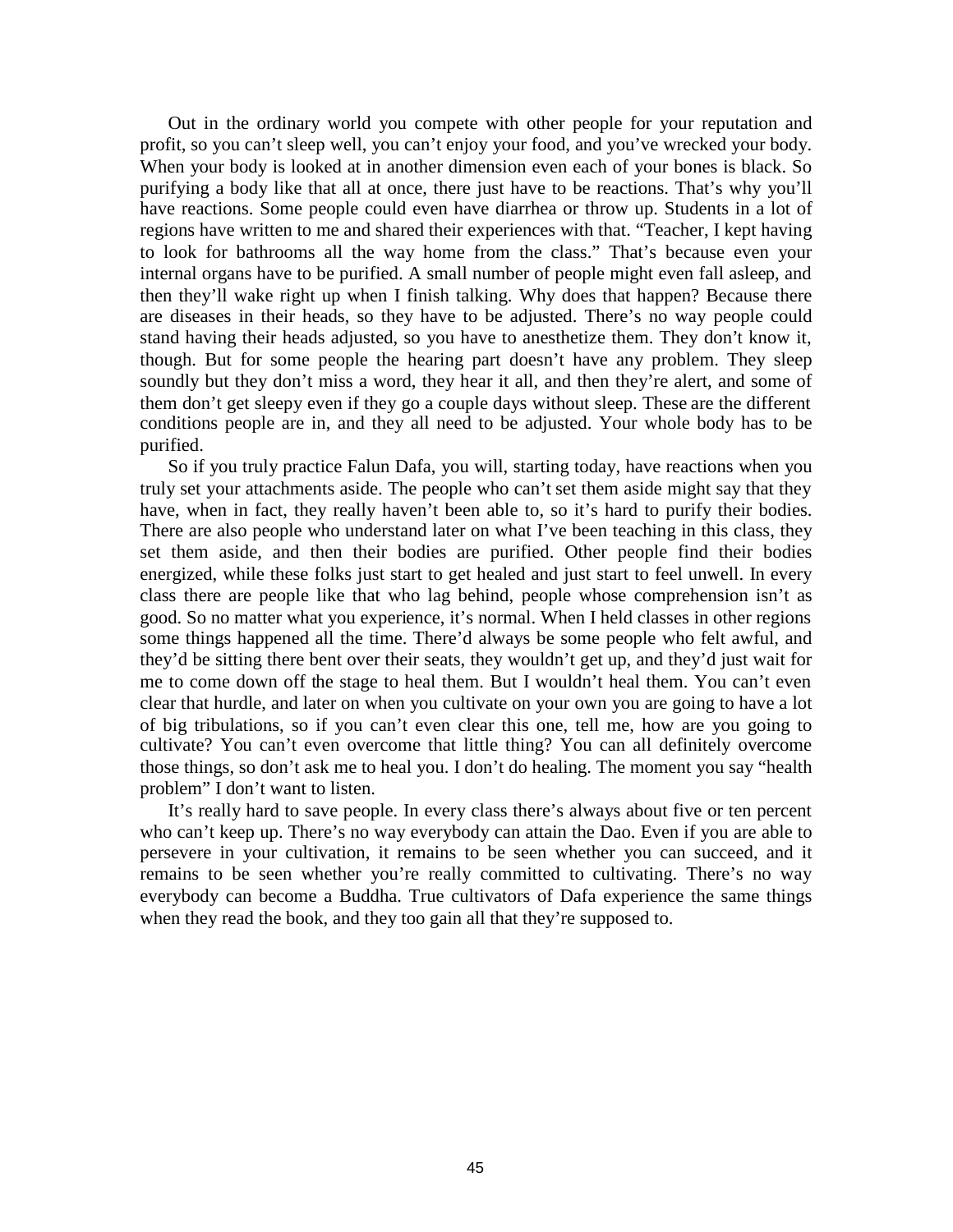# **The Third Talk**

## **I am Taking All Students as Disciples**

You know what? Know what I'm doing here? I'm taking all students as disciples to guide, and that includes people who learn on their own but are still able to truly cultivate. This is transmitting a practice that leads to high levels, and it wouldn't work if I didn't guide you like this—that would be irresponsible, and it'd be asking for trouble. We're giving you so much, we let you know so many truths that everyday people shouldn't know, I'm imparting the Great Law to you, and I'll give you lots and lots of things, your bodies are purified for you, and there are some other things involved. So it definitely wouldn't work if I didn't guide you as disciples. Just going around leaking so many of Heaven's secrets to ordinary people isn't allowed. But there's one thing. Times have changed, and now we don't use those formalities of kowtowing or that traditional type of bowing. Those formalities don't have much use, and doing them looks religious, so we don't do those things. The reason is, suppose you do kowtow or go through initiation, but then after you step out the door you go right back to your old ways, you do whatever you think you should around ordinary people, and you compete and fight for your reputation and gain—then what good did it do? You might even tarnish Dafa's image in my name!

True cultivation depends completely on cultivating your mind, so as long as you're able to cultivate, and as long as you can keep on cultivating solidly and steadfastly, we'll guide you as a disciple. Treating you any other way wouldn't work. But some people can't seem to really take themselves to be cultivators and keep on cultivating. It's just not doable for some people. But a lot of people will really keep up their cultivation. And as long as you keep on cultivating we'll guide you as a disciple.

So if somebody just does these few sets of movements every day, you think he counts as a Falun Dafa disciple? Probably not. The reason is, when you truly cultivate you have to discipline yourself with that character standard we talk about, you have to really improve your own character, and then, and only then, is it true cultivation. If you just do those movements, your character won't improve, you won't have the strong energy you need to reinforce the whole thing, and that's far from cultivation, so then we can't take you as a Falun Dafa disciple. And if you go on like that day after day, maybe you're doing the exercises, but you aren't following the requirements of our Falun Dafa, you aren't improving your character, and you stick to your old ways around ordinary people, so maybe you'll run into other trouble, or maybe you'll even say that practicing our Falun Dafa steered you wrong. That's all possible. So you should really go by our character standard in your actions, and then you'll become a true cultivator. I've made it clear to you, so you shouldn't ask me to do those formality things anymore, like those initiation rituals. As long as you truly cultivate I'll treat you this way. I have so many Law Bodies they're too many to count, so I can take care of however many students there are, let alone the students here in the audience.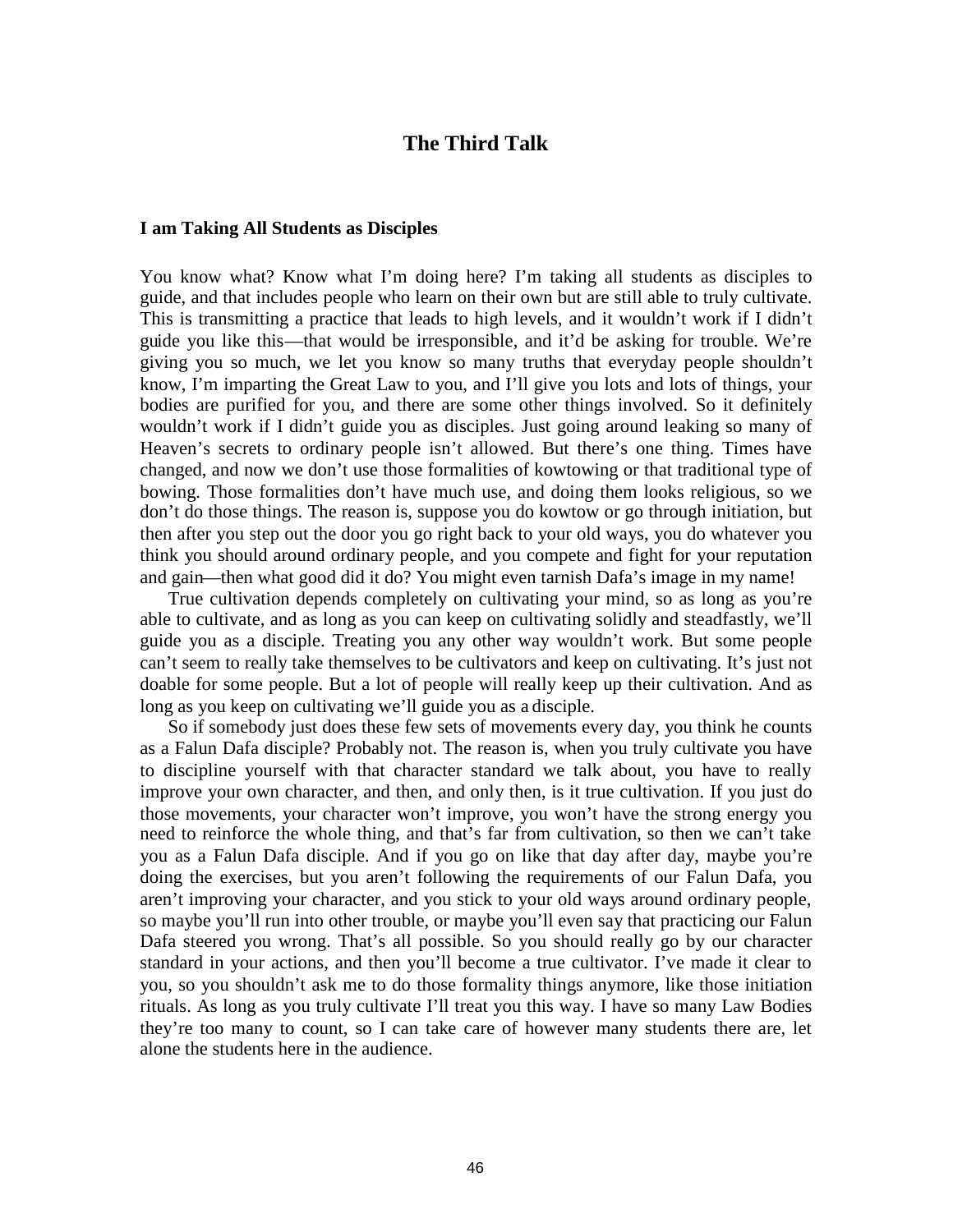### **Buddhist Qigong and Buddhism**

Buddhist qigong is not Buddhism the religion—I want to make sure you understand this. And actually, Daoist qigong isn't Daoism the religion. Some of us are never clear about these things. Some people who are monks practicing in monasteries and some others who are lay Buddhists think they know more about Buddhist things than other people, so they really cause a stir promoting Buddhism's things among our students. I want to tell you: don't do that, because those are a different discipline's things. Religions have religious forms, while what we're transmitting here is the cultivation part of our discipline. We don't worry about religious forms unless you're a specialized Falun Dafa disciple. So anyway, we're not part of Buddhism in the Age of the Law's End.

The Law in Buddhism is only a small part of the Buddha Law. There are a lot of other profound Great Law practices, and every level has a different Law. Shakyamuni said that there are 84,000 cultivation disciplines. And how many disciplines are there in Buddhism? It has just a few, like the Tendai sect, Huayan sect, Zen sect, Pure Land, and the Esoteric sect. They don't even add up to a fraction of it! So it can't cover the entire Buddha Law, it's just a small part of Buddha Law. Our Falun Dafa is also one of the 84,000 disciplines, but it's never been related to Buddhism, from the original Buddhism right on up to the one in the Age of the Law's End. And it doesn't have anything to do with today's religions.

Buddhism was founded 2,500 years ago by Shakyamuni in ancient India. At that time, after Shakyamuni had Unlocked and Enlightened, he recalled what he had cultivated before, and he spread it to save people. In his discipline, no matter how many tens of thousands of sutras have been written, there are actually just three words, "Precept, Concentration, Wisdom," and these are the features of his discipline. "Precept" was about making a person get rid of all the desires ordinary people have, forcefully making him do away with his desire to get things, cutting himself off from everything in the secular world, and so on. So he would free himself of all attachments, there was even nothing in his mind, and naturally he could enter into concentration. They complement each other. After he'd entered into concentration, he would need to sit in meditation and really do cultivation, and cultivate upwards relying on his power of concentration. So this is the true cultivation part of that discipline. They don't teach anything related to techniques, and they don't transform their innate bodies—they only cultivate the gong that determines levels. So he would single-mindedly cultivate his character, since a person who doesn't cultivate longevity doesn't care much about evolving gong. At the same time, while he was in concentration he would strengthen his power of concentration, endure hardships in meditation, and shed his karma. "Wisdom" refers to Enlightenment, and coming to have great wisdom. He would see the Truth of the universe, see the reality of every dimension in the universe, his great divine powers would be majestically displayed, and his Wisdom and Enlightenment would be unlocked, which is also called being "Unlocked."

There were eight religions spreading in India back when Shakyamuni founded his discipline. One of them was deep-rooted, and called Brahmanism. When Shakyamuni was alive he constantly battled on philosophical points with other religions. What Shakyamuni taught was a true teaching, so in the course of teaching his Law, the Buddha Law he taught flourished more and more, while other religions became weaker and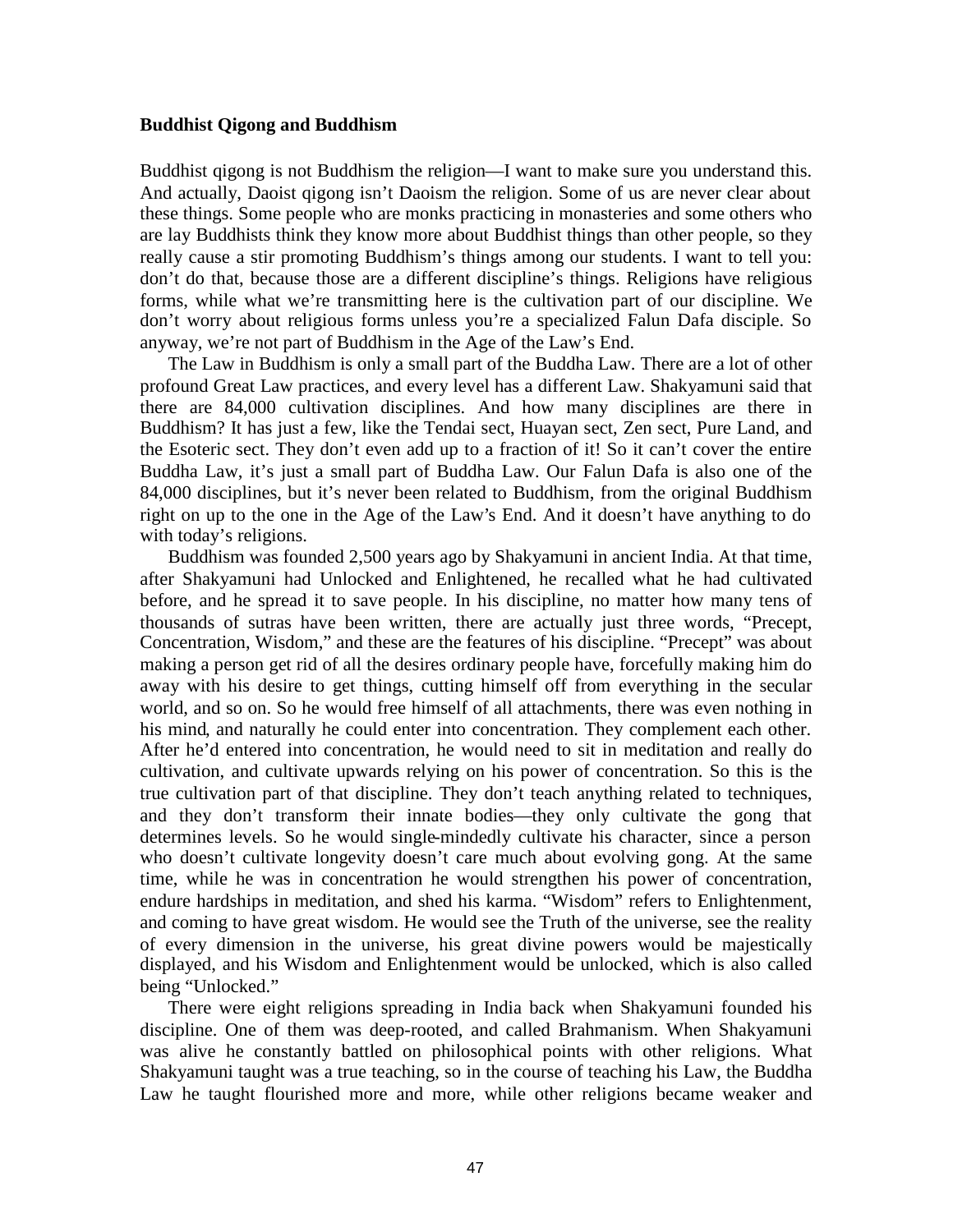weaker. Even that deep-rooted Brahmanism was on the brink of extinction. But after Shakyamuni's Nirvana other religions started to thrive again, especially Brahmanism. Then what happened with Buddhism? Some monks became Unlocked, or Enlightened, at different levels, but the levels they reached were pretty low. Shakyamuni reached the Tathagata level but a lot of monks didn't.

Buddha Law has different manifestations at different levels, but the higher it is, the closer it is to the Truth, and the lower it is, the further it is from the Truth. So after those monks became Unlocked and Enlightened at low levels, they interpreted what Shakyamuni had said with the manifestations of the universe that they saw at their levels, with the situations that they had learned about, and with the truths that they had comprehended. In other words, the monks interpreted the Law that Shakyamuni taught just about every which way, and there were also some monks who spoke about what *they* comprehended as if that was Shakyamuni's words, instead of telling people Shakyamuni's original words. As a result, the Buddha Law was altered beyond recognition, and it was no longer the Law Shakyamuni had preached. Eventually this caused the Buddha Law that's in Buddhism to disappear in India. This is a major lesson from history, and that's why later on you don't see Buddhism in India, of all places. Before it vanished, Buddhism went through a number of reforms, and in the end it incorporated things from Brahmanism and formed a religion that's found in India today, called Hinduism. It no longer worships any Buddhas, it worships some other things instead, and it no longer believes in Shakyamuni. That's how it is now.

As Buddhism developed it went through several fairly big reforms. One took place soon after Shakyamuni passed away, at which point some people founded Mahayana, or "Greater Vehicle," Buddhism based on the high-level truths Shakyamuni had taught. They believed that the Law Shakyamuni taught in public was for ordinary people, that it was for people to attain self-salvation and achieve Arhat Fruition, and that it didn't talk about saving all sentient beings, so they called that Hinayana, or "Lesser Vehicle," Buddhism. And monks in Southeast Asia have kept the original way of cultivation from Shakyamuni's time, and in our Han region we call it Hinayana. Of course, *they* don't see it that way—they believe they've inherited Shakyamuni's original things. And it turns out they're right, they *have* inherited the cultivation methods from Shakyamuni's time, for the most part.

After this reformed Mahayana was introduced to China, it established itself in our country and became the Buddhism that's now spread in our country. But it's in fact totally different from the Buddhism of Shakyamuni's time, from their dress all the way to the whole state of Enlightenment and the cultivation process, it's all changed. The original Buddhism only worshipped Shakyamuni as its venerable forefather, but in today's Buddhism there are lots of Buddhas, Great Bodhisattvas, and so on. What's more, it's become a faith that worships multiple Buddhas—people believe in many Tathagatas. So it's become a Buddhism that worships multiple Buddhas, like Buddha Amitabha, Bhaishajyaguru, Buddha Vairochana, and so on, and then there are a lot of Great Bodhisattvas, too. So all of Buddhism is totally different now from what Shakyamuni originally founded back in his day.

During that time period a series of reforms took place. Bodhisattva Nagarjuna imparted a secret cultivation method, which went from India to Afghanistan, and then entered our Xinjiang region and spread to the Han region. It happened to be during the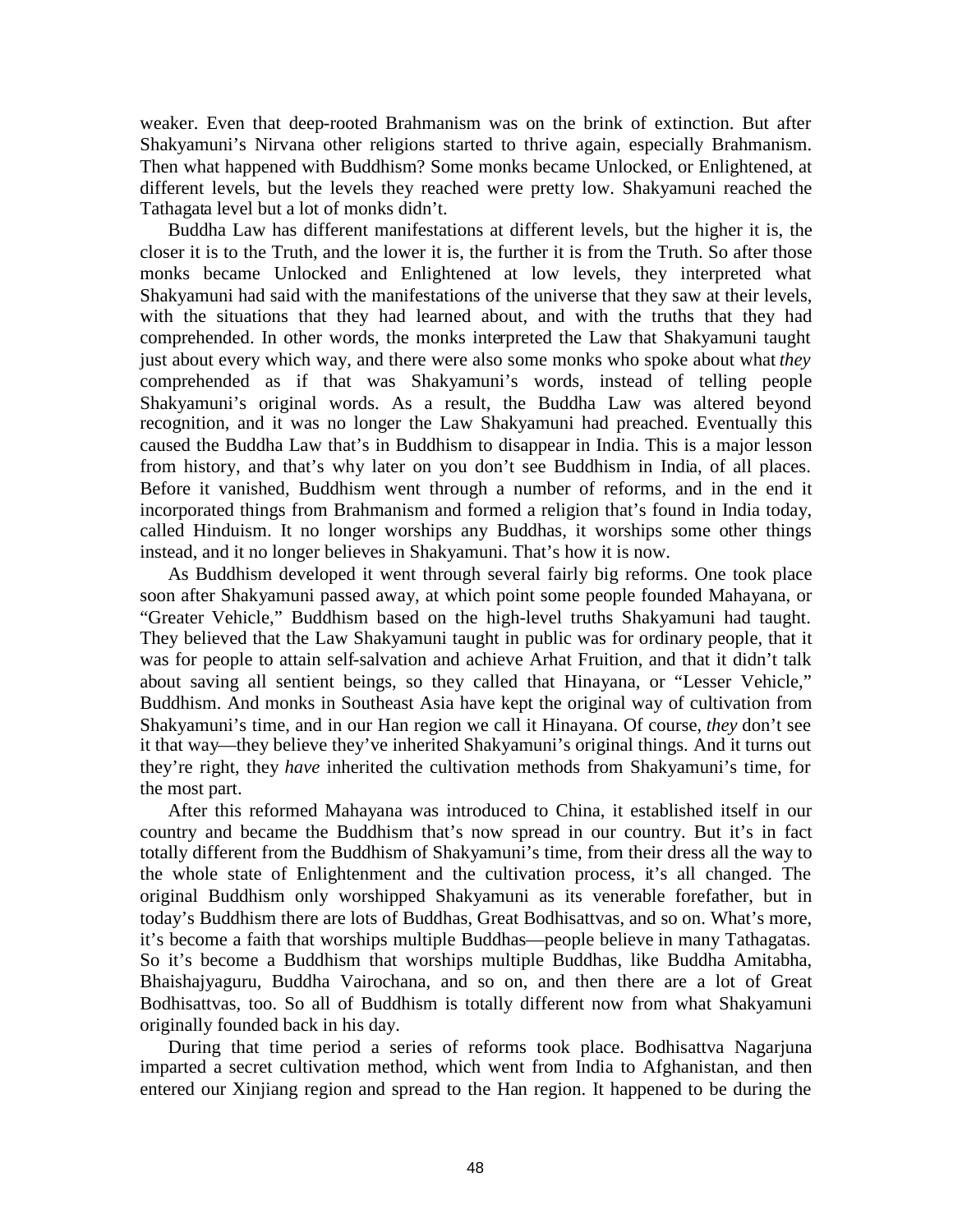Tang Dynasty, so people called it Tang Tantrism. Confucianism has had a huge influence on China, so our moral values are different from those of other nationalities. The Tantric cultivation method includes male-female dual cultivation, which is something society couldn't accept at that time. So it was wiped out during the Hui Chang period of the Tang Dynasty when Buddhism was suppressed, and Tang Tantrism disappeared from our Han region. In Japan there's Eastern Tantrism now, which they learned from China back then, but they didn't go through anointment, and according to Tantrism, anyone who learns Tantrism's things without going through anointment is said to be stealing their Law, and they won't recognize him as somebody who's been taught by the master himself. Another branch went from India through Nepal to Tibet, it's called Tibetan Tantrism, and it's been passed down up until today. That's pretty much how things have gone with Buddhism. So I've given you a really brief and general sense of how it has developed and evolved. At different points during Buddhism's development some other disciplines have come along, such as the Zen sect, which Bodhidharma founded, the Pure Land sect, the Huayan sect, and so on, and they were all based on an interpretation and understanding of what Shakyamuni taught back in his time. So these are all part of reformed Buddhism, too. Buddhism has a dozen or so disciplines, and all of them have taken on the form of religions, so they're part of Buddhism.

Now the religions that were created in this century, or not just this century, a lot of new religions around the world were created in the past few centuries, most of them are fake. When Great Enlightened Beings save people they have their own heavenly kingdoms. When Tathagatas like Shakyamuni, Buddha Amitabha, and Buddha Vairochana save people they each have a world that they preside over. There are over 100 of these worlds in this Milky Way system of ours, and our Falun Dafa has a Falun World.

So tell me, where do those fake disciplines take people to when they "save" them? They can't save people. What they teach isn't Law. Of course, when some people first founded their own religions they didn't want to be demons that damage the original religions. They became Unlocked and Enlightened at different levels, and saw some of the truth, but they were far from being Enlightened Beings who can save people. Their levels were very low. They discovered some of the truth, and they realized that some of the things ordinary people believe in are wrong, and they told people how to do good things. They didn't oppose other religions at first. But over time people came to believe in them and became devoted to them, and people thought that what they said made sense, and later they put more and more faith in them. So people became devoted to them and stopped being devoted to religions. Once their attachments to fame and profit sprung up, they would ask the public to give them a title, and from then on they'd operate under the name of that new religion. I'm telling you, those are all evil religions. Even if they don't harm people, they're still evil religions, since they've interfered with people's faith in the original religions. The original religions can save people, but those ones can't. And as time goes by they do bad things on the sly. A lot of things like that have spread over here to our China recently, like the so-called Guanyin sect, which is one of them. So make sure you watch out. They say that in one country in East Asia there are over 2,000 of them. In Southeast Asia and in some Western countries there are all kinds of things that people believe in. One country even goes so far as to openly have witchcraft. Those things are all demons that have showed up in the Age of the Law's End. "Age of the Law's End" doesn't only refer to Buddhism—a lot of dimensions from a very high level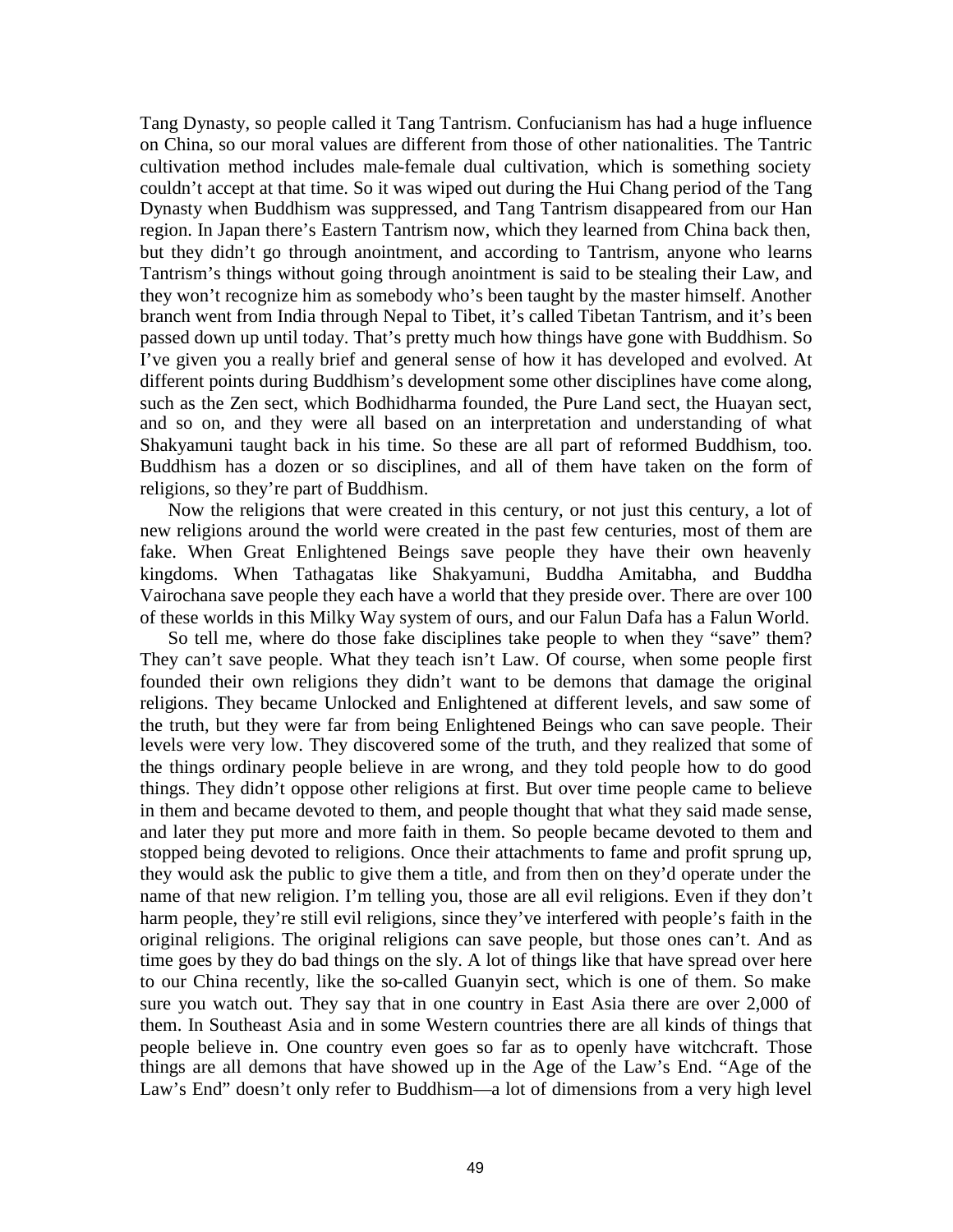on down have gone bad. And "Law's End" doesn't just have to do with the end of Law in Buddhism—it's about how the world goes when it doesn't have the restraint of the Law in people's hearts to sustain morality.

## **In Cultivation You Need to Commit to One Discipline**

We teach that in cultivation you need to commit to one discipline. It doesn't matter which cultivation you do, you shouldn't mix in other things and cultivate thoughtlessly. Some lay Buddhists cultivate things in Buddhism as well as our Falun Dafa's things. I want to tell you, you're never going to get anything—nobody will give you anything. The reason is, even though we're all Buddhist, there's still an issue of character, and an issue of committing to one discipline. You only have one body, so which discipline's gong is your body going to develop? How's it going to be evolved for you? And where do you want to go to? Whichever discipline you follow in cultivation, that's where you'll go. If you cultivate by following Pure Land, you go to Buddha Amitabha's Western Paradise, and if you follow Bhaishajyaguru, you go to the Emerald World, or at least that's how religions have put it, and it's called "no second discipline."

The cultivating that we talk about here is actually about the whole process of evolving gong, and it follows the specific discipline a person does. So where do you think you're headed? You're straddling two boats, and you won't get anything. Not only shouldn't a qigong be mixed with a monastic Buddhist cultivation, there shouldn't be any mixing among different cultivation methods, different qigongs, or different religions. Even the different disciplines within the same religion can't be mixed in a person's cultivation. You can only choose one discipline. If you cultivate Pure Land, then Pure Land it is, if you cultivate Tantrism, then Tantrism it is, if you cultivate the Zen sect, then Zen sect it is. If you're straddling two boats, you cultivate a little of this, a little of that, then you'll get nothing. In other words, even in Buddhism they teach "no second discipline," and you aren't allowed to mix things into your cultivation. One group has its way of practice, the next group has its way of practice, and each of them has to follow its discipline's way of cultivation, and its way of evolving, if it's going to grow gong. In other dimensions there's a process for evolving gong, and that, too, is an incredibly complex and incredibly fascinating process, and you can't just freely mix other things into it while you're cultivating.

As soon as some lay Buddhists hear that we're practicing Buddhist qigong, they drag our students to temples to convert them to Buddhism. I'm going to tell you: students in the audience, don't do that. You'd be damaging our Dafa and damaging the precepts in Buddhism. And at the same time you'd be interfering with our students and cause them to get nothing. You can't do that. Cultivation is a serious matter, and you have to commit to one discipline. Although the part that we teach among ordinary people isn't a religion, the goal of cultivation is the same: it is to achieve Unlocking, or Enlightenment, and to succeed in cultivation and achieve Perfection. That's the goal.

Shakyamuni said that in the Age of the Law's End it would be very hard even for the monks in monasteries to save themselves. And how much more so for lay Buddhists even less would they be taken care of. Even if you've taken somebody as your master,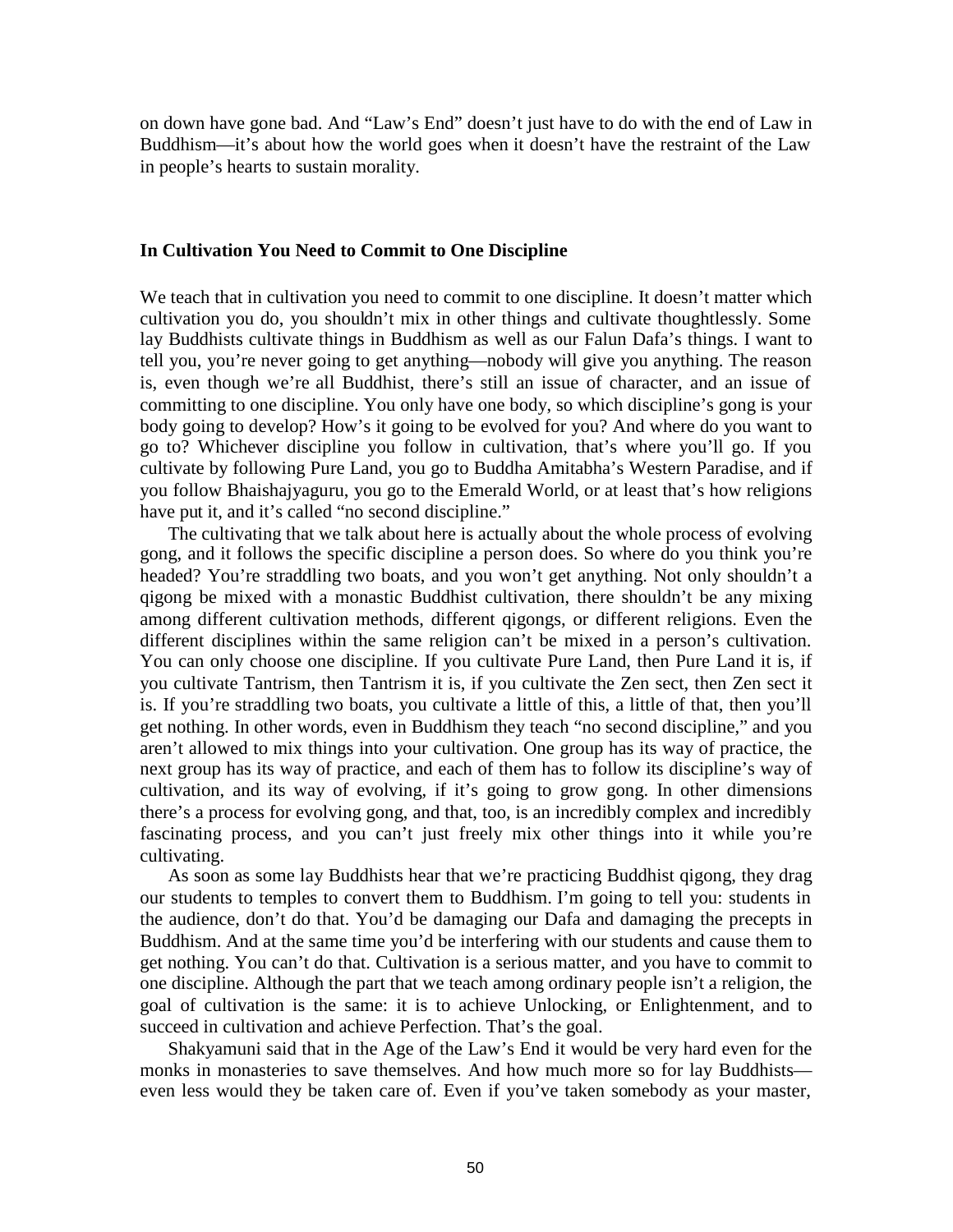that person you call master is also a person who's cultivating. If he doesn't really do cultivation it's a waste of your time. When a person doesn't cultivate his mind, he can't go up, no matter who he is. Conversion is an ordinary people's thing. You think you've made yourself Buddhist once you're converted? And the Buddha will take care of you then? No such thing. You can kowtow to him every day until your forehead bleeds and burn bundle after bundle of incense for him, but it's still useless. It only works when you really cultivate your mind. When it gets to the Age of the Law's End, the universe has gone through huge changes, and even places where people practice their religious beliefs aren't good anymore. People with abilities (and this includes the monks there) have seen that, too. Right now I'm the only person in the world who is publicly spreading a true teaching. I have done something that's never been done by anyone before, and I've made this available to everyone during the Age of the Law's End. The truth is, a person doesn't get an opportunity like this in 1,000 years, or even 10,000 years. But whether you can be saved, which is about whether you can cultivate, that still depends on you. What I'm teaching is an enormous truth about the universe.

I'm not saying you have to learn my Falun Dafa, but I can say that what I'm doing is sharing some principles with you. If you want to cultivate you have to commit to one discipline, or else you won't be able to cultivate one bit. Of course, if you don't want to cultivate we'll leave you alone. The Law is meant to be heard by people who really cultivate. And that's why you have to commit to one discipline, and you can't even mix in thoughts from other practices. I don't teach about using thought direction here, and our Falun Dafa doesn't care much about thought direction, so don't go adding anything like thoughts into it. You really need to watch out for this. For the most part we have no thought direction—don't Buddhists talk about Emptiness, and Daoists Nothingness?

One time I had my mind connected with four or five Great Enlightened Beings, Great Daos, whose levels were extremely high. You want to talk about high levels?—they were so high an ordinary person would be stunned. They wanted to know what it was I was thinking. During all these years that I've been cultivating it's been absolutely impossible for other people to read my mind. Other people's abilities can't get in even a bit. Nobody is able to know me, and nobody is able to know what I'm thinking. They wanted to know what was going through my mind, so after I agreed to it, they connected my mind with theirs for a period of time. After they were connected it was a little hard for me to bear. It doesn't matter what my level is—since I'm among ordinary people, I am doing something intentional, saving people, and my mind is on saving people. But how still were their minds? So still it was scary. It wouldn't have been a big deal with just one person that still, but with four or five people sitting there, and all of them that still, like a pond of still water, there was nothing… I tried to feel them but I couldn't. During those days I really felt discomfort. I had that kind of sense. It was something most people couldn't imagine and couldn't feel—it was completely nonaction and it was empty.

When you cultivate at a very high level there's no thought direction at all. The reason is, a set of foundational things was already laid when you were at the ordinary person foundation-building level, and when your cultivation reaches a high level, cultivation is totally automatic, and that's especially true in our practice. As long as you improve your character your gong will be growing, and you won't even need to do any movements. Our exercises are for reinforcing the automatic mechanisms. Why do people become still in deep meditation? It's complete nonaction. Maybe you've seen how Daoists use all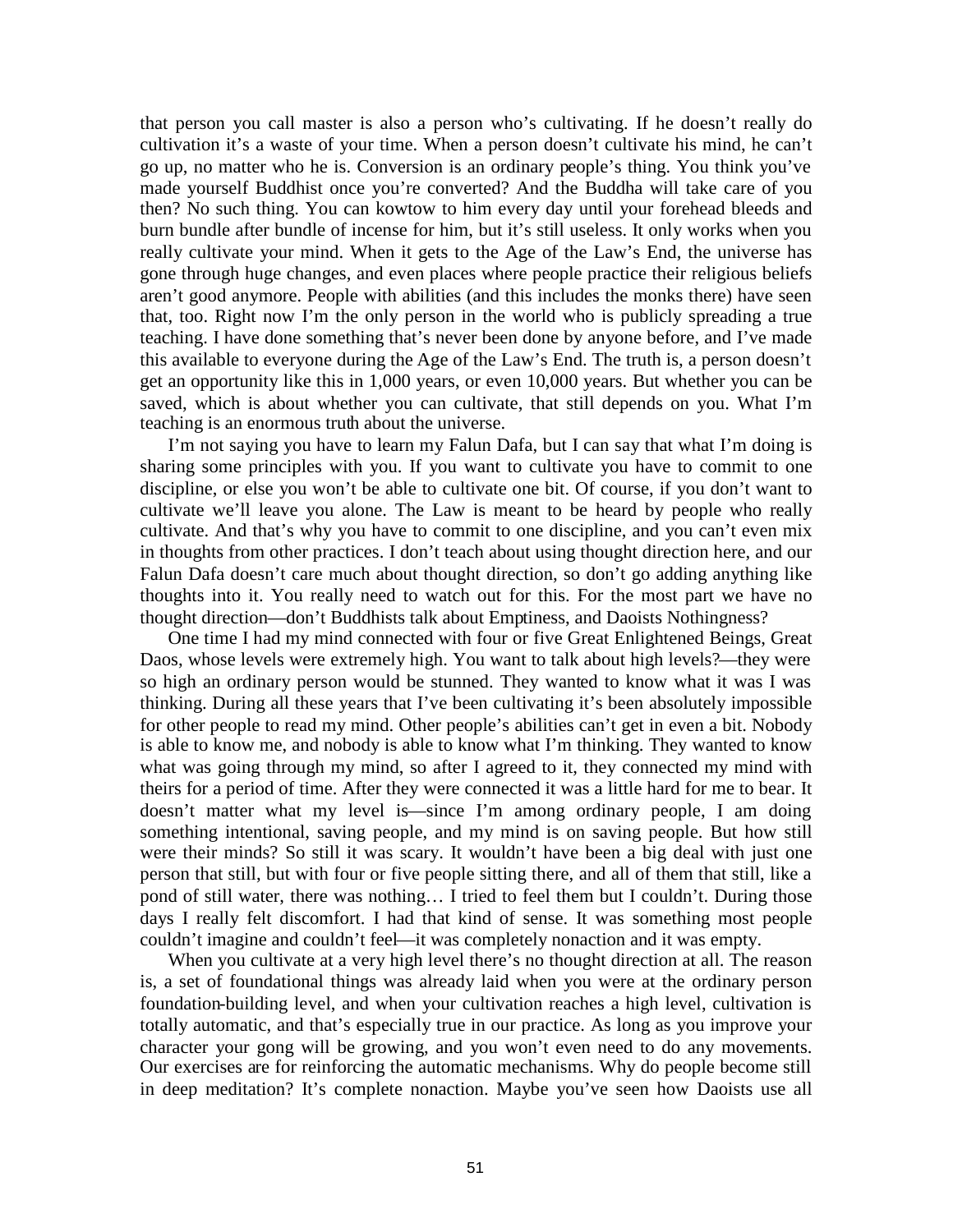kinds of movements, thought activities, thought guidance, and the like. But I can tell you, once a Daoist goes slightly beyond the level of qi there's nothing, and they don't use such-and-such thoughts anymore. So, some people who used to practice other qigongs always have trouble letting go of things like those breathing techniques and thoughts. I teach them college-level things, but they always ask me about elementary school kids' things, like how to guide this or that thing or how to use different thoughts. They're used to doing those things now, and they think that's how qigong is. But the truth is, it's not.

## **Abilities and Potency**

A lot of us don't have a clear understanding of qigong terms, and some people always get them mixed up. They call ability "potency," and call potency "ability." The gong that we get from cultivating our character comes after we've assimilated to the nature of the universe, and it's evolved from our virtue. It's what determines how high a person's level is, how strong his potency is, and how high his Fruition is—it's the most important of the gongs. So what kind of cultivation state might come about while a person is in the process of cultivating? He might have some supernatural abilities come out, which we call "abilities" for short. The gong that I just talked about, which raises your level, is called potency. The higher your level is, the greater your potency and the more powerful your abilities.

Abilities are just by-products of the cultivation process. They don't represent your level—they don't represent how high a person's level is or how strong his potency is. Some people might have more of them come out, and some less. And you can't take abilities to be the main goal of cultivation, and you can't get them by seeking them. Abilities only come out when a person decides that he truly wants to cultivate, he can't make them the goal of his cultivation. What do you want those things for? Your only goal is to use them around people, isn't it? But there's absolutely no way you're allowed to just go and freely use them around ordinary people like that. That's why the more you want them, the less likely you'll get them. It's because you are seeking, and needless to say, seeking things is an attachment, and it is exactly attachments that cultivation tries to get rid of.

There are a lot of people who've cultivated to high realms but who don't have any abilities. Their masters have locked them, since they're worried they won't handle themselves well and will do bad things. So they don't let them use their divine powers along the way. There's a good number of people like that. Abilities are directed by a person's mind. While a person is sleeping he might not be able to handle himself well, and maybe he'd dream something and then discover the next morning that everything was in total upheaval. And that's not allowed. Cultivation is done in the setting of ordinary people, so the people with great abilities usually aren't allowed to use them, and most of them are locked, but it's not absolute. There are a lot of people who've cultivated pretty well, and they can handle themselves well, so they're allowed to use a portion of their abilities. If you ask someone like that to just go and show you some of his abilities, there's no way he would. He's able to handle those situations.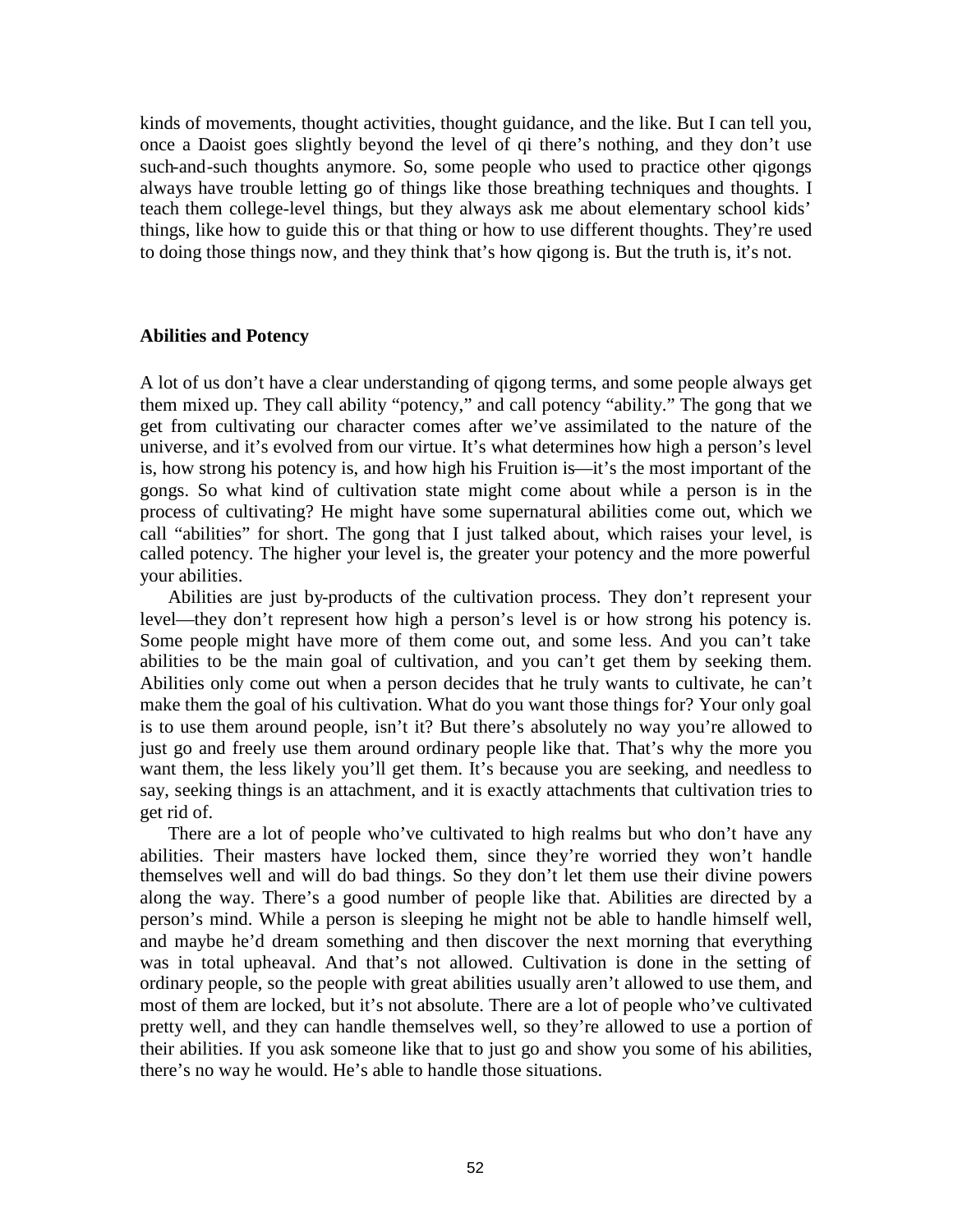## **Reverse Cultivation and Gong Borrowing**

Some people have never practiced qigong, or maybe they've learned a few movements in some qigong class, but that's all just about healing and fitness, and that's not cultivation. So in other words, these people haven't ever gotten real instruction. But they suddenly get gong overnight. Let's talk about where that kind of gong comes from. There are a few scenarios.

One is reverse cultivation. What's reverse cultivation? It's like this. Some of us are a bit older and want to cultivate, but they don't have enough time to start cultivating from scratch. When the qigong upsurge was taking place they wanted to cultivate, too. They knew that people could do good things for others with qigong, and that they'd be able to improve themselves with it at the same time. So they had this wish—they wanted to improve, and they wanted to cultivate. But a few years back during the qigong upsurge, those qigong masters were all just popularizing qigong, and nobody was truly passing on high levels' things. Even today, I'm the only one who's truly transmitting a qigong at high levels publicly, there's nobody else. People who do reverse cultivation are over 50 years old, so they're a bit older, and they have great bases, and the things in their bodies are excellent. Almost all of them are people who a master would take as a disciple, or who a master would choose as a successor to pass on his things to. But these people are getting on in their years, and now they want to cultivate. That's easier said than done! Where are they going to find a master? But with the thought of doing cultivation, just with this wish in their minds, it shines like gold and shakes the Ten-Directional World. You always hear people talking about Buddha-nature this and that, and what they mean is exactly this Buddha-nature that's come out.

When it's looked at from a higher level, the meaning of life isn't about being human. Human life came into being in the space of the universe, so it was assimilated to the nature of the universe—to be True, Good, and Endure—and it was originally good and kind. But as the number of beings grew larger, they formed social relationships, and then some of them got selfish or bad and they couldn't stay at high levels, so they dropped, they dropped to a certain level. At that level they became bad again, so they kept dropping and dropping, until they finally dropped to the level of ordinary people. A person is supposed to be completely annihilated when he drops to this level, but out of mercy the Great Enlightened Beings decided to give people one more chance in the most harsh environment, so they created this dimension.

The people in other dimensions don't have bodies like this one, and they can levitate and expand or shrink. But in this dimension they make people have this body, this mortal body that we have. Once you have this body, you can't take it when it's cold, you can't take it when it's hot, you can't take being tired, and you can't take being hungry—you get the idea, you suffer. When you get sick it's hard to bear it, and you go through birth, aging, sickness, and death. It's to have you pay off your karma by suffering, to see if you can return, and to give you one more chance. That's why human beings have dropped into a realm of delusion. After you drop here this pair of eyes is created for you to keep you from seeing other dimensions or how matter really is. If you're able to make it back, you will see that the most painful hardship turns out to be the most valuable. You have to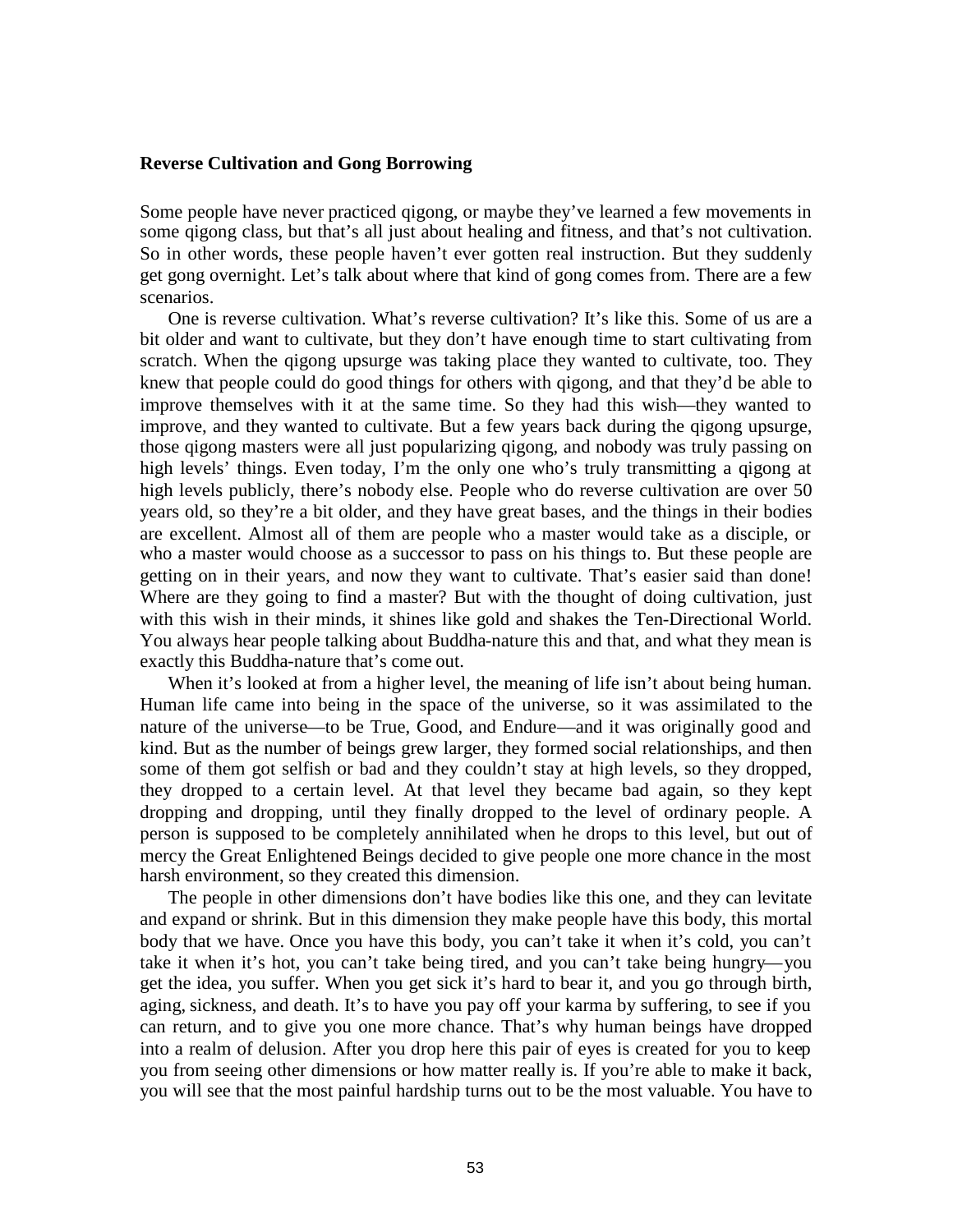experience a lot of hardship when you try to cultivate your way back by awakening in the middle of delusion, and that's how you return quickly. If you become worse you'll be annihilated, so in their eyes, being human isn't the meaning of life—it's to have you return to your original, true self, to go back. Ordinary people can't awaken to this. The ordinary people out in the ordinary world, they're just ordinary people, and they think about how to get ahead and how to live the good life. And the better they live, the more selfish they get, the more they want to have, and the more they stray from the nature of the universe. So they're heading for destruction.

That's how it looks from high levels. You think you're going forward, when you're actually going backward. Mankind thinks that it is developing its science and forging ahead, when the truth is, it's only moving according to the laws governing the universe. Master Zhang Guo, one of the Eight Daoist Immortals, rode backward on a donkey. Hardly anyone knows why he rode the donkey backward. He had realized that going forward was actually going backward, so he rode the donkey turned around. So the moment some people want to cultivate, Enlightened Beings treat that wish as extremely precious, and they can help with no strings attached. In the same way, with our students who are sitting here today, if you want to take up cultivation I can help you with no strings attached. But if you want to be an ordinary person, are thinking about getting healed, are wanting this and that, and so on, then forget it, I can't help you. Why? Because you want to be an ordinary person, and an ordinary person is supposed to experience birth, aging, sickness, and death—that's how it's supposed to be. Everything has underlying causes, and they can't get fouled up. Cultivation wasn't originally a part of your life but now you want to cultivate, so going forward we have to rearrange your path, and now we can adjust your body.

So when a person wants to cultivate, as soon as that wish comes forth, the Enlightened Beings see it—"This is just so precious." But how can they help him? How can he possibly find a master in this world who can teach him? And he's already over 50. The Great Enlightened Beings can't teach him, because if they were to show themselves here and teach you, to teach you the Law and how to do exercises, they'd be leaking Heaven's secrets, and they couldn't even save themselves from dropping. Human beings have done bad things and dropped into this realm of delusion, so they have to cultivate by awakening in the midst of the delusion, and that's why the Enlightened Beings can't teach them. If you saw a living, real Buddha teaching you the Law and how to do exercises, even people who've committed unpardonable sins would come to learn, and everybody would believe then. Then what would be left to awaken to? There wouldn't be a question of awakening. Human beings are supposed to be annihilated since they dropped into this realm of delusion of their own doing. But you've been given one more chance to go back out of the delusion. If you are able to return, then you return, but if you can't return, what's in store for you is continued reincarnation and destruction.

A person has to walk his own path. So if you want to cultivate, how does it work? Here's what they came up with. There was an upsurge of qigong back then, and it was the result of a change in the celestial phenomena. So in order to be in sync with the celestial phenomena, they gave this person gong proportionate to the level of his character. They attached to his body a soft tube, which works like a water faucet, and when it was turned on gong would come. When he wanted to send out some gong, gong would come, but he himself couldn't send out gong, he didn't have any gong of his own. That's how his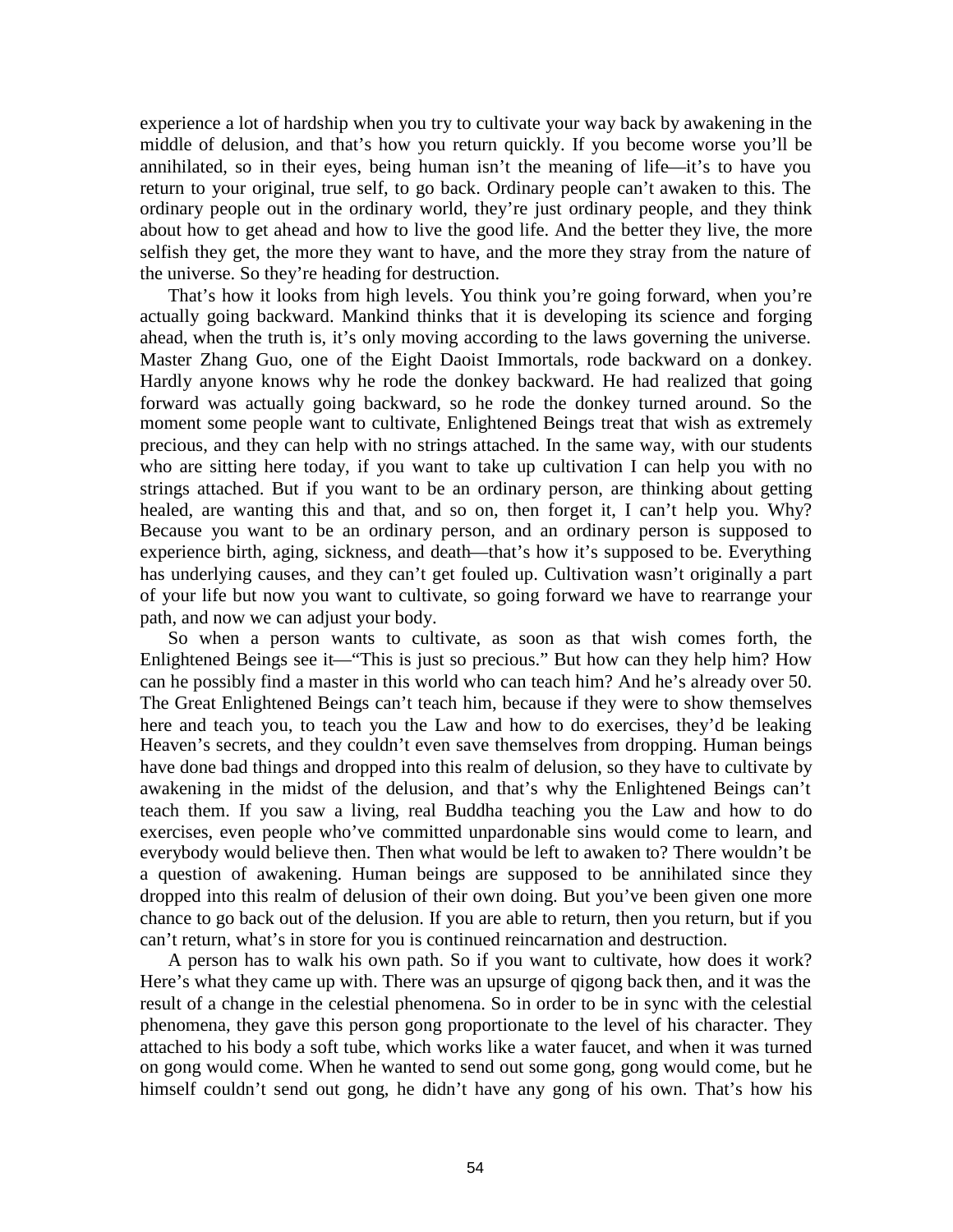cultivation state was, and it's called reverse cultivation—you keep cultivating from the top down until Perfection.

When we're talking about cultivation in the usual sense, it's something that goes from the bottom up until the person is Unlocked and has cultivated to Perfection. The reverse cultivation that we're talking about refers to when older people don't have enough time to cultivate from the bottom up, so it'd be quicker for them to cultivate from the top down. That's another phenomenon that came up at that time. Those people's character had to be very high, and they were supplied with energy in proportion to their level of character. Why did they do that? For one thing, it was to go along with the celestial phenomena at the time. And when someone like that was doing good things for others he could bear hardships. That's because when you interact with ordinary people, all kinds of ordinary attachments interfere with you. Some people don't even believe the person when he heals them. When he treats them, he drives out a lot of bad things, but maybe at the time it's not obvious how much he's healed them. So they're not happy, they don't even thank him, and they might even call him names and say he cheated them! It's exactly in grappling with these problems, it's in this environment, that the mind is tempered. He was given gong so that he could cultivate and improve and go up, and while doing good things for others he could develop his abilities and increase his gong. But some people couldn't tell what was going on. Didn't I explain this?—they couldn't teach these people the Law, and it was up to them to figure it out. It was a question of awakening. If they couldn't figure it out they'd have no way to help them.

When some people received gong they suddenly felt unbearably hot one night while they were sleeping and they could hardly keep their covers on. When they got up the next morning they got a shock from whatever they touched. That's when they knew they had got gong. When somebody had pain somewhere in his body they'd give him a quick rub and then he'd feel better, so it worked pretty well. They knew that from then on they had the ability to summon gong. So this guy would make himself a qigong master, he'd hang up a sign, and he'd give himself the title of "qigong master." At first, because he was pretty good, maybe he'd turn down the money and gifts that people tried to give him for his healings. But he couldn't resist the contaminating force of the big dye vat of ordinary people. The reason being, the people who did reverse cultivation like that hadn't truly cultivated their character, and so it was hard for them to keep up their character. Slowly the person would start accepting small tokens of appreciation, then gradually he'd start to accept bigger things, and finally he wouldn't settle for anything less than what he had in mind. In the end he'd complain, "What's the point of giving me all this stuff? How 'bout money!" And he wouldn't let it go if people didn't give him enough money. What's more, he stopped giving qigong masters of true practices any credit. All he heard was other people's flattery about how talented he was. If somebody said something bad about him he'd get upset. His attachments to fame and profit all ballooned, and he thought he was smarter than other people and just something else. He thought that he was given the gong to become a qigong master and make a big fortune, when it was actually to have him cultivate. When his attachments to fame and profit welled up, his character had actually dropped.

I've said that however high a person's character is, that's how high his gong is. So when that guy's character dropped he couldn't be given that much gong, as it had to be given in proportion to his character—however high his character was, that's how high his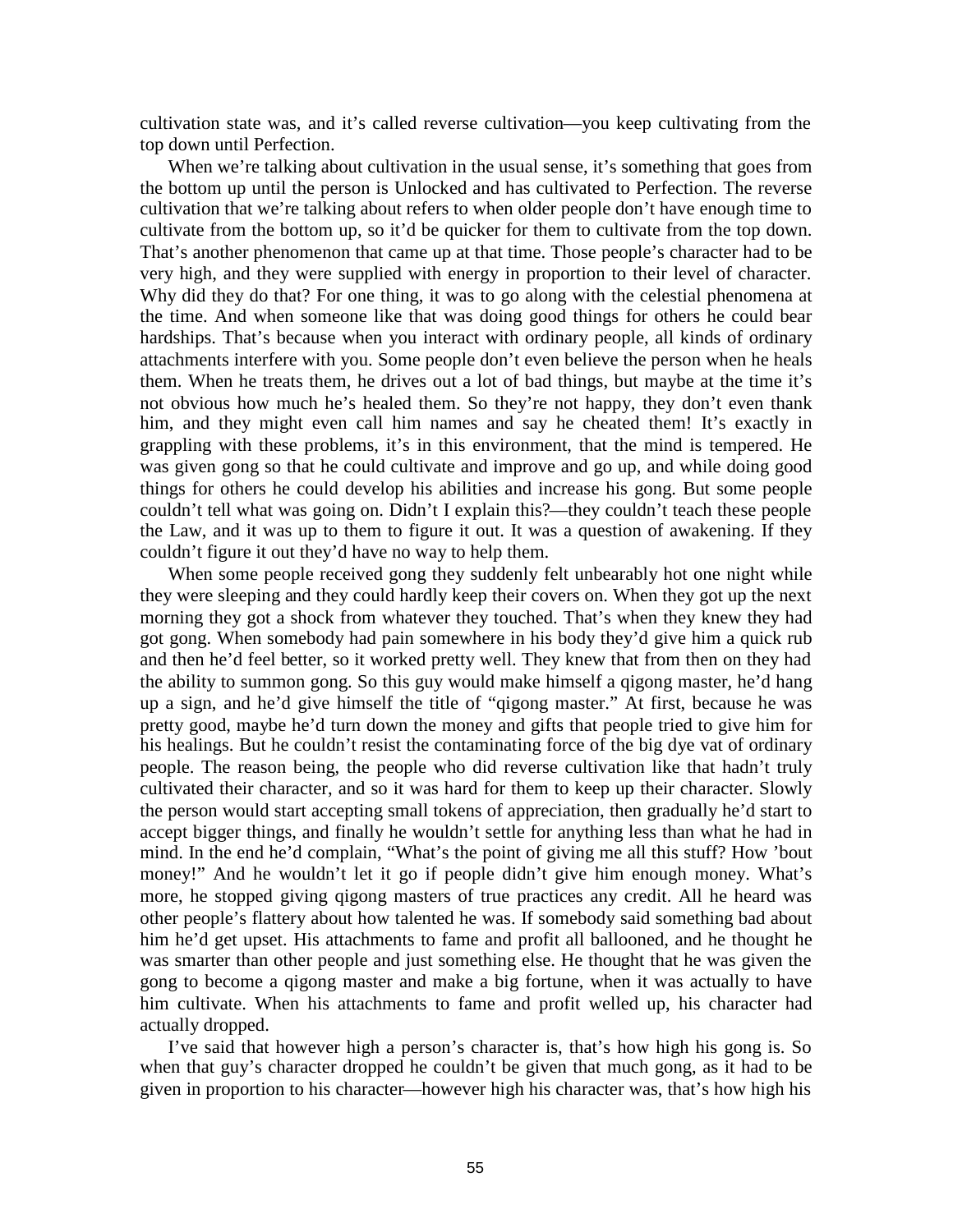gong was. The more he was attached to fame and profit, the worse he dropped in the environment of ordinary people, and his gong dropped along with him. In the end, when he'd completely fallen, he wasn't given any gong anymore, and he wound up without a trace of gong. There have been quite a few people like that in recent years, and most of them were women in their fifties. You might see an older woman doing qigong exercises, but she didn't receive any real teachings. Maybe she learned a few movements for healing and fitness at a qigong class. But one day she suddenly had gong. Then when her character went bad and her attachments to fame and profit welled up, she dropped right down, and now she's nobody and her gong is gone. There's now loads of people like that who did reverse cultivation and fell. The ones who are left are few and far between. And why is that? Because they didn't know that it was to have them cultivate. They even thought that it was for them to get rich, get famous, and become qigong masters in the ordinary world. When in fact, it was to have them cultivate.

What is gong borrowing? There's no age limit, but it does have one requirement, which is, the person has to be someone with especially good character. There were people like this who knew that you could use qigong to cultivate, and they wanted to cultivate. They had the wish to cultivate, but where could they find a master? A few years back there really were true qigong masters passing on their qigongs, but what they transmitted were all just healing and fitness things. Nobody was spreading things that went to high levels. And there weren't other people to teach you.

So now that we're talking about gong borrowing I'll mention another thing. Along with his master soul (master consciousness), a human being also has a subordinate soul (subordinate consciousness). Some people have one, two, three, four, or even five subordinate souls. The person's subordinate souls aren't necessarily the same gender as the person's body—some might be male, some female, and they're all different. And in fact, the master soul isn't necessarily the same gender as the mortal body, because we've discovered that nowadays a lot of men have female master souls, while a lot of women have male master souls. That fits exactly with the celestial phenomenon in which the *yin* and *yang* are reversed, where yin is prospering and yang is in decline, as Daoists put it.

A person's subordinate soul usually comes from a higher level than his master soul. This is even more so for some people, whose subordinate souls come from really high levels. But you should know, the subordinate soul is not a possessing spirit! He was born together with you from your mother's womb, has the same name as you, and is part of your body. When people think about things or do things in their daily lives, it's their master souls that call the shots. What the subordinate soul mainly does is restrain the master soul so that he does as few bad things as possible. But when the master soul is very attached, a subordinate soul can't do anything about it. The subordinate soul isn't deluded by the ordinary world, while the master soul is vulnerable to that delusion.

The levels some subordinate souls come from are very high, and maybe they're just a bit away from achieving a True Fruition. When the subordinate soul wants to cultivate, he can't if the master soul doesn't want to—there's nothing he can do. Then back during the qigong upsurge, one day his master soul wanted to learn qigong like other people did and cultivate up to high levels. Of course, his motive was innocent, and he didn't have any desire to get rich or famous. A wave of happiness immediately came over his subordinate soul, "I've wanted to cultivate but I don't have the say. Now you want to cultivate, and that's exactly what I want to do." But where could he find a master? The subordinate soul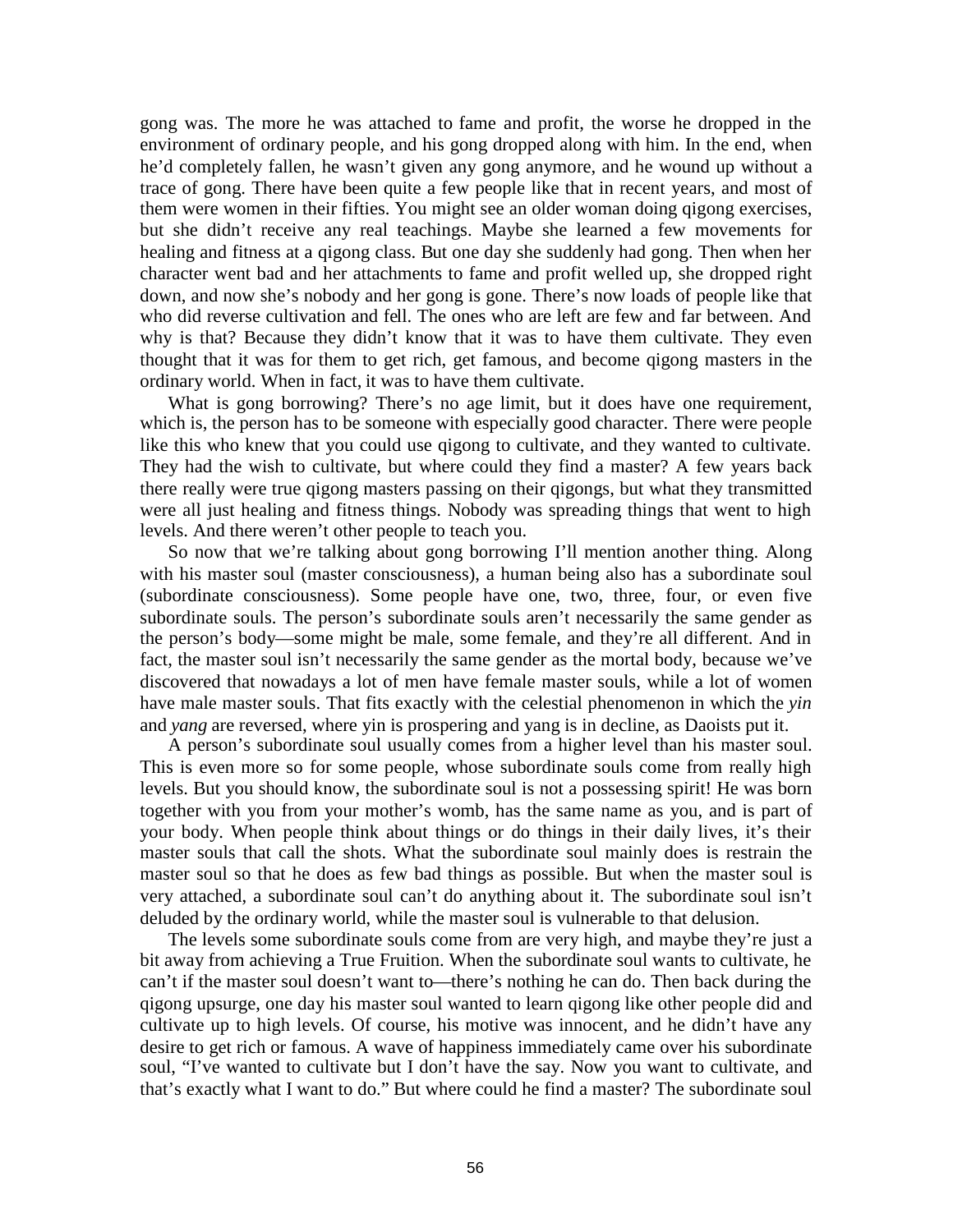was pretty talented. He left the body to track down the Great Enlightened Beings he knew in his previous lives. Since the levels of some subordinate souls are really high they can leave the body. After he got there he told them he wanted to cultivate and to borrow some gong. They saw that this guy was okay, and of course they'd lend a hand to somebody who wants to cultivate. So that's how the subordinate soul borrowed gong. This gong often released radiant energy and was supplied through a tube, and then there were things that were borrowed and in finished form, and things that are in finished form are almost always accompanied by abilities.

So when that happened, the person might have had abilities at the same time, and he'd go through something like what I described a minute ago: he'd feel incredibly hot when he slept at night, and when he woke up the next morning he had gong, he'd get a shock from whatever he touched, and he was able to heal other people. He knew that he'd gotten gong. Where did it come from? He wasn't sure. He had a vague sense that it came from the space of the universe, but he didn't know the specifics of how it came. And his subordinate soul wouldn't tell him, because it was the subordinate soul who was cultivating. The only thing the person knew was that he'd gotten gong.

The people who do gong borrowing can be of any age, and the bulk of them are young people. So a few years back there were people of all different ages, and some who came along were in their twenties, some in their thirties, some in their forties, and there were also some older folks. Young people have an even harder time behaving themselves. You see them behaving like nice people in day-to-day life and out in the ordinary world, and they take their reputation and their own gain lightly. But once they stand out a little among their peers, they tend to be affected by reputation and gain. They think that they still have a lot of living to do, and they still want to try to go after some things and get ahead a bit, and reach some ordinary-people type goals. So after they get abilities and some special skills they often go use them as a tool for chasing after their own goals. But that's just way out of line. So they wouldn't be allowed to use them like that. The more they used that gong, the less they had, and they'd end up with nothing. It's even more of these people who've fallen. I don't think there's one left now.

The two scenarios I just talked about both have to do with people who have pretty good character getting gong. That gong didn't come from their cultivation—it came from the Enlightened Beings. So the gong is inherently good.

## **Spirit Possession**

A lot of us in the cultivation world might have heard of stories about animals, like maybe foxes, weasels, ghosts, or snakes, taking possession of human bodies. And what are these things all about? Some people say that practicing qigong develops supernatural abilities, but the truth is, it's not that it develops supernatural abilities—those "supernatural abilities" are just a person's innate abilities. It's just that as society moves forward, people pay more and more attention to the visible things in this material dimension of ours, and they come to rely more and more on our sophisticated tools. So our human innate abilities have steadily atrophied, and now it's come to the point where they've totally vanished.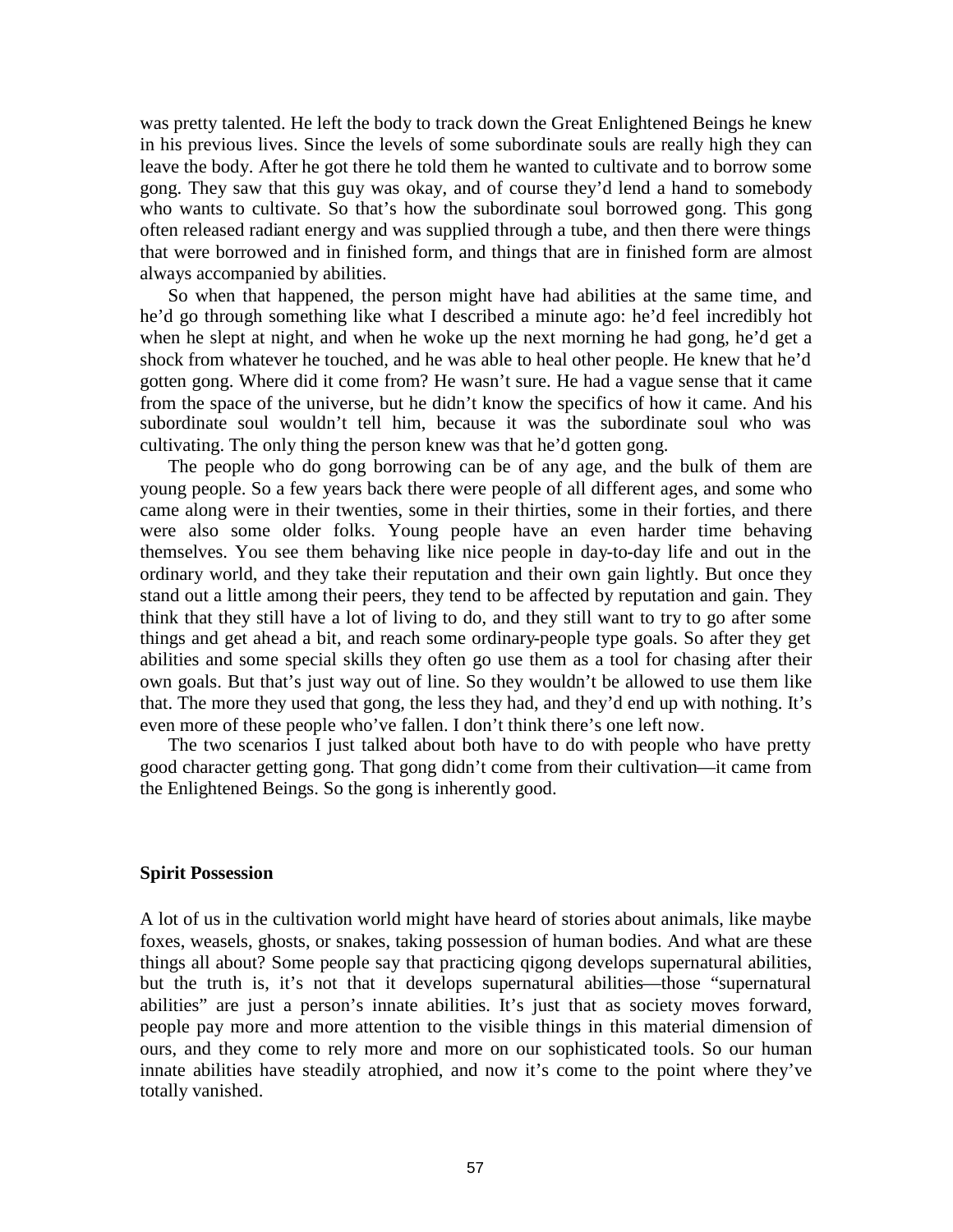If someone wants to have abilities, he has to go through cultivation, return to his original, true self, and bring them out through cultivation. But animals, on the other hand, they don't have complicated thoughts like people do, and so they're connected to the nature of the universe and do have their inborn, innate abilities. Some people say that animals know how to cultivate, that foxes know how to make elixir, that snakes and suchand-such animals know how to cultivate, and so on. It's not that they know how to cultivate. At the start they didn't know a thing about cultivating—it's only that they had those innate abilities. So under certain conditions, in certain environments, and after a long time their innate abilities might take effect, and they'll be able to get gong, and have abilities come out.

Now that things have gone this way, that animal gets some special abilities. At one time we would have said they'd "acquired subtle powers" or "gained special abilities." A lot of people seem to think animals are just incredibly fierce and that they can control people easily. Actually, I'd say they aren't fierce—they're nothing before a true cultivator. Big deal if they've cultivated almost 1,000 years, a pinky is more than enough to crush them. So now that we know animals have innate abilities and can have some special abilities, there's another law in this universe of ours: animals aren't allowed to succeed in cultivation. That's why you've read in ancient books that they're killed once every several hundred years in large catastrophes or small calamities. When an animal's gong grows to a certain level after some time, it'll be destroyed, struck by a thunderbolt, or something else will happen to stop it from cultivating. That's because they don't have the essential nature that humans have, and they aren't able to cultivate like humans do. It's guaranteed they'd be demons if they succeeded in cultivation since they don't have human traits. So they aren't allowed to succeed in cultivation, and that's why they're slain by Heaven. They too know that. But like I said, the world is sliding downhill bigtime, and there's no evil some people won't do. When it's hit this point, isn't the world in danger?

"When something reaches the extreme it reverses"! We've discovered that every time the world was destroyed in the different cycles of prehistoric ages, it was always when the human race's morals were terribly degenerate. Right now the dimension where we human beings exist and a lot of other dimensions are in great danger. And the same goes for other dimensions at this level. The beings there, too, want to leave as quickly as possible, they want to climb up to higher levels. They think that by going up to higher levels they can escape. But that's easier said than done, isn't it? If you want to cultivate you have to have a human body, and that's one reason we're seeing qigong practitioners get possessed.

Maybe some of you are thinking, "How come all those Great Enlightened Beings and all those powerful masters aren't doing anything about it?" In our universe there's another law: if it's about something you're seeking or just want, nobody can stop you. Here we're teaching you to take the right path, and along with that, we're teaching you the Law inside and out and encouraging you to have your own understanding of it, but it's still up to you whether you decide to learn it. "The master leads you through the door, but cultivation is up to you." Nobody's going to push you to cultivate. It's up to you whether you cultivate. Or to put it another way, when you choose your own path, when you decide what you want, or when you're trying to get something—nobody will stop you. They can only try to kindly persuade you.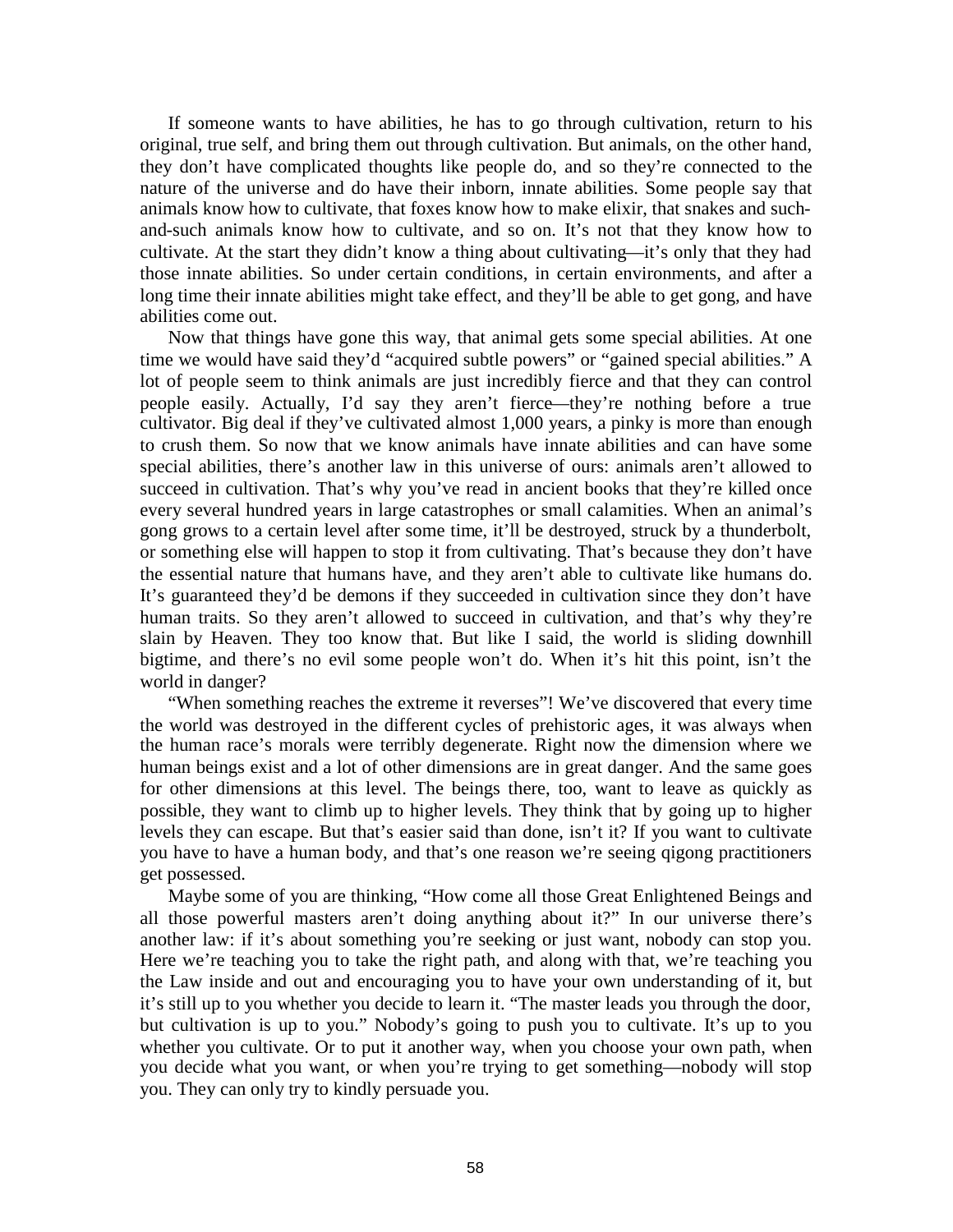You see some people doing qigong exercises there, but it's actually the possessing spirit that gets it all. How did they attract possessing spirits? Just consider all the people around the country who practice qigong, do you know how many of them have possessing spirits on their backs? If I told you, a lot of people wouldn't dare to do qigong. The number is scary! So what would bring something like that about? Those things are really wrecking the ordinary world. So how did something so serious come about? It's people's own doing. Because mankind is going bad, demons are everywhere. The worst is those fake qigong masters, they all have possessing spirits on their bodies, and when they pass on their practices they're transmitting that stuff. Never in history were animals allowed to get on human bodies, and if they did they'd be killed—whoever saw it wouldn't stand for it. But would you believe, in today's world some people pray to them, they want them, and they make offerings to them. Some people won't be too happy to hear this—"But *that* isn't what I asked for!" You didn't ask for it, but you asked for abilities, and would the Enlightened Beings of a true cultivation give them to you? Asking for those kinds of things is an attachment that ordinary people have, and that kind of desire has to go. Then who do you think would give them to you? Only demons and different kinds of animals that are in other dimensions. Isn't what you did just like asking them for those things? So they came right over.

How many people are there who have proper thoughts when they do qigong exercises? When a person practices qigong he has to take virtue seriously, do good things for others, and be kind—he should discipline himself this way in every action and in every circumstance. Take all the people doing qigong exercises in the parks and all the ones doing them at home, and how many do you have thinking that way? To be honest, when some people are doing their qigong, who knows what they're doing, they'll be exercising away, swinging their bodies all around, and at the same time going off about things—"Ugh! That daughter-in-law of mine has no respect for me," "My mother-in-law is such a wretch!" Some people even go on and on, from talking about things at their company right on to headline news—there's nothing they don't babble about, and the things they don't agree with will blow their fuse. Tell me, is that doing cultivation exercises? And then there are people doing a standing exercise right there, getting so tired their legs shake, but his mind isn't at rest, "Things are so expensive these days. Prices have gone up, and my company can't make the payroll. Why can't my practice bring out some abilities? If I got some abilities I'd be a qigong master, and I'd get rich—I could make money by giving people treatments." Once he sees that other people's abilities have come out he gets even more agitated. He gets obsessed with getting abilities, with getting the Third Eye, and with getting healing skills. Now think about it, isn't that about as far as you can get from the nature of our universe, to be True, Good, and Endure?! He's simply turning his back on it. To put it a little more seriously, he's practicing in an evil way! But he isn't aware of it. The more he thinks like that, the worse the thoughts are that his mind emits. That kind of person doesn't have a handle on it, he doesn't know he should take virtue seriously, and he thinks that by doing those movements he can get gong, and that he can get whatever he wants by seeking after it—he thinks that's how it is.

A person attracts bad things precisely because his thoughts aren't proper. Then the animal sees it, "This guy wants to get rich off qigong, and that guy wants to get famous and get abilities. Boy, his body is pretty good and what he has is pretty good. But his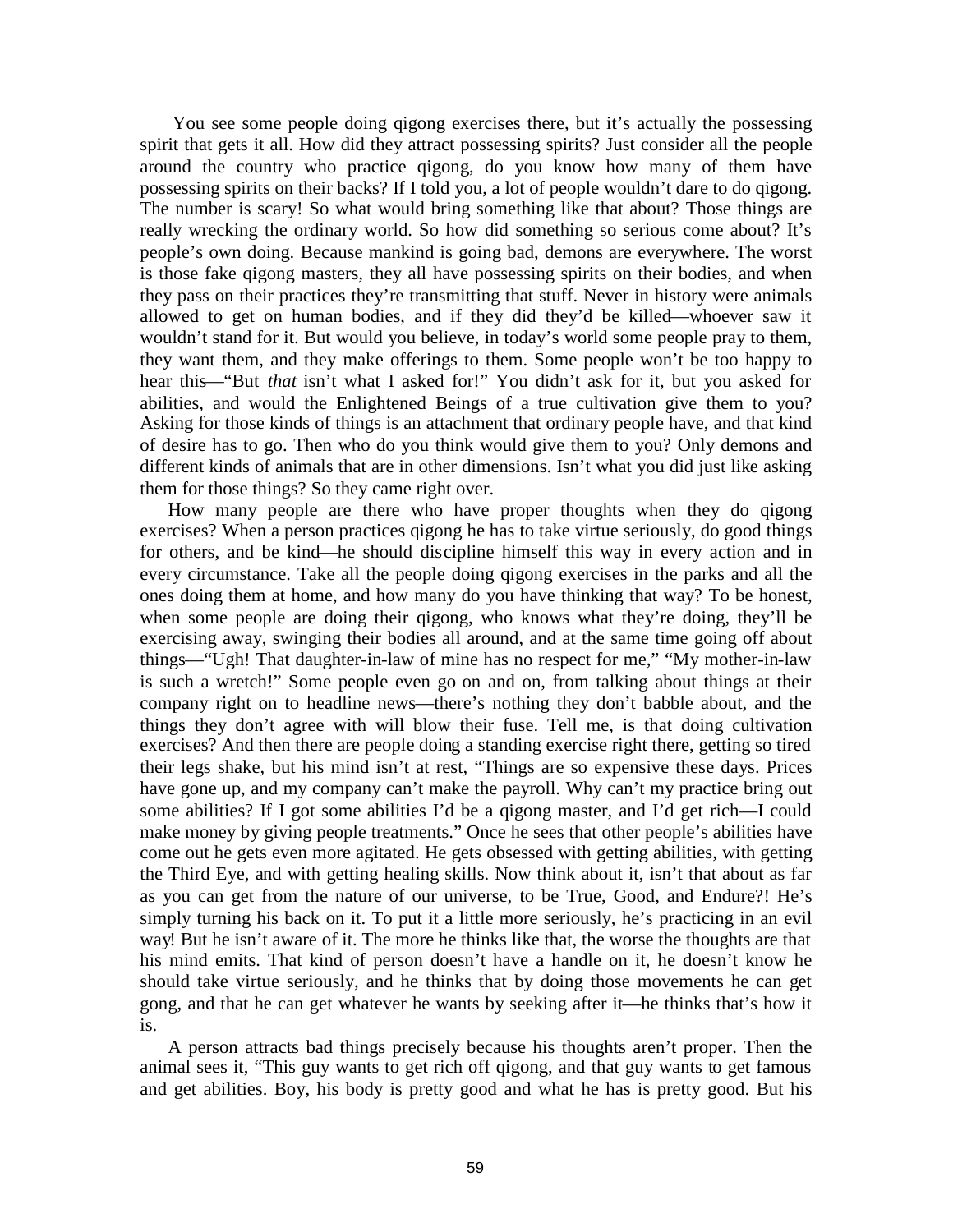mind is really bad—he's after abilities! Maybe he has a master, but even if he does, I'm not afraid." It knows that the master of a true cultivation will see him seeking abilities like that, and the harder he seeks after them the less likely the master will give him them, since that's exactly an attachment he should get rid of. The more he thinks that way, the less the chance he'll be given any abilities, so basically the more oblivious he is to how it works, the more he wants them and the worse his thoughts get. Finally that master gives a deep sigh when he sees that this guy is finished, and he won't have anything more to do with him. Some people don't have masters, and maybe somebody who happens to pass by will look after them for a while, since there are so many Enlightened Beings in different dimensions. An Enlightened Being might take a look at him, watch him and follow him for a day, and leave him after he sees that he's not good. The next day another one comes by, takes a look at him, finds out he's no good, and off he goes.

The animal knows that whatever kind of master he has, be it a regular one or a passing-by one, his master won't give him what he's seeking. Animals can't see the dimensions where Great Enlightened Beings are, so they aren't afraid, and they've taken advantage of a loophole: our universe has a law, that when somebody wants to seek something, or wants something, normally he shouldn't be stopped. It takes advantage of that loophole—"He wants them, then I'll give him them. It's not wrong for me to help him, right?" So it gives them to him. At first the animal doesn't dare get on his body, so it starts by giving him a little gong as a test-run. The person keeps seeking it, and one day he really gets it, and he can even heal people. The animal sees that it's worked pretty well, and it's just like playing a prelude before the show really starts. "He wants them, so I'll get right on his body. And once I'm there I can give him more, I'll pour it on!" "You want the Third Eye, right? This time I'll give you it all." So it gets right on him.

While he's having that thought about wanting it, right there doing that, his Third Eye pops open, he's able to send out gong, and he's even got a few little abilities. He's beside himself with joy, and he thinks that he's sought and sought these things and finally got them, and he thinks they came from his practice. But actually, his practice didn't bring him anything. He thinks that he can see through a human body and see where the problems are in someone's body. In reality, though, his Third Eye isn't open one bit—it's that the animal is controlling his brain. That animal sees things with its eyes and then reflects what it sees into his brain, and he thinks his Third Eye is open. "Want to send out gong? Go for it." When he holds out his hands to send out gong, the animal's little paws extend out from behind his body. When he sends out gong, the forked tongue from the little snake's head comes out to lick the sick or swollen area. There are a lot of things like this. Those spirits that possess these people come only because they asked for them.

So he seeks after them, he dreams about getting rich, and about getting famous. "Okay then!"—he gets abilities, he can heal people, and he can see with his Third Eye. That makes him happy. The animal takes a look, "You want to get rich, don't you? Okay, I'll make you get rich." It's way too easy to control an ordinary person's head. The animal can control a lot of people and make them come to him for treatments, and they'll come in droves. Oh my goodness!—while he sees patients right here, it's stirring up reporters over there to promote him in newspapers. It manipulates ordinary people to do these things. When someone who comes for a treatment doesn't pay him enough, he won't let them off the hook, and he'll make you have a headache. What it comes down to is that you just have to give him a lot of money. The guy pulls in both fame and wealth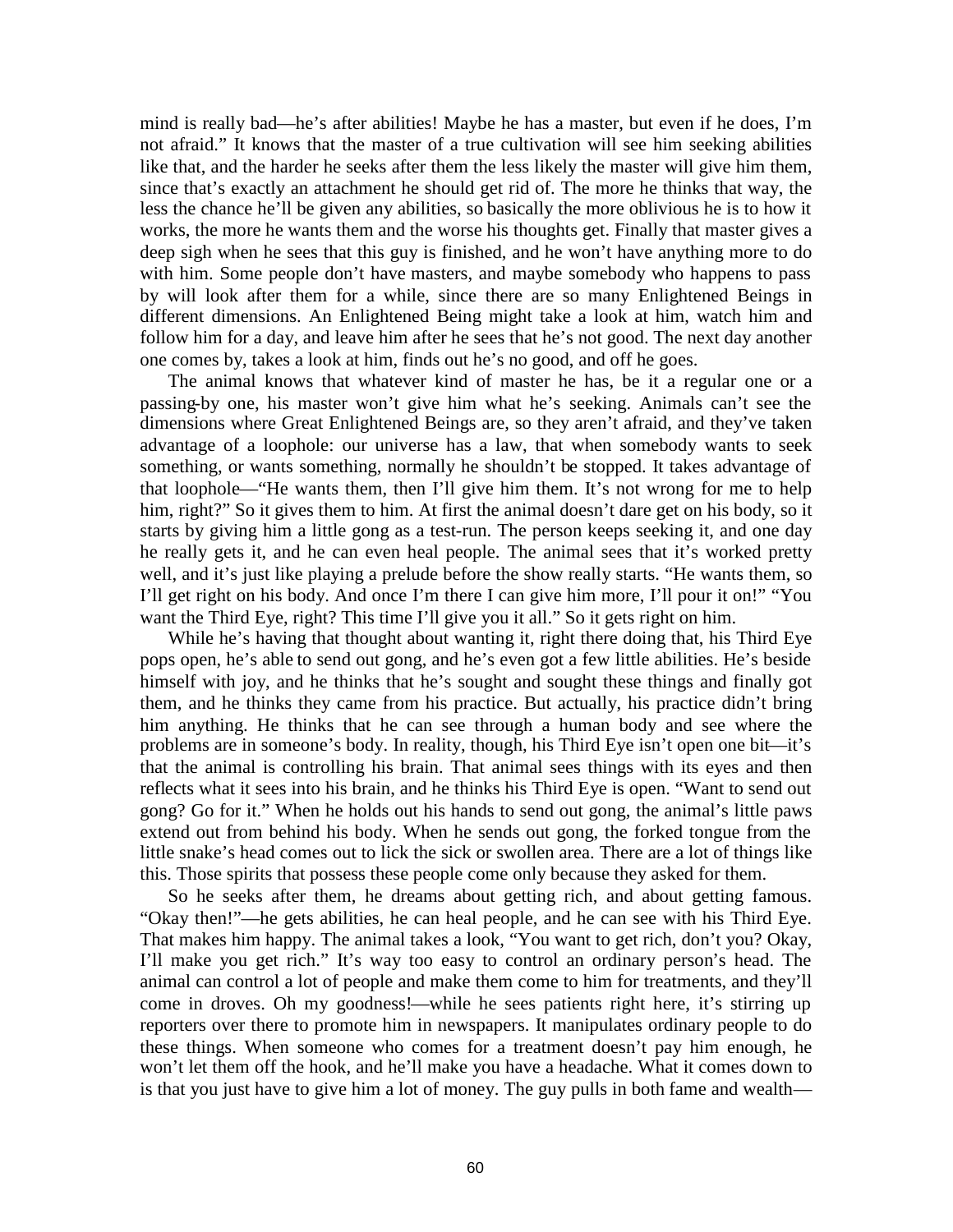he's made a bundle, he's become well-known, and now he's a qigong master. People like him usually don't care about character and they'll dare to say anything, "I'm second to none but Heaven." They go as far as saying they're the reincarnations of well-known deities, like the Queen Mother or Jade Emperor, and they even go as far as saying they're Buddhas. They haven't really gone through character cultivation, so they seek abilities when they do their exercises and end up getting possessed by animals.

Maybe some of you are thinking, "What's wrong with that? It's okay as long as I can make money, or get rich, and I can get famous." That's what a lot of people are thinking. But I'll tell you, that animal isn't doing it without a purpose, it turns out, and it doesn't give you something for nothing. There's a law in this universe: no loss, no gain. What does the animal get? I talked about this earlier, didn't I? It's trying to get that bit of essence in your body to cultivate into a human form, so it just gathers the essence from the human body. But there's only this one share of essence in a human body, and if somebody wants to cultivate, he only has this one share. And if you let the animal take it from you, you can forget about cultivating—how would you cultivate then? You'll have lost everything, and you won't be able to cultivate at all. Maybe some people will say, "I don't want to cultivate. I just want to get rich. All's well as long as I have money. I couldn't care less!" Look, I'll tell you: you want to get rich, but after I explain how it really works, then you'll change your mind. So what happens? If it leaves your body not too late your limbs will feel like lead, and you'll be like that for good, because it drained you of too much of your essence. But if it leaves your body late, you will become a vegetable and lie in bed for the rest of your life hanging on by a thread. Even if you had money, would you be able to spend it? Even if you had fame, would you be able to enjoy it? Wouldn't it be horrible?

These things have become really serious and they're common among people who practice qigong these days. The animal doesn't just possess the body, it also kills the person's master soul, and it burrows into the person's Niwan Palace and squats there. The person looks like a human being, but he's not. You even see things like that nowadays. Mankind's morals have changed, so when some people do bad things, and you tell them they're doing bad things, they just don't believe you. They think that making money, wanting money, and getting rich are their birthright, and that these are the right thing to do. So they harm other people, they hurt others, and they'll stop at nothing to make money—they'll do anything! The animal won't gain if it doesn't lose. Would it give you something for nothing? It wants to get the things that are in your body. Of course, we'd say that people invite all those troubles just because that idea they have isn't right, and their thoughts aren't proper.

Let's see what our Falun Dafa has to say about this. When you cultivate in our discipline, as long as you can always keep up your character, "one good can overcome a hundred evils"—you won't run into any trouble. On the other hand, if you can't keep up your character well, if you seek after all sorts of things, you're sure to invite trouble. Some people just can't let go of the things they used to practice. We all know that you have to commit to one discipline when you do qigong—in true cultivation you just have to. Some qigong masters have written books, but so what. You know what, their books are such a mess they're like those things they practice—snakes, foxes, and weasels, they're all in there. When you read those books that stuff will jump out from the words. I have to tell you, those fake qigong masters outnumber true qigong masters by a lot, and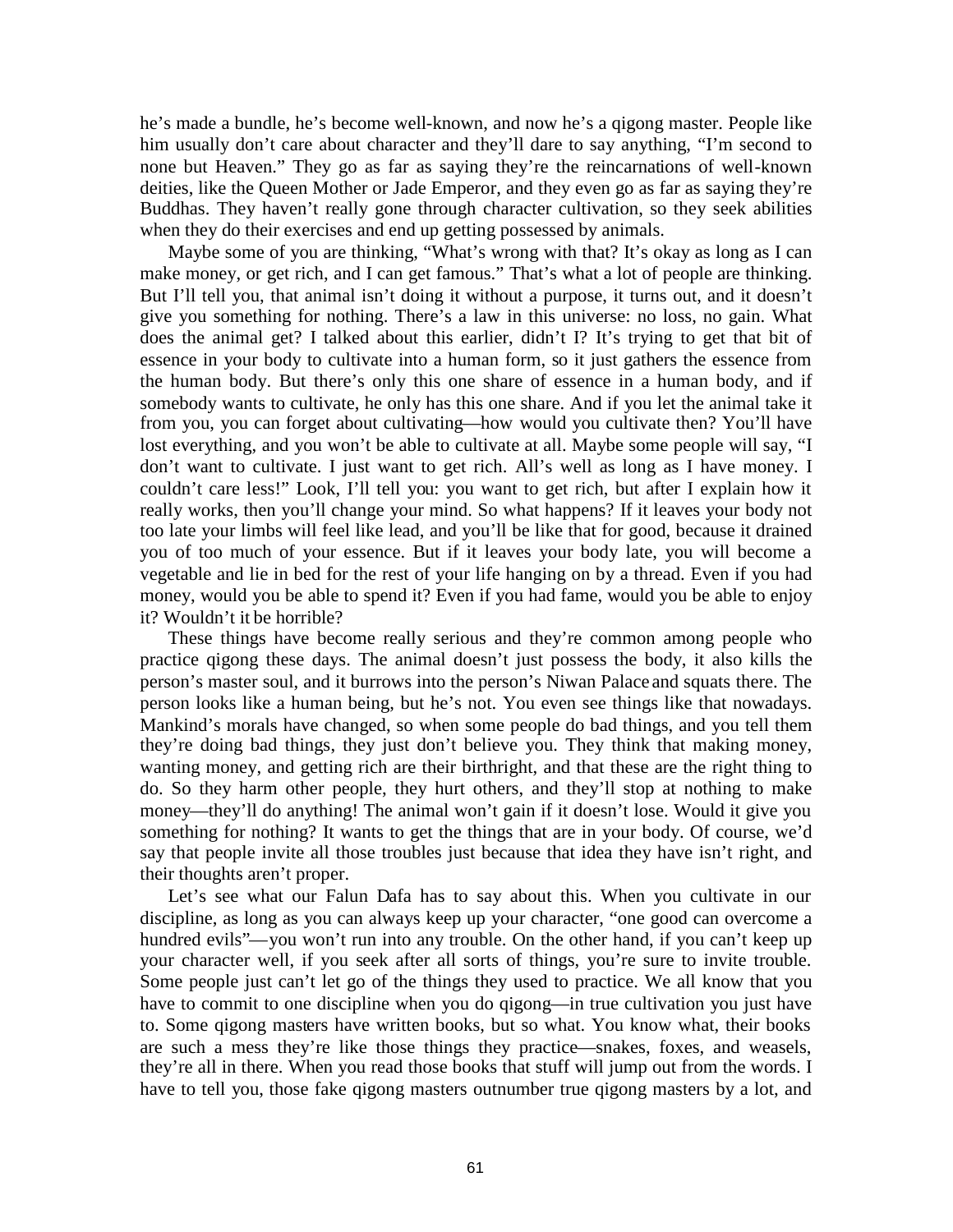you can't tell who's who. So you have to know what you're doing. It's not like I won't settle for anything but your cultivating in my Falun Dafa. Actually, you can cultivate in the discipline of your choice. But there's an ancient saying, "No true teachings for thousands of years, better than wild heresy for one day." So you really have to know what you're doing, and really cultivate a true teaching. Don't mix anything into your cultivation—don't even add thoughts. Some people's Law Wheels have gotten all out of shape. Why is that? They get defensive, "But I didn't practice that other qigong." But whenever they do the exercises, their thoughts just keep pumping in the things they practiced before—wouldn't that add it in? That's all I want to say about spirit possession.

## **Cosmic Language**

What is "cosmic language"? It's about a person suddenly being able to speak gibberish, like mumbo jumbo, and even he doesn't know what he's saying. People with telepathic abilities can get the general idea, but they can't make out the specifics of what he's talking about. And some people can speak a few languages. What's more, some of them think they're just incredible and think they're really talented and have an ability. Let's be clear, that's not an ability, and it's not a cultivator's talent, and it doesn't stand for your level, either. So what's it about? It's actually that your mind is being controlled by a foreign spirit. But for some reason you think it's pretty good, you like having it, and you're happy to have it. And the happier you are, the tighter its grip on you. If you think of yourself as a true cultivator, how could you just let it control you? And its level is really low. So a true cultivator shouldn't invite this kind of trouble.

Human beings are the most precious, and they're the wisest of all creatures. How could you be controlled by those things? You don't even want your body anymore—how sad! Some of those things latch onto the body, and some don't latch onto the body but they still manipulate you and control you, even though they're at a little distance. When you want to speak it, they're all too glad to do that, so you'll go and spew mumbo jumbo. And it can be passed on—another person comes along and wants to learn it, he gets up his nerve and opens his mouth, and he starts spewing it, too. Those things actually come in nests, and when you want to speak it one of them will pounce right on your body and help you speak it.

So how's that allowed to happen? Again, like I said, it wants to raise its level, but there's no hardship over there so it can't cultivate or improve itself. So they came up with an idea—to help people do good things for others. But they don't know how. Yet they do know that the energy they send out can have the effect of slowing people's sicknesses down a little and relieving the pain sick people have at the time, but it can't cure the ailment. That's how it is, and they know that using a person's mouth to send it out can have that effect. Some people call it Heaven's language, and then there are people who call it Buddha's language. That's blaspheming Buddhas! That's just reckless!

You know, Buddhas don't speak frivolously. If they went and said something in our dimension, they could cause earthquakes in the human world—it'd be terrible! Just think about that thundering sound. Some people have said, "I saw with my Third Eye that he talked to me." He didn't talk to you. And the same goes for those people who saw my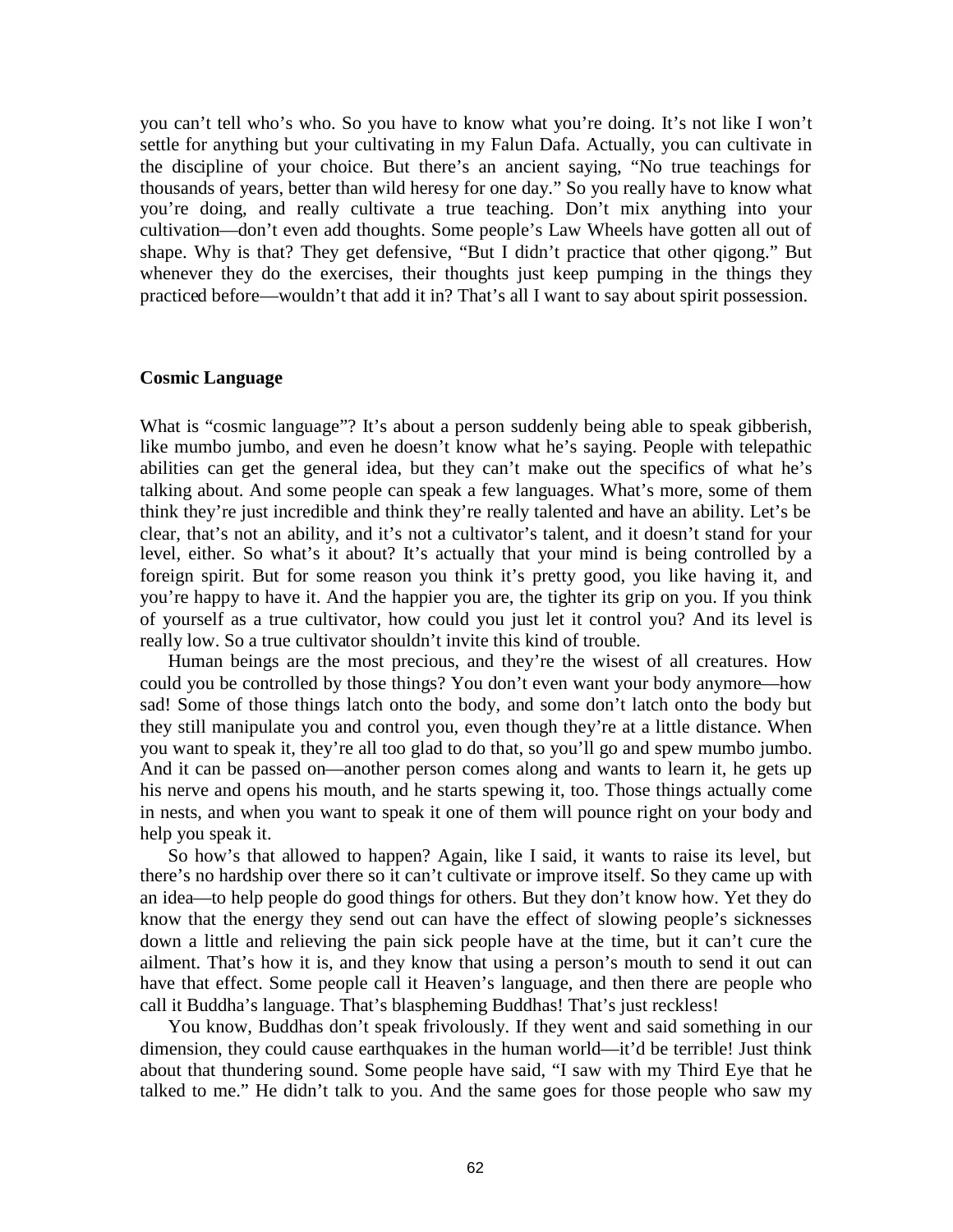Law Bodies. They didn't talk to you. The thought that he sends out is in stereo sound, so when you hear it, it sounds like he's talking. Usually he can speak in his dimension, but once it's transmitted over here you can't hear what he says clearly. That's because the concepts of space-time are different in the two dimensions, in our dimension, a small block of time is about two hours nowadays, but in that large dimension, our small block of time is equal to a year in their time. Our time is slower than theirs, it turns out.

There's an old saying, "Only one day in the heavens, but a thousand years on Earth." That refers to the unitary paradises where there's no concept of space and no concept of time, or to be more specific, the worlds where Great Enlightened Beings stay, like the Western Paradise, the Emerald World, the Falun World, the Lotus World, and so on—it's those places. But the time in those large dimensions is faster, contrary to what you'd expect. If you're able to receive and hear their talking (some people's Celestial Ears are open, and when those Ears are open they can hear them talking) you can't hear them that clearly. Everything you hear sounds the same, like birds chirping, or like a turntable playing at a fast speed—it's all garbled. Of course, some people can hear music and they can hear people talking. But they have to have an ability that serves as a vehicle to eliminate the time difference before the sound is transmitted to your ears, and only then can you hear it clearly. That's how it works. Some people call that stuff Buddha's language, but nothing could be further from it.

When two Enlightened Beings meet they know all that there is to know with just a smile. That's because it's silent, mental telepathy, and what's received has stereo sound. When they smile at each other they've already exchanged their ideas. They don't just use that one form, sometimes they use another method. You know, in Tantrism Tibetan lamas take doing hand signs seriously. But if you ask a lama what hand signs are, he'll tell you that it's "meta-yoga." And what exactly is that? They don't know themselves. It's actually a language of Great Enlightened Beings. When there are a lot of people, they make those large hand signs, which are incredibly beautiful, and they make all kinds of large hand signs. And when there's a small audience they use the small hand signs, and they're beautiful, too, they use small hand signs in all kinds of poses, and they're really involved and rich since they're a language. These all used to be Heaven's secrets, and now we've unveiled them all. What they use in Tibet are only a few movements that are just for doing their practice. They've catalogued them and made them into a system. Those are only a one-dimensional language for their practice, and they just have that handful of practice forms. Real hand signs are a lot more complex.

## **The Things Your Teacher Gives His Students**

When some people see me they tug at my hand and shake it, and they won't let go. And then when other people see folks shaking hands with me, they get into the act, too. I know what they're up to. Some folks want to shake hands with their teacher, since it's a pleasant thing to do, while others want to get some messages, so after they grab my hand they just won't let go. We're telling you: true cultivation is something you do yourself, and we don't do healing and fitness things here or give you messages to heal you. That's not part of our practice. I'll directly remove your health problems for you. At the practice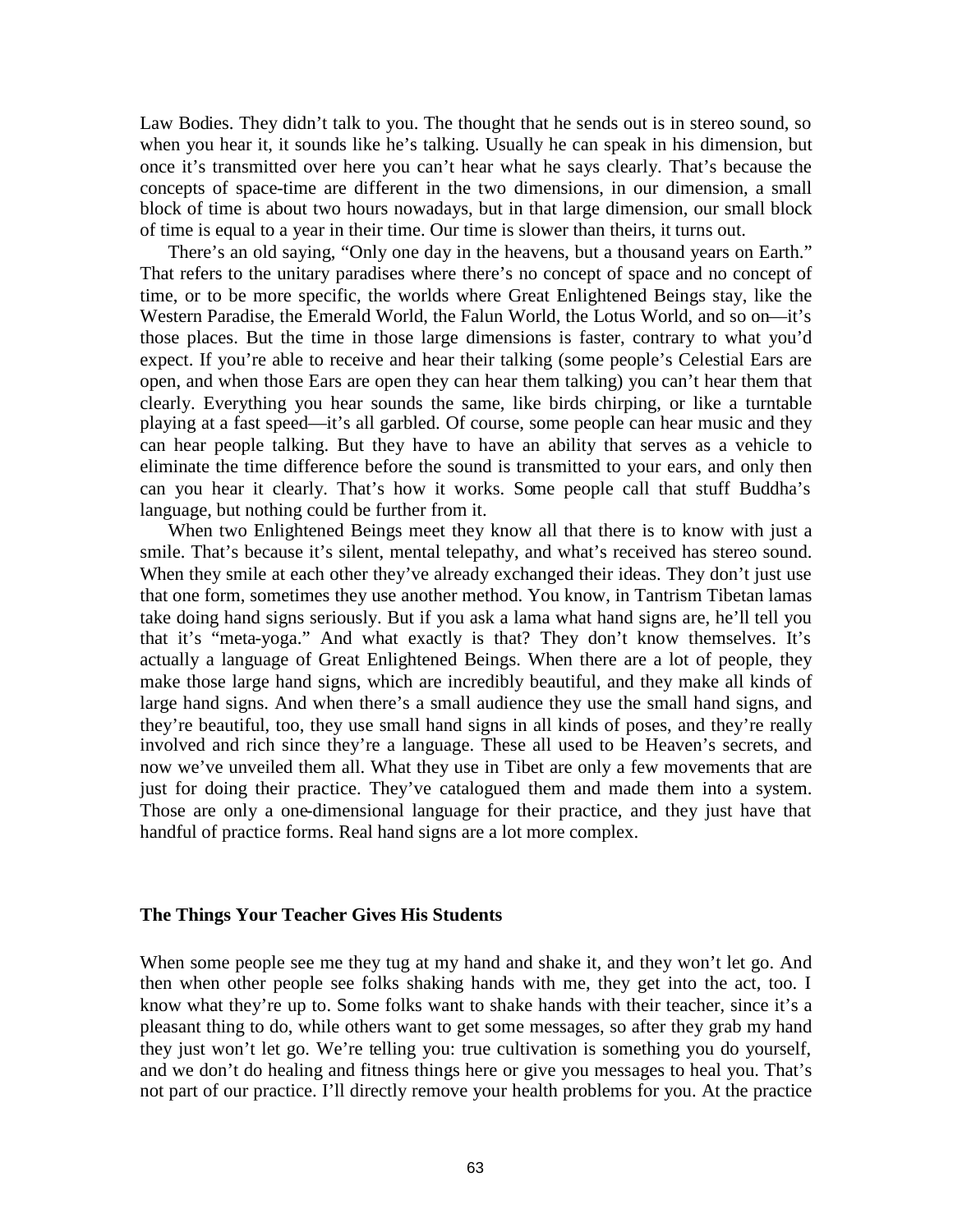sites they're removed by my Law Bodies, and people who learn the practice on their own by reading the books have my Law Bodies to remove theirs, too. You think your gong will increase by touching my hand? Are you kidding?

Gong comes from cultivating your character. If you don't really cultivate yourself your gong won't grow high, since there's a character standard. When your gong increases, the beings at high levels can see that after your attachment, that material, is removed, a measuring stick grows above your head. And that measuring stick takes on the form of the gong pillar. However high the measuring stick is, that's how high the gong pillar is, it represents the gong you've cultivated, and it represents how high your character is. It doesn't matter who adds to it or how much they add to it for you, it won't stay even if they just add a tiny bit—it'll come right off. I can make you reach "Three Flowers Atop the Head" right on the spot, but the moment you step outside, that gong will come right off. It's not yours. You didn't cultivate it, so it won't stay, since your character standard isn't there. Nobody can add a thing to it. It all has to come from your own cultivation. Cultivate your mind, steadfastly raise your gong, always keep improving yourself, and assimilate to the nature of the universe—then, and only then, will you be going up. Some people ask me for my autograph, and I don't want to give it to them. And then maybe some people tell other folks about how the teacher gave them his autograph, and maybe they want to show it off and want to get protection from the teacher's messages. Isn't that another attachment? In cultivation you have to rely on yourself what are you talking about messages for? Would you care about that stuff when you've cultivated to a high level? It's not worth a cent! That's only something people care about when they're in it for healing and fitness.

In the deep microcosm, the microcosmic particles of the gong you've cultivated look exactly like you do. When you go beyond Triple-World-Law you are cultivating a Buddha-body. Your gong will be in the shape of a Buddha-body, it's incredibly beautiful, and it sits on a lotus flower, every tiny particle is like that. An animal's gong, though, is all stuff like small foxes and small snakes, and even the microcosmic particles in the deep microcosm are that stuff. Also, people believe in so-called "messages," they stir up some water with soaked tea leaves and tell you to drink it, and that's supposed to be gong. Ordinary people just want to get some short-term relief from their suffering, and they want to postpone and suppress their ailments. Ordinary people, you know, they just do ordinary people things, and it doesn't have anything to do with us no matter how badly they mess up their bodies. But you are practitioners, and that's why I've told you these things. So don't do any of that again. Those silly "messages" and all that who-knowswhat, don't even think about wanting that stuff. Some qigong masters say, "I'll send out messages, and you can receive them all around the country." Receive what?! I'm going to tell you, those things can't do much of anything. And even if they do have some benefits they're just for healing and fitness. You are practitioners, so your gong comes from your own cultivation. Any "messages" other people send you can't make your gong any higher, since it's just for healing ordinary people. You have to keep your thinking straight. Nobody can cultivate for you. Your level is only going to rise if you get down to cultivating yourself.

So what do I give you, then? You know, a lot of us have never done qigong and our bodies are sick or injured. Some of us have done qigong for many years, but are still milling about at the qi level and don't have any gong. Of course, there are people who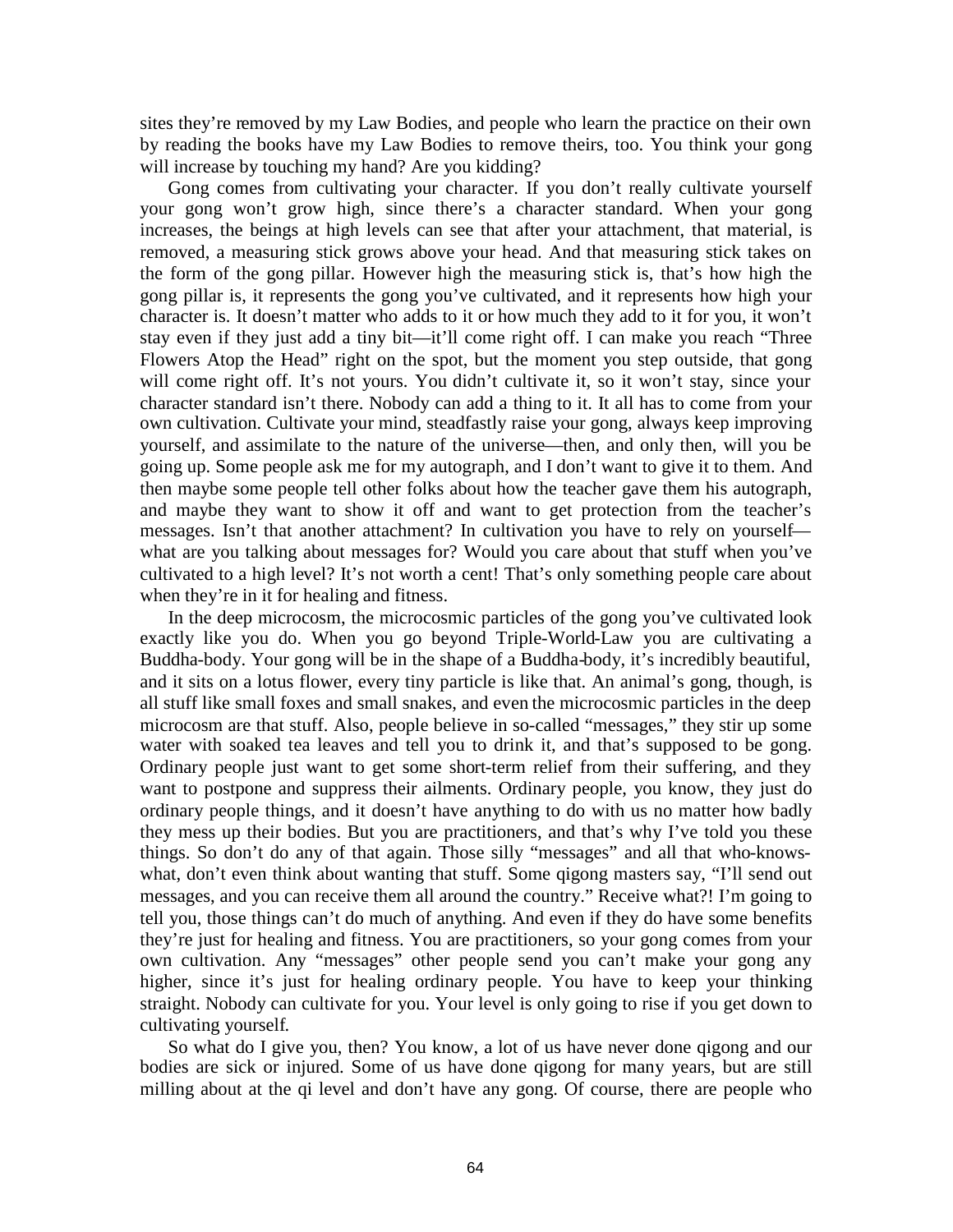heal others, and maybe you're wondering how they could do that. When I talked about possession, I completely took off all those spirits, no matter what they were—*all* those bad things—that were in or on the bodies of the people who can truly cultivate Dafa. And when people who do true cultivation on their own read this Great Law, I'll cleanse their bodies just the same. And your home environment also needs to get cleaned up. Hurry up and throw out those fox-and-weasel-covered memorial tablets that you made offerings to before. All of those things have been cleaned up for you, and that stuff is gone now. You want to cultivate, so we're happy to clear the way for you and do all of this. But we only do it for true cultivators. Of course, some people don't want to cultivate, and even now they still don't get what this is about. We really can't help them. What we look after are true cultivators.

There's another kind of person. Other people told him before that he was possessed, and he too had a feeling that he was possessed. But after it's removed he still can't stop worrying. He always thinks that he still has that condition, he thinks it's still there. But that's an attachment, and it's called suspicion. As time goes on, he might invite it again if he's not careful enough. You have to get rid of the attachment. It doesn't exist at all now. For some of those people, we already took care of their problems in our earlier classes. I've already done those things—I've taken off all the possessing spirits.

At a low level Daoists need to build a foundation while doing cultivation exercises, they need to form the Cosmic Orbit, and the field of the elixir field has to be formed, and then there are other things that have to be formed. Here we plant a Law Wheel, energy mechanisms, all the mechanisms for cultivation, and lots and lots of other things, more than 10,000 of them. We have to give them all to you, and they're planted in you like seeds. After we cure your health problems, do all that's supposed to be done, and place in you everything you should have, then, and only then, will you be able to cultivate in our discipline successfully. But if we didn't give you these things it'd just be about healing and fitness. Look, to be honest, if some people don't care about their character, well, they might as well go do aerobics instead.

We have to be responsible for you when you do true cultivation. Self-learners can get those things just the same, but they have to be true cultivators—we give those things to *true* cultivators. Like I said, I have to truly guide you as disciples. And along with this, you have to be sure to study the Law of high levels inside out and know how to cultivate, like learning all the five exercises together, and mastering them all. Later on you'll be able to reach a pretty high level, a level even higher than you can imagine, and achieving a True Fruition won't be a problem. This Law I'm teaching actually covers different levels at the same time, so as long as you cultivate, from here on out at different levels of cultivation you'll discover that it can always guide you.

You're a cultivator, so the path your life takes will change after today, my Law Bodies will give you a new arrangement. How do they rearrange it? How many more years would some people still have to live? They don't know. Maybe some folks would get really sick in a year or half a year, and maybe they'd be ill like that for years. Maybe some folks would have a stroke or some other health problem, and they'd be immobile. So how could you cultivate with your remaining years? We have to clean up all of that for you and not let those things happen. But let me make it clear up front: we can only do that for true cultivators. Doing it as you please for ordinary people wouldn't work, that'd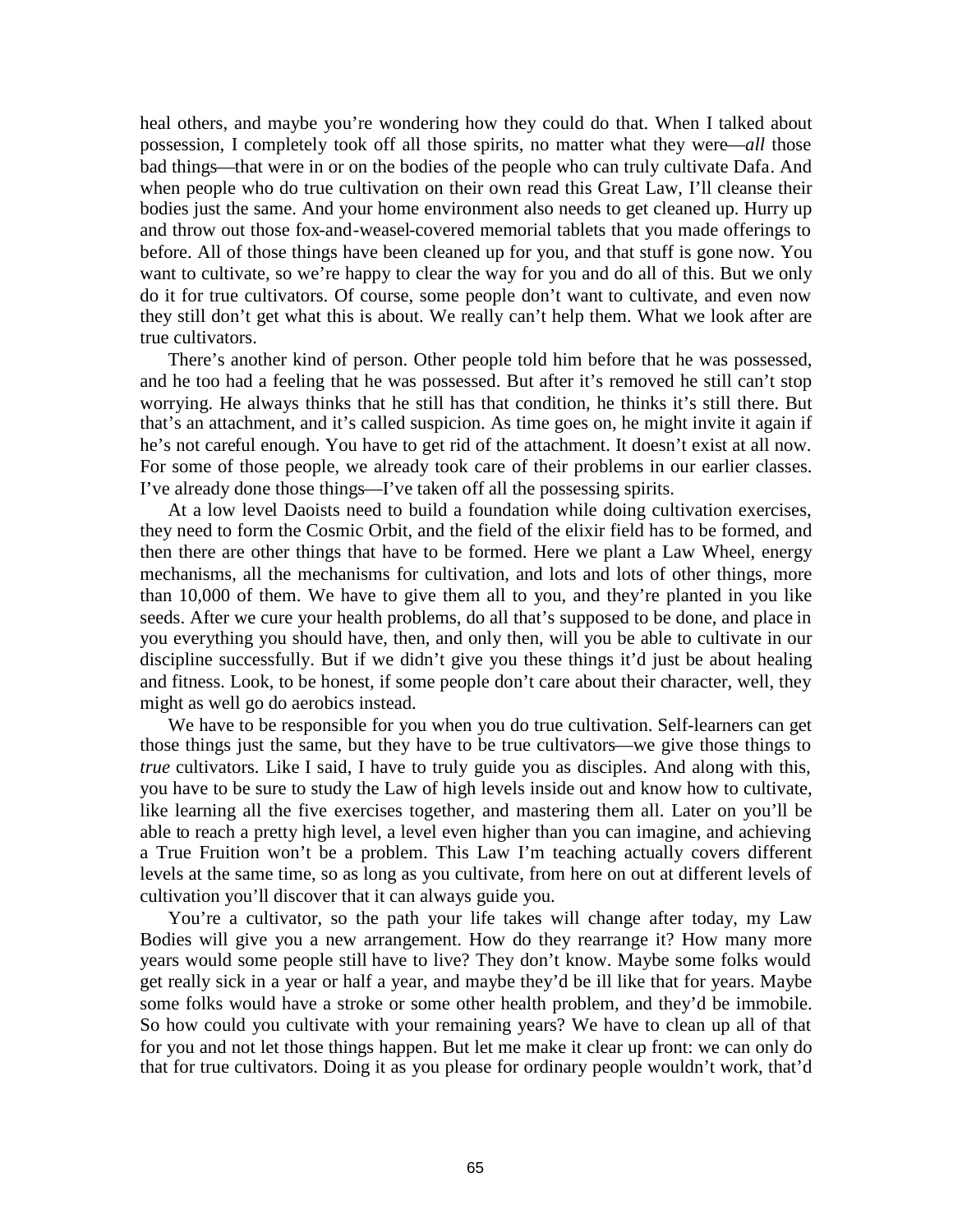be like doing something bad. The birth, aging, sickness, and death ordinary people go through all have underlying causes, and you can't just go and violate them.

Nobody is more precious than a cultivator as we see it, and that's why we can only change these things for cultivators. How will we change them? If the master's benevolent might is very high, or, if the master's potency is very high, then he can eliminate karma for you. If the master's gong level is high he can eliminate a lot of it for you, and if his gong level is low he can just eliminate a bit of it. Here's one way to illustrate it. We gather all the different kinds of karma that exist on the rest of your life's path and we eliminate some of it, say, a half. You still wouldn't be able to make it through the remaining half, which is taller than a mountain. So how do we tackle this? When you attain the Dao later on, maybe a lot of people will benefit from it, and so a lot of people will bear a share for you. Of course, it's no big deal for them. And as for you, you have a lot of living entities that you've evolved by cultivating, and also, along with your master soul and subordinate soul, there are many you's. All of them shoulder a part of it for you. When you go through a tribulation there is little left. And even though we say there's not much left, it's still pretty big, and you still wouldn't be able to get through it. So what do we do? We divide it into countless portions and place them at different levels of your cultivation, and we use them to improve your character, to transform your karma, and to increase your gong.

And I'd like to add, when someone wants to cultivate, it's no walk in the park. I've said that it's a serious thing, and on top of that, it's higher than ordinary people, and it's tougher to do than anything ordinary people do. Isn't it a higher thing? So it demands more of you than anything of ordinary people. We human beings have a master soul, and our master souls don't perish. If our master souls don't perish, then think about it—could your master soul have done bad things when it was interacting with other people during your previous lives? There's a good chance. You might have killed, owed someone, taken advantage of other people, hurt people... You could have done any of those things. So if that's the case, when you cultivate over here, they see it clearly from over there. They don't care if you do things to heal yourself or stay well, they know you're just postponing it. If you don't pay it back now, you'll pay it back later on, and when you pay it back later on it'll be more severe. That's why they don't mind if you don't pay it back for the time being.

When you say you want to cultivate, they won't put up with it, "You want to cultivate, you want to leave. If you develop gong I won't even be able to reach you, I won't be able to touch you." They won't let it happen, and they'll do just about anything to block you. They'll try to stop you from cultivating. So they use all kinds of tactics to interfere with you, and they might even come to kill you. Of course, it won't happen like you're meditating here and your head just gets cut off—that's impossible, since it has to conform to the way of things in the ordinary world. Maybe you'll be hit by a car when you leave your home, or you'll fall from a building, or run into other kinds of danger. There's a chance these things will happen. It's quite dangerous. True cultivation isn't as easy as you imagined. Just because you want to cultivate, you think you'll be able to cultivate upward? When you really start to cultivate you'll immediately run into lifethreatening danger, this problem will come right up. There are many, many qigong masters who don't dare to guide people up to high levels. Why is that? Exactly because they aren't able to get around this problem—they can't protect you.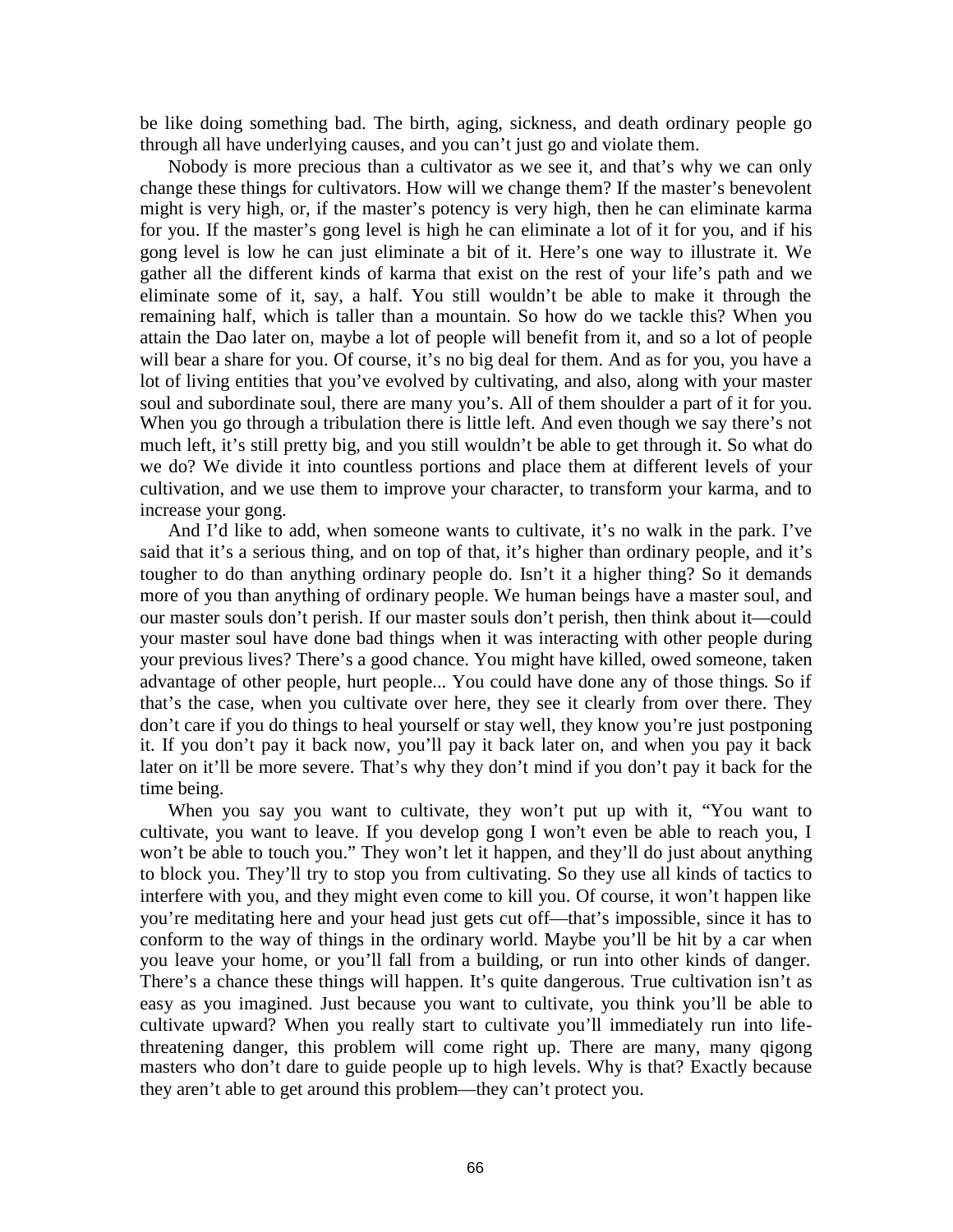There were a lot of sages in the past, and they could only teach one disciple—it was okay if they protected just one disciple. Doing that on this large a scale, though, the average person wouldn't really dare to do that. But here I'm telling you that I can do that, because I have countless Law Bodies which have my enormous divine Law-power, and they can display their great divine powers and great Law-power. Also, what we're doing today isn't as simple as it looks, and I didn't just come out to do this on some kind of impulse. I can tell you that a lot of Great Enlightened Beings are watching this event. This is our transmitting a true teaching in the Age of the Law's End for the last time. We're not allowed to go off course while doing this. When you really cultivate on a true path nobody will dare to just go and give you trouble, and what's more, you have my Law Bodies protecting you, so you won't run into any danger.

Debts have to be settled. So on your cultivation path some dangerous things might happen. But when these things happen you won't be scared, and we won't let you get into real danger. I can give you some examples. When I was giving a class in Beijing, there was a student who'd crossed the street on her bike. As she was going around a turn, a luxury sedan hit this student of ours at that sharp turn. The student was a woman in her fifties. That car hit her with a bang, and it was a real whopper. People heard a big "Thud!" as her head hit the car, and her head hit the top of the car squarely. When that happened the student's feet were still straddling the bike. Her head was hit but she didn't feel any pain. Not only didn't she feel any pain, but there wasn't any bleeding, either not even swelling. But the driver was scared stiff. He jumped out of the car and hurried to ask her, "Are you hurt? How 'bout we go to the hospital?" She replied that she was fine. Of course, that student of ours had high character and didn't want to bring the driver trouble. She said she was alright, but there was a big dent left in the car.

All the things like that come to take your life, but you won't be in any danger. Last time when we held a class at Jilin University, a student of ours walked out the main entrance of the university, walking his bike. When he got to the middle of the street, suddenly two cars almost sandwiched him and seemed like they were about to crush him the next second, but he wasn't a bit scared. Usually when we run into these things we aren't scared. At that very moment the cars stopped and there wasn't any incident.

Another case happened in Beijing. In winter it gets dark earlier and people go to bed a bit earlier. The streets were empty and all was quiet. One of our students was rushing home on a bike. Only a jeep was moving along ahead of him. It was moving along steadily when all of a sudden it braked. The student wasn't paying attention and kept on peddling ahead with his head down. But the jeep suddenly started to back up then, and it was backing up fast, mighty fast. Those two forces worked together to take away his life. Right when they were about to collide, a force suddenly pulled his bike back more than half a yard, and the jeep instantly stopped against the wheel of his bike. Maybe the jeep's driver realized someone was behind him. The student wasn't scared when that happened. Nobody who runs into this type of thing gets scared, although they might get scared when they think back about it. The first thing he thought was, "Phew! Who pulled me back? I have to thank him." He turned around to say thank you, only to find the street quiet, without a person in sight. Then it hit him, "It was actually Teacher protecting me!"

There was also something that happened in Changchun. A building was being built near a student's home. Nowadays, buildings are built so high, and the scaffolding is made up of steel rods that are two inches thick and four yards long. The student was walking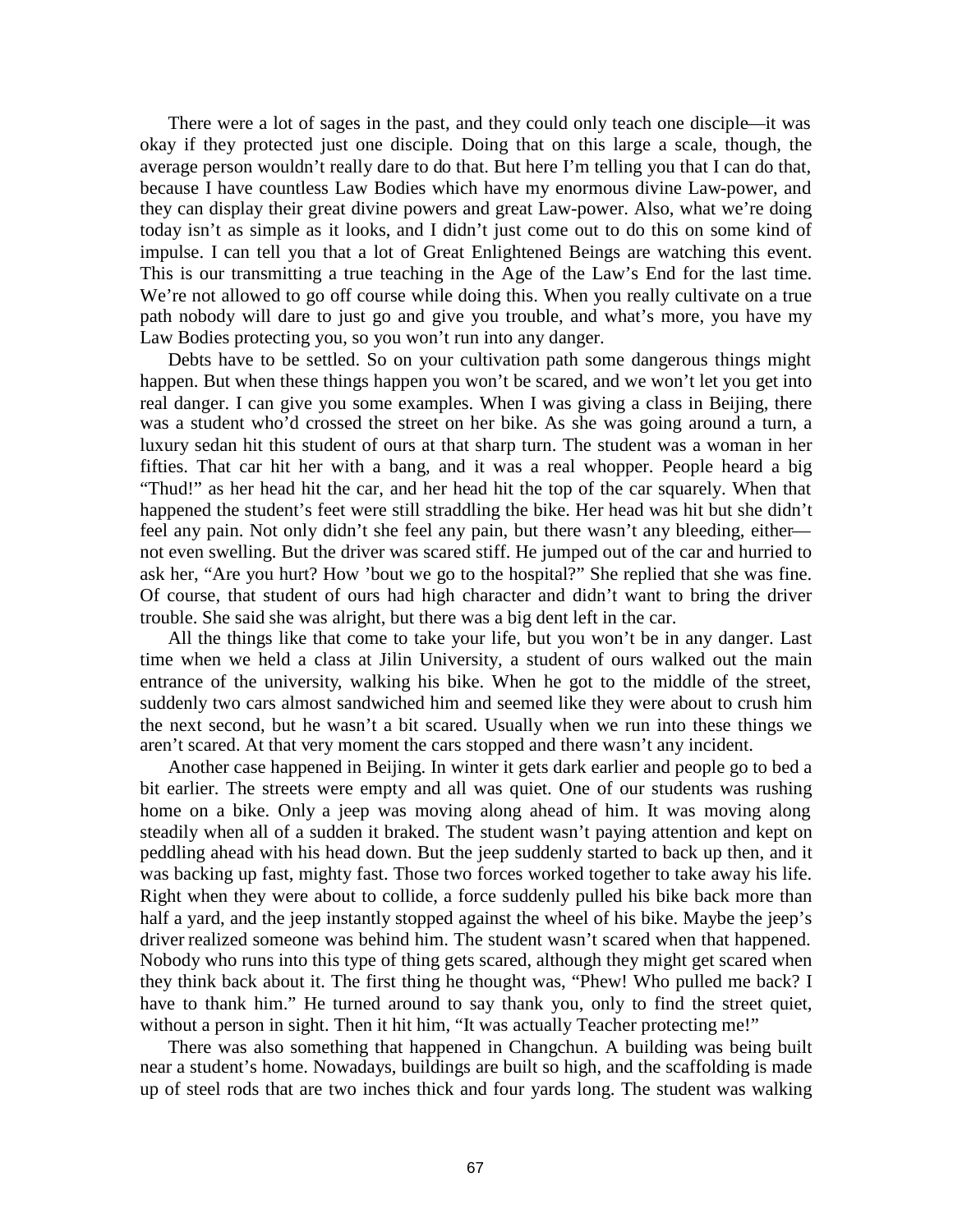not too far from home when a steel rod dropped from that tall building, and it was coming straight down toward his head. Everyone on the street was petrified. But he just said, "Who patted me?" He thought that someone had patted him on the head. Then, he turned and saw that a big Law Wheel was there rotating over his head. The steel rod had slid down along the side of his head and stuck into the ground, sticking up. If it really had hit somebody, think about it, it was so heavy it would have gone all the way through his body, like a skewer through marshmallows. It was that dangerous!

There are a lot of examples like this, they're countless, but nobody has experienced any danger. It's not like all of us have to go through these kinds of things, but some of us will. Whether you run into them or not, I can guarantee that you won't be in any danger—I can guarantee it. Some students' actions don't meet our character requirements, they just do the exercises and they don't cultivate their character, so you can't call them practitioners.

If you're asking me what your teacher gives you, this is what I give you. My Law Bodies will protect you all the way until you're able to protect yourself, and at that point you'll be on the verge of going beyond Triple-World-Law cultivation and you'll have attained the Dao. But you have to act as a true cultivator, and only then will you be able to do that. There was someone who held my book in his hand and walked into the street, shouting, "With Teacher Li's protection, I know cars can't hit me." That was damaging Dafa, and we won't protect such a person. The truth is, real disciples don't act like that.

### **Energy Field**

When we do our cultivation exercises a field is formed around us. What kind of field is it? Some people say that it's a qi field, or a magnetic field, or an electric field. But actually, that's wrong no matter what field you call it, because the matter that this field contains is incredibly rich. Almost every kind of matter that makes up all the dimensions of the universe is included in this gong, so it's a bit more fitting for us to call it an energy field. And that's why we usually call it an energy field.

So what effect does this field have? You know, we cultivators of a true teaching have all experienced this: since we've undergone cultivation of a true teaching, which emphasizes compassion, and which is assimilated to the nature of the universe—to be True, Good, and Endure—when our students sit in this field, their minds are free of bad thoughts, and a lot of our students don't even think of having a smoke while they sit here, everybody feels it's a really peaceful atmosphere, and they feel really good. This is the effect within the range of the energy field that a cultivator of a true teaching has. When you leave this class most of you will have gong—you will really have gong—because what I pass on to you are true cultivation things, and you discipline yourself based on this character requirement. You keep doing the exercises without letting up, you keep cultivating yourself with our character requirements without letting up, and then your energy steadily becomes greater and greater.

We believe in saving ourselves and saving others, saving all sentient beings. So when the Law Wheel rotates inward, it saves oneself, and when it rotates outward, it saves others. When it rotates outward, it sends out energy and benefits others. And by doing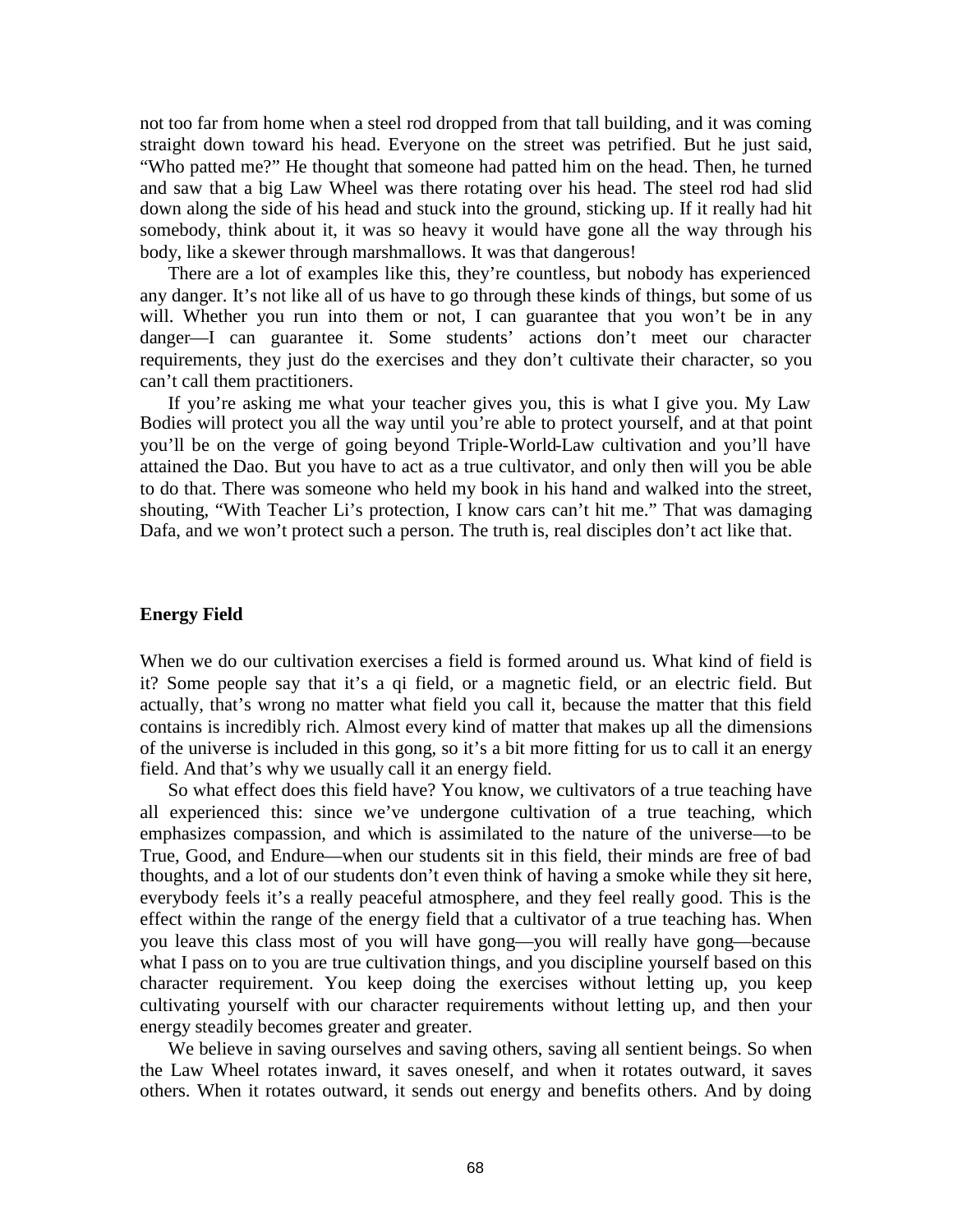that, the people within the coverage of your energy field all benefit, and maybe they'll feel great. You might have this effect wherever you are, whether you're walking down the street, at work, at home, or wherever. You might unknowingly adjust the bodies of people who are within the range of your field, because this field can fix all wrong states. A person's body shouldn't have sickness or injury—having ailments is a wrong state. And it can correct that wrong state. When people who have bad thoughts think about wrong things, under the strong effect of your field they might change their thinking, they might stop having bad thoughts for the time being. Maybe someone wants to badmouth somebody, but out of the blue he changes his mind and doesn't want to talk badly about him anymore. Only the energy field from cultivating a true teaching can have this effect. That's why there used to be a saying in Buddhism, "Buddha's light shines everywhere, propriety and righteousness harmonize everything." *That* is what it means.

#### **How Falun Dafa Students Should Spread the Practice**

After a lot of our students go back home, they think this practice is great and they want to share it with their families and friends. That's fine, you can do that—you can pass it on to anyone. But there's something I need to make clear. We give you so many things, and you couldn't put a price on them. Why do we give them to you? For you to cultivate! We can only give you all this when you cultivate. Then what this means is that down the road when you pass on the practice to other people, you can't use these things to go make a name for yourself or benefit yourself. So you can't give classes like I do and charge money. We have some costs since we need to print books and materials, and we have to travel a bit to spread the practice. What we charge is the least in the country, but what we give is the most. We're truly guiding people up to high levels, and you all know that firsthand. You're a Falun Dafa student, so when you go out to teach the practice at a later time, we have two rules for you.

The first rule is that you can't charge any money. We don't give you all those things so that you can get rich and famous, but to save you, to help you cultivate. If you charge money my Law Bodies will take everything back from you, and you won't belong to our Falun Dafa, so what you spread won't be our Falun Dafa. When you pass on the practice you shouldn't have any thoughts about making a name for yourself, or getting something out of it—you should help them voluntarily. Our students all across the country have been doing it that way, and the Assistants in different regions have set an example. Anybody who wants to learn our practice, you can come and learn it, you just have to want to, and we can take responsibility for you and we won't charge you a cent.

The second rule is that you can't mess up Dafa by putting your own things into it. In other words, when you spread the practice, it doesn't matter whether your Third Eye is open, whether you've seen something, or whether some abilities come out, you can't talk about our Falun Dafa based on what you've seen. The few little things you see at your level are really way off, and it's far from the true meaning of the Law we're teaching. So from here on out you really have to keep this in mind when you spread the practice, and that's the only way we can guarantee that our Falun Dafa's original things aren't altered.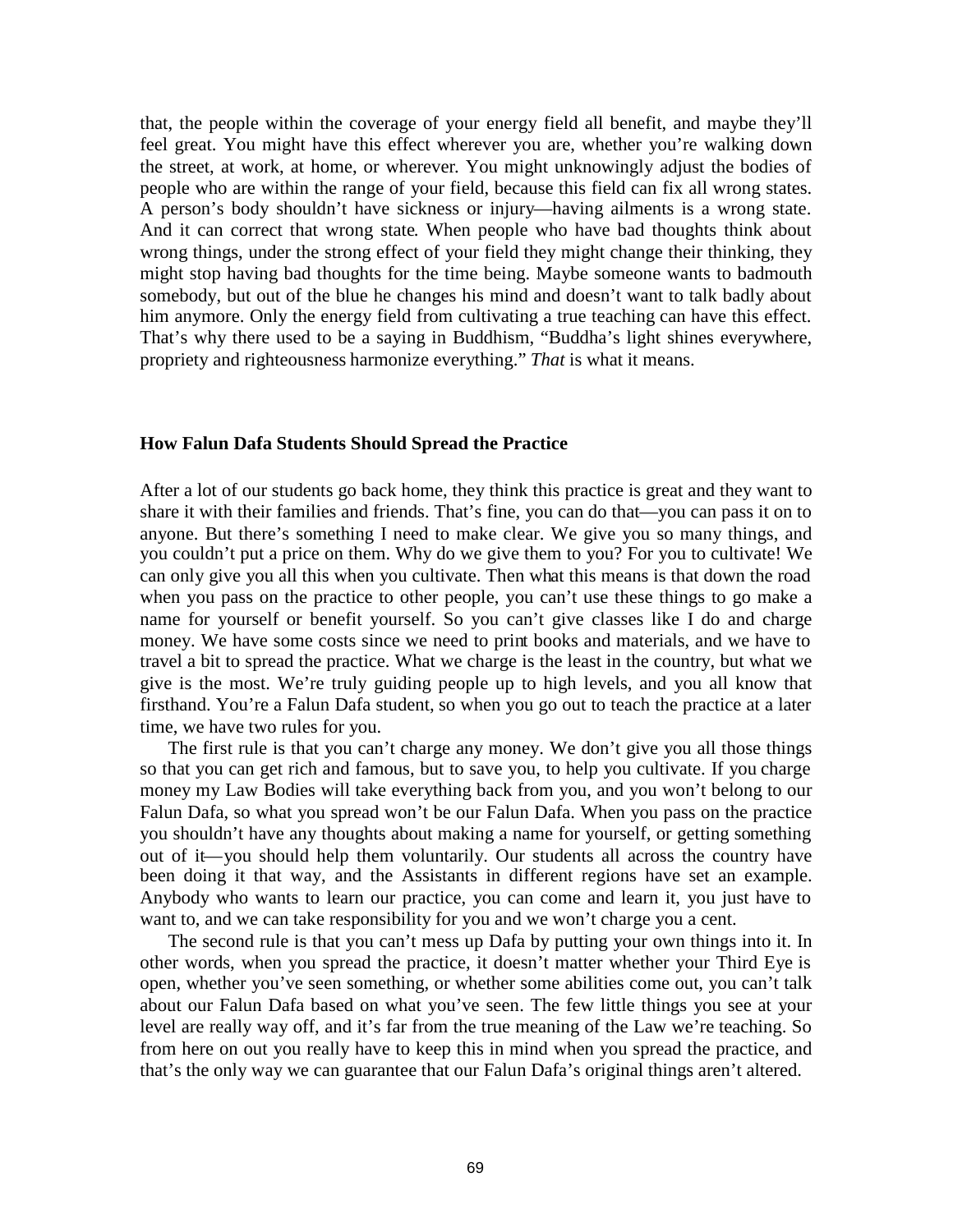Also, you aren't allowed to spread the practice the same way I do, you can't teach the Law by giving talks to large audiences like I do—you aren't able to teach the Law. The reason is, the meaning of what I teach is profound and far-reaching, and I've built high levels' things into what I teach. You are cultivating at different levels, and later on after you've improved, if you listen to the recording again you'll keep improving, and as you keep listening to it you'll always have new understandings and enjoy new benefits, and that's even more the case when you read the book. I've built profound things into my talks, so this Law isn't something you could teach. And you aren't allowed to use my original words as your own words, or else that's plagiarizing the Law. The only way to do it is to use my original words and add something like "that's what the teacher said," or "that's what's in the book." That's the only way you can do it. And why is that? Because when you talk about it that way, your words carry the power of the Great Law. You can't take your own understanding and spread it as if it's Falun Dafa, or else what you're teaching isn't Falun Dafa, and what you're doing is about the same as damaging our Falun Dafa. When you say things based on your own ideas, or based on your own thinking, that's not the Law, and it can't save people, and it won't achieve any effect. That's why nobody is able to teach this Law.

The way you spread the practice is to play the audiotapes or videotapes for students at our practice sites or instruction places, and then you have the Assistants teach them the exercises. You can use the format of group discussions, where people learn from each other and share and discuss with one another. We require that you do it that way. Now another thing is that you shouldn't call a student (a disciple) who spreads Falun Dafa "teacher," or "master," or whatnot. There's only one master in Dafa. It doesn't matter how early on someone took up the practice, he's still a disciple.

When you're spreading the practice maybe some of you will wonder, "Teacher can place a Law Wheel in people and re-adjust their bodies. But we can't do that…" Don't worry. I can reassure you now—every student has my Law Body behind him, and not just one. So my Law Bodies will do those things. When you teach someone he'll get a Law Wheel right then and there if he has the karmic relationship for it. If he has less of a karmic relationship, after his body is rebalanced he'll slowly come to get a Law Wheel through practicing, and my Law Bodies will help him rebalance his body. And there are other ways, I can tell you. The people who study the Law and learn the practice by reading my books, by watching my videos, or by listening to my audiotapes, if they really take themselves to be practitioners, then they'll get the things they're supposed to get just the same.

We don't let our students heal other people. Falun Dafa students are absolutely not allowed to do healings. We're teaching you to cultivate up, we don't let you develop any attachment, and we aren't about to let you mess up your body. The field at our practice site is better than any other. If you can just do the exercises in that field, you're better off than if you had your health problem treated. My Law Bodies sit in a circle, there's a dome over the energy field where we practice, and above the dome there's a huge Law Wheel and a great Law Body guarding the field. This field is no ordinary field—it's not like the field at the average practice site. It's a cultivation field. A lot of us who have abilities have seen this field that our Falun Dafa has, and it's enveloped in red light, the whole thing is red.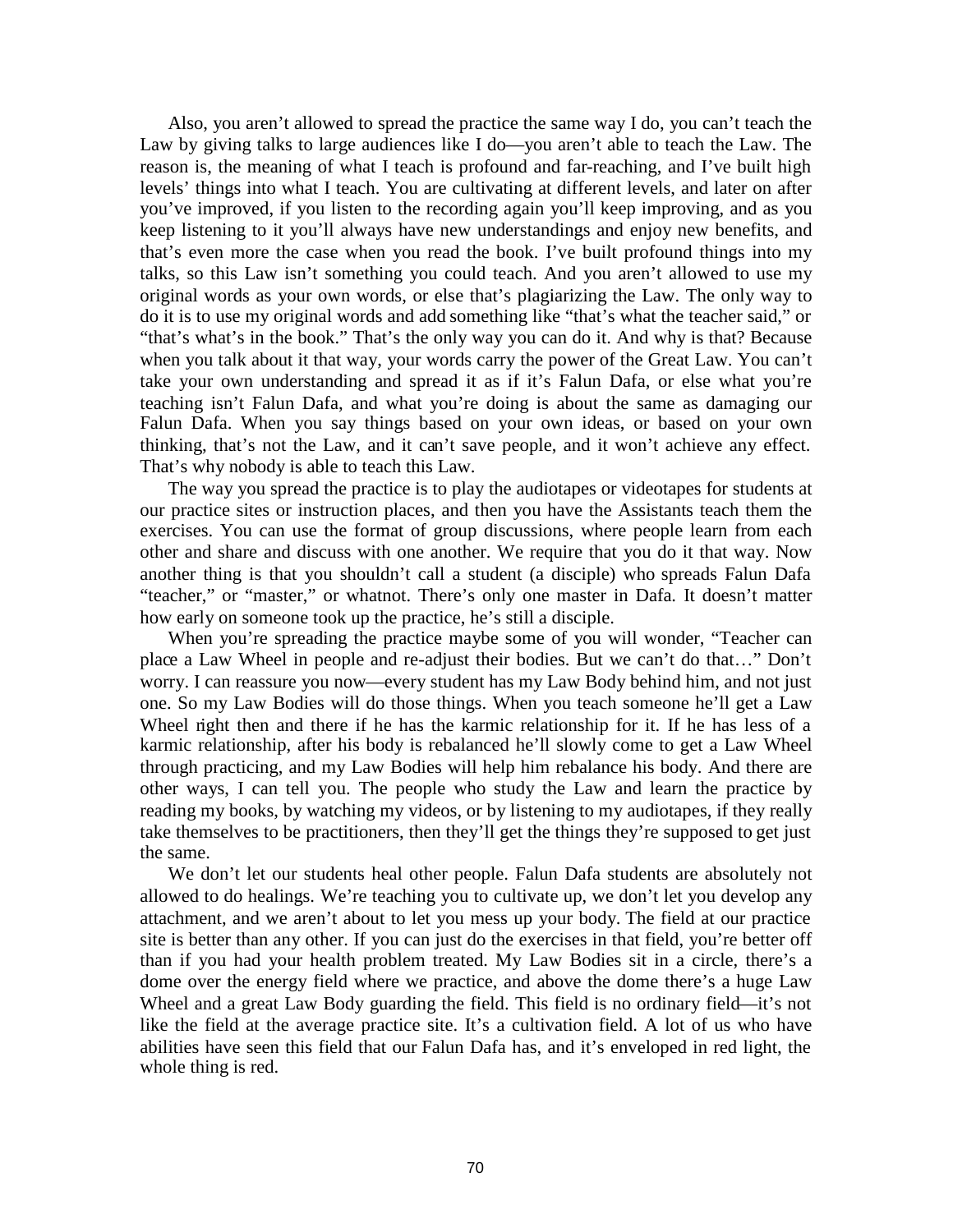My Law Bodies are actually able to place a Law Wheel themselves, but we don't want to fuel your attachments. When you teach someone the exercises he might say, "Wow, I've got a Law Wheel now." And you might think that *you* planted it. But that's not what happened. I'm telling you about this so that it won't fuel that attachment. It's my Law Bodies who do all these things. This is how our Falun Dafa disciples should spread the practice.

If somebody tampers with the exercises of Falun Dafa he's damaging Dafa, he's damaging this discipline. Some people have turned our exercise instructions into little jingles. That's totally forbidden. All true cultivation methods are inherited from prehistoric ages, they're inherited from ancient times, and they've forged countless Great Enlightened Beings through cultivation. Nobody dared to touch these things even one bit. Only in this Age of the Law's End has this kind of thing come up, it never would have happened before. Never, never forget this.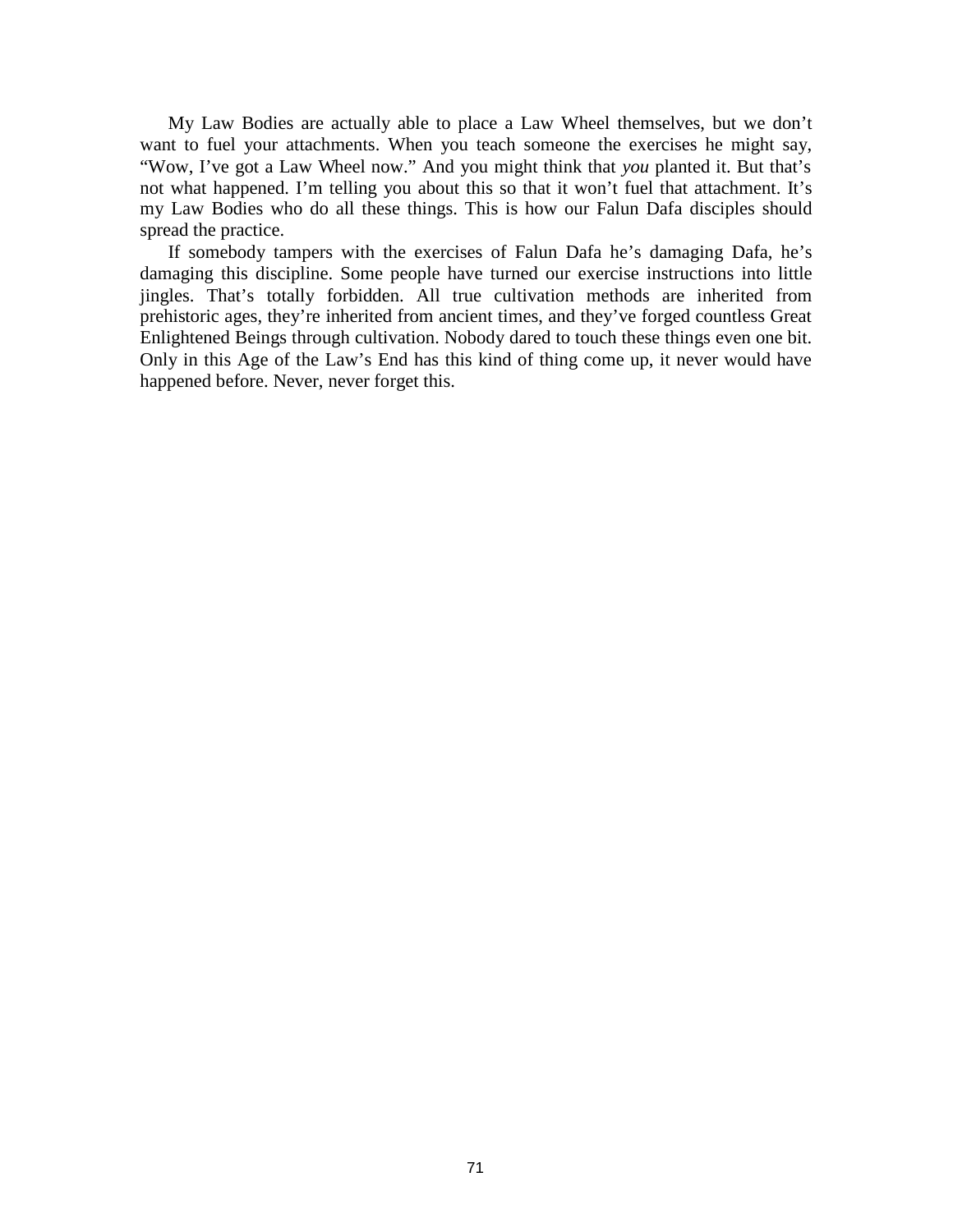# **The Fourth Talk**

## **Loss and Gain**

In the cultivation world people often talk about the connection between loss and gain, and ordinary people talk about it, too. How should we practitioners deal with loss and gain? Not like ordinary people do. The only thing ordinary people think about is their own gain and how to live well and comfortably. But we practitioners aren't like that, we're just the opposite. We don't seek the things ordinary people want, but what we gain is what ordinary people can't, even if they want to… unless they cultivate.

Usually when we refer to loss, it's not a very narrow thing. When you talk about loss, some people might wonder if it's about donating a little money, offering a little help to people you see in need, or giving a little to the beggar you see on the street. That's a type of giving up, and it's also a type of loss, but that's only taking money or material things, that one issue, lightly. Giving up money is of course one aspect of loss, and it's a pretty big one. But the loss we're talking about isn't that narrow. In the process of cultivating, we're practitioners, so we need to give up so many attachments, like showing off, jealousy, competitiveness, being overjoyed—a whole lot of attachments have to be totally eliminated. The loss we're talking about is broader. Throughout the whole course of cultivation we should lose all those attachments and different desires that ordinary people have.

Now maybe some people are thinking, "We do our cultivation among ordinary people. If we lose everything, wouldn't that make us the same as monks and nuns? Losing everything seems impossible." In our discipline, for the portion that cultivates among ordinary people, it's required that we cultivate in the ordinary world, and keep to the ways of ordinary people as much as possible. We're not asking you to really lose any material things. It doesn't matter how high your official rank is, and it doesn't matter how rich you are: the key is whether you can let go of that attachment.

Our discipline focuses directly on your mind. When something is at stake, or when you're having problems with somebody, whether you can take those things lightly, that's the key. The cultivation in monasteries and deep in the mountains or woods is meant to completely cut you off from the ordinary world, and it's to force you to lose the attachments of ordinary people, it denies you material things so that you have to lose. But people who cultivate in the setting of ordinary people don't take that approach. We have to become indifferent to those things while sticking to an ordinary person's way of life. That's really hard, of course. And that is what's most crucial in our discipline. So the loss we're talking about is broad, not narrow. So as for doing a good deed and donating a little money, take a look at the beggars on the street nowadays—some of them are pros, and they've got more money than you. We should focus on the bigger things, not trivial things. This is cultivation, right? Then we should focus on bigger things, and we should go about our cultivation openly and with dignity. In the process of losing, what we really lose are *bad things*.

People often think that what they want are good things. But in fact, when you look at it from a high level, that's all just for the instant gratification ordinary people like.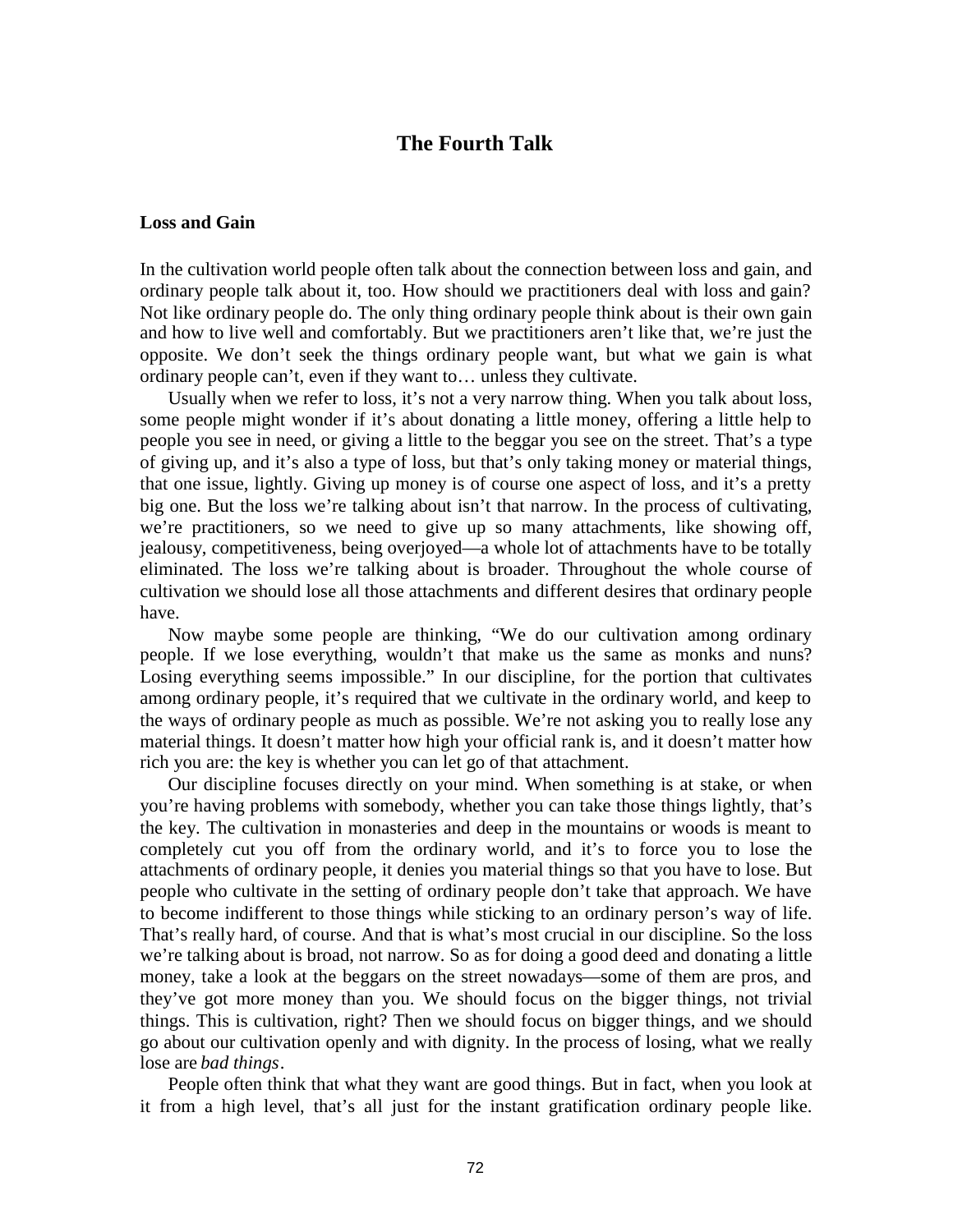Religions have said: no matter how rich you are or how high your rank is, it only lasts for a few dozen years, it can't be brought with you at birth, and it can't be taken along at death. So why is gong so precious? Because it grows directly on your master soul, it can be brought with you at birth and taken along at death, and it directly decides your Fruition, so it's not easy to cultivate it. In other words, what you give up are bad things, and only this way will you be able to return to your original, true self. So what is it you gain? Your level is raised, you eventually obtain a True Fruition, and you reach Perfection—what it resolves is the fundamental problem. Of course, if we want to lose ordinary people's different desires and meet the standard for a true cultivator, and if we want to achieve that instantly, then it's *not* easy. You have to do it gradually. You hear what I say, "do it gradually," and you say "Teacher told me to do it gradually, so I'll just take my time." But that's not right! You have to be strict with yourself, but we do let you improve gradually. If you achieved it instantly today, you'd be a Buddha today, and that's just not realistic. You'll get there gradually.

What we lose, actually, is something bad. And what is it? It's karma, and it's intertwined with all the different attachments people have. For example, ordinary people have all sorts of character flaws, and they do all kinds of bad things to benefit themselves. So they get this black matter, karma. It's directly connected to our own attachments. To remove those bad things, we have to turn our thinking around, first.

### **Transforming Karma**

There's a process that can transform the white matter and black matter into each other. After people have a clash there's a transformation process. If you've done something good, you get the white matter, virtue, and if you've done something bad, you get the black matter, karma. There's also an inheriting and transferring process. Somebody might ask, "Is it from doing bad things earlier in your life?" That's not always the case, because the karma that you've accumulated isn't from just one lifetime. In the cultivation world it's believed that the master soul doesn't perish. If the master soul doesn't perish, then he might have had social interactions before this life, and he might have, in those previous social interactions, owed somebody, taken advantage of somebody, or done other bad things like killing, which resulted in this type of karma. These things can keep accumulating in other dimensions, and they always tag along with you. The same is true for the white matter. But this isn't the only source. There's another case, where it can be accumulated in your family or passed on from ancestors. Older people used to say, "Build up virtue, build up virtue!" "Your ancestors built up virtue," "This person is losing virtue, he's reducing his virtue!" What they said was right on. Ordinary people nowadays turn a deaf ear to this. If you tell young people about lacking virtue, or being short of virtue, they won't take it to heart one bit. But the truth is, its meaning is pretty deep, and it's not just some concept that comes from recent generations' thinking and mindset. It really, materially exists. Our human bodies have both of these kinds of matter.

Some people ask, "Is it true that if you have a lot of black matter, you can't cultivate to high levels?" Yes, you could say that. People who have a lot of black matter have their comprehension affected by it. It forms a field around your body and envelops you, it cuts you off from the nature of the universe, to be True, Good, and Endure, so this kind of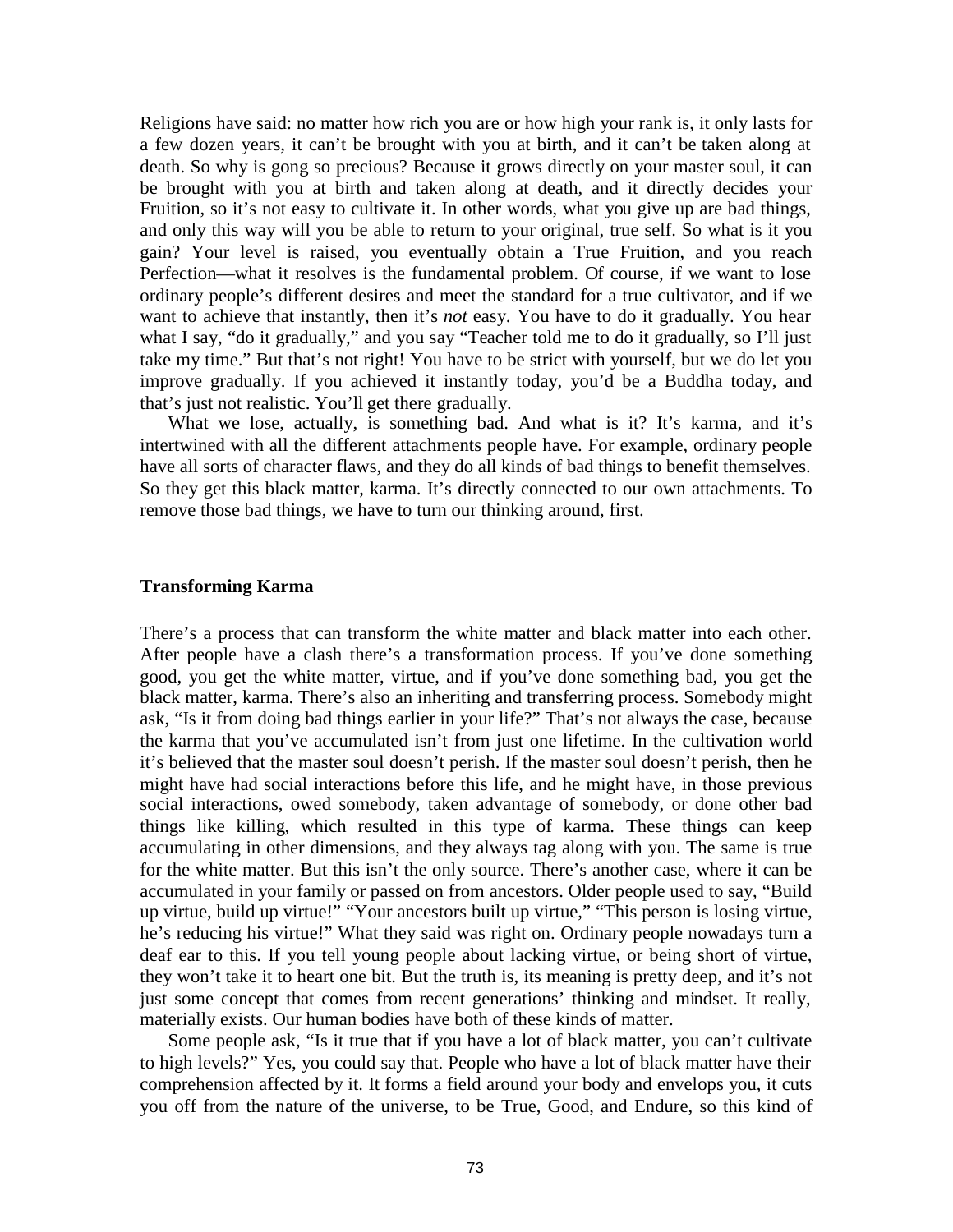person might have poor comprehension. When other people talk about things like cultivation and qigong, he thinks it's all blind belief, and he doesn't believe in it at all, he thinks it's ridiculous. That's usually how it is, but it's not absolute. So does this mean that if he wants to cultivate, it will be really hard, and that his gong can't go very high? No, not quite. We say that "the Great Law is boundless"—cultivation all depends on your mind. The master leads you through the door, but cultivation is up to you. It all depends on how you cultivate yourself. And whether you can cultivate, that all depends on whether you can endure, whether you can make sacrifices, and whether you can take the hardship. If you're able to steel your will, no difficulty can block you, and I'd say it'll be no problem.

A person with more of the black matter usually has to make more sacrifices than somebody with more of the white matter. Since the white matter is directly in line with the nature of the universe, which is to be True, Good, and Endure, as long as he improves his character and is able to improve himself when he's in a disagreement, his gong will grow. It's that simple. A person with more virtue has better comprehension, and he can take hardship—"working the body, tempering the will"—and even if he endures more with his body and less with his mind, he'll still be able to increase gong. But this won't work for people with more black matter. First they have to go through this process, where the black matter has to be transformed into white matter. That's the process, and it's extremely painful. That's why someone with poor comprehension usually has to endure more hardship, and with his huge karma and poor comprehension, it's even tougher for him to cultivate.

I'll give you a concrete example, and we'll see how some people cultivate. To cultivate in meditation, you have to cross your legs for a long time, and once they're crossed, your legs ache and feel like pins and needles. After a while you start to feel anxious, and then you get really anxious—you are "working the body, tempering the will." Your body doesn't feel good, and your mind doesn't, either. Some people are afraid of the pain from crossing their legs, so they uncross their legs and don't want to go on. And some people can't stand it if their legs are crossed for a little bit longer. But when they uncross their legs the meditation was in vain. The moment their legs hurt from being crossed, they spring right up and move around, and then they cross them again. We think that's just not effective. The reason is, when their legs hurt, we can see that the black matter is attacking their legs. The black matter is karma, and suffering eliminates karma and turns it into virtue. Once it hurts, the karma starts to be eliminated, and the more the karma presses down, the more his legs hurt. So there's a reason behind the pain in his legs. People who are meditating usually feel the pain in their legs coming in waves, and the pain lasts for a while, it gets excruciating, and then after it's gone there's some relief, but not for long, because the pain starts again. That's usually how it goes.

Karma comes off one chunk at a time, so after a chunk is eliminated your legs feel a little better. But after a little while, here comes another chunk, and your legs start to hurt again. After the black matter is eliminated, it doesn't dissipate, this matter isn't destroyed—after it's eliminated it turns directly into the white matter. And this white matter is virtue. So why can it transform like that? Because he endured hardship, he paid the price, and he tolerated the pain. We believe that virtue is gained when you tolerate pain, endure suffering, and do good things. That's why this happens during meditation. With some people, once their legs hurt a little they'll jump up and move around before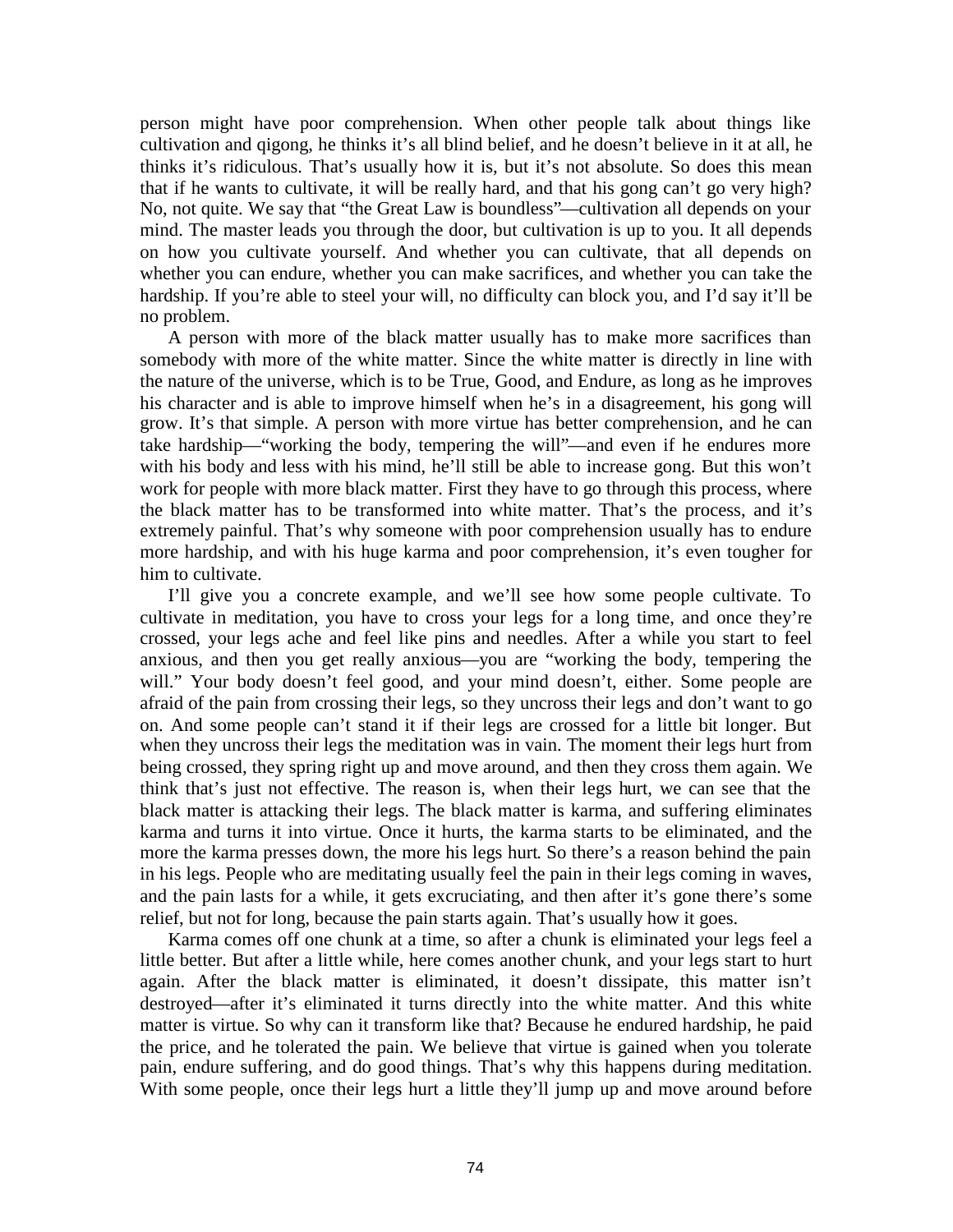they put their legs back up. That's not effective at all. When some people do the standing stance their arms get tired, and they can't stand it, so they put their arms down. That's really just not effective. What's that tiny bit of suffering? I'd say that if somebody could succeed in cultivation just by holding his arms up like that, that'd be way too easy. So these things happen when people cultivate in meditation.

Our discipline doesn't take that approach for the most part, but it does still have a certain role. We transform karma mainly through tensions with other people that test our character. That's how it usually plays out. When you have a run-in with somebody, or have a lot of friction with someone, it could even be worse than that pain. I'd say that bodily pain is the easiest to bear—you just grit your teeth and it's over. But when people are scheming against each other, that's when it's hardest to control your mind.

Here's an example. There's this person, and once he arrives at work he overhears two people saying bad things about him, what they say is just awful, and he just seethes with anger. But we've said that as a practitioner, you shouldn't hit back when attacked, or talk back when insulted—you should hold yourself to a high standard. So he thinks, "Teacher has said that we practitioners are different from other people, and that we should be very forgiving." He doesn't argue with those two persons. But, usually when a conflict comes along, if it doesn't provoke you, it doesn't count, it doesn't work, and you won't be able to improve from it. So this guy can't get over it, he feels annoyed, and maybe he can't get it off his mind, and he keeps wanting to turn around and catch a glimpse of those two people saying bad things about him. He turns around, looks, and there those two are in the heat of conversation with mean looks on their faces. He can't take it for even an instant, his anger erupts, and there's a good chance he'll fight with them right on the spot. It's really hard to keep your mind under control when you're in the middle of a problem with someone. I'd say that if everything could be handled through meditation, that'd be easy, but that's not how it works.

So from now on in your practice you'll run into all kinds of tribulations. How could you cultivate without them? With everybody treating each other nicely, with no clashes in trying to get ahead, and nothing interfering with your mind, you'd just sit there and your character would improve? That's not how it works. A person has to truly temper himself in real-life situations—that's the only way you can improve. Some people wonder, "How come we always run into troubles in our day-to-day practice? They're pretty much the same as what ordinary people go through." That's because you cultivate among ordinary people. You won't suddenly get flipped upside down, float up, and hang in the air, getting yanked up into the air to suffer—that's not going to happen. They'll all be situations that ordinary people have, where somebody starts trouble with you, somebody angers you, somebody treats you badly, or somebody says something rude to you out of nowhere. It's just to see how you handle these things.

Why do you run into these problems? It's all caused by your own karmic debts. We've already decreased it by countless portions for you, and there's only a little bit left, which is distributed across different levels so that you can improve your character. The tribulations are set up to temper your mind and get rid of your different attachments. They're your own tribulations, and we use them to improve your character. You should be able to overcome all of them. As long as you improve your character, you will be able to overcome them—it's only that you might not want to overcome them. If you want to overcome them you can. So from here on out, when you run into a conflict you shouldn't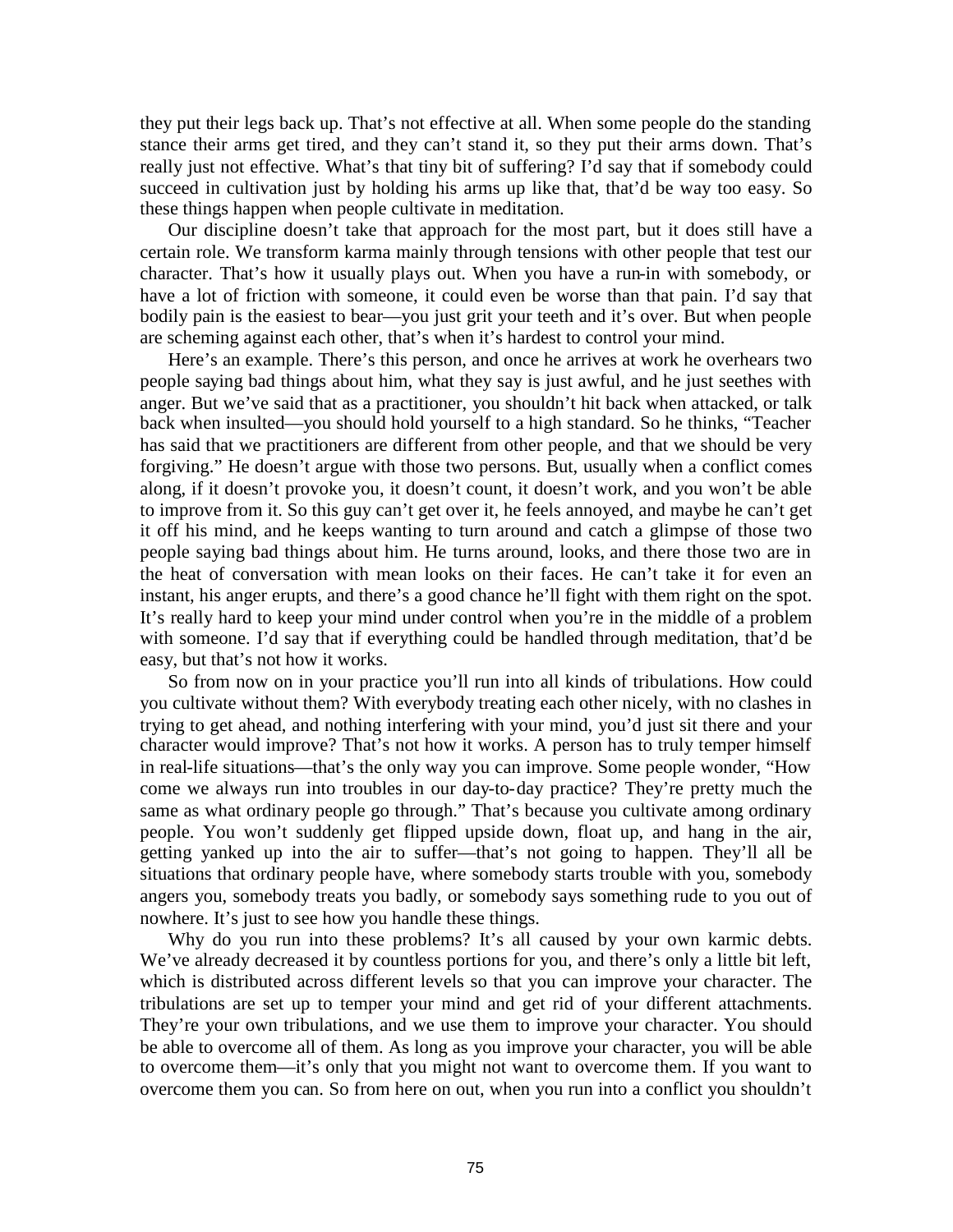think that it's just by chance. That's because when a conflict comes along, maybe it just pops up out of nowhere, but it doesn't happen by chance. It's to improve your character. As long as you see yourself as a practitioner you will be able to handle it well.

Of course, you won't be told when tribulations or conflicts are coming. If you were told everything, how would you cultivate? That would defeat the purpose. They usually come unexpectedly, and only this way will your character be tested, only this way will your character truly improve, and only this way can we tell whether you can guard your character. That's why conflicts don't come by chance. So throughout the whole course of your cultivation, whenever karma is being transformed you'll run into this, and it's a lot harder than just working the body, like ordinary people picture—you do some exercises, do them a little longer, hold your arms up so long they're sore, or stand still so long your legs get tired… and then your gong just grows? You just exercise a few more hours and your gong can grow? That only transforms your innate body, but it still needs energy to reinforce it, and it doesn't raise your level. Tempering your will is the key to truly raising your level. If you could improve just by working the body, I'd say China's farmers suffer the most, so shouldn't they all be qigong grandmasters? You can work the body all you want, and it's nothing compared to what they do, laboring away in the fields day after day under the baking sun, suffering so much and exhausting themselves. So it's not that simple. That's why we say that if you really want to improve, you have to improve your mind. That's real improvement.

While karma is being transformed, if we're going to handle it well and not make a mess of things like ordinary people, we need to always have a compassionate heart and calm mind. Then when you suddenly run into some problem you'll be able to handle it well. If your mind is always that peaceful and compassionate, when problems suddenly come up, you'll usually have a buffer and room to think it over. But if your mind is always thinking about disagreeing with other people, fighting over this, over that, then I'd say once you run into a problem you'll start fighting. I guarantee it. So, when you get into a conflict, I'd say it's meant to transform the black matter in your body into white matter, into virtue.

We human beings have developed to this extent today, and almost everyone has karma built upon karma—everyone's body has a pretty big amount of karma. So as for karma's transformation, here's what usually happens: while your gong is growing, and while your character is improving, your karma is reducing at the same time, and transforming at the same time. And when you run into problems with other people, this could show up in frictions that temper your character. If you can endure it, your karma is eliminated, your character is improved, and your gong grows. They're all integrated. People in the past had great virtue, and their character started off high. They'd suffer just a little bit and they could increase their gong. But people nowadays aren't like that. Once they suffer they don't want to cultivate, and it gets even harder for them to awaken to it, and even harder for them to cultivate.

In cultivation, when you're really having trouble with somebody, or when other people treat you badly, it could be one of two scenarios. One is that you might have mistreated them in your previous life. You feel wronged, "Why are they treating me like that?" Well, why did you treat them like that before? You say, "I don't know anything about back then. This lifetime has nothing to do with that lifetime." But it doesn't work like that. There's another scenario. When you're clashing with somebody, there's the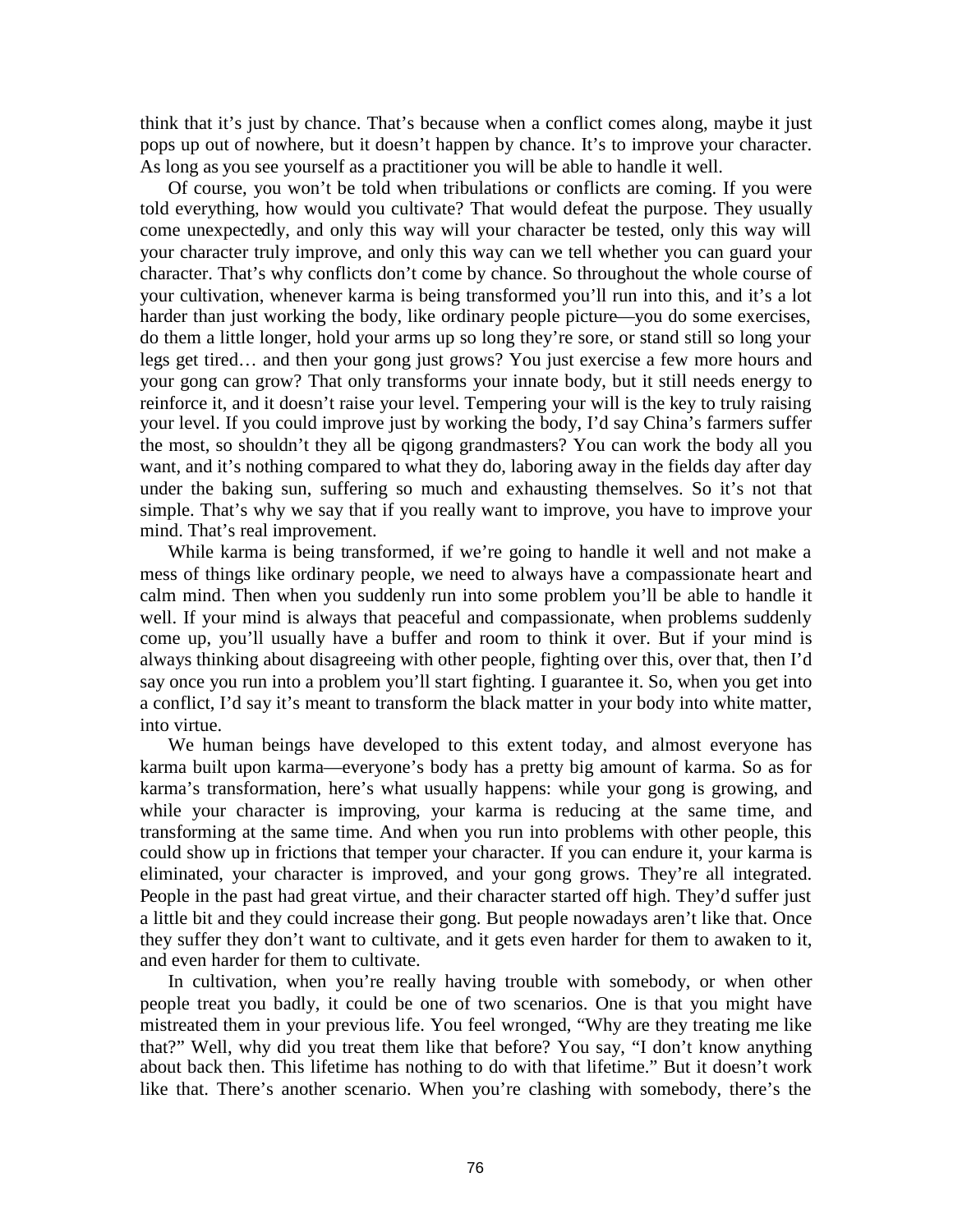issue of transforming karma involved, so when we're handling each of them we should be very forgiving, and we shouldn't act like ordinary people. At work there's interaction with other people, and the same goes for other environments where you do work or if you're self-employed. It's impossible not to have any contact with the outside world—at a minimum you interact with your neighbors.

In your social dealings you will have all kinds of disagreements. So for the portion of us that cultivates in the setting of ordinary people, it doesn't matter how much money you have, how high your official rank is, or whether you're self-employed or you have your own business, it doesn't matter what kind of business you do: do things fairly and act with integrity. All the professions out there should exist, it's only that people are short of integrity. It's not about what type of profession you are in. There was a saying in the past, "Nine out of ten merchants are crooks." That's what ordinary people say. But I'd say it's a problem of integrity. If the people have integrity, and people do business fairly, the more effort you put in, the more money you should make. You get that only because you put in effort in this ordinary world—no loss, no gain—it's gained through effort. You can be a good person in any social class, and there are different kinds of conflicts in different social classes. The upper class has upper class type conflicts, and they can all be handled correctly—whichever social class you're in, for how to be a good person, you can all let go of different desires and attachments. In different social classes you can all show yourselves to be good people, and all of you can cultivate in your own social classes.

Nowadays in China, no matter whether it's the state-run enterprises or other businesses, the problems people have with each other are really unique. Other countries have never had a phenomenon like this. So the clashes people have trying to get ahead are especially intense, they plot against each other and lock horns, they fight for trivial gains, and the thoughts they have and the tricks they play are all terrible. It's even hard to be a good person. For example, somebody comes to work and gets the feeling that the atmosphere there isn't right. Later, somebody tells him, "So-and-so made a big fuss about you, and he went to the supervisor and reported you. He smeared your reputation." Everyone looks at him in a strange way. How could ordinary people tolerate this? How could they tolerate that kind of mistreatment? "He does bad things to me, I'll do bad things to him. He has people on his side, but I have people on my side, too. Let's fight." Around ordinary people, if you do that, ordinary people will say you're strong. But for a practitioner, that would be just awful. If you fight and struggle like an ordinary person, you are an ordinary person. And if you did it with more gusto than him, then you're not even as good as that ordinary person.

Then how should we handle that incident? When you run into that type of conflict, we should first keep calm, and we shouldn't handle it the same way he did. Of course, we can explain it kindly, we can clarify things—that's not a problem. But you shouldn't get too attached. When we encounter these problems we shouldn't fight and compete like other people do. If he acts that way, and you act that way, too, aren't you an ordinary person? Not only shouldn't you fight and compete like him, you shouldn't hate him, either. Really, you shouldn't hate him. Once you start hating him, aren't you getting angry? Then you've failed to live up to Endurance. We strive to be True, Good, and Endure. And what's more, your Goodness is nowhere to be found. So you shouldn't act like him, and you really shouldn't be angry at him, even if he smeared your reputation at the office and really disgraced you. Not only shouldn't you be angry at him, you should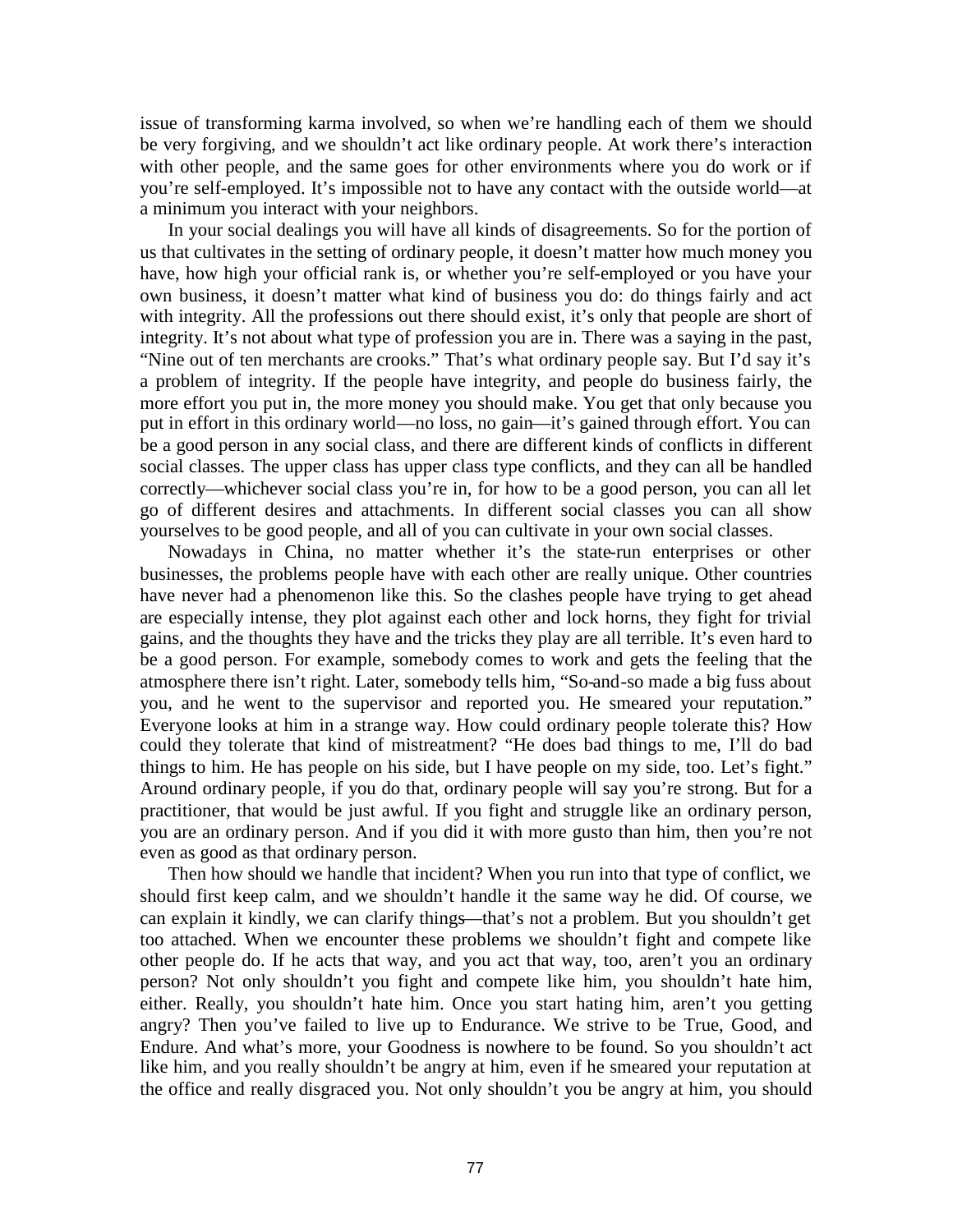thank him from the bottom of your heart—really thank him. Maybe an ordinary person would think this way: "Isn't that being like that pathetic guy Ah-Q?" I can tell you, that's not the case.

Let's think about it. You're a practitioner. Shouldn't you follow a higher standard? You shouldn't go by the criteria that ordinary people go by. You're a cultivator, so aren't those things that you get of higher levels? Then you should follow the criteria of high levels. If you act like he does, aren't you the same as him? Then, why should you thank him? Think about it, what will you get? In this universe there's a law called "no loss, no gain"—if you want to gain, you have to lose. He smeared you around ordinary people, he's considered the party who gains since he's profited at your expense. The worse he smeared you, the more serious the impact, the more you shoulder, and the more virtue he loses, and that virtue is all given to you. At the same time, when you're shouldering it you might take it lightly and not take it to heart.

There's another law in this universe: you're the one who suffered a lot, so your own karma will get transformed. You paid the price, so however much you've borne, that's how much gets transformed, and it all turns into virtue. Isn't this virtue what a practitioner wants? Didn't you gain in two ways?—your karma is also eliminated. If he didn't create that situation for you, where would you get your character improved? You treat me nicely, I treat you nicely, and we sit there getting along great, and then your gong just grows—how could that happen? It's exactly because he created that conflict for you, because he created that opportunity to improve your character, that you can improve your character through it. Doesn't your character get improved? You've gained in three ways. You're a practitioner. So now that your character has improved, doesn't your gong increase? You've gained in four ways all in one shot. How could you not thank that person? You should really thank him from the bottom of your heart. That's really how it is.

Of course, his intention wasn't good, or else he wouldn't have given you virtue. But he did create a chance for you to improve your character. So in other words, we should emphasize cultivating our character, and while you cultivate your character your karma is eliminated, it gets transformed into virtue, and only this way can you raise your level. They complement each other. When you look at it from a high level the truths have all changed. An ordinary person can't understand this, but when you look at this from a high level the whole thing is turned upside down. The way ordinary people see it, though, it's correct. But it's not truly correct. Only when you look at things from a high level are they truly correct. That's generally how it is.

I've explained the idea to you thoroughly. I hope in your later cultivation you are all able to see yourselves as practitioners and truly cultivate, because the principles are laid out right here. Maybe some people, since they're among ordinary people, think that ordinary people's concrete, tangible benefits right there in front of them are still more practical. In the mighty torrent of ordinary people they aren't able to hold themselves to a high standard. If you want to be a good ordinary person you can take heroes and model citizens as your example. Those are ordinary people's role models. But if you want to be a cultivator, your cultivation all relies on your own mind, and your understanding all relies on your own self, there aren't any role models. The good thing is, we've now let the Great Law be known, whereas before, even if you wanted to cultivate, there just wasn't anybody who would teach you. So, follow the Great Law, and maybe you can do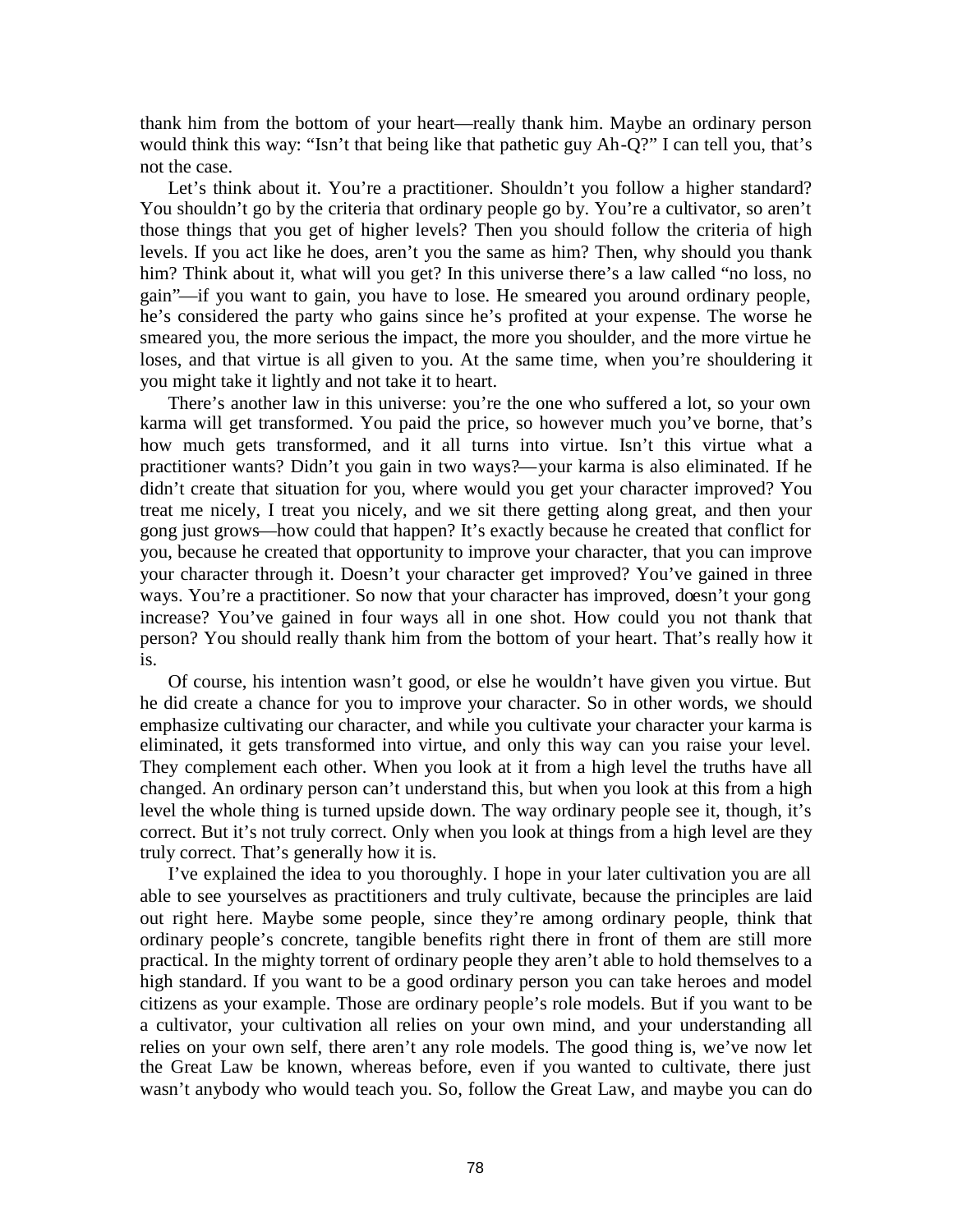a little better. Whether you can cultivate, whether it'll work out, and which level you'll break through to—all of this depends on you, yourself.

Of course, the way karma gets transformed isn't always in the form I just described. It can also be expressed in other arenas, out in the world, at home—it can take place anywhere. Maybe you run into trouble while you're walking down the street, or it could be somewhere else out in the world. The attachments you can't let go of around ordinary people all have to be let go. All your attachments, as long as you have them, all have to be worn down in different settings. You will stumble, and from that grasp the truth. That's how you cultivate.

There's another pretty typical situation. For a lot of people, in the process of cultivating, when you do the cultivation exercises your spouse often gets really unhappy, and he'll fight with you as soon as you start to do the exercises. But if you do other things he won't bother you. Suppose you waste a lot of time playing Mah Jong. He won't be happy, but not as unhappy as when you're exercising. Your exercises don't cause him any trouble, and you're giving your body a workout, which doesn't interfere with him it's great. But as soon as you start to do the exercises he'll throw things and fight. Some couples have fought almost to the point of divorce because one of them does cultivation exercises. A lot of them don't stop and think about why this happens. Afterwards, you ask him, "Why are you *so* angry when I do my exercises?" He can't find a reason, he really can't find a reason. "Yeah, I shouldn't be that angry." But he just gets furious at that time. So what's really going on? When you're doing the cultivation exercises, karma has to be transformed—no loss, no gain. What's lost are bad things, and you have to pay.

Maybe as soon as you walk in the door, your spouse blows up right in your face. If you can endure it, today's exercises weren't in vain. Maybe somebody usually gets along well with his wife, since he knows you have to take virtue seriously when you do cultivation exercises. So he thinks, "Usually she won't disagree with me, but today she's walking all over me!" Your anger boils over, and you start to fight with her. Then today's practice was all for nothing. That's because karma was there, and she was helping you eliminate it, but you didn't let her and you started a fight with her, so that karma wasn't eliminated. A lot of things like this happen. Many of us have run into this situation, and we didn't pause and think about the reason. When you do other things she won't bother you as much, and even though it's a good thing, she always squares off with you. Actually, she's just helping you eliminate your karma, but she doesn't know it herself. She's not just fighting with you on the surface yet still nice to you inside, that's not how it is. She's really, genuinely angry. That's because whoever the karma falls on, that's who feels the pain. It's definitely that way.

## **Improving Character**

Before, a lot of people weren't able to guard their character, and so they ran into a lot of problems, and they couldn't go further after they cultivated to a certain level. Some people are born with pretty high character, and when they do cultivation exercises the Third Eye opens instantly and they reach certain realms. That person's base is pretty good, and his character is high, so his gong increases fast. When his gong rises to where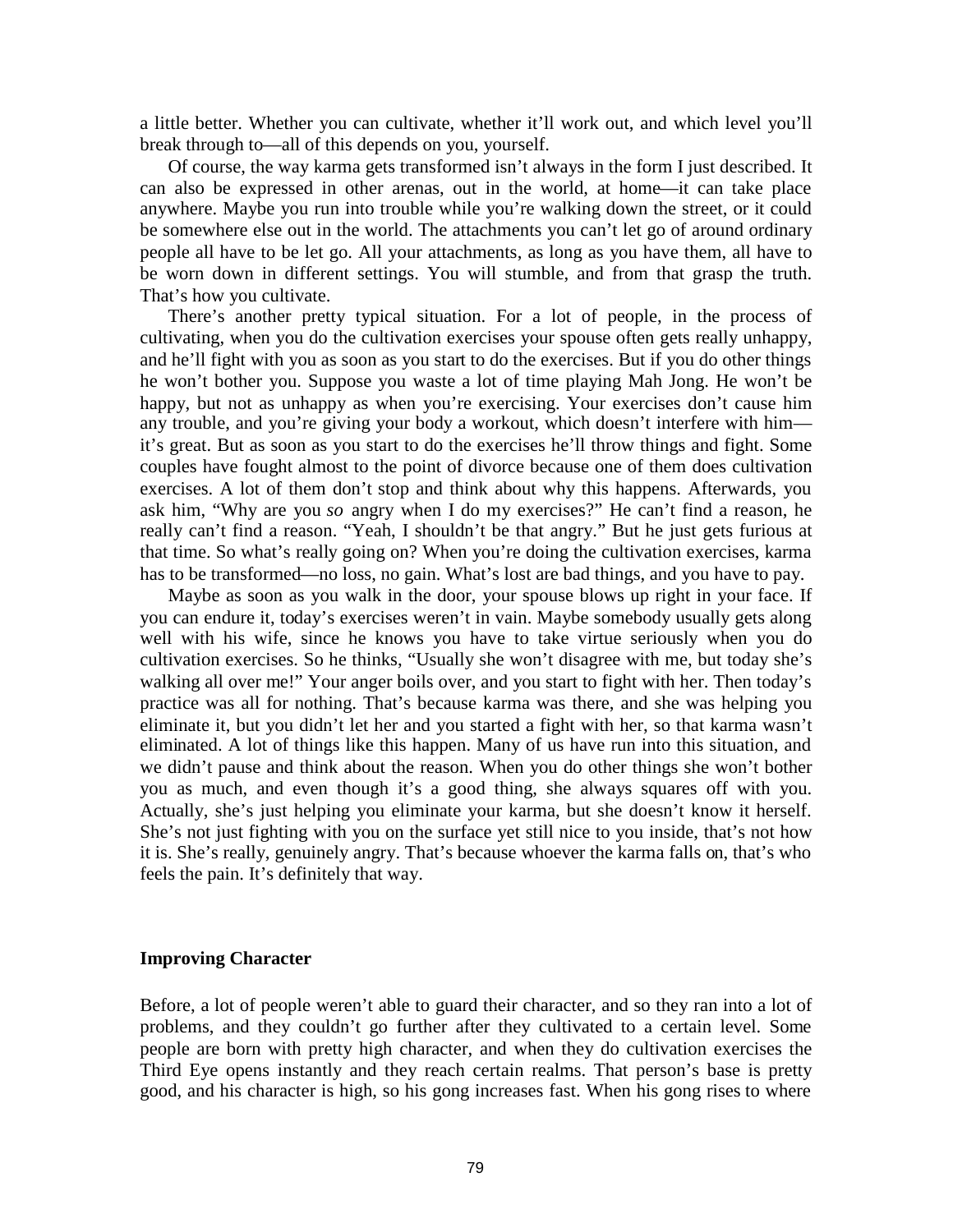his character is, if he wants to raise his gong further, the tensions will become obvious, and he'll need to keep improving his character. This is even more true for somebody who's born with a good base. He feels that his gong is coming along nicely and his practice is going well. How come so much trouble suddenly comes up? How come everything goes sour? Everybody treats him badly, his boss looks down on him, and things at home get tense. How come so many problems suddenly come up? He still hasn't understood it yet. His base is good, and so he was able to reach a certain level, and now this kind of cultivation state appears. But how could that be the ultimate Perfection standard for a cultivator? His cultivation has still got a long way to go! You have to keep improving yourself. It was the result of that little base you brought with you—that's why you were able to reach that cultivation state. If you want to improve further the standard has to be raised.

Some people say, "I'll make some more money and make sure my family's set for life. Then I won't have anything to worry about and I'll go to cultivate." I'd say you're dreaming. You can't interfere with other people's lives, you can't control their fates, be it your wife's, your kid's, your parents', or your sibling's. Is that something you decide? Besides, if you don't have any worries at home, and if you don't have any trouble at all, what's left for you to cultivate? Practicing in total comfort—who's ever heard of that? That's how you think about it, from an ordinary person's standpoint.

Cultivation is something you do right in the thick of tribulations. They'll test whether you can sever your emotions and desires, and they'll see if you can take them lightly. If you're attached to those things you won't be able to finish your cultivation. Everything has its cause. Why can human beings be human? It's exactly because humans have emotion. People just live for emotion. The affection among family members, the love between a man and woman, love for parents, feelings, friendships, doing things for friendship's sake—no matter where you go you can't get out of emotion. You want to do something, you don't want to do something, you're happy, you're unhappy, you love something, you hate something—everything in society comes completely from emotion. If you don't sever emotion, you won't be able to cultivate. But if you do break out of emotion, nobody can affect you, and ordinary attachments won't be able to sway you. What replaces it is compassion, which is more noble. Of course, it's not easy to sever it all at once. Cultivation is a *long* process, it's a gradual process to get rid of attachments. But you really have to be disciplined.

For us cultivators conflicts come up suddenly. So what should we do? If you always keep a compassionate heart, and a peaceful state of mind, when you run into problems you'll handle them well because it will give you space as a buffer. If you are always compassionate and friendly to others, if you always consider other people when you do things, and whenever you have issues with other people you first think about whether they can take it or whether it will cause them harm, then you won't have any problem. So, when you cultivate you should follow high and even higher standards.

Often some people just don't understand. Some people's Third Eyes are open and they see Buddhas. This person goes home and worships Buddha, grumbling to himself, "How come you don't take care of me? Please, please help me solve this problem!" Of course, that Buddha won't step in. That tribulation was set up by him, and it was to improve your character so that you can improve yourself through the challenges. How could he resolve it for you? He absolutely won't resolve it for you. If he did, how could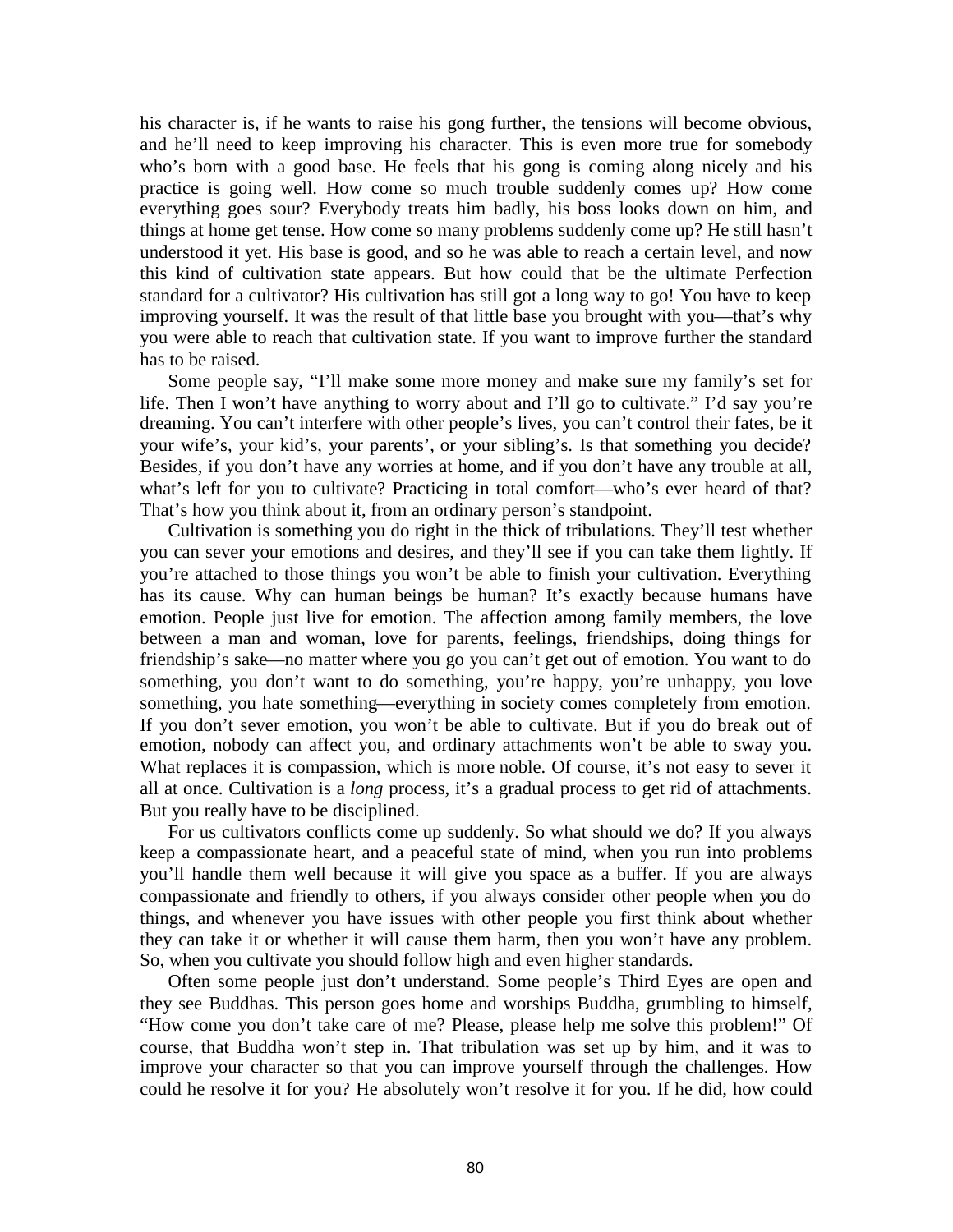your gong grow? And how could you improve your character and raise your level? What's key is to have your gong grow. As the Great Enlightened Beings see it, being human isn't the purpose: a person's life isn't for being human, but to have you return. People think that they suffer a lot. But *they* think that the more you suffer, the better—it pays off your debts faster. That's how they think. Some people don't grasp this. When begging to Buddha doesn't work they start blaming him, "How come you aren't helping me out? Day after day I burn incense to you and kowtow." Some people even smash Buddha's statue because of this, and bad-mouth Buddha from then on. As soon as he mouths off, his character drops down and his gong is gone, he knows there's nothing left, and so he resents Buddha even more. He thinks Buddha is ruining him. He uses ordinary people's logic to measure Buddha's character. How could you measure it that way? He uses ordinary people's criteria to look at higher things—how could that work? So, this kind of problem happens often, where a person thinks that the suffering in his life is an injustice against him. And there are a lot of people who've tumbled down this way.

In the past few years there have been a lot of qigong masters who've tumbled, and this includes some of the big-name ones. Of course, the real qigong masters all went back, they completed their historic missions and returned. There are only a few left now, who've gotten lost in the midst of ordinary people with their fallen character. They're still active but they don't have any gong now. Some qigong masters who used to be famous are still active in the world. Their masters saw that they'd gotten lost among ordinary people, that they'd sunk over fame and profit, and couldn't pull themselves out, and that there was no hope for them. So their masters took their subordinate souls away. The gong was all on the body of their subordinate souls. Those cases are typical, and there are a lot of them.

In our discipline those cases are pretty few. And even when we do have them they aren't that notable. What we do have a lot of, though, are striking examples in terms of character improvement. There was one student who worked at a textile mill in a city in Shandong Province. After he learned Falun Dafa he taught other employees at the mill to practice. The result was that he brought morale up throughout the whole mill. He used to take home pieces of towels from the mill, and so did all the other employees. After he learned our practice, he not only stopped taking things home, but also brought back what he took home before. When other people saw him doing that, they, too, stopped taking things. Some employees even returned what they'd taken before. This happened throughout the whole mill.

The person in charge of one city's Assistance Center went to visit Falun Dafa students at a factory to see how their practice was going. The factory's head came out to meet them in person, "Since learning Falun Dafa, these employees come to work early and go home late. They do diligent and conscientious work, they're never picky no matter what work their supervisors assign them, and they've also stopped fighting to benefit themselves. Once they started to act this way the morale of the whole factory went up. And the factory's financial returns have even improved. Your practice is so powerful, when will your teacher come?—I want to go to his talks, too." The main goal of Falun Dafa cultivation is to guide people up to high levels. It's not about doing that kind of thing, but it can do a lot to promote better civility in society. If everyone searched inside himself, and if everyone thought about how to act better, I'd say society would stabilize and people's moral standards would rise.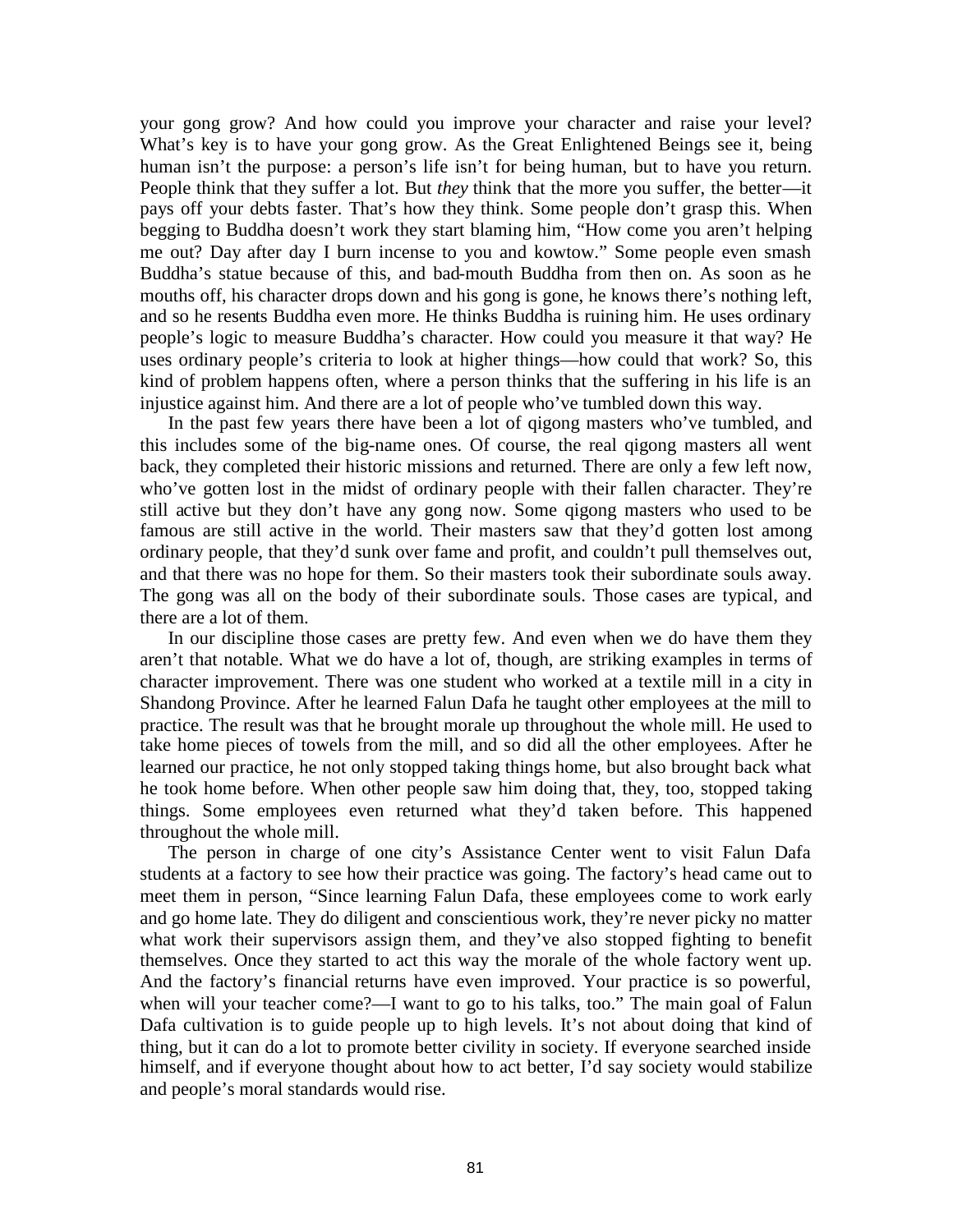When I was teaching the Law and the exercises in Taiyuan City, there was a student who was in her fifties. She and her husband came to attend the class. When they were in the middle of crossing the road, a car went whipping by, and its side-view mirror caught the older woman's clothes. With her clothes caught, the car dragged her more than 10 yards, and then "Wham!"—she was thrown to the ground. The car didn't stop for another 20-plus yards. The driver jumped out of the car and wasn't happy. "Hey, you weren't watching where you were going." That's just how people are these days—whenever they run into a problem the first thing they try to do is duck the blame, even if they're at fault. Then the passenger in the car said, "Check out how badly she fell. Let's send her to the hospital." The driver came to his senses and said, "How do you feel, ma'am? Are you hurt? Let's go to the hospital and check it out." That student slowly got up from the ground and said, "I'm alright, you can go now." She brushed off the dirt, grabbed her husband, and left.

She came to the class and told me this story, and I was happy to hear it. Our students have definitely improved their character. She said to me, "See Teacher, I'm learning Falun Dafa. If I hadn't learned Falun Dafa I wouldn't have handled it that way today." Let's think about it. She's retired, the cost of living is so high, there's no welfare benefits, she's over 50, and she was dragged by a car that far and thrown to the ground. "Where are you hurt?" "Everywhere." She could just lay on the ground and never get up. "Go to the hospital? Let's go." And she could stay in the hospital and never leave. When this happens to an ordinary person, that could well be the case. But she's a practitioner, and she didn't do that. We'd say that a good or bad outcome comes from one thought. The difference in one thought leads to different results. At her age, if she was an ordinary person, how could she not be hurt? But she wasn't even scratched. A good or bad outcome comes from one thought. If she'd just lay there and said, "Ohhh, I'm in trouble. This part hurts, that part hurts…" then maybe her ligaments would be torn, or her bones fractured, and maybe she'd be paralyzed. No matter how much money they give you, you'd still have to live in the hospital the rest of your life. And could you really enjoy that? Even the bystanders thought it was strange that this lady didn't extort money from the driver. "Ask him for money." People's moral standards these days are all perverted. Sure, the driver was going too fast. But he wouldn't hit somebody on purpose. He didn't mean to do that. But people are like that nowadays, and if you don't extort money from him, even the bystanders would think it's unfair. I'd say that people aren't able to tell right from wrong these days. When you say to someone, "What you're doing is wrong," he won't believe it. That's because people's moral standards have changed. Some people just seek profit—as long as they can get money out of it they'll do anything. "Life will get the best of you if you don't look out for number one"—that's even become a motto!

There was a student in Beijing who once took his kid to the Qianmen shopping area for a walk after dinner. They saw a van with loudspeakers promoting a lottery game. The kid wanted to join in the fun and play the game. "If you want to play, go ahead." So he gave the kid a dollar to play. The kid won second prize right on the spot, and got a deluxe kid's bike. The kid was so excited. But then suddenly, "Bing!"—a light went off in the dad's head. "I'm a practitioner, how could I ask for something like this? Now that I've gotten this for nothing, how much virtue will I have to give back in return?" He told the kid, "Let's not take it. If you want one we can buy one ourselves." The kid got upset, "I asked you to buy one for me but you wouldn't. Now I win one myself, and you don't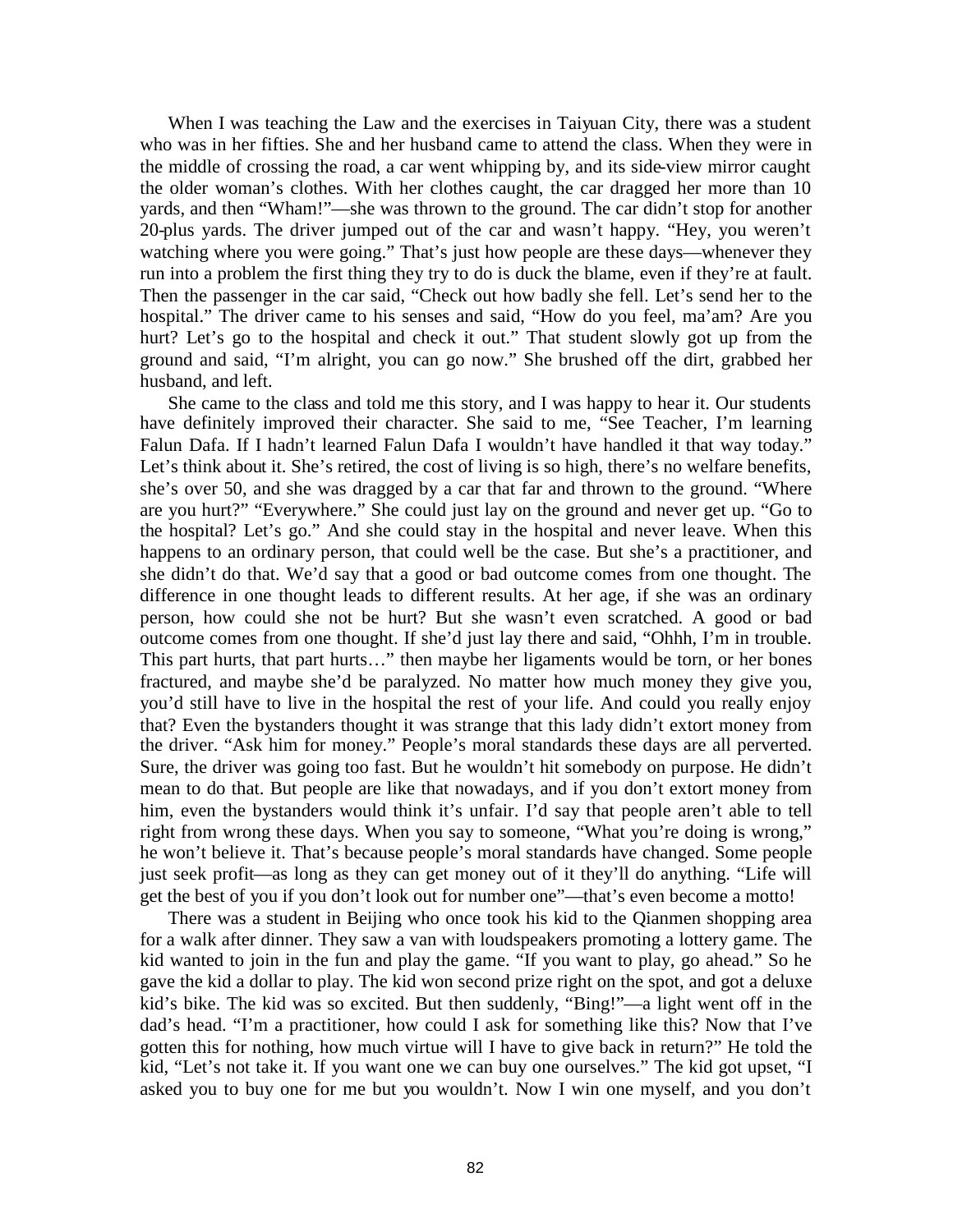want me to have it." He threw a tantrum and wouldn't give in. The practitioner had no choice but to push the bike home. After he got home, the more he thought about it the more uneasy he felt. "I'll just return the money." Then he thought, "The lotto tickets are gone. If I bring the money back, won't they pocket it? I'll just donate the money to my company."

He was lucky, because there were a lot of Falun Dafa students at his company and his boss could understand. If this happened in a typical setting, or at a typical company, and you said that you're a practitioner and you don't want to keep the bike you won from a lottery and want to give the money to your company, even your boss would think you're crazy. People would talk on and on about it, "Did something go wrong with his practice? Did he go insane?" I've said that moral values are now perverted. In the 1950s or 60s, this wouldn't have been a big deal. It would have been perfectly normal, and nobody would be surprised.

We'd say that no matter how much the human moral standard changes, the nature of the universe, to be True, Good, and Endure, will never change. When some people say that you're good, you might not really be good, and when some people say that you're bad, you might not really be bad, because the standards for judging what's good and bad are all perverted. Only those who conform to the universe's nature are good people. This is the only standard for determining what is a good person and bad person, and it's recognized by the universe. No matter how much society changes, no matter how much people's moral standards slide, no matter how degenerate the world gets with each passing day, and no matter how badly people just think about money, the universe doesn't change based on how mankind changes. A cultivator shouldn't follow ordinary people's standards. Ordinary people say something is right, and then you just go and do things based on that? That's no good. What ordinary people say is good isn't necessarily good, and what ordinary people say is bad isn't necessarily bad. In this age of twisted moral values, when a person is doing something bad, if you point out to him that he's doing something bad, he won't even believe you! To be a cultivator, you have to judge things by the nature of the universe, and only then can you tell what's truly good and truly bad.

### **Buddhist Anointment**

In the cultivation world there's something called anointment. Anointment is a religious ritual from the Tantric Buddhist cultivation way. The purpose of anointment is to have you not take up another discipline and to recognize you as a true disciple of one discipline. What's strange now is that this religious ritual has shown up in qigong practices. Even Daoist qigongs are doing anointment, it's not only Tantrism. I've said that anyone who teaches Tantric exercises in society in the name of Tantrism is a fake. And why do I say that? It's because Tang Tantrism has been gone for over 1,000 years in our country, and it doesn't exist at all. Because of the language barrier Tibetan Tantrism never spread fully to the Han region. Remember that it's an esoteric teaching, so it has to be cultivated secretly in a monastic setting, and a person has to receive secret teachings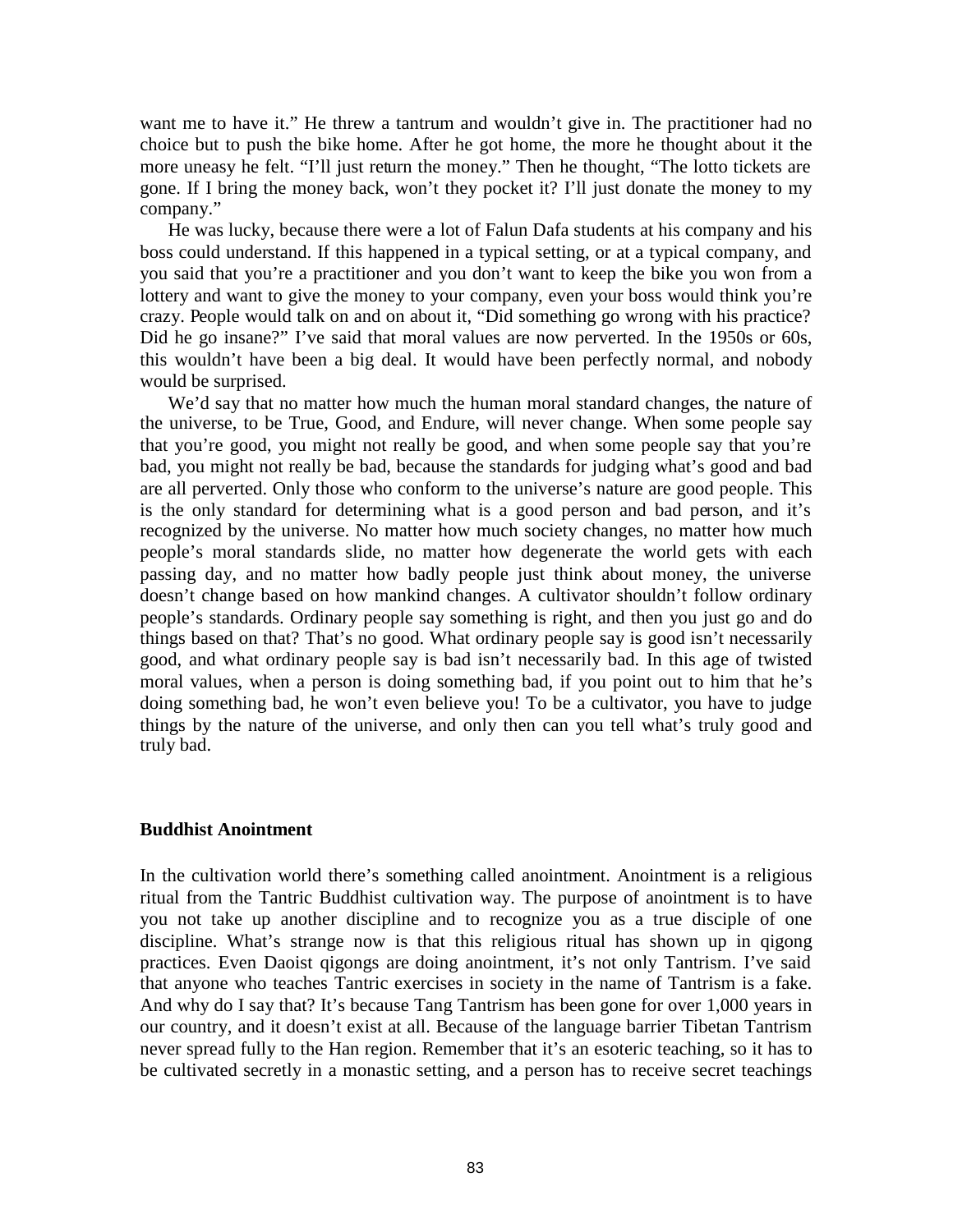from the master and cultivate secretly with him. It absolutely can't be taught without these conditions being met.

A lot of people go to Tibet to learn qigong with an intention: they want to find a master to study Tibetan Tantrism with, so that they can become qigong masters and get rich and famous later on. Now think about it, genuine Living Buddha Lamas who've received true teachings all have strong abilities, and they can see what's on the learner's mind. What he's there for can be seen with just one look at his mind, "He's come here to learn this practice so that he'll be a qigong master when he leaves and get rich and famous. He's here to ruin our discipline's method of cultivating Buddhahood." It's such a serious discipline for cultivating Buddhahood, could it be ruined by him just like that for the sake of becoming a qigong master to get rich and famous? What kind of motive is that? So they won't teach him a thing, and he won't get any real teachings. Of course, there are a lot of temples out there, and maybe he'll get some superficial things. If his thoughts aren't proper and he wants to become a qigong master so that he can do bad things, then he'll attract possessing spirits. Animal spirits have energy, too, but that isn't Tibetan Tantrism. Those who go to Tibet truly in search of the Law might plant themselves there and not come back. Those are true cultivators.

It's strange that a lot of Daoist practices also do anointment now. Daoists use energy channels, what are they doing anointment for? From what I learned while I was spreading the practice in the South, especially in the Guangdong area, there's an awful mess of a dozen-plus qigong practices doing anointment. And what's that for? When those masters do anointment for you, you supposedly become their disciples and you can't learn other practices. If you do they'll punish you. That's what they do. Aren't they doing crooked things? What they're spreading are things for healing and keeping fit, and the general public is only learning those things to get healthy. What's the point of doing that? There's a person who claims that once you do his qigong you can't do any others. Can he save people and lead them to Perfection? He's tying people up and ruining their chances! A lot of people do this.

The Daoist system doesn't do anointment, but now it's shown up there, too. I've seen that the qigong master who's the worst about anointment, do you know how high his gong pillar is? It's only two or three stories tall, yet he's a big-time qigong master. His gong has dropped so much, from what I saw, it's pathetically little. Hundreds and thousands of people line up for him to do anointment. His gong is limited and it's only that high, and his gong would drop and be gone in no time. What could he be using to do anointment for people? Isn't that cheating people? Real anointment, when you look at it from other dimensions, makes a person's bones look like white jade from head to toe. In other words, it uses gong, high-energy matter, to purify your body and wash it from head to toe. Can that qigong master do this? He can't. What's he doing? Of course, he's not necessarily doing religious things. The purpose is to have you belong to him once you learn his practice, and you'll have to go to his classes and learn his stuff. He's doing it to make money off you. If nobody learns his things he won't make money.

Falun Dafa disciples are like the disciples of other Buddhist disciplines, in that it's their master that does anointment for them many times, but they won't be told. People with abilities might know it, and sensitive people might feel it, too. When they're sleeping or at other times maybe they'll feel a sudden, warm current go through the whole body from the top of the head. The purpose of anointment isn't to make your gong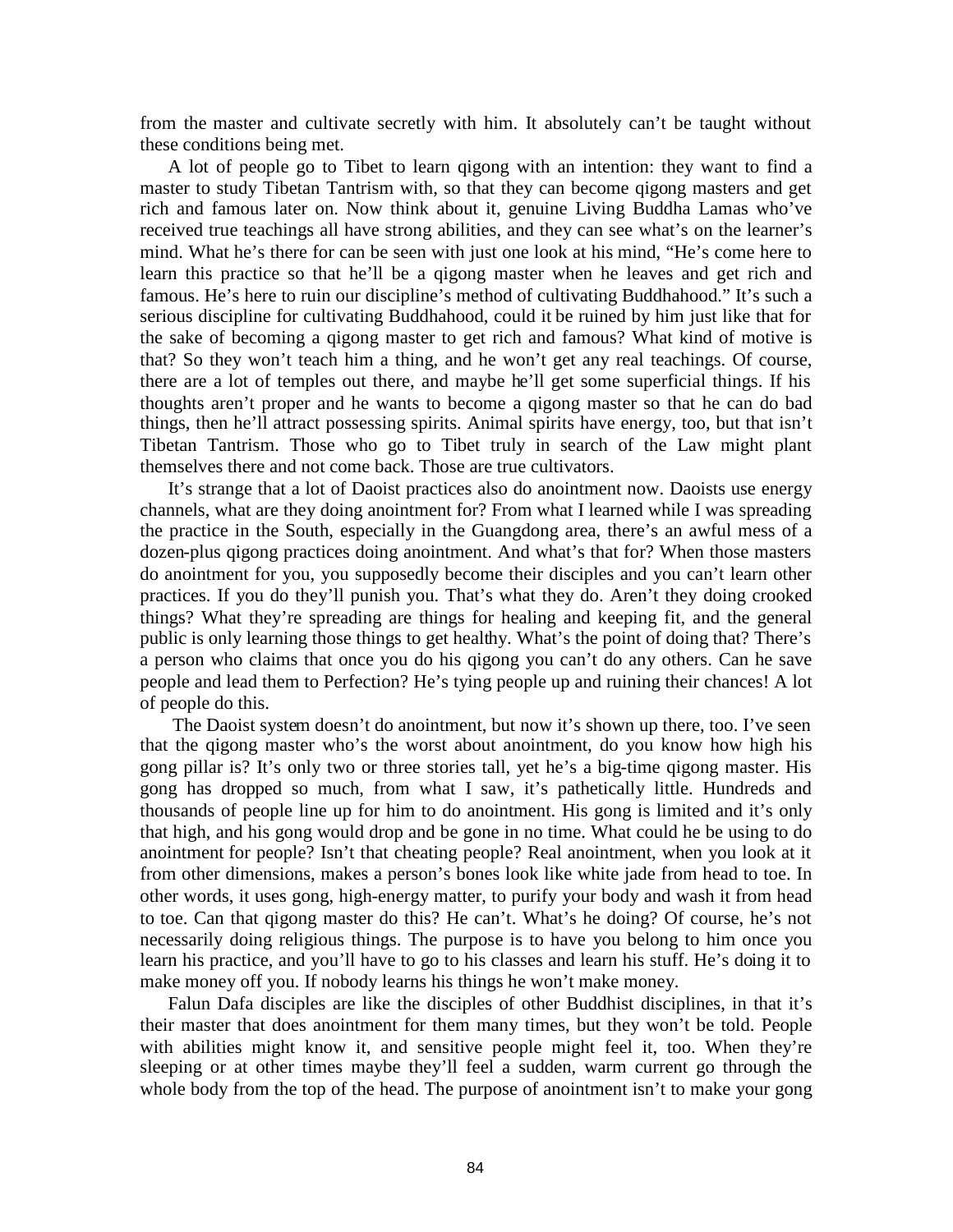higher—gong is something you cultivate yourself. Anointment is a method of strengthening, and it's to purify your body and clean it further. It has to be done lots of times, it has to be done at each level to help you cleanse your body. Cultivation is up to you, gong is up to the master, so we don't do ritual anointment.

Some people go through formal ceremonies to become students of their master. Now that I've mentioned this, I might as well tell you that a lot of people want to go through formal ceremonies to become my students. Our current period of history is different from China's feudal society. Does kneeling down and kowtowing count as formally becoming a student? We don't do those kinds of rituals. Here's how a lot of people think: "I'll kowtow, burn incense, and worship Buddha, and if I'm a little bit pious my gong will grow." That's ridiculous. True cultivation totally depends on how you cultivate—it's useless to hope for things. You don't have to kowtow to Buddha, and you don't have to burn incense, just truly cultivate yourself according to the standard for cultivators, and he'll be really happy just seeing you. But if you always do bad things when you're out in the world, maybe you burn incense and kowtow to him, but he'll be upset at the mere sight of you. Isn't that how it really is? True cultivation depends on you. So maybe you kowtow to me today and go through some formal ceremony to become my student, but you stick to old ways once you're off on your own again—then what was the point? We don't do that type of ritual at all. You could even ruin my name!

We have given you so much. For each of you, as long as you really cultivate and act strictly according to the Great Law, I'll take you as my disciples and guide you. As long as you cultivate Falun Dafa we'll take you as disciples and guide you. But if you don't cultivate we can't do anything for you. If you stop cultivating, what good would it do you to carry that title? It doesn't matter if you are students from the first series of classes or the second, could you be considered my disciples just because you do the movements? You have to truly cultivate according to our character standard, and only then can you have a healthy body, and only then can you truly go up to high levels. So we don't do those rituals. As long as you cultivate, you belong to our discipline. My Law bodies are aware of everything. Whatever you think about, they're aware of it, and they can do anything. If you don't cultivate they won't look after you, but if you do cultivate, they'll help you all the way to the end.

The practitioners in some qigongs haven't met their masters. They were told to kowtow facing in a certain direction and pay hundreds of dollars, and that this would do the job. Aren't they only fooling themselves? What's more, somebody like that goes head over heels, and from then on he starts to defend the practice and its master. He even tells other people not to learn other practices. I think that's pretty absurd. And then there are other people who do some so-called "touching the head" ritual. I don't know how that touch could do anything.

It's not just the people who teach qigong in the name of Tantrism that are fakes, the same goes for all those people who teach qigong in the name of Buddhism. Now think about it, the cultivation ways in Buddhism have had those forms for thousands of years, so is it still Buddhism if somebody goes and changes it? A cultivation way is for seriously cultivating Buddhahood, and it's incredibly wondrous. One little change will wreck the whole thing. The process that evolves gong is extremely complex, and what you can feel doesn't mean anything. So you shouldn't cultivate by feel. Monks' religious forms are their cultivation ways, and once they are altered they don't belong to that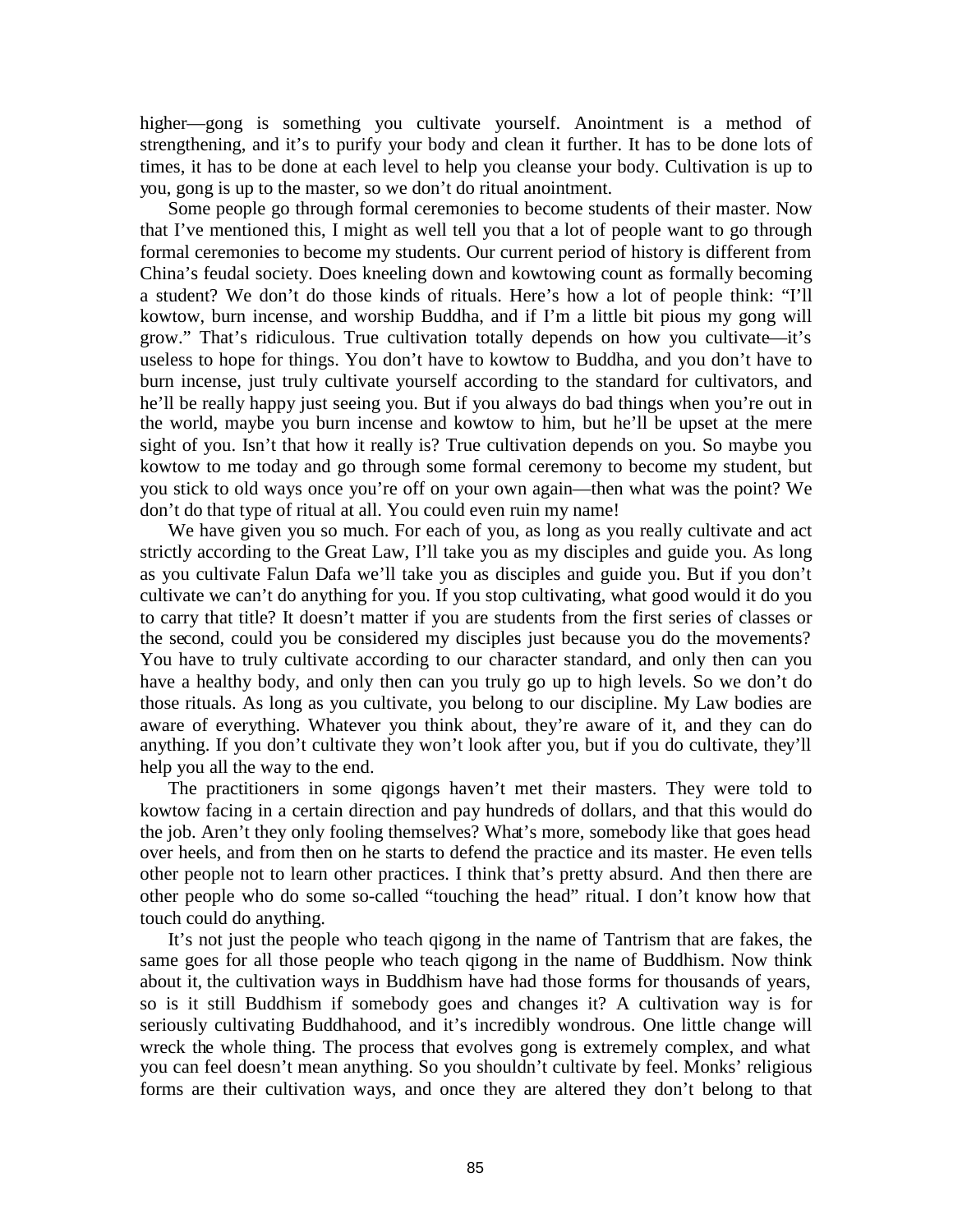discipline anymore. Every discipline has a Great Enlightened Being in charge of it, and every discipline has cultivated a lot of Great Enlightened Beings. Nobody dares to just go and freely change the cultivation way in that discipline. What benevolent might does a little qigong master have to cheat its master and alter that discipline for cultivating Buddhahood? And if it really could be altered, would it still be the same discipline? You can tell what's fake qigong.

### **Placement of the Mysterious Pass**

"Placement of the Mysterious Pass" is also called the "One Aperture of the Mysterious Pass." You can find these terms in *The Book of Elixir, Daoist Canon,* and *Guide to Nature and Longevity*. So what is it? A lot of qigong masters can't explain it. Ordinary qigong masters can't see it at all from their levels, and they're not allowed to see it. If a cultivator wants to see it, he has to reach the upper level of the Wisdom Eye before he can see it. Ordinary qigong masters can't reach that level so they can't see it. Ever since ancient times cultivation circles have been trying to figure out what the Mysterious Pass is, where the One Aperture is, and how to place it. In *The Book of Elixir, Daoist Canon,* and *Guide to Nature and Longevity* they only discuss it theoretically, and they don't touch the essence at all. They explain it and explain it, but they only make you more confused. No one can explain it well because ordinary people aren't allowed to know the essence.

Also, I can tell you something, and it's only because you're our Falun Dafa disciples that I'm telling you this: make sure you don't read those confused qigong books. I'm not talking about the ancient books I just mentioned. I'm referring to those fake qigong books that people write nowadays. Don't even open them. As soon as you have even the slightest thought, "Oh, this sentence makes sense..." when that thought flashes through your mind, the possessing spirits in that book will get on your body. A lot of books were written under the control of possessing spirits that manipulated people's attachments to fame and profit. There are a lot of fake qigong books—quite a lot. A lot of people are irresponsible, and they even write things that have possessing spirits and other junk. Even the ancient books I mentioned before or other ancient books like those, for the most part, it's better not to read them since there's the issue of committing to just one practice.

An official from the China Qigong Association once told me a story which really made me laugh. He said that there was a person in Beijing who always went to qigong lectures. He'd take them in one after another, and after a while he felt that there wasn't anything more to qigong than what he'd heard. They were all at the same level so they all talked about the same things. Like those fake qigong masters, he thought that was the only meaning qigong had! "Alright then, I'll write a qigong book, too." Think about it, someone who doesn't practice qigong wants to write a qigong book. Qigong books are just copied from one another nowadays—he copies yours, you copy his… He wrote and wrote until he got to the topic of the Mysterious Pass, and he couldn't go further. Who really knows what the Mysterious Pass is? Even few real qigong masters know. So he went and asked a fake qigong master. He didn't know he was fake, though, because he didn't know about qigong to begin with. But if the fake qigong master couldn't answer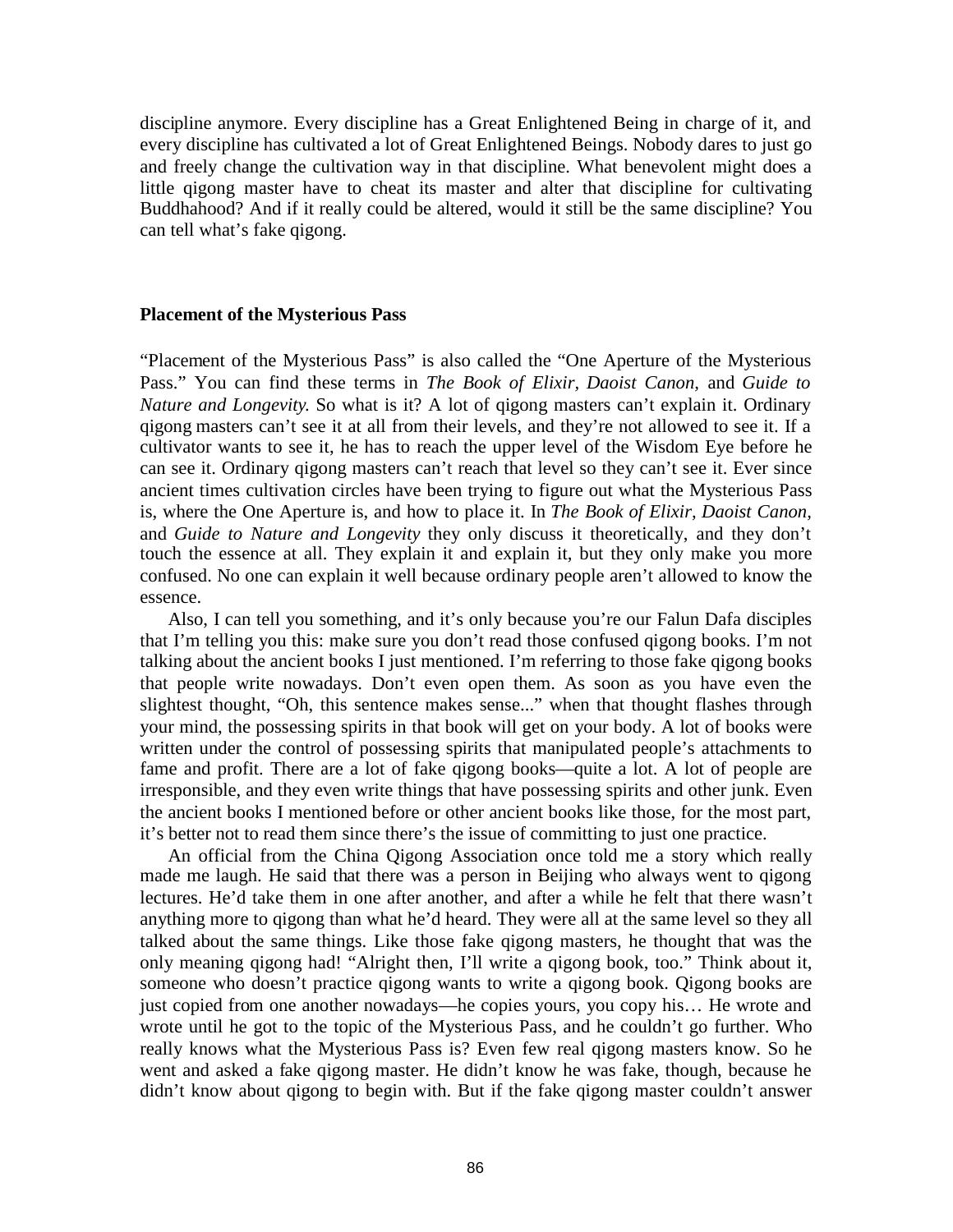the question, wouldn't people know he was fake? So he dared to make something up, and said that the One Aperture of the Mysterious Pass is located at the tip of a man's private part. It sounds pretty absurd. But don't laugh yet—this book has been published. What I'm saying is that today's qigong books are that ridiculous. Is there any point in your reading that stuff? There's no point, and it can only harm you.

So then what's meant by, "Placement of the Mysterious Pass"? During your Triple-World-Law cultivation, when you cultivate above the middle levels, meaning, when you enter high-level Triple-World-Law cultivation, the Cultivated Infant starts to develop. The Cultivated Infant is different from what we know as Cherubs. Cherubs are small, playful, and mischievous. The Cultivated Infant doesn't move, and unless the master soul controls him, he'll sit still with his hands folded in the Jieyin position, legs crossed and on a lotus flower. The Cultivated Infant is born from the elixir field. You can see him in the extreme microcosm—even when he's smaller than the tip of a needle.

There's something else I'd like to clarify. There is only one true elixir field, and it's at the area around the lower abdomen. Well, it's the field located above the Huiyin acupoint at the perineum, it's inside the body, and below your lower abdomen. Many forms of gong, many abilities, many technique-like things, Law Bodies, the Cultivated Infant, Cherubs, and many other beings are all born in this field.

In the past there were a few cultivators who talked about an upper elixir field, a middle elixir field, and a lower elixir field. I'd say they were wrong. Some would say that their masters had passed it down that way for generations and that it's written in books that way. I'll tell you, junk has been around since ancient times. Don't look at how many years it's been passed down for—that doesn't mean it's correct. Some worldly small paths have always been spread in the environment of ordinary people, but they can't help you cultivate. They're nothing. When they talk about the upper elixir field, middle elixir field, and the lower elixir field, what they mean is that wherever you generate elixir is an elixir field. Isn't that funny? When a person focuses his mind on a single spot, after some time it will generate an energy mass that forms an elixir. If you don't believe it, then focus your mind on your arm and keep it there, and a little while later elixir will form there. So when some people see this they say that elixir field is everywhere. That sounds even funnier. They think that wherever elixir forms, that's an elixir field. The truth is, that's an elixir, but not a field. You could say that elixir is everywhere, or that there's an upper elixir, middle elixir, and lower elixir—that's okay. But, there's only one field that can truly generate countless Laws, and it's located at the lower abdominal area. So those sayings about an upper elixir field, a middle elixir field, and a lower elixir field are wrong. Elixir will form wherever you focus your mind for a while.

The Cultivated Infant is born at the elixir field at the lower abdomen and it slowly grows bigger and bigger. By the time he's the size of a ping-pong ball, the shape of his whole body can be seen, and his nose and eyes are developed. While he's the size of a ping-pong ball, a small, round bubble grows by his side. After it's formed, it grows as the Cultivated Infant grows. When the Cultivated Infant grows to be about five inches tall, a single lotus flower petal appears. When he grows to be about seven to eight inches tall, the lotus petals are basically formed, and a layer of lotus petals appears. The golden, shining Cultivated Infant sits on a golden lotus plate—it's beautiful. That is the Indestructible Adamantine Body, which Buddhists call a Buddha-body, and Daoists call a Cultivated Infant.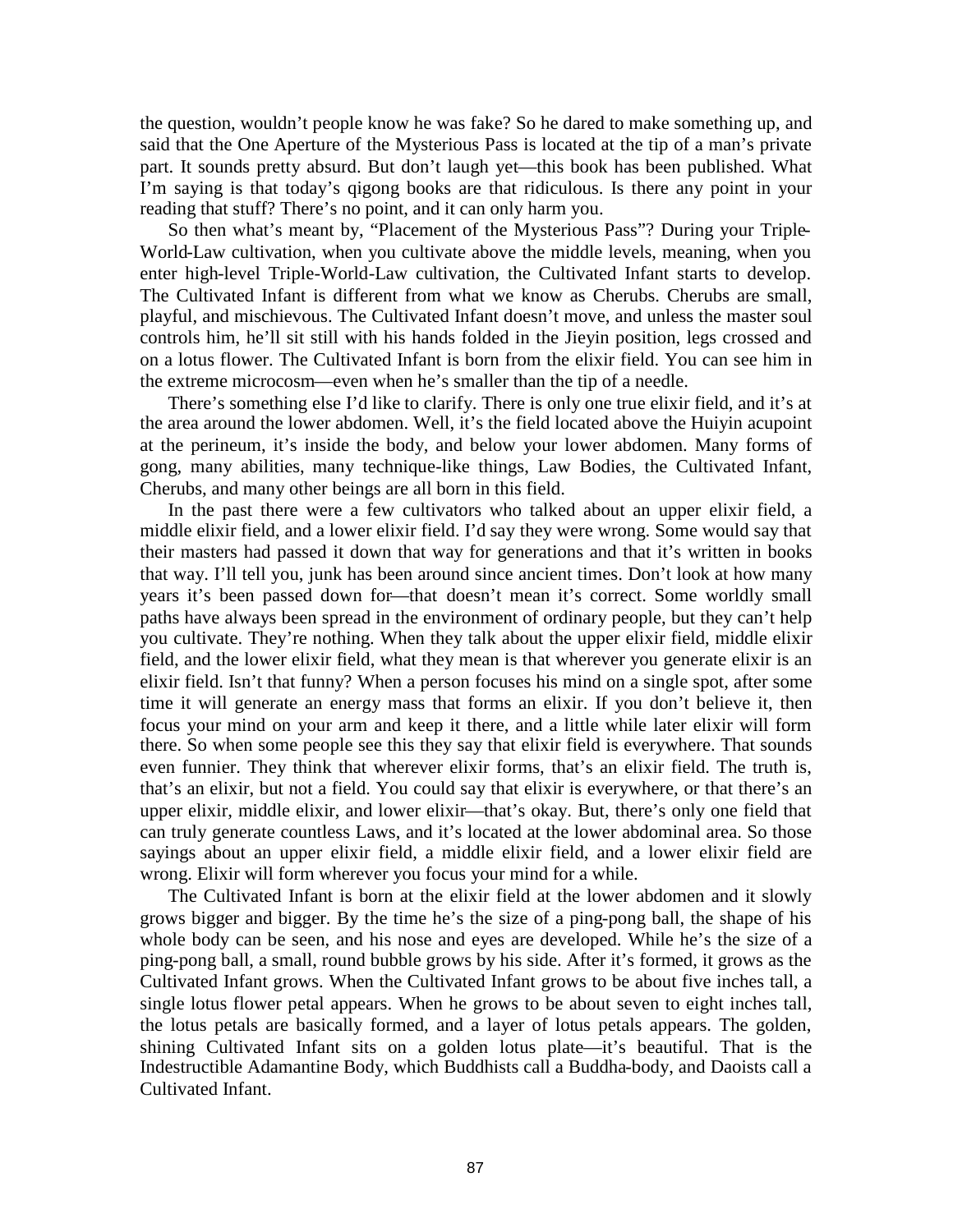In our discipline we cultivate both types of bodies and they're both required—your innate body has to be transformed, too. You know, a Buddha-body can't be revealed around ordinary people. With a lot of effort, the shape can be shown, and ordinary people's eyes can see its luminescence. But to ordinary people, after this body has been transformed, it looks the same as the body of an ordinary person, and ordinary people can't tell any difference, but it can freely move between dimensions. When the Cultivated Infant has grown to be about five to seven inches tall, the air bubble will have also grown to the same height. It's just like a balloon's membrane, and it's transparent. The Cultivated Infant sits with its legs crossed and doesn't move. When he's grown that big the air bubble needs to leave the elixir field, it's fully grown. "A melon falls when it's ripe," as they say. So it'll move up. The process of moving up is a slow one, but every day it can be seen moving. It gradually moves up and rises higher. If we experience and observe it carefully we can sense that it exists.

When it reaches your Tanzhong acupoint at the center of the chest, it needs to stay there for a period of time. This is because the human body's essence, and many things (the heart is also here), will form a set of their own inside this air bubble. The air bubble needs to be enriched with essence. After some time it moves up again. When it passes through the neck you feel suffocated, as if your blood vessels were blocked, and it feels so swollen it's painful. This will be over in a day or two, and then it reaches the head. We call this "ascending to Niwan." Although we say it arrives at Niwan, it's actually as large as your entire brain, and you'll feel like your head is swollen. Since Niwan is a key place in a person's being, its essence also needs to be formed inside the bubble. After that, the bubble squeezes its way through the Third Eye passageway, and that feeling is awful. The Third Eye is so swollen that it hurts, the temples also feel swollen, and the eyes are sunken. This lasts until the bubble squeezes out, and it instantly hangs at the forehead position. This is called the Placement of the Mysterious Pass—it hangs there.

At that time, people whose Third Eyes are open can't see. That's because in both Buddhist and Daoist cultivation the doors are closed in order to develop things faster inside the Mysterious Pass. There's a large set of doors at the front and a set of doors at the back, and they're all closed, just like the tunnel of Tiananmen gate in Beijing, with a big set of doors on each side. In order to accelerate the formation and enrichment of the Mysterious Pass, the doors aren't opened except under extremely special circumstances. People who can see things with their Third Eyes aren't able to see at that stage—they aren't allowed to look with it. What's the purpose of its hanging there? Hundreds of energy channels in our body intersect at that spot, so the hundreds of energy channels have to circle through the Mysterious Pass and come out, and they all have to go through the Mysterious Pass. This is done to lay some more foundations and form that set of things inside the Mysterious Pass. Since the human body is a small universe, it will form a small world, and all human-body essence will be formed inside it. But it only forms a set of facilities, and it's not fully operational yet.

In Qimen cultivation the Mysterious Pass is kept open. When the Mysterious Pass is ejected, it comes out in the form of a tube, but it gradually becomes round. So the doors on both its sides are open. The Qimen practices don't cultivate into Buddhas or Daos, so they have to protect themselves. There are a lot of Buddhist and Daoist masters, and they can all protect you, so you don't need to see and you won't run into problems. But that wouldn't work for the Qimen practices. They have to protect themselves, so they have to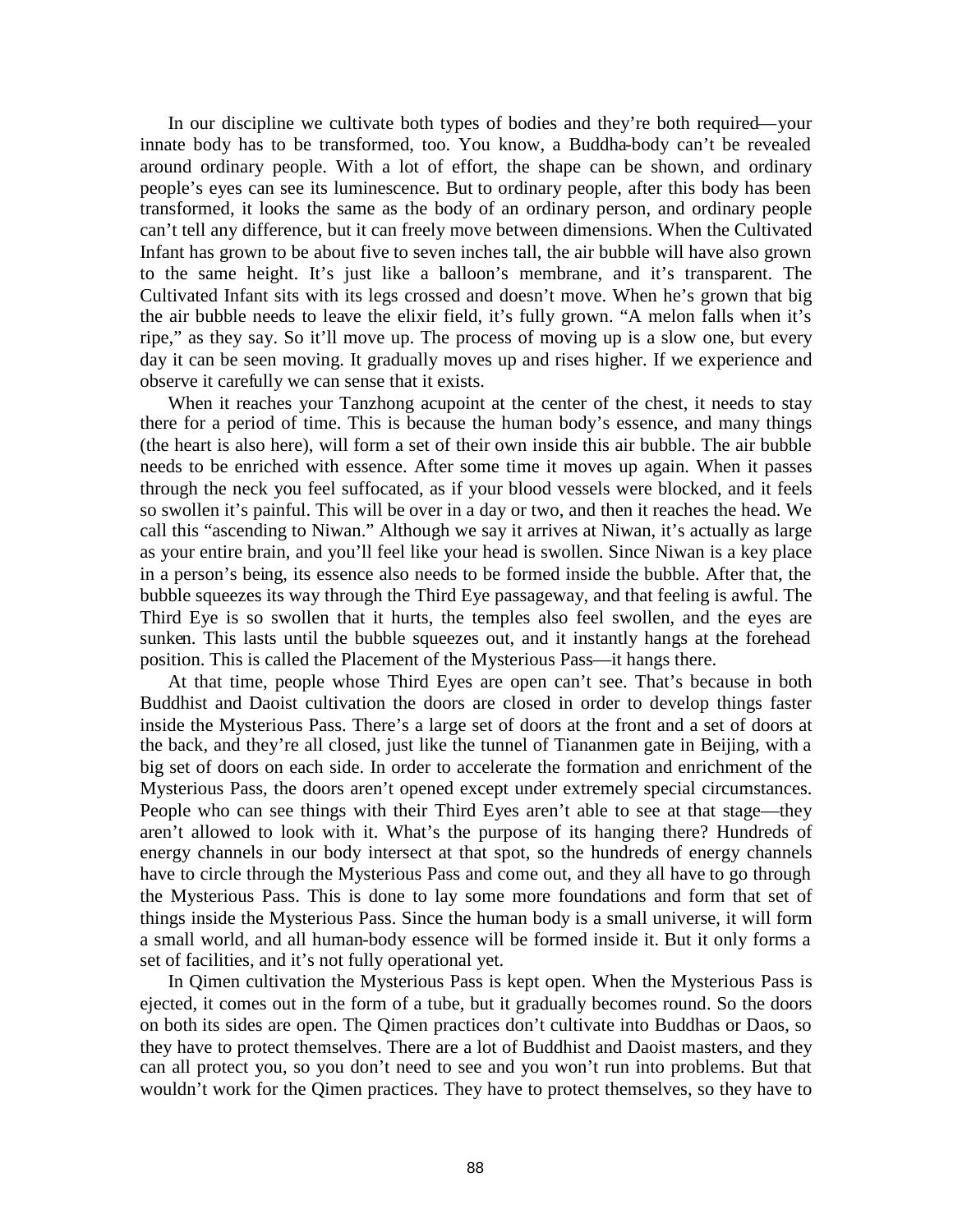be able to see. But when they see things with their Third Eyes at that time it's like looking through the tube of a telescope. After this set of things is formed, which is about a month or so, it starts to return. When it returns to inside the head it's called the "Mysterious Pass Changing Positions."

When it goes back, your head will again feel so swollen that it's awful. Then it squeezes its way out of your Yuzhen acupoint at the nape of the neck. The feeling as it squeezes out is again awful, as if your head was being split open. Then it comes out all at once, and you'll immediately feel relief. After it comes out, it hangs in a deep dimension, and it exists on the bodily form in that deep dimension, so you won't press against it while you sleep. But there's one thing. You'll sense that something is in front of your eyes when the Mysterious Pass is first placed, and even though it's in another dimension, you'll always feel like your vision is blurry, like something is blocking your eyes, and it's not very pleasant. Since the Yuzhen acupoint is a major, key pass, a set of things also needs to be formed at the back of the head. Then it starts to go back. The "One Aperture of the Mysterious Pass" actually isn't just one aperture—it has to be placed multiple times. After it's returned to Niwan, it starts to descend, and it descends inside the body all the way to the Mingmen acupoint at the space between the kidneys. At the Mingmen acupoint it's ejected out again.

Your Mingmen acupoint is an extremely important, major aperture. Daoists call it an "aperture," and we call it a "pass." It's an important, major pass, and it's really like a steel gate—like countless layers of steel gates. You know, our bodies have layers after layers. Our flesh cells here are one layer, and the molecules inside them form another layer—atoms, protons, electrons, the infinitely small particles, the smaller and even smaller particles, all the way down to the extremely microcosmic particles, and each layer has one layer of gates set up. And for this reason there are lots and lots of abilities and technique-type things that are all locked inside the many layers of gates. In other practices, which cultivate elixir, when the elixir explodes, the Mingmen has to be blasted open first. If it's not blasted open your abilities won't be freed. After the Mysterious Pass has formed this set of things at the Mingmen acupoint it goes back inside again. Once it's inside, it begins its return to the lower abdominal area. This is called "Mysterious Pass Returning to its Position."

After the Mysterious Pass returns, it doesn't go back to its original place. At that time the Cultivated Infant has grown very big. The air bubble will cover the Cultivated Infant, and it will envelop the Cultivated Infant. As the Cultivated Infant grows, it grows along with him. If the Infant is a Daoist one, usually when he has grown to the size of a six- or seven-year-old child he's allowed to leave the body, and that's called "Birth of the Cultivated Infant." He can come out and move around under the control of your master soul. The human body stays there, fixed, while the master soul comes out. And if the Infant is a Buddhist one, usually when it's cultivated to your size there's no more danger. At that time, the Cultivated Infant is normally allowed to leave the body, to separate from the body, and it can come out. By then the Cultivated Infant has grown as large as you, and the cover is large. The cover has expanded outside your body, and *that* is the Mysterious Pass. Since the Cultivated Infant has grown so big, the Mysterious Pass naturally expands outside the body.

Maybe you've seen the statues and paintings of Buddhas that are in temples, and noticed that the Buddhas are always inside a circle. This is especially true for the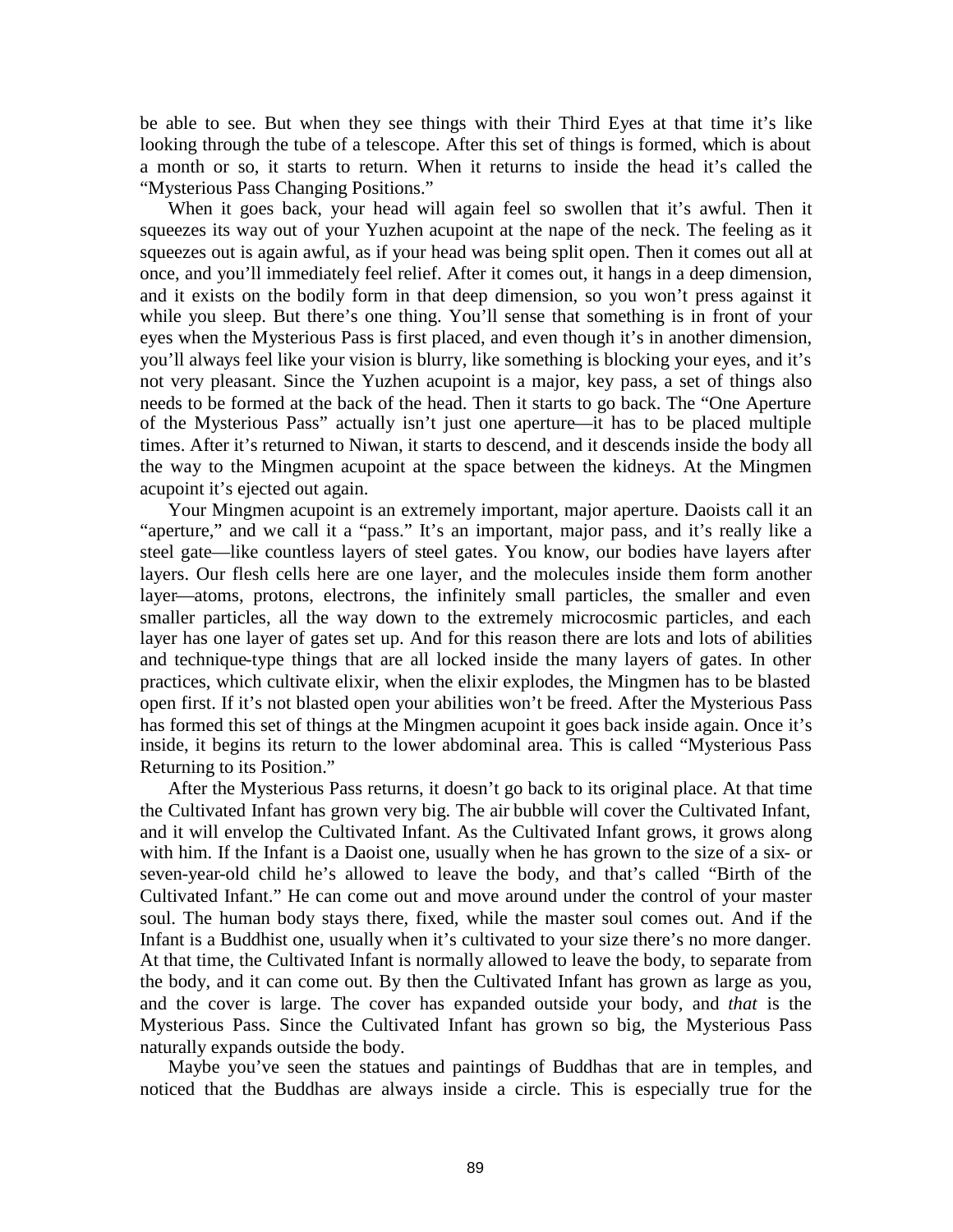paintings of Buddhas—there's always a circle that the Buddha sits in. A lot of Buddha images are like that, especially the paintings in ancient temples—they're all like that. Why do they sit inside a circle? Nobody knows. I'll tell you, that is the Mysterious Pass. But then it's not called a Mysterious Pass. It's called a world. Well actually, it can't be called a world just yet. It only has this set of facilities, just like a factory that has a set of facilities but doesn't have the ability to produce. It needs energy and raw materials before it can start production. A few years back a lot of cultivators said, "My gong is higher than a Bodhisattva's," or "My gong is higher than a Buddha's." Other people thought it sounded unbelievable. Actually, what they said wasn't at all unbelievable. Your gong does have to be cultivated to a very high level while you're in the human world.

So how did this come about?—he's cultivated higher than a Buddha? You shouldn't understand it so superficially. His gong is definitely very high. That's because when he's cultivated to a very high level and reached full Enlightenment, or is Unlocked, his gong is definitely very high. Right before he's Unlocked and fully Enlightened, eight tenths of his gong will be taken down together with his character level. That energy is used to enrich his world, his own world. As you know, a cultivator's gong, along with his level of character especially, is what he's cultivated by going through countless hardships and tempering himself under grueling conditions all his life. So it's extremely precious, and eight tenths of that precious matter is used to enrich his world. And for this reason, when he succeeds in cultivation later on he'll get whatever he wants just by extending his hand, he'll have anything he wants, and he'll be able to do whatever he wants to—he'll have everything in his world. That's his benevolent might, which he cultivated by bearing hardships.

That energy that he has can be easily transformed into anything. So whatever a Buddha wants, or whatever he'd like to eat or to play with, he has it all. That's what he has cultivated for himself, that's his Buddha Status, and without it he can't complete his cultivation. By this time it can be called his own world, and he only has two tenths of his gong left to be Perfected, to attain the Dao. Even though he only has two tenths of his gong left, his body isn't locked, or he doesn't have a body, or even if he does it's already been transformed by high-energy matter. His divine powers will then be displayed in full, and they are unmatched in their might. While he's cultivating around ordinary people his body is usually locked and he doesn't have such great skills, and no matter how high his gong is, he's restrained. But now everything will be different.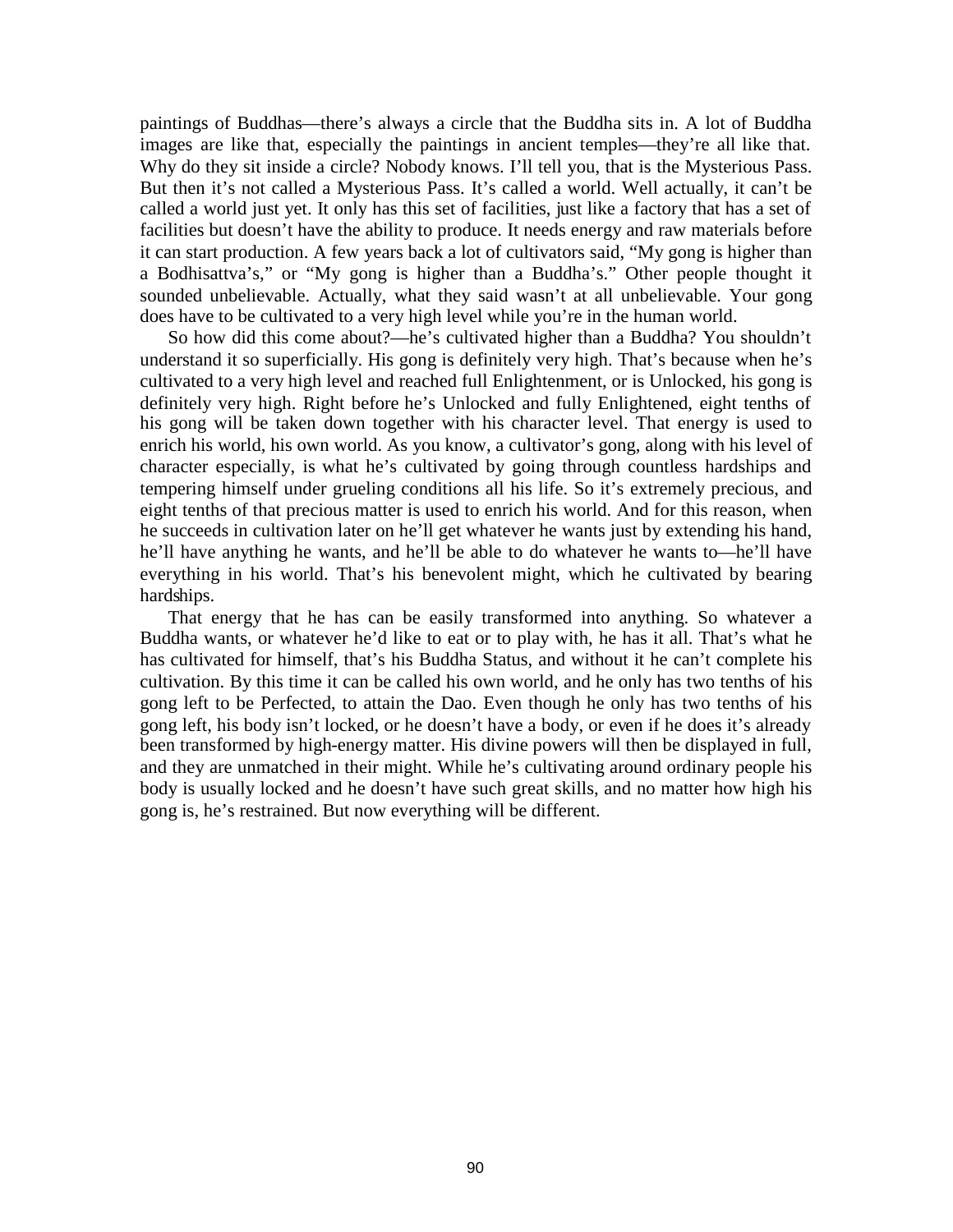# **The Fifth Talk**

### **The Law Wheel Design**

Our Falun Dafa's symbol is a Law Wheel. People with abilities can see that the Law Wheel is turning, and the same goes for our small Law Wheel pins—they're turning too. We are guided in our cultivation by the nature of the universe, to be True, Good, and Endure. We practice according to the universe's law of evolution, so what we cultivate is just enormous. In a sense, the Law Wheel design is the universe's miniature. There's a concept in the Buddhist system that the Ten-Directional World is itself a universe, having four sides and eight directions, or eight points, so it's possible that some people can see that above and below it there's a gong pillar, and that's why when you count its top and bottom, you get a ten-directional world, which constitutes this universe. It represents the Buddhist summary of the universe.

Of course, there are countless galaxies in this universe, and our Milky Way is one of them. The whole universe is in motion, and all the galaxies in the whole universe are in motion, too, so the Tai-ji symbols in this design and the small *srivatsa* symbols,  $\boldsymbol{\pi}$ , are also turning, the whole Law Wheel is turning, too, and the large  $\mathbb{H}$  symbol in the center is turning as well. So in a sense, it symbolizes our Milky Way, and at the same time, since we're Buddhist, it has a Buddhist symbol in the center. That's looking at it from the surface. All the different kinds of matter have forms of being in other dimensions, and in those other dimensions they have extremely rich, complex evolution processes and forms of being. This Law Wheel design is the universe's miniature, and in all other dimensions it, too, has its forms of being and its evolution processes, so I call it a world.

When it's turning clockwise the Law Wheel can automatically take in energy from the universe, and when it's turning counterclockwise the Law Wheel can send out energy. Turning inward (clockwise), it saves oneself, turning outward (counterclockwise), it saves others. It is unique to our practice. Some people have asked, "We're Buddhist, so why are there Tai-ji? Isn't the Tai-ji a Daoist thing?" It's because what we cultivate is huge—it's just like we're cultivating the whole universe. So think about it, everybody: there are two major systems in the universe, the Buddhist system and the Daoist system, and without either of them it wouldn't make up a complete universe, you wouldn't be able to call it a complete universe, so we include Daoist things here. Some people might say, "Hey, there's more to it than just the Daoist system. What about Christianity, Confucianism, and all the other religions?" I can tell you this, when cultivation in Confucianism reaches extremely high levels it becomes Daoist, while a lot of Western religions are of a Buddhist nature when their cultivation reaches a high level, they're one set of teachings in the Buddhist system. Those are the only two systems that are major.

So why are there two Tai-ji symbols that are red at the top and blue at the bottom, and two other ones that are red at the top and black at the bottom? The way that people usually think of the Tai-ji is that it's made up of two kinds of matter, one black and one white, the qi of yin and yang. That understanding is a bit shallow. It has different manifestations in different dimensions. This is how its colors manifest at the highest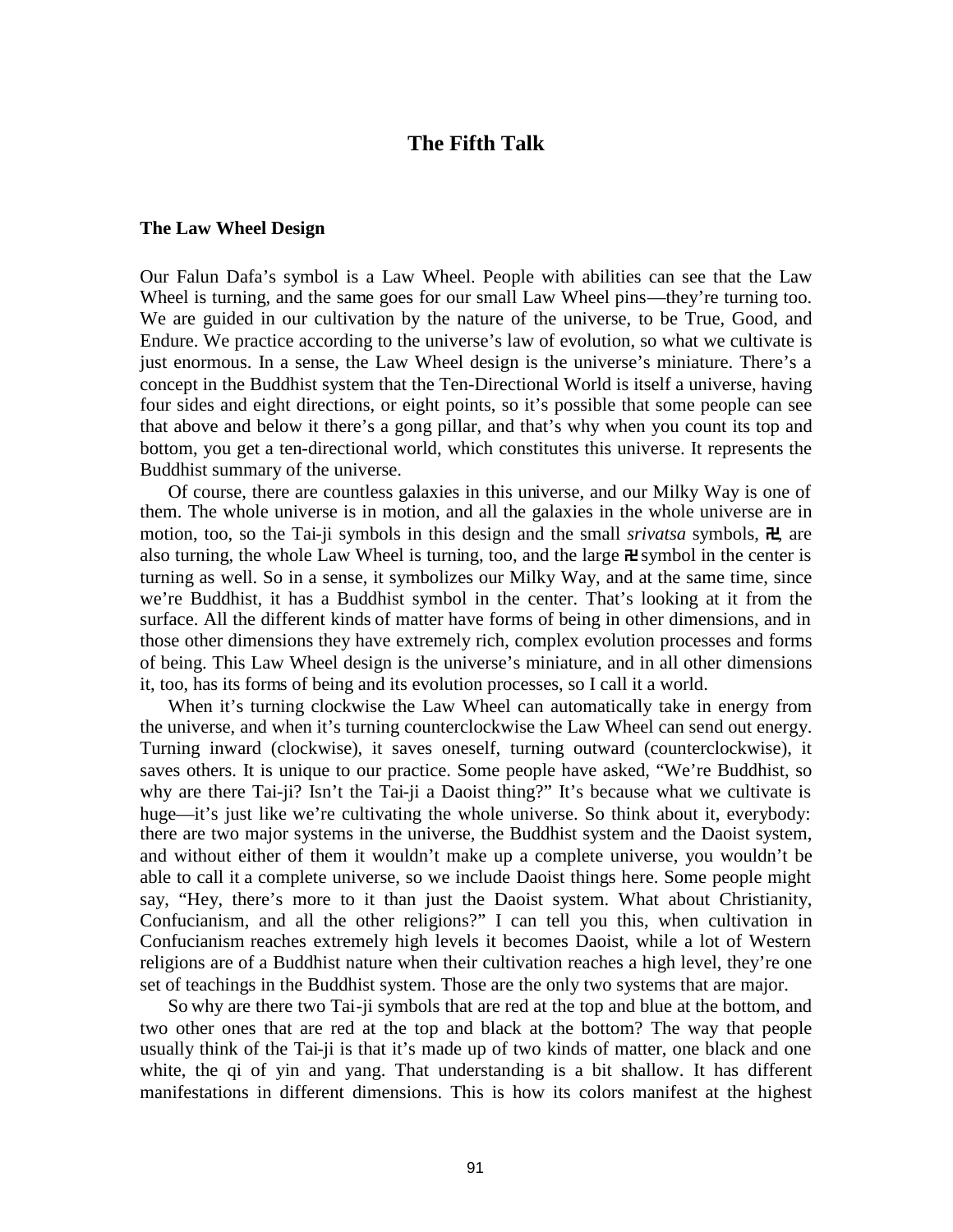level. The Dao as we know it is red at the top and black at the bottom, it takes on these colors. For example, we have some people whose Third Eyes are open, and they've discovered that what looks red to their eyes actually looks green in another dimension that's only one level away. They find that the golden yellow color is actually purple in another dimension, that there's that kind of contrast, since colors change in different dimensions. The Tai-ji with the red top and blue bottom belongs to the Original Great Dao, which includes the Qimen practices. The small  $\mathbb{H}$  symbols on the four sides are Buddhist, and they're the same as the one in the center—they're all Buddhist. The colors of this Law Wheel are quite bright, so we use it as Falun Dafa's symbol.

The Law Wheel that we see with our Third Eye won't necessarily have these colors. The background color might change, although its design doesn't. When the Law Wheel that I place in your lower abdomen turns, what you see in your Third Eye might be red, violet, green, or clear. It goes from red to orange, yellow, green, blue, indigo, and violet—its background color changes constantly, so you might see other colors, but the colors and the pattern of the  $\pm$  symbols and the Tai-ji inside the Law Wheel don't change. We feel that the background color of this design looks nice, so we've kept them. People with abilities can penetrate beyond this dimension to see many, many things.

Some people have said, "This  $\mathbb H$  symbol looks like that thing Hitler had." I can tell you that this symbol doesn't have anything to do with any social clashes. Some people say that if the corner tilted to this side it would be Hitler's thing. That's not an issue, since it turns both ways. This symbol was widely known in the world 2,500 years ago, it was back in Shakyamuni's time that they got to know it. It's only been a few decades since the time of Hitler and World War II, and he stole this symbol for his own use. But the color of his was different from ours, it was black, and what's more, its corner pointed upward and it stood on its end, it was vertical. So that's all I'll say about the Law Wheel. We've only talked about how it looks on the surface.

So then what does this  $\mathbb{H}$  symbol represent for us Buddhists? Some people say it stands for good luck—that's how ordinary people interpret it. I'll tell you, the  $\mathbb{H}$  symbol marks a Buddha's level, and only those who reach the level of a Buddha have it. Bodhisattvas and Arhats don't have it, but Great Bodhisattvas, like the Four Great Bodhisattvas, all have it. We can tell that those Great Bodhisattvas have gone far beyond the levels of common Buddhas, they're even higher than Tathagatas. The Buddhas beyond the level of Tathagata are so many they're countless. Tathagatas have only one  $\mathbb{H}$ symbol, but when someone reaches the levels higher than Tathagata he'll begin to have more  $\mathbb{H}$  symbols. At a level twice as high as Tathagata you have two  $\mathbb{H}$  symbols, and at even higher levels you have three, four, or five… and some will have so many their bodies will be covered in them. They'll appear on the head, the shoulders, the knees, and when they get to be too many to fit, they'll even appear on the palms, the fingers, the soles of the feet, the pads of the toes, and so on. As the level gets higher and higher, the number of  $\pi$  symbols keeps rising, and that's why the  $\pi$  symbol indicates a Buddha's level. The higher a Buddha's level, the more  $\mathbb{H}$  symbols he has.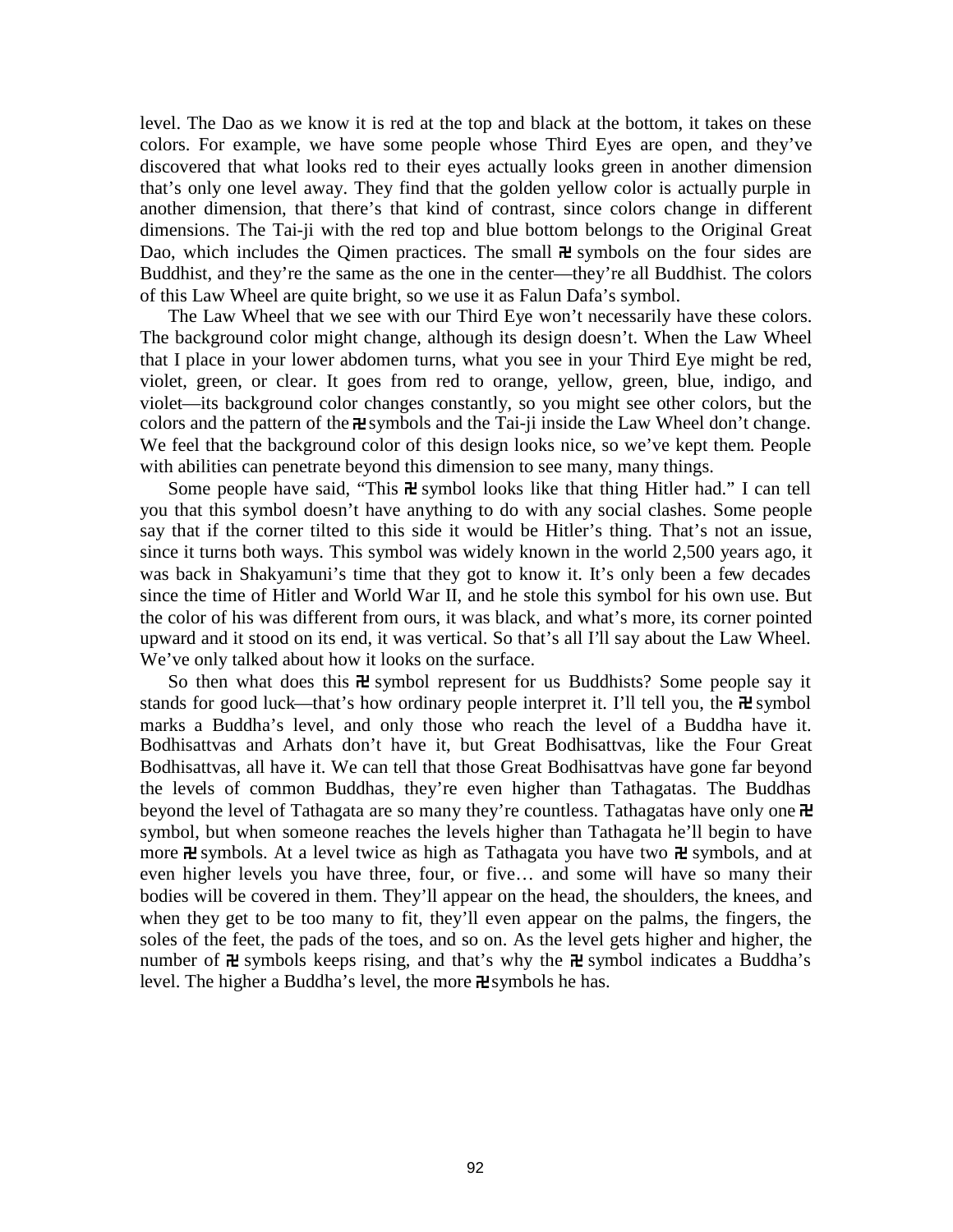### **The Qimen Practices**

There's more than just Buddhist and Daoist practices, there are also the Qimen practices. They call themselves the Qimen cultivations. Now when we think about cultivation, here's how most of us understand it. From ancient China on up to today, people have considered the Buddhist and Daoist cultivation ways standard, and they refer to them as true cultivation disciplines. The Qimen practices, though, have never been made public, and not many people know they exist. People only know about them from art and literature.

So is there such a thing as Qimen practices? Yes, there is. During my cultivation, in the later years, in particular, I came across three Qimen sages and they passed on to me the essence of their teachings, and those things were really unique, and really good. And exactly because their practices are so unique, most people can't understand them and what comes out in their practice is really strange. Also, they have a saying, "not Buddha, not Dao"—they don't cultivate Buddhahood and they don't cultivate Dao. When people hear that they don't cultivate Buddhahood or Dao, they call them "side-door fringe ways." But they call themselves Qimen practices. Calling them "side-door fringe ways" isn't exactly a compliment, but it's not negative, either. It doesn't mean they're evil ways, that's for sure. Even the surface meaning of it doesn't suggest that it's an evil practice. Historically people have been calling the Buddhist and Daoist practices "true cultivation disciplines." But people don't understand the Qimen practices, so they call them "sidedoor"—not the main door, or not a true teaching. And what's "fringe ways" about? The term for "fringe" meant "a little awkward," an awkward practice. "Fringe" usually meant a bit awkward in the ancient Chinese vocabulary. "Side-door fringe way" has this layer of meaning to it.

Then why aren't they evil ways? Because they, too, have strict character requirements, and they, too, base their cultivation on the nature of the universe. They don't violate the nature of the universe or the laws of the universe, and they don't do bad things, so you can't call them evil ways. It's not that the Buddhist and Daoist systems are true teachings because the nature of our universe is in line with their cultivation ways, but instead, it's because the Buddhist and Daoist system cultivation ways are in line with the nature of the universe. If the Qimen practices are in line with the nature of the universe, then they aren't evil practices—they're true teachings, too. That's because the criterion for determining good and evil, or virtue and vice, is the nature of the universe. They base their cultivation on the nature of the universe, so they're upright, too. It's just that their requirements and features are different from Buddhist and Daoist system ones. They don't make a practice of passing on their teachings to a wide range of students, they only teach a small circle. When Daoists pass their things on, they'll teach a large batch of disciples, but only one of them gets the real teachings. Buddhists believe in saving all sentient beings—if you can cultivate, then you cultivate.

When a Qimen practice is transmitted it can't be given to two people. Instead, only one person gets selected over a pretty long period of time, so that's why ordinary people have never seen their things. Of course, when qigong was in its heyday I discovered that a small percentage of people from these practices also came out to teach. But they would try and try to spread it, and it just wouldn't work, because there were some things their masters just absolutely wouldn't let them pass on. If you want to spread a practice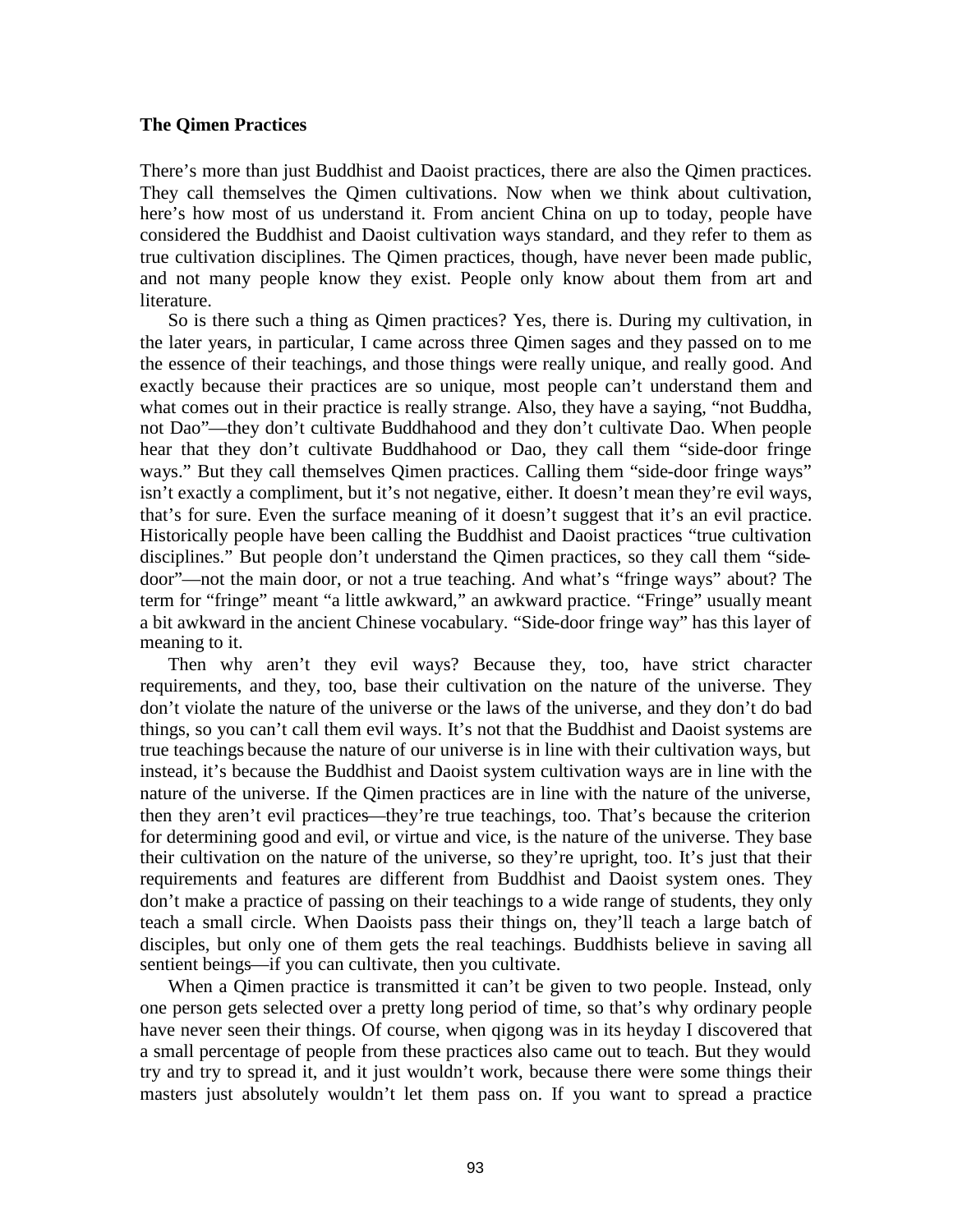widely, you can't pick your students, and people with all kinds of character might come to learn it. They'll bring along different ways of thinking, and they'll be all kinds of people, so you can't pick your disciples. That's why Qimen practices can't be popularized. They're vulnerable to danger, because those things they have are really special.

Some people have thought, "Buddhists try to cultivate into Buddhas, and Daoists try to cultivate into True Persons. So what does somebody become when he does a Qimen practice successfully?" He'll be a roaming Immortal, with no fixed domain in Heaven. You know, Tathagata Shakyamuni has the Saha World, Buddha Amitabha has the Western Paradise, and Bhaishajyaguru has the Emerald World. Each Tathagata and Great Buddha has his own world. Each Great Enlightened Being has a heavenly kingdom that he's put together, and a lot of his disciples live there. But with the Qimen practices, they don't have definite boundaries in the universe—they're just like wandering Gods or roaming Immortals.

### **Practicing in an Evil Way**

What does "practicing in an evil way" mean? Well, there are a number of forms of it. There's a certain type of people who specifically do evil practices, and their stuff has been passed down for generations. Why do they pass that stuff on? It's because they want to build up their reputations, benefit themselves, and get rich. That's what they care about. Of course, their character isn't high, and they don't get any gong. So what do they get? Karma. When a person's karma is huge, it can form a kind of energy. But his level is nothing, and he's nothing compared to a cultivator. He is able to have power over ordinary people, though. That stuff is also a form of energy, so when its density gets very high, it can strengthen the abilities that the human body has. It can have that kind of effect. So there have always been people who teach that stuff. They say, "I do bad things, I swear at people, and my gong grows right up." They aren't building up their gong in the least. The fact is, they're just increasing the density of that black matter since doing bad things gives them black matter, karma. So they can strengthen those few little tiny inborn abilities with that karma and bring about some minor abilities, but they can't do anything big. These people think they can build up gong by doing bad things, that's their theory.

Some people say, "If the Dao grows by a foot, the demon will grow by ten times as much." That's blasphemy on the part of ordinary people, demons will never be higher than Daos. There's this phenomenon: the universe that we human beings know is only one small universe out of countless universes, and we call it the universe for short. Every time a long period of time has passed, a massive, cosmic catastrophe hits this universe of ours. The catastrophe destroys everything in the universe, even planets can be destroyed, and it can destroy all living things in the universe. The motion of the universe has patterns. In this cycle's universe human beings aren't the only ones who have gone bad. A lot of beings have seen something: speaking in terms of the present time, it's been quite a long time since a big explosion happened in this dimension of the universe. Astronomers aren't able to see it today because what we can see with the most powerful telescopes are things that happened 150,000 light-years ago. If we want to see the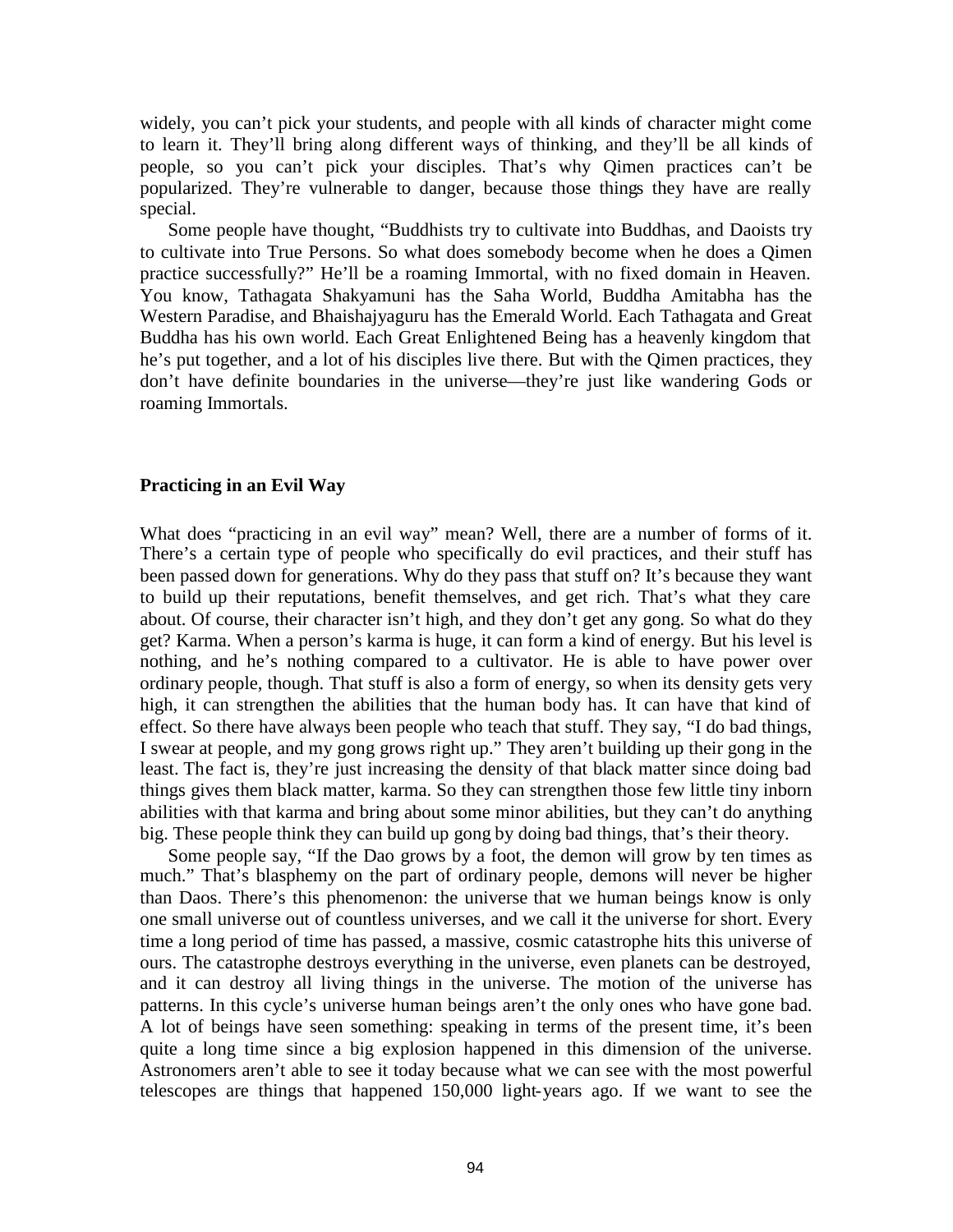changes now happening in the celestial bodies, we have to wait until 150,000 light-years have passed. That's quite a long way back.

The whole universe has gone through a huge change now. Every time this kind of change takes place, all life in the whole universe is totally wiped out, it's totally annihilated, and every time this happens, both the nature and matter that used to exist in the universe have to be totally blown up. Usually life is annihilated in the explosion, but each time not everything gets wiped out. When the new universe is reconstructed by the Great Enlightened Beings at extremely high levels, some of the life that wasn't killed by the explosion remains in it. The Great Enlightened Beings construct a universe based on their own nature and standards, so they're different from the nature of the universe in the previous age.

That which isn't killed in the explosion holds on to the previous nature and the old laws when they do things in that universe. That newly constructed universe follows the new universe's nature, and its laws, to do things. So, all of the things that aren't killed in the explosion end up being demons that interfere with the laws of the universe. But they aren't that bad. They just act based on the nature of the universe from the last cycle, and they become the "celestial demons" that people talk about. But they're no threat to ordinary people, they definitely don't harm people. They just hold on to their laws when they do things. Ordinary people weren't allowed to know this before. I'd say there are just so many high-realm Buddhas beyond the Tathagata level. Those demons are nothing! They're really, really puny when they're stacked up against others. Aging, sickness, and death are a type of demon too, but they're born to guard and keep the nature of the universe.

Buddhism talks about Transmigration, and by doing so they've revealed something called the *asura* realm, which actually refers to living things in different dimensions, but those things don't have human nature. In the eyes of Great Enlightened Beings they're extremely low-level and really weak, but to ordinary people they're terrifying. They have some energy, and they think ordinary people are beasts, so they like to feed on people. And in recent years they've jumped at the chance to teach some practices. What a despicable creature! Look at its face—could you call that human?! It's really frightening. When you learn their things you have to go join them and become one of them. Some people have bad thoughts when they're doing qigong exercises, and when those thoughts are in line with their thinking, they'll come teach them. But, "One good can overcome a hundred evils." If you don't ask for it, nobody will dare to touch you. But, if you have evil thoughts and go after bad things, they'll come to help you, and then your cultivation will go down a demonic path. That's the problem that comes up.

There's another thing called unknowingly practicing in an evil way. What does it mean to "unknowingly practice in an evil way"? It just means practicing in an evil manner without being aware of it. You see this a lot—there's just way too much of it. It's like what I said the other day, some people have bad thoughts while they're doing their exercises, you see them doing standing exercises there, their arms and legs are so tired they're shaking. But their minds aren't even at rest. This guy is thinking, "Things are about to get more expensive, and I've got some shopping to do. I'd better do it right after I'm done exercising or I'll get stuck paying more." And then there are some people who are thinking, "My company is giving out condos. Am I going to get one? The housing guy always has some problem with me..." The more he thinks about it the angrier he gets.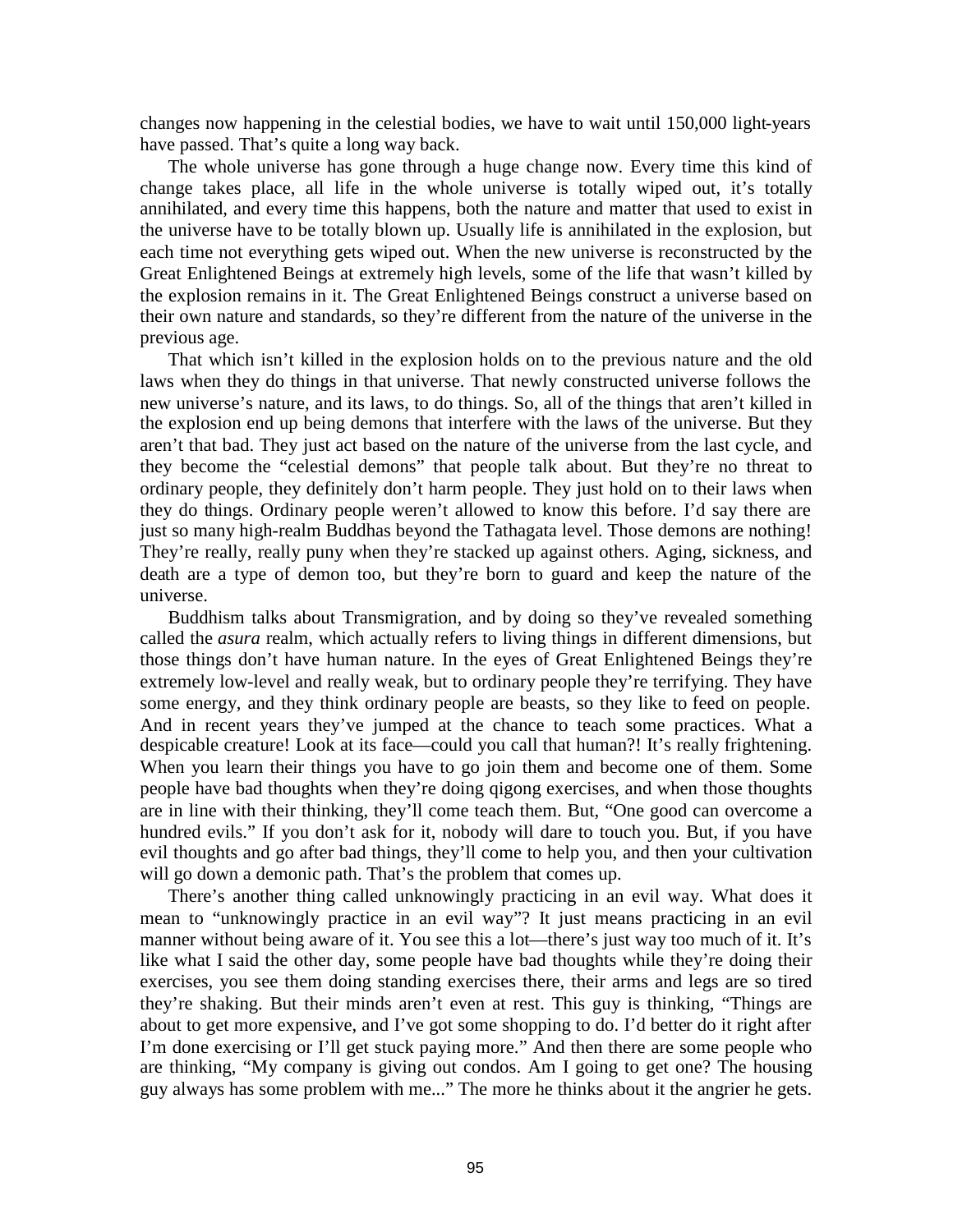"I bet he won't give me one. Now how will I take him on…" All kinds of thoughts come up. It's like what I said, they'll talk on and on about everything, from their family to national affairs, and once they get to the things that make them angry, they'll keep getting angrier and angrier the more they talk.

When you practice you should take virtue seriously. So while you're doing the exercises, if you don't have good thoughts, at least you shouldn't have bad thoughts, and the best is to have no thoughts at all. The reason is, you need to build a foundation while you're practicing at low levels, yet that foundation serves a critical function, and that's because your thought process has some effect. So let's think about it. When you add stuff to your gong, how could the things your cultivation produces be good? How could they not be dark? There are so many people who have those thoughts when they're doing their exercises. Why haven't you gotten healthy when you're always exercising? Maybe some people don't think about those bad things at their practice site, but they always want to get some abilities when they exercise, they want to get this, they want to get that, they have all kinds of states of mind, and a lot of strong desires. So they're actually practicing in an evil way without knowing it. If you tell them that they're practicing in an evil way, they'll get upset—"Qigong grandmaster so-and-so is my teacher!" But that grandmaster told you to be serious about virtue—have you done that? When you do the exercises you always put in some bad thoughts. So are you going to get good things out of it? That's the problem. That's unknowingly practicing in an evil way, and it's common.

### **Male-Female Dual Cultivation**

In the cultivation world there's a cultivation method called "male-female dual cultivation." Maybe you've seen in the Tantric cultivation ways, like in the statues or the paintings of Buddhas, that a male figure is holding a female while cultivating. But the form the male figure takes on is sometimes a Buddha, and he'll be holding a naked woman. There are also metamorphic forms of Buddhas, which have the appearance of a Vajra with a bull's head and horse's face, and hold a woman who's again naked. So why are they like that? Let's first clarify something. China's not the only country on this earth that's been influenced by Confucianism. In ancient times, some centuries back, the whole human race had similar moral values. So this kind of cultivation method actually didn't originate on our Earth. It came from another planet, but this method can be used for cultivation. When this cultivation method was introduced to China, the Chinese people couldn't accept it since it had male-female dual cultivation and another component with some secret techniques. As a result, China's emperor during the Huichang period of the Tang Dynasty outlawed it. So it was outlawed, and forbidden from spreading in the Han region. Back then it was called Tang Tantrism. It was still passed down in Tibet, though, which is a special region that has a unique situation. And why do they cultivate that way? The purpose of male-female dual cultivation is to collect yin to supplement the yang, and collect yang to supplement the yin, so that the yin and yang supplement each other and cultivate each other to achieve the goal of getting the yin and yang in balance.

You know, whether it's Buddhists or it's Daoists, especially the Daoists' yin-yang theory, they all talk about how the human body naturally has both yin and yang. And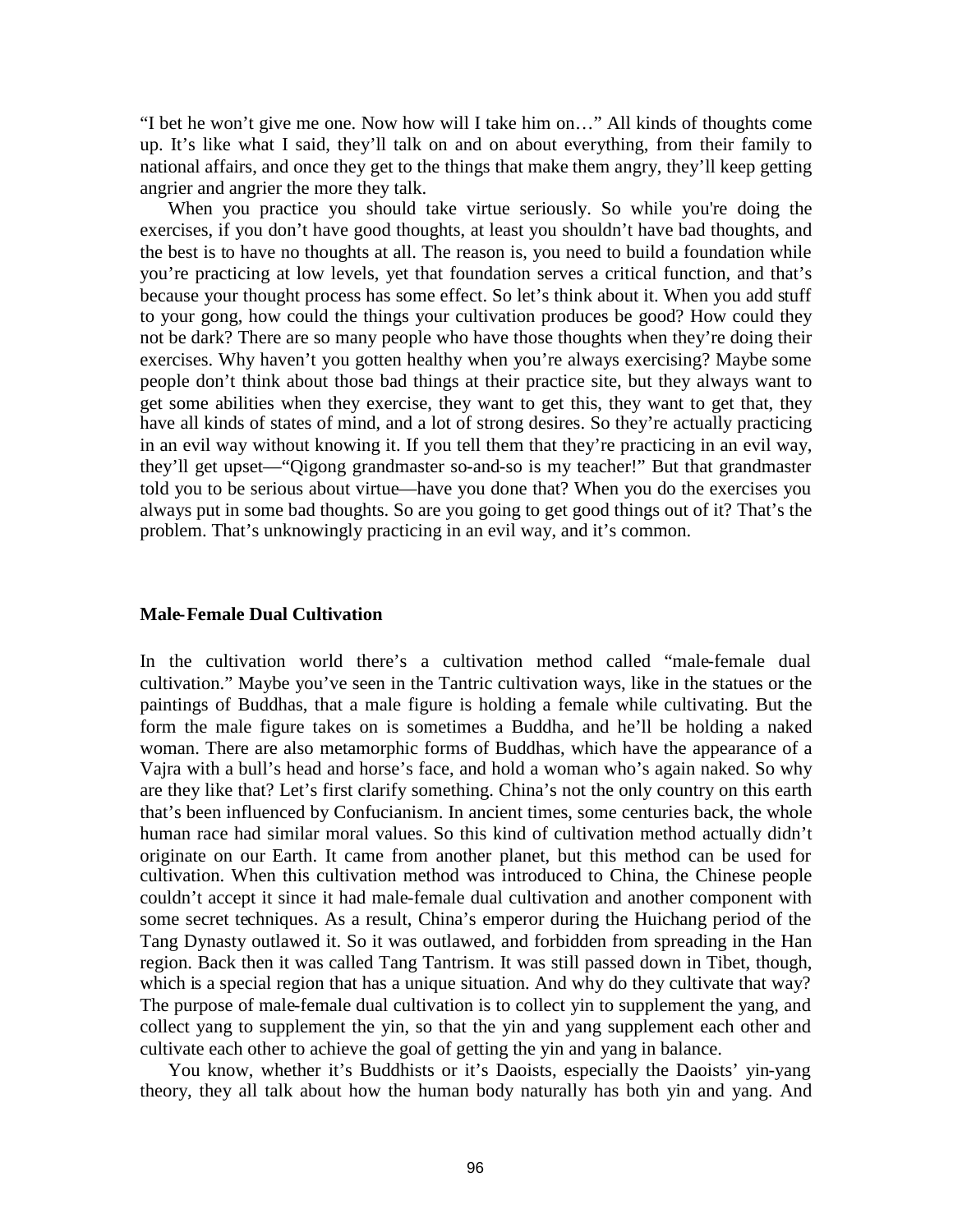because yin and yang both exist in the human body, it can cultivate different abilities and beings, like the Cultivated Infant, Cherubs, Law Bodies, and so on. So because there's both yin and yang in the body, a whole lot of beings can be cultivated. That goes for both the male body and the female body—those things can all be developed in the elixir field region. So there's a lot of sense to what they say. Daoists usually consider the upper body yang and the lower body yin. Some people think the back of the body is yang and the front is yin. And then there are people who call the left side of the body yang and the right side yin. In China we have a saying "man left, woman right" and that's where it comes from. And there really is something to that. The human body naturally has both yin and yang, so by yin and yang interacting, the body can reach a balance of yin and yang on its own, and lots and lots of beings can be created.

So that explains why we can still cultivate to high levels without using male-female dual cultivation. If a person uses male-female dual cultivation in his cultivation but he doesn't handle it well, he might end up in a demonic state, and then his practice becomes an evil one. When high-level Tantric cultivations want to use male-female dual cultivation, they require that the monks or lamas cultivate to pretty high levels, and then at that time, his master will guide him to carry out that cultivation. His character is high, so he can handle it well and make sure that it won't turn into something evil. But as for those people with low character, though, they definitely can't use it because it's sure that they'd fall into an evil practice if they did it. Since their character is limited—since they haven't gotten rid of ordinary people's desires, they still have lust, and their character is only right there—I can guarantee that it'll be evil once they do it. That's why we say that if they just go and spread it at low levels it's surely spreading evil practices.

There have been a lot of qigong masters spreading male-female dual cultivation in recent years. Something's a little strange here, though. Male-female dual cultivation has even appeared among Daoists. And that's not a recent phenomenon, it actually started as far back as the Tang Dynasty. How could male-female dual cultivation show up among Daoists? The Daoist system's Tai-ji theory tells us that the human body is like a small universe and that it has its own yin and yang. All true Great Law practices are authentically passed down from an age long ago. You'll mess up that school if you freely put in whatever things you have or change it however you please, and it won't be able to meet the goal of reaching Perfection in cultivation. So if a discipline doesn't have any male-female dual cultivation things, make sure you don't go and use them. If you do, you'll go off course and run into problems. In our Falun Dafa discipline, to be specific, we don't have male-female dual cultivation, and we don't talk about it. That's how we look at this.

# **Dual Cultivation of Nature and Longevity**

I've already explained dual cultivation of nature and longevity in detail. Dual cultivation of nature and longevity means that while cultivating your character, you are also cultivating longevity, or in other words, you are transforming your innate body. While your body is transforming and human cells are being gradually replaced by high-energy matter, the aging process slows down. Your body will show signs of returning to youth,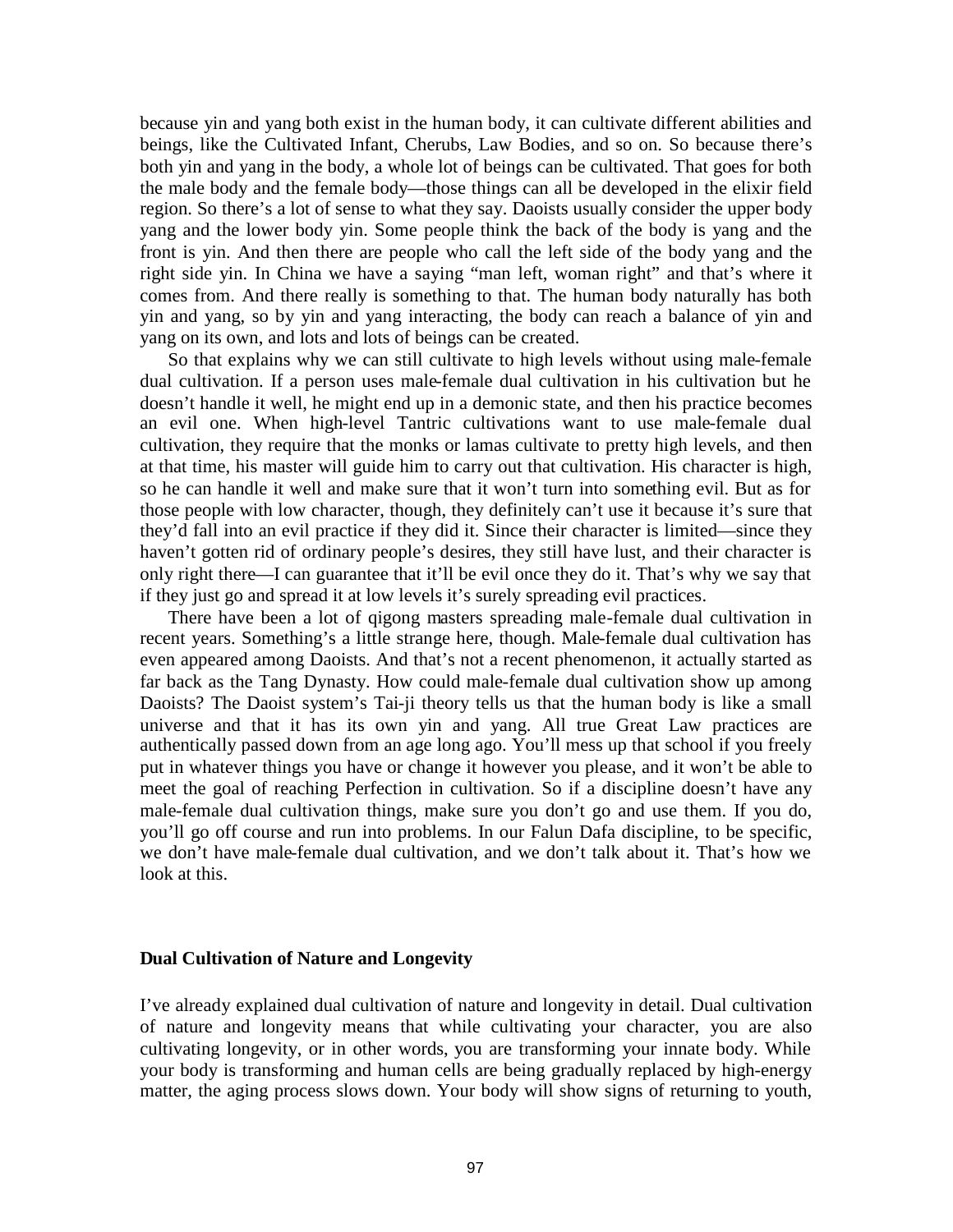returning gradually and transforming gradually. When it's finally completely replaced by high-energy matter, your body will have been entirely transformed into another kind of physical body. That kind of body, like I said, will have gone beyond the Five Elements, it won't be within the Five Elements anymore. And your body will never degenerate.

The cultivation in monasteries is only about cultivating your nature, so they don't talk about movements or about cultivating longevity. They practice Nirvana, which even appeared as early as the methods Shakyamuni passed on. Shakyamuni did in fact have an advanced, great method, and he definitely had the ability to completely transform his innate body into high-energy matter and take it away. But, to leave his cultivation way behind, he left by way of Nirvana instead. Why did he ask that of people? He wanted people to give up their attachments as much as possible, to give up everything, even including their bodies in the end, and no attachments would be left. He chose the path of Nirvana so that people would do that as much as they could, and generations of monks would take the same path. Nirvana is when a monk dies, casts off his mortal body, and his soul ascends with his gong.

Daoists focus on cultivating longevity. They pick their disciples and don't talk about saving all sentient beings, and they deal with really, really good people, so they talk about matters of technique, and about how to cultivate longevity. But as for the Buddhist system in a strict sense, especially the religion of Buddhism, they don't generally do that. Now that's not the case for every Buddhist practice, though, because a lot of profound Buddhist Great Law practices also have that. Our discipline actually has it. In our Falun Dafa discipline we want the innate body as well as the Cultivated Infant. And there *is* a difference between the two. The Cultivated Infant is a body that's made of high-energy matter, but he can't freely show himself in our dimension. He'd need to have an innate body like we have to keep the appearance of an ordinary person for the long run in this dimension. That's why when your innate body has been transformed, even though your cells have been replaced by high-energy matter, the configuration of your molecules doesn't change, so your body will still look almost the same as an ordinary person's. But there's still a difference—to be specific, that body can enter other dimensions.

A practice that cultivates both your nature and longevity can have a rejuvenating effect and make you look a lot younger than you are. Someone asked me the other day, "Teacher, how old do you think I am?" She was almost 70, actually, but she looked like she was in her forties. She didn't have any wrinkles, and her face looked smooth and fair with a rosiness to it. There's no way somebody who's almost 70 could look like that. But that does happen to our Falun Dafa practitioners. On a lighter note, young women like to do facials to get fairer and better skin. I'd say that if you truly do a dual practice of nature and longevity you'll naturally get that, and I can guarantee you won't need to do facials. We won't get into any examples of that, though. Before, there were quite a few older people from every walk of life, and so they considered me a young man. Now things are getting better and there are quite a few younger people from all walks of life. Actually, I'm not young anymore, and I'm heading for 50. I'm already 43.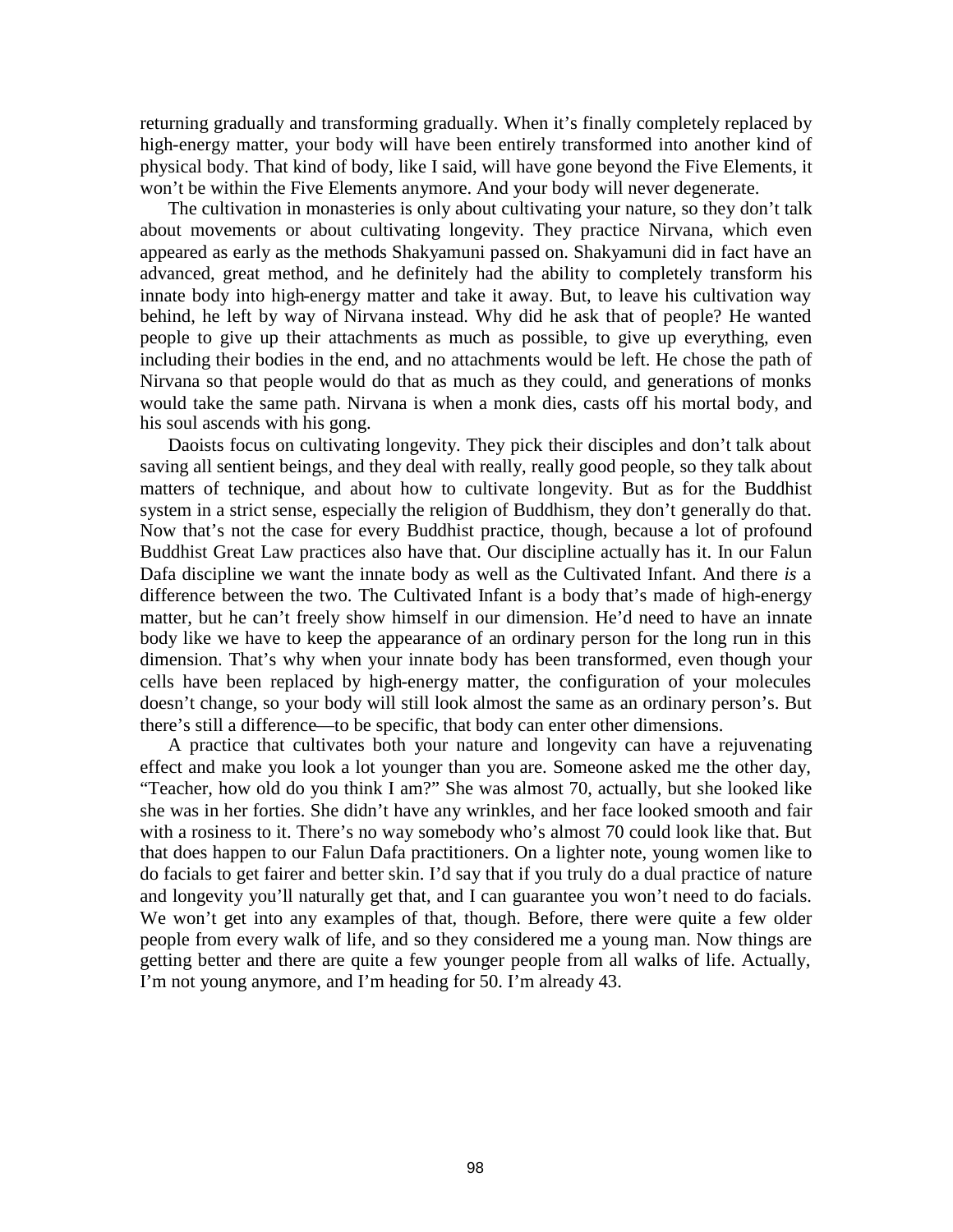### **Law Bodies**

Why is there a field around images of Buddhas? A lot of people can't explain it. There are some people who say, "The field around the Buddha statue comes from monks chanting scriptures in front of it," or in other words, it's a field that's created by monks cultivating in front of the statue. But it doesn't matter whether it's monks or whoever that cultivates there, that type of energy is scattered and not directional, and the field should be evenly distributed over the floor, the ceiling, and the walls of the whole temple. So why is it only the Buddha image that has such a strong field? For example, there's usually a field on the images of Buddhas that are in remote mountains, in some cave, or carved into stone. So why is there that field? Some people explain it every which way, but still don't come up with anything convincing. What's going on here is that a Buddha image has the field of an Enlightened Being's Law Body on it. The Enlightened Being's Law Body is there, so it has energy.

Now let's think about it, isn't it true that when Shakyamuni and Bodhisattva Guanyin did their cultivations, assuming there really were such persons, weren't they cultivators, too? People develop Law Bodies when they reach a pretty high level in Beyond-Triple-World-Law cultivation. Law Bodies are born in the elixir field area, they're made up of Law and gong, and they manifest in other dimensions. Law Bodies have the same enormous power that the person has, but Law Bodies' consciousness and thoughts are controlled by his principal being. But a Law Body is also a complete, independent, and real individual life in its own right, and so it can do anything on its own. Law Bodies do the same things that the person's master consciousness would like to do—exactly the same things. The person would do it the same way if he were to do it himself, and Law Bodies do it however he would. That's what we mean by "Law Body." When I want to do something, like adjust the bodies of disciples who truly cultivate, I have my Law Bodies do it. Law Bodies manifest in other dimensions since they don't have human bodies. And that being's form isn't fixed and unchanging. He can expand and shrink. Sometimes he becomes really large, so large that you can't see his whole head, and sometimes he becomes really small, so small that he's even smaller than a cell.

### **Buddha Image Consecration**

A Buddha statue that's manufactured in a factory is only a piece of art. Image consecration is to invite a Buddha's Law Body to come and stay on the statue, and then people will take the statue as a kind of tangible body to worship. When a practitioner has a pious heart and cultivates himself, the Law Body on the statue will guard the Law for him, look after him, and protect him when he cultivates. That's the real purpose of consecration. And it can only be accomplished when proper thoughts are sent out at a formal consecration ceremony, or by Great Enlightened Beings at high levels, or by cultivators at very high levels who have the power.

In temples they say that Buddha statues need consecration, and that they don't work if they haven't gone through consecration. Nowadays in temples there are no more grandmasters among the monks, they've all departed. After the "Cultural Revolution,"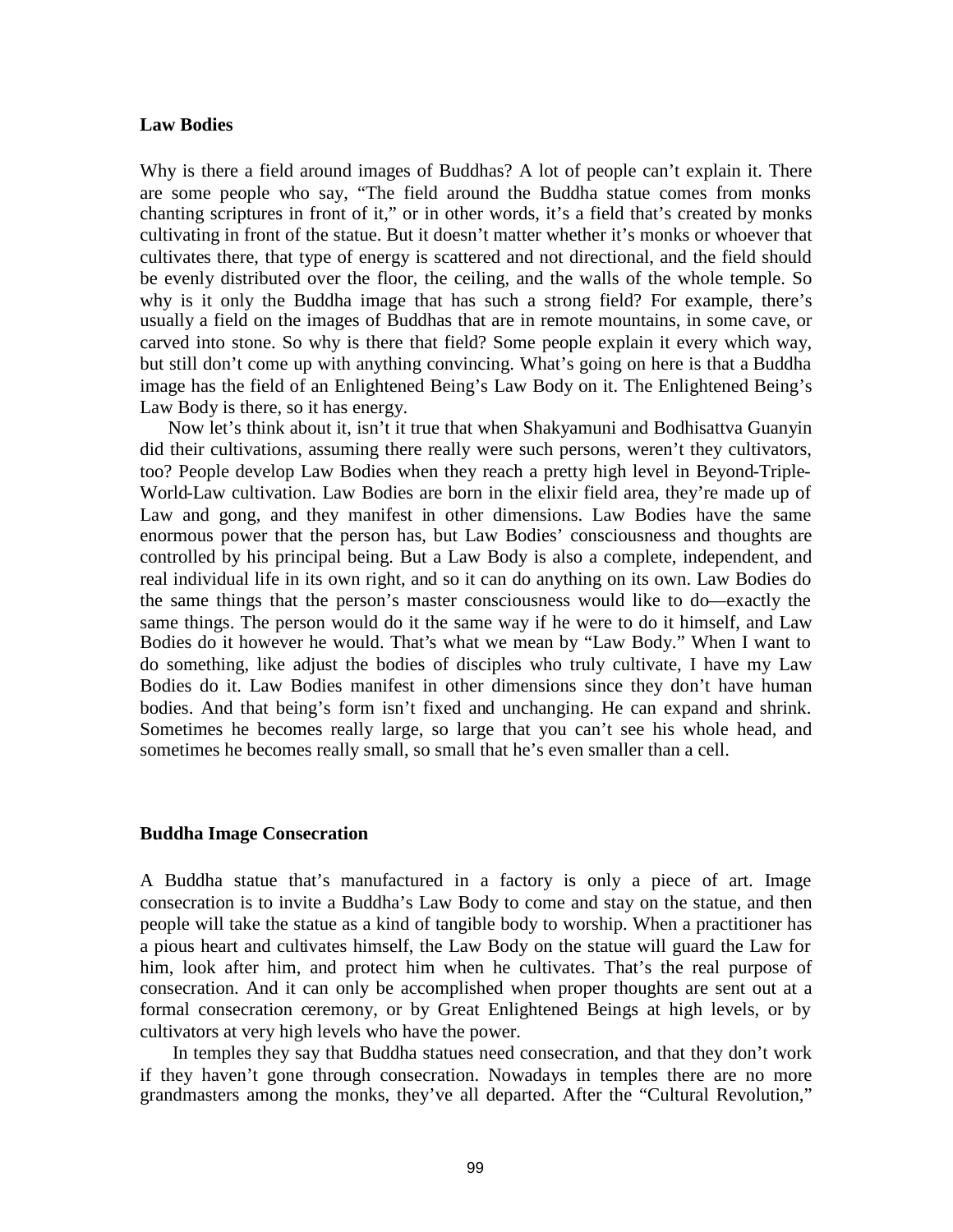those junior monks who didn't receive true instruction became abbots, and a lot of teachings were lost. If you ask one of them what consecration is for, he'll tell you that after consecration the Buddha statue will start working. He can't explain just how exactly it works. So all he's doing is conducting a ceremony. He puts a small copy of some scriptures inside the statue, seals it up with paper, and chants scripture in front of it. He'll then claim that consecration is done. But, did it really have the effect of consecration? That depends on how he chanted scripture. Shakyamuni talked about proper thoughts you should chant scripture with undivided attention to really shake the world of the discipline you cultivate, and only then can you invoke an Enlightened Being. And only when one of that Enlightened Being's Law Bodies goes up on the statue can it have the effect of consecration.

While some monks chant scripture, they're actually thinking to themselves, "How much money will I get after I finish consecration in a little bit?" Or while they're chanting scripture, they might be thinking, "So-and-so was so mean to me." They also intrigue against each other and have clashes. You can't deny that this happens in today's Age of the Law's End. It's not that we're criticizing Buddhism here, but the temples in the Age of the Law's End really aren't tranquil. As they think about those things they send out such bad thoughts—how could that Enlightened Being come? There's no way it can have the effect of consecration. But it's not absolute—there are still a few good temples and Daoist shrines that are exceptions.

In one city I saw a monk whose hands were dark. He stuffed a copy of some scriptures inside a Buddha statue and crudely sealed it. Then he mumbled a few words and thought the job was done. Then he picked up another statue and again mumbled a few words. For one consecration he charged as much as 40 dollars. Nowadays monks even think it's marketable, and make money off consecrating Buddha statues. I took a look and didn't see a consecration—there's just no way he could have done that. It's hard to believe that even monks would actually do such things nowadays. Know what else I saw? There was a person at a temple, and this guy seemed like a lay Buddhist. He claimed that he was doing consecration for a Buddha statue there. He took out a mirror and turned it toward the sun so that light would shine on the statue's body, and then he said the job was done. It's gotten that ridiculous! In becoming what it is today, Buddhism has come to have a lot of this kind of thing, believe it or not.

In Nanjing City they built a huge bronze Buddha statue and it was put on Lantau Island in Hong Kong. It's a gigantic Buddha statue. A lot of monks from all over the world came to consecrate the statue. One of the monks held a mirror in the sun to shine sunlight on the face of the Buddha statue, saying that was consecrating it. How could they do such a thing at such a grand gathering, on such a solemn occasion! I'd say that's really sad! No wonder Shakyamuni said that in the Age of the Law's End it would be hard for monks to save themselves, let alone save others. Plus, a lot of monks interpret Buddhist scriptures through the lens of their own ideas. Even the Daoist scripture *Queen Mother of the West* has found its way into temples. Things that aren't Buddhist scriptures have gotten into temples, and that's made a huge mess and caused lots of confusion. It's really in bad shape right now. Of course, there are still monks who are doing true cultivation and who are pretty good. Consecration is actually for inviting an Enlightened Being's Law Body to come and stay on the Buddha statue—that is consecration.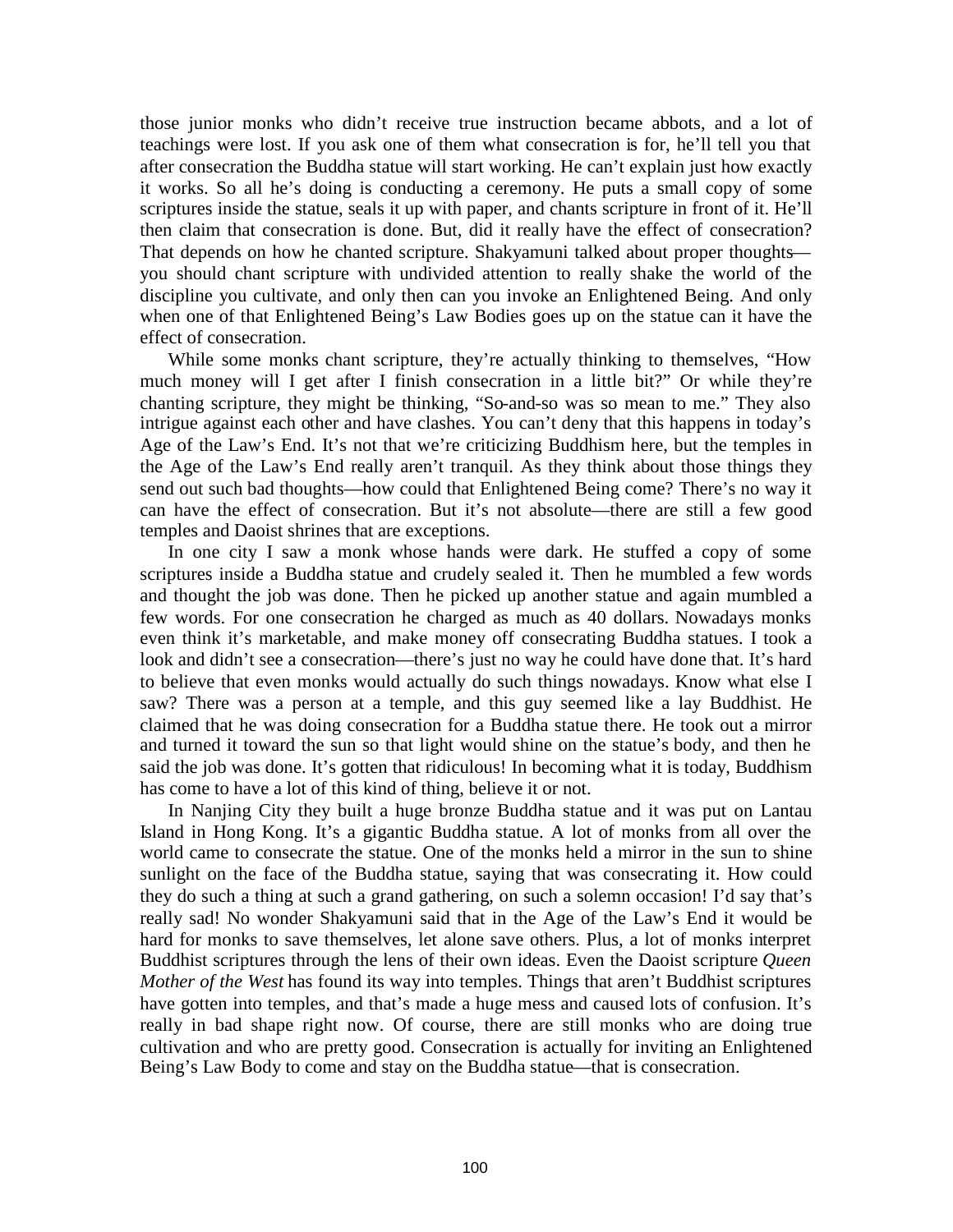If a Buddha statue hasn't been consecrated, then you definitely can't make offerings to it, or it will have really serious consequences. And what will the serious consequences be? People who study human-body sciences have now discovered that a person's thoughts and brain activity can generate a type of matter. At high levels we can see that it really is a type of matter, but it turns out this matter isn't like the brain waves that we've now discovered with research. Instead, it takes the form of a complete human brain. The thing that ordinary people send out in their daily lives when they think is in the form of a human brain, but it disperses quickly since it doesn't have energy. But a practitioner's energy lasts much longer. Unlike what a lot of people think, a Buddha statue doesn't have thoughts when it's manufactured in a factory, none. Some haven't been consecrated, and even if you bring them to a temple, consecration still won't be accomplished. If you ask a fake qigong master or someone from a crooked practice to do consecration, that's even more dangerous—a fox or a weasel will get on the statue.

So if you go worship a Buddha statue that hasn't been consecrated it will be extremely dangerous. And just how dangerous? I've said that mankind has come to a point today where everything is deteriorating, everything in the whole society and in the universe is becoming corrupt, one thing after another, and everything that happens to ordinary people is their own doing. It's even hard to find a true teaching and follow a true way—interference comes from all directions. Let's say there's somebody who wants to seek a Buddha's help, but who is a Buddha? Even doing that is hard. If you don't believe it, let me spell it out. When the first person goes up to an unconsecrated Buddha statue, bows to it, and pays homage, things suddenly fall apart. Tell me, how many of the people who go to seek a Buddha's help do that to achieve a True Fruition? Way too few. So what motivates most people to worship a Buddha? Getting rid of bad fortune, resolving adversity, and getting rich—that's what they're after. Are those things in the Buddhist scriptures? There's absolutely nothing like that.

If a Buddha worshipper wants to get money, once he bows before a Buddha statue or a statue of Bodhisattva Guanyin or of a Tathagata and says, "Please, please help me get rich," uh-oh, a complete idea forms. Since what he sends out is aimed at the statue it gets on it instantly. Objects in other dimensions can expand and shrink, and once the idea gets on that object, the Buddha statue will have a brain, and it'll be able to think, but it won't have a body. Then other people come to worship it, they worship and worship, and that gives it some energy. It's even more dangerous if the worshippers are practitioners. From the moment they start to worship it it'll gradually start to get energy. So it forms a tangible body, but the tangible body is formed in another dimension. After it's formed, it exists in another dimension and is able to know a bit of the truths of the universe, so it can do some things for human beings, and it can build up a little gong that way. But the help it gives comes with strings attached, there's a cost. It moves around freely in that other dimension and controls ordinary people at will. And that tangible body has exactly the same look as the Buddha statue. So that's how a fake Bodhisattva Guanyin or a fake Tathagata comes into being through worship—they're created by people's worship, and they look the same as the Buddha statues and they take on a Buddha's appearance. The mind of the fake Buddha or fake Bodhisattva, as it turns out, is just rotten—it's after money. It's created in another dimension, it's able to think, and it knows a little bit of truth. It doesn't dare to do seriously bad things but it does dare to do some little bad things. And sometimes it helps people. If it didn't help people it would be totally evil and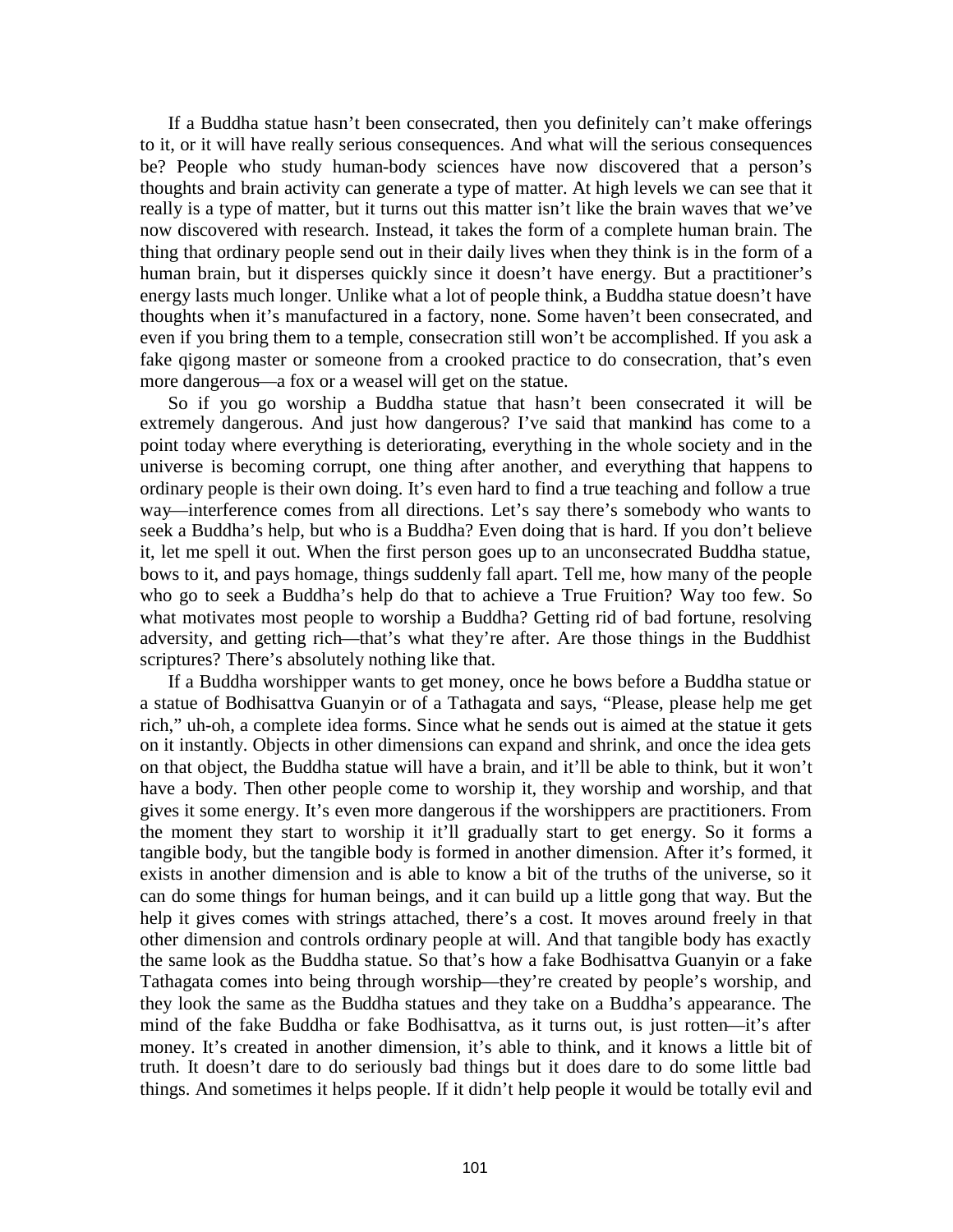it'd be killed. So how does it help people? Maybe someone prays, "Please, please Buddha, give me a little help. So-and-so is sick in my family." "Sure, I'll help you." It will ask you to put money in the donation box, since it has money on its mind. When you toss lots of money into that box it'll help the person get well quicker. It has some energy, so it's able to control an ordinary person from other dimensions. It's even more dangerous if someone with gong goes to worship it. Let's see, what does this practitioner pray for? Money? Think about it—what does a practitioner want money for? Even praying to get rid of bad fortune and sickness for your family is an attachment of affection for your family. You want to control other people's fates, but everybody has his own fate! If you worship it and murmur, "Please, please help me get a little richer." "Alright"—it'll help you. It's just itching to have you ask for more money. The more you ask for, the more things it can take away from you. It's a fair deal. There's plenty of money other people tossed into the donation box, and it'll let you get some. How will you get the money? You might find a wallet out of nowhere, or you might get a bonus from your company. It will go to any trouble to get you the money. But it can't help you for nothing, can it? No loss, no gain. It gets some of your gong since it wants gong, or it'll take away your elixir or other things that you've cultivated. That's what it's after.

Sometimes these fake Buddhas can get pretty dangerous. A lot of our practitioners whose Third Eyes are open think that they've seen Buddhas. There was somebody who said that a group of Buddhas came to a temple one day and that one of the so-called Buddhas had such-and-such name, and he led the group. The guy talked about what yesterday's group was like, what today's group is like, and how that group just stayed for a while and left, how another group came on its heels, and so on. So who are they? They're exactly the type I talked about—they aren't real Buddhas, they're fake. There's quite a lot like them out there.

If a temple has that problem it's even more dangerous. When a monk worships it, it'll take charge of him—"Aren't you worshipping me? It's obvious you're worshipping me! Well, don't you want to cultivate? I'll take care of you. I'll arrange your cultivation." So it'll arrange things for you, but where will your cultivation take you? No discipline in the heavens will accept you now that you've cultivated according to its arrangements. It arranged your cultivation, so you'll be under its guidance from here on out. Then won't your cultivation be a waste? I'd say that nowadays it's hard for human beings to attain a True Fruition through cultivation. This kind of thing is pretty common. When many of us see Buddha-light in well-known mountains and in famous valleys, most of it is something like that. They have energy and can show themselves. But a true Great Enlightened Being would never show himself so rashly.

There were fewer of those so-called "earthly Buddhas" and "earthly Daos" in the past, but there are a ton of them now. When they do bad things Heaven will kill them, and they'll rush to those Buddha statues when they know their lives are at risk. Great Enlightened Beings don't just go and disrupt the laws governing ordinary people. The greater the Enlightened Being, the less likely he'll go against the laws for ordinary people—he won't even break them the slightest bit. After all, he can't just suddenly smash a Buddha statue with a thunderbolt. That's definitely not something he'd do. So when it runs and gets on a Buddha statue he'll leave it alone. It knows when its life is at risk, so it runs away. Then is the Bodhisattva Guanyin you see the real Bodhisattva Guanyin? Is the Buddha you see a real Buddha? It's hard to say.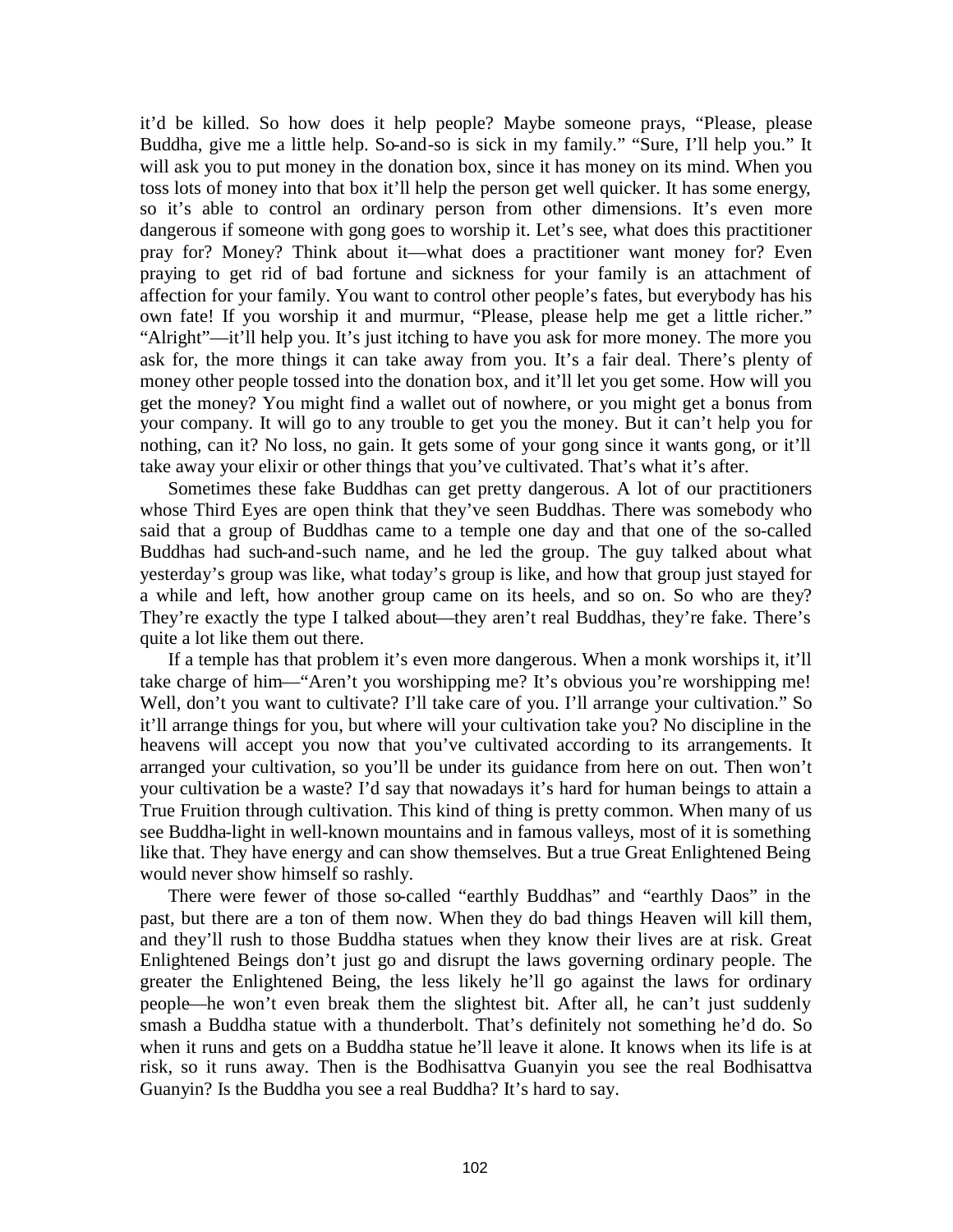This problem has made a lot of us think about something related: "What should we do about the images of Buddha at home?" Maybe a lot of these people have thought of me. To help my students cultivate, I'll tell you that you can do this: take my book (because the book has my picture in it) or a picture of me and hold the Buddha image in your hand. Do the Great Lotus Flower hand position, as if you're asking me for help, and make a request to your teacher for consecration. It'll be done in half a minute. But I want to tell you, this only applies to our cultivators—it won't work if you try it for your friends or family. We only do that for cultivators. Some people say that they take my picture to the homes of their friends and family to drive off evil spirits, but my picture isn't for driving off evil spirits for ordinary people. That's about the most disrespectful thing you could do to your teacher.

So now that I've talked about earthly Buddhas and earthly Daos, there's another thing. In ancient China, a lot of people did their cultivation deep in the mountains or woods. But why isn't there anyone like that today? They haven't disappeared, actually. They just don't let ordinary people know about them, that approach is still every bit alive and well, and they all have abilities. It's not that they've disappeared over the years, there's still a good number around. There's still a few thousand of them in the world. Our country has somewhat more of them, especially in those famous mountains and along the great valleys. They're also found in some other high mountains. They use abilities to seal off their caves, and that's why you can't see evidence that they exist. Their cultivation is pretty slow, their methods are a bit clumsy, and they aren't able to grasp the essence of cultivation. But we, in contrast, focus directly on your mind, we cultivate by following the universe's highest nature, and we cultivate by following the universe's form. So it's only natural that our gong grows fast. Cultivation ways stack up in a pyramid-like shape, so only the middle path is the Great Way. A person who takes those side paths in cultivation might not have a high character, and he might become Unlocked without cultivating very high. But they're far from the Great Way of true cultivation.

They, too, pass down their disciplines and teach disciples. Their disciplines can only cultivate so high, so their character is only that high, and their disciples cultivate up that high. The closer the worldly side paths get to the fringes, the more requirements there are. Their devotional methods are complicated, and they can't grasp the essence of cultivation. When a person cultivates he concentrates on cultivating his character. But they don't realize that—they think hardship is enough for cultivation. So after a long period of time, after cultivating for hundreds of years or even, say, 1,000 years, they only develop a little bit of gong. But the truth is, their gong doesn't come from those hardships that they go through. Then where does it come from? It's just like with any person: he has a lot of attachments when he's young, and when he gets older his attachments are naturally let go or worn out as time goes by and as his hopes for the future fade away. That's the method those side-path practices have taken up. They discovered that they can increase their gong through meditation, through their power of concentration, and bearing hardships when they're moving along in cultivation. Yet they don't know that their ordinary people's attachments have been slowly worn out over that long, harsh period of time, or that their gong grew after they gave up those attachments little by little.

But *we* target and truly point out the attachments so that we can eliminate them, and this way we make really fast progress in cultivation. There are some places I've gone to where I would often come across those people who've cultivated for many years.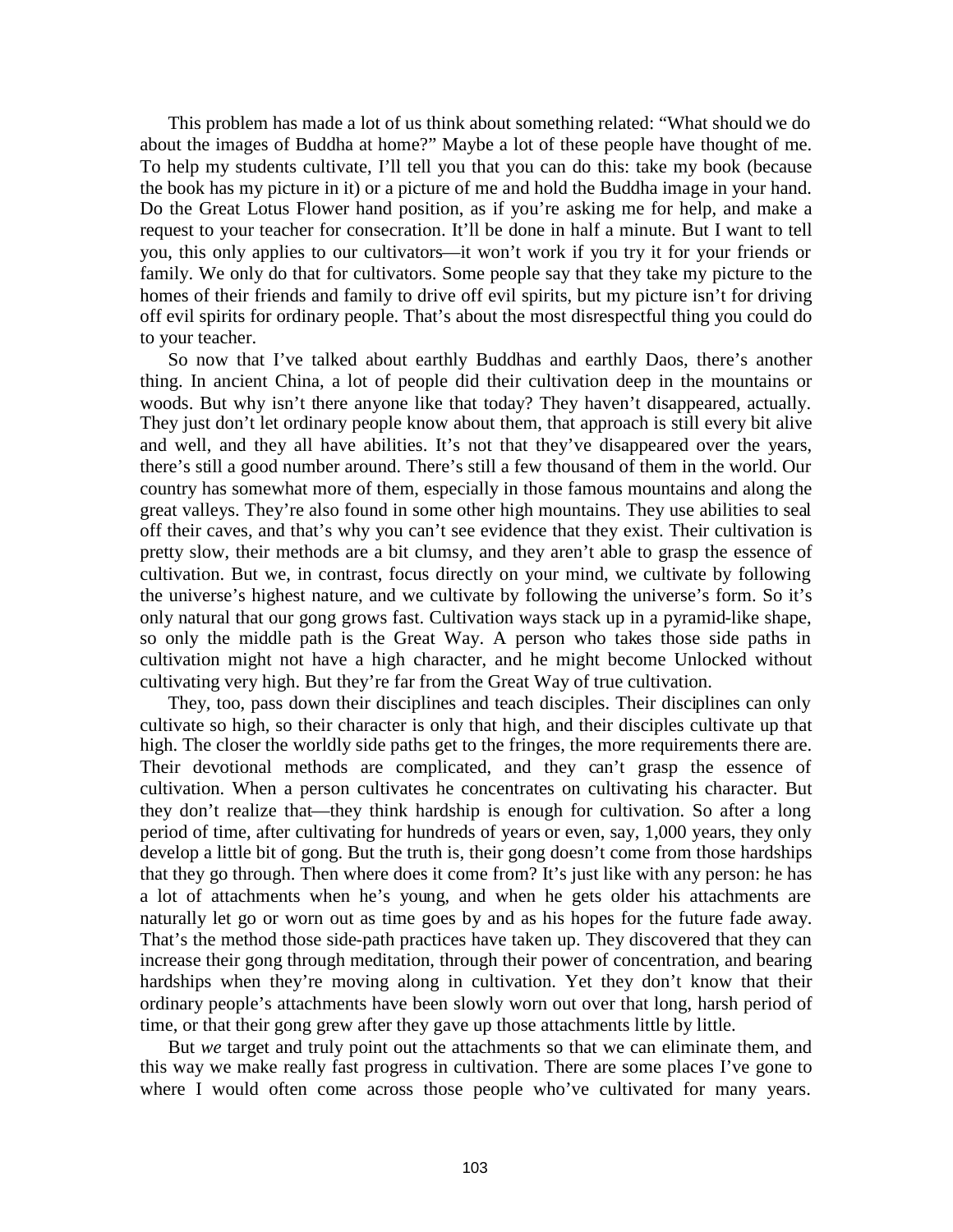They've said, "Nobody knows we're here. We won't interfere with what you're doing, and we won't make any trouble for you." Those are the rather good ones.

But there are bad ones, too, and we've had to deal with them. I'll give you an example. The first time I went to Guizhou Province to transmit the practice, there was this guy who arrived right during the middle of one of my classes. He said that his grandmaster wanted to see me and that his grandmaster was so-and-so, who'd cultivated for a ton of years. I saw that the yin qi this guy had was awful, and his face looked a sickly yellow. So I said that I didn't have time and wouldn't go see him, I turned him down. This made his grandmaster really upset and he started giving me trouble. He messed with me all the time. I'm someone who doesn't like to fight with others, and he wasn't even worth a fight anyway. Whenever he fetched bad things and brought them over I would just clean them up, and after that I'd get back to teaching my Law.

Back in the Ming Dynasty there was this cultivator, and he got possessed by a snake when he was cultivating. He never managed to finish his cultivation, he died, and the snake took over his body and eventually cultivated a human form. That person's grandmaster was the human form which that snake had cultivated. His nature hadn't changed, so he transformed into a big snake to mess with me. I thought it had really crossed the line, so I caught it in my hand and used an extremely powerful gong called Dissolving Gong to melt its lower body into water. Its upper body slithered back to where it came from.

One day, a young follower of his contacted the Assistant in charge of the Guizhou Assistance Center, and told her that his grandmaster wanted to see her. So the Assistant went. She entered a pitch black cave and couldn't see anything, except for a shadow that was sitting there, with its eyes emitting green light. When the eyes opened the cave lit up, and when the eyes closed the cave went dark. He said in a local dialect, "Li Hongzhi is coming again. This time none of us will do those things. I was wrong. Li Hongzhi is here to save people." His follower asked him, "Grandmaster, please stand up. What's wrong with your legs?" He replied, "I can't stand anymore. My legs were injured." After he was asked how they got injured, he began to talk about how he made trouble. But then in 1993 at the Asian Health Expo he messed with me again. He was always doing terrible things and tried to ruin my transmitting of the Great Law, so I completely destroyed him. After he was destroyed his brethren in the practice all wanted to take action. I said a few words then, and they were shocked, really scared. None of them dared to do a thing they knew what was going on. Some of them were still totally ordinary people, and they had cultivated for a long time. So these examples are just to help you understand consecration.

### **The Subject of Sorcery**

So what's the subject of sorcery? In the course of spreading their practices, a lot of people in cultivation circles have taught it as a part of cultivation. But the fact is, it's not a part of cultivation. It's like a kind of trick, incantation, or technique that's passed down. The formats it uses—such as drawing talismans, burning incense, burning pieces of paper, chanting incantations, and that kind of thing—can heal people, and its approach to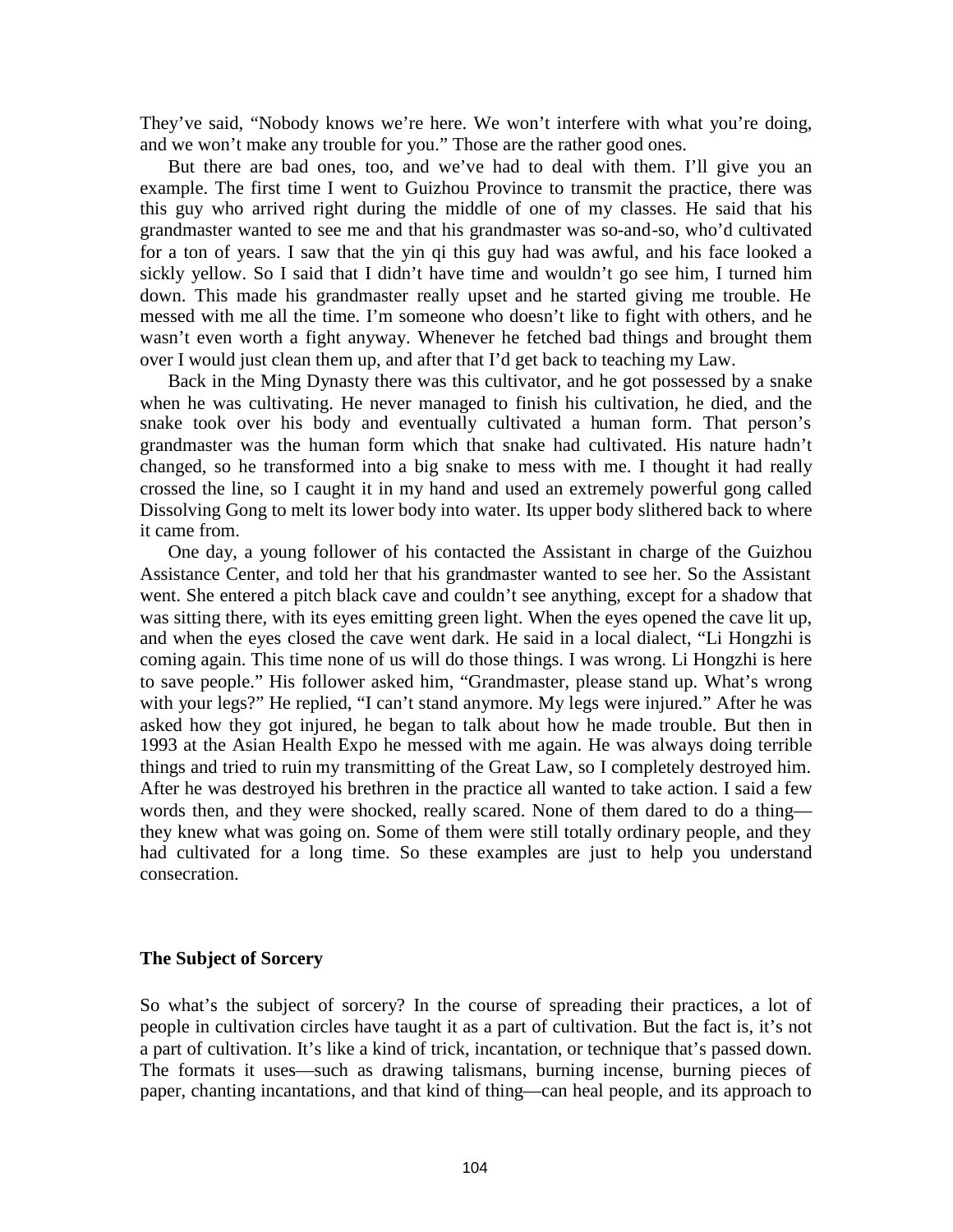healing is unique. For example, let's suppose there's someone with a cold sore on his face. The practitioner of sorcery will dip a brush-pen in cinnabar ink and draw a circle on the ground and make an "x" inside the circle. He'll then ask the person to stand in the middle of the circle and he'll begin to chant incantations. Then he uses the brush-pen that was dipped in cinnabar ink to draw circles on the person's face. He chants the incantations as he draws the circles, and he draws and draws until he makes a dot on the cold sore, which happens just as he finishes chanting. Then he tells the person that it's cured. The person does find that the cold sore is smaller and it doesn't hurt when he touches it. It worked. They can treat minor ailments, but they can't heal major problems. What will he do if you say your arm aches? He'll start to chant incantations, and he'll ask you to hold out your arms, he'll blow a puff of air at the Hegu acupoint of this hand and make the air go out the Hegu acupoint of your other hand, and you do feel a waft of air. When you touch it again, it doesn't hurt as much as it did before. And they use other methods, like burning pieces of paper for the dead, drawing talismans, hanging amulets, and so on. Those are the kinds of things they do.

In the Daoist small worldly paths they don't cultivate longevity. What they do is all about fortune-telling, *feng shui* reading, exorcising evil, and healing people, and most small worldly paths use sorcery. It can heal people, but the methods it uses aren't good, as it turns out. We won't go into the methods it uses, but our practitioners who cultivate the Great Law shouldn't use it since it has really bad, low-level messages. In ancient China they classified healing methods into different subjects, like fracture healing, acupuncture, massage, chiropractic, acupressure, qigong healing, herbal treatments, and so on, and they were classified into a lot of different categories. Each type of treatment was called a subject, and sorcery was listed as the thirteenth subject. That's why its full name is "The Number Thirteen Subject of Sorcery." Sorcery isn't part of cultivation. It doesn't come from the gong that you get in cultivation. It's just something like a technique.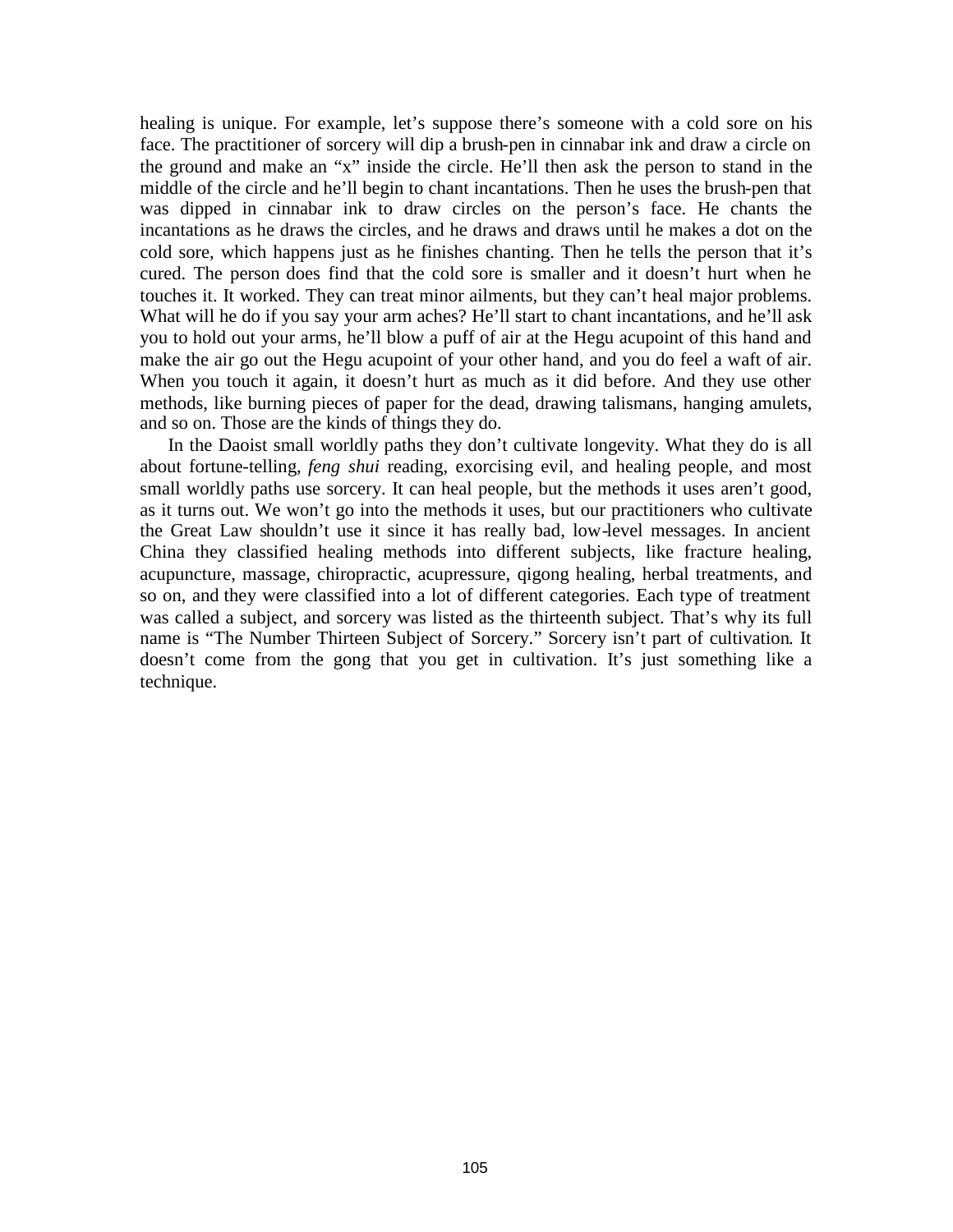# **The Sixth Talk**

### **Qigong Psychosis**

In the cultivation world there's this phrase, "qigong psychosis," and it has a pretty big effect on the general public, especially since some people make a huge deal out of it and they've caused some people to be afraid of doing qigong. When those folks hear that qigong can lead to psychosis they get too scared to practice. But actually, I'm going to tell you: there's just no such thing as qigong psychosis.

There's a fair number of people who've gotten possessed as a result of their thoughts not being proper. Their master consciousnesses aren't in command, and yet they somehow think it's qigong. Their bodies are controlled by those spirits, and they get all topsy-turvy, and scream and shout. When people see that, they think that that's how people are when they do qigong, and they get so scared they don't dare practice. A lot of us mistake that for qigong. But how could that be doing qigong? That's only related to the low, low level of healing and fitness. But it's actually really dangerous. If you get used to being that way, and your master consciousness is never in charge, then your body might get controlled by things like your subordinate consciousness, outside messages, or possessing spirits, and it might do some dangerous things. And that would do a ton of damage to the cultivation world. It's caused by people's thoughts not being proper and their showing off out of attachment. It's not qigong psychosis. Some people, I just don't know how they can pose as so-called qigong masters—they too talk about qigong psychosis. The truth is, practicing qigong doesn't lead to qigong psychosis. Most people have seen this term mainly in literary and artistic works, like kung-fu novels and those kinds of things. If you don't believe me, then go dig through the ancient books or cultivation books—there's nothing like that. Where could you find something as absurd as qigong psychosis? That kind of thing just doesn't happen at all.

The qigong psychosis that your typical person believes in has a few different forms, and what I just talked about is one of them. It comes on as a result of the person's thoughts not being proper, and he got himself possessed, he develops all kinds of states of mind, like wanting some "qigong state" to show off, and so on. Some of them even seek abilities, or maybe they've done fake qigongs, and whenever they do qigong exercises they have a habit of relaxing their master consciousnesses; they're not aware of anything, and they give their bodies away to others, they get all topsy-turvy and let their subordinate consciousnesses or outside messages take charge of their bodies, and so then they do some strange things. If somebody tells him to jump off a building, he'll jump, and if somebody tells him to jump in a lake, he'll jump. He doesn't have any will to live anymore and he's given his body away to others. That doesn't count as qigong psychosis, but you could say he's gone astray, and it was caused by his intentionally acting like that in the beginning. A lot of people have this idea that swaying all over the place is doing qigong, when the truth is, if somebody is in that state when he does true qigong it'll have serious consequences. That's not doing qigong—that comes from ordinary people's attachments and pursuits.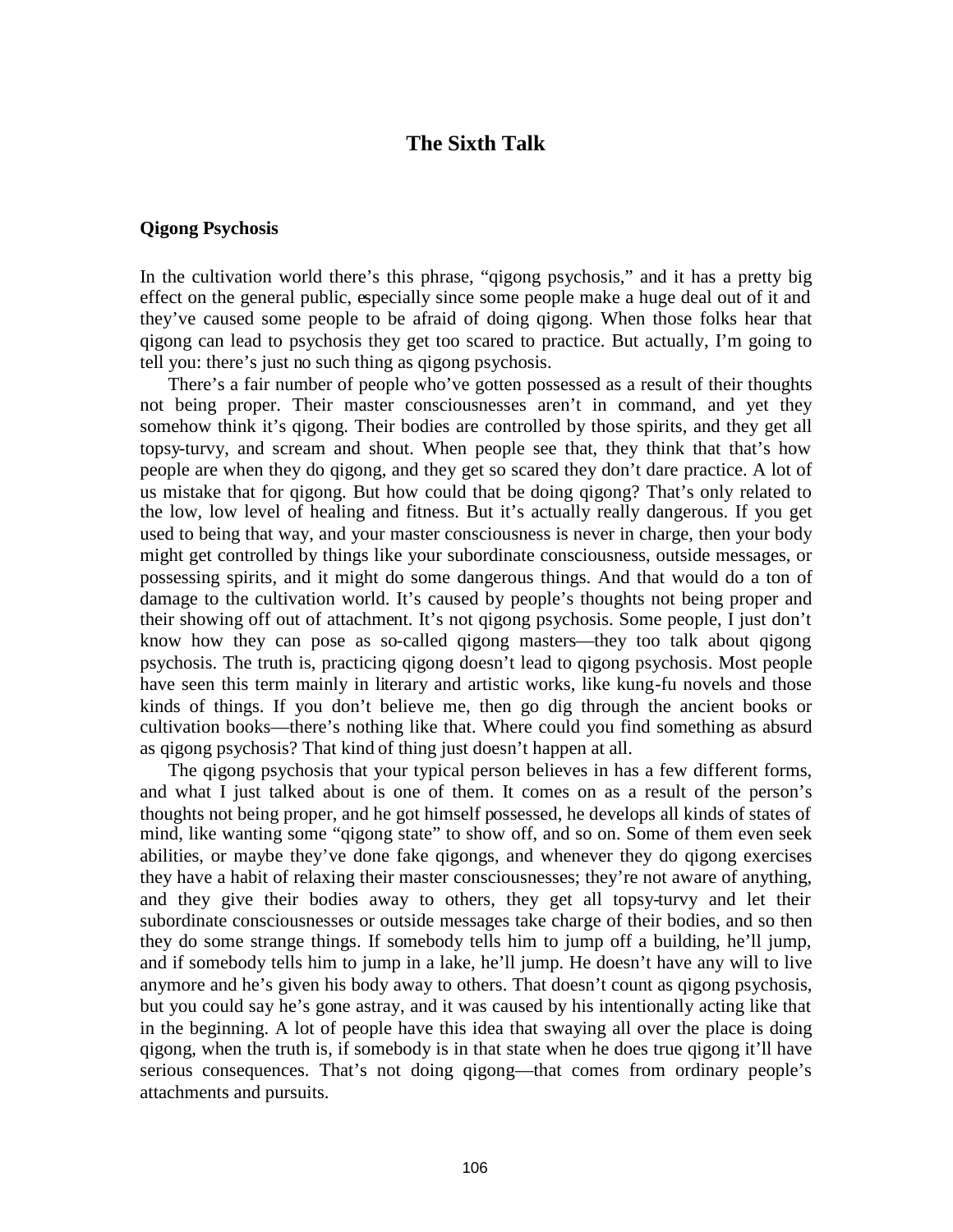Another form is where a person's qi gets clogged somewhere when he's doing qigong and it can't pass through, or his qi gets stuck at the top of his head and can't come down, and he gets scared. The human body is a small universe. So Daoist practices, especially, run into these problems when qi is trying to rush through a pass. If his qi can't rush through it'll get stuck there. And it's not just the top of the head—the same goes for other parts of the body, but it's just that the top of the head is your most sensitive place. After a person's qi gets to the top of his head and isn't able to rush down and get through the pass, he'll feel like his head is heavy, like his head is stuffed up, or like he's wearing a thick hat of qi, or he'll have some other kinds of sensations like these. But qi doesn't have any restrictive power, it can't bring people any trouble, and there's no way it could cause some kind of sickness. Some people don't know what qigong is really about, and they go and make some irresponsible comments in a sensational way, and that makes things a big mess. So people think that if someone's qi can't come down from the top of the head he'll get qigong psychosis, or he'll go awry, or something, and that's made a lot of people scared.

When qi can't come down from the top of the head it's only a temporary state. Some people's qi can't come down for a long time, maybe even half a year. If it can't come down, a person can ask a true qigong master to guide it and then it can come down. Whenever we can't get through a pass in our practice, or whenever our qi isn't able to come down, we should check our character for the cause—"Have I lingered at that level for too long, and now it's time to improve my character?" When you truly improve your character you'll see that it comes right down. When you only focus on transforming your gong and don't focus on changing your character, you know, the problem will stick around until your character improves, and only then can sweeping changes happen. When a person's qi truly isn't going through it won't cause any problems. It's usually our own minds that cause problems. That, plus hearing fake qigong masters tell them that something will go wrong if qi gets to the top of the head, ends up scaring them. And when they get scared, now that might bring on real trouble. That's because when you get scared you have fear, and isn't that an attachment? And when your attachment comes out, shouldn't you get rid of it? The more scared you are, the more the problem feels like sickness—that attachment of yours just has to go. It's to have you learn a lesson and get rid of the attachment of fear, improving yourself.

A practitioner won't feel that pleasant in the cultivation that lies ahead, either. A lot of gong will appear in your body, and all of it is strong stuff that moves every which way inside your body, bringing you all kinds of discomfort. The reason you have that discomfort is mainly that you are always afraid your body has some kind of health problem, when in fact, you've already generated really powerful things in your body, they're all gong, they're all abilities, and there are lots of living things. If they move, your body will feel itchy, painful, unwell, or whatnot (the nerve endings are sensitive), and all kinds of cultivation states can show up. So you'll have those sensations as long as your body hasn't been transformed into high-energy matter. And it's a good thing in its own right. You're a cultivator, so if you always consider yourself an ordinary person and always think these things are health problems, then how are you going to cultivate? When calamity strikes during your cultivation, if you still consider yourself an ordinary person, I'd say your character dropped to the level of ordinary people at that time. Or at least with this one thing you've dropped to the level of ordinary people.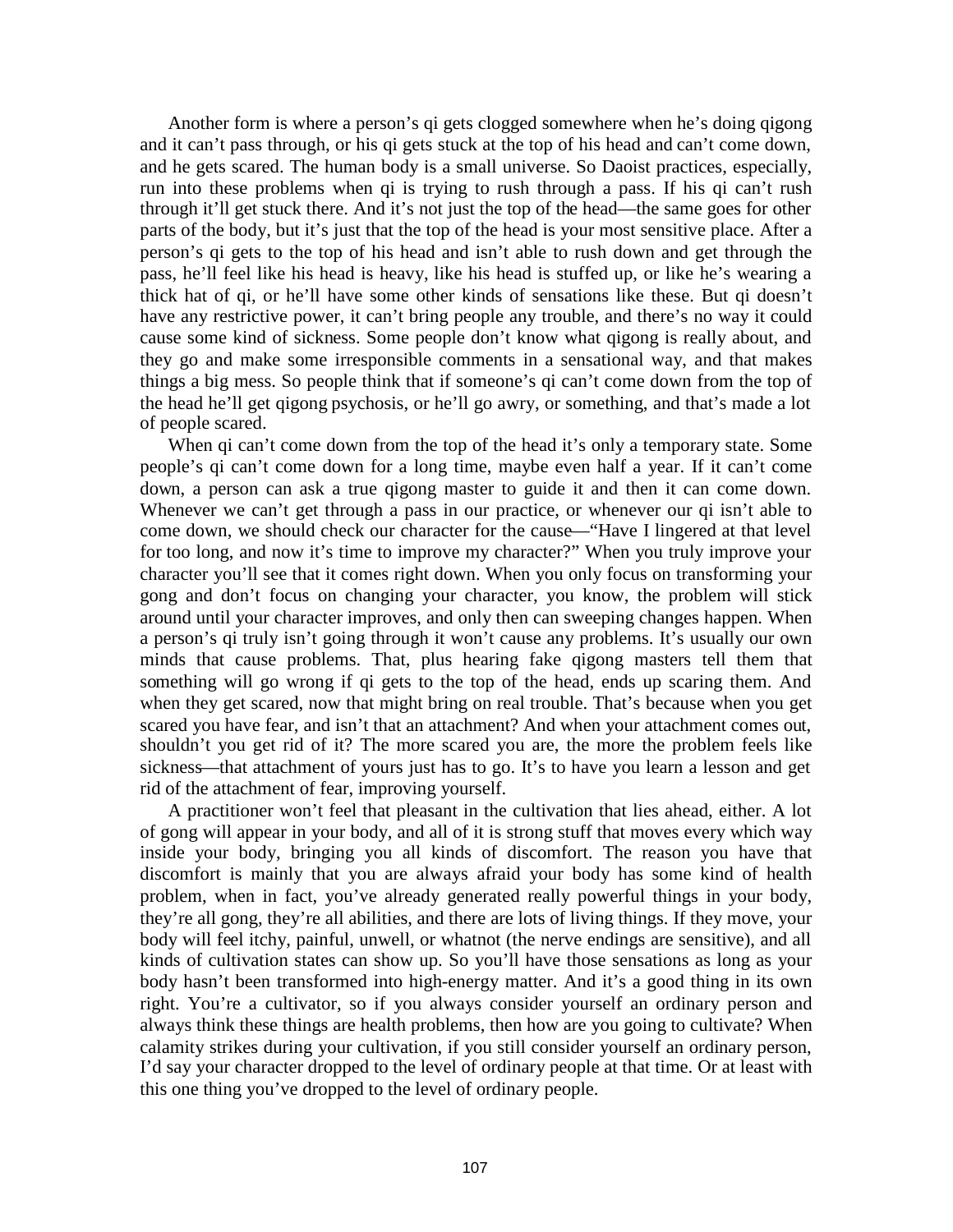If you're going to be real practitioners, you have to look at things from a really high level, and you can't use ordinary people's opinions to interpret things. When you think it's a health problem, you might just bring on health problems. The reason is, once you think it's a health problem, your character is about as high as an ordinary person's. Qigong and true cultivation, and even more so that cultivation state, won't lead to health problems. You know, with people who really do have health problems, 70% of it is psychological and 30% physical. It's usually that they collapse psychologically first, that they fall apart, and have a huge mental burden, which causes their condition to rapidly deteriorate. That's usually how it goes. Let me give you an example. There was this person who was tied to a bed. They lifted his arm and told him that they would make him bleed to death. Then they blindfolded him, scratched his wrist (they didn't make him bleed even a bit), and turned on a water faucet to have him hear the dripping sound. He thought that his blood was dripping, and in no time he was dead. But actually, they didn't make him bleed one bit—it was the tap water that was dripping. His mind caused his death. When you always think that you've got health problems, you might just give yourself health problems. That's because your character has dropped to the level of an ordinary person, and of course ordinary people do get health problems.

You're a practitioner, so if you always think it's a health problem you're actually asking for it—you are asking for that problem, and now it's able to set in. To be a practitioner your character has to be high. Don't always be afraid that it's a health problem. Fearing that it's a health problem is an attachment in itself, and it can bring you trouble just the same. In cultivation you need to eliminate karma, and eliminating karma is painful—how on earth could you increase gong in total comfort! And how else could you get rid of your attachments? I'll tell you a story from Buddhism. There was this person who put in a ton of effort and finally cultivated into an Arhat. He was about to achieve a True Fruition and become an Arhat—how could he not be happy? He was breaking out of the Three Realms! That happiness was an attachment, though, an attachment of excitement. An Arhat should always be in a state of nonaction, with a mind that's unshakable. But he dropped, and he cultivated in vain. Since he cultivated in vain he had to cultivate all over again, so again he cultivated himself upward. After he put in a ton of effort, he again moved up by cultivating. But this time he got worried and said to himself, "I'd better not get happy this time. If I get happy again I'll drop all over again." When he got afraid he dropped again. Fear is an attachment.

Then there's another scenario, which is that some people develop psychosis, and other people say they've got qigong-induced psychosis. And would you believe, some people are even waiting for me to treat their psychosis! I say that psychosis isn't a health problem, and I don't have time to go and take care of those things. Why is that? It's because a psychotic person doesn't have any virus, and he doesn't have any pathological changes or ulcers in his body. In my view, it's not a health problem. Psychosis is when a person's master consciousness is too weak. And just how weak? It's as if the guy can't ever take charge of himself—that's what a psychotic person's master soul is like. He doesn't want to be in command of this body anymore, and he's always foggy-headed and can't stay alert. When this happens his subordinate consciousness and external messages come and interfere with him. Every dimension has so many levels, and all kinds of messages interfere with him. And a person's master soul might have done some bad things before this lifetime, and he might have creditors who want to harm him. All kinds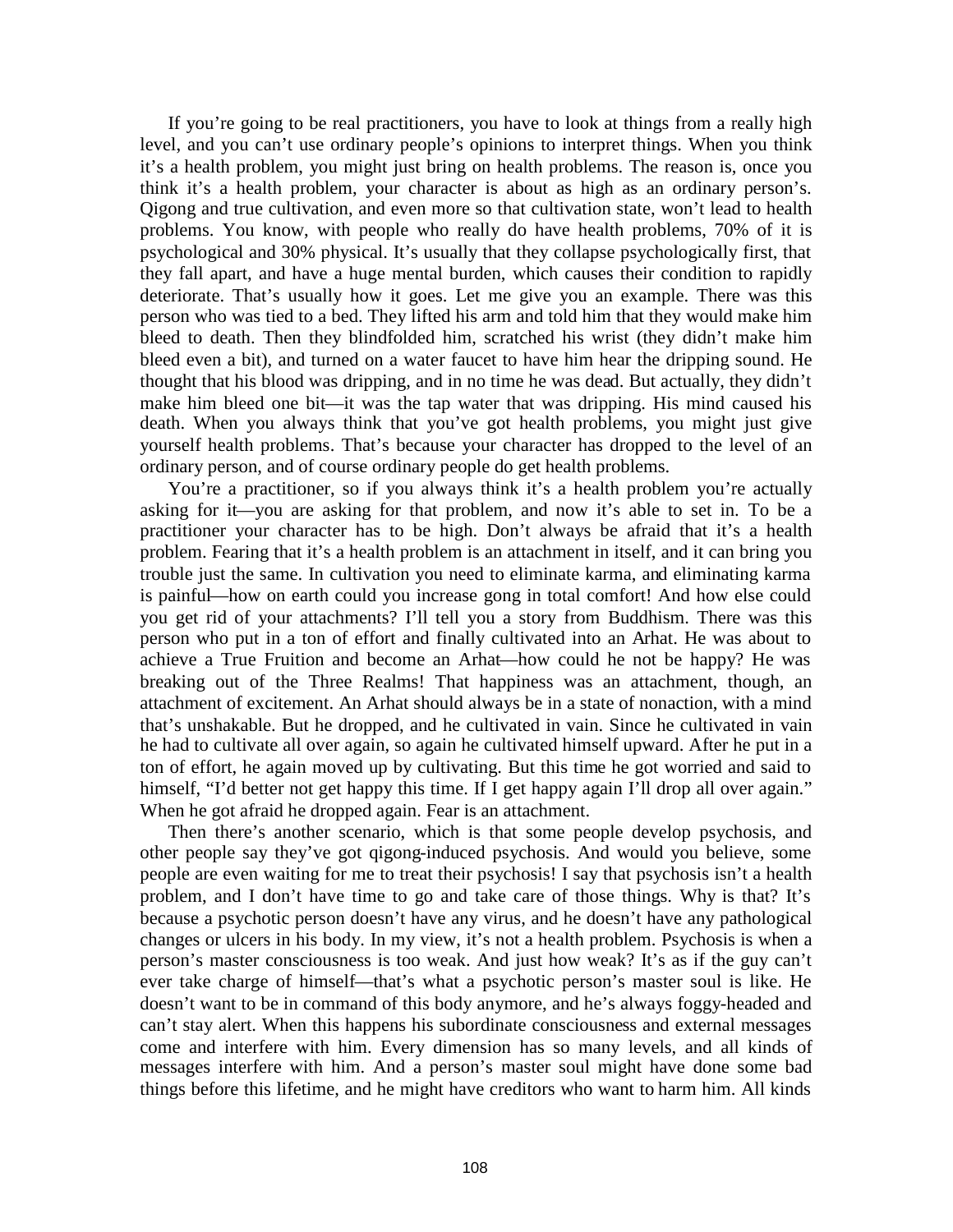of things can happen. We say that *this* is what psychosis is about. How could I treat it for you then? I'd say that this is really how people develop psychosis. So what do you do about it? Educate him, and get him to snap out of it. But that's very hard to do. If you watch, when the doctor in a mental hospital is about to administer an electric shock, the psychotic person immediately gets so scared that he stops mumbling nonsense. And why is that? At that moment his master soul perks up, and he's afraid of getting shocked.

Usually when a person takes up cultivation he likes to keep practicing. Buddha-nature is something everyone has, and everyone has the wish to cultivate. So, once they've learned a practice, a lot of people will keep practicing it the rest of their lives. It doesn't matter whether he can finish his cultivation or whether he's obtained a Law, the bottom line is he has a wish to seek the Dao, and he'll always want to practice it. Everyone knows he does qigong—the folks at his office know it, his community knows it, and all his neighbors know it. But think about it, true cultivation—who did anything like that a few years ago? Nobody did. Only true cultivation can change your life's path. But he's an ordinary person and he's only doing health-and-fitness qigong. So who would change his course of life for him? Ordinary people, you know, one day they just come down with something, or out of the blue they have problems, and there's even a chance one day they'll just develop psychosis or maybe even kick the bucket. An ordinary person's life is just like that. You see him out in the park doing qigong, but he's not really cultivating, in fact. He wants to cultivate up to higher levels but he hasn't obtained a true teaching, so he isn't able to get anywhere cultivating. He only has the wish to cultivate up to higher levels, and he's still a qigong practitioner at the low level of healing and fitness. Nobody has changed his course of life, and so he'll have health problems. And if he doesn't take virtue seriously nothing will get well. It's not as if after you do qigong you'll never have any health problems again.

He has to truly cultivate himself, and he has to take character seriously, and only then when he really cultivates can he get rid of his health problems. Qigong isn't aerobics, and it's something higher than ordinary people, so its practitioners have to go by higher truths and standards. They have to do that if they want it to work. But a lot of people haven't done that and they're still ordinary people, so when the time comes they'll still get health problems. So maybe one day he suddenly has a stroke, or he suddenly comes down with some kind of disease or some kind of ailment, or maybe out of the blue he gets struck by mental illness. Everybody knows he does qigong, so when he develops psychosis people say he got qigong psychosis from his practice—they slap on a big label. Now think about it, is that reasonable? An outsider doesn't know what's going on, and it's hard even for the experts or for a lot of qigong practitioners to know what's really at work. If this guy comes down with psychosis at home it probably won't be as bad, but people will still say he got it from doing qigong. If he develops psychosis while at a practice site, then that's disastrous. A big label gets slapped on and you can't get rid of it. "Doing qigong brings on psychosis"—newspapers will all report it. Some people just blindly oppose qigong, "Look, just a while ago he was fine doing the exercises right there, and now he's like this." But he's an ordinary person, so whatever is supposed to happen to him will happen. Maybe he'll have other health problems, or maybe he'll run into other trouble. Is it fair to blame it all on doing qigong? It's just like with doctors in hospitals: now that they're doctors they should never get sick again the rest of their lives? Can you really look at it that way?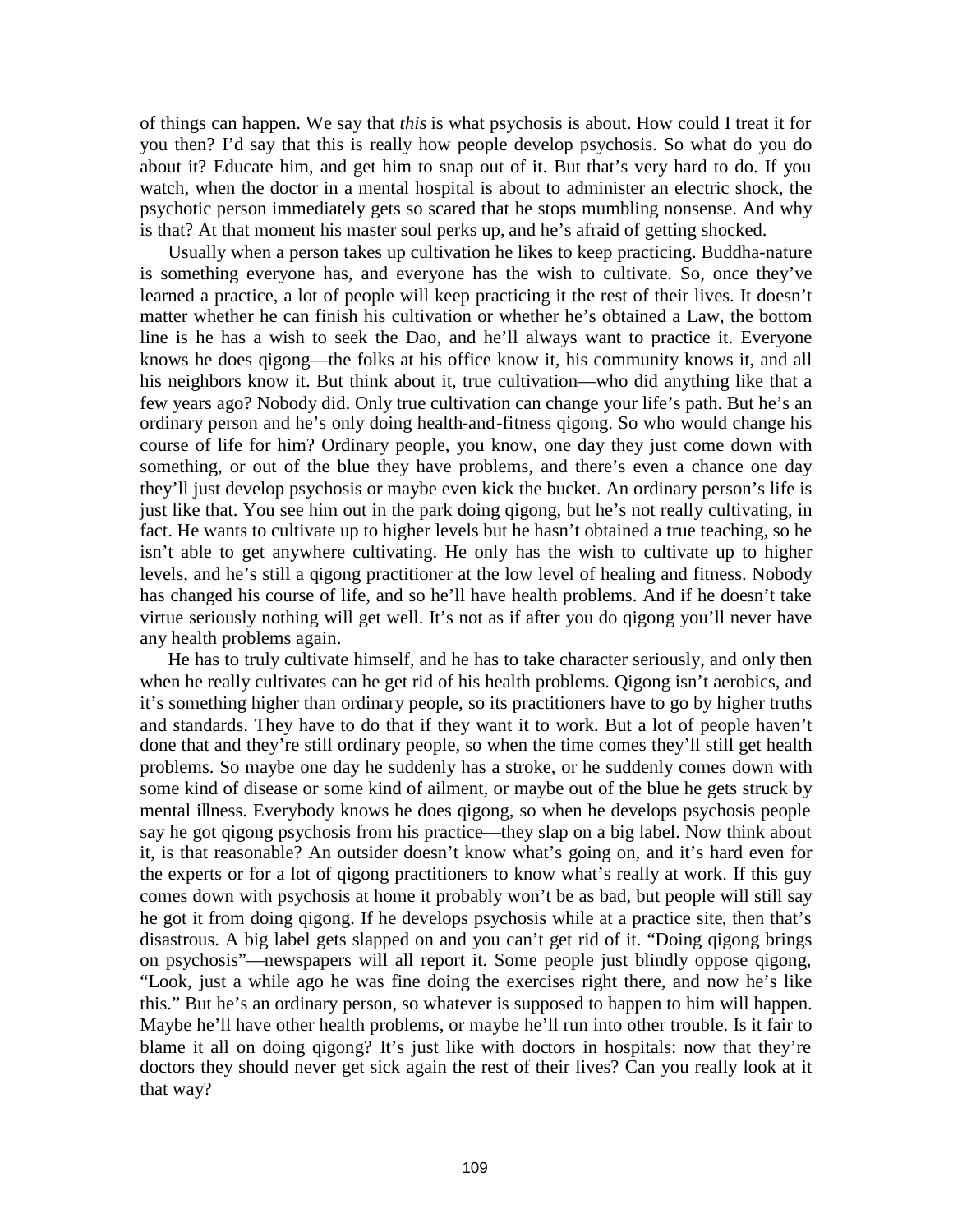So we can say that a lot of people don't know what qigong is really about, and they don't know what's at work, so they go and talk wildly. As soon as there's a problem they'll slap all kinds of labels on qigong. Qigong has only been popular for a short time now, and there are a lot of people with rigid ideas who always dismiss it, attack it, and reject it, and who knows what's behind their thinking. They're annoyed by qigong… as if it has anything to do with them! And when somebody mentions qigong they automatically call it quack. Qigong is a science—it's a higher science. It's just that these people's ideas are too rigid and their knowledge is too narrow.

There's another scenario. In the cultivation world there's something called the "qigong state." A person who has it doesn't quite seem all there, but he doesn't have qigong psychosis, either. And he's perfectly rational. I want to first talk about what this qigong state is all about. You know, in cultivation a person's base plays a big role. In all countries around the world there are people with religious beliefs, and in China, for thousands of years, there have been Buddhist and Daoist believers, and they've always believed that doing good is rewarded and doing evil is punished. But some people don't believe these things. This was especially true during the Cultural Revolution, when they denounced these things and called them blind belief. Some people think that whatever they can't understand, whatever they haven't learned from books, whatever is beyond the level of today's science, or whatever hasn't been understood yet, they think it's all blind belief. There were a lot of people like this a few years ago, but now there are a little fewer of them. It's because some phenomena have really been reflected into this dimension of ours already, even though you don't acknowledge some of them. You're afraid to address them, but now there are people who have the courage to talk about them, and they've picked up a little about qigong from what they've seen and heard in daily life.

Some people are just so close-minded: when you mention qigong they laugh away at you, they think you're caught up in blind belief, and it's just too funny. And when you bring up some of the phenomena in qigong they think, "This guy's so ignorant!" Even though somebody like that is close-minded, his base might not be bad. If his base is good and if he takes up qigong, it's possible his Third Eye will open at a very high level and maybe some of his abilities will come out. He doesn't believe in qigong, but he can't guarantee he won't get sick. If he gets sick he'll go to the hospital. If doctors of Western medicine can't cure him, he'll go see a doctor of Chinese medicine. And if doctors of Chinese medicine can't cure him, and if folk prescriptions can't cure him either, then he'll remember qigong. He thinks to himself, "I'll go try my luck and see if qigong really can heal me." Grudgingly he comes to try it. Since his base is good he'll do pretty well right from the get-go. Maybe a master will be interested in him, and so this higher being in another dimension gives him a hand. His Third Eye opens right up then, or maybe he'll enter a state of semi-Enlightenment. His Third Eye opens at a high level, and he can suddenly see the true picture of some of the universe, and along with this he'll have abilities. Now when this kind of fella sees those scenes do you think his mind can take it? Just imagine what his state of mind will be. The very things he's always thought of as blind beliefs and totally impossible, and things he'd laugh at the second somebody mentioned them, they're all unfolding right before his eyes in full reality, and he's really come into contact with them. So his brain can't take it, and the pressure on his mind is just too much, and what he says can't be accepted by other people. But his thinking isn't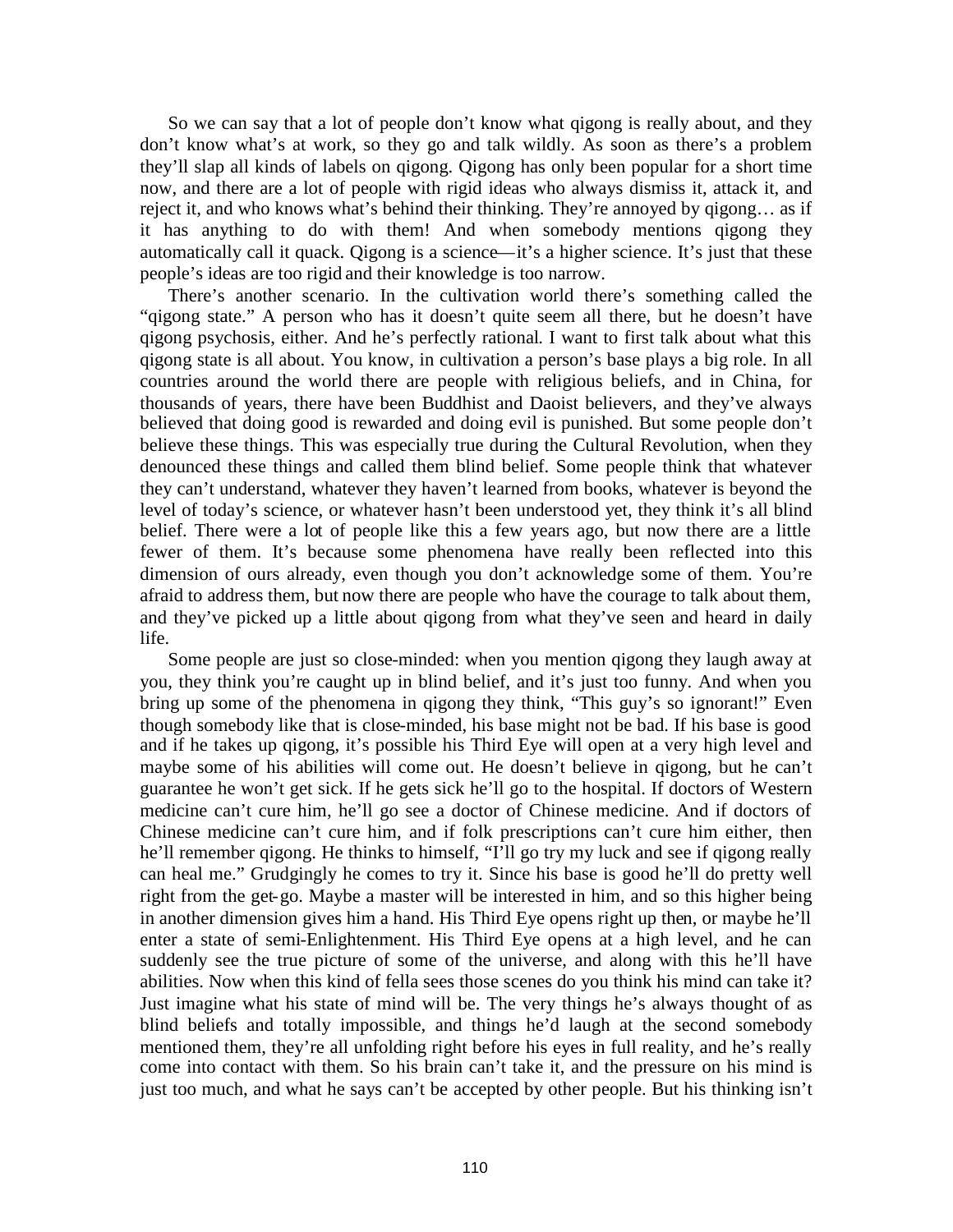illogical—he just can't put the two sides into proper perspective. He has realized that the things mankind does are wrong, whereas the other side is usually right. But when he does things according to the other side, though, people then say he's wrong. People don't understand, so they go and say he's gotten qigong psychosis by practicing.

Actually, he hasn't got qigong psychosis. Most of us who practice qigong won't have anything like that happen to us, it's only those really close-minded people who have this qigong state. A lot of people in the audience here have their Third Eyes opened—quite a lot. They really have seen things in other dimensions, they aren't shocked by it, they think it's good, their brains aren't jarred, and they won't experience this qigong state. After someone enters the qigong state he's perfectly rational, and what he says is really profound, and the logic behind it is sound. It's just that ordinary people don't believe what he says. He might tell you that he's seen so-and-so who is deceased, and that this person told him to do things. Would an ordinary person believe this? Later on he realizes that he should keep these things to himself, and he'd better not talk about them. After he learns to put the two sides into proper perspective he's fine. These people usually have abilities. And this isn't qigong psychosis, either.

Another scenario is called "true insanity," and this is an extremely rare thing. The "true insanity" we're talking about here isn't actually about going truly insane. That's not what it means. It means cultivation of what's true. What's true insanity like? I'd say that among cultivators maybe one out of 100,000 people has it—you hardly ever see it. So it's not common, and it hasn't had any effect on society.

True insanity usually has a prerequisite, which is that the person's base has to be excellent, and he has to be getting on in his years. When somebody is a bit older there's not enough time for him if he wants to cultivate. People with excellent bases often come with a mission, and they've come from high levels. Everybody is afraid of coming to this ordinary world—after your brain is cleared you don't recognize anyone. After they enter the environment here in this ordinary world, the interference they get from people causes them to put a lot of stake in their reputations and personal gain, and eventually they'll drop right down, and they'll never be able to get out. That's why nobody dares to come and everyone is afraid. But some of these people have come, and after they get here they really break down in the midst of ordinary people, they really are about to fall, and they've done a lot of bad things in their lives. When a person fights to benefit himself, he'll do a lot of bad things, and then he'll owe a lot of things. His master sees that he's about to fall. "But he is one with Fruition—we can't just sit by and let him fall like this! Now, what can we do…" His master is very worried. There's no other way to have him cultivate—where could he find a master at that time? He has to return, he has to cultivate back from scratch. But that's easier said than done, right? And he's getting on in years, and he doesn't have enough time left to cultivate. Where could he find a practice that cultivates both nature and longevity?

This person has to be someone with a superb base, and under that extremely special circumstance, and only then, can the method of making him insane be used. In other words, when there's absolutely no hope, and in a situation where he can't return on his own, that's when this method might be adopted—to have him go insane, that is—and a certain part of his brain will be shut down. For example, we humans are afraid of the cold, and we're afraid of filth, so the part of his brain that fears cold is shut down, and the part that fears filth is shut down. After these parts are shut down, this person will have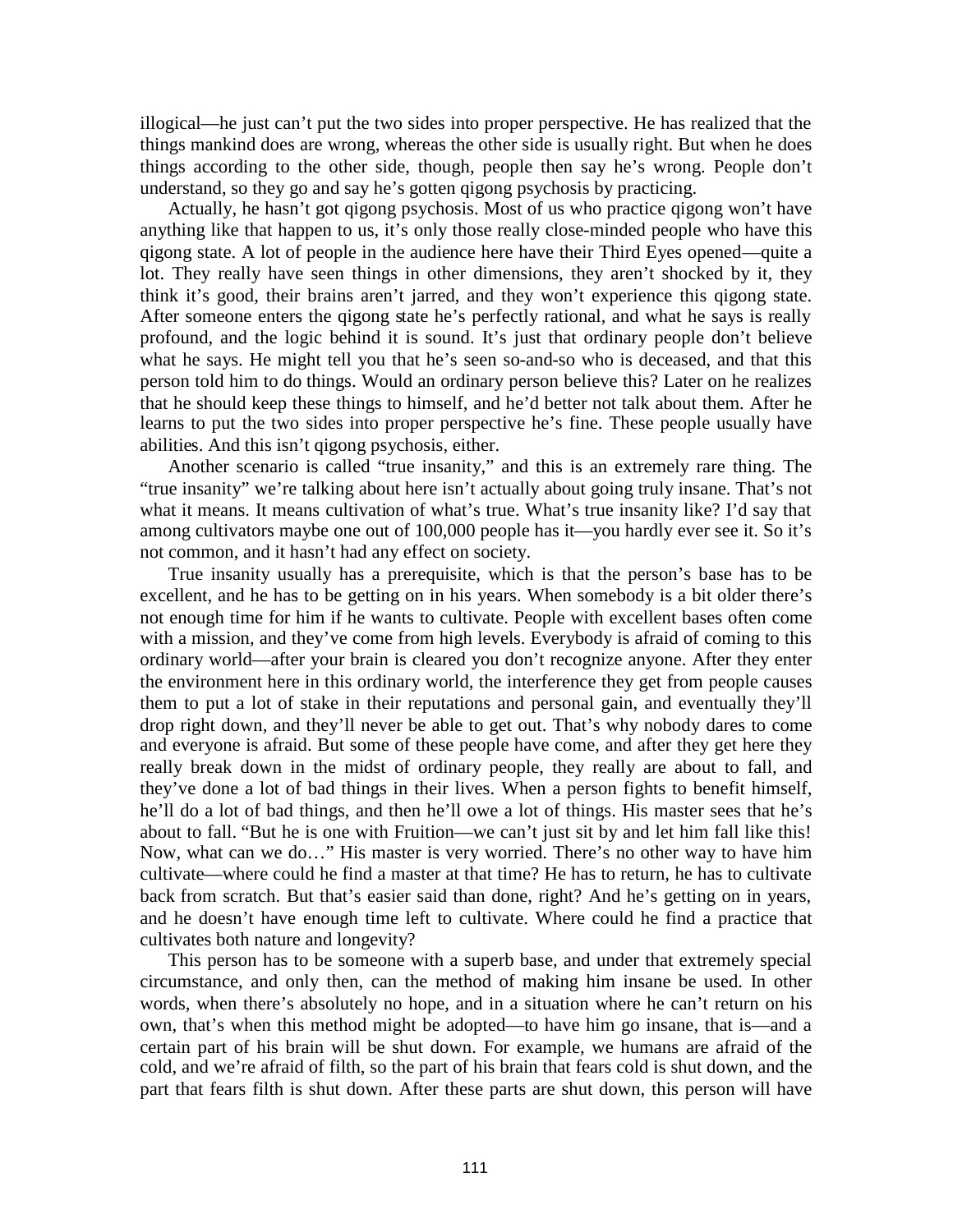some mental problems, and he'll really start acting like a lunatic. But people who are like this usually don't do bad things, and they don't insult people or hit people, instead, they often do good things. But they're actually cruel to themselves. They aren't aware of the cold, so they'll run around barefoot in the winter snow, wearing just a thin layer of clothes, while their feet freeze to the point of cracking and bleeding. And because they aren't aware of filth, they'll even dare to eat feces and drink urine. I know that there used to be this one person who gnawed away happily on horse manure that was frozen hard like a rock. They can bear hardships that an ordinary person couldn't bear while his mind is still intact. Just imagine how much they suffer from this insanity. Of course, they often have abilities, and in most cases they're older women. Older women had their feet bound in the past, but there was one who could easily scale a wall that's over two yards high. When this older lady's family saw that she'd gone insane and always ran outside, they locked her up indoors. But when her family went out she would just point her finger at the lock and it would open, and so she'd get out. "Then let's lock her up with steel chains." After her family headed out, she would undo the chains with a mere shake. It was impossible to restrain her. And it was this way that she went through a lot of hardship. She really went through some serious hardship, and things were just brutal, so she could quickly pay back the bad things she owed. It doesn't take more than three years, and usually it's over in just one or two. The hardship she goes through is pretty huge. As soon as it's over they understand. With this their cultivation is considered done, so instantly they're Unlocked, and all kinds of divine powers come forth. These cases are extremely, extremely rare. This has happened in history, though, but it's not something a person with an average base is allowed to do. You all probably know about crazy monks and crazy Daoists, and they really did exist in history, it's been documented. There are a lot of stories like the one about "the crazy monk who swept out Minister Qin" and the ones about crazy Daoists.

So now this "qigong psychosis" thing, or "going into fire like a demon," to take the old expression for it really literally, I'd say it's definitely bunk. Let's say so-and-so really can draw fire, though—then I'd say that guy's something. Or he can spit fire and send it out with a stretch of his arm, and he doesn't even need a match to light his cigarette, then well, he's not psychotic, he's supernormal!

#### **Attracting Demons in Qigong**

What is "attracting demons in qigong"? It's about getting interfered with when we practice qigong, and it happens pretty easily. Now how is it that doing qigong can attract demons? The reason is, it's really hard when you want to do cultivation. There's no way you'd succeed at true cultivation without my Law Bodies' protection—the moment you stepped outside, maybe your life would be at risk. A person's master soul doesn't perish, so it's possible in your social dealings before this lifetime that you owed someone, or took advantage of someone, or did some bad things. So your creditors will go after you. In Buddhism they have a belief: a person's life is karmic retribution. If you're in debt with someone he'll go after you for payback, and if he takes too much from you he'll end up giving it back to you next time. If a son isn't good to his parents they'll switch roles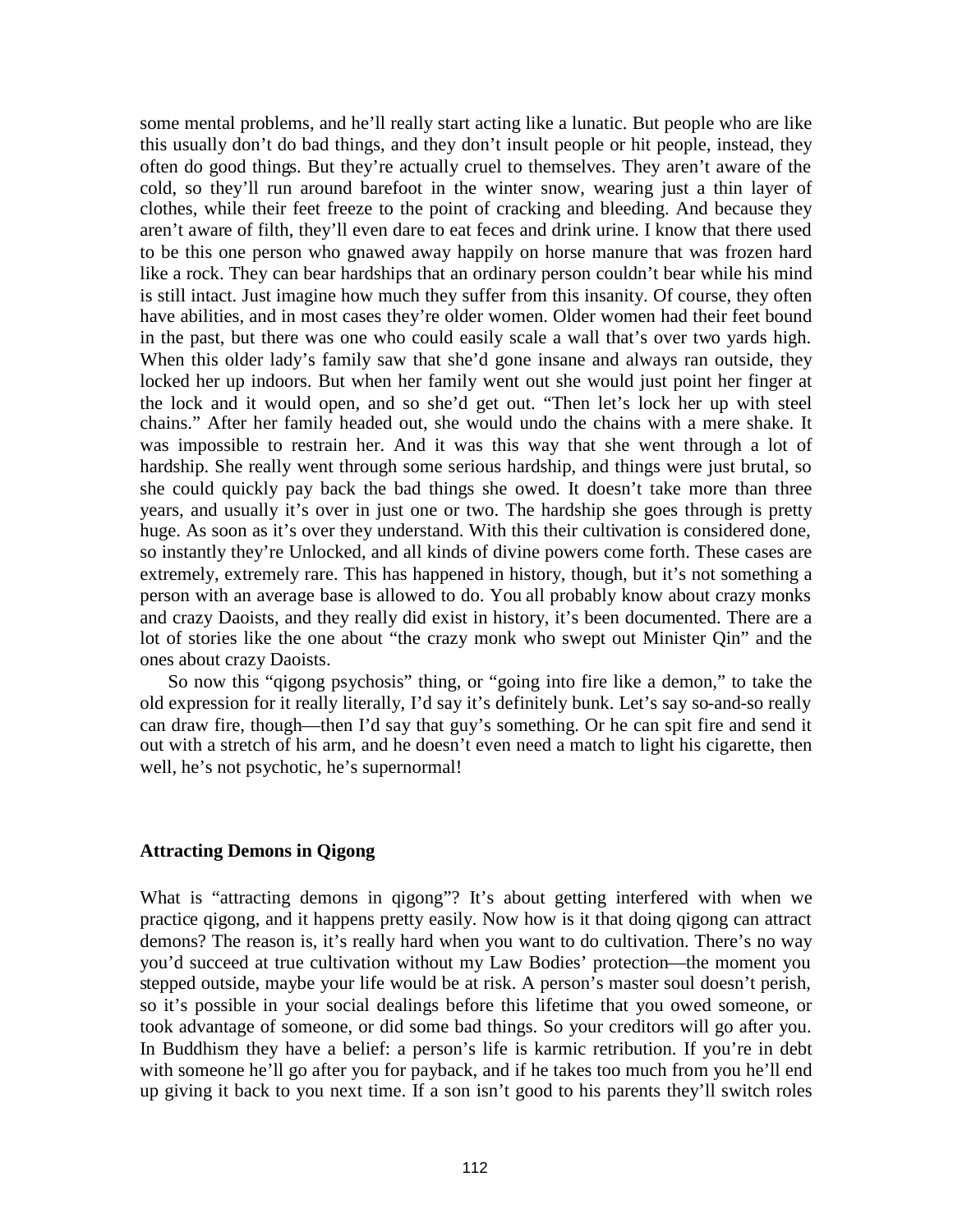next time. This is how the retribution goes round and round. But we really have seen that there are demons interfering and not letting you practice. All of these things have causal reasons, and it's not as if they're totally uncalled for. It wouldn't be allowed if there was no reason.

The most common form of attracting demons in qigong is as follows. When you aren't doing the exercises your surroundings are rather quiet. Now that you've learned the exercises you always like to do them, but the moment you sit down to meditate suddenly it's not quiet outside. Cars are blowing their horns, there's the noise of people walking, talking, or slamming doors in the hallway, or somebody outside turns on a radio… the quiet is gone in no time. When you aren't doing the exercises the environment is pretty good, but as soon as you do them it gets like this. A lot of us haven't thought more deeply about just what exactly is going on, and you just think it's kind of strange and feel dejected since you can't do the exercises. You just feel it's odd and don't think about it further. It's demons interfering with you—they are directing people to interfere with you. This is the simplest form of interference, and it serves the purpose of stopping you from doing the exercises. "You want to practice and attain the Dao. And you're not going to pay back all those things you owe?" They won't stand for it, and they won't let you practice. But this, too, is just something that appears at a certain level—after some time this phenomenon isn't allowed to exist. Or to put it another way, after those debts are whittled away they aren't allowed to interfere with you again. And that's because people who cultivate our Falun Dafa cultivate pretty fast, and they break through levels fast, too.

There's another form of interference from demons. You know that our Third Eyes can open by practicing. After some people's Third Eyes open they see some scary scenes and scary faces when they're doing the exercises at home. Some of those things have hair that's a big mess, some want to fight you and kill you, and they might even make all kinds of moves—it's really horrible. Sometimes when a person does his exercises he'll see these things hanging against the outside of the windows, and it's really terrifying. So why does this happen? All these are forms of interference by demons. But these things are extremely rare in our Falun Dafa discipline, maybe they happen to one percent of us, and most people won't run into this. It doesn't accomplish anything in our practice, so they aren't allowed to interfere with you like that. In the cultivation of ordinary practices this is the most common phenomenon, and it lasts a long time. Some people can't practice because of this—they're scared to death. Normally a person chooses a quiet place to do his exercises at night. When he opens his eyes he'll see a person standing right in front of him, looking half-demon, half-human, and he'll get too scared to do his exercises. In general this doesn't happen in our Falun Dafa, but there are some really rare exceptions. Some people's situations are really unusual.

Another kind has to do with people who do practices with both internal and external cultivation—they do martial arts along with internal cultivation. This kind of practice is more common in the Daoist system. When someone learns this style of practice he'll often encounter this kind of demon (someone who does a typical practice won't run into it, it only happens in practices that have both internal and external cultivation and practices that involve martial arts), which is, some people will want to duel with him. This is because there are a lot of Daoist cultivators in the world, and many of them practice martial arts, they do both internal and external cultivation. Martial artists can develop gong, too. Why is that? After he gets rid of some attachments, like to reputation,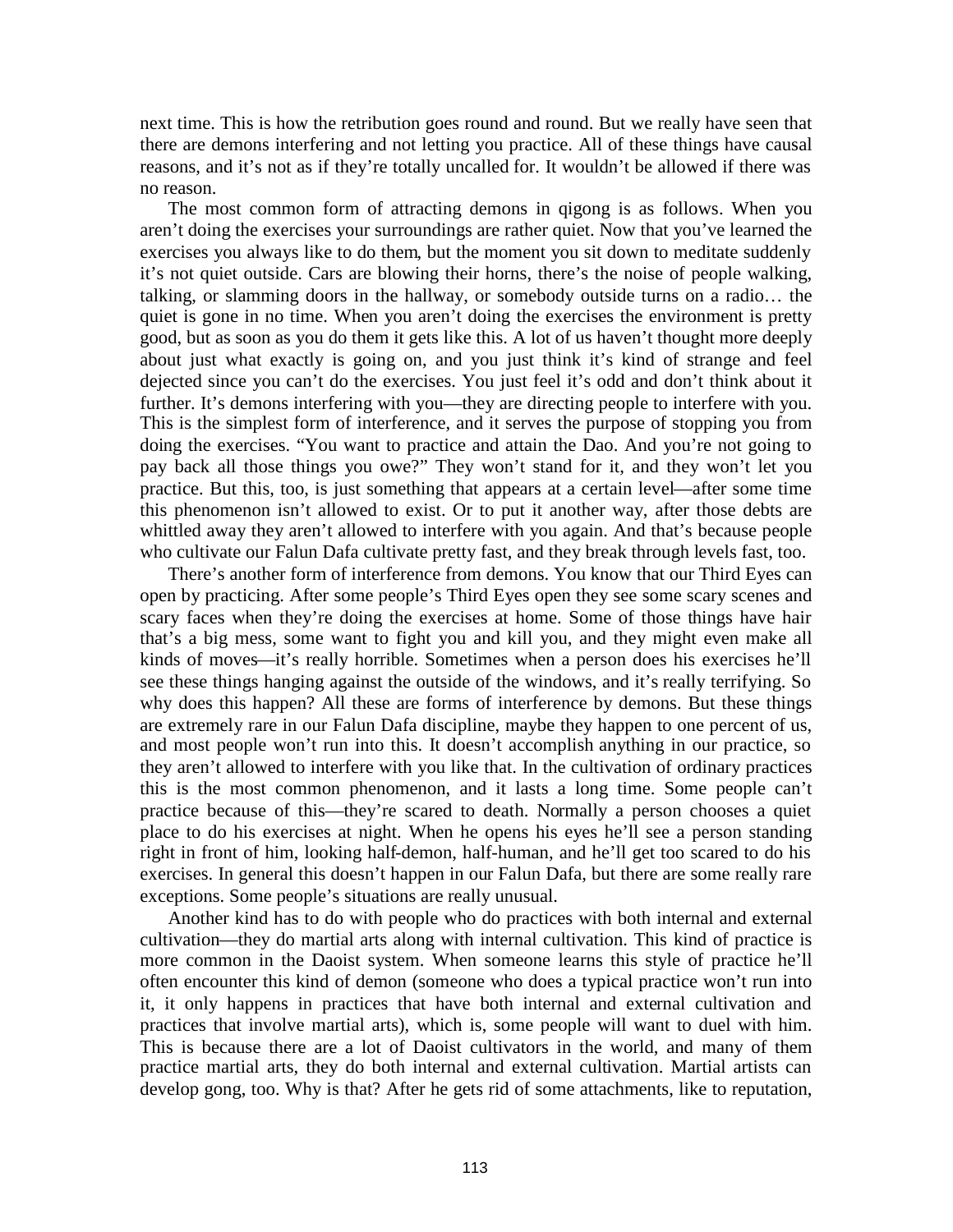and personal gain, his gong can grow. But it takes a long time for him to get rid of his attachment to being competitive, and he gets rid of it pretty late, so he's likely to still do these things when he's at certain levels. When he meditates he'll know in a halfconscious state that so-and-so is practicing, so his soul leaves his body to find that person for a match to see whose mastery is better. So these fights take place. This scenario unfolds in other dimensions. And there are others who come to him for a fight or scuffle. If he doesn't take them on they'll really try to kill him, so they fight each other, and fight and fight. As soon as he falls asleep, somebody comes to him for a match or a fight, and this keeps him from getting a good night's rest. But in fact, this is exactly the time for him to get rid of his attachment to being competitive. If he doesn't get rid of his attachment to being competitive and he always stays this way, then after being stuck for years he still won't be able to go beyond this level, even after it's dragged on like that for years. The result will be that he can't practice anymore, and his physical body won't be able to take it, either, he'll have spent just too much energy, and in the worst case scenario he could even be left powerless. So these kinds of things come up in practices with both internal and external cultivation, and it's really common. Those things don't happen in practices of internal cultivation, it's not allowed. The several forms I just discussed are fairly common.

There's another form of interference from demons, and it's something everyone will run into—even in our discipline you'll all run into it. It's the demon of lust. And it's something really serious. In the ordinary world there's marital relations between husband and wife, and only with this can human beings procreate. This is how mankind goes forward. There's emotion in society, so for ordinary people these things are just normal. Since people have emotion… being angry is emotion, being happy is emotion, love is emotion, and hatred is emotion, enjoying doing something is an emotion, not enjoying doing something is an emotion, your thinking someone is nice or someone isn't nice, your loving to do something or not loving to do something—*everything* is emotion, and ordinary people just *live for* emotion. Then if you're a practitioner, a higher person, you can't use this logic to evaluate things, and you need to break out of this stuff. So there are a lot of attachments that are derived from emotion, and we have to really care less about them, and at some point finally let go of them all. That desire and lust stuff are all just human attachments, and we should get rid of all of them.

In our discipline, or at least for this part that cultivates in the setting of ordinary people, you don't have to become a monk or nun. Our young folks should still get married. So how should we handle this, then? As I've said, our discipline focuses directly on the human mind, and we don't make you really experience any material loss, but just the opposite—we have you temper your character right in the thick of ordinary people fighting for profit, and what you truly improve is your character. When you can let go of the attachment, then you can let go of anything, and then when you're asked to let go of the material thing you'll definitely be able to. But if you can't let go of the attachment, then you won't be able to let go of anything, so the true purpose of cultivation is to cultivate your mind. In monastic cultivation they force you to lose these things, and that, too, is to make you get rid of the attachment. They force you, they completely cut you off from these things, and they keep you from thinking about them. That's the approach they take. We don't make you go that route, though. We have you let go of material gain when it's right in front of you, and you aren't fazed by it. That's why the cultivation in our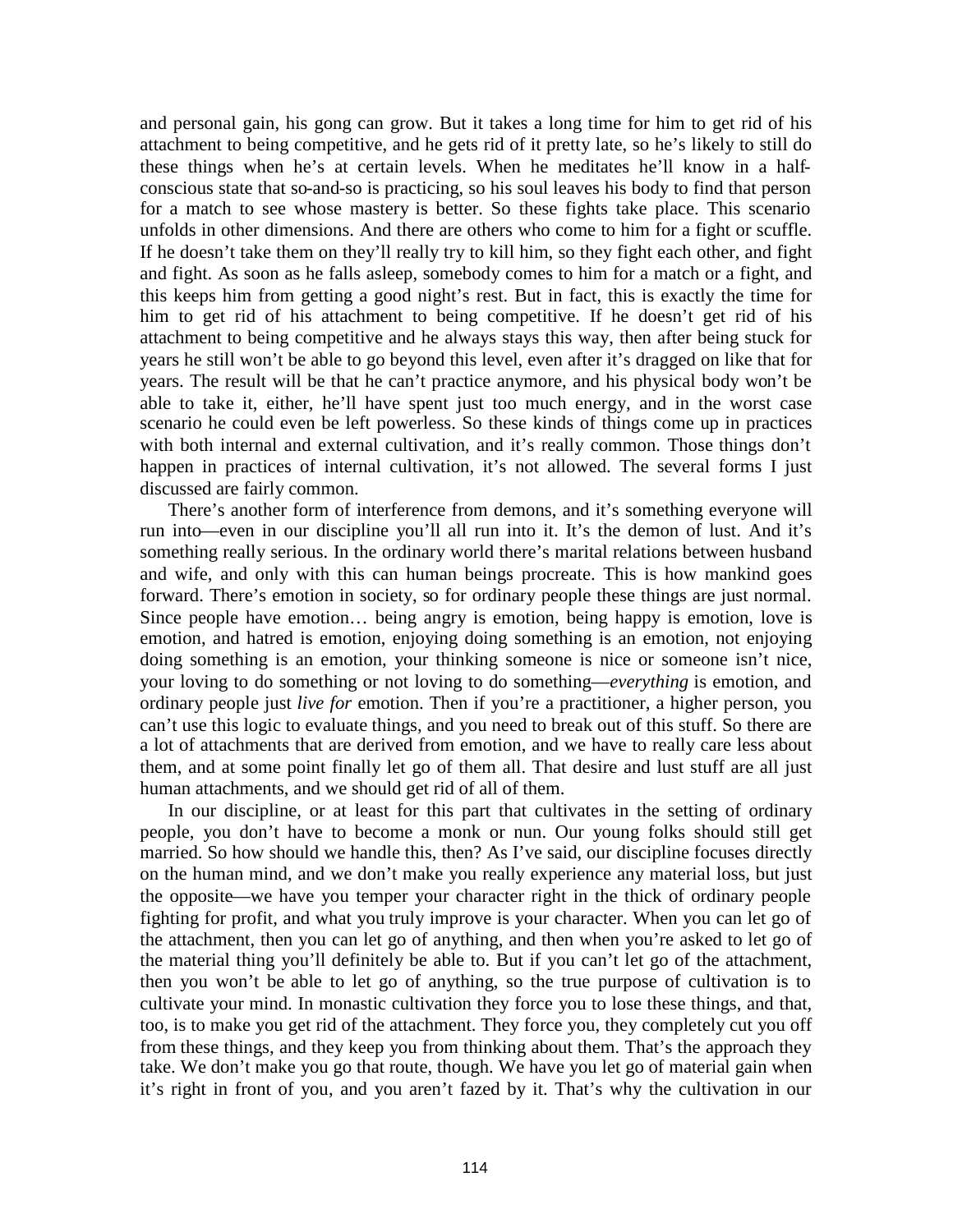discipline is the most solid. We don't make you all become monks and nuns. We cultivate among ordinary people, and later on when our practice spreads more and more widely, it wouldn't work if everyone became semi-monks and everybody who practices Falun Dafa became like that. Here's what you all have to do in our practice. You practice, but maybe your spouse doesn't, and in that case you can't get divorced just because you practice. The point is, we should take it lightly—you can't take it that seriously like an ordinary person would. And this is all the more so since nowadays there's pornographic trash out there, like that "free love" junk that interferes with people. Some people are really into it, but we're practitioners, so we really have to take it very lightly.

When beings look from high levels, they say the people of the world are really just playing in mud, but that they don't think it's filthy, and they're on the ground playing away in the mud. We say that you can't strain your family relations because of this, so take it lightly during your current stage, and it's fine to just maintain normal and harmonious marital relations. Later on when you get to a certain level you'll have that level's cultivation state, but right now it's this way, and we say it's good enough if you handle it like this. Of course, you can't be like the people out there nowadays—how could that be allowed?!

There's something else involved in this. As you know, we practitioners have energy in our bodies. By the time you leave this class, 80–90% of you in the class will not only have your health problems healed, but you'll also develop gong, so your bodies carry strong energy. The gong you have isn't proportional to where your character is right now. For the moment your gong is higher—I've raised it for you in one fell swoop—and now you're improving your character. Gradually you'll be able to catch up, and I guarantee you'll catch up during this period of time. That's why we did that ahead of time. So to put it another way, you now have some amount of energy. Since the energy that a true cultivation brings out is pure, and compassionate, all of you sitting here feel a peaceful and compassionate field. In my practice you come through cultivation that way, so I carry these things. As you sit here you all feel that it's harmonious, and nobody has bad thoughts in his mind—the urge to smoke doesn't even come up. Later on as you discipline yourself to live by our Great Law, the gong that emerges in your cultivation will be this way, too. And as your potency continually grows, the radiation of the gong your body has will grow quite powerful. Even if it's not that powerful, a typical person who's within the range of your field, like for example, the people around you when you're at home, you can restrain those other people. Your whole family might be under the effects of your restraining. Now why is that? You don't even have to think, and since this field is a purely kind and compassionate one—it's a field of righteous thoughts people aren't apt to think about bad things or do bad things. It will have this kind of effect.

The other day I said that "Buddha's light shines everywhere, propriety and righteousness harmonize everything." It means that the energy emitted from our bodies can rectify all wrong states. So under the effect of this field, when you don't think about these things you unwittingly restrain your spouse. When you don't think about it, and you won't have those kinds of thoughts, your spouse won't think of it, either. But it's not without exception—in today's environment all you have to do is flip on the TV and take a glance, and there's all kinds of stuff, and it can easily stir up desire. But in normal settings you can have this restraining effect. Later on when you get to high levels in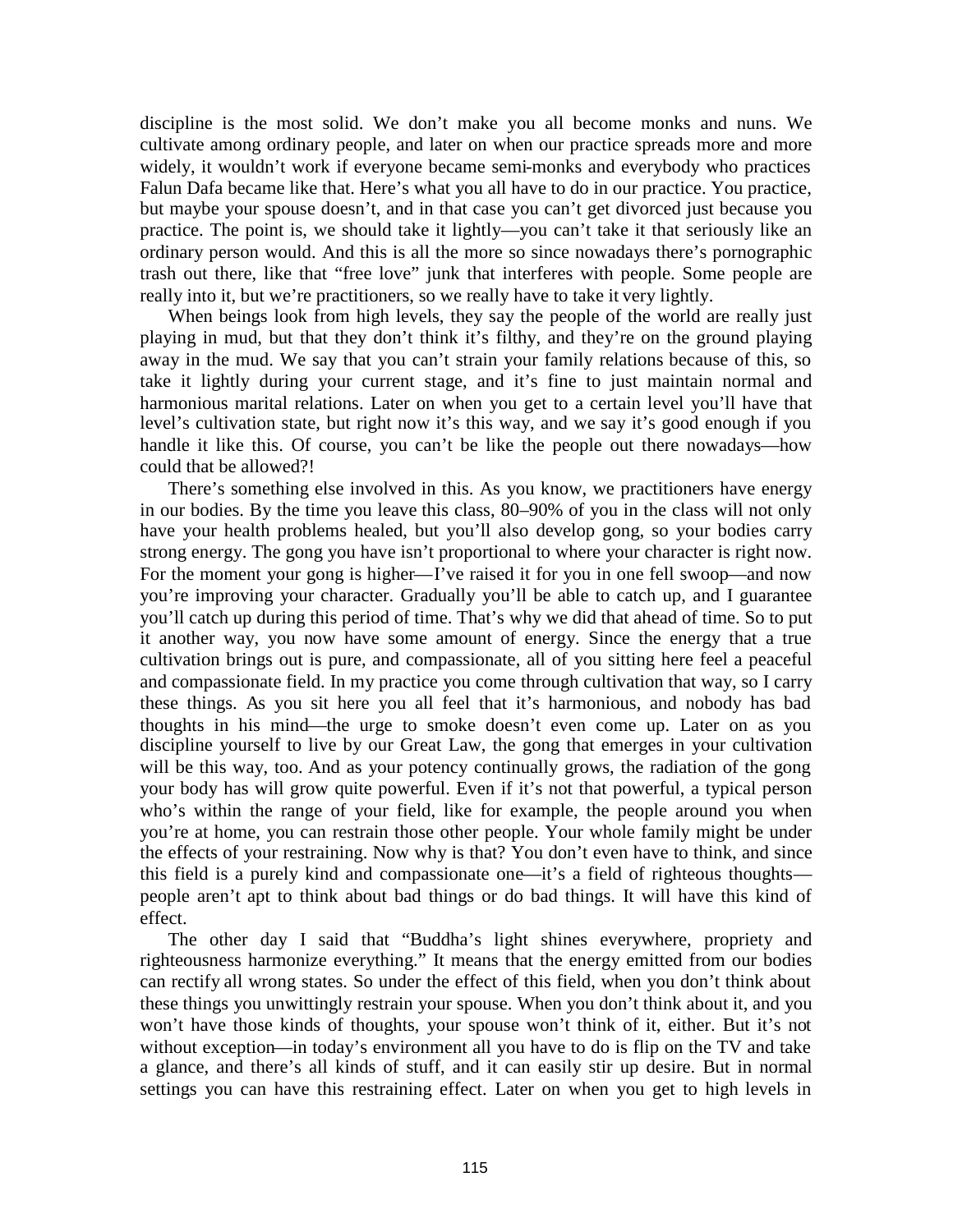cultivation, you won't need me to tell you, and you'll know for yourself what to do. At that time you'll have a different cultivation state, and still be able to maintain a marital life. So, don't make too much of these things. If you're too concerned about it that's also an attachment. There isn't the problem of lust between husband and wife, but there is an issue of desire, so take it lightly, don't go to extremes, and you'll be fine.

So what kinds of demons of lust will you run into? If your concentration in meditation isn't good enough, you'll run into them in dreams. When you're sleeping or meditating they'll suddenly appear. If you're a male, a beautiful woman will show up, and if you're a female, the man of your dreams will show up. But they're naked. As soon as you're excited you might discharge and it'll become a reality. Now think about it, in our practice the qi of blood and essence is used to cultivate longevity—you can't just discharge like that all the time. And at the same time, you didn't pass the test of lust. Could that work? So I can tell you that everybody will run into it, guaranteed. When I teach the Law I'm sending strong energy into your brain. When you leave here maybe you won't remember exactly what I talked about, but when you really run into problems you will remember what I said. As long as you take yourself to be a cultivator, at that time you'll remember it, and then you'll be able to control yourself, and you'll be able to pass the test. If you can't pass the first test, then the second one is going to be really tough. But there's also another scenario where you didn't pass the test the first time and after you wake up you really regret it. There's a chance this attitude, or this state of mind, will reinforce your memory of it, and when you run into it again you'll be able to handle yourself well and pass it. But if somebody didn't pass it and he doesn't care, it will be even harder for him to handle it well after that. I can guarantee that's how it is.

When these things happen, there are cases where it's demons interfering with you, and there are other ones where it's your master transforming certain objects to test you. Both scenarios exist, since everyone has to go through this test. We start our cultivation from the level of ordinary people, and the first step is to pass this test—you'll all come across it. I'll give you an example. When I gave a class in Wuhan City there was a student who was a 30-year-old young guy. Right after I talked about this topic he went home and meditated, and in no time he was in a state of concentration. After he got into concentration, he saw Buddha Amitabha suddenly show up on one side and Lao-zi on the other. This is what he said in the essay he wrote and shared with me on his understandings from cultivation. After they showed up, they took a look at him, didn't say anything, and faded away. Then Bodhisattva Guanyin appeared and she had a vase in hand. A wisp of white smoke drifted out from the vase. He was sitting there meditating and saw these things vividly, and he was pretty happy. Then all of a sudden, the smoke turned into several beautiful women—they were those heavenly maidens, and they're just gorgeous. They danced for him, and their poses and movements were so graceful! He figured, "While I meditate here, Bodhisattva Guanyin is rewarding me by transforming some beautiful women for me to watch, and she's having these heavenly maidens dance for me." While he was getting happy thinking about this, suddenly those beautiful women got naked, and made all kinds of moves and came on to him, hugging and caressing him. Our student's character had been improving fast, and this young guy's guard went up instantly. What first came to his mind was, "I'm no average person. I'm a practitioner. Don't treat me this way. I cultivate Falun Dafa." As soon as this thought came out, "Swoosh!"—everything vanished. It was all conjured up to begin with. Then, Buddha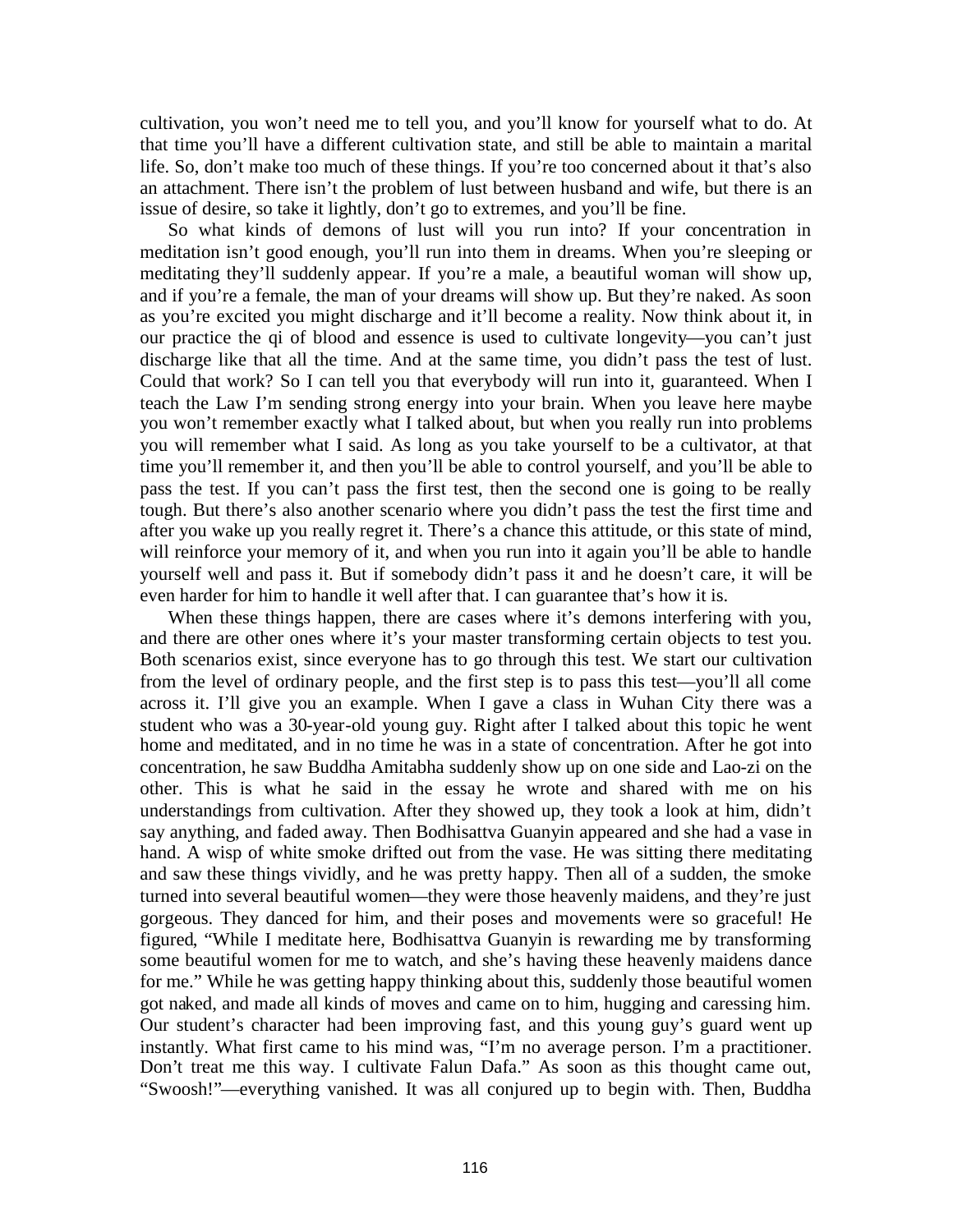Amitabha and Lao-zi appeared again. Lao-zi pointed at the young fella and said to Buddha Amitabha with a smile, "This lad is teachable." He meant that this young guy is good, and that he can be taught.

So when you look at it from history, or from higher dimensions, a person's desires and lust, these things, they play a huge role in determining whether someone can cultivate. That's why we should really take these things lightly. But you cultivate among ordinary people, so we don't have you completely abstain. At least at this present stage, you should take it lightly and stop being like you were before. That's how you should be if you're a practitioner. Any time some kind of interference comes along in your practice, you have to look within for the cause and find what it is you still haven't let go of.

#### **Breeding Demons in Your Own Mind**

What's it mean to "breed demons in your own mind"? A person's body has a material field in every dimension. In a special field, everything found in the universe is cast like a shadow into that dimensional field of yours. Even though they're shadows, they also exist materially. Everything in your dimensional field is controlled by the thoughts in your brain. In other words, when you look at things with your Third Eye, if you calmly observe with no thoughts added in, what you see is real. But as soon as you use your mind, even if it's just a little bit, everything you see will be false, and this is "breeding demons in your own mind," which is also called "transforming according to thoughts." It's because some practitioners aren't able to act as cultivators, because they aren't able to handle themselves well, because they want abilities, because they're attached to trivial skills and small tricks, or because they're even attached to some things they heard in other dimensions—they're attached to seeking these things—that's why these people are the most likely to breed demons in their own minds, and that's why they're the most likely to fall. It doesn't matter how high you've cultivated to, once this problem comes up, you'll fall all the way to the bottom and you'll be totally ruined. This problem is extremely serious. It's not like other problems, where if a person doesn't pass a character test one time he can still get up after falling and keep on cultivating. But when it's the problem of breeding demons in your own mind, that's real trouble, and his whole life will be shot. This is especially an issue for people who have their Third Eyes open at a certain level in their cultivation, it's easy for them to have this problem. And then there are people who always have external messages interfering with their minds. Whatever foreign messages they receive, they go and believe it, and they too will have this problem. So some of us will have every aspect of our cultivation interfered with by messages after our Third Eyes open.

Let's illustrate this. While cultivating at a low level it's hard not to be affected inside. Maybe you can't quite see what your teacher looks like. Suddenly, one day, you see a big, tall Heavenly Immortal come toward you. This big Immortal praises you and then teaches you something. So you accept it, and your gong gets messed up. You get happy, you take him as your master, and you go and learn from him. But he hasn't achieved a True Fruition either, it's just that in that dimension they can expand and shrink. This is unfolding right before you, and you're actually seeing this huge Immortal—how exciting!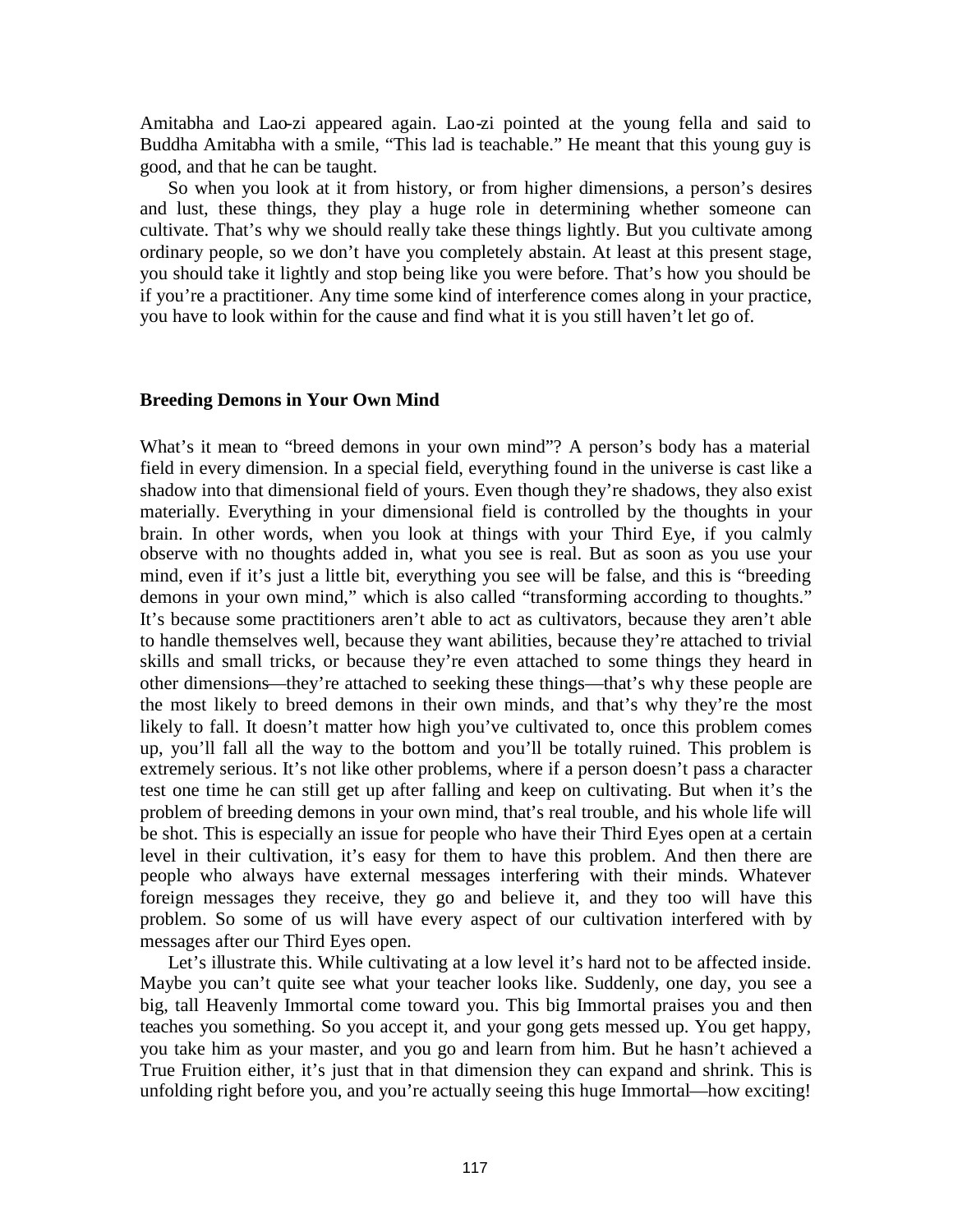Once your attachment of happiness wells up, won't you go learn from him? When a cultivator can't handle himself well it's hard to save him, and there's a good chance he'll ruin himself. The celestial beings are all deities, but they haven't achieved a True Fruition, and they have to enter the cycle of rebirth just the same. If you just go and casually take somebody as your master and follow him, which level will he take you to? He isn't good enough to achieve a True Fruition himself—won't you have cultivated in vain? And in the end your own gong will be turned into a mess. It's really hard for humans to be unaffected inside. I'll tell you, this problem is very serious, and a lot of us will run into it later on. I've taught you the Law. Whether you can handle yourself the right way is all up to you. What I talked about is just one scenario. When you see Enlightened Beings from other disciplines, don't let it affect you and just cultivate in one discipline. "It doesn't matter what so-called Buddha, what Dao, what Deity, or what demon it is—they can't sway me." When you're like that there's definitely a good chance you'll succeed.

Breeding demons in your own mind also comes in other forms. Maybe you see deceased family members who interfere with you, they cry and weep, and they tell you to do this or that—all kinds of things come up. Can you stay unaffected inside? Maybe you dote on your kid or you love your parents. Your parents have passed away, and now they tell you to do certain things… things that you shouldn't do, and it'd be a disaster if you did them. That's how hard it is for a practitioner. People say that Buddhism is now a mess, and Confucianism's things have crept into Buddhism, like filial piety, affection between men and women, and so on—these things have crept into Buddhism. But these things don't belong in Buddhism. Why is this wrong, then? Since a person's true being is his master soul, only the mother who gave birth to your master soul is your real mother. In your cycle of rebirth, if you want to count the mothers that are human and nonhuman, they're just countless. And how many children have you had over all those lifetimes? They're countless, too. Who is your mother? Who are your children? When you take your last breath no one recognizes anyone, and you still have to pay back the karma you owe. People just can't let go of these things when they're lost in delusion. Some people's children have died, but they can't let go of them and talk about how wonderful they were, or they talk about how great their mothers were, but they've died. These people grieve their hearts out as if they want to follow their deceased for the rest of their lives. Why don't you think about it: aren't they doing this to wear you down? They do this to keep you from living a comfortable life.

Maybe ordinary people can't understand this: if you're attached to this stuff you can't cultivate at all. That's why this isn't a part of Buddhism. If you want to cultivate, you have to set aside human emotion. Of course, while we're cultivating in the ordinary world we're supposed to respect our parents and be good to them, just as we should teach our kids and discipline them. In every situation we should be good to others and be kind to people, let alone your family members. We should treat everyone the same, be good to our parents and our kids, and always be considerate of others. Then your heart isn't a selfish one when you do that, but a compassionate one—it's compassion. Emotion is the stuff of ordinary people. They just live for emotion.

A lot of people can't handle themselves well, and this has brought a lot of challenges into their cultivation. Some people say that a Buddha told them something. Whoever tells you that you're going to have trouble today, or that something bad is going to happen,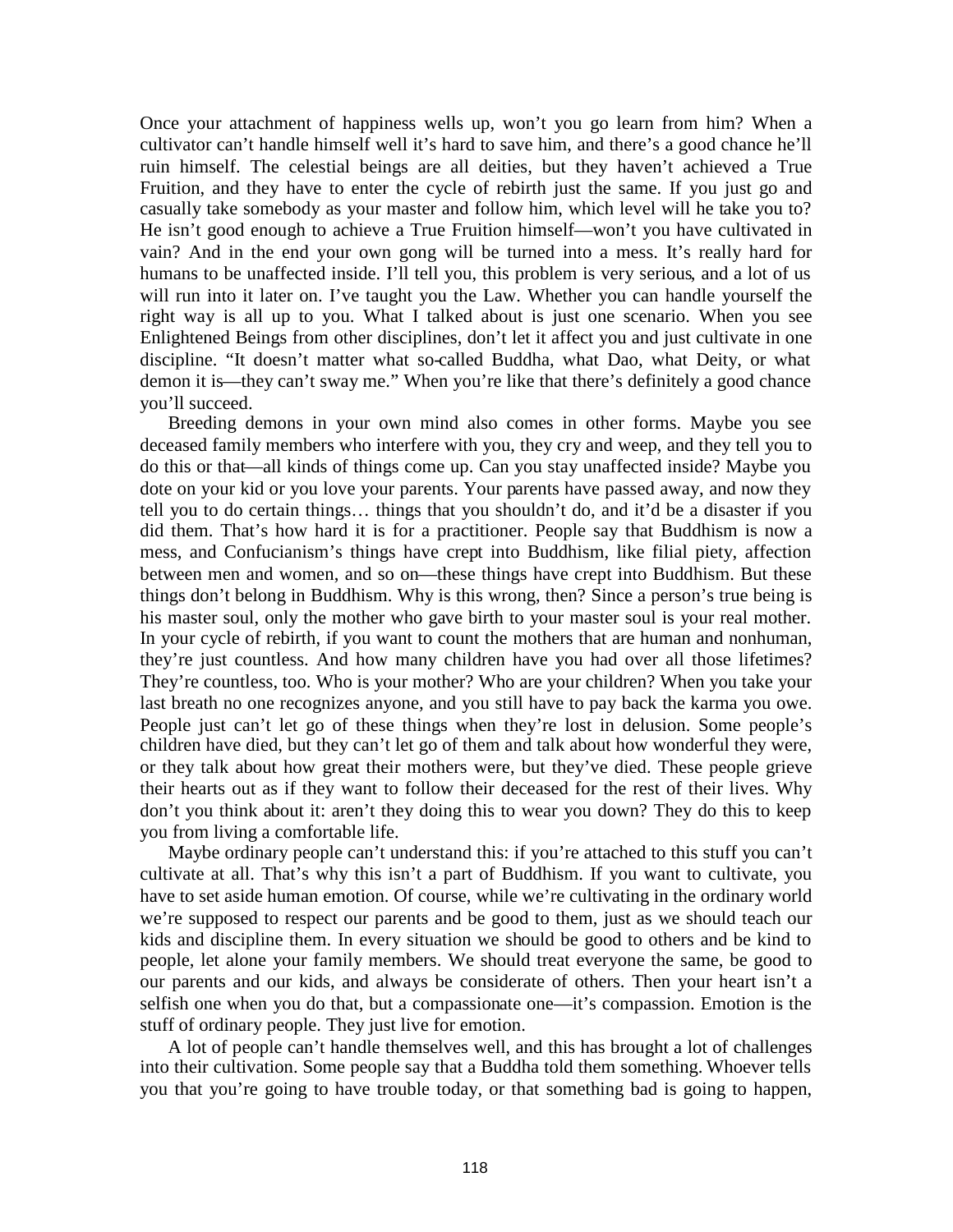and they tell you how you can avoid it, or if someone tells you today's winning lotto number and tells you to draw one, unless your life is in danger and they're telling you how to get out of it, whenever someone tells you how to gain something out in the ordinary world, that's a demon. When you just want to get ahead in the ordinary world, you'll fail the tests of those tribulations, and you won't be able to improve. If you live a plush, comfy, and luxurious life among ordinary people, how can you cultivate? How's your karma going to be transformed? Where's the environment for you to improve your character and transform your karma? Make sure you remember this, now. Those demons might praise you, tell you that your level is so high, tell you that you're a really highlevel great Buddha or great Dao, or tell you how amazing they think you are. All of that's bogus. Somebody who truly cultivates up to high levels has to let go of all the different attachments he has. When you run into these things you really have to watch out!

Your Third Eye might open during your practice. People whose Third Eyes are open have their challenges while cultivating, and those whose Third Eyes aren't open have *their* challenges cultivating, too—cultivation isn't easy either way. After your Third Eye opens, it definitely is hard for you to handle yourself the right way when all sorts of messages are interfering with you. In other dimensions things are a feast for the eyes, they're really beautiful and wonderful, and any of those things could tempt you. Once you're swayed, maybe you'll get interfered with and your gong will be messed up. That's usually what happens. And that's why when people breed demons in their own minds and they can't handle themselves well they might experience a certain situation. I'll give an example. As soon as this guy has bad thoughts it's dangerous. One day his Third Eye is open and he can see things, and even see clearly. He thinks, "At this practice site I'm the only person whose Third Eye is opened well. Maybe I'm not just your average person, eh? I've been able to learn Teacher Li's Falun Dafa, and I've learned it so well—better than anybody else. I'm probably not just an average person." These thoughts are going in the wrong direction. Then he thinks, "Know what, maybe I'm a Buddha. Now, let me take a look at myself." He looks at himself and sees that he really is a Buddha. And why is that? It's because all matter within the scope of the dimensional field that's around his own body transforms with his thoughts. This is also "transforming according to thoughts."

All the things reflected over from the universe change with his thoughts. The reason is, everything within the range of his dimensional field is at his command, and shadows exist materially, too—they're no different. This person thinks, "Maybe I'm a Buddha. And maybe what I wear are Buddha's clothes." Then he'll see that what he wears really are Buddha's clothes. "Wow, I'm really a Buddha!" He can hardly control his happiness. "Maybe I'm not just a small Buddha." He takes a look, and sees that he's a giant Buddha. "Maybe I'm higher than Li Hongzhi! Let me take a look... Wow, I really am higher than Li Hongzhi." And then there are people who hear this stuff through their ears. A demon interferes with him and says, "You're even higher than Li Hongzhi. You're such-andsuch amount higher than Li Hongzhi." And then he believes it. Have you thought about how you'll cultivate from that point on? Have you cultivated before? Who taught you cultivation? Even when a real Buddha comes down to do things, he has to cultivate all over again, he doesn't keep any of the gong he originally had, and it's just that he cultivates faster now. When this happens, once someone has this problem, it will be really hard for him to pull himself out, and he'll immediately develop that thought. After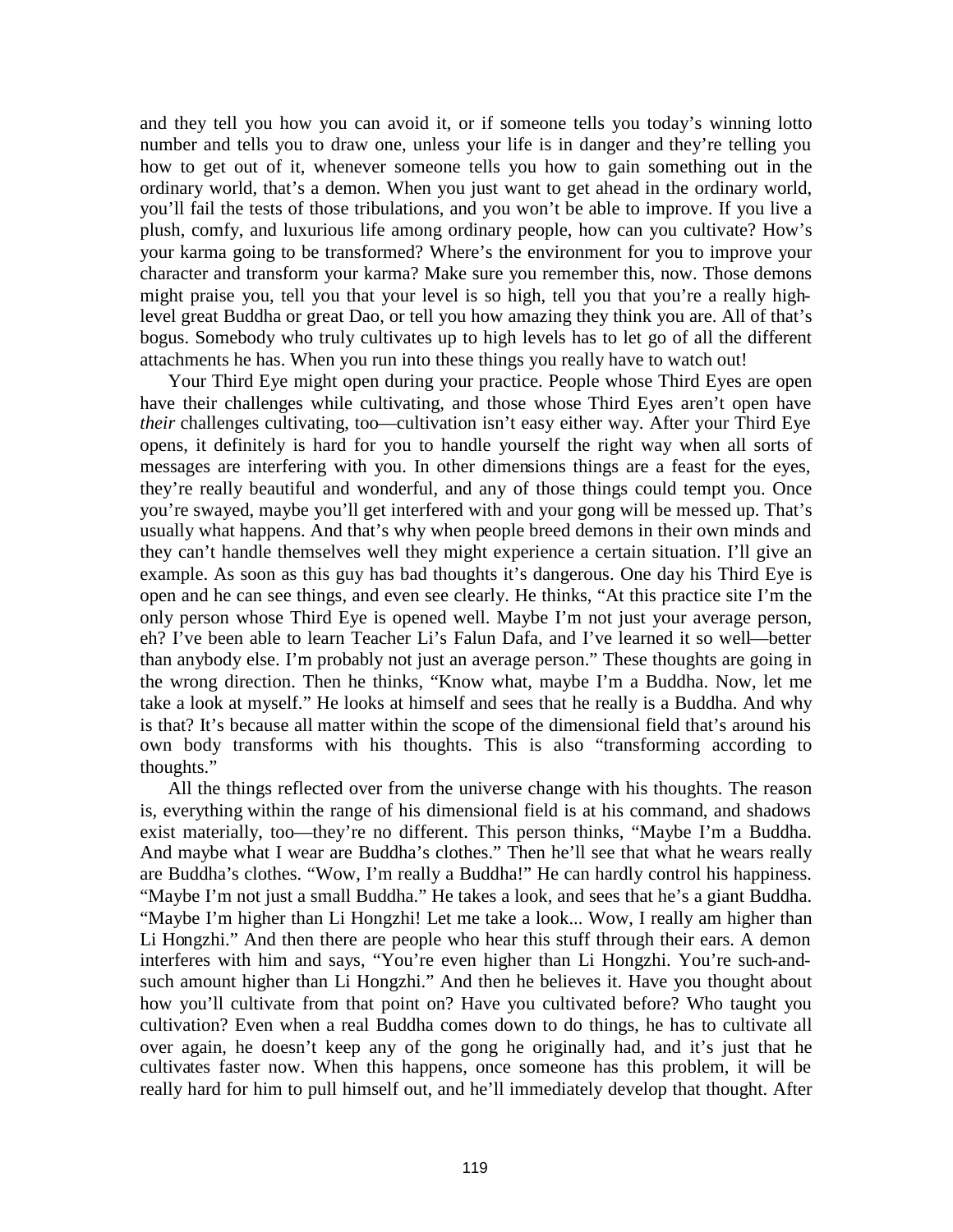it wells up, he'll dare to say anything, "I'm a Buddha. You don't need to learn from anyone else. I am a Buddha. I'll tell you what to do." He'll start to act like this.

Don't we have somebody just like that in Changchun? He was pretty good at first, but then he got like that, claiming he's a Buddha, and in the end he claimed he was higher than anybody else. That happens when someone can't handle himself well, when his attachments come out. Now why does this happen? In Buddhism they say that if you see something you should just ignore it since it's all demonic illusion, and you should just enter into concentration and cultivate up. Do you know why they don't let you see things, and why they don't let you get attached to those things? It's because they're afraid you might run into this problem. The cultivation in Buddhism doesn't have any intensive cultivation methods, and their scriptures don't guide you on how to avoid this problem. Back then Shakyamuni didn't teach this Law, so, to avoid the problem of breeding demons in your own mind and transforming according to thoughts, he called all the scenes that people see in cultivation "demonic illusions." So once you have an attachment it'll generate this demonic illusion, and it's really hard to break free from it. And then this person might even be done for and turn demonic. Since he calls himself a Buddha he's already started down a demonic path, and in the end, he might even get possessed or bring on other things, and he'll be totally finished. His mind will have gone bad, and he'll fall all the way down. There's a good number of people like this. Even in this class there are people who think highly of themselves, and they even speak with a different tone. As for what your true situation is, even in Buddhism that's something taboo. What I just talked about is another situation, and it's called "breeding demons in your own mind," which is also called "transforming according to thoughts." Beijing has had some students like this, and they've appeared in other regions too. And this problem interferes with practitioners pretty badly.

Some people ask me, "Teacher, why is it you don't straighten this out?" Think about it, folks, if we straighten out all the obstacles on your cultivation path, how are you going to cultivate? Only when there's interference from demons can you show whether you can keep up your cultivation, whether you can really grasp the truth, whether you can take the interference, and whether you can be steadfast in this discipline. Great tides wash away the sand, that's how cultivation is, and what's left is true gold. I'd say that without these kinds of interference it'd be too easy for people to cultivate. The way I look at it, your cultivation would be too easy. Those Great Enlightened Beings at high levels would think it's even more unfair when they saw it, "What do you think you're doing? You call that saving people? They don't have any obstacles along the way, and their cultivation is smooth sailing all the way to the end—is that cultivation? The more they practice the more comfortable they get, and they don't have any interference. How could that work?" That is the issue, and I've been thinking about it, too. In the beginning stage I took care of many demons like that. But I don't think it'd be right if I kept doing that all the time. Others have said to me, "You've made their cultivation so easy. People just have that little bit of adversity of their own, and there are just those little things between people. There's a lot of attachments they still aren't able to get rid of! We still have to wait and see whether your people can understand your Great Law when confusion and chaos arrive." There's this issue, so there will be interference, and there will be trials. What I just talked about is one form of demon. It's really hard to truly save a person, but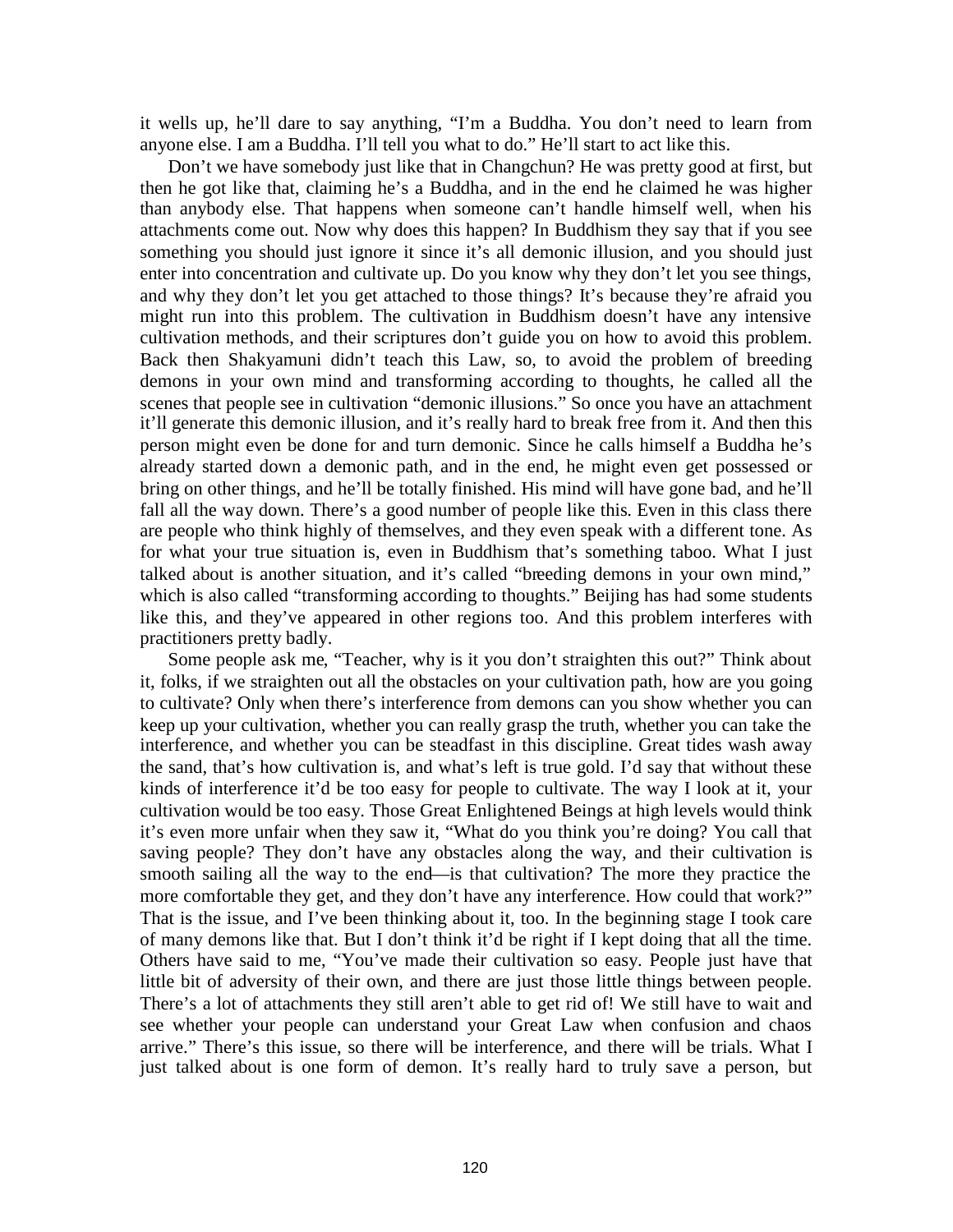extremely easy to destroy him. Once your understanding goes too far off your cultivation is over.

## **Your Master Consciousness Needs to be Strong**

A person has done bad things over his many lifetimes, and for people this results in misfortune, or for cultivators it's karmic obstacles, so there's birth, aging, sickness, and death. This is ordinary karma. There's another type of karma that's powerful, and it has a serious impact on cultivators. It's called thought-karma. While you're alive you have to think. But since people are lost among ordinary people, they often form in their minds a kind of thought that revolves around reputation, gain, lust, anger, and those things. As time goes by, it shapes up into a strong thought-karma. Everything in other dimensions is alive, so karma is, too. When someone wants to cultivate a true teaching he has to eliminate his karma. Eliminating karma means eradicating it and transforming it. Now of course the karma won't go for it, so people have tribulations and they have obstacles. But thought-karma can directly interfere with a person's mind, and so he might silently swear at the teacher or swear at Dafa, or maybe he'll have some evil thoughts and bad words. When this happens, some cultivators get confused about what's going on, and they think that those are their thoughts. And then there are people who think it's possession, but it's not. It's caused by the thought-karma reflecting into their brains. Some people's master consciousnesses aren't strong, and so they go along with the thought-karma and do bad things. They're done for, and they fall. But most people can use their strong minds (their strong master consciousnesses) to get rid of it, to fight it. That shows that this guy can be saved, and that he can tell good from bad, and it means that his comprehension is good. My Law Bodies will help him remove most of that thought-karma. This situation is pretty common. When it comes up, it all depends on whether the person can overcome these bad thoughts. When you can stay steadfast we can eliminate karma.

#### **Your Thoughts Have to be Proper**

What's meant by "not proper thoughts"? It's when somebody always has a hard time thinking of himself as a practitioner. A practitioner will run into difficulties while he's cultivating. And when that difficulty comes along, maybe it'll take the form of friction with people, or maybe it'll be things like people jockeying for position—the kinds of things that would really affect your character. There will be more of these cases than others. What else will you go through? Your body might suddenly feel unwell, and that's because you have to pay for your karma. It'll manifest in a lot of different ways. At some point you'll be made confused about what's true and what's false, and you'll doubt that gong really exists, that you can cultivate, that you can really go up there in cultivation, that there are Buddhas, that they're real... You'll experience this later on, and you'll be given those false impressions, which make you feel that those things don't exist and that they're false, and it's exactly to see if you can stay steadfast. If you say you want to steel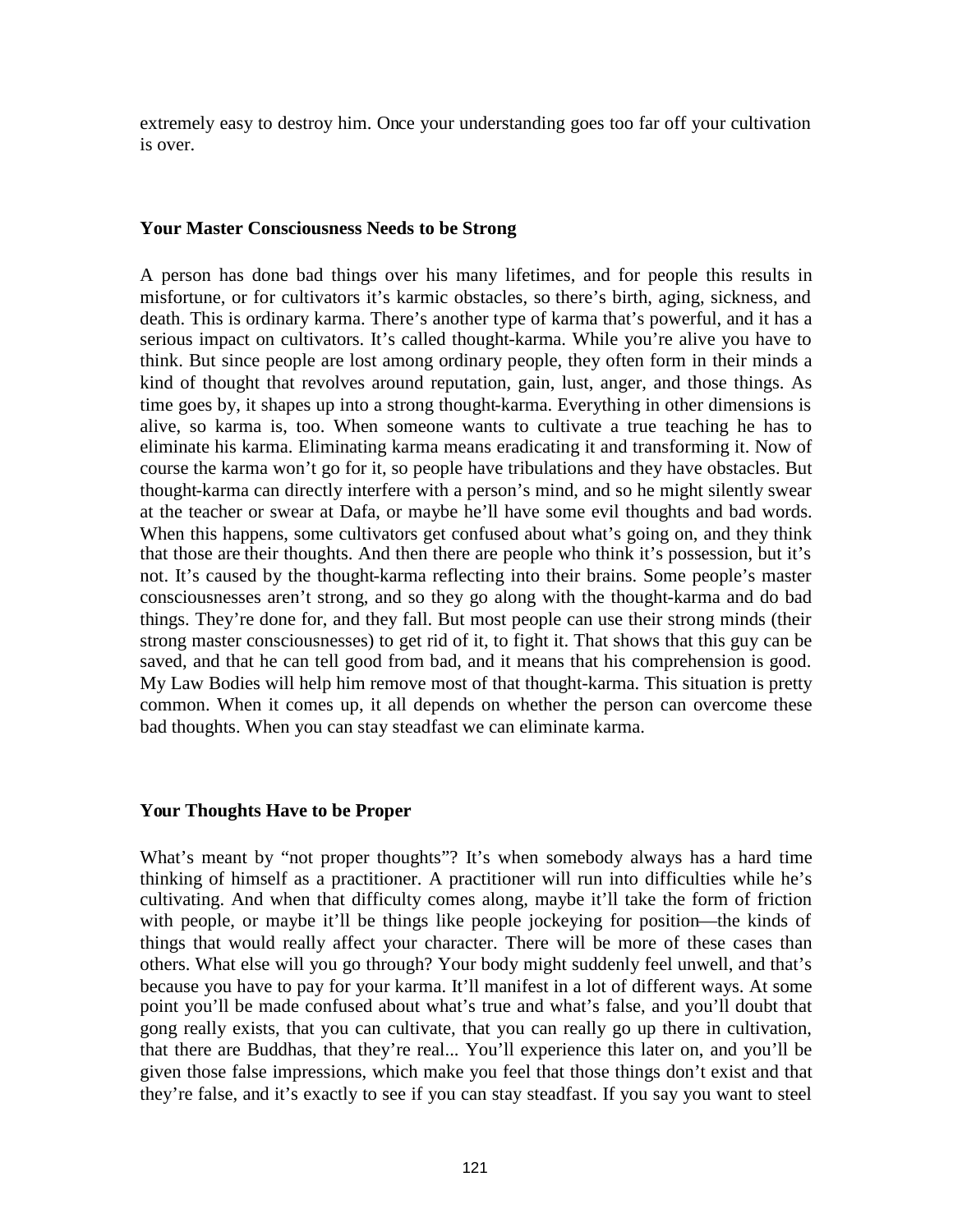your will, then with this thought, at that time you'll really be able to do that, and naturally you'll do well since your character has improved. But if you're that unstable right now, and we have those tribulations hit you right now, you'd have no idea what's going on, and that'd be the end of cultivation for you. It's likely there will be all kinds of tribulations.

That's how people have to cultivate upward in the cultivation process. So we have some people who will feel unwell somewhere in the body, and then they jump right to the conclusion that they're sick. They always have trouble behaving like practitioners. When they run into this they think it's sickness—"Why do I have to go through so much?" I'll tell you, I've already eliminated a lot of it for you, and your troubles have been shrunk a lot. If I didn't reduce them for you, maybe you'd bite the dust when you ran into that difficulty, or maybe you'd be bedridden forever. So, you run into a little trouble and you think it's hard to bear, but how could it be a breeze? Here's an example. When I was giving a class in Changchun, there was a guy whose base was excellent. He was really good material, and I saw a lot of potential in him. So I increased his hardship a bit to have him pay back his karma soon and have him become Unlocked—that's what I was planning. But one day he suddenly seemed to have the symptoms of a stroke, he fell down and thought he couldn't move, and it was like his limbs didn't work, so they took him to the hospital for emergency care. Then he was back on his feet. Let's think about it—how could someone who had a stroke be back on his feet again with mobility in his arms and legs so quickly? But then he turned around and said that learning Falun Dafa was what made things go wrong. He didn't think about how he managed to recover so fast from a stroke. If he hadn't learned Falun Dafa maybe he would have died right then and there when he fell, or maybe he'd be permanently paralyzed and really have had a stroke.

This says something about how hard it is to save a person—you do so much for him but he still doesn't realize it, and instead he says stuff like that. Some veteran practitioners have said to me, "Teacher, why do I feel unwell all over my body? I always go to the hospital to get injections but it doesn't work. And taking medicine doesn't do much, either." They didn't even feel embarrassed to say that to me! Of course that wouldn't work. It wasn't sickness, so how could that work? Go ahead and get a check-up. Nothing is wrong, you just don't feel well. One of our students went to the hospital and had several syringe needles bend on him, and the last vial even squirted out, but the needle still couldn't go in. Then he caught on, "Wait, I'm a cultivator! I don't want any more injections." Only then did he think not to get injections. So when we run into difficulties we really have to take this seriously. Some people wrongly think that I'm just trying to keep them from going to the hospital, so they figure, "You don't let me go to the hospital, so I'll go see a qigong master." They still think it's a health problem and so they go looking for a qigong master. And where are you about to find a real qigong master? If he's a fake one you'll be ruined on the spot.

Now we should ask, how can you tell if a qigong master is real? A lot of qigong masters are self-proclaimed. I've been tested, and I have the documents from the evaluations that the scientific research institutions did of me. A lot of qigong masters are fake and self-proclaimed, and there are plenty who deceive and con people. These fake qigong masters can do healing, too. But why can they do that? They're possessed. If they weren't possessed they wouldn't be able to con people! The possessing spirits can emit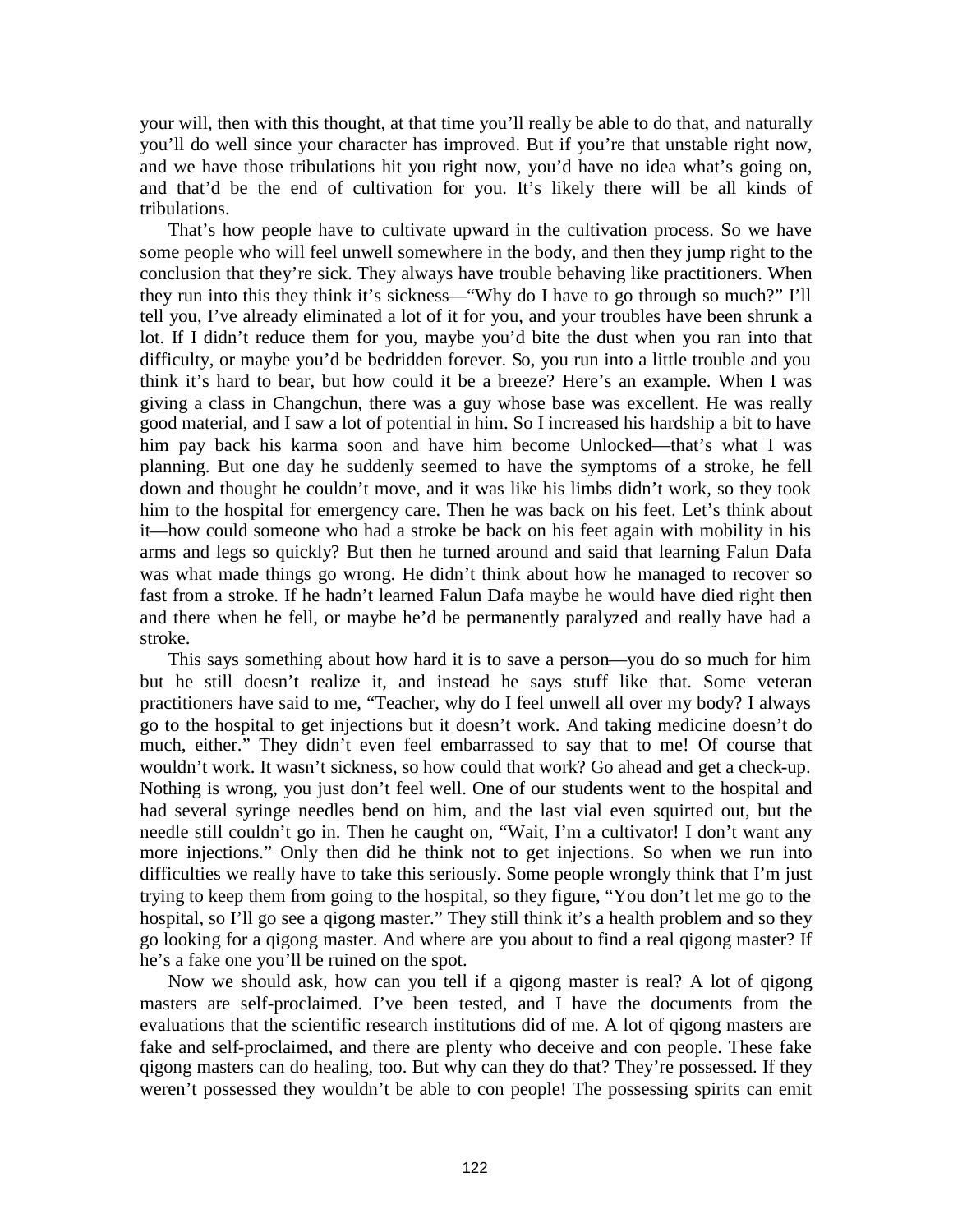gong and can heal people. It takes on the form of energy and can control ordinary people easily. But like I've said, when those possessing spirits treat people, do you have any idea what kind of stuff they're sending out onto your body? At extremely microcosmic levels, it's all in the image of the possessing spirit. What are you going to do when that's sent to your body? "Inviting a deity is easy, but sending him off is hard," as they say. Of course, we don't need to talk about ordinary people—they just want to stay as is, and they just want to be comfortable for now. But you're a practitioner, and don't you want to continually purify your body? If you get this stuff on your body when will you be able to get rid of it? And it also has a certain amount of energy. Now some people might wonder, "How come the Law Wheel lets it in? And don't we have Teacher's Law Bodies protecting us?" There's a law in our universe: when it comes to what you seek, nobody is going to intervene. If you want something, nobody is going to intervene. My Law Bodies will try to stop you and they'll give you hints. But when they see that you keep being like that they'll give up on you—how could anyone force a person to cultivate? Nobody can make you cultivate, force you to cultivate. It's *you* who can really make progress happen. If you don't want to improve, nobody can do anything. I've explained the principles to you, and I've taught the Law to you—if you still don't want to improve, who can you put the blame on? If it's you who wants something then the Law Wheel won't do anything about it, and my Law Bodies won't, either. That's for sure. There are also people who went to listen to talks by other qigong masters, and when they went back home they felt crummy—that should be a given. Then why didn't my Law Bodies protect you? Well, what did you go there for? By going there to listen, didn't you want something? Could it get in if you hadn't taken it in through your ears? Some people have even deformed their Law Wheels. I'll tell you, that Law Wheel is even more valuable than your life. It's a higher being, and you can't just go and casually ruin it. There are a lot of fake qigong masters these days, and some of them are famous. I've said something to the officials of the China Qigong-Science Research Society: in ancient times, Concubine Da turned the royal court upside down, and that fox was running wild, but her behavior still wasn't as wild as today's fake qigongs, which have turned just about the whole country into a mess, and so many people have been victims! They might seem pretty good on the surface, but do you know how many people have those things on their bodies? Once a fake qigong master sends out that stuff you'll have those things. They're way too rampant. So it's hard for ordinary people to tell from the surface.

Maybe some of you are thinking, "After attending today's class on qigong and listening to Li Hongzhi's talk, now I realize that qigong is so profound and there's a lot to it! When the next qigong class comes along I'll go to that one, too." I'd suggest that you really make a point of not going. When you hear bad things they'll get in through your ears. It's hard to save a person, it's hard to change your thinking, and it's hard to adjust your body. There are so many bogus qigong masters. And even when it comes to the real qigong masters of authentic practices, are they really clean? Some animals are just ferocious, and even though those things aren't able to get on his body he still can't drive them away. He doesn't have the ability to tackle those things on a large scale. And as for his students, when he's sending out gong there's all kinds of things mixed into it. Maybe he has some integrity, but his students don't, and they're possessed by all kinds of spirits—they've got everything on them.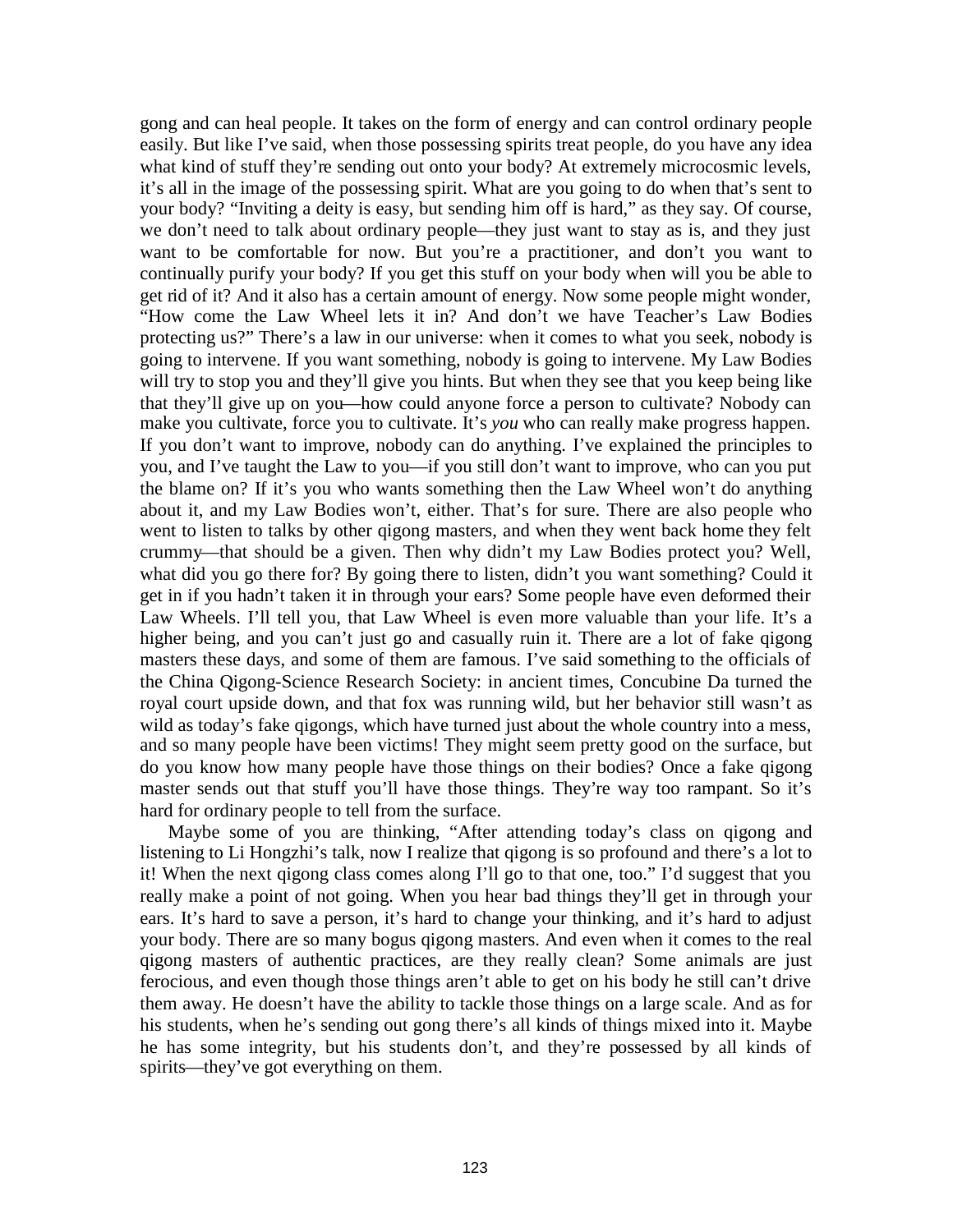If you want to truly cultivate Falun Dafa, don't go and listen. Of course, if you don't want to cultivate Falun Dafa and you want to practice everything, then go ahead, I won't stop you—you're not a Falun Dafa disciple then—and if you have problems don't say they're caused by practicing Falun Dafa. A person is a true Falun Dafa practitioner only if he follows the character requirements and cultivates according to Dafa. Some people have asked me, "Can we socialize with people who practice other qigongs?" I'm going to tell you, they're only doing qigong while you cultivate the Great Law, and after you finish this class your level will be so far above theirs. This Law Wheel is something that's formed after so many generations of cultivation, and it has tremendous power. Now of course, if you want to be friends with them, it's no big deal as long as you can make sure you don't accept or take anything from them and you're just normal friends with them. But if that person really has something on his body, that's really bad, and it's best you don't have any contact with him. Now as for married couples, if one person does another qigong I don't think that's a big problem. But there's one thing: you cultivate a true teaching, so when one person cultivates, others benefit. If your spouse does a crooked practice she might have crooked things in her body, and we'll cleanse her for your safety. Everything that's in other dimensions will be cleaned up for you. And the environment at home will be cleaned up. If the environment wasn't cleansed, how could you practice with all those kinds of interference?

But there's a situation where my Law Bodies can't clean things up for you. I have a student who saw my Law Body come one day. He was full of joy—"Teacher's Law Body is here. Teacher, please come in." My Law Body said, "Your room is too messy, and there are too many things here." And then he left. Generally speaking, if there are too many spirits in other dimensions, my Law Bodies will clean them out. But this student's room was full of this awful mess of qigong books. He realized it and cleared them out by burning them or selling them for recycling. Then my Law Body came back. This is what the student told me.

There are also people who go to see fortune tellers. Some folks have asked me, "Teacher, now that I'm practicing Falun Dafa, can I still use the *Book of Changes* or fortune-telling things? I've always been interested in them." Let me put it this way: if you have a certain amount of energy, the words you say have an effect, and if something isn't supposed to be one way, your words might make it that way for the person, and then maybe you've done a bad thing. An ordinary person is really weak, and all his messages are unstable and apt to go through some changes. If you carelessly say something to him, then maybe that tribulation will happen. Or if he has a lot of karma, he has to pay it off, but when you keep telling him good things and then he can't pay off his karma, how could that be okay? Aren't you hurting him? Some people just can't let go of these things and they're just attached to them, as if they have some kind of special talent. Isn't that an attachment? Besides, even if you really do know what's going to happen, you're a practitioner, and you should guard your character, so you can't just go and casually leak Heaven's secrets to an ordinary person. That's the reason behind it. No matter how you calculate things using the *Book of Changes*, some of the things no longer hold true, anyway. So you calculate and calculate, and you come up with both true and false things. Things like fortune-telling are allowed in the ordinary society. Since you're somebody who really has gong, though, I'd say a true practitioner should hold himself to a high standard. But some people have gone and asked others to read their fortunes, and they've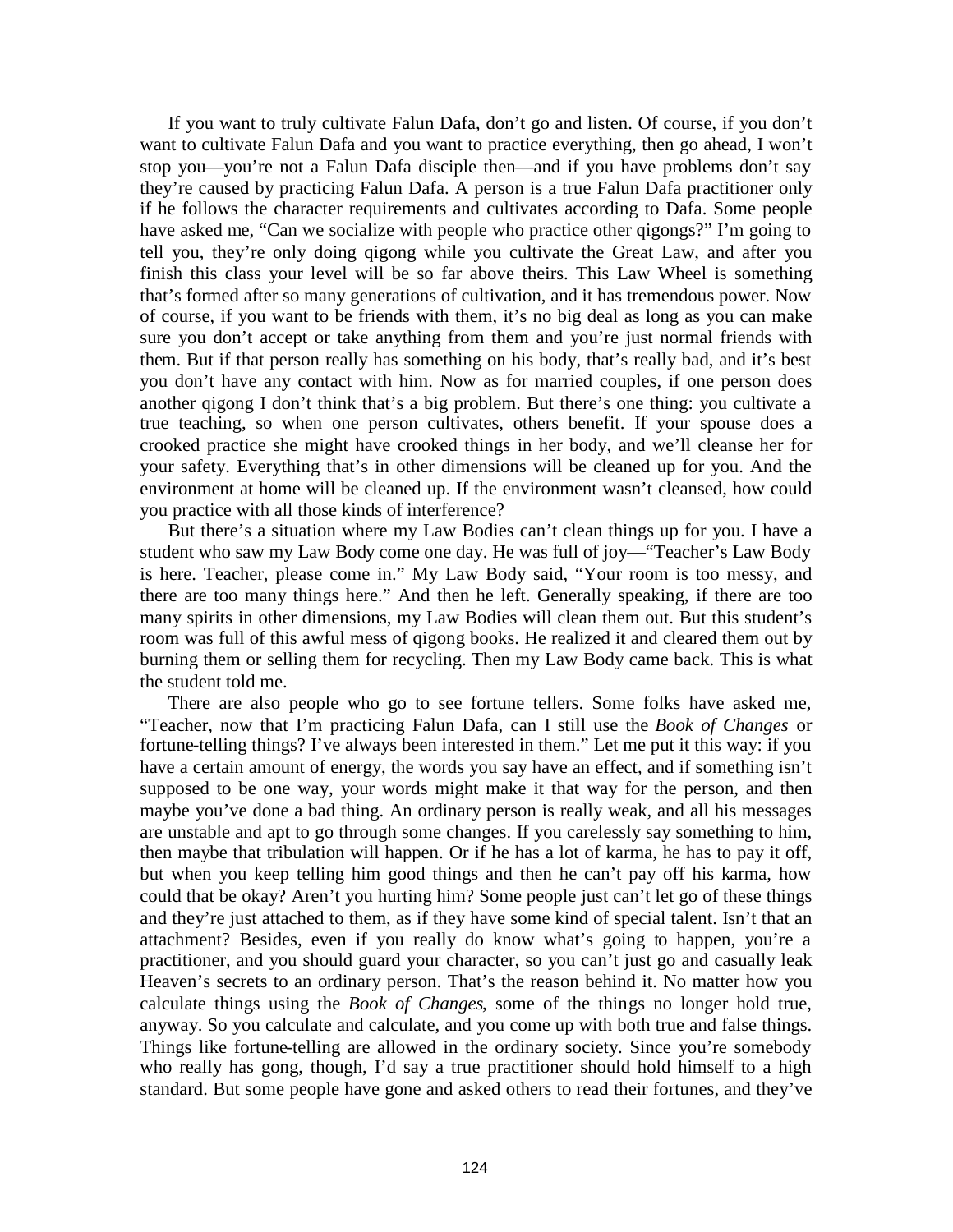said, "Do a reading for me, and take a look at how I'm doing and how well I'm doing with this practice," or, "Do I have any tribulations ahead of me?" That's what they wanted to find out from the fortune-telling. But if your tribulations were predicted for you, how could you improve? A practitioner's whole life has been changed, and his palm reading, face reading, his eight words, and the message type of things in his body aren't the same anymore, they've changed. When you go to a fortune teller you're believing him, or else what are you doing there? What he tells you are surface-level things and how things would have been. But they have changed, in fact. Then think about it: when you went to him for fortune-telling, didn't you listen to him and believe him? Didn't it burden your mind then? When you have a mental burden it's going to weigh on your mind—isn't that an attachment? How are you going to get rid of this attachment? Haven't you imposed on yourself another tribulation? And don't you have to go through even more hardship to get rid of this self-made attachment? With every trial and every tribulation, there's the question of whether you move up in cultivation or down. It's difficult enough as is, but then you go and impose on yourself this other tribulation. Now how are you going to get through it? And maybe you'll run into tribulations or hassles because of this. Others aren't allowed to see your altered path. If someone were able to see it, and if he could tell you at which point you're going to have a tribulation, then how could you cultivate? That's why there's no way it's allowed to be seen. Nobody from other disciplines is allowed to see it, and even fellow disciples of the same discipline aren't allowed to see it. So nobody can predict things right since this is an altered life—a life of cultivation.

Some people have asked me if they can read other books of the religious sort or if they can read other qigong books. Here's our take on it. Books from religions, especially the ones from Buddhism, they all teach people how to cultivate their character. We're Buddhist too, so in principle it shouldn't be a problem. But there's one thing: in a lot of the scriptures there are some things that weren't translated accurately in the first place, and on top of that, a lot of scriptures have been interpreted with understandings at different levels, and they've casually defined things. This has damaged the Law. Some people who've recklessly interpreted the scriptures are just so far from the realms of Buddhas, they have just no clue about their true meaning, and that's why their understandings are different. It's not that easy for you to have a good grasp of the scriptures, and you can't comprehend them on your own. But if you say, "I'm just interested in the scriptures," and you always study them, then you're cultivating in that discipline. That's because scriptures have combined the gong and Law of that discipline, and once you study them you've learned that discipline—there's this problem. If you really get into them and cultivate by those ideas, then maybe you've taken up that discipline, and you aren't cultivating in our discipline. In cultivation people have always talked about "no second discipline." If you want to truly cultivate in one discipline, you should only read the texts of that discipline.

Now as far as qigong books go, don't read them if you want to cultivate. This is especially true for the books that are published these days—don't read them. And the same goes for books like *The Yellow Emperor's Classic of Internal Medicine*, *Guide to Nature and Longevity*, or *Daoist Canon*. Even though they don't have that many bad things, they still have messages of different levels. They're cultivation ways themselves, so when you read them those things will get added to yours and they'll interfere with you.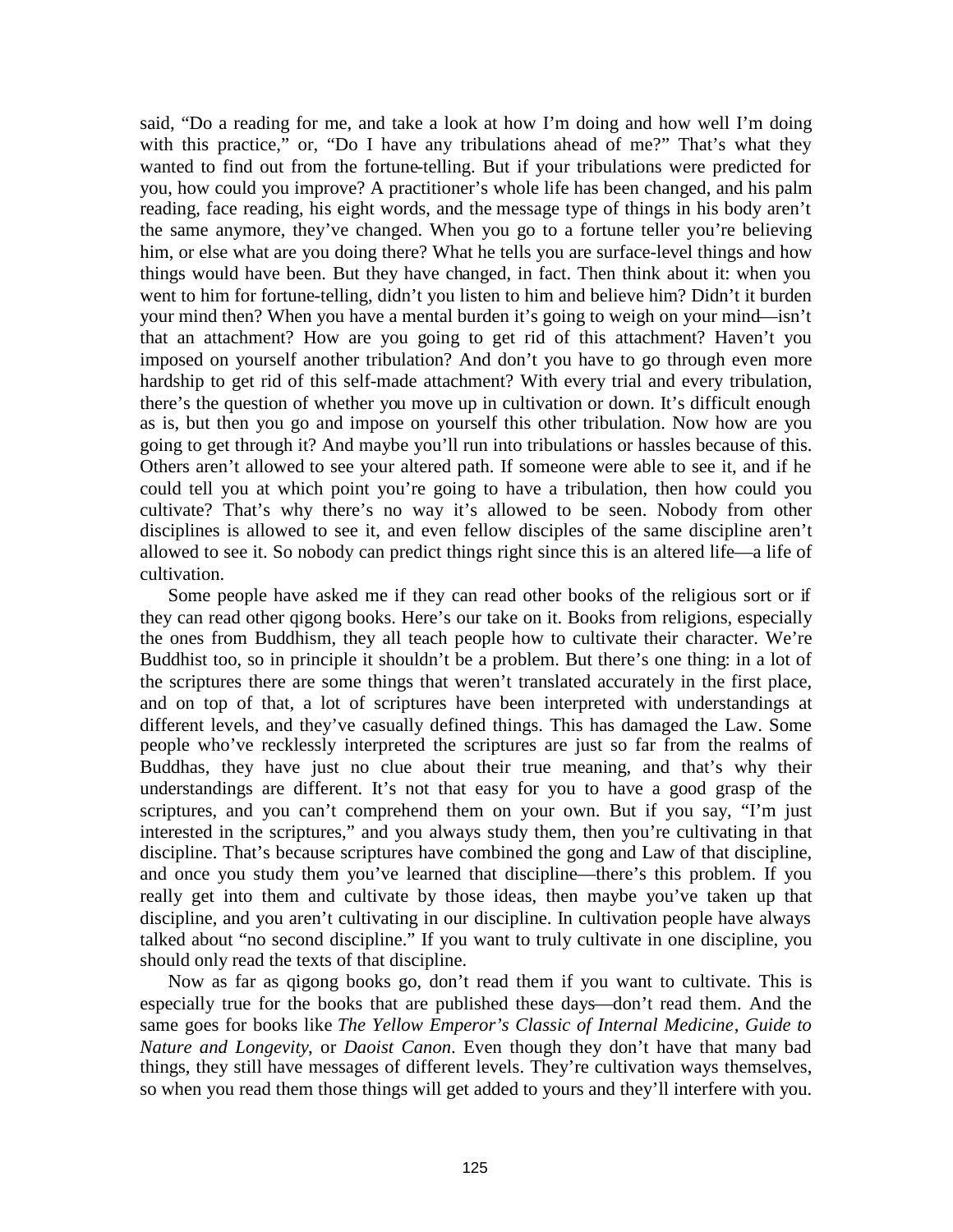When you think that a sentence is good, "All right," it comes over, and gets mixed into your gong. Even though it's not something bad, tell me, can you practice when other things are suddenly mixed into yours? Won't you have problems? If an extra component is added to the electronic components inside a TV, what do you think will happen to the TV? It will be busted right away. That's the idea. And besides, a lot of the qigong books are fake these days, and they have all kinds of messages in them. One of our students was flipping through a qigong book and a big snake sprang out. Now of course, I don't want to get into details about this. What I've been talking about is how problems have come up when our practitioners weren't able to handle themselves well, meaning, they brought on trouble because their thoughts weren't proper. I'm spelling this out because it's good for you to know, I'm helping you see what to do, and how to tell them apart so that problems won't come up later on. Never mind that what I just said wasn't worded strongly—make sure you watch out for it. This is often the cause of problems, it's often where problems come up. Cultivation is just awfully grueling, it's incredibly serious, and if you get just a bit careless you might fall and be destroyed in a day. So your thoughts really have to be proper.

### **Martial Arts Qigong**

Besides the internal cultivation methods there's also martial arts qigong. When I talk about martial arts qigong there's a point I've got to drive home, and it has to do with the slew of qigongs people talk about in the cultivation world nowadays.

Right now what's come along but some so-called "painting qigong," "music qigong," "calligraphy qigong," "dance qigong"—everything's popping up. Are those all qigongs? I think it's kind of bizarre. I'd say it's trashing qigong. Not just messing up qigong, but downright trashing qigong. What's their theoretical grounding? They say that when someone paints, or sings, or dances, or writes, if he gets all in a daze—the so-called "qigong state"—they say that's qigong. It is? You can't look at things this way. I'd ask this: isn't that trashing qigong? Qigong is a profound and far-reaching discipline for cultivating the human body. Oh, so being in a constant daze means it's qigong? If that's the case, then if we go to the bathroom in a daze, what would that be? Isn't that trashing qigong? I'd say that's trashing qigong. At the Asian Health Expo two years ago there was this "calligraphy qigong." What's calligraphy qigong? I went over to the calligraphy qigong booth to check it out. A person was writing with a brush-pen. After he was done writing he used his hands to send qi at each character he wrote, one by one, and what he gave off was all black qi. His head was full of stuff like money and fame. So could he have gong? His qi couldn't be any good, either. His calligraphy was hung up there for sale at a pretty high price, and only rich tourists bought them. If you ask me, whoever bought them and took them home is in for trouble. How could that black qi be good? Even the guy's face looked dark, it was as if he had dollar signs in his eyes and all he thought about was money, so could he have gong? This guy's business card had a pile of titles, such as "International Calligraphy Qigong" and whatnot. I want to ask, could that be called qigong?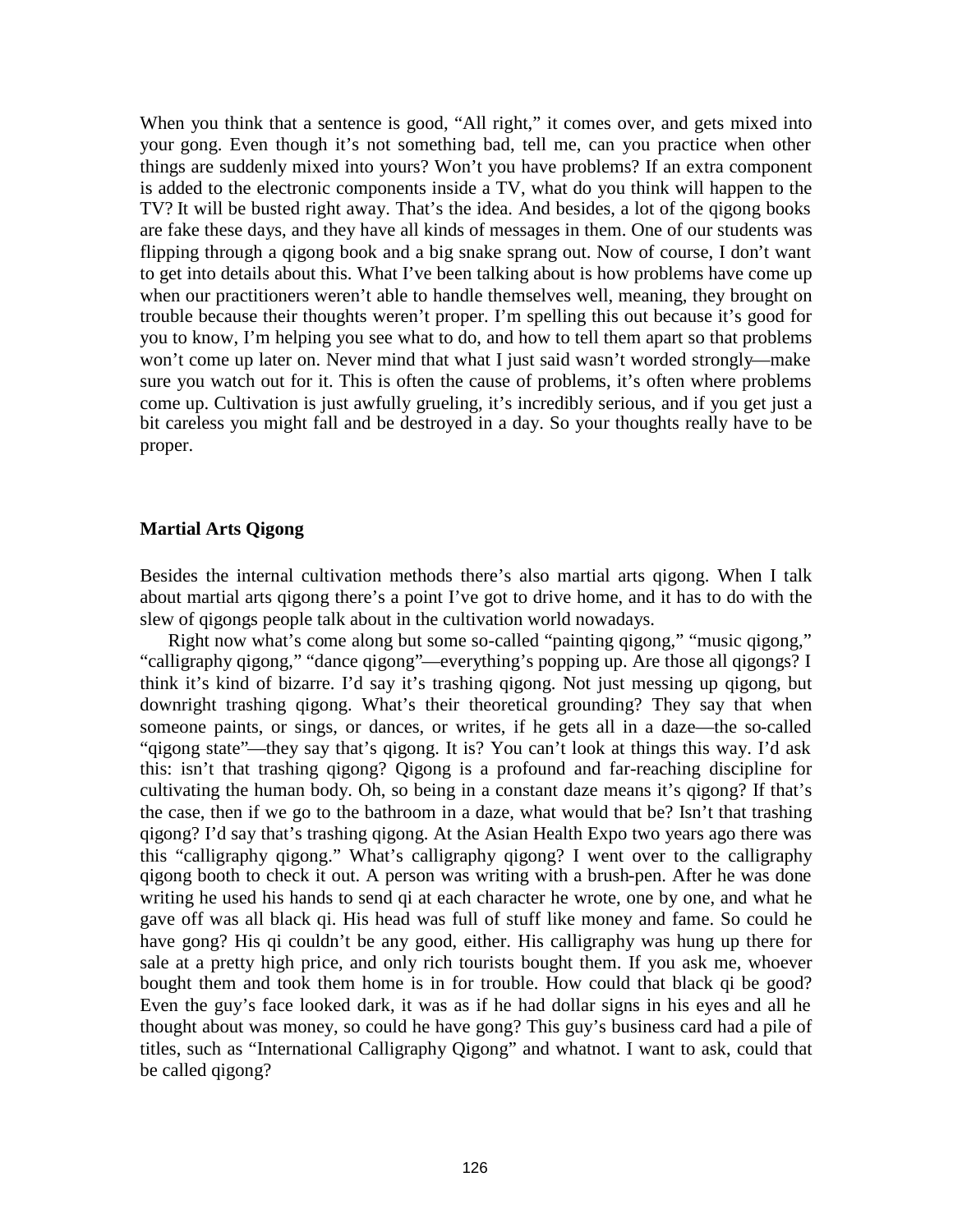Let's think about it: now out of the people who finish this class of mine, after 80– 90% of you finish this class, not only will you have your health back, but you'll also develop gong—real gong. What you now have in your bodies is pretty extraordinary. If you'd practiced solo you wouldn't get these things even if you practiced for a whole lifetime. Even if a young guy started to practice right now and practiced for a whole lifetime, he still couldn't develop the things I've placed in you, even if he found a true great teacher to instruct him. It's taken us so many generations of people to form this Law Wheel and these mechanisms, and now these things are placed in you all together at once. So I want to tell you: easy come, easy go. These things are extremely precious, they're invaluable. After you finish this class what you have is real gong, it's high-energy matter. When you go home and write a few words, it doesn't matter how good or bad your handwriting is, they'll have energy! So after you finish this class of ours, should every one of you be dubbed "master," and you'll all be calligraphy qigong masters now? I'd say you can't look at it that way. That's because a person who truly has gong, who truly has energy, leaves energy on anything he touches without even consciously sending it out, and it will shine.

I also saw a piece in a magazine about an upcoming calligraphy qigong class. I gave it a quick scan to see how they were teaching it. Here's what they wrote: first regulate your breathing and control your inhaling and exhaling; then meditate for 15 to 30 minutes while focusing your mind on the qi in your elixir field; use your mind to lift the qi from your elixir field and have it go into your forearm; pick up the brush-pen and dip it in ink; move your qi to the tip of the pen; and when your thought gets there, start to write. Isn't that deceiving people? So wherever you lift your qi to, that's a form of qigong? Then when we eat, if we meditate for a little while, pick up the chopsticks, and move our qi to the tip of the chopsticks and eat, that's "dining qigong," right? And what we eat is energy. I'm just illustrating the point. I'd say this is trashing qigong—they think qigong is something that shallow. So you can't look at it that way.

But martial arts qigong counts as an independent qigong. Why is that? It's been passed down for thousands of years, and it has a complete set of cultivation theories and a complete set of cultivation methods. That's why it counts as a complete system. But with that said, martial arts qigong is still something at the lowest level among the internal cultivations we have out there. Hard Qigong is a type of energy mass, and its only use is in fighting. I'll give you an example. There was a student in Beijing who couldn't press anything with his hands after he finished our Falun Dafa class. He went to a store to buy a stroller and he used his hand to test its sturdiness. With just one press on it, "Crash!" the stroller fell apart. He thought it was strange. When he sat on a chair at home, he couldn't press on the chair with his hands. When he did, the chair would—"Crash!" break to pieces. He asked me what that was all about. I didn't tell him, as I was concerned that he'd get an attachment. I said, "These things are natural. Just let it be and don't worry about it. They're all good things." When a person masters that ability he can crush a rock with the squeeze of his hand. Isn't that Hard Qigong? But this student had never practiced any Hard Qigong. All these abilities usually come out from doing internal cultivation practices. But since people can't keep up their character, they often aren't allowed to use these abilities after they come out. This is especially so when someone is cultivating at a low level—his character hasn't improved enough, so when his abilities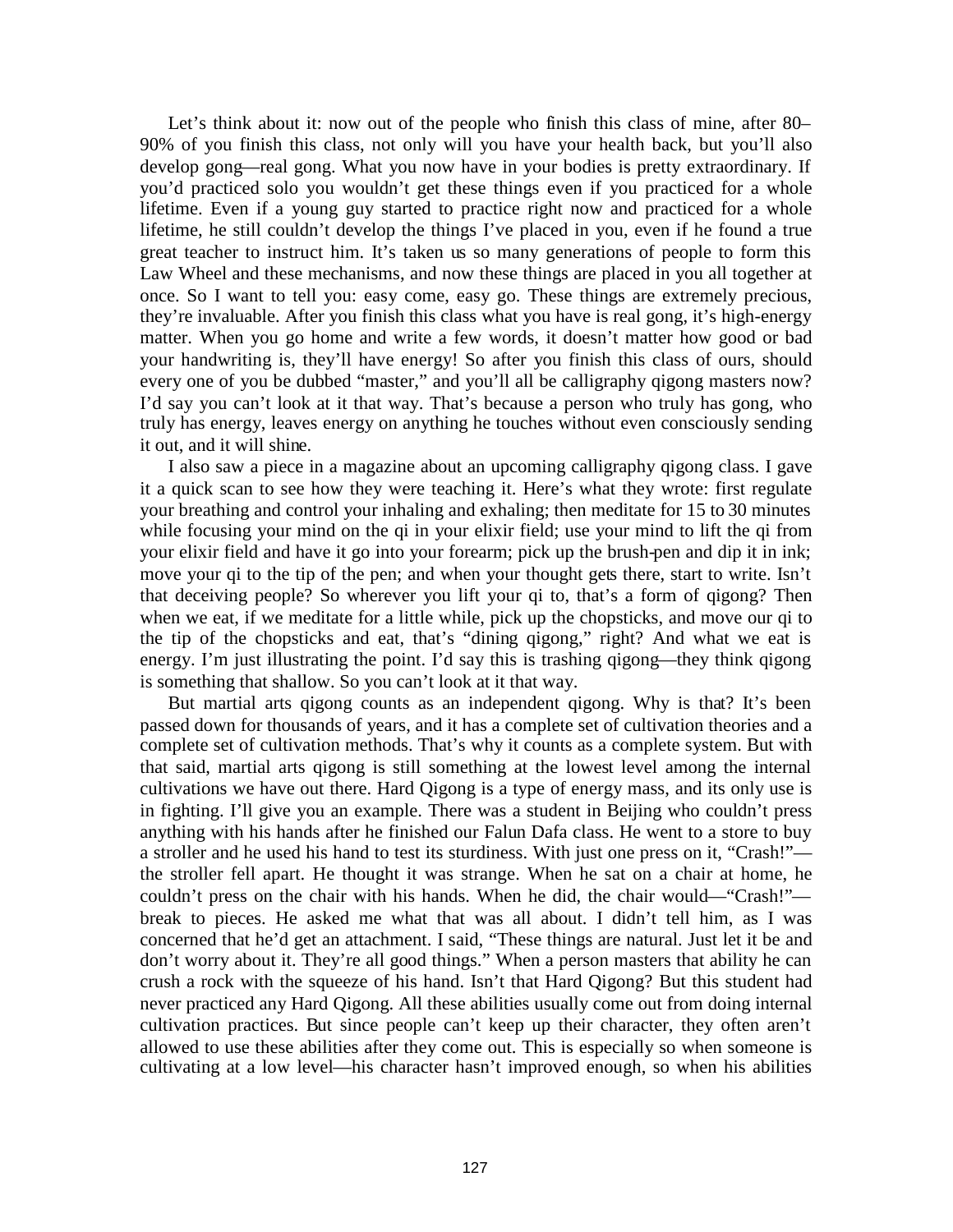show up at a low level they really can't be brought out. Time rolls by, and when he gets to a high level those things aren't useful anymore, so they aren't brought out then, either.

Now just how, exactly, is martial arts qigong done? People who do martial arts qigong talk about directing and moving qi. But it's not easy to direct qi at the beginning. You think that when you want to direct qi, you can just go and do it? You can't. So what do they do? They have to train their hands, and both sides of the chest, the feet, legs, arms, and head all need to be trained as well. How do they train them? Some people strike trees with their hands, and they hit them with their palms. Some people slap their hands against slabs of stone, "Whack...Whack...."—they slap them like that. You can just imagine how bad it hurts when the bones hit it like that, and their hands will bleed when they use just a little force. Still, they can't get the qi out. So what do they do? They start to swing their arms and make their blood go back down the arm so their arms and hands will swell up, and they really do swell. Then when they slap a rock their bones will be cushioned, and they won't make direct contact with the rock, and it won't hurt as much. As they go on practicing their masters will teach them, and as time goes by they'll be able to direct qi. But being able to direct qi isn't enough—during a real fight the other person won't wait for you. Of course, when a person can direct qi, he's already able to block attacks, he might not feel any pain when he's hit by a big stick, and he can direct qi and swell himself up. But qi is really a primitive kind of thing at the beginning stage, and as they keep on practicing their qi will change into high-energy matter. When it's changed into high-energy matter it gradually forms a high-density energy cluster. This energy cluster takes on a life of its own, so it's also an ability cluster, or in other words, it's a kind of ability. But this ability is specifically for attacking and defending, and it wouldn't work if you used it to do healing. That high-energy matter is in another dimension and it doesn't travel in our dimension, so its time is faster than ours. When you want to hit somebody, you don't need to direct qi or think about it anymore, the gong has already arrived there. And when others attack you and you're warding them off, your gong has already reached there, too. It doesn't matter how fast you make your move, it's faster than you—time is conceptually different in the two dimensions. So by doing martial arts qigong a person can bring out abilities like the Iron Palm, Cinnabar Palm, Diamond Leg, Arhat Foot, and so on. They're abilities that ordinary people have. An ordinary person can reach this stage through physical training.

The biggest difference between martial arts qigong and internal cultivation is this: the practice of martial arts qigong calls for motion, so a person's qi travels beneath the skin. And since it's practiced in motion, the person can't reach a state of stillness, his qi doesn't go into his elixir field, and when his qi moves it goes under his skin and reaches into the muscle. That's why he can't cultivate longevity and he can't bring out supernatural abilities. Us folks who do internal cultivation have to practice in stillness. Most of these practices have qi go into the elixir field, or have qi enter the lower abdomen, they cultivate in stillness, and they really care about transforming the person's innate body. They can cultivate longevity, and they can cultivate to higher levels.

Maybe you've heard about some of these different kung fu skills, like how in novels they write about the Golden Bell Cover, the Iron Shirt, piercing a poplar from a hundred paces away, and then there's the levitation abilities, where people can move about high up in the air, and some people can even vanish into other dimensions. So do these skills exist? They do, that's for sure. But you won't see them in everyday life. People who've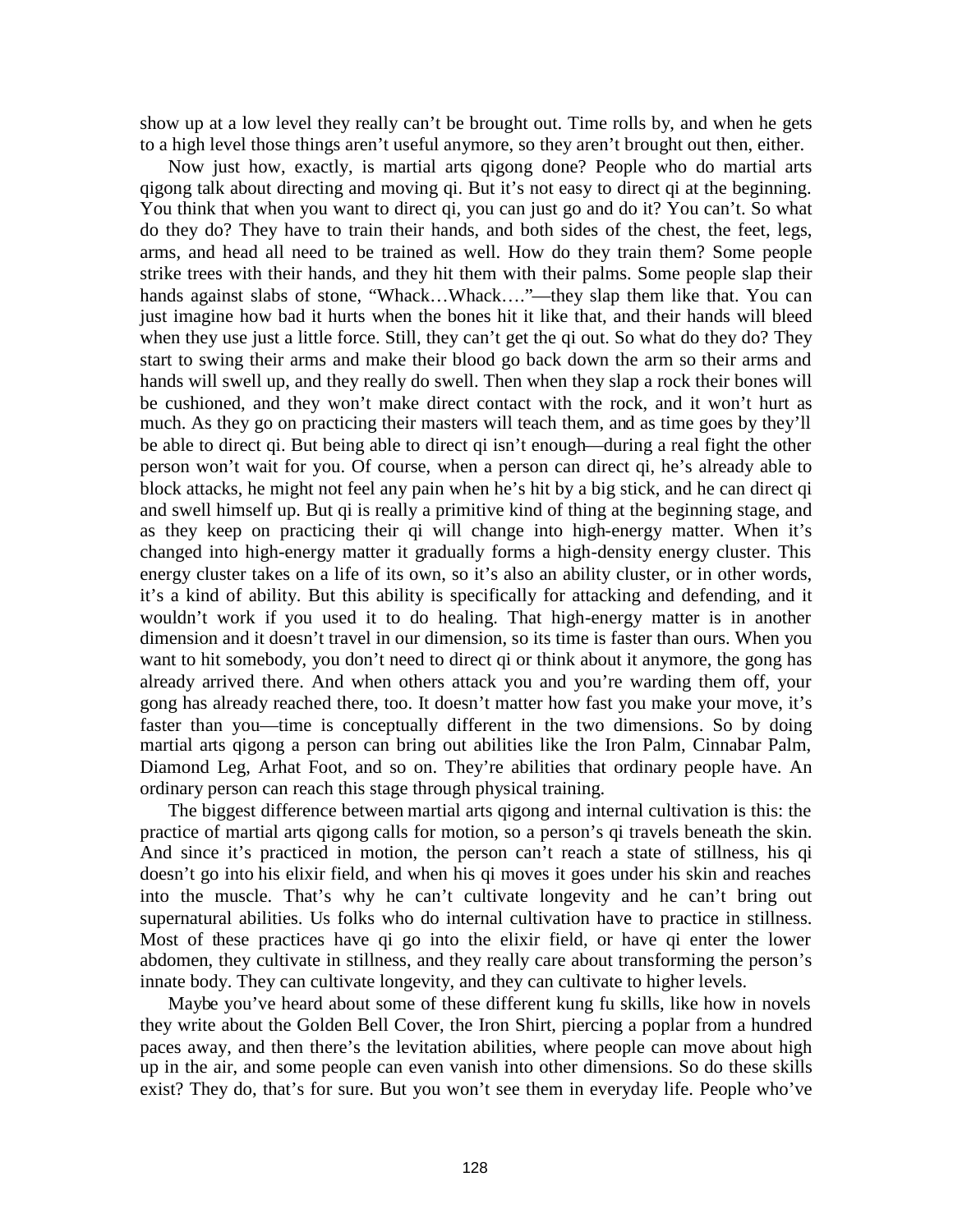truly brought out these high-level skills by practicing can't just show them off. These things aren't refined by just doing martial arts qigong, and they're completely beyond the level of ordinary people, so somebody like this has to cultivate himself by doing an internal cultivation practice, he has to really care about character, improve his character, and take things like material gain lightly. Even though he can cultivate these skills, it turns out he can't just use them freely around ordinary people after he gets them. It's alright for him to use them a little when nobody can see him. But look at what they've put in those novels: a person will kill and fight for some swordsmanship manual, for treasure, or for women, and those people have tremendous skills, and they move about like no human being can. Let's think about it: doesn't somebody like that who really has those skills have to have cultivated them by doing internal cultivation? He can only cultivate them by taking his character seriously. So things like fame, money, and all sorts of desires haven't meant much to him for a long time. How could he go and kill people? How could money and wealth mean so much to him? There's just no way. Those are just artistic exaggerations. People just thirst for thrills and want whatever quenches their thirst. The authors have seized on this and they go all out to write whatever quenches your thirst and pleases you—the more unbelievable they make it, the more you like to read it. It's just artistic exaggeration. Somebody who truly has these skills won't do those things, and even less so can he bring them out for a performance.

#### **Showing Off**

We do our cultivation in the setting of ordinary people, and because of this a lot of our students can't seem to let go of many attachments they have, and a lot of their attachments have already become natural to them, they can't notice it. Showing off can appear in all kinds of situations, and it can also show up when a person is doing something good. Maybe some people brag and show off in their day-to-day lives when they gain a little status or wealth, "I'm a guy who makes things happen, it's always me." We too see something like this, where somebody has cultivated a little better, or he can see a little more clearly with his Third Eye, or maybe he does the exercises a little more smoothly, and that's also showing off.

Some people say, "I heard Teacher Li say some things," everyone gathers around to listen, and he's there in the middle passing on the grapevine gossip, pitching things in here and there that come from his own understanding. So what was the motive? It all comes down to showing off. And then there are people who spread grapevine gossip, he passes it on to the next guy, she passes it on to the next gal, they savor and relish every bit of it as they spread it around, and they come across as if they're in the loop—as if all these students of ours aren't as informed as they are, or as if others don't know as much. It's become natural for them. Maybe they're doing it unknowingly, and they just have showing off in their subconscious. Why else would they spread that gossip? There are also people spreading things about when I'm "going back to the mountains." I didn't come from the mountains—go back to what mountains? And then some people say that on such-and-such day I taught something to so-and-so, or gave someone a little one-on-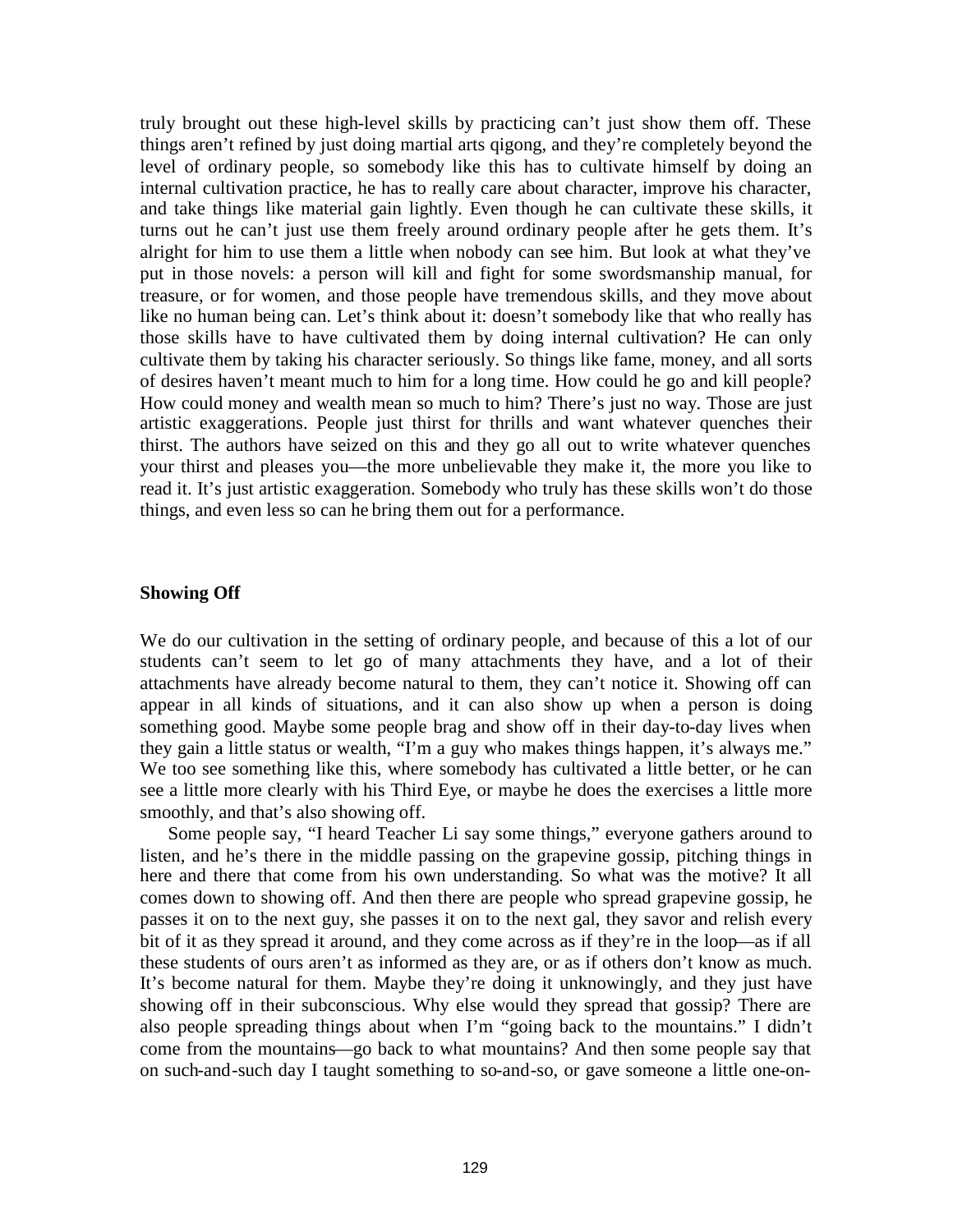one tutoring. Now what good does spreading that stuff do? Not one bit of good. But, we've seen that this is their attachment, a kind of showing off.

There are also folks who track me down for an autograph. What are they up to? That's still an ordinary people's thing—getting an autograph, getting a keepsake, or whatnot. If you don't cultivate, look, I'm going to tell you, I can give you my autograph but it's useless. Every single word in my books has my image and Law Wheel, and every sentence is my words—do you really want me to still sign something? Some people think, "Once he signs it, I'll have Teacher's messages protecting me." They still believe in those message things. But we don't care about messages. It should be obvious by now that this book is priceless. Is there more you still need? All of this reflects those attachments. There are some people who notice how the students that travel with me carry themselves, and then they go and imitate them, not knowing what's good or bad about it. The fact is, we don't care who it is who acts what way—there's only one Law, and only by following this Great Law in your actions are you meeting the true standard. The people who travel with me don't get any private coaching, they're the same as others, only they work for the Research Society. Don't let these attachments swell up. We often end up damaging Dafa without meaning to when we let this kind of attachment swell up. And if you make up sensational things, that could even cause tension, or maybe stir up other students' attachments, it could make them elbow to get closer to me so that they can listen to some things, too, and so on. Don't all these things go back to this problem?

So what else is this showing off likely to trigger? I've been transmitting the practice for two years now. Out of our veteran students of Falun Dafa cultivation, there's a batch of them who might become Unlocked soon, a batch will enter into a state of gradual enlightenment—they'll suddenly enter into gradual enlightenment. Now why didn't those abilities come out before? The reason is, it wouldn't work if I just pushed you up to a level that high in one fell swoop but all your human attachments were still there. Of course, your character has already been lifted up very high, but you still have a lot of attachments you haven't cast off, so we can't let you have those abilities. After you pass this stage, after you become stable, you'll all at once be sent to the state of gradual enlightenment. And in the state of gradual enlightenment your Third Eye will be opened at a really high level, and you'll have a lot of abilities come out. Actually, I can tell you that when a person truly cultivates, a lot of abilities will emerge as soon as he starts practicing. You've already gotten to such a high level, so your abilities are already abundant. In the near future a lot of us might have that state. Then there are other people, they can't cultivate that high, and the combination of what they brought with them and their ability to endure is fixed, so some people become Unlocked, Enlightened, I mean completely Enlightened, at very low levels. There will be people like that.

The reason I'm pointing this out to you is to tell you that once people like that appear, you have to really be sure you don't regard them as some kind of amazing Enlightened Beings. This is a serious problem in cultivation. Someone is right only when he acts in line with this Dafa. Don't follow others or go and listen to them when you see their abilities, or divine powers, or whatever it is. You'll hurt them, their attachment of happiness will well up, and they'll lose everything they have in the end, everything will be shut down, and eventually they'll fall to the bottom. Somebody who's Unlocked can still fall down, and if a person doesn't handle himself well, even if he's Enlightened, he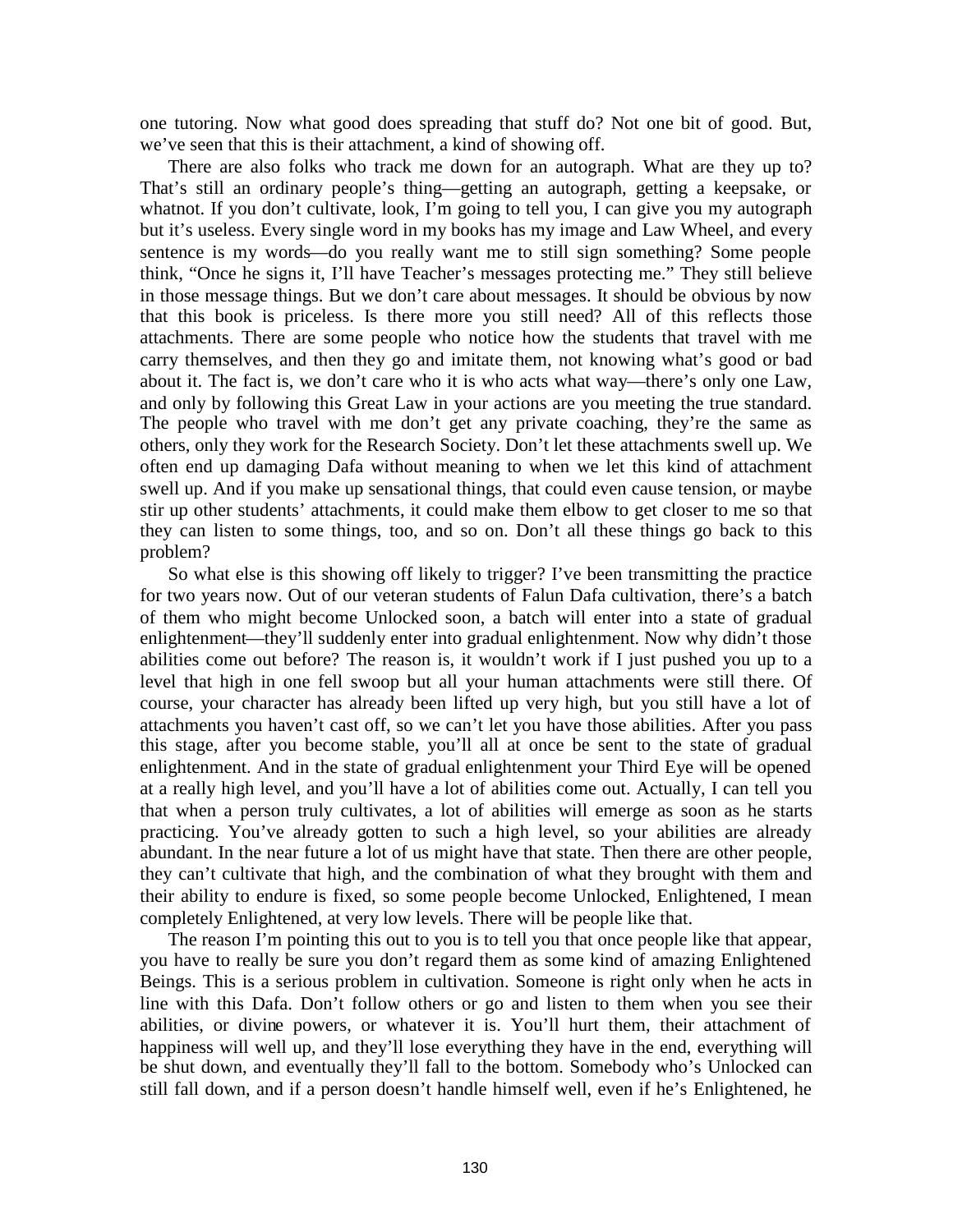can fall down, too. Even when a Buddha doesn't handle himself well he'll fall, let alone you—somebody who's cultivating right in the thick of ordinary people! So it doesn't matter how many abilities you've got, how awesome your abilities are, or how great your divine powers seem, you really have to handle yourself well. Recently we had some folks who disappeared while sitting here and reappeared a while later. It was like that, and maybe even greater divine powers will come out. How are you going to handle it then? You're my student, my disciple, so it doesn't matter later on if these things emerge for you or they emerge for somebody else, don't put him on a pedestal or seek these things. As soon as you're affected inside, that's it, your cultivation is shot, and you'll fall. Maybe you're even higher than him and it's just that your divine powers haven't come out yet, but at least in terms of this you fell. So please, really keep this in mind. We've put a lot of emphasis on this because this situation is going to come along soon, and when it does, it's trouble if you can't handle yourself well.

Even when a cultivator's gong emerges, or when he becomes Unlocked, or truly Enlightened, he still shouldn't think that he's some kind of big shot. The things he sees are just at that level of his. That's because he has cultivated to that point, or in other words, his ability to comprehend has reached that point, his character standard has reached that point, and his wisdom has reached that point. So maybe he won't believe the things at higher levels. And exactly because he doesn't believe them, he thinks that what he sees is absolute and that it's all there is. But that's far from it, since his level is only there.

There's a segment of people who will be Unlocked at that level—they can't go any higher in cultivation, so they can only be Unlocked and Enlightened at that level. Those of you who'll succeed in cultivation later on, some of you will become Enlightened at the level of small worldly paths, some will become Enlightened at different levels, and some will be Enlightened with True Fruition, and only Enlightenment with True Fruition is supreme. At different levels these people can all see things, and things can actually manifest before them. Even the people who are Unlocked and Enlightened at the lowest level, the level of small worldly paths, can see some dimensions and some Enlightened Beings, and they can communicate with them. Now at that point don't be smug. You can't achieve a True Fruition when you're Unlocked at the level of the small worldly paths, or at a low level. That's for sure. So what can he do? He can only stay at that level and cultivate toward higher levels later on. That's what he can do from that point on. But his uppermost level is only that high, so what'd be the point of not letting him be Unlocked? If he keeps on cultivating upward like this he can't go any higher. So he'll be Unlocked since he's reached the end of his cultivation. There will be a lot of people like this. But no matter what unfolds, you have to keep up your character, and the only way to truly do it right is to follow Dafa. Whether it's your abilities, your Unlocked state, or whatnot, you got it by cultivating Dafa. If you make Dafa secondary and your divine powers primary, or now that you're Enlightened you think that some understanding or other of yours is correct, or if you even think you're so great you've gone beyond Dafa, I'd say you've started to fall, and you're at risk, and you're getting worse and worse. Then you're really in trouble, you've cultivated in vain, and chances are you'll fall and end up cultivating for nothing.

I'm also going to tell you this: what's inside this book of mine combines the Law I taught in several classes. All of it is my words, every sentence is my words, and they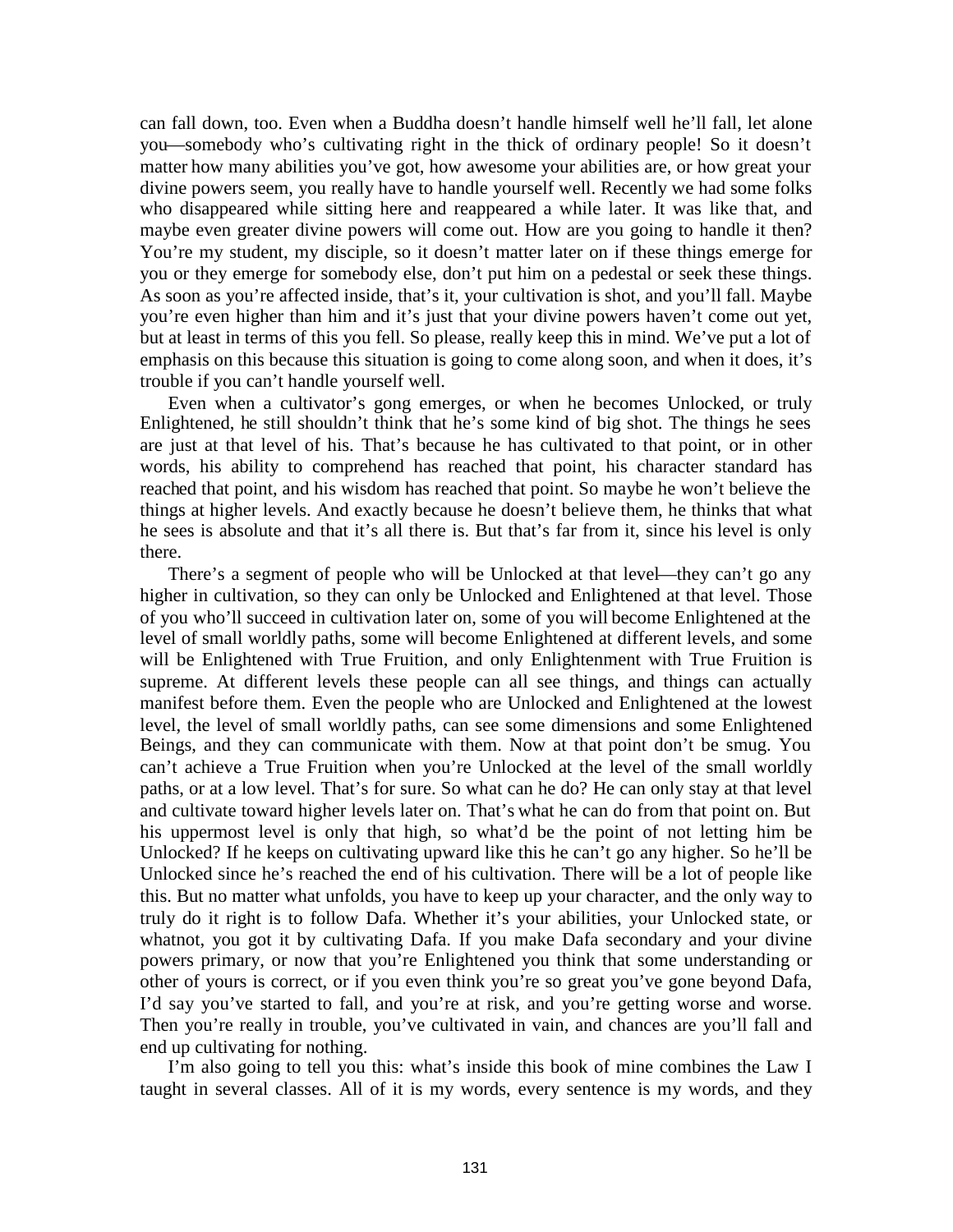were transcribed from the tape recordings word by word, and copied down word by word. It was done with the help of my disciples and students. They transcribed my words from the recordings, and then I revised the book over and over again. All of this is my Law what I teach is just this one Law.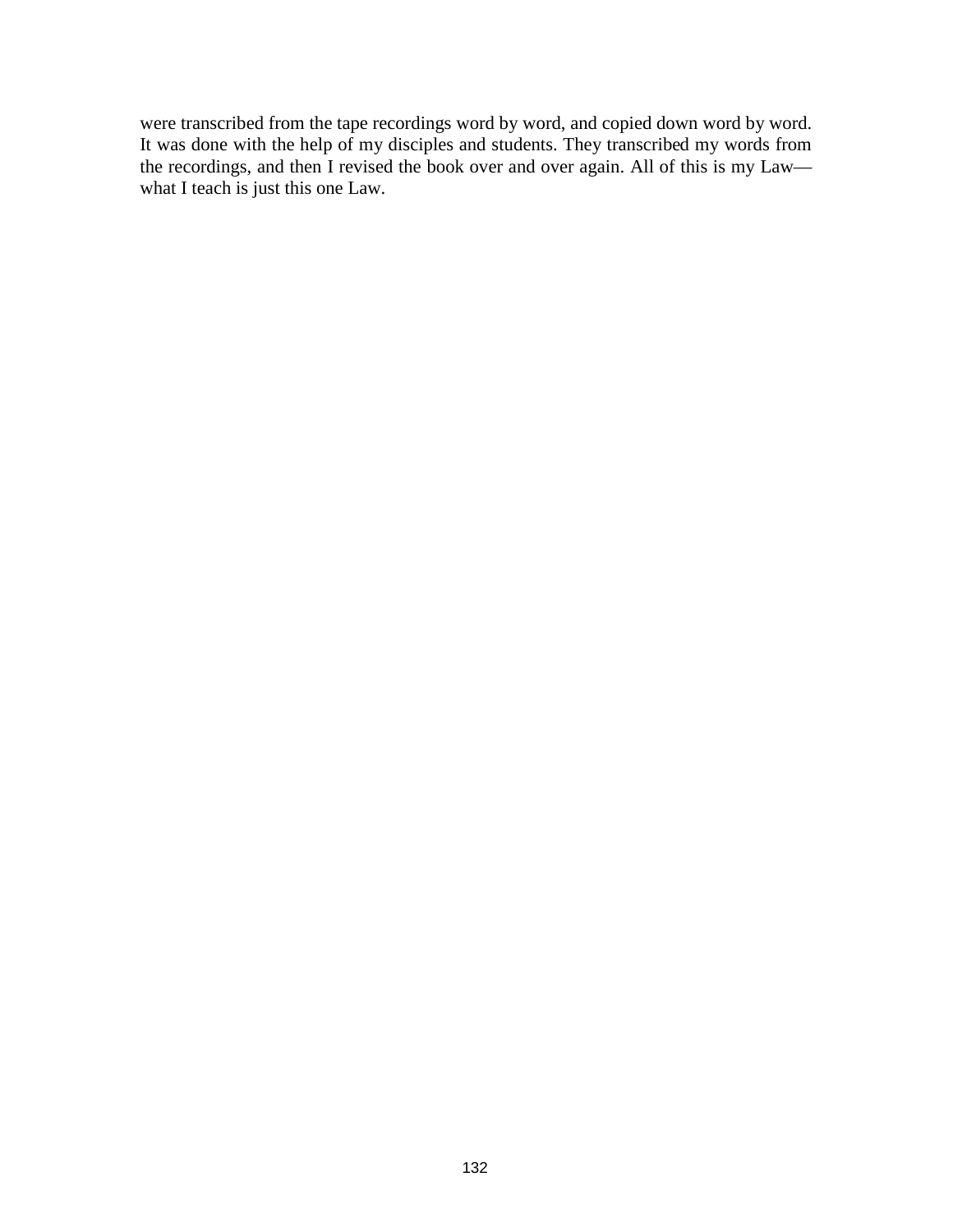## **The Seventh Talk**

#### **On Killing**

Killing is a sensitive subject. We have a strict rule for practitioners: practitioners can't kill. Whether it's the Buddhist system, the Daoist system, or the Qimen practices, it doesn't matter which discipline or which school it is, true cultivation disciplines are absolute about this: no killing. There's no two ways about it. That's because killing causes some huge problems afterwards. We've got to explain this to you in detail. In the original Buddhism, "killing" mainly referred to killing people, which is the most serious type. Later on, large creatures, large livestock, and other creatures that are pretty big were also considered serious. So why have they taken killing so seriously in the cultivation world? It's been said in Buddhism that if lives that shouldn't die are killed, they become lonely souls and roaming ghosts. And it was those beings that the old saying about "releasing souls from purgatory" referred to. If those beings aren't freed from purgatory, they suffer from hunger and thirst, and it's awfully tough for them. That's what Buddhism used to teach.

We say, when a person does something bad to somebody, he'll give that person a lot of virtue as compensation. That's what we're referring to when we talk about people taking things from others in normal situations. But suddenly ending a creature's life, be it an animal or some other being, that generates quite a lot of karma. "Killing" used to refer mainly to killing people, and that generates a pretty big amount of karma. But killing an average creature isn't minor, either, and it directly generates a lot of karma. A little bit of tribulation is arranged at different levels, and this is especially so for practitioners in the process of their cultivation, that's all your own karma, they're your own tribulations, and they're placed for you at different levels to help you improve. As long as you improve your character you'll be able to get through them. But if so much karma was suddenly piled on, how could you get through it? With your character, you really wouldn't be able to handle it, and that might be the end of your cultivation.

We've found that when a person is born, many, many him are born at the same time within a certain range of the space of this universe. They look the same, have the same name, and do things that are more or less the same. So, they can be called part of his whole being. This causes a problem, then: if one of the beings (and this goes for other large animals' beings, too) dies all of a sudden, and the him in all other dimensions haven't finished the course of life that was originally arranged, and they still have a lot more years to live, then the person who died will fall into a situation where he has no resting place, and he'll float around in the space of the universe. People used to believe that he'd be a lonely soul or roaming ghost, that he'd suffer from hunger and thirst, and it would be awfully tough. And maybe that's true. We can say for sure, though, that we've seen he is in a terrible situation, and that he'll keep waiting until the him in every dimension have finished their courses of life, and only then can they find their final resting place together. The longer the time, the more he suffers. And as he suffers more, the karma that causes his suffering will be continually piled onto the person who killed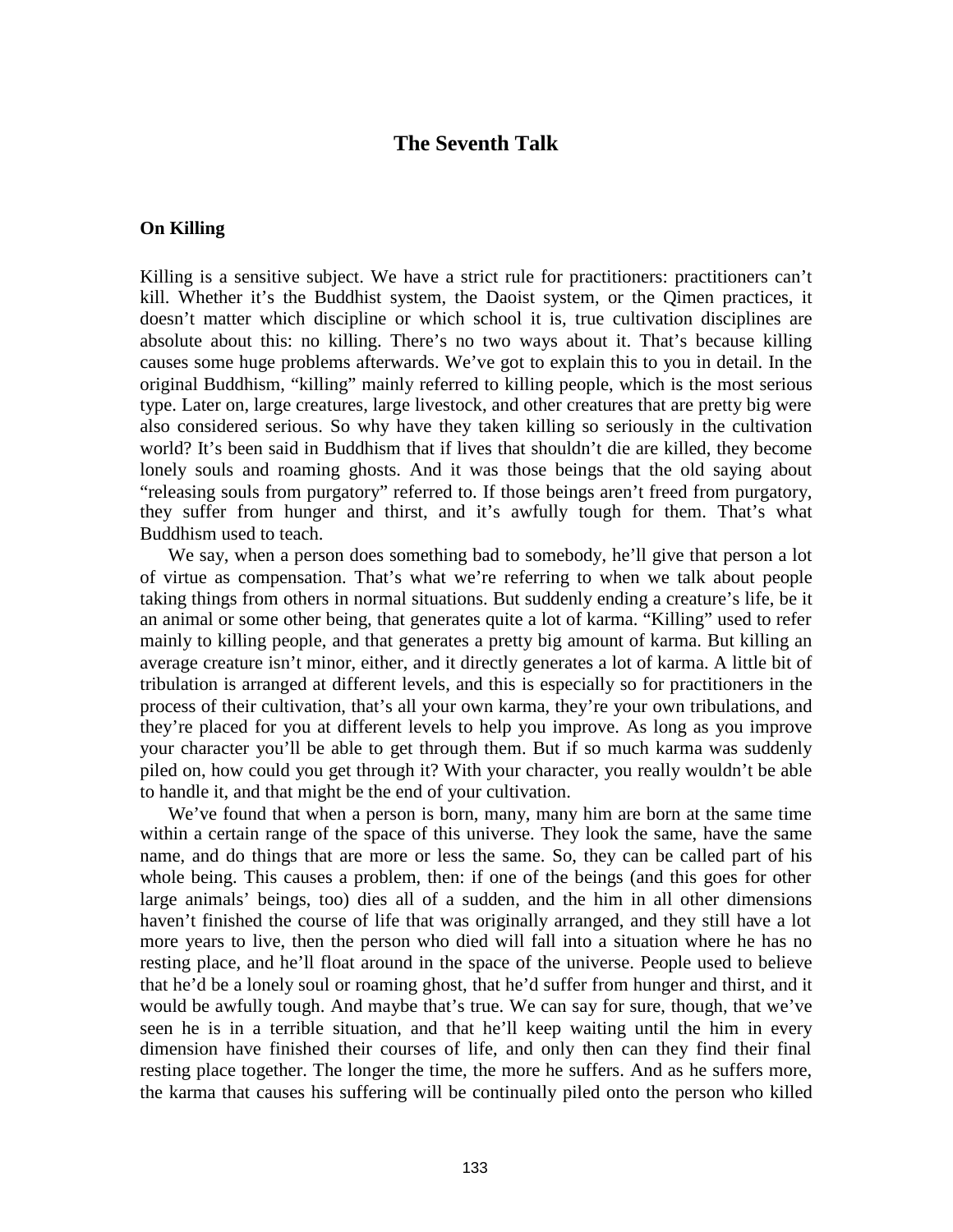him. So think about it, how much karma would that put on you? That's what we've seen with abilities.

There's another thing we've seen. When a person is born, his whole life is already laid out there in a specific dimension. Meaning, where he is in his life, what he's supposed to do, and so on—it's all there. So who arranged his life? It's obviously done by higher beings. For example, in our ordinary world, after he's born, he's in a certain family, he goes to a certain school, and when he grows up he works at a certain company, and through his work he establishes contact with people from every walk of life. That tells us that the overall design of the whole society is arranged like that. But, because that being suddenly died and isn't following the original, specific arrangement anymore, and things have changed, that higher being won't let whoever disrupted it off the hook. Let's think about it: as cultivators, we need to cultivate up to high levels, but if that higher being doesn't let him off, would you say he can still cultivate? Even some masters' levels aren't as high as the higher beings who arrange these things, so even his master runs into disaster, and he's cast down. Then think about it, is that an ordinary problem? That's why it'll be really hard for someone to cultivate after he does that kind of thing.

Now out of all our students who cultivate Falun Dafa, there might be some people who've fought in times of war. Wars are a state of affairs brought about by major changes in the overall celestial phenomena. You were only one small part of those affairs. If nobody made a move under changes in the celestial phenomena, it wouldn't bring about that state of affairs in the ordinary world, and it wouldn't be called a change in the celestial phenomena. Those things change based on larger changes, so you can't be held totally accountable for that thing. What we're talking about here is the karma that's brought about when you insist on doing bad things to benefit yourself, or to get ahead, or when something of yours is on the line. So when it comes to changes that affect the entire, large space, and major changes that involve the state of society, those aren't your fault.

Killing will generate a lot of karma. So some people are thinking, "So I'm not allowed to kill things now, but I do the cooking for my family. If I don't kill things what's my family gonna eat?" I'm not going to get into the specifics of that. I'm teaching the Law to practitioners—it's not like I'm just randomly telling ordinary people how to live their lives. When it comes to specific things, just evaluate them based on the Great Law, and do what you think is best. Ordinary people can do whatever they want, that's ordinary people's business. There's no way everybody can truly cultivate. But practitioners should set their sights on high standards, so these are requirements set for practitioners.

Human beings and animals aren't the only ones with life in them, plants have it too. All matter appears in the form of life in other dimensions. When your Third Eye reaches the Law Vision level, you'll discover that stones, walls, or whatever will all talk to you and greet you. Now maybe some of you are wondering, "Then the grains and vegetables we eat all have life in them… And what should we do when flies and mosquitoes get into our homes? In summer they bite us and it doesn't feel good, so we'll have to just watch them park there and bite us? We'll have to just watch flies land on our food, since we can't swat them? That's gross." I can tell you that we shouldn't just kill things on a whim or without a reason, but we can't be like overcautious goodie-goodies either, and always focus on those petty things, like being so afraid of stepping on ants that we hop all over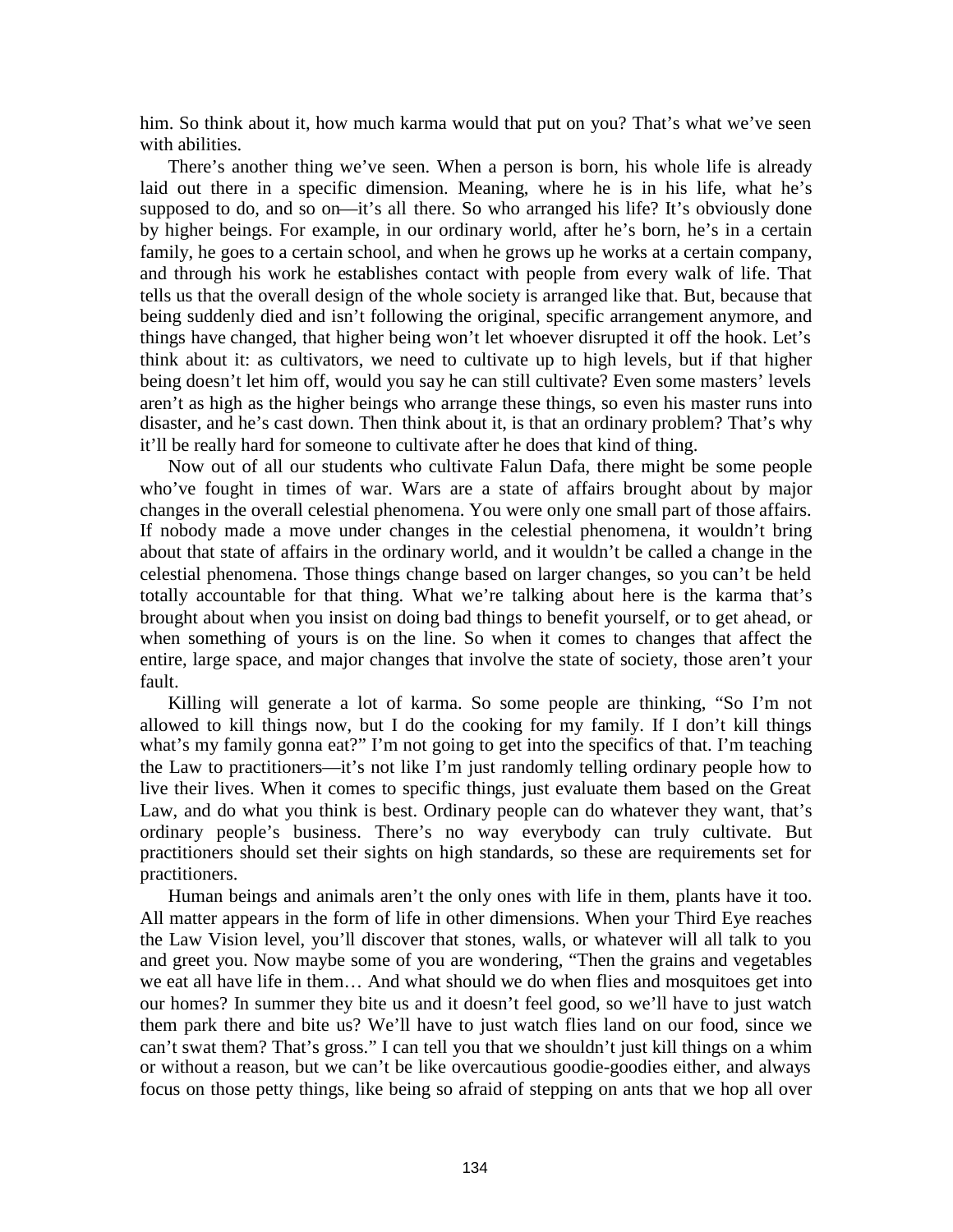the place when we walk. I'd say it would be so tiring for you to live that way. Wouldn't that be another attachment? If you jumped around when you walked, sure, maybe you wouldn't crush any ants, but there'd still be a lot of microorganisms that you'd step on and kill. At the microcosmic level there are tons of smaller beings, like fungi and bacteria, and maybe you stepped on them and killed a bunch. Then we might as well just call it quits, right? We aren't trying to be that kind of person. We couldn't cultivate like that. We should focus on the big picture and cultivate openly and with dignity.

We human beings should have the right to sustain our lives. So our living environment has to meet the needs of human living. We can't intentionally harm anything, but we can't be too restricted by those trivial things, either. For example, the vegetables and grains people grow all have life in them, but we can't stop eating and drinking just because of that. How would you be able to practice then? We should look at the big picture. For example, if you're walking and some ants and insects run under your feet and get stepped on and killed, then maybe they were supposed to die, since you didn't harm them intentionally. There's the issue of ecological balance among organisms and microorganisms, and when there are too many of them they'll spread unchecked. We talk about cultivating openly and with dignity. When there are flies and mosquitoes in our homes we can drive them out and install screens to keep them from getting in. But if you can't drive them out sometimes, it's okay to kill them. If they bite people and harm people in people's residences, of course we should drive them out. And when they can't be driven out, we can't just watch them bite people there. You're a practitioner so it's not a problem for you, you're immune to them. But your family members don't practice, they're ordinary people, so there's a concern about getting a contagious disease. So you can't just watch them bite your kid's face and not do anything about it.

I'll give you an example. There was a story about Shakyamuni during his early years. One day in the forest Shakyamuni wanted to take a bath, so he asked his disciple to clean the bathtub. His disciple went there and saw that the bathtub was covered with bugs, and that if he cleaned it the bugs would be killed. The disciple came back to tell Shakyamuni that the bathtub was covered with bugs. Without looking at him, Shakyamuni said, "Go clean the bathtub." The disciple went to the bathtub and found that he didn't know where to begin, since the bugs would be killed if he started cleaning it. He circled around it once and headed back, and asked Shakyamuni, "Venerable teacher, the bathtub is covered with bugs. If I clean it I'll be killing them." Shakyamuni took a glance at him and said, "What I asked you to clean was the bathtub." The disciple suddenly got it and cleaned the bathtub right away. That illustrates a point: we can't stop taking baths because of insects, and we can't look for other places to live just because of mosquitoes, just as we can't tie up our necks and stop eating and drinking because grains and vegetables have life in them. That's not the idea. We should keep these things in perspective and cultivate openly and with dignity. It's fine as long as we don't harm living things on purpose. At the same time, human beings need to have their living spaces and living conditions, and these need to be maintained and protected. Human beings need to sustain their lives and live normally.

Some fake qigong masters used to say that it's alright to kill on the first and the fifteenth of the lunar month, and some even said that it's alright to kill two-legged animals, as if two-legged animals aren't alive. If killing on the first and the fifteenth doesn't count as killing, what would you call it then, digging dirt? You can tell that some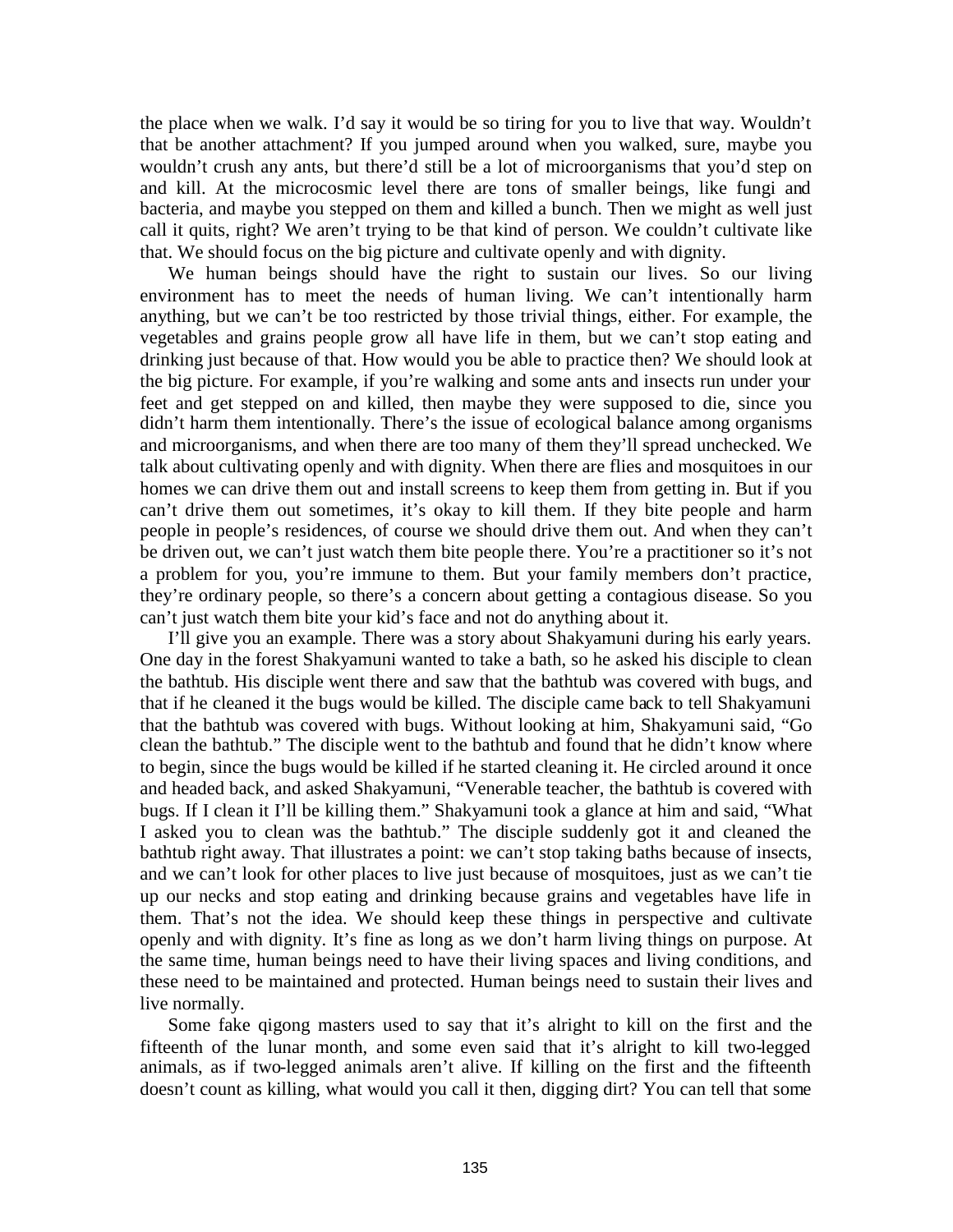qigong masters are fake just by their words and actions, by what they say and what they want. Usually the qigong masters who say those things and do those things are possessed. Just look at the way those qigong masters who are possessed by fox spirits eat chicken they wolf it down and don't even want to spit out the bones.

Killing doesn't just generate a serious amount of karma, it also has to do with the question of compassion. Shouldn't we cultivators have compassion? When our compassion comes out we'll probably see that all sentient beings are suffering, that everyone is suffering. You'll come to see that.

### **On Eating Meat**

Eating meat is another sensitive subject, but eating meat isn't killing. You've studied the Law for quite a while now, but we haven't asked you to stay away from meat. As soon as you walk into a lot of qigong masters' classes they'll tell you that you can't eat meat anymore. You might think, "Just like that I'm not allowed to eat meat? You've caught me off guard." Maybe what's cooked at your house today is chicken or fish, and it smells pretty good. But you wouldn't be allowed to eat it. Religious cultivation is the same they forbid eating meat. That's also taught in the usual Buddhist practices and in some Daoist practices—no eating meat. We aren't asking you to do that here, but we do teach about this. And what do we say about it? Our way of practice is one where the Law refines the person, and in practices where the Law refines the person, certain states will arise from his gong and Law, so in the course of practicing, different cultivation states come about at different levels. So one day, or after I finish the class today, some people will experience this state: they can't eat meat, and it smells bad to them, and if they eat it they'll want to throw up. It's not that you're forced by somebody not to eat meat or that you hold back from eating it, it comes from within. When you reach that level your gong will take effect in a way that makes you unable to eat meat. You'll throw up if you actually swallow it.

Our veteran students all know that this state will come up in Falun Dafa cultivation, and that different levels correspond to different cultivation states. There are some students who have a pretty strong desire to eat meat, they have a strong attachment to it, and they can usually eat a ton of meat. When other practitioners find meat unpleasant they don't, and they can still eat it. So what's done to have them get rid of that attachment? Their stomachs will ache if they eat meat, and won't if they don't. That will happen, and it means they shouldn't eat meat. Will our practitioners have nothing to do with meat from today on? No, it's not like that. So what do we make of it? When you can't eat meat it truly comes from within. And what's the purpose? In monastic cultivation when they force you not to eat meat, it's actually for the same reason as our induced state of not being able to eat meat: it's to get rid of that desire and attachment people have to meat.

Some people can hardly force down what's on their plate if it doesn't have meat in it. That's an ordinary person's desire. One morning, as I passed by the back entrance of Triumph Park in Changchun, three people came out of the entrance, talking loudly. One of them said, "What kind of qigong is that—it doesn't let you eat meat! I'd rather lose ten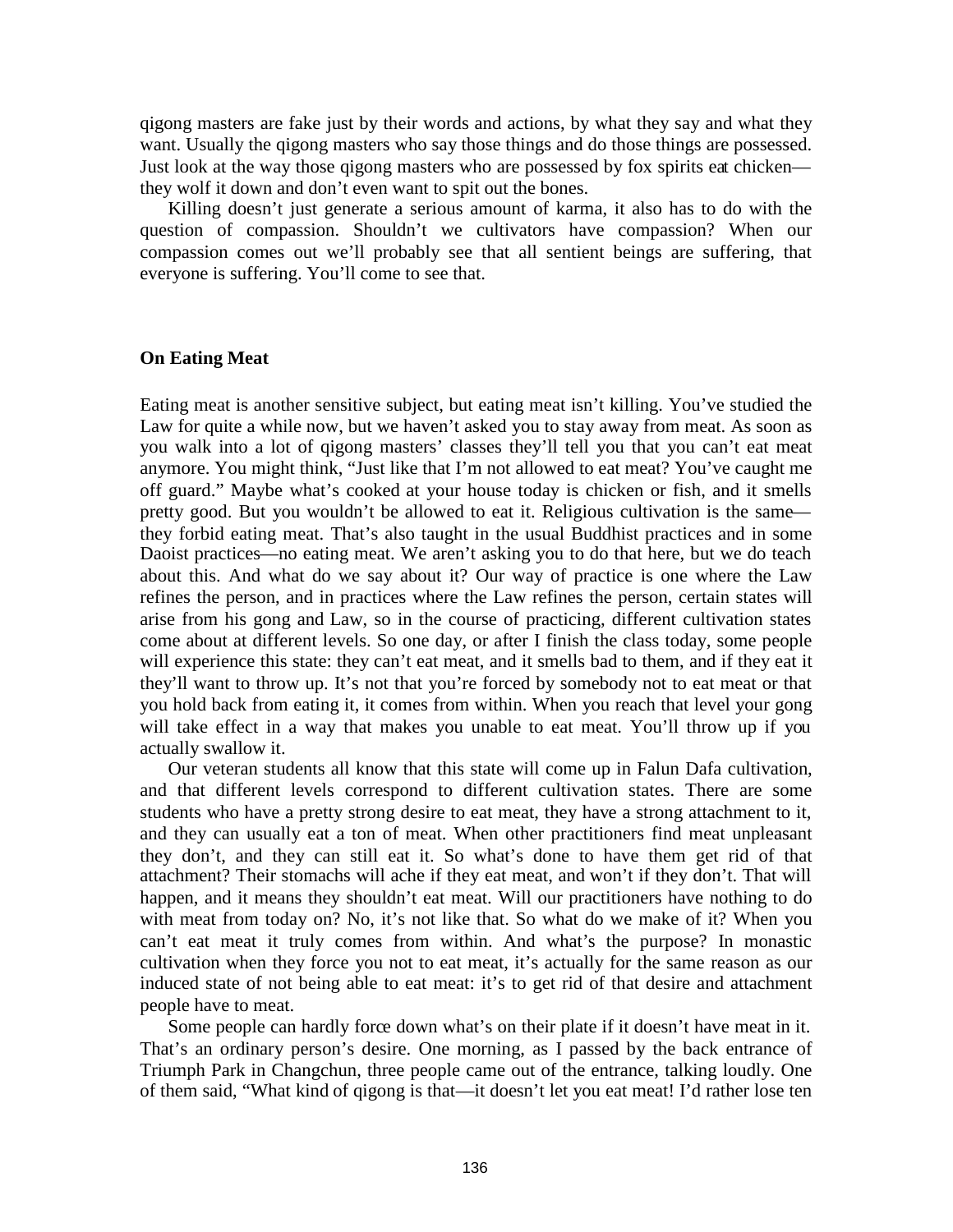years off my life than give up meat!" What an intense desire. Now think about it, shouldn't that kind of desire be removed? It definitely should. What a person does in the cultivation process is remove his different desires and attachments. To spell it out for you, if the desire to eat meat isn't removed, isn't that an attachment that hasn't been removed? Could you cultivate to Perfection? So as long as something is an attachment it has to go. But it's not that you'll never be able to eat meat again. Not letting you eat meat isn't the point, the point is to not let you have that attachment. If you get rid of that attachment during the time when you can't eat meat, you might be able to eat it again later on, it won't smell bad, and when you eat it, it won't taste that bad. So at that time you'll be able to eat it, and it won't be a problem.

When you're able to eat it again, your attachment will be gone, and your desire for meat will be gone. But a big change will happen: when you eat meat again, it won't be that tasty, and when your family cooks it you'll eat along with them, and when your family doesn't cook it you won't miss it, and when you do eat it, it won't taste really good anymore. That cultivation state will appear. But cultivating among ordinary people is so complicated. If your family always cooks meat, after a while you'll think it tastes really good again, and the cycle will repeat itself. That cycle could even repeat itself a number of times while you're cultivating, and all of a sudden you won't be able to eat meat again. When you can't eat it, don't eat it—you really won't be able to eat it, and if you eat it you'll throw up. When you're able to eat it, eat it. Just let it happen naturally. The point isn't to eat meat or not to, what's key is to get rid of that attachment.

You go pretty fast in our Falun Dafa discipline. As long as you improve your character, you'll be able to break through each level quickly. Some people aren't too attached to meat in the first place, so they don't really care whether there's meat or not. For those people it will pass after a week or two, and their attachment will be whittled away. For some people it lasts for a month, two months, three months, or maybe even half a year, and only in extremely special cases is it more than a year before they can eat meat again. That's because meat is now a main part of the human diet. But full-time monastic cultivators still shouldn't eat meat.

Let's talk about how Buddhism looks at eating meat. The earliest, original Buddhism didn't prohibit eating meat. Back then, when Shakyamuni led his disciples in cultivating diligently in the forest, there definitely wasn't any precept that banned meat. And why wasn't there? Because when Shakyamuni taught his Law 2,500 years ago, society was backward, and some regions had agriculture while others didn't, there weren't many cultivated farmlands, forests were everywhere, and grain supplies were awfully tight. The people had just emerged from a primitive society and they lived mainly on hunting, so in a lot of regions they mainly ate meat. So to have his disciples give up human attachments as much as possible, Shakyamuni didn't let them have any contact with things like money or material things, and he led them in begging for food and alms. They ate whatever other people gave them, since as cultivators they couldn't choose their food. And the food that people gave them probably would have included meat.

Some foods actually were dubbed taboo back in the original Buddhism. So taboo foods go back to the original Buddhism, but nowadays people say meat is what's meant by "taboo food." But the truth is, taboo food back then didn't mean meat. It was about things like onions, ginger, and garlic. And why did they call those things taboo? Even among monks there aren't many people who can explain it today, and that's because a lot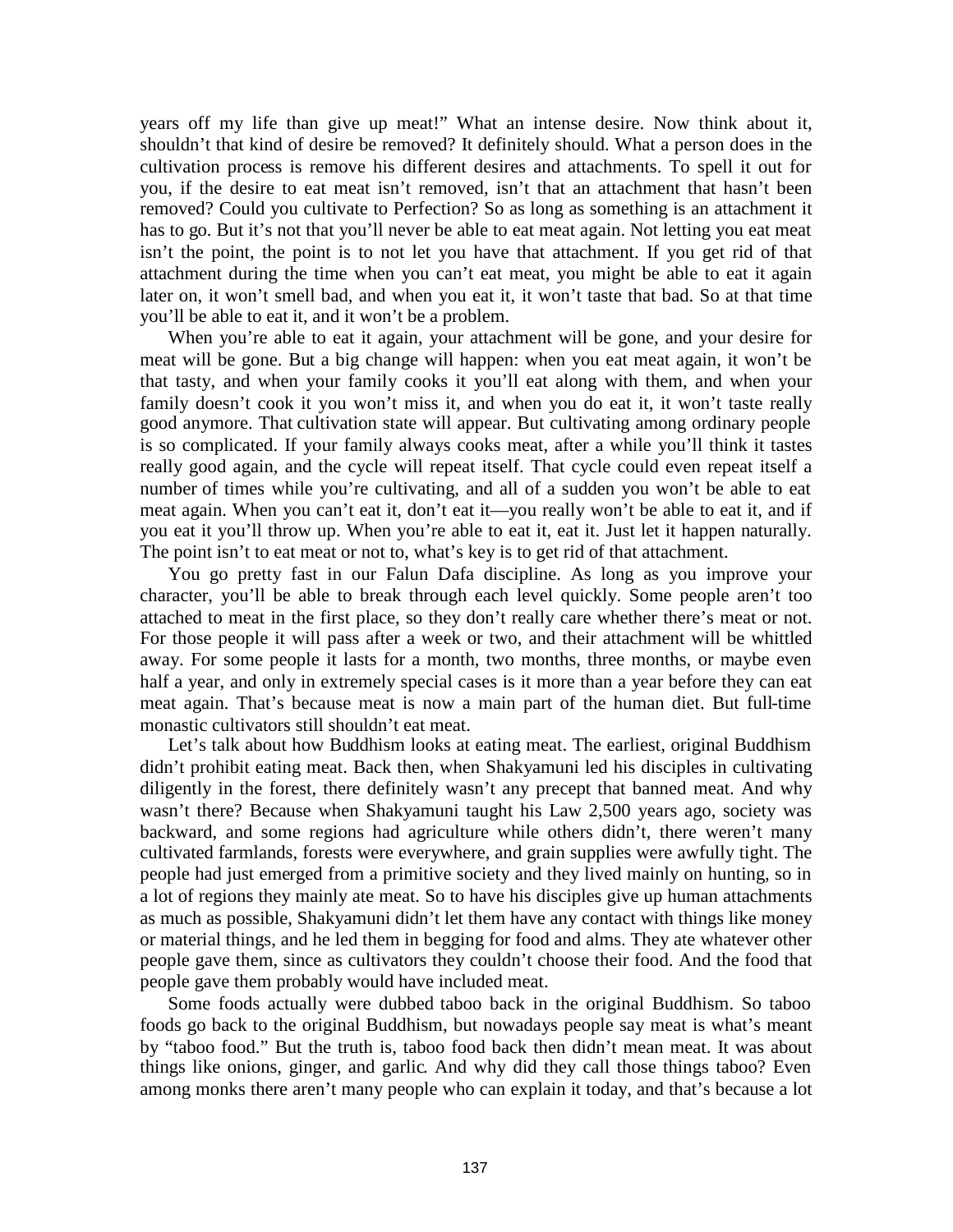of them don't truly cultivate, and there's a lot they don't know. What Shakyamuni taught was called "Precept, Concentration, Wisdom." "Precept" was about doing away with all ordinary people's desires. "Concentration" was about cultivators cultivating with utter calm of mind while meditating, and being in total stillness. So anything that interfered with that, or that blocked their cultivating, was considered serious interference. And if somebody ate onions, ginger, or garlic, they'd give off a strong odor. Back then monks meditated in forests or caves in groups of seven or eight people in a circle. If somebody ate those things, it would produce a strong, pungent odor that would affect other people's meditation and their ability to become still inside, so it would seriously interfere with other people's practice. That's why there was that precept. They considered those foods taboo and made them off limits. A lot of beings that are developed from the human body through cultivation get really bothered by such foul odors. Onions, ginger, and garlic can also stimulate a person's desires, and when you eat a lot of them you can get hooked. That's why they were considered taboo.

In the past, a lot of monks who'd cultivated to very high levels and who were Unlocked, or semi-Unlocked, also knew that in the cultivation process precepts don't matter, that when a person gets rid of the attachment it turns out that physical item doesn't have any effect, and that what really interferes with a person is the attachment. So past generations of high-level monks also saw that the question of eating meat isn't what's key. They knew that what's key is whether he can get rid of the attachment, and that if there's no attachment it doesn't matter what a person fills his stomach with, anything's fine. A lot of people are used to that, since that's how they've been cultivating in monasteries all this time. And it's no longer just a precept, now it's a chartered rule in monasteries, so they definitely can't eat meat, and people are used to cultivating like that. Let's talk about monk Jigong, for example. They've really put him in the spotlight in literature, since monks are supposed to abstain from meat but he went and ate it. They've made him out to be unique. But the truth is, it's just that after Jigong was driven out of Lingyin Monastery food naturally became a real problem for him, and his survival was at stake. He'd eat whatever he could get his hands on to fill his belly. He just wanted to fill his belly and he wasn't attached to any specific food, so it didn't matter. He'd cultivated to that point, so he understood that truth. Jigong actually only ate meat a few times, maybe once or twice. As soon as somebody mentions monks eating meat, writers get interested, since the more sensational the subject, the more people want to read about it. Art needs to be larger than life, as they say, so they publicized it. The truth is, when you really get rid of that attachment it doesn't matter what you fill your belly with.

In areas of Southeast Asia and Southern China, especially in Guangdong and Guangxi Provinces, some lay Buddhists don't say they cultivate Buddhahood—it's as if the phrase "cultivate Buddhahood" was old-fashioned. But they say they're vegetarian, or that they don't eat meat. What they mean is that they're vegetarian, and by virtue of that they're cultivating Buddhahood. They take cultivating Buddhahood to be something that simple. You're saying you can cultivate into a Buddha just by being vegetarian? You know, that's only one kind of attachment people have, it's just one desire. So you're only getting rid of that attachment, that one attachment. But you also need to get rid of jealousy, competitiveness, being overly happy, showing off—all kinds of attachments. People have so many attachments. You have to get rid of all your attachments and every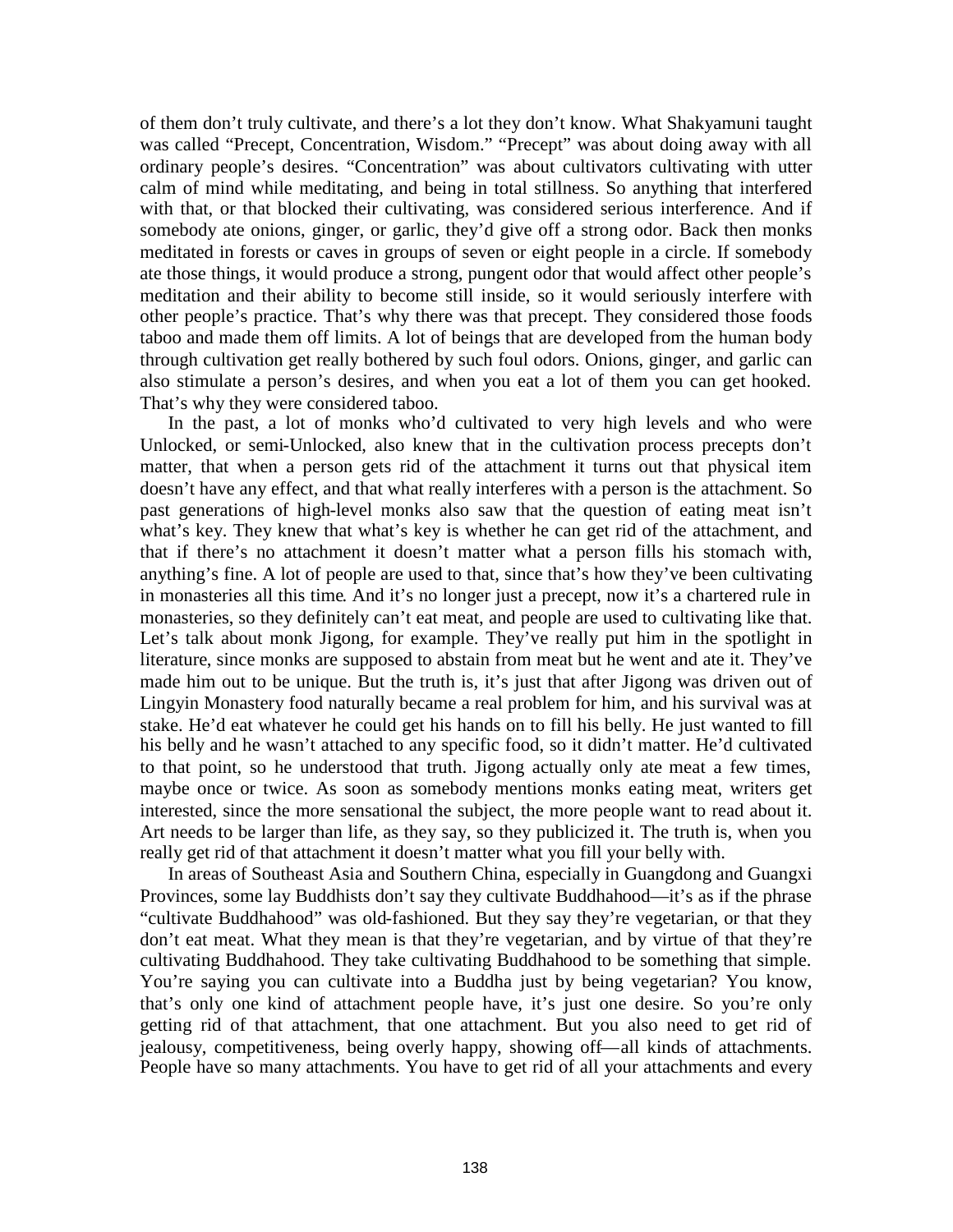kind of desire, and only then can you cultivate to Perfection. So just by getting rid of that attachment to eating meat, you can cultivate into a Buddha? That's not the right idea.

So when it comes to eating, it's not right to be attached to any kind of food, not just meat. Some people say, "I just like to eat *this*." Well, that's another desire. A cultivator doesn't have that kind of attachment when he gets to a certain point. Of course, we're teaching a high-level Law and what we're teaching is based on and integrates different levels. There's no way to achieve that all at once. If there's a certain food you just want to eat, when you truly cultivate to the point when that attachment should go, you won't be able to eat it, and when you do eat it, it won't taste right. Who knows what it'll taste like. Back when I used to put in time at a company, the company's cafeteria was always losing money. Later on it went belly up, so everybody brought their own lunches. It was a pretty big hassle hustling and bustling to prepare food in the morning before going off to work. Sometimes I'd buy two steamed buns and a piece of tofu in soy sauce. You'd think such light things would be alright, but it still wasn't okay to eat them all the time—that attachment had to go. As soon as I saw tofu my stomach would go sour and I wouldn't be able to eat it. It was to keep me from getting attached. Of course, that only happens when your cultivation hits a certain point. It doesn't happen at the beginning.

Buddhists make a point of not drinking alcohol. Ever seen a Buddha holding a wine jug? Never. I've said that if you can't eat meat, it won't be a problem to eat it again later on after you get rid of that attachment by cultivating among ordinary people. But after you quit drinking alcohol you shouldn't drink again. Don't practitioners have gong in their bodies? Gong of every kind and shape. Some abilities manifest at the surface of your body, and they're all pure. As soon as you drink alcohol, "whoosh—" they leave your body instantly. At that time you'll have nothing on your body, they can't stand that smell. Drinking is a nasty habit because it can really throw off your reasoning. So why do some Great Dao practitioners drink in their cultivation? Because they aren't cultivating their master souls, and they drink to numb their master souls.

Some people are so hooked on alcohol that they value it as much as their lives, some others are fond of alcohol, and others have drunk so much they've gotten alcohol poisoning. If there's no alcohol they don't even want to eat, and they can't get by without a drink. We practitioners shouldn't be like that. Drinking is definitely addictive, it's a desire. Alcohol stimulates a person's addictive nerves, and the more a person drinks, the worse his addiction. You're a practitioner, so let's think about it, shouldn't you get rid of that attachment? That attachment has to go. Some people might be thinking, "There's no way. I meet with people all the time," or, "I do public relations, and I meet with guests all the time. It's not easy to get things done without a drink." I'd say that's not necessarily true. Usually when people do business, especially when they do business with or deal with foreigners, you might ask for a soft drink, he might ask for mineral water, while another person might want a beer. Nobody's about to pour it down your throat or anything—you pick your own drink, and drink whatever amount you want. And there's even less of that among well-educated people. That's usually how it is.

Smoking is another attachment. Some people say that smoking can give them a lift. I'd say you're only fooling yourself, really. Some people have a cigarette when they're tired from working or writing something and want to take a break. They think they're more alert after smoking. But that's not how it really works. It's just because they had that moment's rest. People's minds can give them the wrong impression and create a kind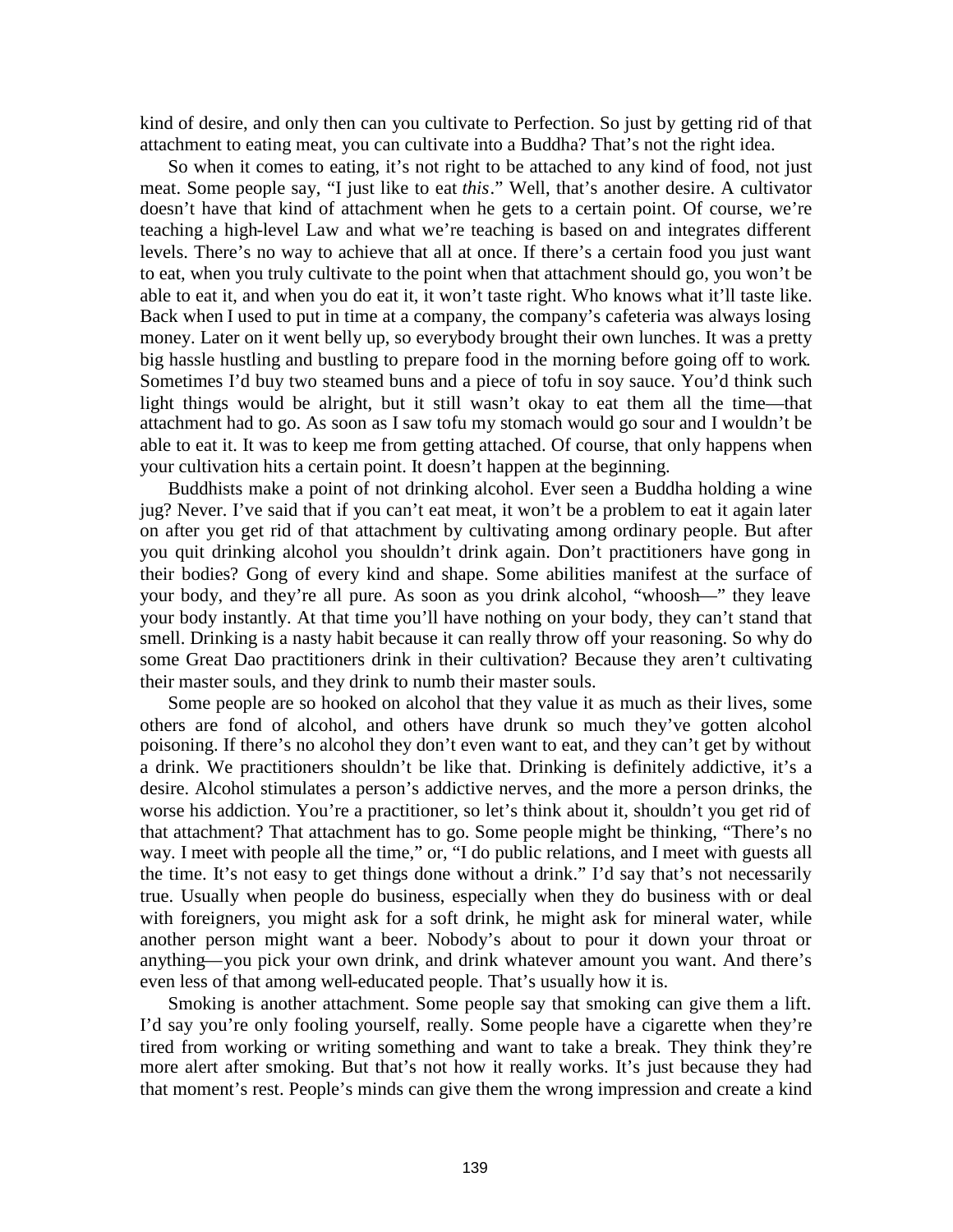of illusion. So afterwards a concept really forms, and a wrong impression develops, so that you have the sense smoking gave you a lift. But it didn't at all, it doesn't have that effect. Smoking doesn't do the body one bit of good. If a person has smoked for a long time, when a doctor does an autopsy he'll find that his trachea is all black, and even the insides of his lungs are black.

Aren't we practitioners trying to purify our bodies? We want to keep purifying our bodies, and keep moving up to higher levels. So what are you putting that in your body for? Isn't that the opposite of what we're trying to do? Besides, it's another strong desire. Some people do know it's bad, but they just can't quit. I can tell you that it's actually because they don't have the right thoughts guiding them, so it's not easy for them to just up and quit. See yourself as a cultivator, and treat it as an attachment today and try to quit, see if you can quit. If you really want to cultivate I urge you to quit smoking today, and I guarantee you can quit. In the field of this class nobody thinks of smoking. If you want to quit, I guarantee you can quit, and when you next pick up a cigarette it won't taste right. Reading this talk in the book has the same effect. Of course, if you're not interested in cultivating, then that's fine, and we won't stop you, but if you do want to be a cultivator I think you'd better quit. I've given an example before: have you ever seen a Buddha or a Dao sitting there with a cigarette dangling from his mouth? How laughable! Now that you're a cultivator, what is it you're trying to achieve? Shouldn't you quit? That's why I'm saying that if you want to cultivate you'd better quit. It harms your body, and it's a desire—it couldn't be further from what we cultivators have to do.

#### **Jealousy**

When I'm teaching the Law I often talk about jealousy. And why is that? Because jealousy is really intense in China, so intense it's become natural, and people can't sense it in themselves anymore. So why are Chinese people so intensely jealous? There's a reason. Chinese people were strongly influenced by Confucianism in the past, and their personality is pretty introverted. When they're angry it doesn't show, and when they're happy it doesn't show. They make a point of polite restraint and enduring things. Since it's been so deeply ingrained, our people have developed a very introverted personality overall. Of course, there's something good about this, because a person like that is smart but unassuming. But it has its drawbacks, and it can bring about bad situations. Here in the Age of the Law's End especially, the negative side of it is even more obvious: it can make people's jealousy worse. If somebody has good news and lets other people know, they'll get incredibly jealous right away. If somebody gets an award at his company or somewhere else, or if he gets something good, he won't dare say a word about it because other people will get upset when they hear about it. Westerners call this "Oriental jealousy" or "Asian jealousy." The whole Asian region has been strongly influenced by Chinese Confucianism, and this jealousy is everywhere to some degree, but only in our China is it so intense.

This is somewhat related to the absolute egalitarianism that we used to practice. "If the sky falls, everybody dies together, after all; everybody should share equally in anything good; when there's a pay hike, everybody should be entitled to the same share."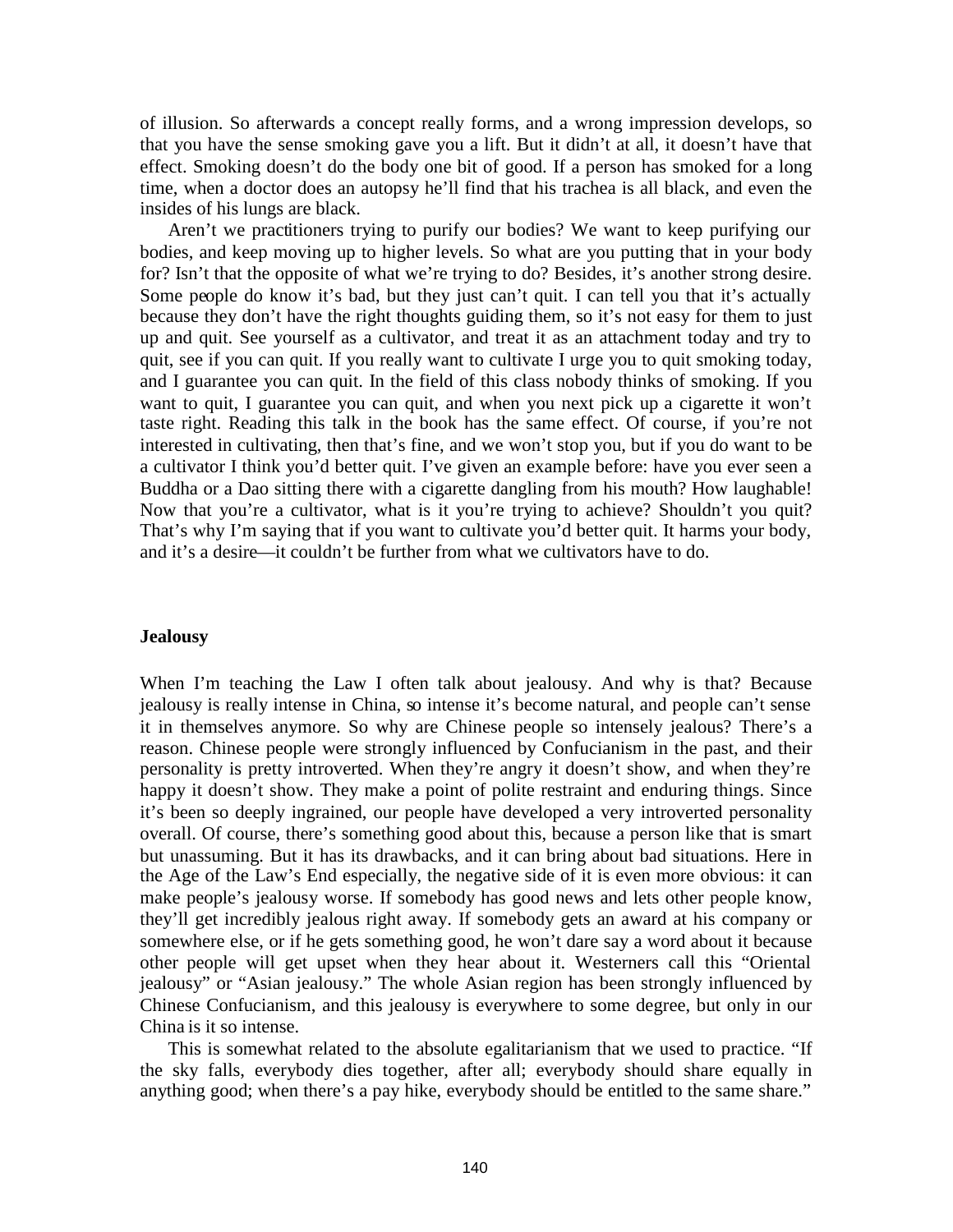The logic seems right—everybody is being treated the same. But how could they be the same? They do different jobs, and they fulfill their responsibilities to different extents. You see, there's a law in this universe of ours, called, "no loss, no gain." To gain something, you have to lose something. Ordinary people say, "No work, no gain. More work, more gain. Less work, less gain," and that a person who makes more sacrifices should gain more. Back when absolute egalitarianism was practiced, they said that people are all born the same, and that it's things after you're born that change you. I'd say that idea is too absolute, and anything so absolute is wrong. Why are some people born male and others female? And why are there differences in their looks? Some people are born with sickness or disfigured, so they're not all the same. When we look at it from a higher level, a person's whole life is laid out there in another dimension, so could people be the same? Everybody wants to be equal, but if something isn't part of your life, how could you be equal? People aren't the same.

The people in Western countries are more extroverted, and when they're happy it shows, just as when they're angry it shows. That has its pros and cons, like a lack of ability to endure. These two personalities stem from different values, and they lead to different results when people do things. With Chinese people, when a person is praised by his superior or given something good, other people get upset. When a person gets a larger bonus, he'll quietly slip it into his pocket and not let anybody know. Nowadays it's even hard if you're Employee of the Month—"You're Employee of the Month and you're *so* good at your job, you should come to work early and go home late. Why don't *you* do all this work? You're doing so well, and we're not good enough..." People use biting sarcasm. Even being a good person is hard.

It's totally different outside China. For example, a person's boss thinks he did good work today, so he gives him a little bit of money as a thank you note. He excitedly counts the bills one by one in front of everyone, "Wow, the boss gave me so much money today." He happily tells other people about it as he thumbs through the bills one by one, and there aren't any consequences. In China when somebody gets a bonus, even the boss tells him to quickly tuck it away and not let anybody see it. Outside of China, when a kid gets a hundred in school, he runs home shouting with joy, "I got a hundred today! I got a hundred!" He runs all the way home from school. A neighbor opens his door and yells to him, "Attaboy Tom!" Another person opens her window, "Hey Jack, great job!" If this happened in China it'd be pretty bad. "I got a hundred! I got a hundred!" The kid runs home from school yelling. Before one of his neighbors opens his door, he begins to fume in his home, "What's the big deal? It's just a hundred. What's he got to brag about! Who hasn't gotten a hundred before?" These two different ways of thinking bring about different results. So that can stir up jealousy, and people then get upset when something good happens to other people, instead of being happy for them. That's what happens.

Some years ago absolute egalitarianism was practiced, and it really messed up people's thinking and values. I'll give you a specific example. Let's say there's this person who thinks nobody at his company is as good as he is, and that he's good at whatever he does. He thinks he's just something else. He thinks to himself, "If they ask me to be factory director or manager, I can do it. I could even handle a higher position. I think I could even be Premier." Maybe his boss says he's really capable and good at whatever he does. And maybe his coworkers say this guy is really capable, too, that he knows his stuff, and that he's got talent. But there's somebody in his work team or who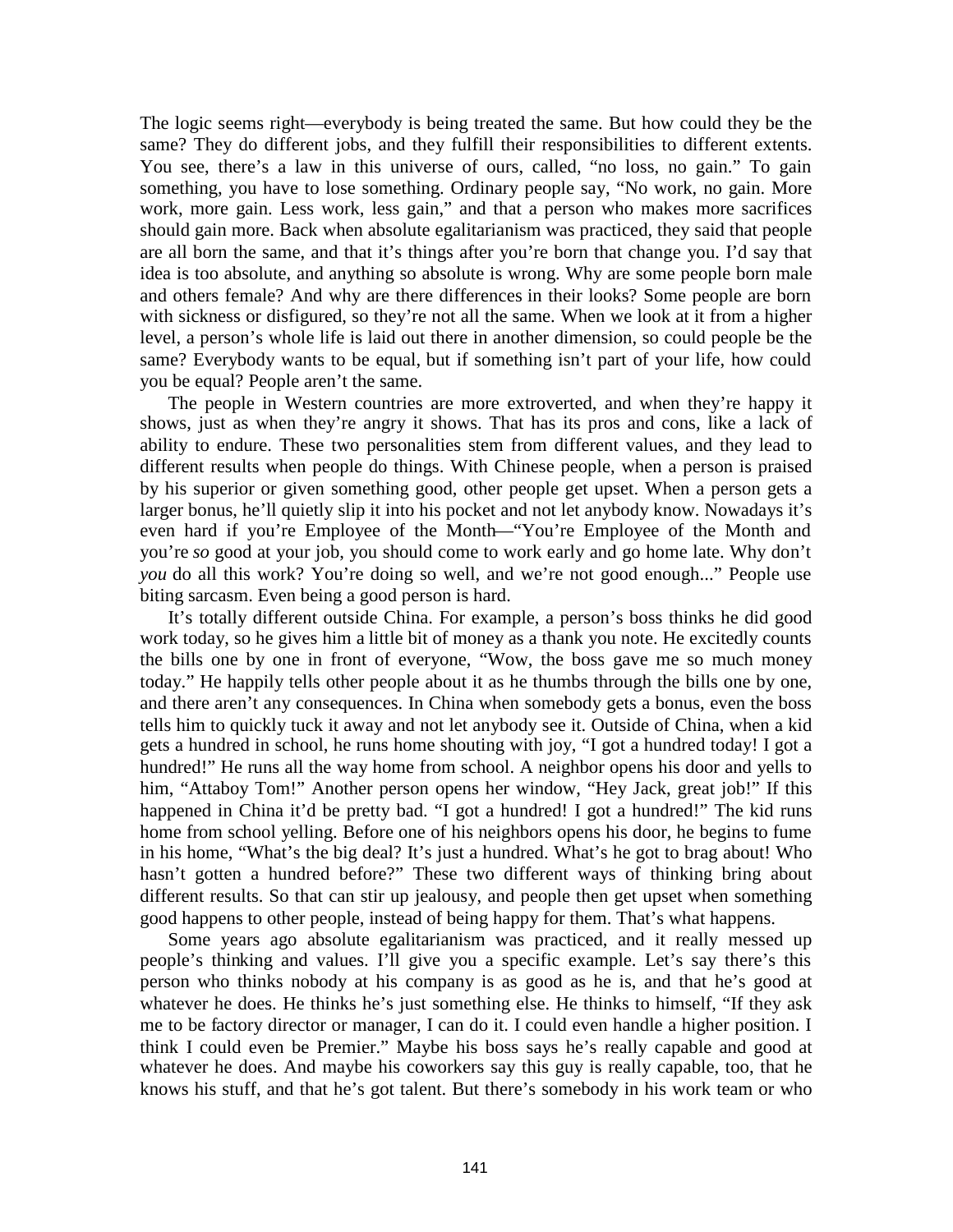shares an office with him, and this guy can't do anything well or can't ever come through, and one day this incompetent guy gets promoted to a supervisory position. He isn't promoted, and that guy even becomes his boss. So he thinks it's just so unfair and he can't get over it. He goes around to everyone trying to do something about it, fuming and burning with jealousy.

Let me tell you this truth, a truth ordinary people can't grasp: maybe you think you're good at everything, but it's not in your destiny, while that person isn't good at anything but it is in his destiny, so that guy gets the managerial position. We don't worry about what ordinary people think, because those are just ordinary thoughts. In the eyes of higher beings, society just develops according to the specified patterns of development. So what a person does in his life isn't arranged based on his talents. Buddhism talks about karmic retribution, and that things are arranged according to your karma, so no matter how capable you are, if you don't have virtue you might not have anything in this life. You think that somebody isn't good at anything, but maybe he has a lot of virtue, so he becomes a high-ranking official or gets rich. Ordinary people can't see it, so they always think they should do what they're fit to and supposed to do. So they fight tooth and nail for things all their lives, they feel badly hurt, they think life is hard and tiring, and they always think things are unfair and they can't get over them. They can't enjoy their food, they don't sleep well, and they get really discouraged and hopeless, and by the time they're old they've ruined their bodies from head to toe, and all kinds of health problems come along.

So we cultivators should do that even less. We cultivators always let things happen naturally. If something is yours, nobody will take it away, and if something isn't yours, you won't be able to get it even by fighting for it. Of course, that's not absolute. If it were that absolute, there wouldn't be a question of people doing wrong. So in other words, there could be some unstable factors. But you're a practitioner, so under normal circumstances you are looked after by your teacher's Law Bodies. If other people want to take your things they won't be able to budge them. So that's why we just let things happen naturally. Sometimes you think that something is yours, and other people tell you it is, when in fact it's not. So maybe you think it's yours but it turns out it's not. That will reveal whether you're able to let it go. If you can't let it go it's an attachment. That method has to be used to get rid of your attachment to personal gain—that's the idea. Ordinary people can't grasp this truth, so they compete and fight when there's something to gain at stake.

Jealousy is incredibly strong among ordinary people, and it's always been really evident in cultivation circles, too. People who do different qigong practices get all in a huff over the idea of somebody else being good. They go off about such-and-such practice being good, and go on about such-and-such one being bad—they make all kinds of comments. As I see it, they're all at the level of healing and fitness. Most of those practices that fight with each other are brought about by spirit possession and they're a mess, and they don't even care about character. Suppose someone has practiced for over 20 years but hasn't had any abilities come out, while another person gets them soon after he starts. He'll think it's unfair, and he won't be able to stand it. "I've practiced for over 20 years but I haven't developed any abilities, and now he's got them—what abilities has *he* got?" He'll be furious. "He's possessed, he's got qigong psychosis!" Or when a qigong master holds a class, some people sit there in a huff, "Pfff, what kind of qigong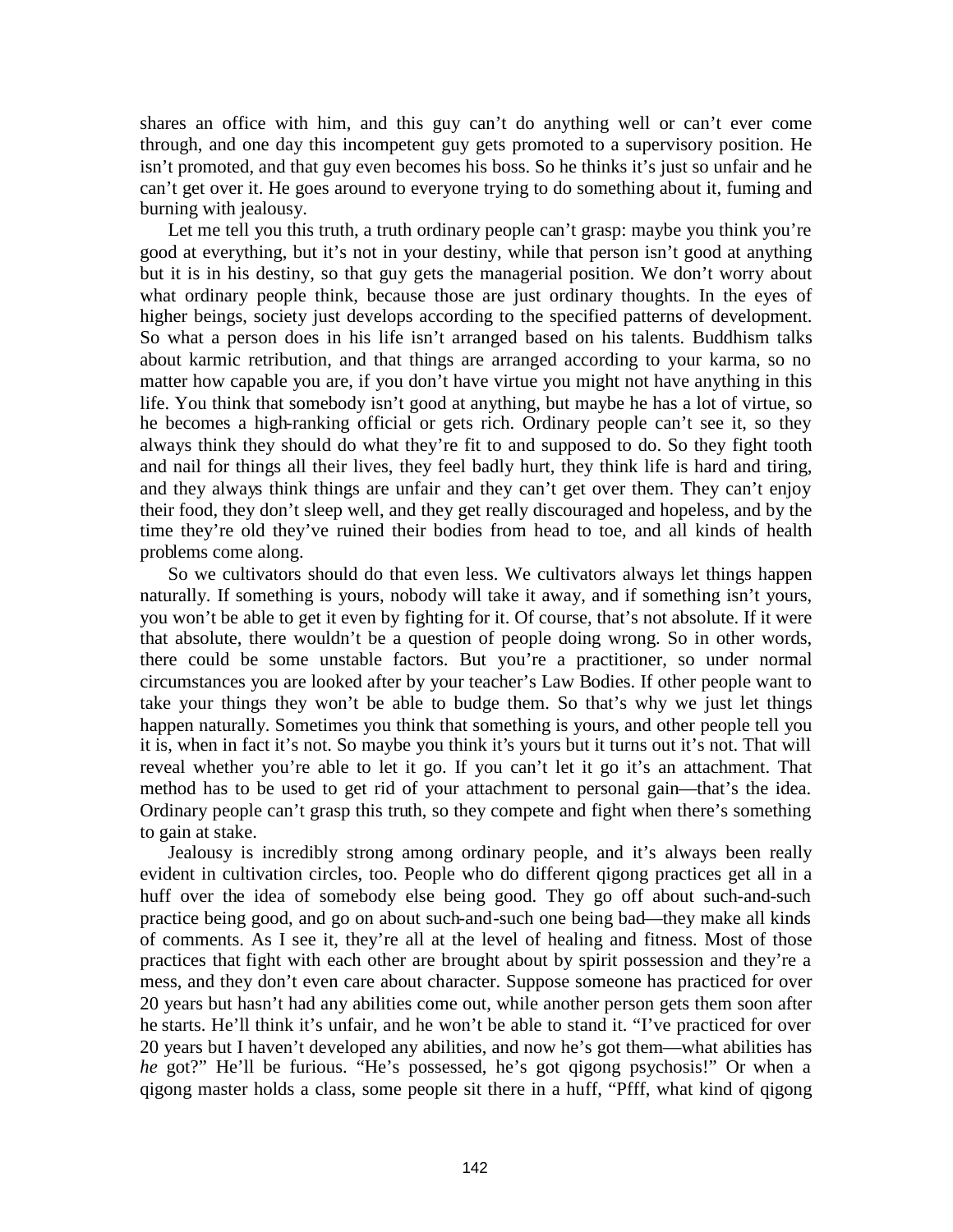master is he? I don't want to listen to any of the stuff *he* talks about." Sure, maybe that qigong master doesn't talk as well as he does, but what that qigong master talks about are the things from his own practice. That person will go and learn anything, and he's got a big old pile of completion certificates. He'll attend any qigong master's class, and sure, he knows a lot—he knows more than that qigong master. But what's the use? Those are all just about healing and fitness. The more he's filled with them, the more jumbled and complicated his messages get and the harder it is for him to cultivate, it's just one big mess. Real cultivation teaches you to commit to one practice, and you don't go off course at all. But this problem also shows up among true cultivators who don't admit that other people are good and don't get rid of their competitiveness. They're likely to get jealous.

Here's a story for you. In *Canonization of the Gods*, Shen Gongbao thinks that Jiang Ziya is old and inept. Yet Honorable Divine of the Origin asks Jiang Ziya to grant titles to the Gods. Then Shen Gongbao thinks it's unfair, and he can't come to terms with it. "Why was he asked to grant titles to the Gods? See how powerful I, Shen Gongbao, am— I can put my head back on my shoulders after it's cut off. Why wasn't I asked to grant titles to the Gods?" He gets incredibly jealous, and makes trouble for Jiang Ziya all the time.

In Shakyamuni's time the original Buddhism did involve abilities, but nowadays nobody in Buddhism dares to talk about them. If you talk about abilities they'll say you've gone crazy. "What abilities?" They don't acknowledge them at all. And why don't they? Monks these days don't have a clue. Shakyamuni had ten great disciples, and he said Maudgalyaayana was number one in divine powers. Shakyamuni also had female disciples, and one of them, named Uppalavanna, was number one in divine powers. When Buddhism spread to China it was the same, with each generation having lots of accomplished monks, and when Bodhidharma came to China he rode on a reed to cross the river. But as time has gone by, divine powers have been rejected more and more. The main reason is that people such as senior monks, presiding monks, and abbots in monasteries don't necessarily have a great base. Sure they're abbots or senior monks, but those are just ordinary people's positions. They're still cultivating, too, only they do it full-time, while you cultivate at home part-time. You just have to cultivate your mind, whether you can succeed in cultivation or not. That goes for everyone, and it won't work even if you fall short just a bit. But a junior monk who cooks the meals doesn't necessarily have a small base. The more hardship the junior monk goes through, the easier it is for him to become Unlocked. While the more comfort the senior monks have, the harder it is for them to become Unlocked, since there's the issue of transforming karma. The junior monk always works his fingers to the bone and exhausts himself, so he pays off his karma quickly and he reaches Enlightenment quickly. And maybe one day he's suddenly Unlocked. With his Unlocking, or Enlightenment, or his semi-Enlightenment, his divine powers come out. All the monks in his monastery come to consult him, and everybody is impressed by him. But then the abbot can't take it. "How am I supposed to be the abbot now? What Enlightenment? He's gone crazy. Get him out of here!" And they drive him out of the monastery. In the course of time, it's come to be that nobody in our Han region who practices Buddhism dares to talk about abilities. Look at how powerful Jigong was—he moved tree trunks from Emei Mountain and threw those logs out of the well one after another. But in the end he was thrown out of Lingyin Temple just the same.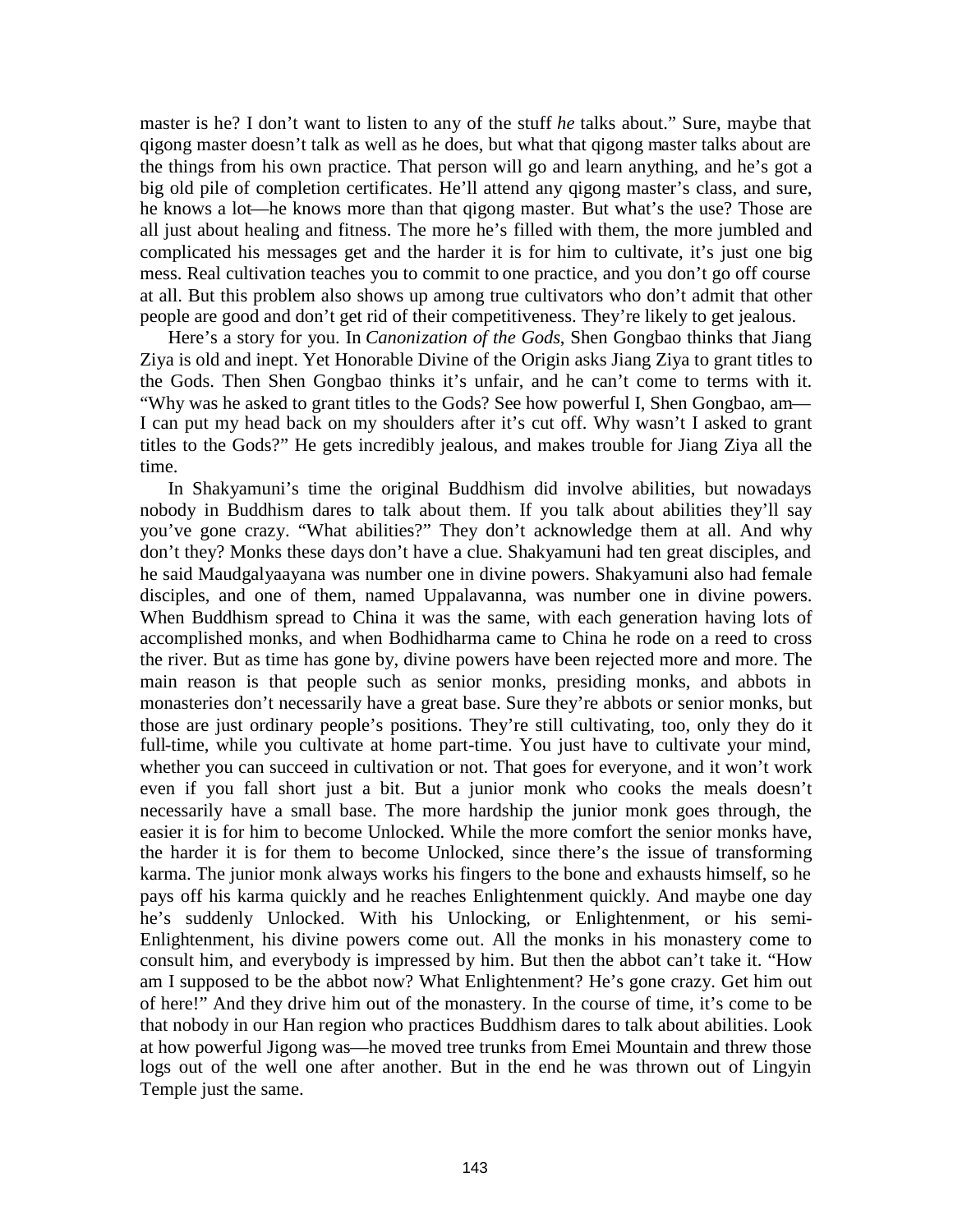Jealousy is very serious, because it directly impacts whether we can cultivate to Perfection. If jealousy isn't eliminated, all the thoughts you've cultivated become fragile. There's a rule: a person who doesn't get rid of jealousy while cultivating cannot achieve a True Fruition—he definitely won't achieve a True Fruition. Maybe you've heard people say that Buddha Amitabha mentioned going to Heaven with karma. But that won't happen if you don't get rid of jealousy. You could fall a little short in some other way, go to Heaven with a little karma, and cultivate further. That's possible. But that's definitely not possible if you don't get rid of your jealousy. Today I'm telling practitioners: stop turning a blind eye to your problem. Your goal is to cultivate up to higher levels, so you have to get rid of jealousy. That's why I've singled it out.

#### **On Healing**

I'm bringing up the topic of healing, but it's not to teach you to heal. No true cultivator of Falun Dafa may heal people. As soon as you do healing, my Law Bodies will take back all the Falun Dafa things that your body carries. Why do we take this so seriously? Because it's something that damages Dafa. Not only does it harm your own health, but some people just itch to do it again once they've healed something, and they'll grab whoever they see to treat them and show off. Isn't that an attachment? It will have a serious impact on your cultivation.

A lot of fake qigong masters have capitalized on the desire to heal people that ordinary people get after they learn qigong. They go and teach you those things and claim that sending out qi can heal. Isn't that a joke? Yours is qi, and his is qi—and when you send out qi it's going to heal him? Maybe his qi will actually overpower yours! One qi can't suppress another. When a person develops gong in high-level cultivation, what he emits is high-energy matter, which can definitely heal and suppress illness, and it can have a restraining effect. But it can't remove it from its root. So to truly heal something, a person needs to have abilities if he's going to completely heal it. There's a specific ability for healing each health problem. I can tell you that there are over 1,000 kinds of abilities just for healing health problems—however many kinds of ailments there are, that's how many abilities there are for healing them. If you don't have those abilities, it doesn't matter what fancy tricks you do, it still won't do the job.

Some people have made a mess of the cultivation world in recent years. Of the qigong masters who came to the public to truly heal people and keep them fit, or of those qigong masters who came to the public to pave the way at the beginning, who taught people to do healing? All of them either healed you themselves or taught you how to cultivate or tone up your own body, they'd teach you a set of exercises, and then you could heal yourself by exercising on your own. Later on, fake qigong masters came to the public and made a foul mess of things. Anyone who wants to heal people is just asking to get possessed, no question about it. In that environment back then there were some qigong masters who did healing, but that just happened to match the celestial phenomena back then. But it isn't an ordinary person's skill, and that couldn't last forever. It resulted from changes in the celestial phenomena at the time, it was the product of that time period. Later on, when people got into solely teaching others to do healing they were totally out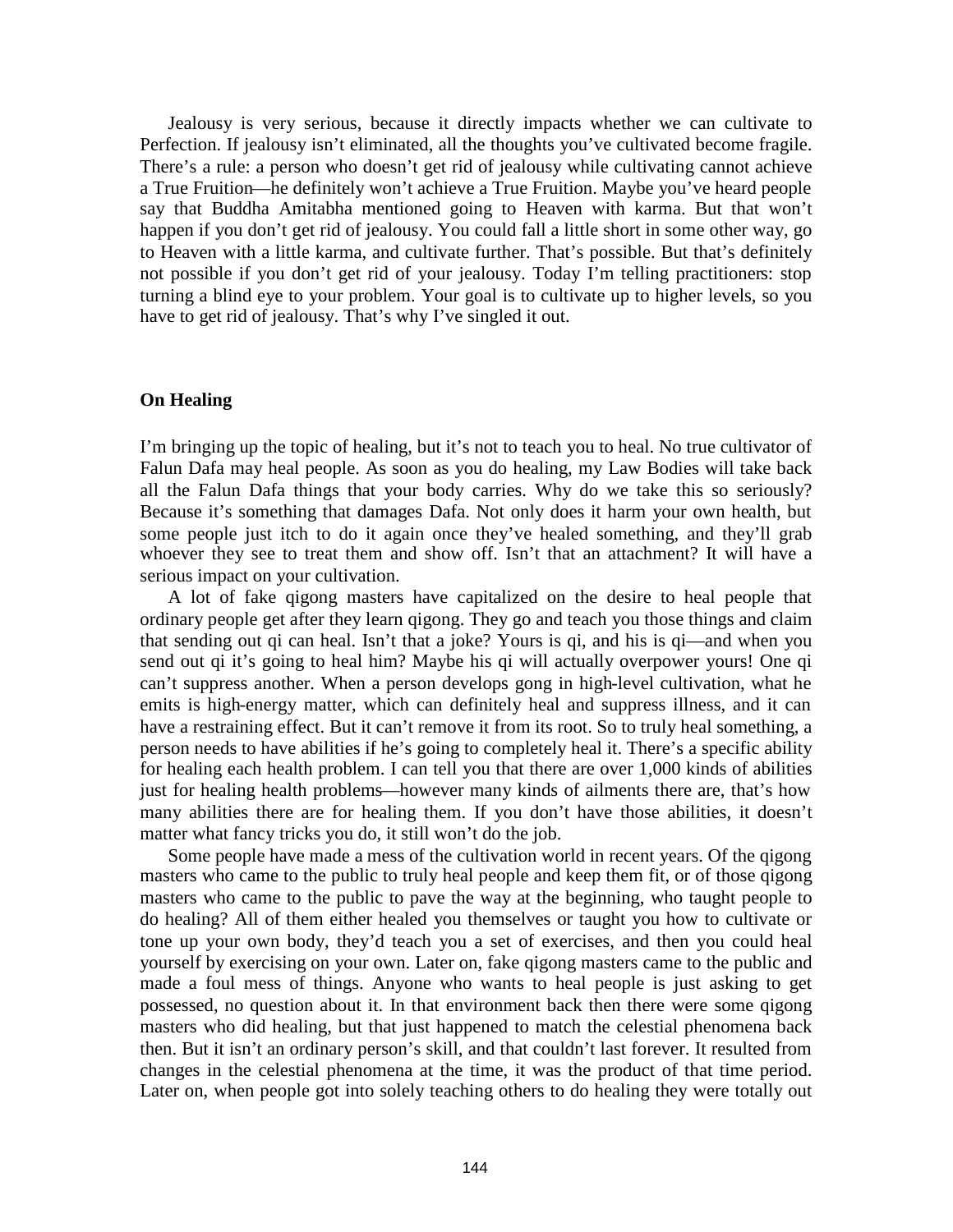of line. Could an ordinary person heal somebody after learning it for just three to five days? Some of those people claim, "I can heal this illness, that illness..." I'm telling you, all of those people are possessed. Do they know what's latched on their backs? They're possessed, but they don't sense it, and they don't know it. They think it's pretty good and that they've got special abilities.

Real qigong masters have to go through years of grueling cultivation to achieve that. Then think about it, when you give somebody a treatment do you have that kind of powerful ability to eliminate that karma? Have you ever received any true instruction? Can you really heal somebody after just a couple days of learning? Can you heal with your ordinary person's hands? All the same, those fake qigong masters have taken advantage of your weaknesses. They've taken advantage of people's attachments. "Aren't you trying to heal people?—Okay!" So they hold treatment classes specifically to teach you healing techniques, like that qi-needle stuff, that light therapy stuff, that discharging and supplementing stuff, that acupressure stuff, that so-called grabbing method—they've got lots of fancy names for that stuff. They're just trying to get their hands on your money.

Let's talk about the grabbing method. Here's what we've seen. Why do people have health problems? The root cause of their problem and all their misfortune is karma, that black-matter karmic field. It's yin in nature, and it's something bad. Those bad beings are also yin in nature, they're all black, and that's why they can come onto the body—the environment suits them. That's the root cause of people's health problems, it's the chief source of them. Of course, there are two other forms. One of them is really, really small, high-density tiny beings. They're something like a cluster of karma. The other is as if it's transported through a conduit, but it's pretty rare, and all of it is accumulated through the generations. That also happens.

Let's just talk about what's most common. When a person has a tumor somewhere, an infection somewhere, a bone spur somewhere, or whatever, in another dimension there's a being crouching at that place. In a deep dimension there's a being there. A typical qigong master can't see that, because the usual supernatural abilities can't see it, and they can only see that the person has black qi in his body. Wherever there's black qi there's illness—they're right about that. But, black qi is not the root cause of the problem. Instead, it's a being in a deeper dimension, and it's that being that produces the field. That's why when people talk about expelling and purging black qi, you can go ahead and purge away!—it'll regenerate in no time. Some beings are strong, and soon after it's expelled they'll drag it back. They can retrieve it themselves. Blindly treating away won't do it.

People with supernatural abilities see black qi there, and they consider it pathogenic qi. What doctors of Chinese medicine see is the energy channels blocked there, that qi and blood are blocked, that the energy channels are congested. What doctors of Western medicine see is the symptoms of an ulcer, tumor, bone spur, inflammation, or whatnot these are the forms it takes here in this dimension. After you remove that thing you'll find that there's nothing in the body over here. You'll see that the slipped disc or bone spur is immediately healed after you remove that thing and wipe out that field. You can take another X-ray and there won't even be a trace of the bone spur. The root cause was that thing which was at work.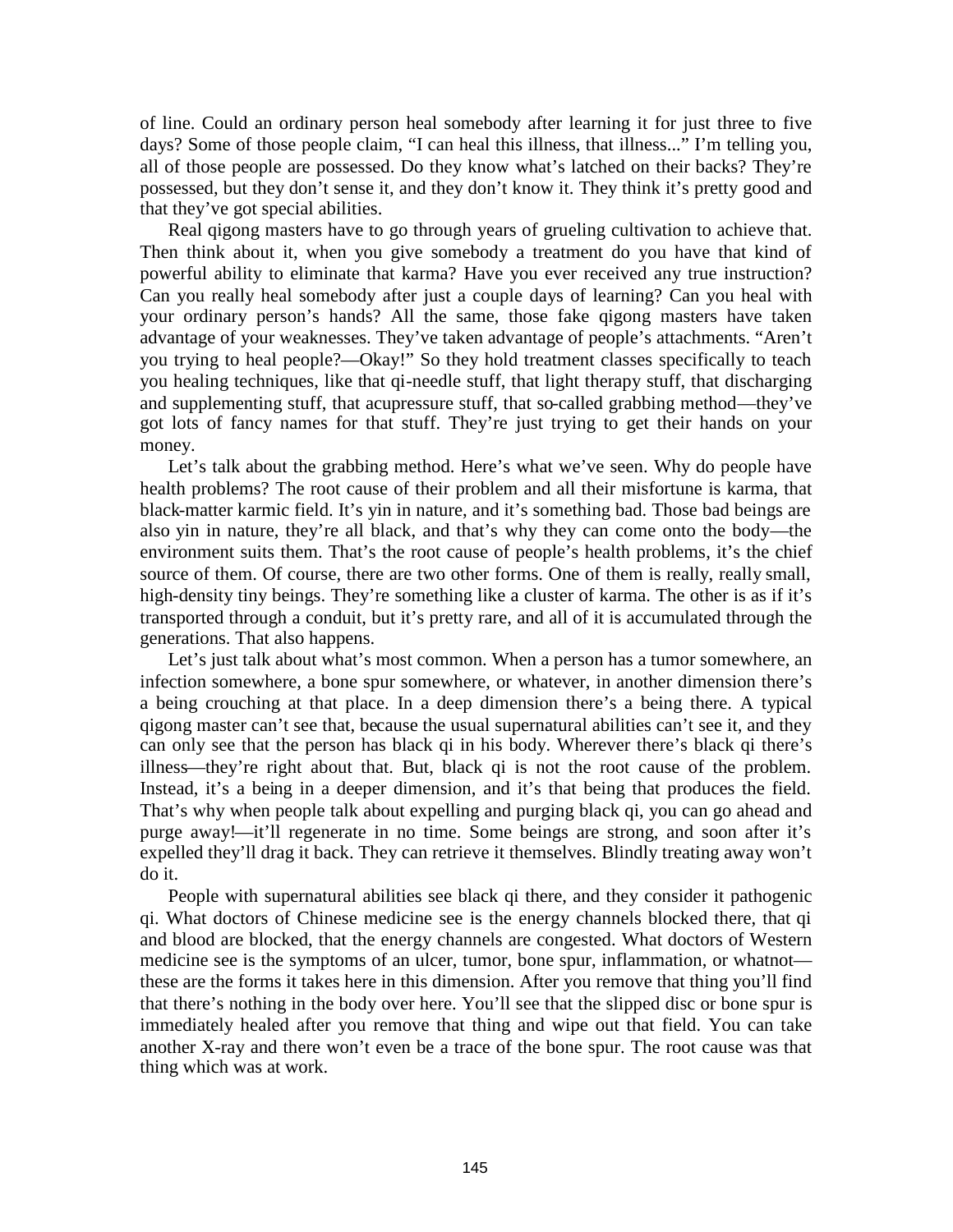Some people claim that you can heal people after three to five days, and they teach you the grabbing method. Show me your grab! Human beings are the weakest while that being is fierce, it controls your mind, plays you like a puppet on strings, and can even take your life easily. You say that you can grab it. How could you grab it? You can't get a hold of it with your ordinary person's hands. When you flail your hand around over there, it ignores you and it even laughs at you smugly. It thinks your grabbing aimlessly is pretty funny. But if you really did reach it, it would hurt your hand instantly, and that would be a real wound! I've seen people before whose hands had nothing physically wrong with them, and by any examination there wasn't anything wrong with their bodies or wrong with their hands. But they just couldn't lift their hands, and they dangled there, limp. I've come across people like that. Those bodies of theirs in other dimensions were injured, and that's true paralysis. When *that* body of yours is injured of course you're paralyzed. Some people have asked me, "Teacher, am I able to practice? I had a sterilization operation," or they say they had something removed. I tell them, "None of that matters. Your body in that other dimension hasn't had an operation, and when you practice it's that body that functions." That's why I just said that when you try to grab it, you can't touch it and it'll ignore you. If you did touch it, it might damage your hand.

To support the country's large-scale qigong events, I took some disciples with me to participate in the Asian Health Expos in Beijing. We stood out above the rest at both Expos. At the first Expo, our Falun Dafa was pronounced the "Star Qigong." At the second Expo, there was such a huge crowd at our booth we were swamped. There weren't many people at other booths, but our booth area was packed. There were three waiting lines: there were so many people in the first line that by the end of the early morning all the slots for the first half of the day were gone; the people in the second line were waiting to register for afternoon treatments; and the people in the other line were waiting for my autograph. We don't do healing, so why did we do that? It was to support the country's large-scale qigong events, to contribute to that cause. That's why we participated.

I divided my gong among the disciples who I brought along. Each of them got a share, and they were energy clusters composed of over 100 abilities. I sealed their hands, but still, some of them suffered bites to the hand that broke the skin, caused blisters, or made them bleed, and that even happened a lot. Those things are so fierce. You think you'd dare to touch them with your ordinary person's hands? Besides, you couldn't reach them—it won't work without those abilities. That's because in another dimension they know what you want to do, and they know it as soon as you think about it. When you try to grab them they'll have already run off. The moment that patient steps out the door, it will get back on him instantly and his health problem will return. To subdue it you need an ability where you extend your hand and "Bam!" pin it there. After it's pinned, we have another ability that used to be called the Great Soul-Catching Method, and that ability is even more powerful. It can pull out a person's whole master soul, and instantly that person won't be able to move. That ability targets specific things, and when we grabbed we specifically aimed at those things. You know how that Tathagata Buddha aimed the bowl in his hand at Monkey King, right, and you know how big he is, and still it shrunk him instantly. That's what the ability can do. It doesn't matter how large or how small the being is, in one fell swoop it's caught in the hand, and right away it turns tiny.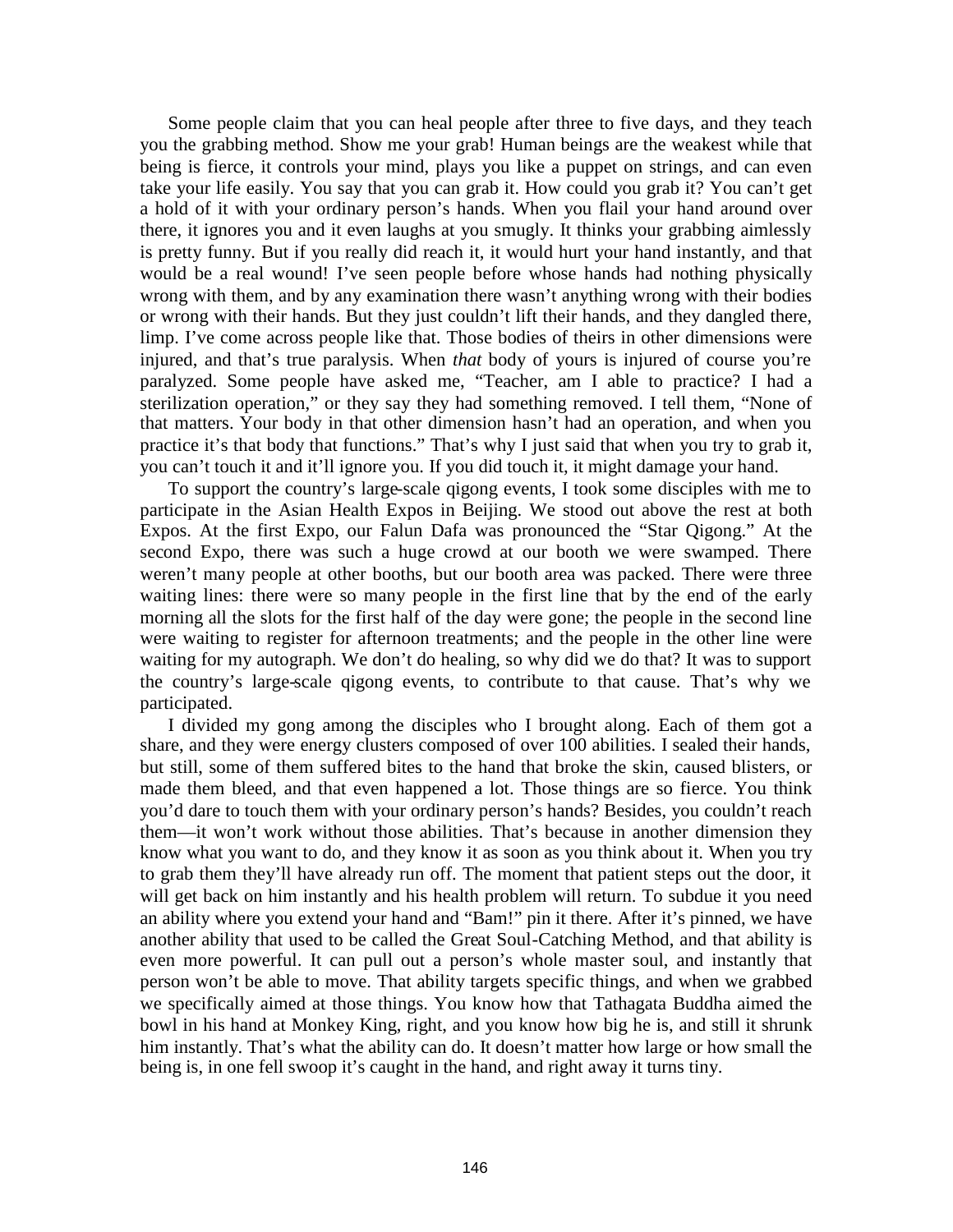Also, you can't stick your hand into a patient's flesh to grab it and bring it out. That would throw people's thinking in the ordinary world into disarray, and there's no way that's allowed. You can't do it even if you have the ability. The hand a person reaches in with is his hand in another dimension. Let's say somebody has heart disease. When you move your hand toward the heart to grab, your hand in another dimension goes in and immediately snatches it. Then your outside hand grabs, and the two hands close together and then it's in your hand. It's so fierce, sometimes it moves in your hands and tries to drill into them, sometimes it bites, and sometimes it even screeches. It looks small while you cup it in your hands, but if you release it it'll become pretty big. It's not something that just anyone can have an effect on. Without those abilities you can't do a thing to it it's not nearly as simple as we think.

Of course, that form of qigong treatment might be allowed to exist in the future. It was always around in the past. But a condition has to be met: the person must be a cultivator, and then he can do that out of compassion for a few good people while he is cultivating. But he can't completely eliminate their karma, he doesn't have enough benevolent might, so their tribulation is still there and it's only the specific ailment that's healed. An ordinary, lesser qigong master isn't somebody who has attained the Dao in cultivation. He's only able to postpone it for them, or maybe he transforms it—maybe he transforms it into other adversity. But he might not even know about the deferral process himself. If what his practice cultivates is the subordinate consciousness, then it's done by his subordinate consciousness. The practitioners in certain practices might be pretty famous, but a lot of big-time qigong masters don't have gong—their gong grows on the bodies of their subordinate souls. So in other words, that's allowed during cultivation, because some people stay at that one level, and they practice for over a decade, or even several decades, without getting past that level, so their whole lives they're giving treatments. Since they are at that level they're allowed to do that. But disciples who cultivate in Falun Dafa absolutely cannot do healings. You can try reading this book to a sick person, and if he can accept its contents, it can heal him, but how effective it is depends on how much karma he has.

#### **Hospital Treatments and Qigong Treatments**

Let's talk about how hospital treatments and qigong treatments are related. Some doctors of Western medicine don't believe in qigong, and you could say that's true for most of them. Their version of the story goes, "If qigong can heal people, what do we need hospitals for? Why don't you just replace hospitals! Your qigong can heal people with bare hands and without injections, medication, or hospital stays, so why don't you just come take over our hospitals?" Those ideas make no sense. Those people aren't being rational. Some people don't know what qigong is about. The fact is, qigong treatments can't be like ordinary people's healing methods—it's not an ordinary person's skill. It's something higher. And are higher things allowed to disrupt the ordinary world on a large scale? A Buddha's capabilities are just awesome—with the wave of a Buddha's hand all of the human race's sicknesses could vanish. Then why don't any Buddhas do that, especially when there are so many of them? Why don't they have mercy and heal you?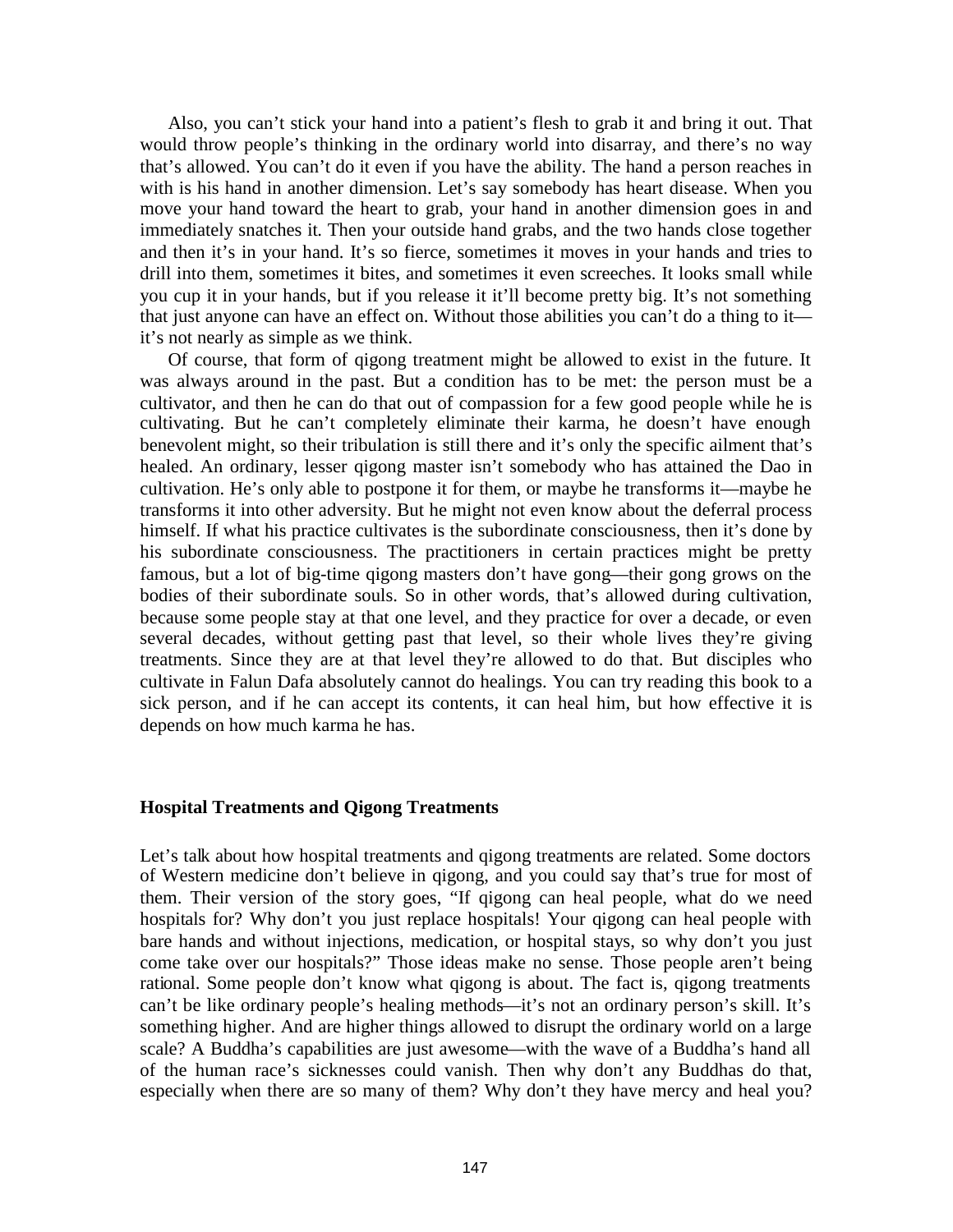Because that's just how the ordinary world is, and birth, aging, sickness, and death are just a fact of life, they all have causes from the past and are karmic retribution. If you owe a debt you have to pay it off.

If you heal someone, it's the same as violating that rule, as letting people do bad things and not pay for them. How could that be alright? People who are cultivating are allowed to treat patients out of compassion when they aren't powerful enough to fully solve the problem. You're allowed to do that because your compassion has come out. But if you were really able to solve that kind of problem, and solve it on a large scale, that wouldn't be allowed. Then you'd be seriously damaging the way of things in the ordinary world, and that's not allowed. That's why replacing ordinary people's hospitals with qigong flat out won't do. It's a higher Law.

If you went and started to put up qigong hospitals all over China, supposing that was allowed, and all the great qigong masters got involved, think about it, what would that look like? That's not allowed, because people all maintain the way of things in the ordinary world. When qigong hospitals are put up, when qigong clinics, rehab centers, and health spas are put up, once those are put up, those qigong masters' healing abilities drop dramatically, and the results of their treatments go downhill right away. Why? Because they're doing ordinary people's things. It has to be on par with the Law for ordinary people, it has to be at the same level as the normal human condition, and the effectiveness of treatments has to be the same as that of hospitals. So their treatments go downhill, and they start talking about how their treatments need several sessions. That's usually how it goes.

Whether qigong hospitals are put up or not, nobody can deny that qigong can heal. Qigong has been spread in society for a while now, and a lot of people really have met their goal of getting healthy and fit through practicing it. Whether the ailment was postponed or shifted by a qigong master or however it was treated, whatever happened, that ailment isn't there right now. So in other words, you can't deny that qigong can heal. Most of the people who see qigong masters for treatments have unknown or hard-to-cure health problems. Hospitals can't cure them so they go to qigong masters to try their luck, and lo and behold they're cured. The people who manage to get cured at hospitals don't see qigong masters. That's how people looked at it, especially at the beginning. So qigong can heal, only it can't be done like other things in the ordinary world. Large-scale disruption definitely isn't allowed, but doing it on a small-scale, or doing it quietly and not making that big of an impact, that's allowed, though it won't completely heal the ailment, for sure. The best way for a person to heal himself is to do qigong exercises.

There are also some qigong masters who say that hospitals can't heal people, and they go off about the effectiveness of hospital treatments today. How should we put it… Of course, there are all sorts of reasons for that. The main one, as I see it, is mankind's poor moral standard, which leads to all kinds of bizarre diseases that hospitals can't cure and that medicine can't do anything for. And then there's a lot of fake medicine. All this stems from the world's degenerating to this degree, it's people's own doing. Nobody should blame others for it, though, since everybody has added fuel to the fire. That's why everybody has hardships in cultivation.

Some health problems can't be detected at the hospital, even though the person really does have something wrong. And some people's problems are detected but they can't identify them—they're things that haven't been seen before, and hospitals lump them all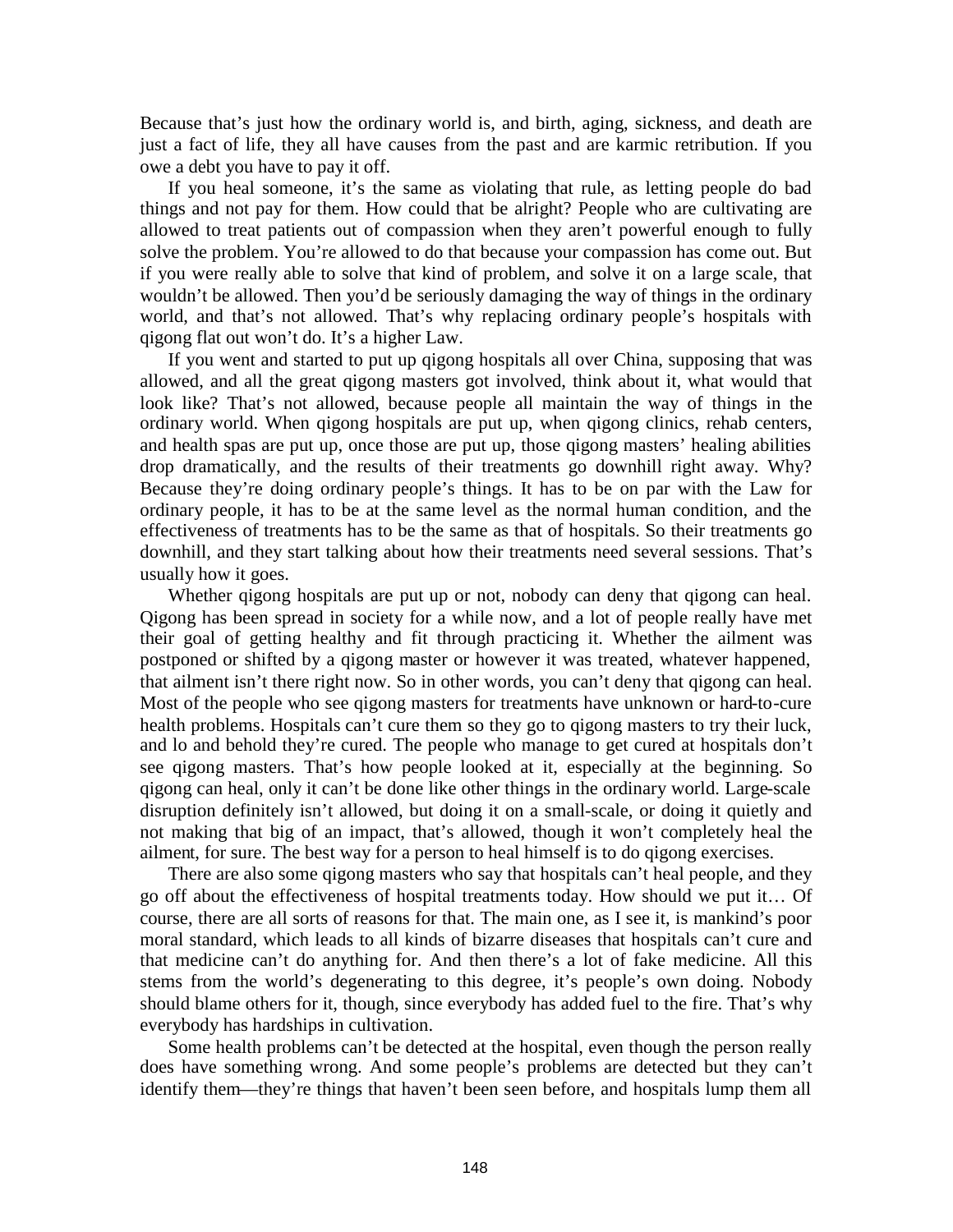together as "modern diseases." Can hospitals heal people? Of course they can. If hospitals couldn't heal, why would people believe in them and go there for treatments? Hospitals are able to heal, it's just that their treatment methods are at ordinary people's level while illness is beyond the ordinary, and some diseases are pretty serious. So hospitals say that diseases should be treated at the early stages, since once a disease gets too serious hospitals can't cure it, and a high dosage of medicine will poison a person. The level of today's medical treatments is just like that of our science and technology, they're all at the level of ordinary people, so their healing effectiveness is the way it is. And there's one thing I have to clarify: what typical qigong treatments and hospital treatments do is postpone and shift the tribulation, the root cause of the health problem. They push it off to sometime later in the remaining years of your life or to the future, and the karma isn't touched at all.

Now let's talk about Chinese medicine. Chinese medical treatments are very close to qigong treatments. In ancient China, most doctors of Chinese medicine had supernatural abilities. The great physicians such as Sun Simiao, Hua Tuo, Li Shizhen, and Bian Que had supernatural abilities, and that's all documented in medical texts. Yet those things, the essence, are often denounced these days. What Chinese medicine has inherited are only prescriptions, or experiences gained from trial and error. Ancient Chinese medicine was quite advanced. It was ahead of today's medical sciences. Some people think, "Modern medicine is so advanced—CAT scans can examine the inside of the body, and we can do ultrasound, imaging, and X-rays." Sure, modern equipment is pretty advanced, but I'd say it's still not as good as ancient Chinese medical science.

The physician Hua Tuo once saw a tumor in Emperor Cao Cao's brain and wanted to open his skull to operate and take it out. When Cao Cao heard that, he thought that Hua Tuo wanted to take his head, so he locked Hua Tuo up. Hua Tuo eventually died in prison. When Cao Cao became sick he remembered Hua Tuo and went looking for him, but Hua Tuo was already dead. Later on Cao Cao did in fact die from it. So how had Hua Tuo known? He saw it. That's a supernatural ability we human beings have, and it's something the great physicians of old times all had. After a person's Third Eye opens, from one side he can simultaneously see four sides of a person's body—from the front he can see the back side, left side, and right side. He can also section it to look layer by layer, and, he can see through this dimension to look at the root cause of the health problem. Can modern medical means do that? Not even close. Maybe in a thousand years! CAT scans, ultrasound, and X-rays can also see inside a human body, but the machines are awfully bulky and those big guys aren't portable, and they don't work without electricity. The Third Eye, on the other hand, goes wherever you go and it doesn't need a power supply. How could they be compared?!

Some people talk about how great today's medicine is. That's not how I see it. Ancient Chinese herbs could really get rid of sickness efficiently. A lot of things were lost as they were passed down, while a good number haven't been lost and have been passed down as folk medicine. When I held a class in Qiqihar City I saw a street vendor who was pulling teeth for people. You could easily tell that he was from the South since he wasn't dressed like a Northeasterner. He wouldn't turn anybody away, he'd pull teeth for anybody who came along, and he had pulled a whole pile of them. His point wasn't to pull teeth but to sell his chemical solution. The solution gave off strong yellow vapors. When he pulled somebody's tooth he'd open the solution's bottle and hold it next to the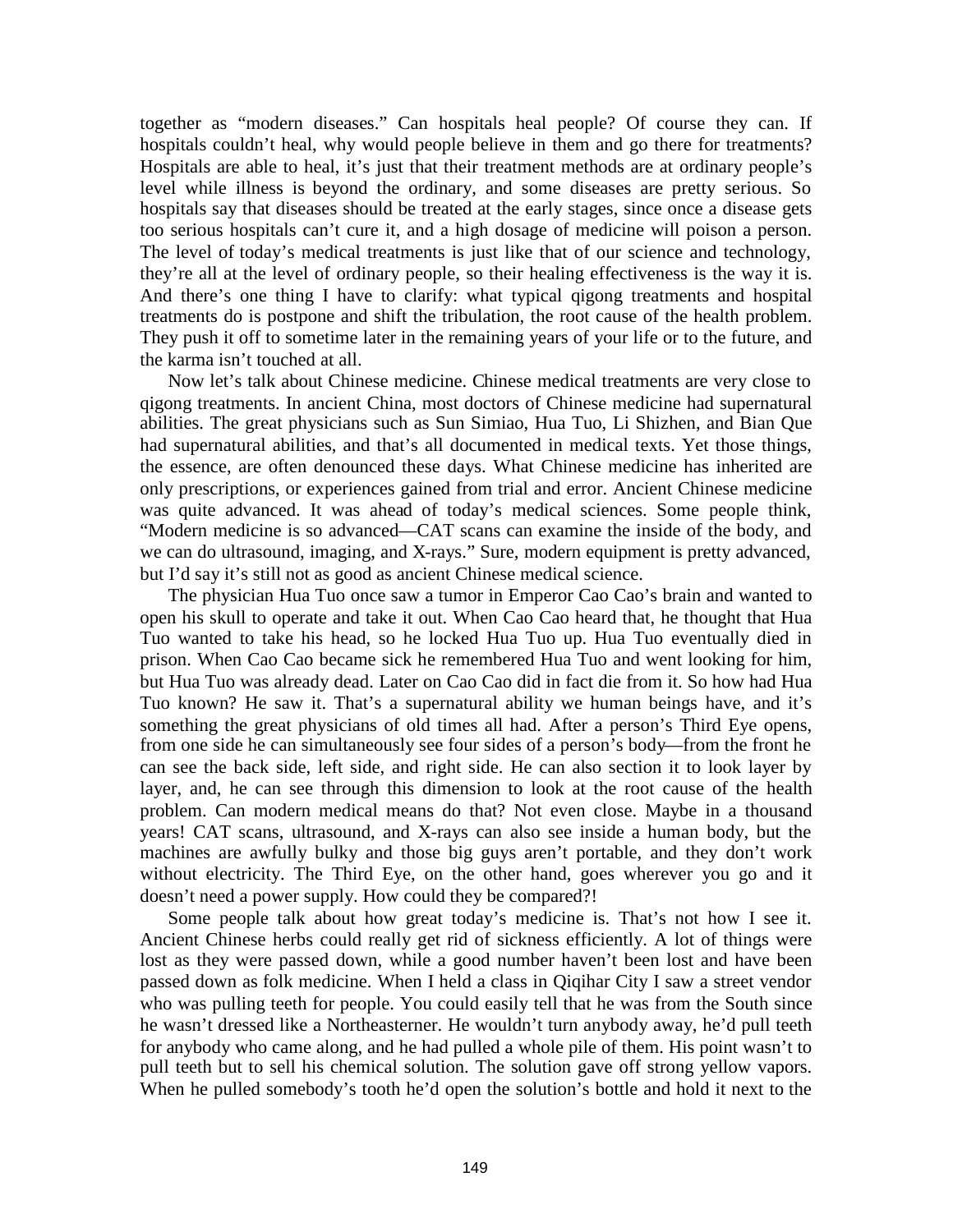person's cheek where the bad tooth was, and ask the person to suck in the vapors of the solution a few times. Barely any of the solution would be consumed, and he'd cap it and set it aside. Then he'd take a matchstick out of his pocket, and as he talked about his solution he'd just flick the tooth with the matchstick and it would pop out. It wouldn't hurt, and there'd just be a few flecks of blood, but no bleeding. Just think about it, the matchstick would have broken if he'd used any force. But he used it to pop the tooth out with just a flick.

I'd say that some of the folk things that have been passed down in China actually beat Western medicine's sophisticated instruments. Let's see which works better. That person flicked the tooth with a matchstick and it popped out. When a doctor of Western medicine pulls a tooth, he first injects an anesthetic, he jabs all over the place, and the jabbing hurts badly. Then, when the anesthetic kicks in the doctor pulls the tooth with a pair of pliers. After all that pulling, whoops, the tooth might even snap off with its root still in there. So then he uses a big hammer and a chisel to dig it out, and the pounding scares you out of your wits. Then he uses this sophisticated instrument to drill into you, and it's enough to make some people jump out of their seat. It really hurts, you bleed a lot, and you keep spitting out blood for a while. So whose would you say is better? Whose would you say is more advanced? We shouldn't be looking at how the tools look, but at how effective they actually are. Ancient Chinese medicine was quite advanced, and it'll be years before today's Western medicine catches up.

Ancient China's science was different from the science we've learned from the West in modern times. It took a different path and could bring about a different scenario. So we can't use our current ways of understanding things to understand ancient China's science and technology, because it focused on the human body, life, and the universe, they studied these things directly, so it took a different path. Back then school students put value in meditation, they emphasized good posture in sitting, and it was considered important to control the breathing and direct qi when they picked up their brush-pens. People in every line of work made a practice of clearing the mind and adjusting the breathing, and the whole society went by that.

Some people say, "If we'd taken the path of ancient China's science, would we have the automobiles and trains we've got today? Would we be as modernized as we are today?" I'd say that you shouldn't try to understand another way of life from the perspective of this environment. Your thinking and concepts need to undergo a revolution. Without TVs, people would have their own in their foreheads, and they could see whatever they wanted. They'd also have abilities. Without trains or automobiles, people would be able to sit there and levitate, and they wouldn't even need elevators. It would bring about a situation in which society developed differently, and it wouldn't necessarily be limited to that framework. The flying saucers of alien beings travel back and forth incredibly fast, and they can become large or small. The route they've taken is even more different, and that's yet another scientific method.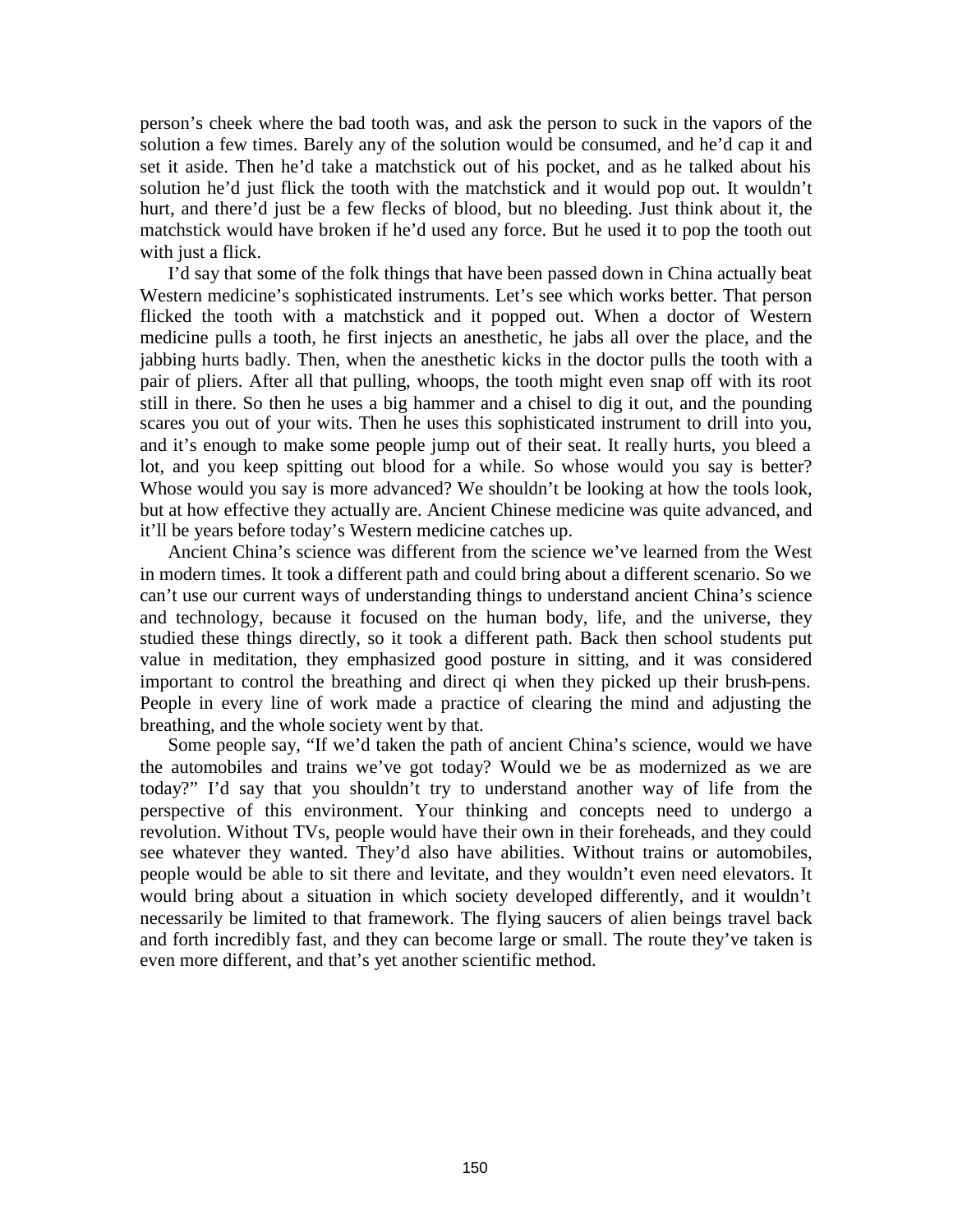# **The Eighth Talk**

#### **Bigu Fasting**

Some of you have brought up the question of *bigu* fasting. Bigu does exist, and it's not only seen in cultivation circles—there's a good number of people in the broader society who've experienced it, too. Some people go years or even over a decade without eating or drinking anything, but they do just fine. Some people say that bigu is a reflection of being at a certain level, others say bigu is a sign that the body is being purified, and then there are folks who say it's part of the cultivation process at high levels.

It's actually none of that. So what's it all about, then? Bigu is really a special cultivation method that people use under specially designated circumstances. And just which ones exactly? Back in ancient China, and especially before religions came into being, a lot of cultivators used the method of secret, solitary cultivation. They would go deep into the mountains or they would go into caves to cultivate, and they'd stay far away from the crowd. Once they did that, having a source of food became an issue. If they didn't use the method of bigu they'd have no way to cultivate, and they'd die in there from hunger and thirst. When I went from Chongqing City to Wuhan City to teach the Law, I traveled eastbound along the Yangtze River on a ship, and I saw that along both sides of the Three Gorges there were some caves halfway up the mountains. A lot of famous mountains have them. In the old days cultivators would climb into them with a rope, cut the rope, and cultivate inside. If they didn't succeed at cultivating they would die in there. There was no water and no food, and it was under these extremely special circumstances that they used a special cultivation method.

A lot of practices have been passed down that way, so they include bigu. But a lot of practices don't have bigu, and that's the case for most of the practices that are transmitted in society nowadays. We've said that a person has to commit to one discipline. You can't just go and do whatever you want. You think it's pretty good, so now you want to do bigu too. But what do you want to do bigu for? Some people think it's great, they're curious about it, or they think their degree of mastery is great, and it's a way to show off a little people have all kinds of motives. Even if someone uses that method in his cultivation, he still has to burn his own energy to sustain his body, so the loss outweighs the gain. You know, this was less of a problem after religions came about, since when you meditate or do a meditation retreat in a monastery there are people who provide you with food and drink, so there isn't that concern. And this is doubly so when you cultivate in the ordinary world, there you really don't need to use that method at all. Besides, if it's not part of your discipline you can't just go and recklessly add it in. But if you really want to do bigu, well, then feel free to go ahead and practice it. As far as I know, usually when a master is transmitting his practice at a high level and if he really wants to bring up his disciple, bigu might happen if his discipline has it. But he can't do it on a large scale, and he'll usually guide his disciple to cultivate in secret or by himself.

Nowadays there are also qigong masters who teach people bigu. Has it worked out? When all is said and done, no. Tell me, who's it worked out for? I've seen a lot of folks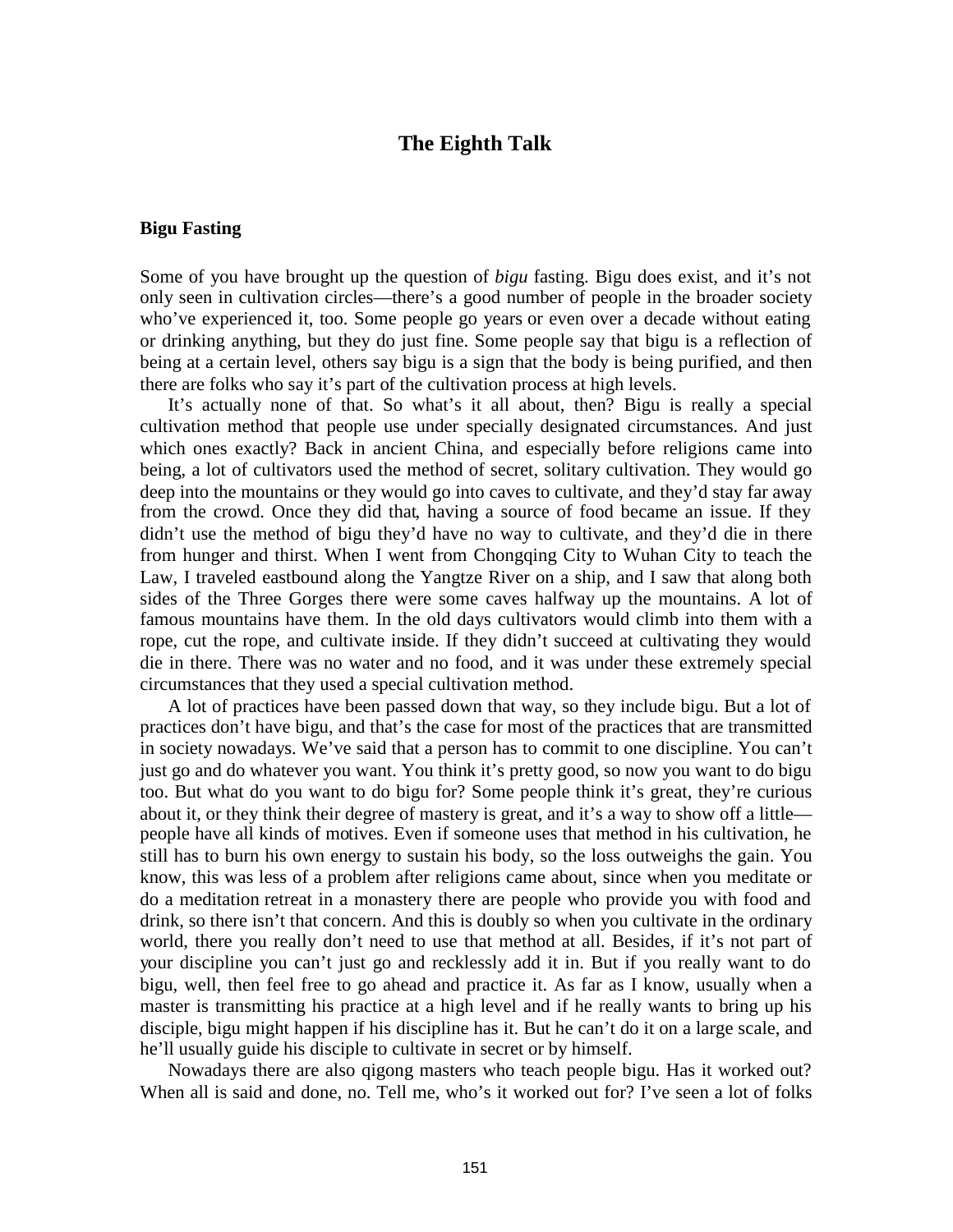end up in the hospital, and it's put a lot of lives at risk. So why did that happen? Doesn't bigu exist? It does. But there's one thing: people aren't allowed to just go and ignore the way of society, you aren't allowed to do that. Let's not worry about what would happen if tons of people across the country stopped eating and drinking, let's just say that nobody here in Changchun ate or drank—I'd say that would save us a ton of trouble! You wouldn't need to worry about cooking anymore, farmers toil away to farm the land, and if nobody ate it'd really save them loads of trouble, and people would just do work and not need to eat, right? How could that work? Would that be a human world? It definitely wouldn't work. That kind of thing isn't allowed to upset the way of things in the ordinary world on a large scale.

When some qigong masters spread bigu a lot of people are put in danger. Some people just obsessively go after bigu, but they haven't gotten rid of their attachments, there are loads of ordinary people's attachments still there, so when they see delicious food that they can't eat, their mouths start to water, their attachments well up, and they just can't handle it. Then they get anxious, they want to eat something, and when that craving surges you've just got to eat or you'll start to feel like you're starving. But if they eat they throw up, nothing will stay down, and then they start to get nervous, and they get scared out of their wits. A lot of people have been hospitalized, and there really have been a lot of folks who were in danger. And then there are people who come to me and ask me to fix this mess. I don't want to get involved in that. Some qigong masters are just plain reckless—who'd want to clean up their mess after them?

Besides, when you run into problems doing bigu, isn't that the result of what you sought? We say that it does exist, but it's not some kind of state that comes about at high levels, and it's not some kind of special sign. It's just a cultivation method that's used in special situations. And it can't be practiced widely. A lot of people seek bigu, and they even divide it into bigu and semi-bigu, they even rank it. Some people say they drink water, some say they eat fruit. That's all fake bigu. I guarantee it won't work after some time goes by. A person who truly cultivates with it goes and stays in a cave and won't eat or drink anything. Now that's real bigu.

### **Stealing Qi**

When stealing qi is mentioned some people turn pale with fear, and they're too scared to give qigong a try. There's talk in the cultivation world about things like qigong psychosis, stealing qi, and whatnot, and this has scared a lot of people out of doing qigong and they won't dare have anything to do with it. If it weren't for all that talk maybe there'd be more people doing qigong. And then there are qigong masters who have poor character and who make a career teaching that stuff, and they've made an awful mess in the cultivation world. It's actually not as scary as people have made it out to be. The way we see it, qi is just qi, even though you call it "a blend of primordial qi," or such-and-such qi. As long as there's still qi in the body that person is at the level of healing and fitness, so he's not a cultivator yet. As long as somebody has qi it means his body hasn't been purified to a high degree, and it still has pathogenic qi. That's guaranteed. People who steal qi are at the level of qi. What cultivator would want that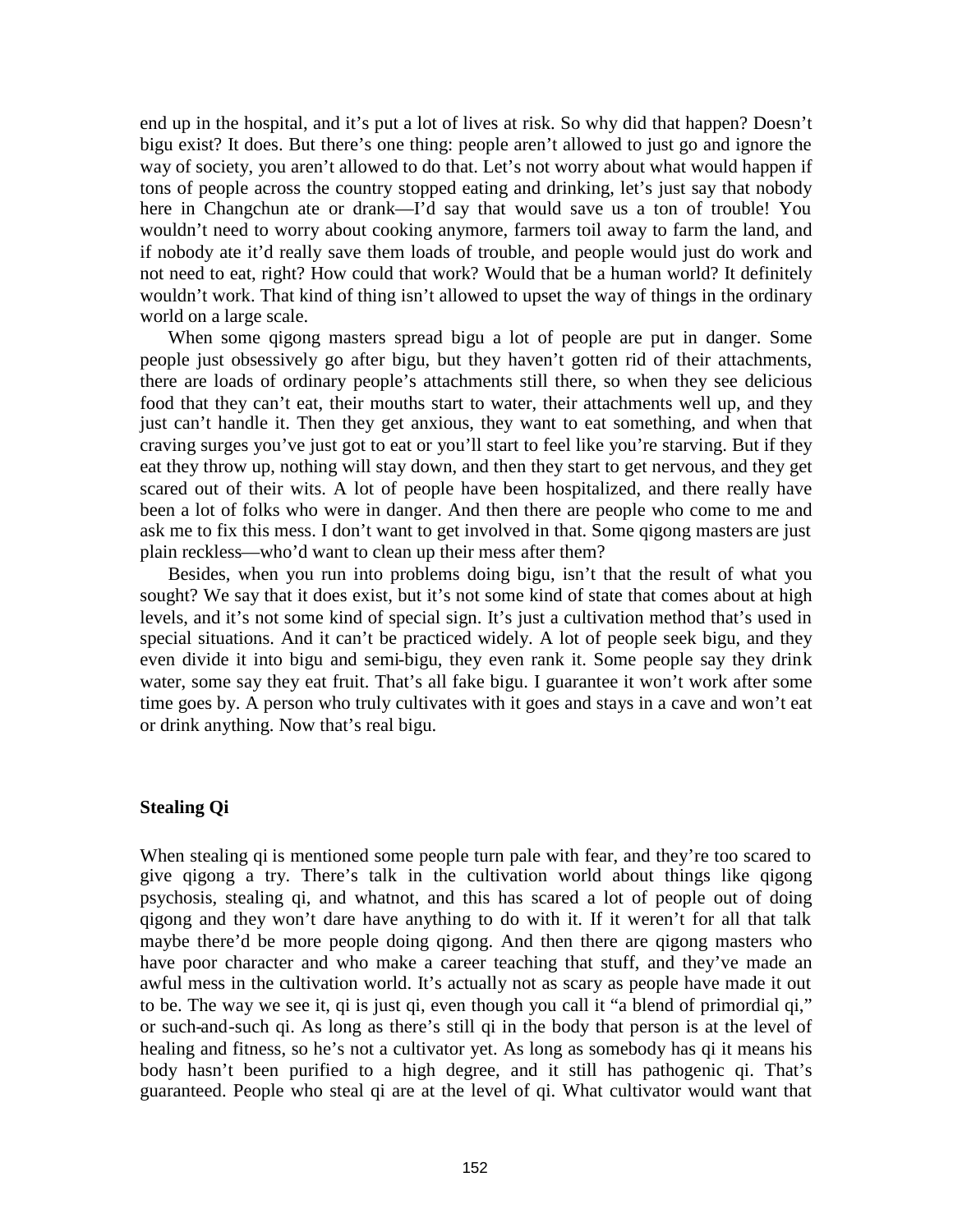dirty qi? The qi in the body of a non-practitioner is dirty. Maybe it'll become clear after he practices qigong. At the spots where he has health problems clumps of high-density black matter will appear. As he goes further with his practice, when he gets to the point where he's really getting healthy and fit, his qi slowly starts to turn a bit yellowish. And as he keeps on practicing further his health problems are really solved, and he doesn't have qi then, and he'll have entered the Milk-White Body state.

So to put it another way, if you've got qi, you've got health problems. We're cultivators, and what would a cultivator want qi for? Our bodies need to be purified how could you want that dirty qi?! We definitely don't want it. Those people who want qi are at the level of qi, and at that level they can't tell which is good qi and which is bad qi. They don't have the ability. And as for that True Qi in your body's elixir field, they can't touch it, because somebody has got to have great mastery to touch that primordial qi. So that filthy qi in your body, let him steal it, what's the big deal. When I'm doing the exercises, if I want to fill myself with qi I only have to give it a thought and my belly will bulge in just a moment or two.

Daoists practice the Tianzi standing exercise, while Buddhists practice holding qi with the hands and pouring it into the top of the head, there's plenty of qi in the universe, and you can pour it in all day long. You open up the Laogong acupoint, open up the Baihui acupoint at the crown of your head, and then you can pour it in, you focus your mind on your elixir field and pour it in with your hands, and you'll fill up in no time. So you've filled up like that, but so what! When some people have worked on qi a lot the fleshy tips of their fingers feel swollen, and their bodies get a bloated feeling. When people are next to somebody like that they'll sense a field around him—"Wow, you've done so well in your qigong." I'd say that's nothing. Where's the gong? They've only been working on qi. It doesn't matter how much qi is in there, it's no substitute for gong. The point of working on qi is to replace the qi in your body with good qi from outside the body, and it's to purify your body. What's the point of storing qi? When you're at that level, when you haven't gone through fundamental changes, it's not gong. You can steal all you want of it—you're just a big bag of qi. And what good does that do?! It hasn't been transformed into high-energy matter. So what's there to be afraid of, then? Let them steal qi if that's what they really want.

So let's think about it, if your body has qi then it has sickness in it. So when somebody steals your qi, won't he steal your pathogenic qi along with it? He really can't tell them apart, since people who want qi are at the level of qi and they don't have the ability to do that at all. People who have gong don't want qi, that's for sure. If you don't believe me, let's do an experiment. Suppose someone really wants to steal your qi. Then stand there and let him steal it. You focus your mind on filling yourself with qi from the universe, while he's behind you stealing it from you. Check it out, it's great—he's helping you purify your body more quickly, and he's saving you the trouble of doing all the filling and draining. And since his aim is bad and he's stealing things from someone, even though he's stealing bad things, he's still doing something that costs him virtue and he has to give you virtue all the same. A two-way current is formed—he takes your qi here while he gives you virtue there. That guy who's stealing qi doesn't know this, though. If he did he wouldn't dare to do that!

Everyone who steals qi has a sickly yellow face, they're all like that. A lot of people who go to the park to do qigong are there to heal themselves, and they have all kinds of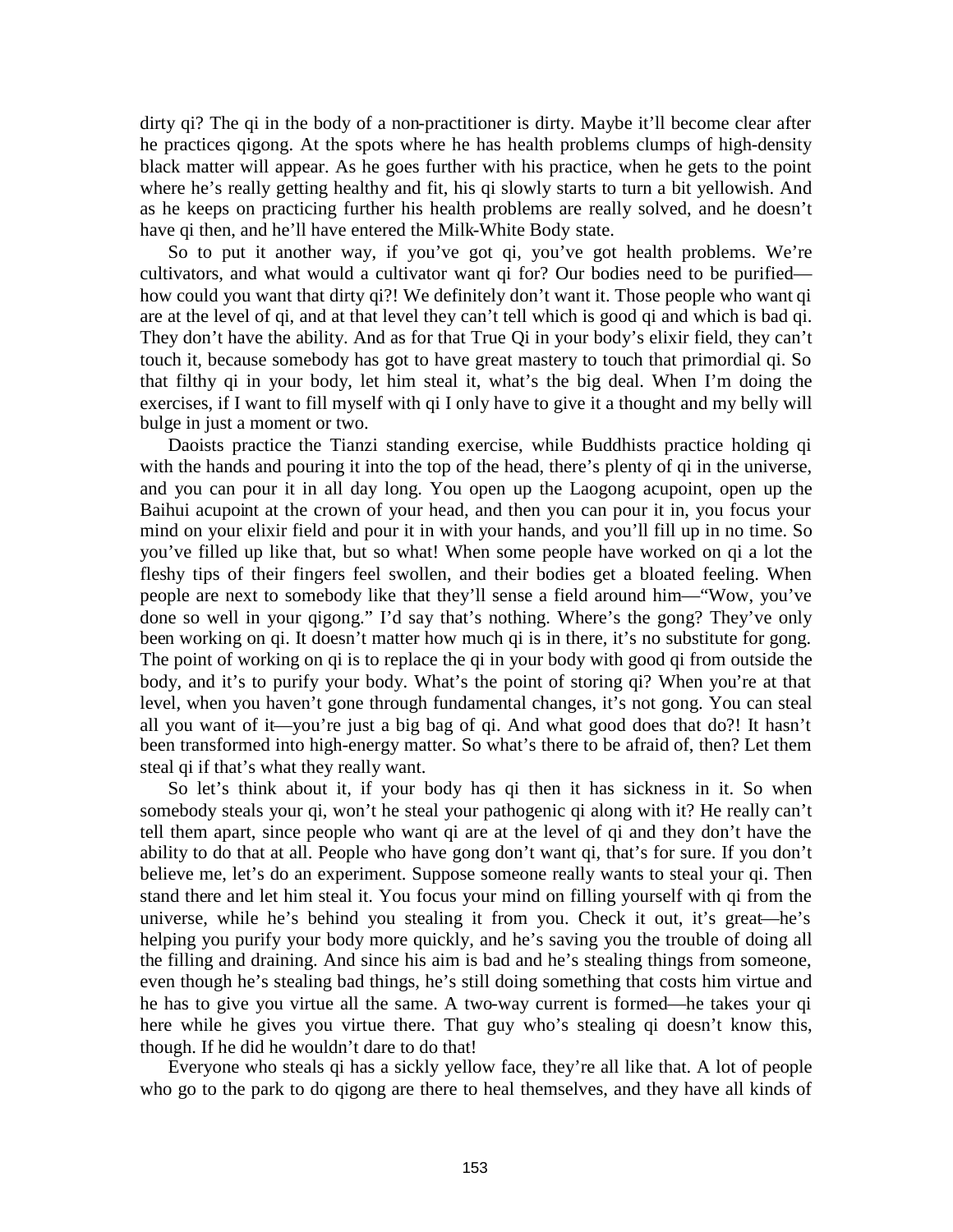health problems. When other people try to get well they expel it, but somebody who steals qi doesn't even try to expel it, instead, he gets it all over his body, all kinds of pathogenic qi, and even the inside of his body gets pitch black. He's always losing virtue, and the outside of his body is dark, too. When his karma field gets big and he loses a lot of virtue, both the inside and outside of his body get dark. Now if the people who steal qi knew these kinds of changes were happening to them, or that they're giving people virtue and doing something so dumb, they would've quit a long time ago!

Some people really sensationalize qi. "When I send out qi you can receive it over in the United States." "Wait on the other side of the wall and you'll be able to receive the qi I send." Some people are pretty sensitive and do receive qi when it's sent. But qi doesn't travel in this dimension. It travels in another dimension, and in that dimension there's no wall there. Now why don't you feel anything when some qigong masters send out qi in a setting that's unobstructed? Because in the other dimension there's something that blocks it there. So qi doesn't have all that great penetrative ability people say it does.

What really has an effect is gong. When a cultivator is able to send out gong, he doesn't have qi anymore—what he's sending out is a kind of high-energy matter. When you look at it with the Third Eye it's a type of light. When it's projected onto somebody he'll feel heat, and it can directly restrain an ordinary person. But it can't totally heal a person. It can only have the effect of suppressing the problem. To really heal somebody a person has got to have abilities. Each type of ailment is dealt with by a different type of ability. In the extreme microcosm, every microcosmic particle of your gong has the same image as you. It recognizes people, it's a living entity, and it is high-energy matter. So if somebody went and stole it, could it stay with that person? It wouldn't stay there, and he wouldn't be able to put it there—it doesn't belong to him. Everyone who truly cultivates has a master looking after him once he develops gong. That master is over there watching what he does. So if somebody takes his things his master won't let that go.

### **Gathering Qi**

Stealing qi and gathering qi aren't things we need to straighten out for you while we transmit the practice at a high level. I'm talking about them because I want to restore cultivation's name, do a little good for the world, and expose those unhealthy things. Nobody has explained them before. I want you all to know about them because I think it'll help some folks stop doing bad things all the time, and it will help some people who don't know the truth about qigong to stop getting scared stiff by it.

The universe is full of qi, and you have people who talk about the qi of celestial yang, or the qi of earthly yin. You're a part of the universe, so feel free to gather it. But some people don't gather qi from the universe. They make a full-time job of teaching people to gather qi from plants, and they've even gone and compiled their so-called findings, "The poplar tree's qi is white, the pine tree's qi is yellow, here's how you gather it, here's when to gather it, blah blah blah..." And then some people say things like, "There was a tree in front of my house, I took qi from it and made it die." What kind of ability is that?! Aren't they doing something bad? You know, when we truly cultivate we want benign messages and we want to assimilate to the nature of the universe. Shouldn't you care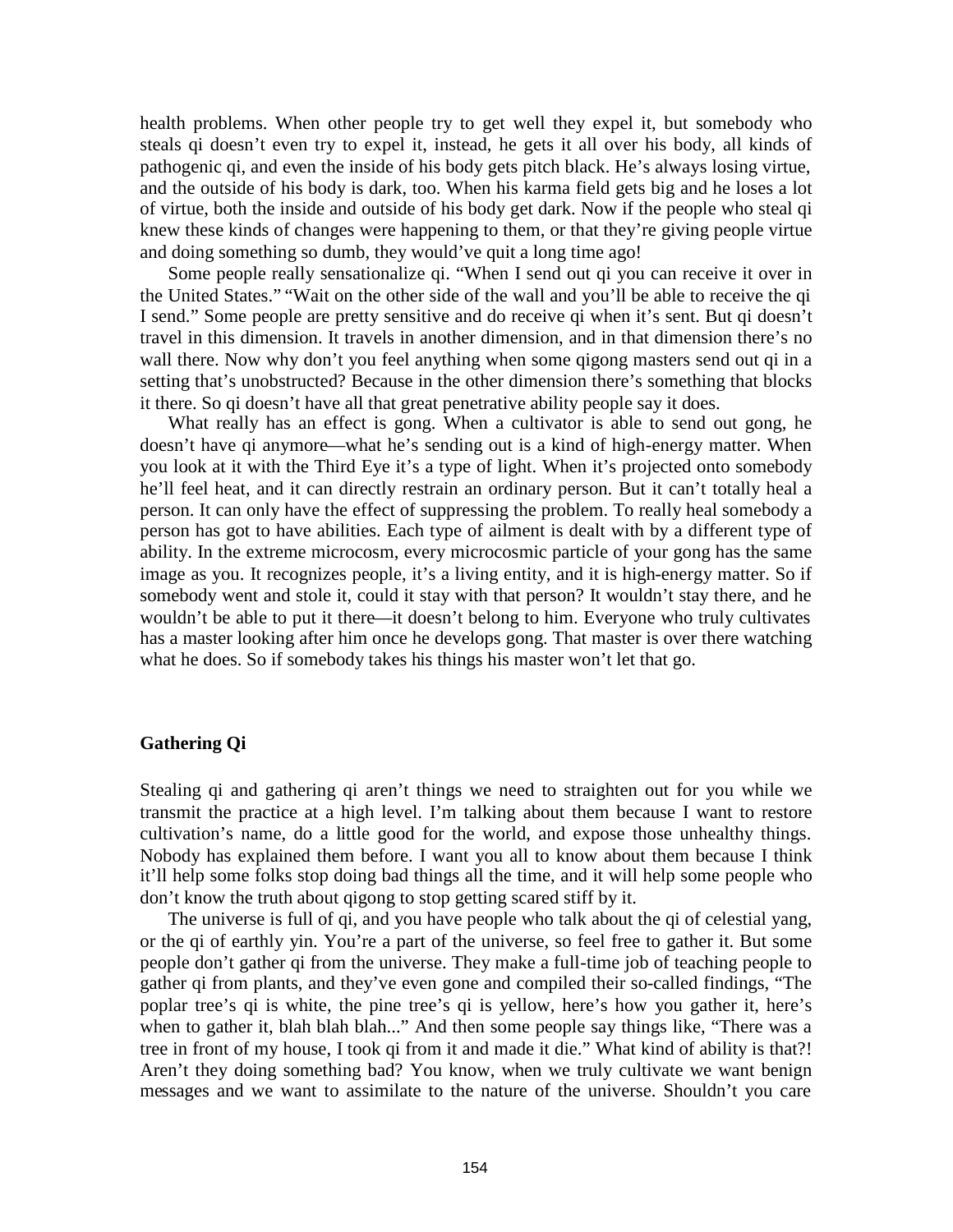about Goodness? Assimilating with True, Good, Endure, to the nature of the universe you've got to live by Good. If you're always doing bad things, can your gong grow? And can you get healthy? Aren't you doing the opposite of us cultivators? Doing that counts as killing, it's doing something awful! Now maybe some people will say, "You're getting more and more far out—you called killing animals killing, and now you're saying killing plants is killing, too." But that's the truth. In Buddhism they talk about the cycle of rebirth, and about how you could turn into a plant when you reincarnate. That's what's said in Buddhism, at least. We don't put it that way, but I will tell you that trees are alive too, and they're not just alive, they have sophisticated thinking.

I'll give you an example. There's someone in the United States who specializes in electronics research, and he teaches people how to use polygraphs. One day he was struck by a sudden inspiration and connected the two electrodes of a polygraph to a dragon plant. Then he watered its roots. After doing that he discovered that the needle of the polygraph quickly drew a type of curve, the same type of curve, it turns out, that's generated by a human brain when it has an impulse stimulus. He was stunned, how could plants have emotions! He almost wanted to go out and shout in the streets, "Plants have emotions!" With the inspiration he got from all this, he soon opened up this field of research and did lots and lots of experiments.

There was one time when he put two plants together and asked one of his students to stomp one plant to death in front of the other one. Then he moved the other plant into a room, hooked it up to a polygraph, and asked five of his students to come in one at a time. When the first four students came in there wasn't any response. But when the fifth student came in, the one who had stomped on the other plant, before he even got close, the needle right away started to quickly draw the kind of curves you see when a person is scared. He was amazed! It tells us something big: we've always thought that human beings are higher creatures, that they have sensory abilities, that they're able to tell things apart, and that they can analyze things because they have a brain—so how come plants can tell things apart? Wouldn't that mean they've got sensory organs? Before, if somebody said that plants had sensory organs, the ability to think, and emotions, or could recognize people, folks would have said he was full of blind belief. And it's not just limited to this, in some ways it seems like plants surpass us people today.

One day he hooked a plant up to a polygraph and thought to himself, "What experiment should I do? I'll burn off its leaves and see what reaction it has." With just that thought—before he even did it—the needle quickly drew the type of curve you see only when somebody is crying for help and his life's in danger. That supersensory ability, which has been called telepathy, is a human being's innate ability, it's an instinct. But today's human race is degenerating. So you have to cultivate them from scratch, return to your original, true self, and return to your original nature—that's the only way you can have them. Yet plants have them, they know what you're thinking. It sounds far-fetched, but those were real, concrete scientific experiments. He did all kinds of experiments, including ones involving the ability of Remote Influencing. When his paper was published it caused a pretty big stir all over the world.

Botanists around the world have taken up research in this area. Our country is doing this, too. It's not considered blind belief anymore. The other day I said something like this: what today's human race has witnessed, and what's been invented and discovered, is more than enough to change our current textbooks. But old concepts still have a big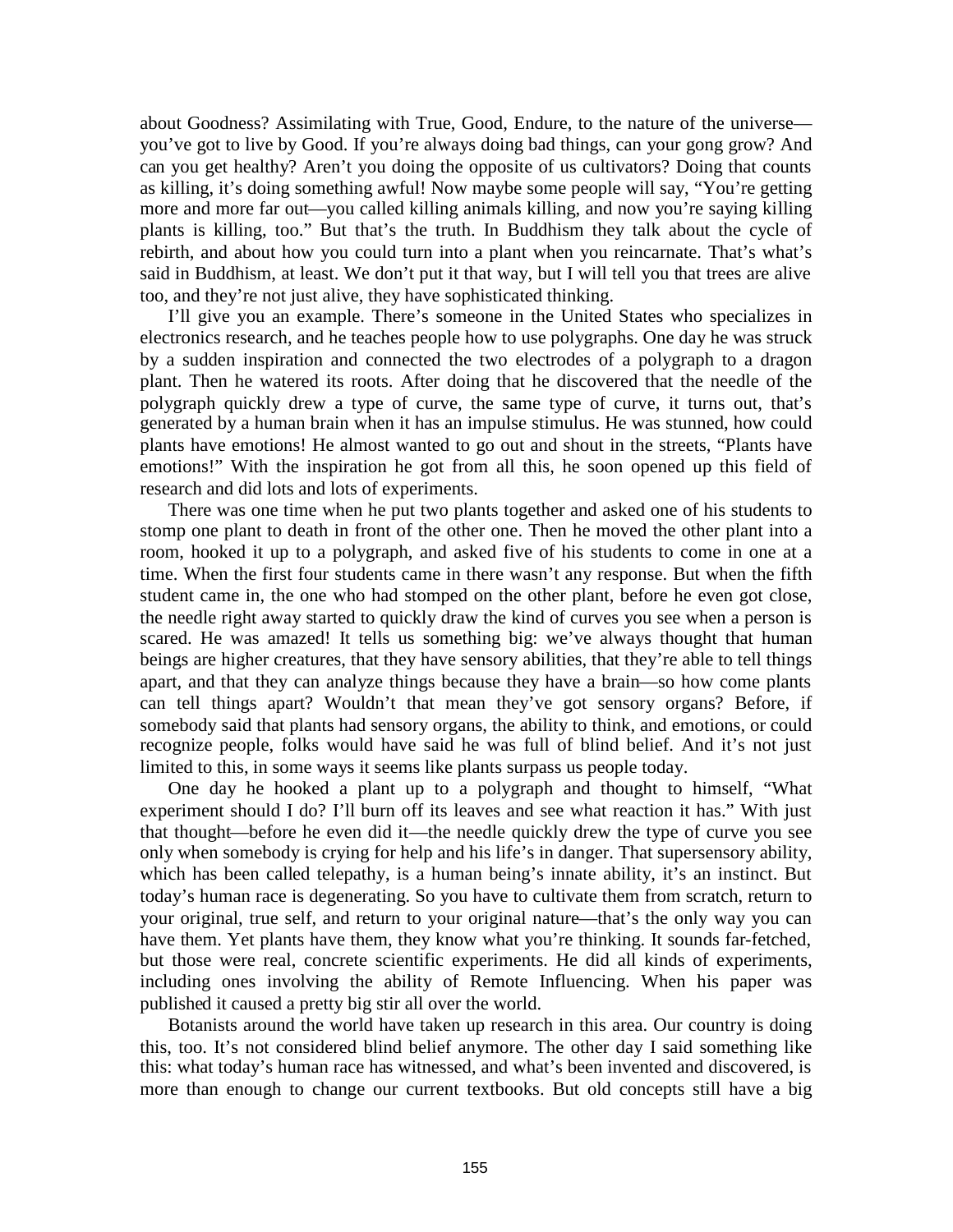influence on people, so they aren't up for acknowledging them, and nobody is systematically organizing these things.

When I was in a park up in the Northeast I saw a grove of pine trees that had died. Some people were there practicing who-knows-what stuff. They were rolling all over the ground, and after they rolled all over the place they used their feet to gather qi one way and their hands to gather it another. It didn't take long before the pine trees turned yellow and died. So are you doing a good thing or a bad thing, then? The way we practitioners look at it, that's killing. You're a practitioner, so you have to be a good person, gradually assimilate to the universe's nature, and do away with those bad things of yours. Even if we look at it as an ordinary person would, you're still not doing something good—you're damaging public property, ruining our landscape, and hurting the ecological balance. No matter how you look at it you're not doing something good. There's plenty of qi in the universe, so go ahead and gather that. Some people have a large amount of energy, and after they hit a certain level in their practice they can really gather up with just one swoop of the hands a whole garden's worth of qi. But that's nothing more than qi—pull in loads more of it, and so what? When some people go to the park they do nothing but that, and they say, "I don't need to do qigong exercises, I just need to swing my arms around while I walk and I'm set, I'm done with my exercises." He gets some qi and he's all set. He wrongly thinks that qi is gong. When other people go near someone like that they might feel a chill coming from his body. Isn't plant qi of yin nature? Cultivators try to balance yin and yang, but this guy has a pine oil smell all over his body and he actually thinks he's doing well.

#### **The One Who Practices Gets the Gong**

This is a really critical principle: the one who practices gets the gong. Other people ask me what advantages Falun Dafa has. I tell them that Falun Dafa is able to have "gong refine the person," which cuts down on how long you have to do exercises for, and it can solve the problem of not having enough time for doing exercises, since it allows you to be refined by gong around the clock. And at the same time, our practice truly cultivates both nature and longevity, so this physical body we have will go through big changes. Then there's Falun Dafa's greatest advantage, and it's one I haven't talked about before. Only now am I going to explain it, because it's rooted deep in history, and it has quite a big impact on the cultivation world. Nobody in history has ever dared to reveal it. They weren't allowed to. But it wouldn't do if I didn't tell you.

Some disciples have said, "Everything Great Master Li Hongzhi says are Heaven's secrets—it's leaking Heaven's secrets." But we are truly guiding people up to high levels, we're saving people. We have to be responsible to you, and we *are* able to shoulder that responsibility, so we're not leaking Heaven's secrets. Now if somebody just goes and carelessly talks about them, that's leaking Heaven's secrets. Today we'll bring this principle out into the open, I mean the principle of the one who practices gets the gong. From what I can see, all practices out there today—and this includes all the Buddhist and Daoist ones in history, along with the Qimen practices—they've all cultivated people's subordinate souls (the subordinate consciousness), it's the subordinate soul that has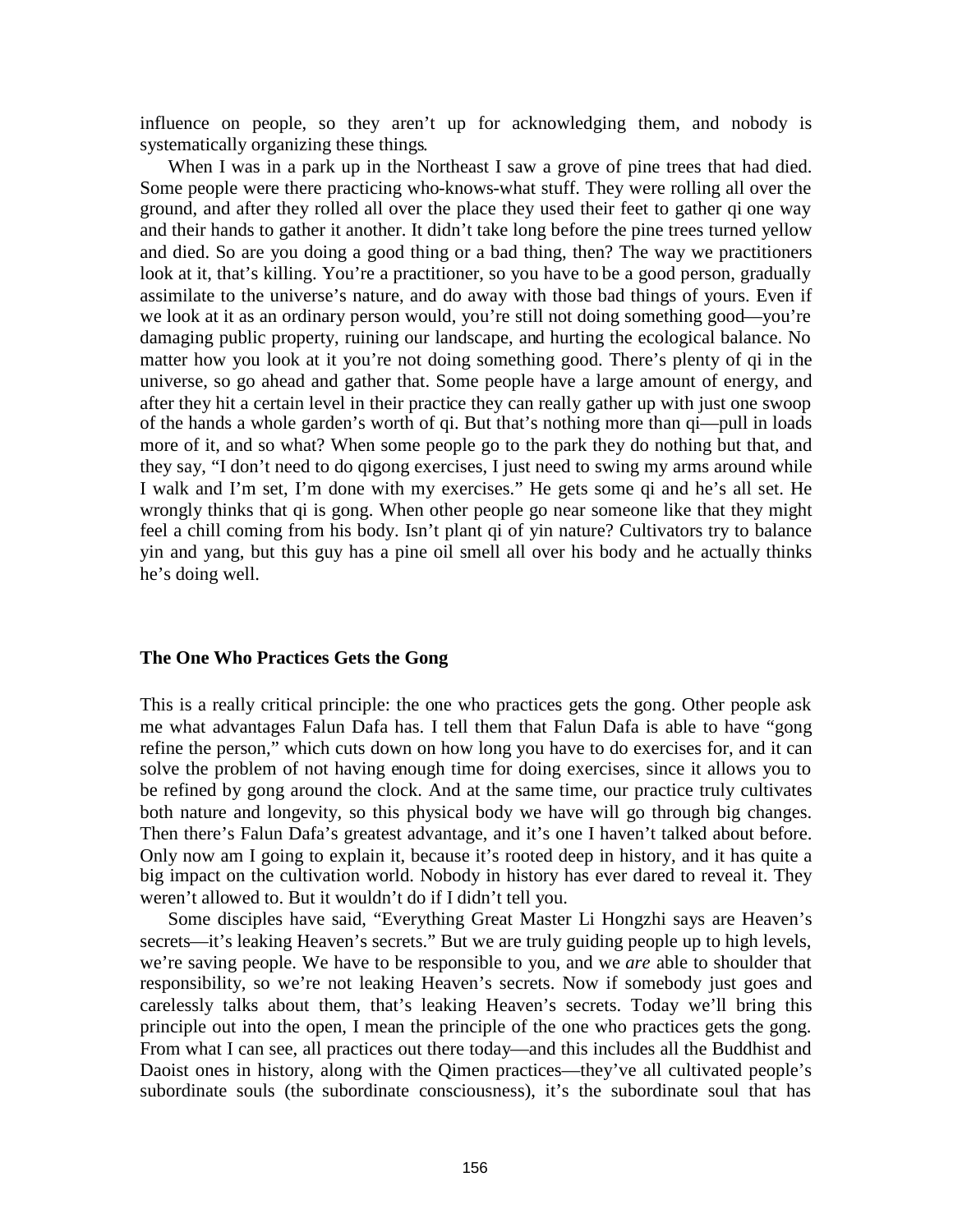gotten the gong. The "master soul" we talk about here refers to a human being's own mind, you need to know what you're thinking about and what you're doing, and that is your real self. Now as for what your subordinate soul does, you really have no clue. He was born at the same time as you, has the same name, controls the same body, and looks the same as you, but strictly speaking, though, he's not you.

There's a law in the universe: the one who loses, gains—the one who cultivates gets the gong. All the practices in history have taught people that when they do their exercises they should be in a hypnotic state, not think about anything, and then enter into deep concentration—such concentration that they're oblivious to everything. Some people meditate for three hours and it feels like just a brief moment to them, and other people might even admire their power of concentration. But did they actually practice? They're totally in the dark about it. And this is especially true in the Daoist practices, where they talk about how "the conscious soul dies, true soul is born." What they call the conscious soul we refer to as the master soul, and what they call the true soul we refer to as the subordinate soul. If your conscious soul really dies, you're really dead, and your master soul is really gone. Somebody who does a different practice once said to me, "Teacher, when I'm practicing, my family members just look like strangers to me." And somebody else told me, "I don't need to get up early or stay up late to practice like other people do. I just go home and plop down on the couch, and then my self goes out to practice. I just lie there and watch him practice." I think that's really sad, but then again, well, it's not so sad!

Why do they save the subordinate soul? The well-known Immortal, Lu Dongbin, once said, "I'd rather save an animal than a human being." It's so hard for human beings to awaken, and that's because ordinary people are lost in the delusions of the ordinary world, and they can't let go of their attachments in the face of practical gains. If you don't believe it, just look at how when some people go out of this auditorium after our class, they turn back into ordinary people, and if anybody upsets them or steps on their toes they won't put up with it. After some time goes by they really won't consider themselves practitioners. In history there have been a lot of cultivators who saw something: people are hard to save. That's because their master souls are really just too lost in delusion. Some people have good comprehension. Give them a hint and they'll catch right on. But there are other people who don't believe you no matter how much you say, and they think you're full of hot air. We've really stressed to him cultivating character, but as soon as he's back in the thick of ordinary people he goes back to his old ways. He thinks that the little bit of real, tangible gain you can lay your hands on out in the ordinary world is up for grabs, and that he still just has to have it. The Law that his teacher has taught makes some sense, but he doesn't think he's up for it. A person's master soul is the hardest to save, while his subordinate soul can see things in other dimensions. That's why they think, "Why should I save your master soul? The subordinate soul is you, too. If I save him isn't it the same? He is you, too. So it doesn't matter who gets it, it'll be the same as you getting it, right? Either way you're the one who gets it."

Let's talk about just what exactly their cultivation methods involve. If you have the ability of Remote Viewing it's possible you'll see something like the following. Whenever you meditate you see that as soon as you enter into a state of concentration, "Whoosh!"—a you who looks just like you shoots out of your body. But if you try to tell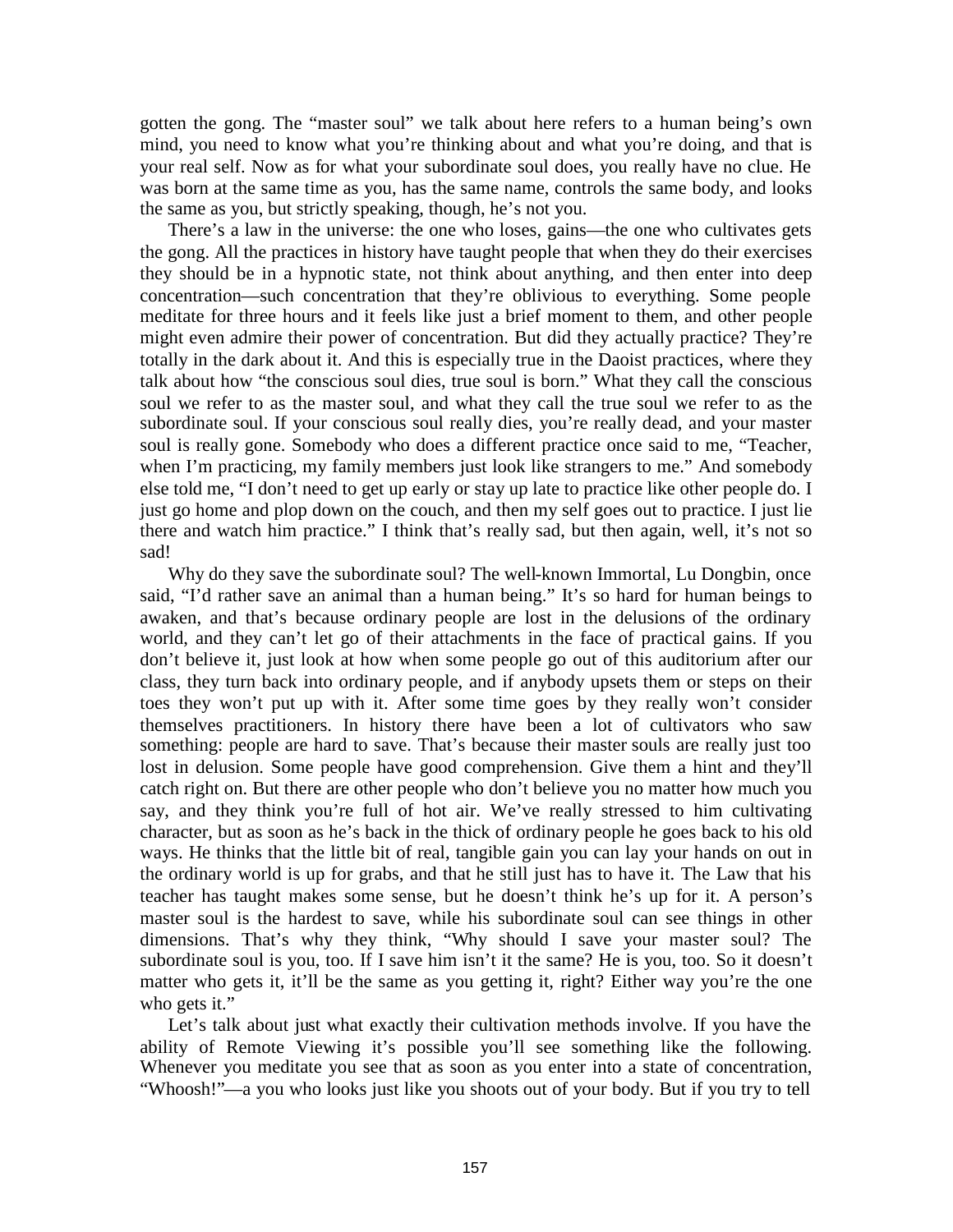them apart, which is the real you? He's sitting right there. Then you see that after that one goes out, his master will guide him to cultivate in a dimension that's created by the master, and maybe it's in the form of a past society, or in the form of today's society, or maybe the form of a society in another dimension. The master teaches him how to practice, and he bears lots of hardships, and this happens for an hour or two every day. When that other guy is done practicing he'll come back, and that's when you come out of concentration. Now, this is when you *can* see it.

If you can't see it it's even sadder. This guy has no idea. He sits there for a couple hours deep in a foggy-headed state and then comes out of it. And then there are some people who go to sleep, they'll sleep for two or three hours and then they think they're done with their exercises, but they've completely given themselves away to others. These are cases where the practice is done in intervals, and they meditate for that amount of time each day. There are also people who finish it in one shot. Maybe you've heard about Bodhidharma sitting for nine years facing a wall. Back in the past there were a lot of monks who would sit for decades on end, and the longest recorded in history is over 90 years. And there were others who sat even longer. They'd have a thick layer of dust on their eyelids and they'd even have grass growing on their bodies, but they'd still sit there. They have this in the Daoist system, too, especially in some Qimen practices, where they have people go to sleep, they doze for decades without coming out of concentration, and they don't wake up. But who practiced? His subordinate soul went out and practiced. If he could see it he'd see that the master is tutoring his subordinate soul. The subordinate soul can owe a lot of karmic debts, too, and his master isn't able to eliminate all of it. So his master says to him, "Do a good job of practicing here. I need to step out now, and I'll be back in a little while. Wait for me."

The master is fully aware of what's going to happen, but he still has to do it that way. Demons then come along to scare him, or they'll change into beautiful women to seduce him. All kinds of things can happen. Once they take a look, they'll know he's really not affected. That's because it's a bit easier for the subordinate soul to cultivate since it can know the truth of things. So those demons get desperate and want to kill him to vent their hatred and get revenge. And they do really kill him. So in one shot his debts are all paid. After he's killed, his subordinate soul emerges, and it floats about like a waft of smoke. Then he reincarnates again, and this time he's born into a poor family. Right from his youth his life is really tough. When he grows up and is able to understand things his master comes, but of course he doesn't recognize him. His master uses his abilities to unlock his retained memory, and instantly he remembers—"This is my master, isn't it?" His master tells him, "The time is ripe now, you can practice." So in that way his master passes things down to him over the many years that follow.

After the master is done transmitting things to him he'll tell him, "You have a lot of attachments that have to go. You'd better go off for a period of wandering." Wandering about is pretty hard—he goes from place to place, begging for food and running into all kinds of people who laugh at him, and insult him, or take advantage of him. He runs into all kinds of things. He goes about everything as a practitioner, he keeps his interactions with people in the proper perspective, he guards his character well, constantly improves his character, and he doesn't get affected by all the different kinds of ordinary people's material temptations. After years of wandering he returns. His master tells him, "You've attained the Dao now and achieved Perfection. If you're all set, you can go back and pack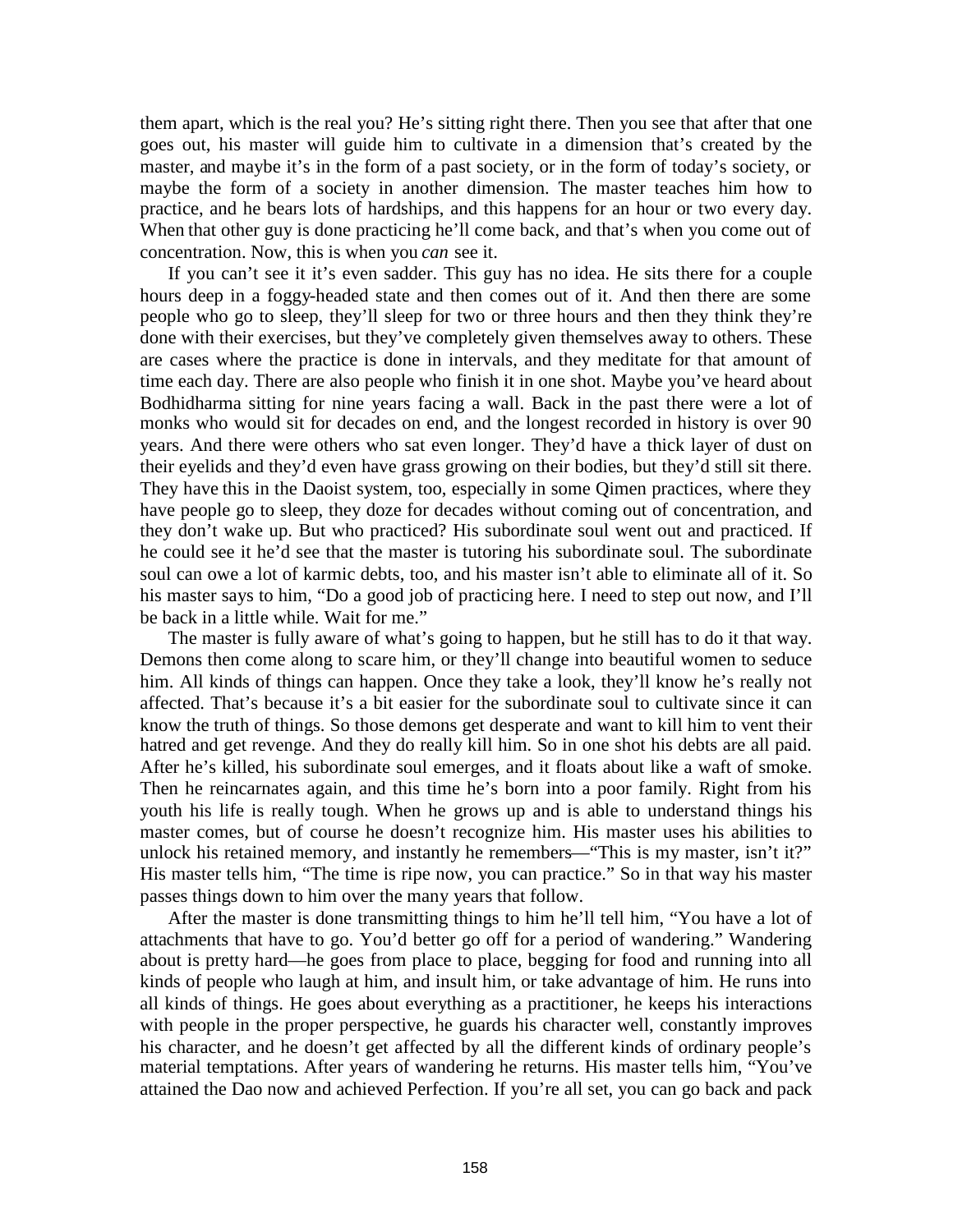up to leave. If you have anything left to do, then finish up those ordinary people's things." So the subordinate soul comes back after all those years. As soon as he gets back, his master soul over on this side comes out of concentration, and his master consciousness wakes up.

But the truth is he didn't do the cultivating, his subordinate soul cultivated, so it's his subordinate soul that got the gong. But his master soul suffered, I mean really—he spent his best years sitting there, and he lost all those years he would have had as an ordinary person. So what happens, then? After he comes out of concentration he gets the sense he's developed gong, and that he's got abilities now. When he wants to heal someone or do whatever, now he's able to—his subordinate soul satisfies him. That's because he's the master soul after all, and the master soul controls the body and calls the shots. And on top of that, he sat there for all those years, and just about his whole lifetime went by. When his life comes to a close his subordinate soul leaves and they go their separate ways. Now if you go by what's said in Buddhism, he still has to go through the cycle of rebirth. But a Great Enlightened Being was cultivated in his body, so he's built up a lot of virtue. So how's it handled? Maybe when he's reborn he'll be a high-ranking official or make a big pile of money. But nothing more than that. Wasn't his cultivation a waste, then?

We had to go through a lot of twists and turns to get approval to reveal this. I've unveiled a mystery of the ages, the secret of secrets that absolutely couldn't be told, I've revealed the inside story of all the different cultivation ways in history. Didn't I say that this really hits on some things that have been going on for ages? That's exactly why. Just think about it: what discipline hasn't cultivated like that? You cultivate and cultivate but you don't end up with any gong—what a shame! Who else can you blame but yourself? People are just so lost in delusion, and they don't catch on no matter how you hint at it to them. If you talk a little higher they'll think it's way out there, speak a little lower down and they won't figure out anything beyond that. And even after I've explained things this clearly some people still ask me to go and heal them. I really don't know what to say then. We're talking about cultivation here, and we can only help you if you're cultivating up toward high levels.

In our discipline it's your master consciousness that gets gong. "So is it just like, I say the master consciousness gets the gong and presto, it's my master consciousness that gets it?" Who would allow that! That's not how it works. There are preconditions that have to be met. Now, you know that in our discipline we don't avoid the ordinary world when we cultivate, and we don't shy away from or try to escape from conflicts. Right in the thick of this complicated ordinary people's environment you're clearheaded, you get shortchanged while you know full well what's happening, and when other folks compromise your best interests you don't fight tooth and nail like they do, and you're taken advantage of while all kinds of things try to drag your character down. In a grueling environment like this you temper your will, you improve your character, and here, with all kinds of bad thoughts from ordinary people preying on you, you manage to come out of it detached.

So think about it, isn't it you who knowing-full-well bears the hardship? Isn't it your master soul who makes the sacrifices? And when you lose out around ordinary people, aren't you losing out knowing full well what's happening? So the gong should go to you—the one who loses, gains. That's why our discipline doesn't cut itself off from this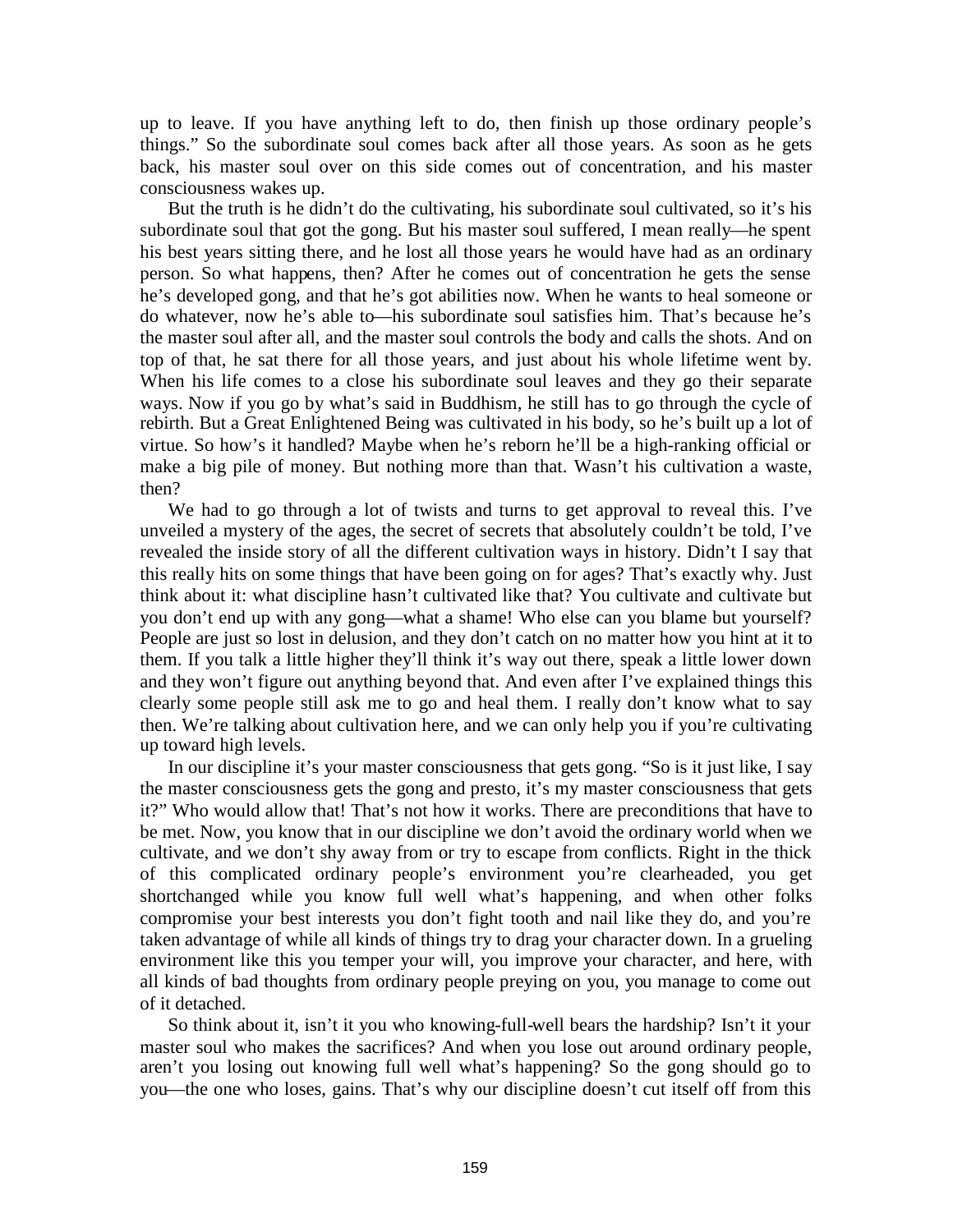complicated environment of ordinary people to go about cultivating. And why do we choose to cultivate in an environment that's so full of challenges? Because we ourselves will get the gong. In the future the specialized disciples who cultivate in monasteries will have to go out to wander in the ordinary world.

There are some people who say, "But nowadays other practices cultivate among ordinary people, too, don't they?" Sure, but those are just for the masses to get healthy and fit. The only ones who are teaching true cultivation that leads to high levels are the people who take just one disciple. Nobody's spreading it publicly. The ones who are truly guiding disciples have taken their disciples off to teach them privately. Over all these years has anybody else taught something like this openly in public? Nobody has. We teach this discipline of ours this way because that's how we cultivate, and that's how we get gong. At the same time, our discipline places tens of thousands of things inside you, and they're all given to your master soul, which makes it possible for the real you to get gong. I'd say that I've done something nobody has ever done before, and I've opened the gate the widest ever. Some people have grasped what I just said—it really wasn't farfetched. I have a habit, you know: if I have a foot, I'll only say an inch. And it's even fine if you say I'm bragging. So actually, this means that I've only told a little bit here. I really can't tell you even a little bit more of the even more profound Great Law, since there's just a huge gap in levels.

So that's how we cultivate in our discipline, and it allows *you* to truly get gong. That's a first since the beginning of time—you can dig through history if you want. What's good about this is that the real you can get gong, but at the same time, it's really hard. In the complicated environment of ordinary people, in the thick of those frictions that test your character, you have to manage to rise above it. That's just the hardest. What's hard about it is that when you get shortchanged and know it, or when something critical is at stake, are you affected inside? When you're in the middle of people's scheming and fighting, are you affected inside? When your family or friends are suffering, are you affected inside? And are you able to keep these things in perspective? Being a cultivator is that hard! Somebody once said to me, "Teacher, it's good enough to just be a good ordinary person. Who could get that far in cultivation?" I was so sad to hear that! I didn't say anything to him. There are all types of character out there. There's only so much he can comprehend, and nobody can do anything about it—it's the person who comprehends it who gains.

Lao-zi said, "You can call the Dao I teach a Dao, but it is not an ordinary Dao." If it were something strewn all over the ground, and somebody could just go and pick it up and cultivate it successfully, then it wouldn't be precious. Our discipline right in this tense environment has the real you get gong, and that's why we need to conform to how ordinary people are as much as possible. We don't have you really lose any material things. But right here in this material environment you have to improve your character. That's what's convenient about it. Our discipline is the most convenient, you can cultivate among ordinary people and you don't need to become a monk or nun. But that's also what's hard about it—you cultivate among ordinary people, the most complicated environment. It turns out, though, that's also what's good about it, because it allows the real you to get gong. That's what's key in our discipline, and today I've spelled it out for you. Of course, when your master soul gets gong your subordinate soul gets it, too. Why? Because all the messages, all the living entities in your body, or all of your cells are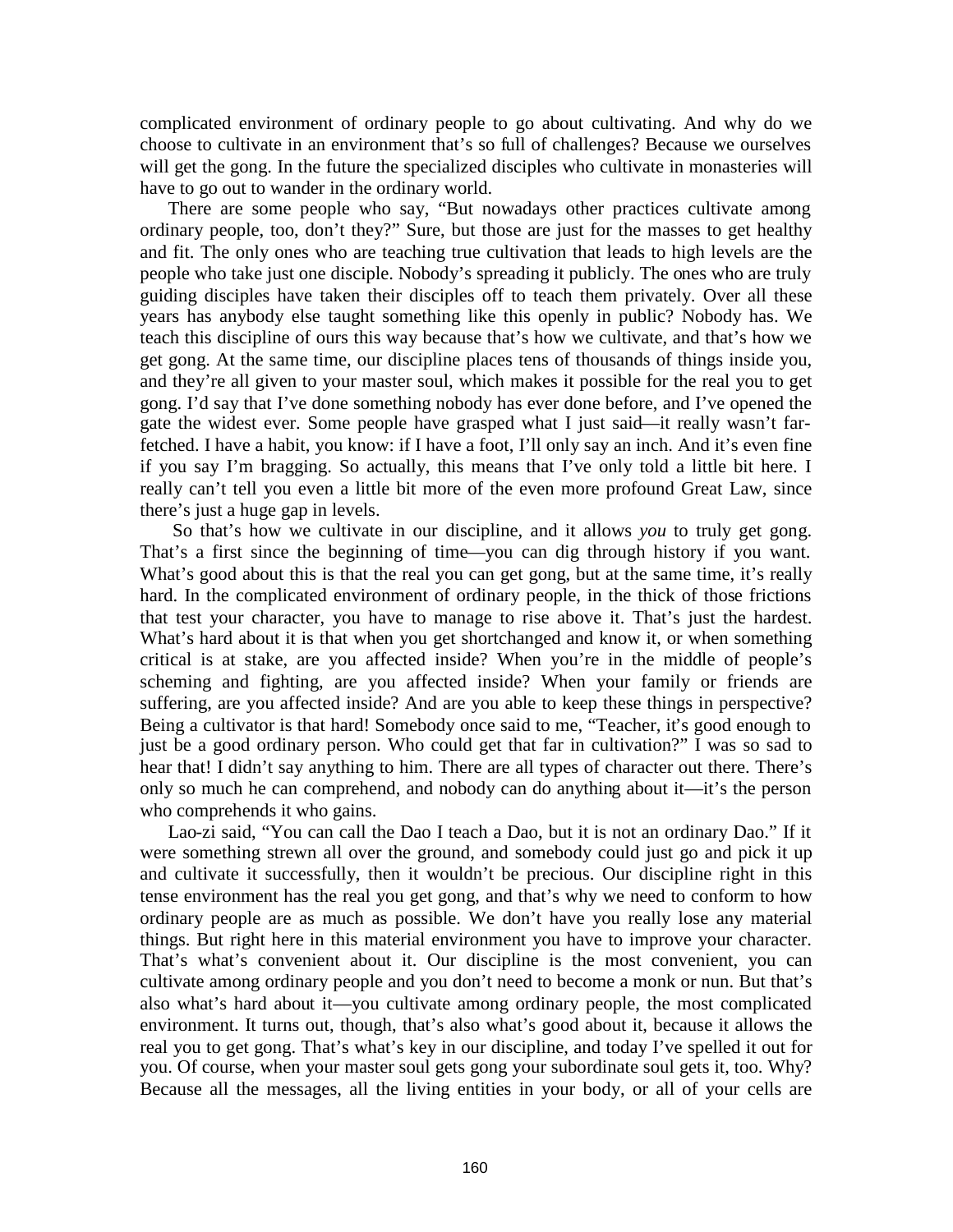developing gong, so of course his gong grows, too. But at no time will he be as high as you are—you're the one in charge, and he guards the Law.

So now that we've said this much, I want to add something. In the cultivation world there are a lot of folks who've always wanted to cultivate up to high levels. And they've gone all over the place looking for the Law, they've spent loads of money and traveled far and wide, but they still couldn't find a good teacher. Someone's being well-known doesn't guarantee that he really knows things well. When all's said and done their travels were futile, and they tired people and wasted resources. Today we've taken such a grand practice and made it available to you. I've already entrusted it to you, I've put it right in your lap. So from this point on you're the one who decides whether you can cultivate, or make it. And if you can, then go for it. If you can't, if you can't cultivate, then you'll have to forget about cultivation. Other than demons who might deceive you, nobody will teach you again, and you can forget about cultivating. If I can't save you nobody can. The truth is, these days, if you want to find a real master of a true teaching to instruct you, it's even harder than reaching out and touching the stars. There's just nobody taking care of these things now. In the Age of the Law's End even very high levels are at the kalpa's end, and even less could they take care of ordinary people. This is the most convenient discipline, and on top of that, the practice is based directly on the universe's nature, so our cultivation is the fastest, the biggest shortcut. It focuses directly on your mind.

# **The Cosmic Orbit**

In the Daoist system they talk about the Macro- and Micro-Cosmic Orbits, so let's talk a little about what the Cosmic Orbit is. The Cosmic Orbit that people usually talk about is the one you form by connecting the Conception Vessel and Governing Vessel. That Cosmic Orbit doesn't even scratch the surface, it's nothing. It's just for healing and fitness, and it's called the Micro-Cosmic Orbit. Now, there's another type of Cosmic Orbit. It's not called the Micro-Cosmic Orbit or the Macro-Cosmic Orbit. It's a form of Cosmic Orbit that's cultivated in deep meditation. It moves around inside the body, starting by circling the Niwan, then it moves downward inside the body, it reaches the elixir field and circles around it, and then it moves up. It circles internally. That's a true Cosmic Orbit that's cultivated in deep meditation. After that Cosmic Orbit forms, it creates a strong energy flow, and then that one energy channel drives a hundred energy channels to move, which helps to drive all the other energy channels. Daoists talk about the Cosmic Orbit, but Buddhism doesn't. Then what does Buddhism talk about? When Shakyamuni was transmitting his system of Law he didn't talk about gong. He didn't mention gong, but his practice did have *his* way of evolving things in cultivation. How does the energy channel go in Buddhism? It starts at the Baihui acupoint, and after that's completely unblocked it spirals down from the top of the head and goes to the lower parts of the body, and eventually all the energy channels are activated this way.

The central energy channel in Tantrism has the same purpose. Some people say that there is no central energy channel. Then tell me, why can they cultivate a central channel in Tantrism? The fact is, when you add up all the energy channels in a person's body there are over 10,000 of them. They crisscross vertically and horizontally just like blood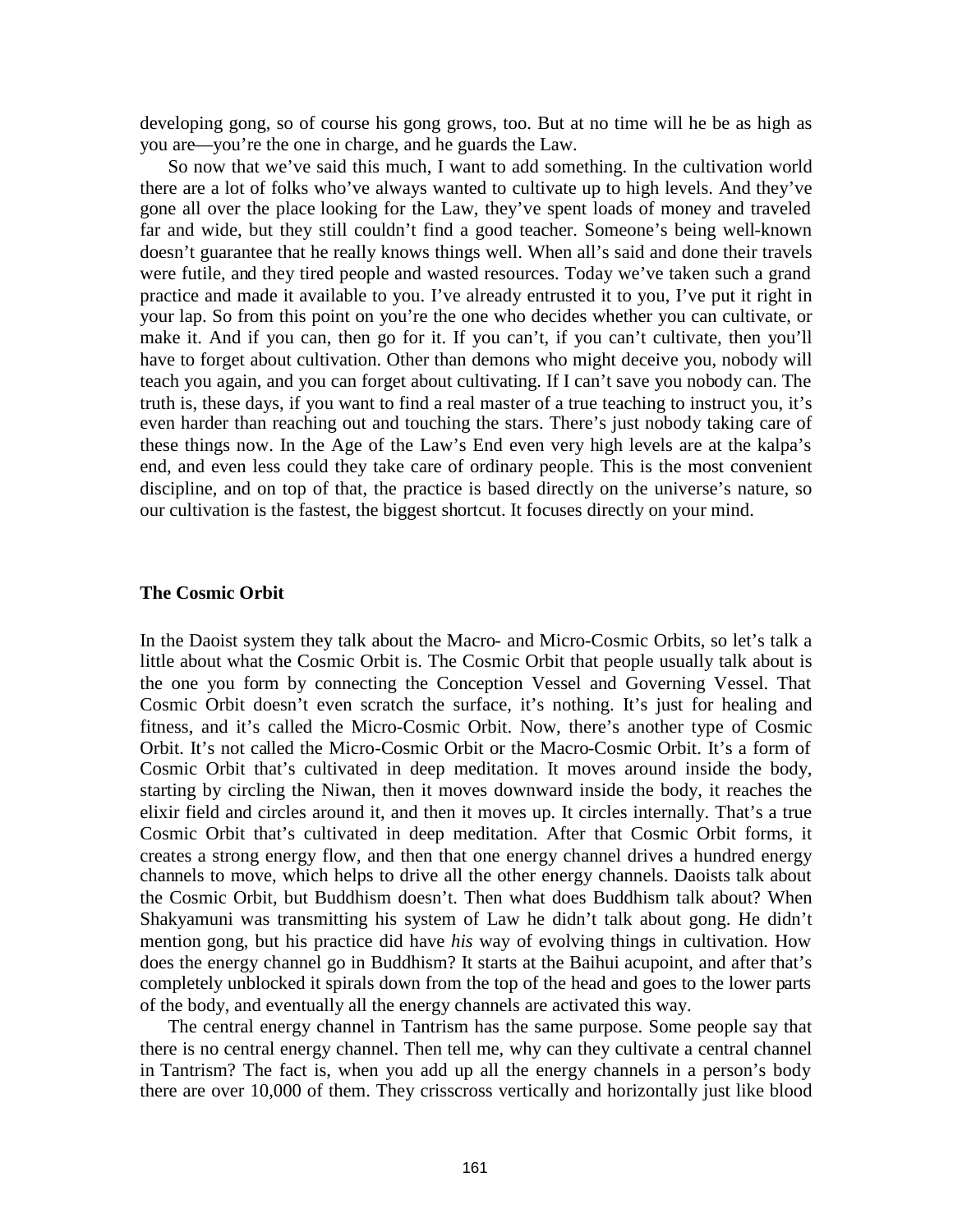vessels do, and there's even more of them than blood vessels. There aren't any blood vessels in the spaces between your organs, but there are energy channels there. So, starting from the top of the head, energy channels crisscross vertically and horizontally in all parts of your body, and in Tantric cultivation they connect them. Maybe they're not straight at first, so they open them, and then they gradually widen them, and that slowly forms a straight energy channel. That energy channel serves as an axle and spins, driving the wheels that spin horizontally with thought. The purpose there, too, is to activate all of the body's energy channels.

Our Falun Dafa cultivation has stayed away from using one energy channel to drive hundreds of other ones. Right from the get-go we make all the energy channels move simultaneously and all energy channels operate in sync. We're immediately placed at a high level to do our cultivating, and we steer clear of those lower things. One energy channel driving them all—if you want to completely drive them open you could put in a whole lifetime and maybe it still wouldn't be long enough. Some people have to cultivate for decades. It's really hard. In a lot of different practices there's a saying, "In one lifetime you can't finish cultivation." There are a lot of people who cultivate in profound Great Law practices, and those are able to extend their lives. Don't they cultivate longevity? They can extend their lives to cultivate, and they cultivate for a long time.

The Micro-Cosmic Orbit is pretty much for healing and fitness, while the Macro-Cosmic Orbit is for cultivating gong. That's when you're really cultivating. The Macro-Cosmic Orbit that Daoists talk about doesn't come as intensely as ours does, where you have all the energy channels get opened. They have a number of energy channels that circulate through the three yin and three yang points on the hands, the soles of the feet, the legs, and then all the way up to the hair, so they go through the whole body. That's considered to be the circulation of the Macro-Cosmic Orbit. As soon as the Macro-Cosmic Orbit starts circulating, that's true cultivation. That's why some qigong masters stop teaching when it gets to the Macro-Cosmic Orbit—they just teach things for healing and fitness. And then there are people who talk about the Macro-Cosmic Orbit but they haven't placed anything in you, and you can't open it on your own. If they don't give you anything and you have to bank on your own thoughts to open it up, good luck! It's about the same as doing aerobics… Could that ever open it up? "Cultivation is up to you, gong is up to the master"—all the internal mechanisms have to be placed in you, and only then can it start working.

Daoists have always thought of the human body as a small universe. They believe that however large the universe outside is, that's how large it is inside, and that however things are outside of it, that's how things are inside of it. Now when you say that, it sounds a bit mystical, and it's hard to make sense of it. "This universe is so huge, how could you go and compare it to a person's body?" Here's what we're getting at. In physics they're now researching the components of matter, going from molecules to atoms, to electrons, to protons, to quarks, and all the way down to neutrinos. If you go further down what's the size? At that point a microscope can't see any further. So what are those extremely microcosmic particles that are further on down? They don't know. The truth is, the small amount that our physics now knows about this is just so far away when you hold it up against the most microcosmic particles that are in this universe. When a person doesn't have this mortal body his eyes can magnify things, and he can see the microcosm. The higher your level the more you can see in the microcosm.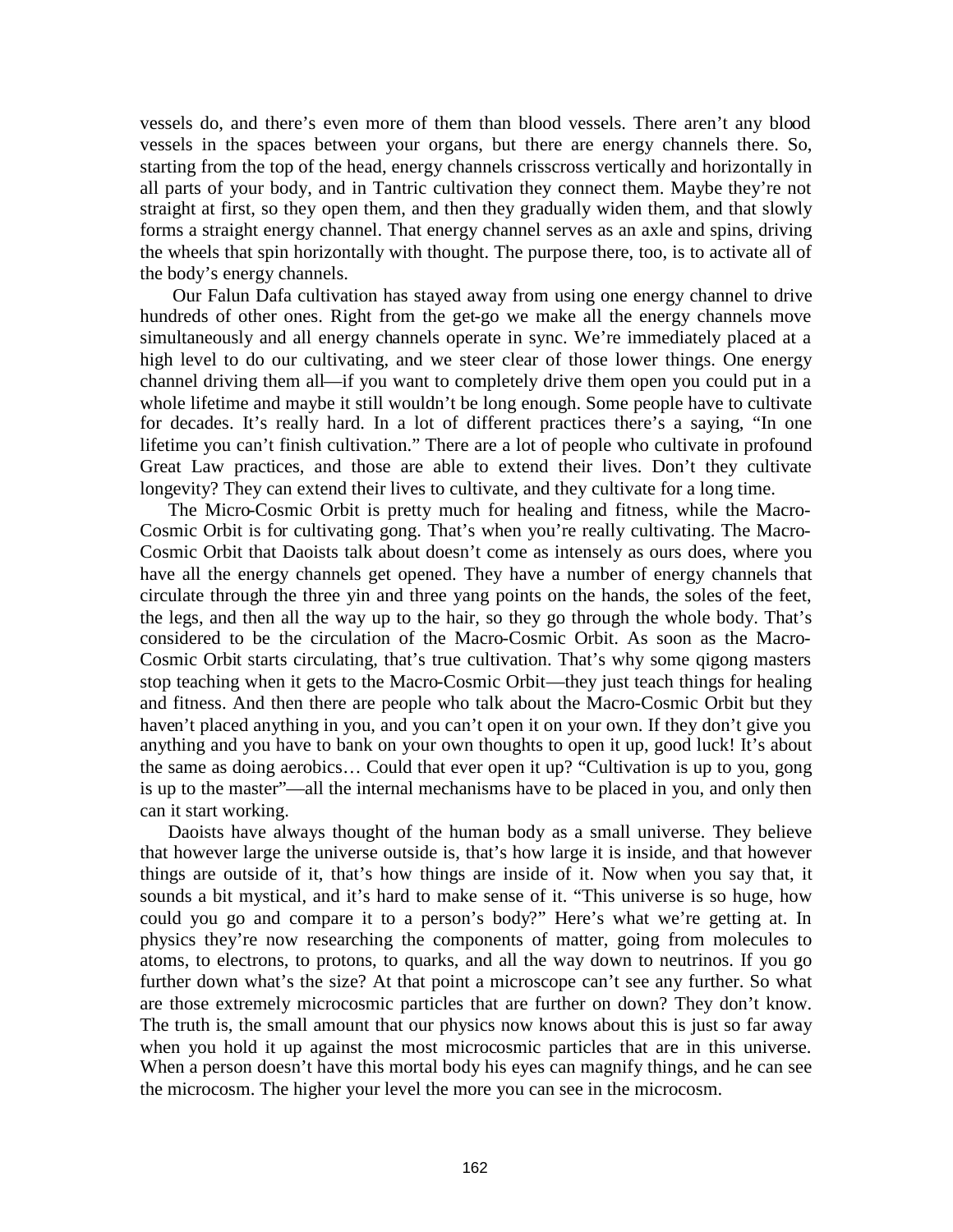From the level that he was at, Shakyamuni talked about the theory of 3,000 boundless universes. What he meant was that in this Milky Way there are people like us who have carnal bodies. He also said that in a grain of sand there are 3,000 boundless universes. And that's consistent with how our modern physics sees things. Is there any difference between how electrons orbit around a nucleus and how the Earth orbits around the sun? So Shakyamuni said that in the microcosm there are 3,000 boundless universes in a grain of sand, and it's just like a universe, with life and matter in it. Now if that's true, let's think about it, don't the universes in that sand have sand in them, too? And, aren't there another 3,000 boundless universes within each of the grains of the sand that are in that sand? Then don't the 3,000 universes in each of the grains of the sand that's within the other sand have sand in them, too? It's endless if you keep tracing it downward. That's why even when Shakyamuni had reached the Tathagata level he said, "It is so large that it has no exterior, and so small that it has no interior." Large—large to the point that he couldn't see the edge of the universe. And small—small to the point that he couldn't see what's the most microcosmic thing in the original matter.

Some qigong masters have said, "There are cities in your pores, and trains and cars are moving in them." It sounds pretty hard to believe, but when we really try to understand it or study it from the angle of science it turns out it's not that far-fetched. When I talked about opening the Third Eye the other day, a lot of people saw something like this when their Third Eye opened: they found that they were running through a tunnel in their foreheads toward the outside, and it seemed like they'd never reach the end of it. Or each day when they do the exercises they're running outward on this wide road, there are mountains and bodies of water along both sides, and they run through cities and see tons of people. They think it's a hallucination. So what's it all about, then? They see things really clearly, so they aren't hallucinating. I'd say that if the human body really is so immense in the microcosm, then it's not a hallucination. Daoist practices have always thought of the human body as a universe, so if it really is a universe, then the distance from your forehead to the pineal gland is going to be thousands of miles. Go ahead and sprint out, it's far.

When the Macro-Cosmic Orbit is opened up all the way while a person is cultivating, it gives him a type of ability. And which ability is that? You know, the Macro-Cosmic Orbit is also called the Meridian Cosmic Orbit, or Heaven and Earth Revolving, or, River Vessel Turning. At a very shallow level the turning of the Macro-Cosmic Orbit creates an energy flow. It gradually increases in its density and progresses toward higher levels in its form, and it turns into a belt of high-density energy. And the energy belt goes around and around. As it's in the process of going around, if you use your Third Eye to look at it at a really low level you'll discover that it can make the qi inside the body change positions—the heart qi goes over to the intestines, the liver qi goes to the stomach, and so on. And in the microcosm, you can see that what it moves are large things. If the energy belt is thrust outside the body, it's the ability of telekinesis. People with powerful gong can move big things, and that's Greater Telekinesis. People with weaker gong can move small things, and that's Lesser Telekinesis. That's what the ability of telekinesis is like and how it's formed.

Once the Macro-Cosmic Orbit starts revolving you're doing cultivation. And it can bring about different cultivation states and different forms of gong. It can bring us a unique cultivation state, too. And what's the state? Maybe you've read in some of the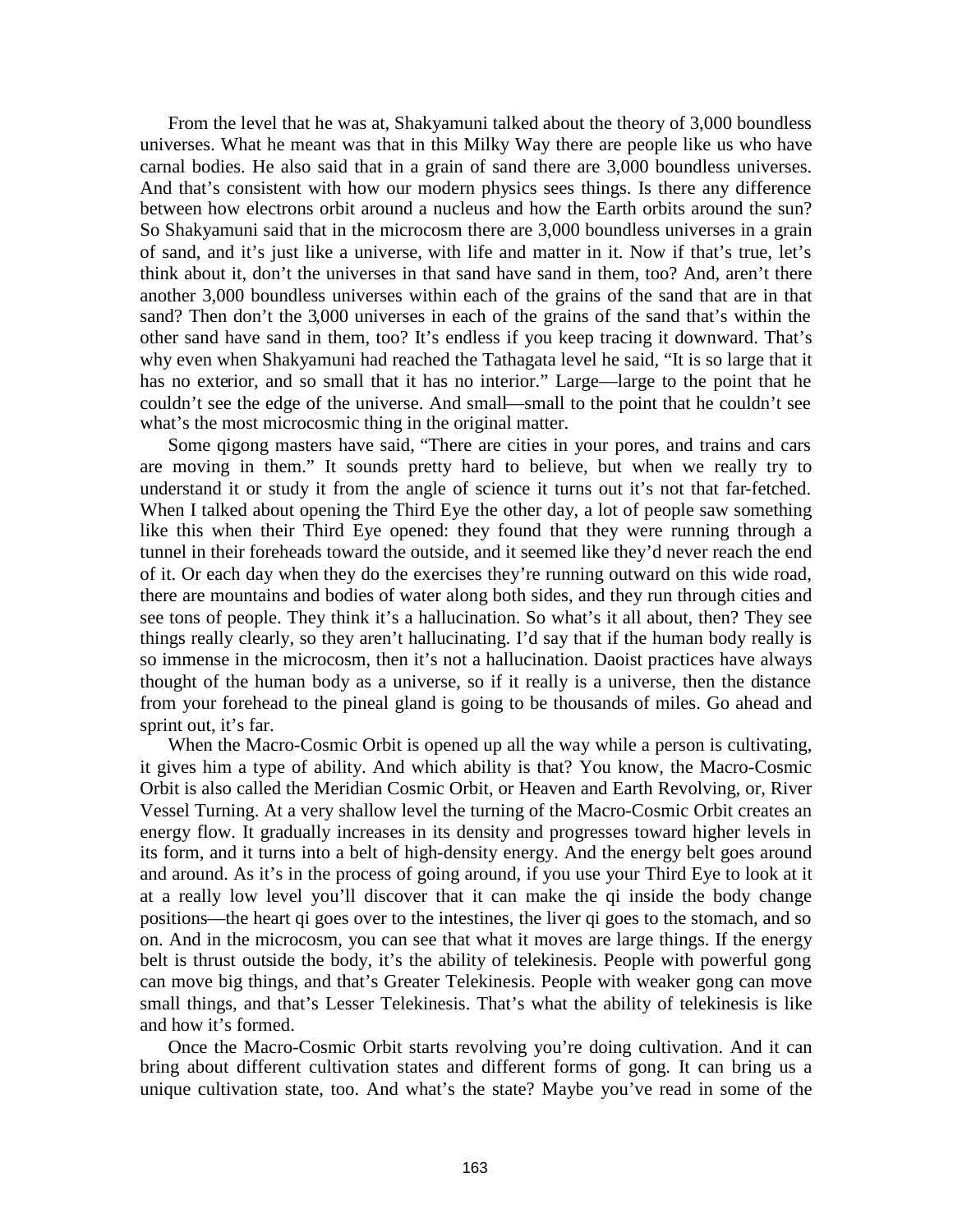ancient books, like *Legends of Immortals*, *The Book of Elixir, Daoist Canon*, or *Guide to Nature and Longevity*, where they talk about something called "levitating in broad daylight." It's about a person flying up into the air in broad daylight. I can tell you that a person can actually levitate as soon as his Macro-Cosmic Orbit is opened. It's that simple. Maybe some folks are thinking, "People have been cultivating for so many years, you'd think there'd be tons of people who had opened their Macro-Cosmic Orbits by now." I'd say it's not unrealistic to say tens of thousands of people can reach that stage. That's because the Macro-Cosmic Orbit is really just the very first step of cultivation.

Then why aren't we seeing all those people taking off, right? "I don't see them flying off!" The way of things in the ordinary world can't just be upset—you can't just go and damage the form of the ordinary world or change it. How could having everyone fly in the air work? Would that be a world of ordinary people? That's the main reason. Another part of it is that the people living among ordinary human beings aren't here to be human. They're here to return to their original, true selves. So it involves a question of awakening. If somebody sees a whole bunch of people really, truly flying around, he'll go cultivate too, and there's no more question of awakening. So if you've succeeded in cultivation you still can't just freely let people see it, or go around showing them. They still have to cultivate. So after your Macro-Cosmic Orbit is opened, as long as we lock your fingertip, toe tip, or whatever body part you won't be able to levitate.

When our Macro-Cosmic Orbits are about to open we often see a cultivation state appear. When some people are meditating their bodies always lean forward a little. That's because their backs are opened a little better and so their backs are really light and their fronts feel heavy. Then there are some people who lean back a little, and that means their backs feel heavy and their fronts are light. If your whole body is opened up well you'll spring up and feel like you're being lifted and levitating up off the ground. But when you can really levitate you won't be allowed to, although that's not absolute. The people who have abilities come out are at the two ends: they're children, who don't have attachments, and older folks, who don't have attachments, especially older women. It's more likely their abilities will come out, and it's more likely they'll be able to keep them. But once men, and this is especially so for young guys, once they have their abilities come out they just can't hold back the urge to show off, and maybe they'll even use them to compete with ordinary people. So they aren't allowed to have them. And even if they've formed those abilities by cultivating they'll have to be locked. If one spot is locked he won't be able to levitate. But I'm not saying you absolutely won't ever get to have that state. Maybe you'll be allowed to give it a little try. And there are some people who can keep it.

This happens wherever I go to give classes. When I held a class in Shandong Province we had students from Jinan City and Beijing who'd experienced this. Someone said to me, "Teacher, what's going on with me? When I walk it seems like I'm always off the ground. When I'm asleep in bed at home I'm always floating up. If I have a quilt over me even the quilt floats up. I'm always floating up like a balloon." When I held a class in Guiyang City, there was this veteran practitioner from Guizhou Province, an older woman. She had two beds in her room which were opposite each other, against the walls. She meditated on her bed and had a feeling she was levitating. She opened her eyes and discovered that she'd floated over onto the other bed. She thought, "I've gotta go back," and she was back.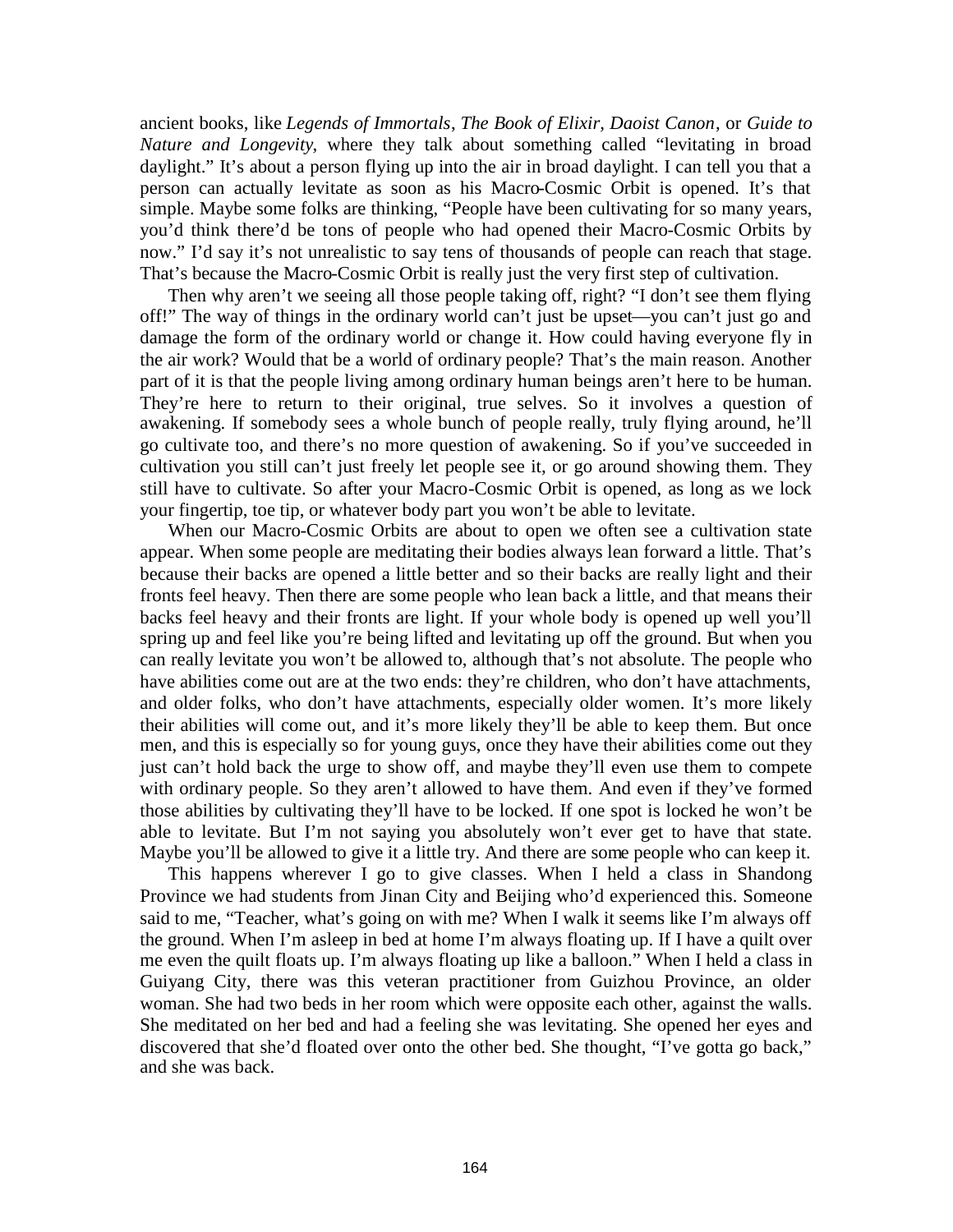There was a student in Qingdao City who meditated on a bed during his lunch break when nobody else was in the room. As soon as he started meditating he levitated up, he sprang up forcefully over a yard high, and then he came back down. He kept springing up and down, "Thud! Thud!" and even the bedspread was bounced off onto the floor. He was a bit excited and also a little scared. He kept springing up and down the whole lunch break. Eventually the work bell sounded, and he thought, "I can't let other people see this. They'll wonder what's going on. I'd better stop." Then it stopped. That's why older folks are able to handle themselves well. If this had happened to a young person, when the bell rang for work he'd think, "Everybody come look, I'm flying up." That's what's hard about holding off that urge to show off. "Take a look, I'm doing great in my practice—I can fly up." As soon as he shows off like that it'll be gone. That's not allowed. There's a lot of this, and this has happened to students in all regions.

We want all the energy channels to be opened right from the get-go. As of today, 80– 90% of our students have reached a state where the body feels energized and is free of health problems. And at the same time, like we've said, in this class we push you up to this state *and* we purify your body completely. On top of that we also place a lot of things in your body and make it possible for you to have gong emerge during the class. I'm almost pulling you up and then pushing you forward. I've been teaching you the Law in this class, and your character has been changing. When you leave the auditorium a lot of you will feel like you're a different person. And I guarantee even your view of the world will change. You'll know how to handle yourself after this, and you'll know that you can't be in a fog like you were before. I guarantee it. So your character has already caught up.

Now that we're talking about the Macro-Cosmic Orbit, you know that you won't be allowed to levitate, but you will feel like your whole body is energized, and when you walk it'll be like treading on air. Before, maybe you'd get tired after just a short stroll, but now it's a breeze no matter how far you go. When you're riding your bike it feels like somebody is giving you a push, and you don't get tired no matter how many stairs you climb. I'll guarantee it. If you learn to cultivate on your own by reading the book you can achieve whatever cultivation state you're supposed to just the same. I don't say things I don't want to say, but what I say has to be true—that's how I am. And that's doubly so when I'm teaching the Law—if I didn't speak truthfully, or if I said wild things or talked carelessly about things that I can't back up, I'd be teaching a crooked Law. It's not easy for me to carry this out. The whole universe is watching. It wouldn't work if you went off course.

Your typical person thinks that you're all set once you have a Cosmic Orbit like this. But actually, that's not good enough. If you want your body to be replaced, or transformed, by high-energy matter as fast as possible, there has to be a directional force in the form of a Cosmic Orbit that steers the direction all your body's energy channels circulate in. It's called the Maoyou Cosmic Orbit, and hardly anyone knows about it. Well, the term is mentioned in books once in a while, but nobody has explained it, they don't tell you about it. Instead, they all just beat around the bush since it's the secret of secrets, after all. Here we'll spell it out for you. It can start from the Baihui acupoint (and it can begin at the Huiyin acupoint, too), it comes out and goes along the line that separates the yin side and the yang side of the body, and it comes down on the side of the ear. Then it comes down along the shoulder and traces along each of your fingers one by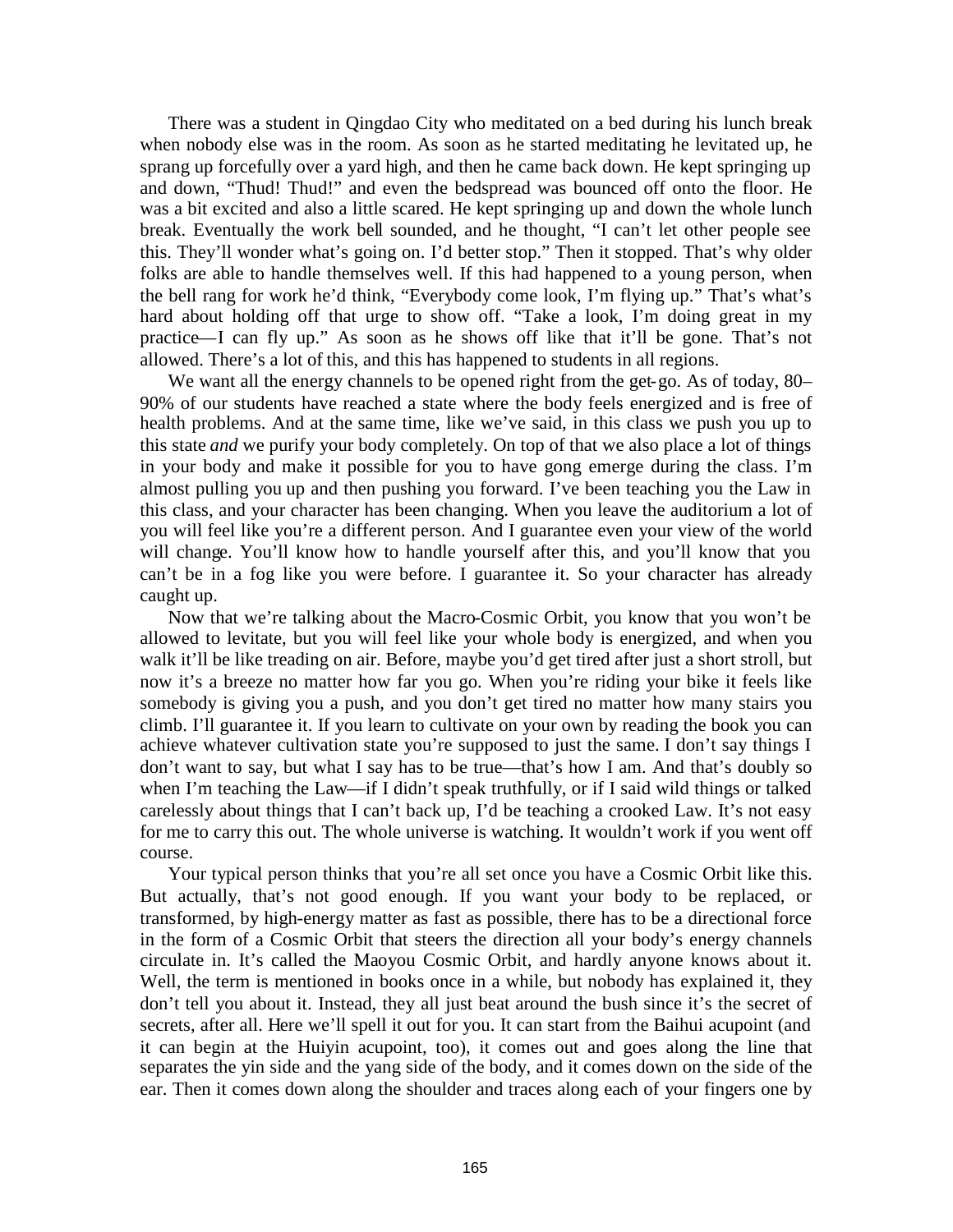one. Then it moves along the side of the body, goes under the foot, comes up along the inner thigh, goes down along the other inner thigh, goes under the other foot, comes up along the side of the body, traces along the fingers one by one, and completes a full circle by getting to the top of the head. That's the Maoyou Cosmic Orbit. Someone could write a whole book about it, and I've told it to you in just a few sentences. I don't think it counts as Heaven's secret, but other people think it's precious, and they won't say anything about it. They only talk about the Maoyou Cosmic Orbit when they're truly passing things on to a disciple. I've told you about it, but none of you should go and direct it or control it with your mind when you practice. If you do that what you're practicing isn't our Falun Dafa. True cultivation up to high levels is done with nonaction, and you don't add in any thoughts—everything is placed in you, ready-made. All of these things form automatically, the internal mechanisms are cultivating you and evolving you, and when the time comes they'll turn by themselves. One day while you're doing the practice your head will sway from side to side. When your head sways to this side, they're turning in this direction, and when your head sways to the other side, they're turning in that direction. They'll turn in both directions.

After a person's Macro- and Micro-Cosmic Orbits are unblocked, his head might nod when he meditates, and that has to do with energy passing through. The same goes for the Falun Cosmic Orbit exercise that we do. Although we do the exercise like that, the fact is, when we aren't doing it they turn by themselves, and they keep turning constantly, forever. When you do the exercise you're reinforcing the mechanisms. Don't we say that the Law refines the practitioner? You'll find that your Cosmic Orbits are always cycling, even though you might not be doing the exercise right then. The layer of qi mechanisms placed outside your body is a layer of external, great energy channels that are driving your body and cultivating you. It's all automatic. They can turn in the opposite direction, too. They turn in both directions, and they're constantly opening your energy channels.

So what's the purpose of opening up the Cosmic Orbits? Opening up the Cosmic Orbits isn't the point of cultivating per se. Even if a person's Cosmic Orbits are opened, I'd say that's nothing. Because then, when he cultivates further, the goal is to use the means of the Cosmic Orbit to have one energy channel drive all the energy channels, to open up all the energy channels in the body. But we're already doing this. When you go on practicing maybe some of you will discover that when your Macro-Cosmic Orbits are circulating, your energy channels become wide, like fingers, and they're broad inside. The reason is, your energy has grown strong, and after the energy flow has formed your channels will become broad and bright. But that's still nothing. How far do you have to cultivate to, then? You need to make all the energy channels in your body get wider and wider, make the energy stronger and stronger and brighter and brighter, and finally, at some point, have tens of thousands of energy channels merge together, achieving a state of no energy channels and no acupuncture points, with your entire body connected into a whole. That's the ultimate goal of opening the energy channels. The goal is to completely transform your body with high-energy matter.

When you cultivate to this stage, your body has pretty much been transformed by high-energy matter, or to put it another way, you've reached the highest level of Triple-World-Law cultivation, and your mortal body has been cultivated to its peak. When you get to this stage another cultivation state comes about. And which state is that? The gong you've brought out is quite rich and plentiful, and all the supernatural abilities (innate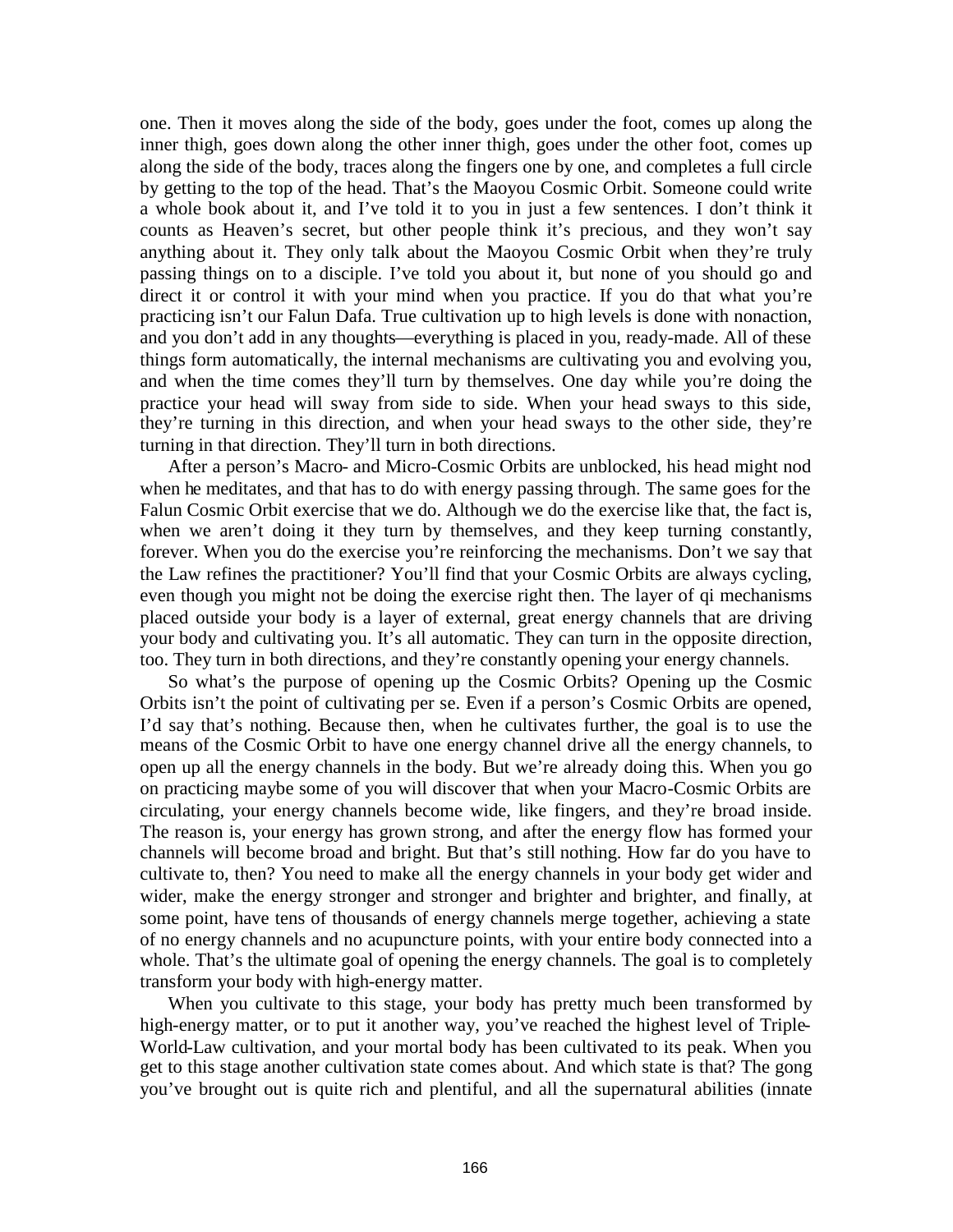abilities) a human being has during cultivation of the human body, or, during Triple-World-Law cultivation, they all come out, but most people who do their cultivation in the setting of ordinary people are locked. Also, your gong pillar has grown pretty high, and all forms of gong have been strengthened by your powerful gong and become quite powerful. But they can only have an effect in this dimension of ours, they actually can't affect things in other dimensions, and that's because they're just abilities that come out from cultivating our mortal human bodies. All the same, they're pretty rich and plentiful, they're found in every dimension, and the different forms a body takes on in different dimensions have gone through fairly big changes. The things that the body has, what the body in each dimension has, those things are rich and plentiful, and they look scary some people have eyes all over their bodies, and even all the pores in their bodies are eyes, they have eyes all throughout their whole dimensional field. Ours is Buddhist qigong, so some people have images of a Bodhisattva or a Buddha all over their bodies. Your gong's different forms are by this time incredibly rich and plentiful, and lots and lots of living entities are showing themselves.

At this stage, another cultivation state comes about, and it's called "Three Flowers Atop the Head." It's a really noticeable state, and it's just striking. Even folks whose Third Eyes aren't that high can see it. There are three flowers on top of the head. One of them is a lotus flower, but it's not the lotus flower of our material dimension. The other two are also from other dimensions, and they're really beautiful and wonderful. The three flowers circle atop the head, going clockwise, then counterclockwise, and the three flowers rotate on their own, too. Each flower has a big pillar, and the diameter of them is as wide as the flower. The three big pillars go all the way up to the heavens. But they're not gong pillars, they just take on this form, and they're really amazing. If you see them you're sure to be stunned. When you cultivate to this stage your body is pure and white, and your skin is smooth and delicate. When you get to this stage you've reached the highest form of Triple-World-Law cultivation. But it's still not the peak—you still have to cultivate on further, you still have to go forward.

When you go further you'll enter the transitional level between Triple-World-Law and Beyond-Triple-World-Law, which is called Pure-White Body (and it's also called Crystal-White Body). When a person's body has been cultivated to the highest form in Triple-World-Law, it's still just about his mortal body being changed to its highest state. When you really enter that state your whole body will be totally made of high-energy matter. And why is it called a Pure-White Body? Because you've purified your body to an absolutely high degree. If somebody looks at it with his Third Eye, your whole body is transparent, it's just like transparent glass, and there's nothing there. This kind of state will show up. To tell you the truth, your body is a Buddha-body at that point. The reason is, a body that's made of high-energy matter is different from the body we start with. So when you get to this stage all the abilities and technique-type things that have shown up in your body have to be chucked out, and you unload them into a very deep dimension. They aren't useful anymore. From that point on they won't be useful again, with the exception being that off in the future, on the day your cultivation's a success and you attain the Dao, you'll look back at your cultivation, and maybe then you'll take them out for a look. So at this point there are only two things still left: your gong pillar is still there, and the Cultivated Infant you've cultivated has now grown big. But both of these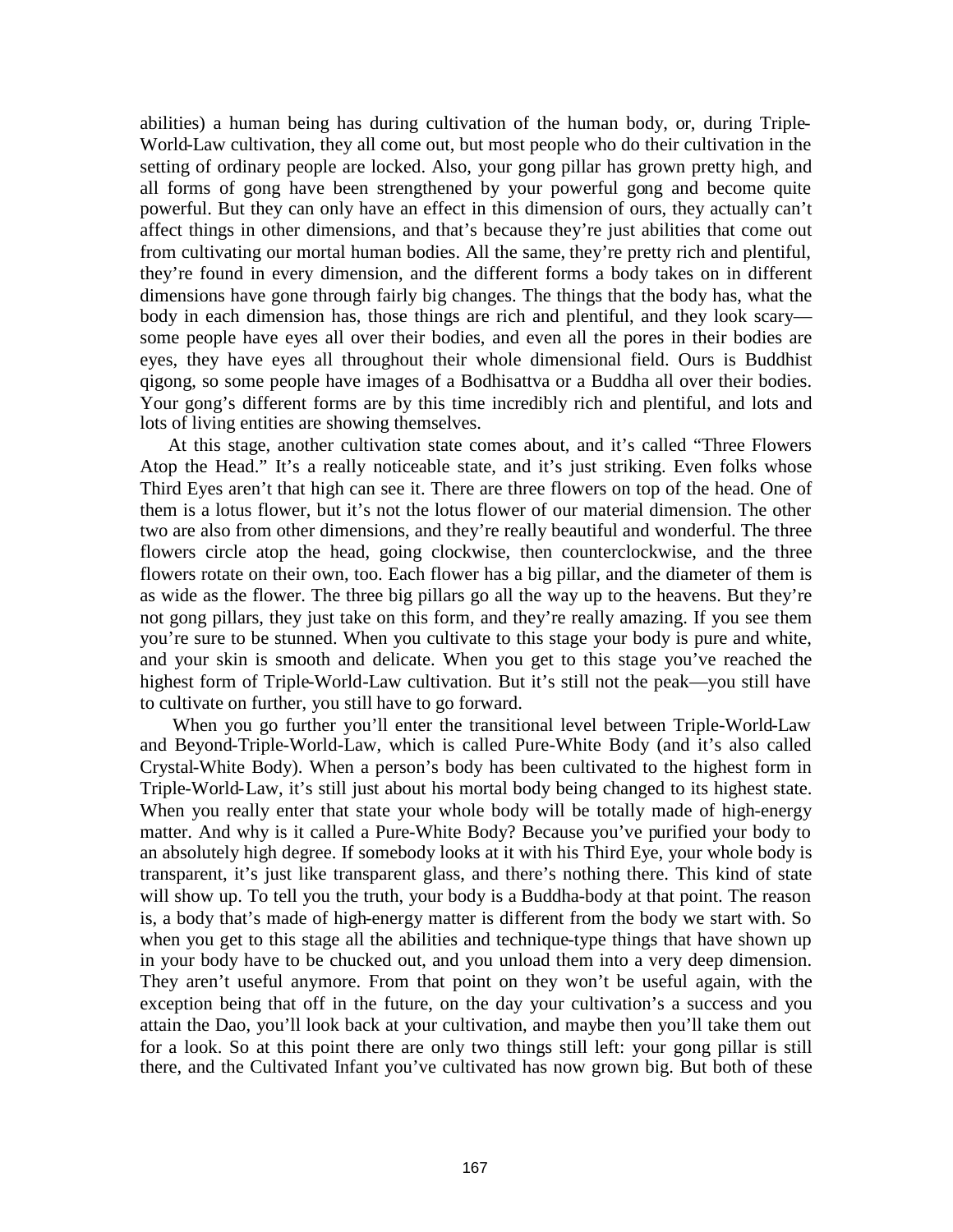are in a very deep dimension. People with a Third Eye that's not at a high level can't see them, they can only see that your body is transparent.

The Pure-White Body state is a transitional level, so when you keep cultivating you truly enter Beyond-Triple-World-Law cultivation, which is also called Buddha-body cultivation. Your whole body is made of gong, and at that point your character is stable. You start cultivation all over again and you see your abilities start to come out again, but those aren't called abilities anymore—they're called Buddha Law Divine Powers, and they control things in every dimension. They're unimaginably powerful. Later on as you keep on cultivating you'll know for yourself how to cultivate things at higher levels, just as you'll know the forms cultivation has at higher levels.

#### **Being Too Engrossed**

Let's talk about a problem. It has to do with being too engrossed. A lot of people have practiced qigong for a long time, and there are some other folks who haven't practiced qigong but who've been searching for the Truth their whole lives and trying to figure out the true meaning of life. When they learn our Falun Dafa they immediately resolve lots and lots of questions they had and that they couldn't find answers to. And as their thinking climbs a little higher they might get really excited. That's pretty much a given. I know, true cultivators realize the Law's significance, and they know you should cherish it. But there's a problem that comes up a lot: because of his happiness the person gets too engrossed, which just doesn't have to be, and it leads him to not act normal in the way he does things, or when he interacts with other people out in the ordinary world, or just when he's out and about. I'd say that's just no good.

For the most part, our practice does its cultivation right in the thick of the ordinary world. You can't disengage yourself from the ordinary world, and you have to cultivate with full awareness. You should still have normal relationships with other people. Of course your character is high, your attitude is proper, you are improving your character, you're raising your level, and you don't do bad things, you do good things—that's how you should be. But then there are people who come across as if there's something not right with them, it looks like they've had it with this secular world, and other people can't understand the things they say. So people say, "What did Falun Dafa do to him to make him like that? Looks like he's lost a few marbles." But actually, that's not what's going on. He's just too excited, he's not rational, and he's not acting normal. So think about it, acting like that isn't right, you've gone to the opposite extreme, and that's another attachment. You should get rid of it and just live and cultivate normally among ordinary people like everybody else. If when you're around ordinary people they see you as obsessed, and if nobody sees you as one of their own, then they'll all stay away from you, and nobody is going to give you a chance to improve your character. Nobody will think you're normal. How awful! So you've got to make sure you're aware of this. You've really got to handle yourself well.

Our practice isn't like the typical qigong practice, where people get all in a daze, they're all foggy, and they get obsessed. In our practice you have to know full well that you're cultivating yourself. Some people keep telling me, "Teacher, as soon as I close my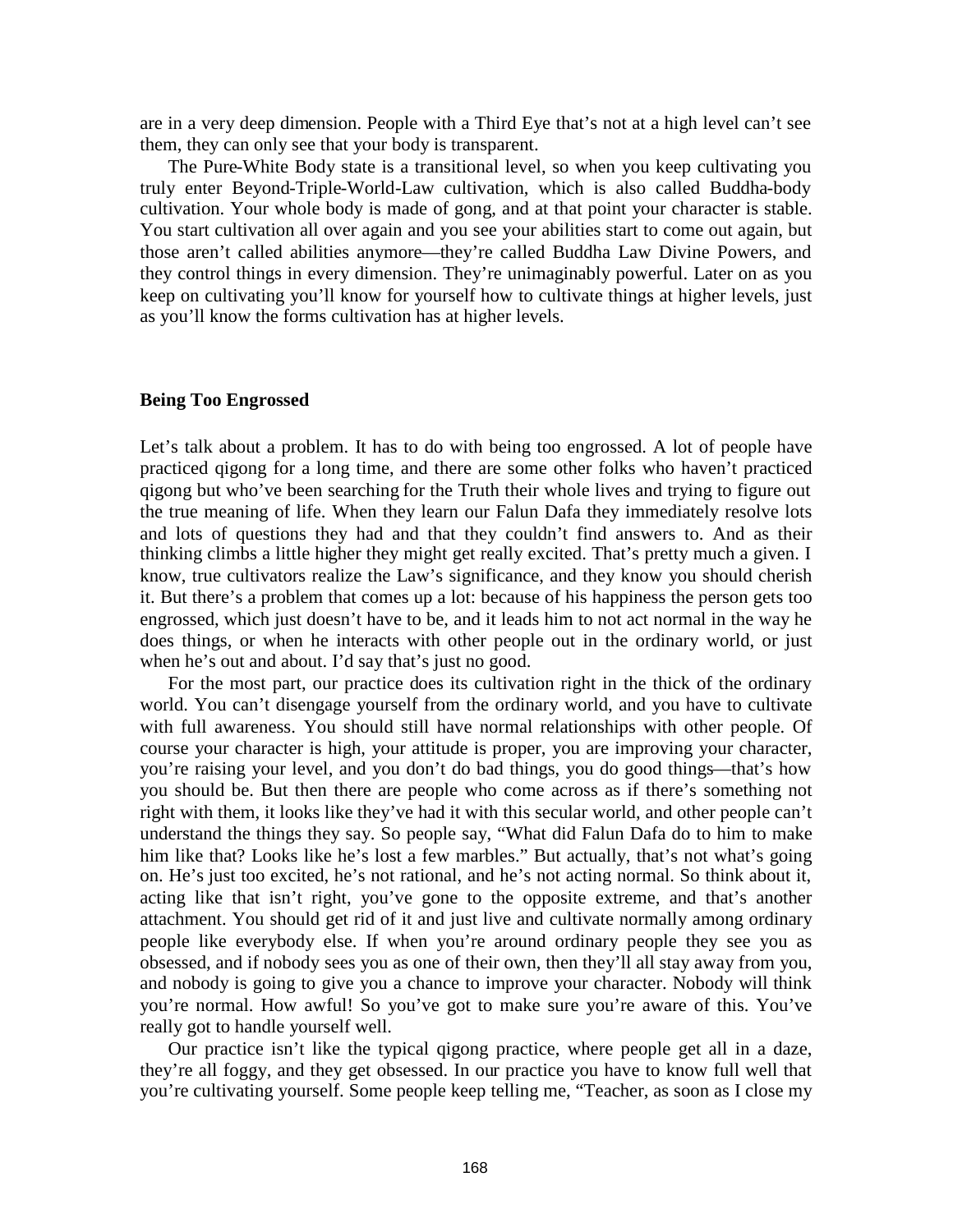eyes I start to sway." I'd say it doesn't have to be that way: you've gotten in the habit of giving up your master consciousness, and as soon as you close your eyes you lose your master consciousness, it vanishes. You've formed that kind of habit. How come you don't sway when you're sitting here? If you keep the state you have when your eyes are open, and just close your eyes lightly, will you sway? Definitely not. You think that's how qigong is done, you've formed a concept, and as soon as you close your eyes you're gone, and you have no idea where you went. We have a rule that your master consciousness has to be aware, and that's because this practice cultivates the real you. So you have to improve yourself while you're fully aware of it. Now, we have a meditation. And how do we do our meditation? As a rule, we say that no matter how deep your concentration gets, you have to know that you're practicing here, and you just absolutely can't get into that kind of state where you're totally oblivious. So what exactly will you experience? What will happen is that when you go sit there you'll feel wonderful, like you're sitting in an eggshell, and you'll feel really good, you'll know that you are cultivating, but you'll feel like your whole body can't move. These are things that have to happen in our practice. There's another cultivation state: you sit and sit, and then you discover that your legs are gone, you can't figure out where they went, and your body is gone, too, your arms are gone too, your hands are also gone, and only your head is left. As you keep meditating, you discover that your head is gone, too, and only your mind is left—there's just a little bit of awareness left knowing that you're cultivating here. If you can reach that point it will be more than good enough. And why is that? When a person does the exercises in that state his body is being evolved to its fullest extent. It's the best state. So that's why we have you enter into stillness in that kind of state. But don't go to sleep or get all foggy-headed. Somebody else might practice and get the good things then.

All of our practitioners really have to make sure they don't act out of the norm while they're part of the ordinary world. You wouldn't have a positive effect around ordinary people. They'd say stuff like, "How come they all get like that after they learn Falun Dafa?" It'd be as good as hurting Falun Dafa's name. So make sure you're really careful about all this. In the process of cultivating in other settings, too, you have to be careful that you don't get too engrossed. Demons will probably manipulate that kind of attachment.

### **Minding Your Speech**

Minding your speech is something that religions used to teach. But when they taught minding speech it mainly had to do with some specialized cultivators, like Buddhist monks and Daoist priests, who would keep their lips sealed and not say anything. They'd do nothing but cultivate, so the goal was to get rid of their human attachments just as much as possible. They believed that as soon as you have a thought, that's karma. In some religions they categorize karma into good karma and bad karma. But either way, good karma or bad karma, if you go by the Buddhist "Emptiness" or the Daoist "Nothingness," you don't want to generate it. So they'd say, "I won't do anything, then." That's because they couldn't see the underlying causes behind things, they just couldn't tell whether such-and-such was really something good or bad, or what underlying causes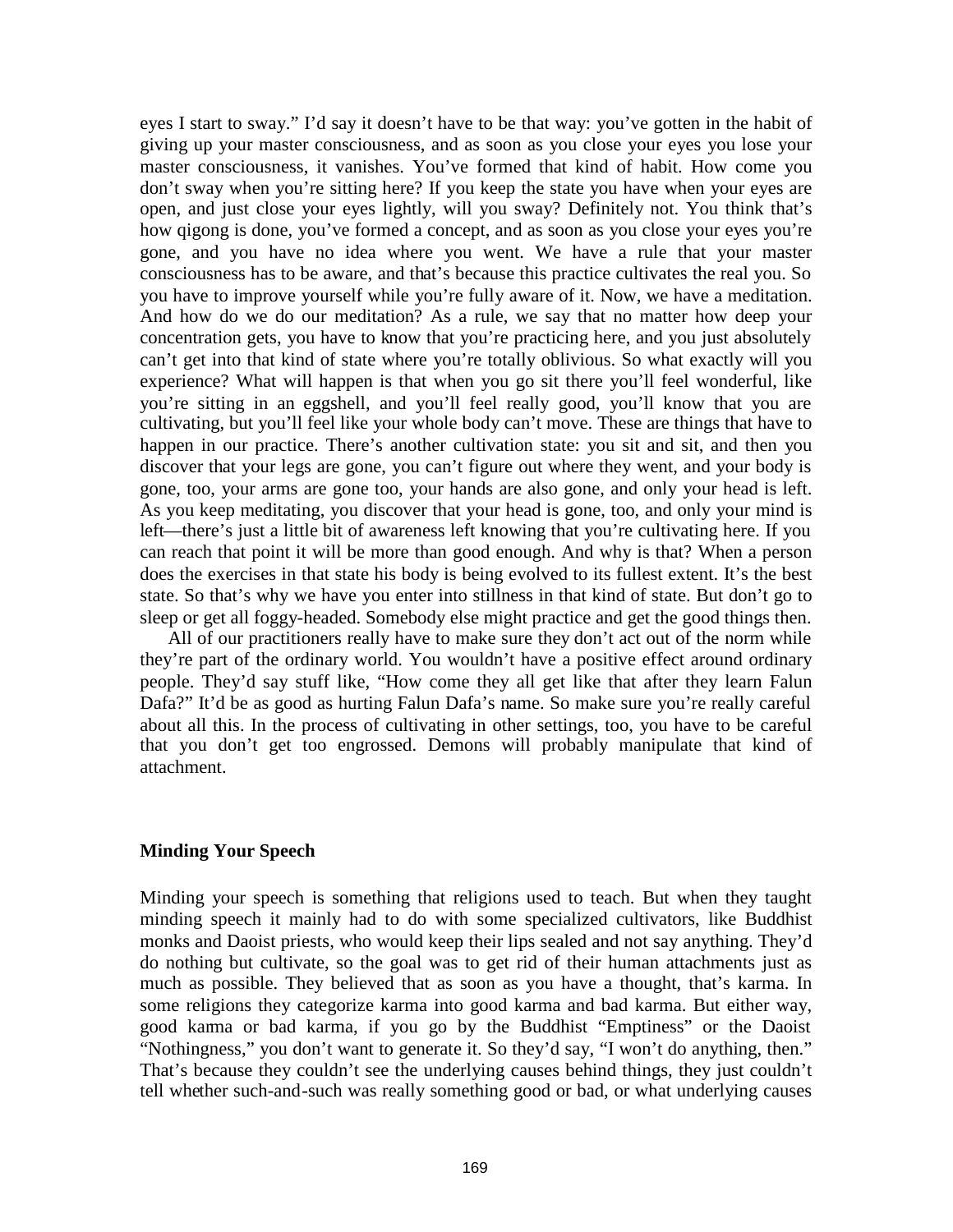were involved. Your average cultivator isn't at a very high level, and he can't see those things, so he'll be afraid that something that looks good on the surface might turn out to be bad when he does it. So they'd do their best to practice nonaction, they wouldn't do anything at all, and that way they'd avoid making more karma. And the reason is, when you've made karma you have to eliminate it, you have to suffer. Now for our cultivators, it's already set at what point you'll be Unlocked, and if you let something in that probably shouldn't be let in, it'll bring trouble to your whole cultivation. That's why they practiced nonaction.

When Buddhists teach minding speech, it means that a person's speech is directed by his thoughts, so his thought is about something. When a person's mind generates a thought, or it leads him to say something or do something, or when it directs his sensory organs or his four limbs, that in itself could be the kind of attachment ordinary people have. For example, the different ideas people have, "You're good," "He's not good," "You've cultivated well," "He hasn't cultivated well," and so on, all of these in and of themselves cause tension between people. Even in everyday scenarios, like "I want to do such and such," or "It should be done in such-and-such a way," even there maybe you've hurt someone without realizing it. Since the tensions people have are so complicated it's possible you've unknowingly made karma. So, since that's how it is, they keep their lips sealed completely and don't say a word. Religions used to always take minding speech very seriously, and it was done this way in religious practices.

Most of our Falun Dafa cultivators do their cultivating in the setting of ordinary people (the exception is those specialized disciples), so it's inevitable we live the normal life of an ordinary person in the ordinary world, and have that interaction with the world. All of us have jobs, and we should do our jobs well. Some people have to talk to do their jobs, so isn't there a conflict? No, there's no conflict. And why isn't there? The minding speech that we have to practice is totally different from theirs. Our cultivation discipline is different, so what's required of you is different. When we open our mouths to speak we should speak in line with a practitioner's character, we don't gossip, and we don't say negative things. You're a cultivator, so to decide whether or not you should say something you should see how you measure up to the standards of the Law. If it's something you should say, it's no problem as long as you're in line with a practitioner's character standard as measured by the Law. And besides, we have to talk about the Law and spread the Law, so not speaking wouldn't work. When *we* talk about minding speech, it's about the ordinary things like reputation and profit that you can't let go of and that aren't related to a cultivator's actual work in the world; it's about disciples in the same practice talking about pointless things with each other; it's about stuff that's done to show off because of attachments; about spreading rumors heard through the grapevine; and talking about other things in the world with a lot of excitement and interest. I think these are all attachments an ordinary person has, and we should mind our speech when it comes to these things. That's what we mean by minding speech. At one time monks took these things very seriously, and that's because they knew they'd make karma with one move of thought. That's why they taught about "body, mouth, mind." They talked about minding the body, which meant that a person shouldn't do bad things; by minding the mouth, they meant that you should be silent; and by minding the mind, they meant that you shouldn't even think about something. The specialized cultivators in monasteries used to be really strict about these rules. What we hold ourselves to are the requirements for a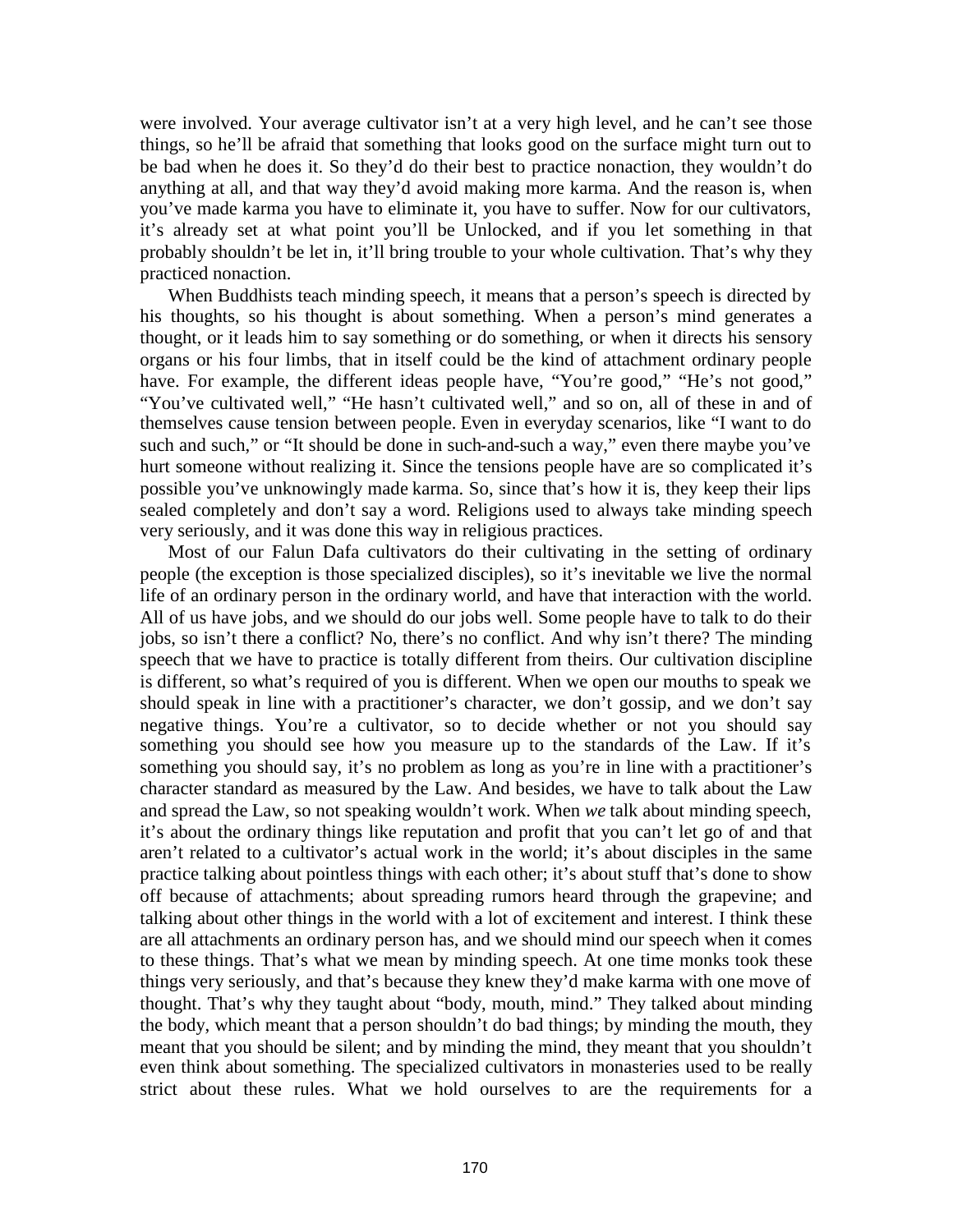practitioner's character, and it'll be fine as long as you handle well what you should and shouldn't say.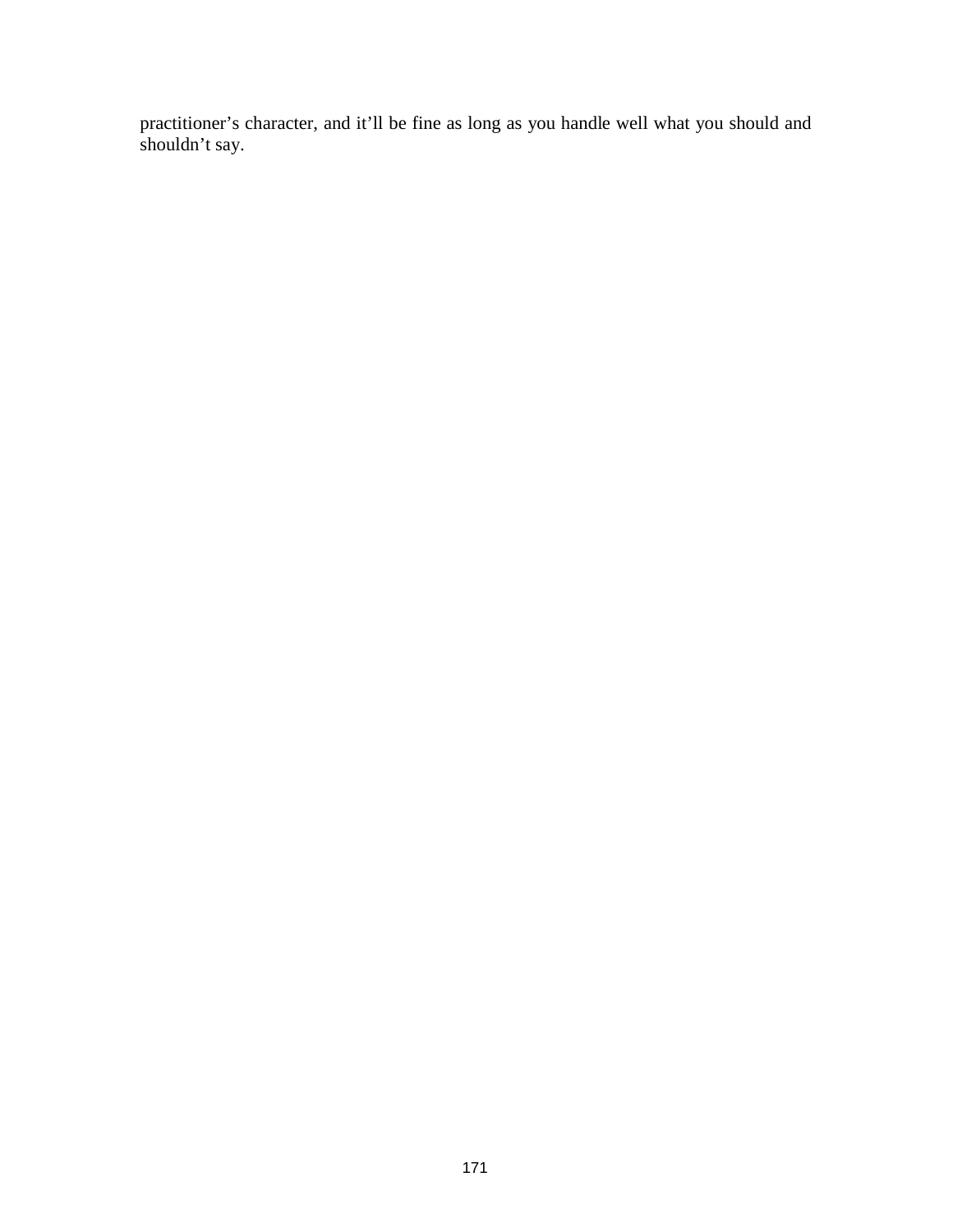# **The Ninth Talk**

### **Qigong and Athletics**

When people are on an average level, they tend to think that qigong and workouts are closely related. Of course, if you're going to talk about it on a low level, when you look at it in terms of having a healthy body qigong is pretty much identical to workouts. But when you look at the specifics of how it exercises and what approach it takes, then it's very different from a workout. If a person wants to get healthy by working out, he has to exercise more and step up his workouts. But qigong cultivation, it turns out, is just the opposite—you don't have to move, and even when there is movement it's relaxed, slow, and smooth, or it's even motionless or still. So that's quite different from how workouts are done. Now if we want to talk about it on a high level, then qigong isn't just about healing and fitness, it has higher things and profounder meaning. Qigong isn't just about those few little things that are at the level of ordinary people. It's a higher thing, and it manifests differently at different levels. So it goes far beyond ordinary people.

Now in terms of the fundamentals of their exercises, there's also a big difference. Athletes have to increase how much energy they expend. And that's especially true for today's athletes. They have to ready their bodies for today's level of competition and meet its standards, so they have to keep their bodies in top shape. And to do that, they have to increase how much energy they expend so that they'll have enough blood circulation in their bodies, and that will increase their metabolic abilities and ensure that their bodies are always going in the direction of improving. Why do they want to increase their metabolic abilities? Because athletes' bodies always need to be in a state that's progressing toward the best condition for competition. The human body is made up of countless cells, and those cells go through a process like this: the newly divided cells are full of vitality and they're in a state of growth. When they reach their limit, they can't grow anymore, and they can only start to decline. When they decline to the lowest point new cells replace them. Let's use 12 hours of the day as an analogy. From 6 o'clock in the morning on, when a new cell divides it keeps growing and growing; 8 or 9 o'clock, or even past 10 o'clock are really good periods of time for it. When 12 o'clock rolls around, it can't go up anymore, and it can only slide down. In the time that remains that cell still has half of its vitality left, but that half of its vitality isn't suitable now for the competitive form an athlete needs to be in.

So what do they do? They step up their training and increase their blood's circulation so that they'll generate new cells and replace the old ones. That's the approach they take. So in other words, before the cells finish the full course of their life, when they're halfway through it, they are excreted out. That's why their bodies are always strong and improving. But a human being's cells can't keep on dividing like that forever. There's a limit to how many times a cell can divide. Suppose during a person's lifetime his cells can each divide 100 times (actually, they can divide more than even a million times), and let's suppose that when a normal person's cells divide 100 times he can live 100 years. But now his cells have only lived half their lives, and so he can only live 50 years. We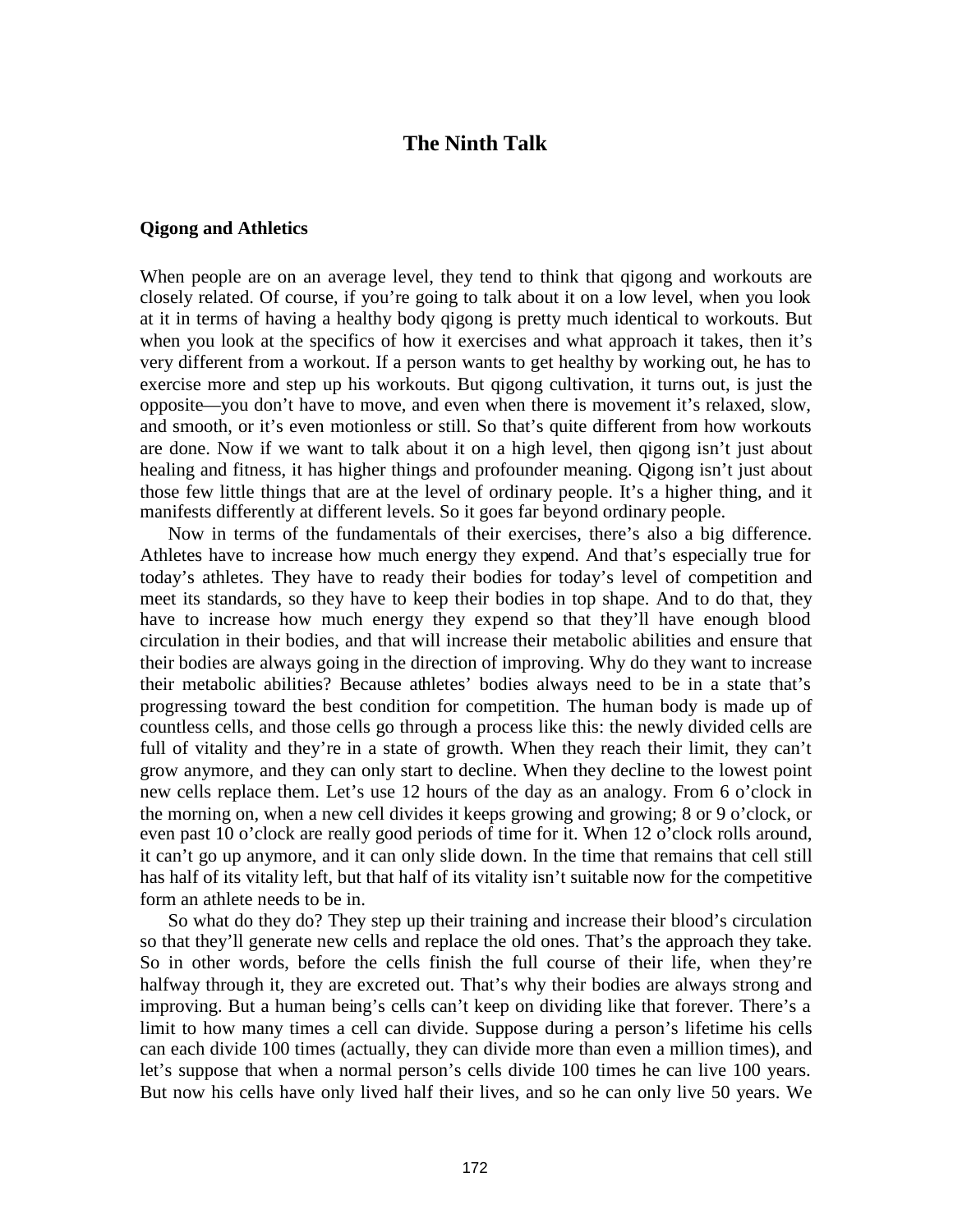haven't seen athletes having too big a problem, though, and that's because nowadays athletes are weeded out from competition before they hit 30. That's especially true nowadays when the competition level is high and a large number of athletes get weeded out, and they just go back to a normal life and they don't look like they've been affected that much. At least in theory that's basically what happens—it keeps them in good physical shape but shortens their lives. On the outside athletes who are in their teens look like they're in their twenties, and the ones in their twenties look like they're in their thirties. Athletes often give people the impression that they grow up faster and age quicker than other people. So there's both pros and cons. We should look at both sides of the coin, right? So what I described is in fact the approach they take.

Qigong cultivation is exactly the opposite of working out. The movements don't have to be vigorous, and when there are movements they're relaxed, slow, and smooth. They're really slow, and people are even motionless or become still sometimes. You know, in the cultivation method of sitting in deep meditation, a person stays still, even his heart rate slows down, and everything else, like his circulation, even slows down. There are a lot of yoga masters in India who can sit submerged in water for days or be buried underground for days, they can make themselves completely still, and they can even control their heartbeats. Let's say people's cells divide once a day. Then, if a cultivator makes the cells in his body divide once every two days, once a week, once a half month, or even longer, then he's extended his life. And what we're talking about here, are just those practices that cultivate only a person's nature, and not longevity. They too can achieve this—they can extend their lives. Now maybe some people are thinking, "Isn't your life pre-set? What makes you think somebody who doesn't cultivate longevity could live longer?" That's true, but, it's because that kind of cultivator's life can be extended when his level breaks through the Three Realms, although he'll look really old.

Practices that truly cultivate longevity constantly store up the collected high-energy matter in the cells of the human body, and as its density constantly grows, it is gradually able to suppress the cells of an ordinary person and slowly replace those ordinary human cells. When that happens there are fundamental changes and you will stay young forever. Of course, it's a very slow process that happens over the course of cultivating, and you really have to give a lot of yourself to it. You're working the body, tempering the will, and it's really not easy. When you're in the middle of tensions that test your character, can you stay calm inside? Or when things that directly impact you come up, can you stay calm inside? That's really hard to do. So it's not like when you want to do that you just can. You can only do that when your character and your virtue have improved by cultivating.

There have always been a lot of people who lump qigong in with ordinary workouts, when the truth is, they're incredibly different. They aren't the same at all. The only thing in common is that at the lowest level, when somebody is working on qi at the lowest level and trying to heal himself and get fit so that he can have a healthy body, there it has the same goal as working out. But when it gets to a high level, that's not what it's like at all. There's a purpose behind purifying the body in qigong. And what's more, qigong practitioners have to follow higher truths—they can't just follow the truths of ordinary people. Now working out, on the other hand, that's just an ordinary people's thing.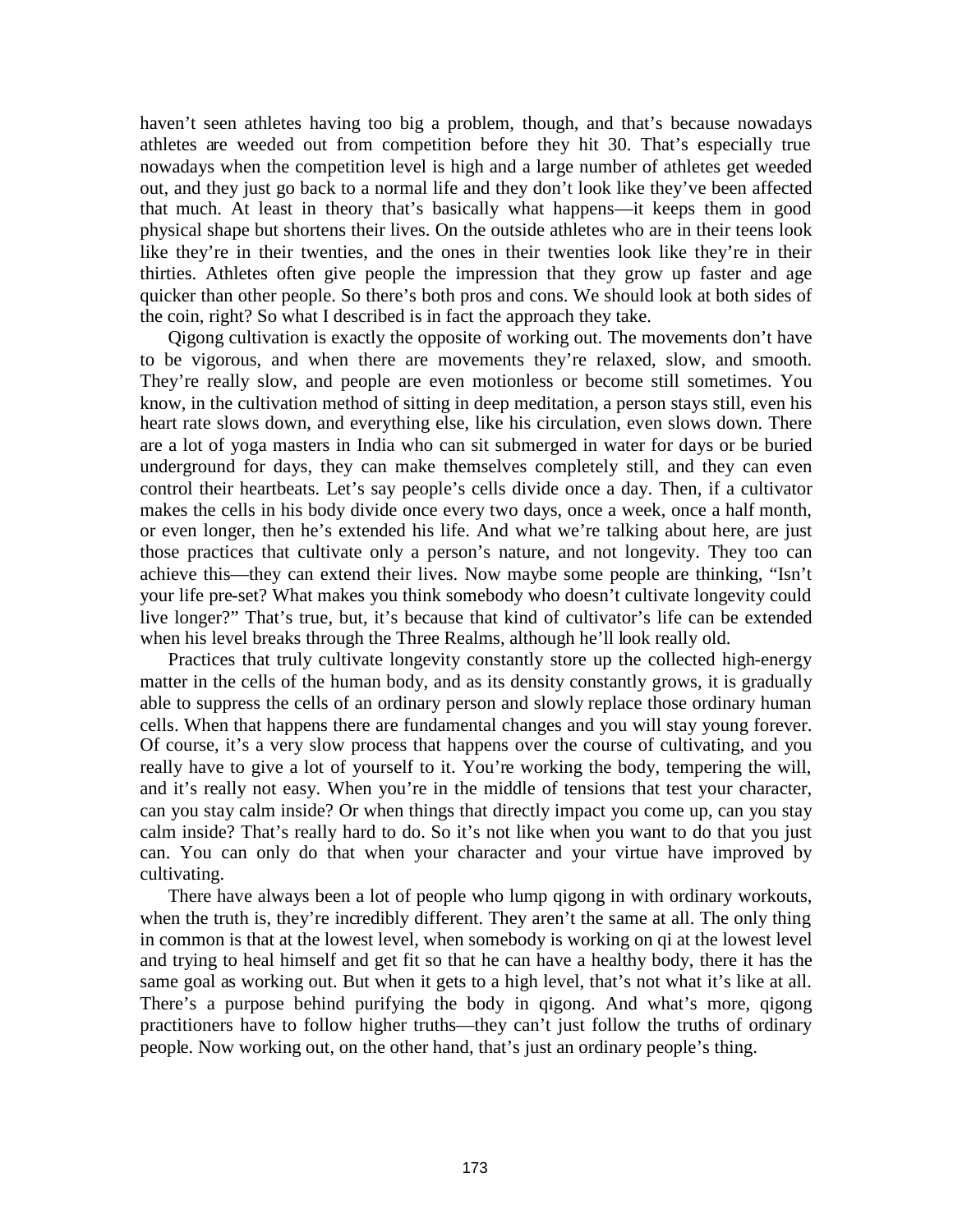# **Thoughts**

To talk about thoughts is to talk about the activity in a person's mind. How does the cultivation world look at the thoughts that go with the activity in a person's brain? What do they make of the different forms people's thinking (thoughts) takes? And how does it come to be? There are still a lot of questions modern medical science hasn't answered in its study of the human brain, and that's because thoughts aren't as easy to grasp as what's on the surface of our bodies. On deeper planes and in different dimensions they have different forms. But they aren't like what some qigong masters have said either. Some qigong masters really don't know what's going on, so they can't explain them well. They think that when their brain makes a move, or when a thought is produced, that they're able to do something, and so they go and say that they used their mind to do that, that their thoughts did that. But in reality it wasn't done by their thoughts at all.

Let's first talk a little about where a person's thinking comes from. There was a saying back in ancient China, "the heart is thinking." Why did they say the heart was thinking? The science in ancient China was really developed, since it directly studied things like the human body, life, and the universe. Some people really do, beyond a doubt, sense that their heart is thinking, while other people really do sense their brain thinking. And why does that happen? There's something to this "heart is thinking" that they talked about. The reason is, we can see that an ordinary person's master soul is very small, and that the real message sent by a person's brain doesn't come from the brain itself. It's not sent by the brain, but by the person's master soul. A person's master soul doesn't just stay at the Niwan Palace (the Niwan Palace that Daoists talk about is what our modern medical sciences call the pineal gland), if our master soul is at the Niwan Palace we'll really, truly sense that the brain is doing the thinking and sending out messages, and if it's at the heart we'll really, truly sense that it's the heart doing the thinking.

The human body is a small universe. The many, many beings a practitioner has can switch positions. If his master soul shifts its place, say, if it goes over to the belly, then he'll sense that it's really his belly that's doing the thinking, or if his master soul goes over to his calf or his heel, he'll sense that it's his calf or heel that's thinking. Guaranteed. I know it sounds pretty hard to believe. Even when your cultivation hasn't reached that high a level you can sense it happening. If a person's body doesn't have a master soul, if he doesn't have his temperament, disposition, or characteristics, if he doesn't have these kinds of things, it's just a hunk of flesh, and he's not a complete human being with his own distinctive traits. Then what function does the human brain serve? If you ask me, in the form of this material dimension of ours the human brain is just a processing plant. The real message is sent out by the master soul, but what he sends out isn't language. What he sends out is a type of cosmic information, and it conveys certain meanings. After our brain receives that command it processes it into today's language, into this form of expression, and we express it through gestures, or the expressions in our eyes, and with all our body language. That's what the brain does. The true commands and the true thinking are issued by the master soul. People often think that it's directly due to what the brain does on its own, when in fact, sometimes the master soul is at the heart, and some people really do feel that their hearts are thinking.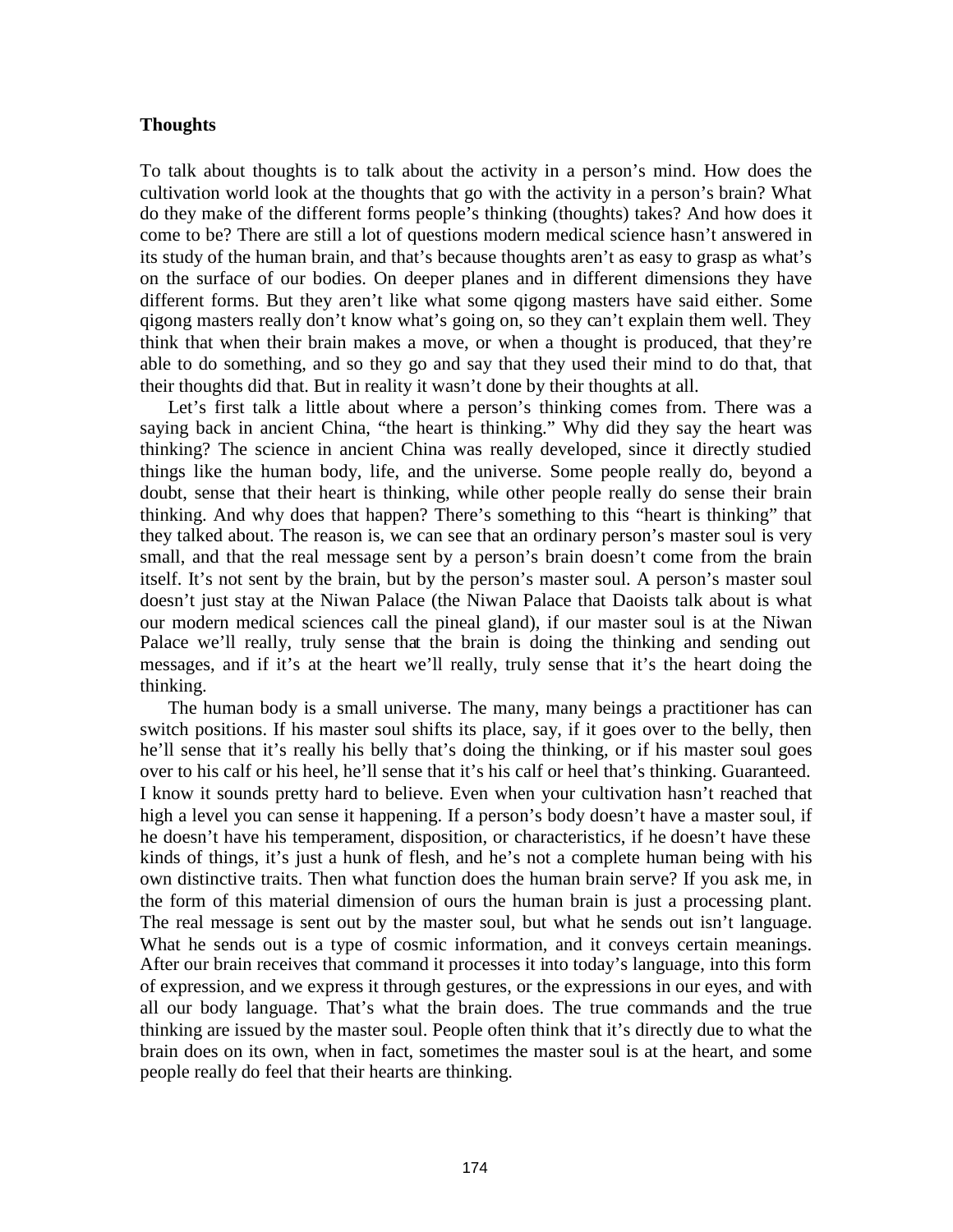Today people who research the human body think that what a person's brain sends out is something like an electrical wave. For now we won't talk about what it actually sends out, but we can say they've acknowledged that it's material. So that's not blind belief. And what does the thing that's sent out do? Some qigong masters say, "I can move things with my thoughts," or "I can use my thoughts to open your Third Eye," or "I can use my thoughts to heal you," and so on. But in fact, some qigong masters are clueless about what abilities they have, and they're all confused. They only know that when they want to do something they just need to think about it and it works. What actually happens is that when their thoughts are at work, their abilities are being directed by their brain's thoughts, and they do specific things under the command of their thoughts. His thoughts can't actually do anything by themselves. When a qigong practitioner does certain things it's his abilities that do the work.

Abilities are innate to the human body. But as our society develops, the thoughts in people's minds become more and more complicated, people take practical things more and more seriously, and they come to rely more and more on so-called modern tools. And so people's innate abilities have been atrophying more and more. Daoists talk about returning to one's original, true self, and in the process of cultivating you have to strive to be true, eventually return to your original, true self, and go back to your original nature. That's when these innate abilities of yours display themselves. Today we call them supernatural abilities, but they're actually all just a person's innate abilities. Our society seems to have been moving forward, when in fact it's been going backward, and it's moving further and further away from the nature of the universe. The other day I mentioned that Master Zhang Guo rode his donkey backward. Maybe people don't know why he did that. He realized that going forward was actually going backward, that people are going further and further away from the nature of the universe. Over the course of the universe evolving, and what I'm about to say is especially true now that people have been forced to ride the wave of commercialism, a lot of people's morals are a wreck, and they're moving further and further from the nature of the universe—to be True, Good, and Endure. The folks who've been pulled under by the wave in the ordinary world can't sense just how bad mankind's morals are now. And that's why some people even think it's a good thing. People can only realize how horrible mankind's morals have gotten by taking a look back after they've improved through character cultivation.

Some qigong masters say things like, "I'll develop your abilities for you." Develop what abilities?! A person's abilities don't work without energy, and when they haven't emerged yet how could you develop them? When his abilities haven't been strengthened and shaped by his energy, you think you could develop them? Forget it. That "developing abilities" stuff he's talking about just has to do with connecting the abilities that have already formed with your brain so that they'll act at the command of your brain's thoughts. And he thinks that it counts as developing your abilities. But the truth is, he hasn't developed any abilities for you. He's just done that little thing.

With a practitioner, his thoughts direct his abilities to do things. But with an ordinary person, his thoughts just direct his four limbs and his sensory organs to do things. It's like a factory whose production office or general manager's office sends out instructions, and the different, specific operational departments carry out the task. Or it's like the headquarters of an army, where the command center gives orders and directs all the troops to carry out a mission. When I was giving classes in other regions I often talked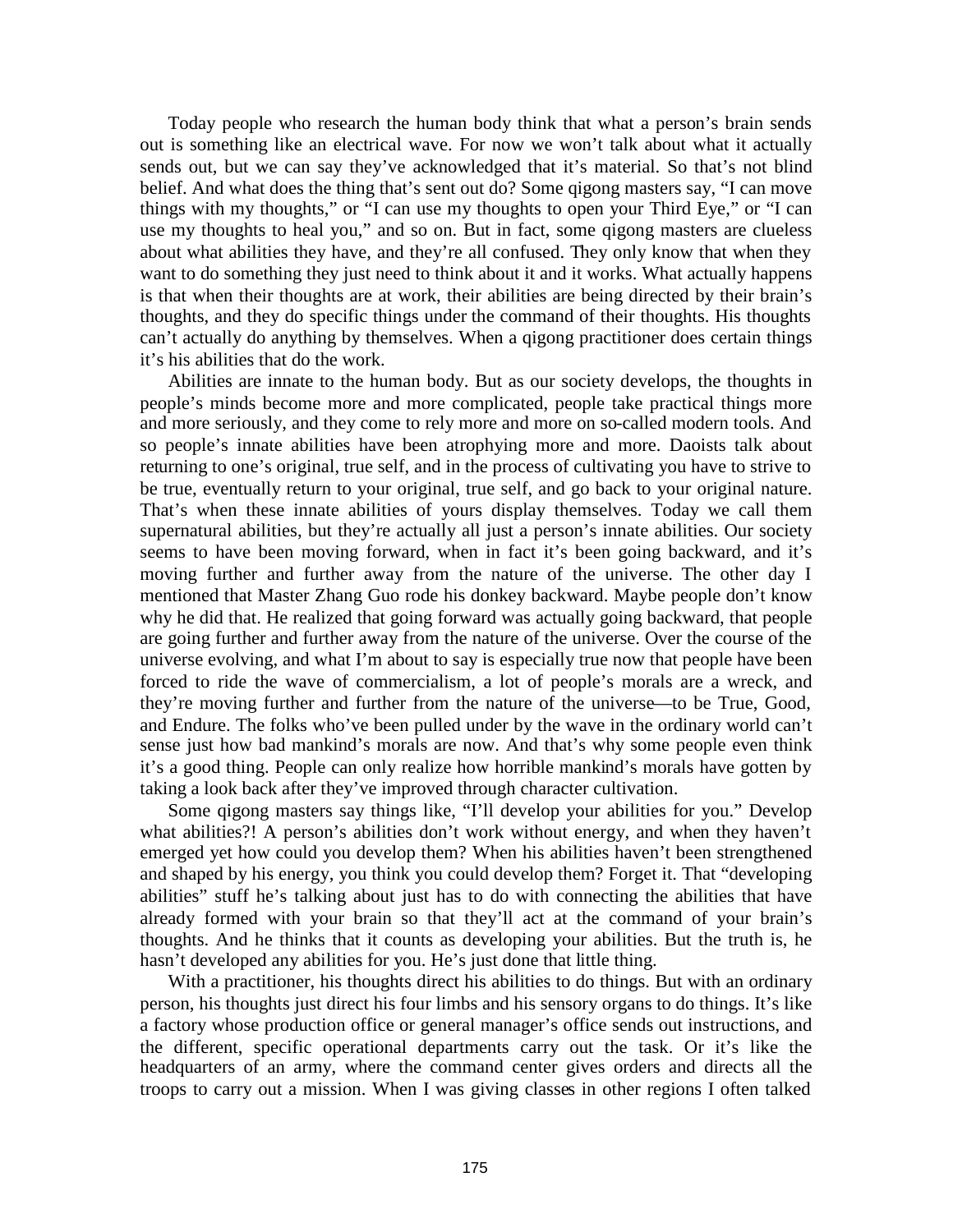about this with the officials of local qigong research societies. They were stunned— "We've always been studying how much potential energy and latent consciousness the human mind has..." But that's wrong in fact, and they've been off track from the get-go. I've said that to do human-body science a person's thinking really has to change, and you can't try to look at higher things with ordinary people's ways of reasoning or understanding things.

So now that we're talking about thoughts, I can tell you that there are some other forms of them. For example, some people talk about latent consciousness, the subconscious, inspiration, dreams, and so on. Now about dreaming, there isn't any qigong master who wants to explain it. When you were born, a "you" was born at the same time in many dimensions of the universe, and they're part of the complete you, they're interrelated, and their thoughts are interconnected. And you also have your master soul, subordinate souls, and other beings, all kinds of them, and they have their images and exist in your body, and every cell and each of your organs assume the forms in which your image and messages exist in other dimensions. So it's just extremely complex. In your dreams things are one way one moment and then different the next. Where on earth do they come from, anyway? In the medical sciences they say that this is due to changes taking place in your cerebral cortex. That's how it is in this material form, but in reality, it's the result of your being affected by messages from other dimensions. That's why you feel all foggy-headed when you're in a dream. But none of those things have anything to do with you, and you don't need to pay attention to them. There is one kind of dream that does directly have to do with you, though, and we can't really refer to these dreams as dreams: it's where your master consciousness, meaning, your master soul, sees your family approach you in your dream, or you have a real-to-life experience, or you see or do something. If that's the case, your master soul really did do something or see something in another dimension, it's you who did it, and you were clearheaded and you had a real experience. Those things really do exist. It's just that they exist in other dimensions and they were done in other space-times. So can you say they're dreams? You can't. Your physical body on this side was definitely sleeping, so for you it's just a dream. Only those dreams have a direct bearing on you.

As for people's inspiration, the subconscious, latent consciousness, and all that, I'd say those terms weren't coined by scientists. They were made by wordsmiths and they're based on the states of mind that ordinary people know. They aren't scientific. So just what exactly is the latent consciousness people talk about? It's hard to explain, and it's pretty vague. All the different types of messages in a person are really complex, and they look like some on-and-off vague memory or something. Now as for the subconscious that people talk about, that's pretty easy for us to explain. If you go by how a subconscious state is defined, it's usually about a person doing something while being foggy-headed. People will often say that he did that thing unconsciously, or not intentionally. The subconscious is exactly the same as the subordinate consciousness that we talk about. So when a person's master consciousness relaxes and stops controlling the brain and he's in a foggy state, almost like he's fallen asleep, or when he actually is asleep, while he's in that unconscious state there's a good chance he'll be controlled by his subordinate consciousness, or his subordinate soul. At that time the subordinate consciousness can do certain things. So to put it another way, those things are done when you're foggy-headed. But usually those things won't be done wrong, and that's because the subordinate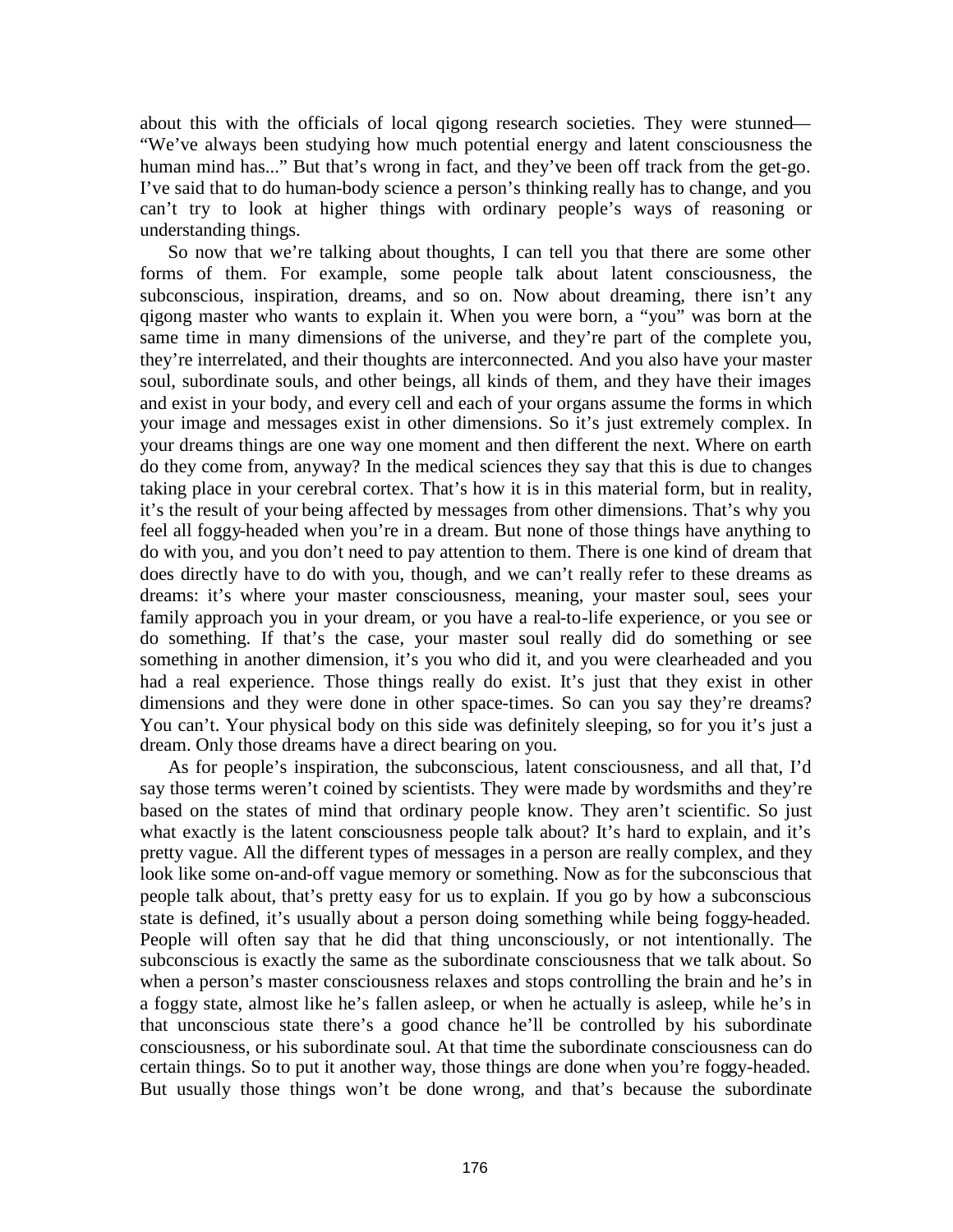consciousness can see the essence of things in another dimension and he isn't deluded by the ordinary world. That's why when you come back to your senses and look at what you did, you'll say, "How'd I do that so badly? I wouldn't have done it like that if I was clearheaded." But, even though right now you say it's bad, when you look back at it again a little later, maybe in ten days or half a month, you'll say, "Wow, I did a great job! Now how did I do that back then?" That happens a lot. The reason is, the subordinate consciousness doesn't care about the immediate result, but what it does will have a good result later on. And then there are things that don't have any impact later on and that just have an effect right then and there. Then when the subordinate consciousness does that kind of thing he'll probably do it really well right then.

Then there's another form of thought, and it has to do with those of us who have great bases. Often those people are more likely to be controlled by higher beings and made to do some things. Of course, that's something different and we won't say more about it here. We're mainly talking about the states of consciousness that come from us human beings ourselves.

So now about inspiration, this is again a term that wordsmiths came up with. In general people think that inspiration has to do with all the knowledge somebody's gained over the course of his life shooting out like a spark in the flash of an instant. I'd say that if you look at it in terms of the theory of materialism, as a person gains knowledge over time, the more knowledge he gains and the more he uses the brain, the sharper his brain should get. And when he needs an idea it should just flow right out, and there shouldn't be a question of inspiration, right? Whenever people call something "inspiration," or when inspiration comes, that's not how it happens, though. It often comes when somebody is thinking hard, he thinks and thinks, and finally he feels like he's run out of knowledge and it seems like he can't come up with anything, or it comes when he just can't go on writing an article, or when he's all out of ideas composing a song, or when he just can't get anywhere on a scientific research project. Usually at that point he's so tired his veins are throbbing, he's covered the floor with cigarette butts, and his brain aches from all the effort, but he still hasn't come up with anything. So then what state is he in when inspiration finally comes? Let's say he gets tired and thinks, "Forget it, time for a break." Now the more his master consciousness controls the brain, the less chance there is for another being to step in. So once he takes a break, he relaxes his mind a little, stops thinking about it, and in that state that's free of intention he suddenly thinks of something, or an idea comes up from his brain. That's how inspiration usually comes.

So why does inspiration come at that instant? The reason is, when a person's master consciousness controls his brain, the more he uses his brain the tighter he controls it, and the harder it is for his subordinate consciousness to come in. When he thinks so hard that his head aches, and when he's so frustrated about not coming up with any ideas, his subordinate consciousness, who's also part of his body, who was born at the same time from his mother's womb, and who controls part of his body, he suffers along with the person and he too gets a headache, and it aches pretty bad. And when the person relaxes his master consciousness, his subordinate consciousness will project what he knows into his brain, and that's because a subordinate consciousness can see the essence of things in other dimensions. Then he's able to get results in his work, complete his paper, or finish composing that song.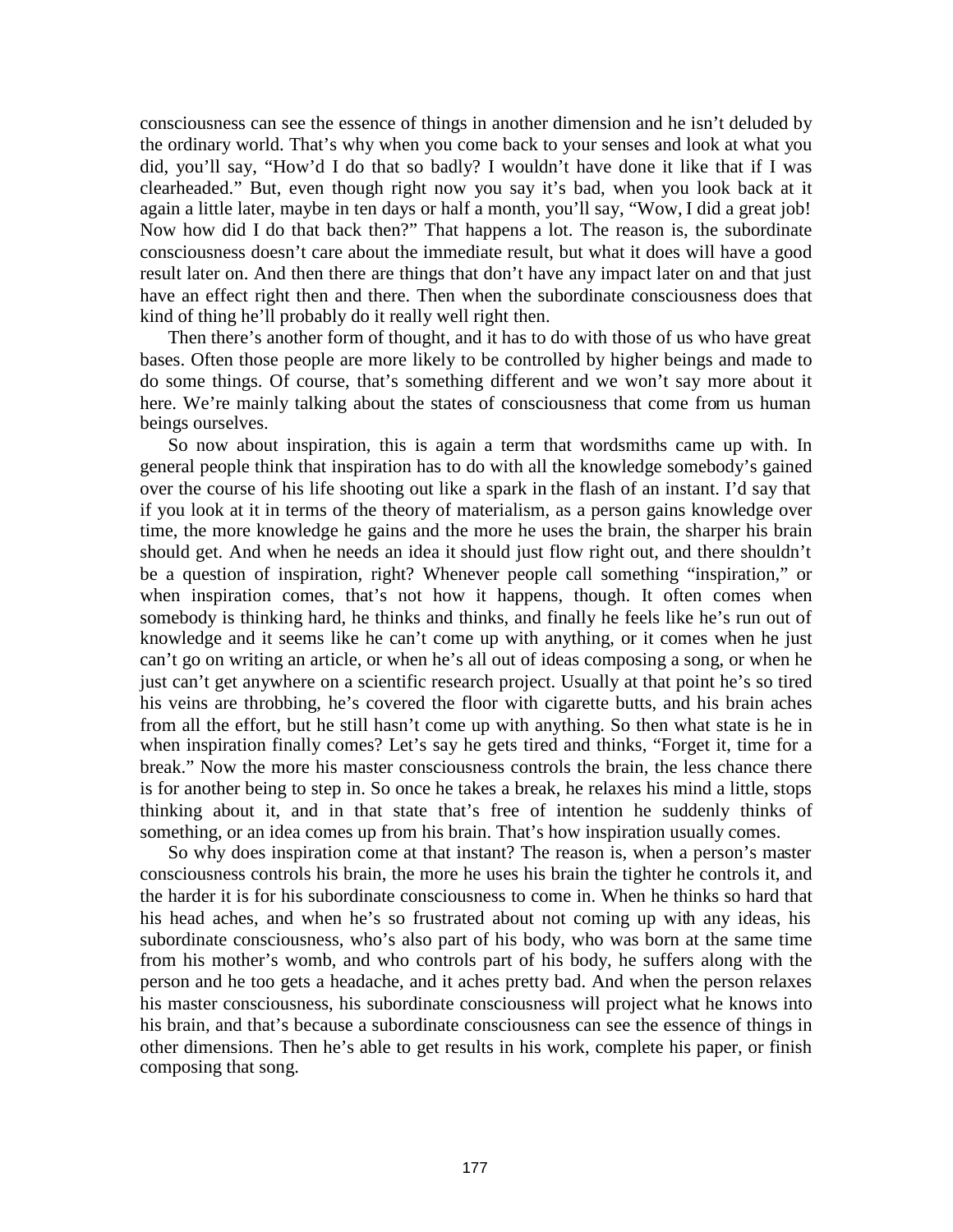Maybe some people are going to say, "Then let's tap into our subordinate consciousnesses!" It's just like the note somebody passed up to me a moment ago asking, "How do we connect with our subordinate consciousnesses?" You can't connect with him, because you just took up cultivation and you don't have any skills. You'd better not make any contact. Your motive is definitely an attachment. Maybe some of you are thinking, "Can't we utilize our subordinate consciousness to generate more wealth and push society forward faster?" No! And why not? Because what your subordinate consciousness knows is still really limited. Dimensions are so complex and the number of levels is just huge, and the structure of the universe is awfully complex, so he only knows about what's in his dimension and he doesn't know about anything beyond his dimension. And on top of that there are so, so many different-level vertical dimensions. Only higher beings at really high levels can control mankind's progress, and it moves forward according to the laws that govern development.

The ordinary world progresses according to the laws that govern history. Maybe you want it to develop in such-and-such way or to achieve certain things, but those higher beings don't think that way. Couldn't the folks in ancient times think of the airplanes and trains and bikes we've got today? I'd say there's no guarantee they didn't think of them. They couldn't create them because history hadn't progressed that far yet. On the surface, when you look at it with the theoretical understanding that ordinary people are used to, or from the knowledge mankind has today, you'd think that they couldn't create those things because people's science hadn't reached that stage yet. But the truth is, how people's science develops also follows history's arrangement. It's wishful thinking when you try to achieve certain goals just because you want to. Of course, it's easier for some people's subordinate consciousnesses to play a role. There was a writer who said, "When I write a book, I can write dozens of pages every day and I don't get the least bit tired. If I want to get it done quickly it just flows right out. And people think it's pretty good when they read it." Why would that happen? It's the result of his master consciousness and his subordinate consciousness both playing a part—his subordinate consciousness could play half the role. But that isn't the case for everybody. Most subordinate consciousnesses don't bother to get involved, and if you want them to do things for you it won't turn out well, and you'll end up with the opposite result.

## **A Calm Mind**

When a lot of people do the exercises their minds can't become still, and so they go all over the place to ask qigong masters, "Teacher… what can I do? Why can't my mind become still when I'm doing the exercises? As soon as I become still I start thinking of all kinds of things all over again, I daydream about everything." It's really wild, like a raging river, and everything comes up, and you're just not able to still your mind. And why can't you? Some people don't understand it, and they think there's got to be some secret of success, so they seek out famous masters, "Please let me in on your special tips, and then my mind can become still." But the way I see it, that's still looking outward. If you want to improve yourself, you need to look inward and work hard on your mind. That's the only way you can truly improve, and that's the only way you can become still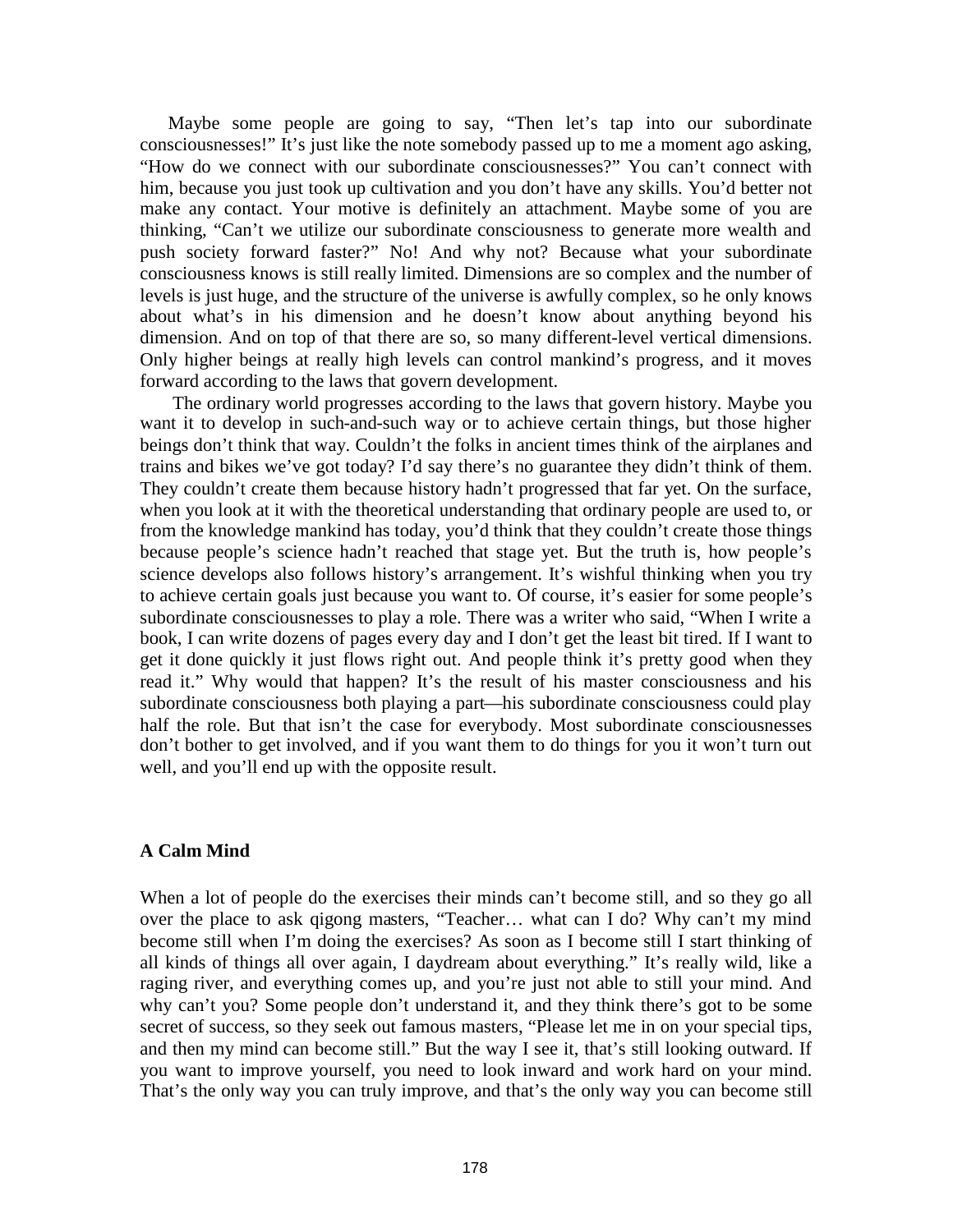inside in meditation. Being able to still your mind indicates your mastery. Your power of concentration is a reflection of your level.

Now, can an ordinary person just still his mind at the thought of it? Not at all, unless maybe he's somebody with a great base. So what this means, then, is that the real reason somebody can't become still inside doesn't have to do with technique, and it's not because there's some kind of signature move. Instead, it's because your thinking, or your mind, isn't pure. When you're in the ordinary world, there are clashes between people, you fight tooth and nail with other people to benefit yourself, or over your emotions and desires, and over all those passions you're attached to, you can't seem to let go of those things, and you can't seem to take them lightly—then if you want to become still, good luck! Some people who do qigong will come right back, "I don't buy that. Watch, I'll just still my mind, and I won't have wild thoughts." But just moments after they finish saying that those thoughts pop right back up again. It's your mind that's not pure, and that's why you can't become still.

Maybe some people don't agree with my view. "Don't some qigong masters teach people to use certain techniques? You can concentrate on one thing, visualize, focus on the elixir field, look in at your elixir field, or chant Buddha's name, and so on." Those are methods, but they're not just methods, they reflect somebody's degree of mastery. So then what degree of mastery somebody has, that's in fact related to the cultivation of character we talk about and the improvement of levels—he can't still his mind just by using those methods. Don't believe me? Give it a try. All those desires and attachments of yours are so strong and dominant, and you can't let anything go—see for yourself if you can become still. Some people say, "Chanting Buddha's name works." Can you still your mind just by chanting Buddha's name? And then there are folks who say, "Buddha Amitabha's discipline is easy to practice, you just need to chant Buddha's name." Have you tried? I'd say that's an indication of your mastery. Sure, you say it's easy. But I say it's not. No discipline is easy.

We know that Shakyamuni taught "Concentration." But what did he teach before Concentration? He taught "Precept." You can only achieve Concentration when you've given up all your desires and passions, when nothing's left. Isn't that how it works? But Concentration is a kind of mastery, and you won't be able to completely fulfill Precept in one shot. As you slowly give up all those bad things of yours your ability to concentrate will improve step by step. When somebody chants Buddha's name he has to chant without any distracting thoughts, he can't have anything on his mind, and he'll chant until all the other parts of his brain go numb and he loses awareness of everything, one thought replaces tens of thousands of others, and each word of "Buddha Amitabha" appears before his eyes. Isn't that about mastery? Can you pull that off right on day one? You can't. And if you can't, you definitely won't have a still mind. Don't believe it? Give it a try. While your mouth's chanting over and over, your mind is thinking about everything. "How come my supervisor at work doesn't think highly of me? And why'd he give me such a small bonus this month?" The more he thinks about it the angrier he gets, he gets furious, but his mouth is still chanting the Buddha's name. Would you say he can practice like that? Isn't that about mastery? Isn't that about your mind not being pure? For some people the Third Eye is open and they can look inside their bodies and see the elixir field. And as elixir builds up at a person's lower abdomen, the purer that energy matter is, the brighter it is, and the less pure it is, the darker and more blackened it is. So can you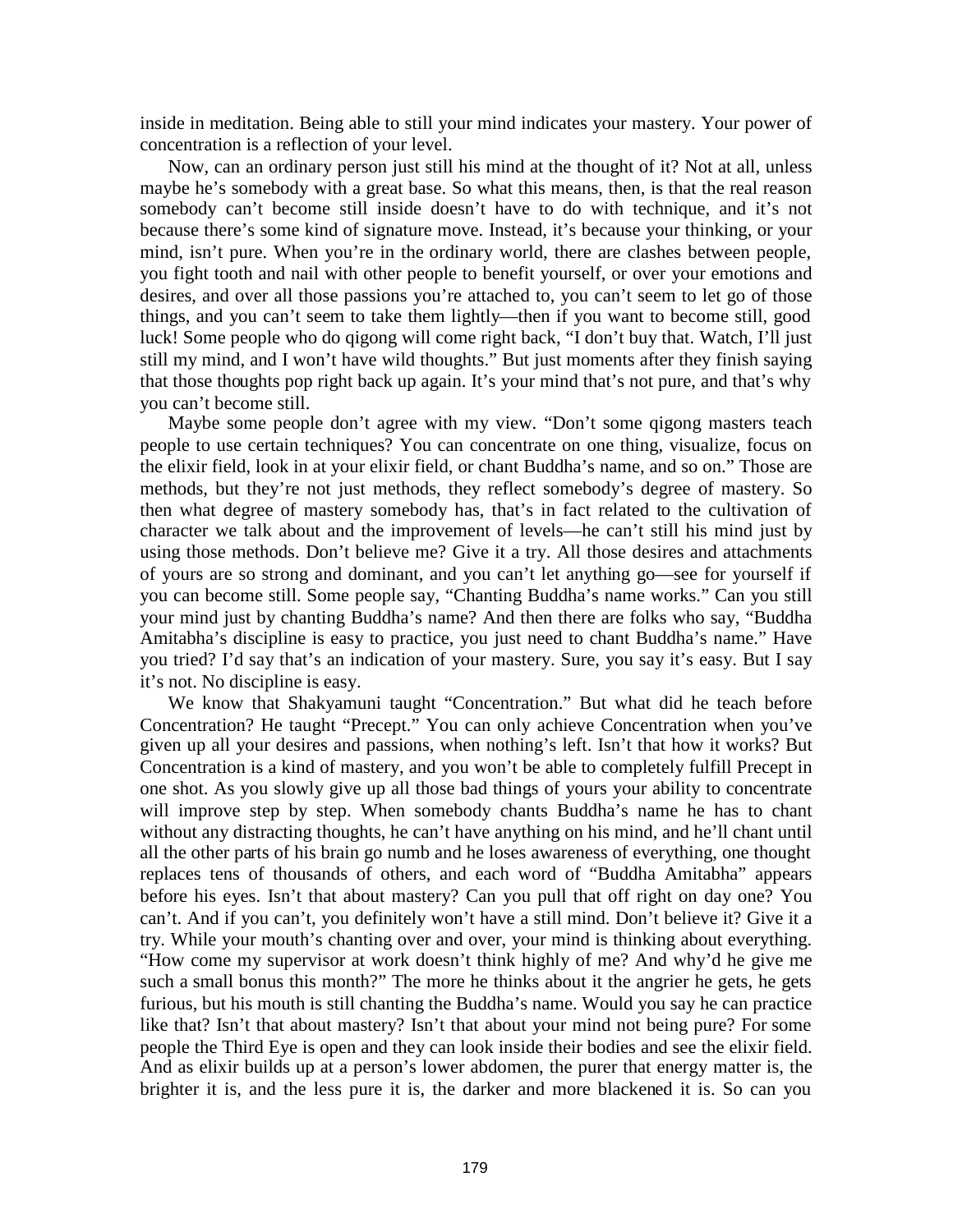become still just by looking in at the elixir field and viewing the elixir? No, you can't. It's not the method that counts—the key is that the person's mind, his thoughts, aren't quiet and pure. When you look in at the elixir field, that sparkling elixir looks pretty nice, but a moment later that elixir turns into something else, like a dream home. "That room is for my son when he gets married. That room is for my daughter. My wife and I will have this room. In the middle is the living room. It's great! Am I going to get this house? I have to figure out how to get it. Now, what should I do..." People are just attached to those things. So do you think your mind could become still? But then there are others who say, "My coming here to the ordinary world is just like staying at a hotel. I'm only going to stay here a few days and then leave in a hurry." Some people just dread leaving this place, and they've forgotten their own homes.

In true cultivation you have to cultivate your mind, you have to cultivate inward, to look inward—you can't look outward. In some disciplines they say Buddha is in your mind, and there's some truth to that. But some people have misinterpreted the saying, and they say Buddha is in their minds, as if *they* are actually Buddhas, like there are Buddhas in their minds. That's how they understand it, but isn't that wrong? How could you understand it that way? The idea is that you have to cultivate your mind, and that's the only road to success in cultivation. That's how it works. Where's there a Buddha in your body? If you're going to become one you have to cultivate.

The reason you can't still your mind is that your mind isn't empty, and that your level isn't that high. It progresses from shallow to deep, and it's intertwined with your level being raised. When you let go of your attachments your level rises and your ability to stay in concentration grows. If you want to use some tricks or methods to achieve stillness, I'd say you're looking outward for help. And it means that you've gone wrong in your practice, or you've taken a crooked path, which is the same as looking outward for help. And that's especially true in Buddhism, where if you look outward they'll say you've gone down a demonic path. In true cultivation you have to cultivate your mind, and only when you've improved your character can your mind achieve a state that's quiet, pure, and one of nonaction. Only when you've improved your character can you assimilate to the nature of the universe, get rid of all the different human desires, attachments, and bad things, pour out the bad stuff in your body, and rise all the way up. You won't be restrained by the nature of the universe, and that matter of yours, virtue, can transform into gong. Aren't they intertwined? That's how it works!

This is the reason on your part why you can't become still, and it's because you aren't able to meet the standard for a cultivator. Nowadays, in terms of the environment around us, there's another thing that interferes with you pretty seriously, and it stops you from cultivating up to higher levels. It's having a really bad effect on practitioners. We all know that with the economic reforms and the open-door policy, the economy has been rejuvenated and government regulations have become less restrictive. A lot of new technologies have come in, and the standard of living is going up. Ordinary people all think this is a good thing. But if you look at both sides of the coin, if you put it in perspective, then you'll see that bad things have also come in with the reforms and opening up to the outside. And there are all kinds of them. It seems like a book or magazine wouldn't sell if there wasn't something pornographic in it, and then they'd have to worry about sales. It seems like nobody would watch a movie or a TV show if it didn't have some bedroom scenes, and then they'd have to worry about box-office sales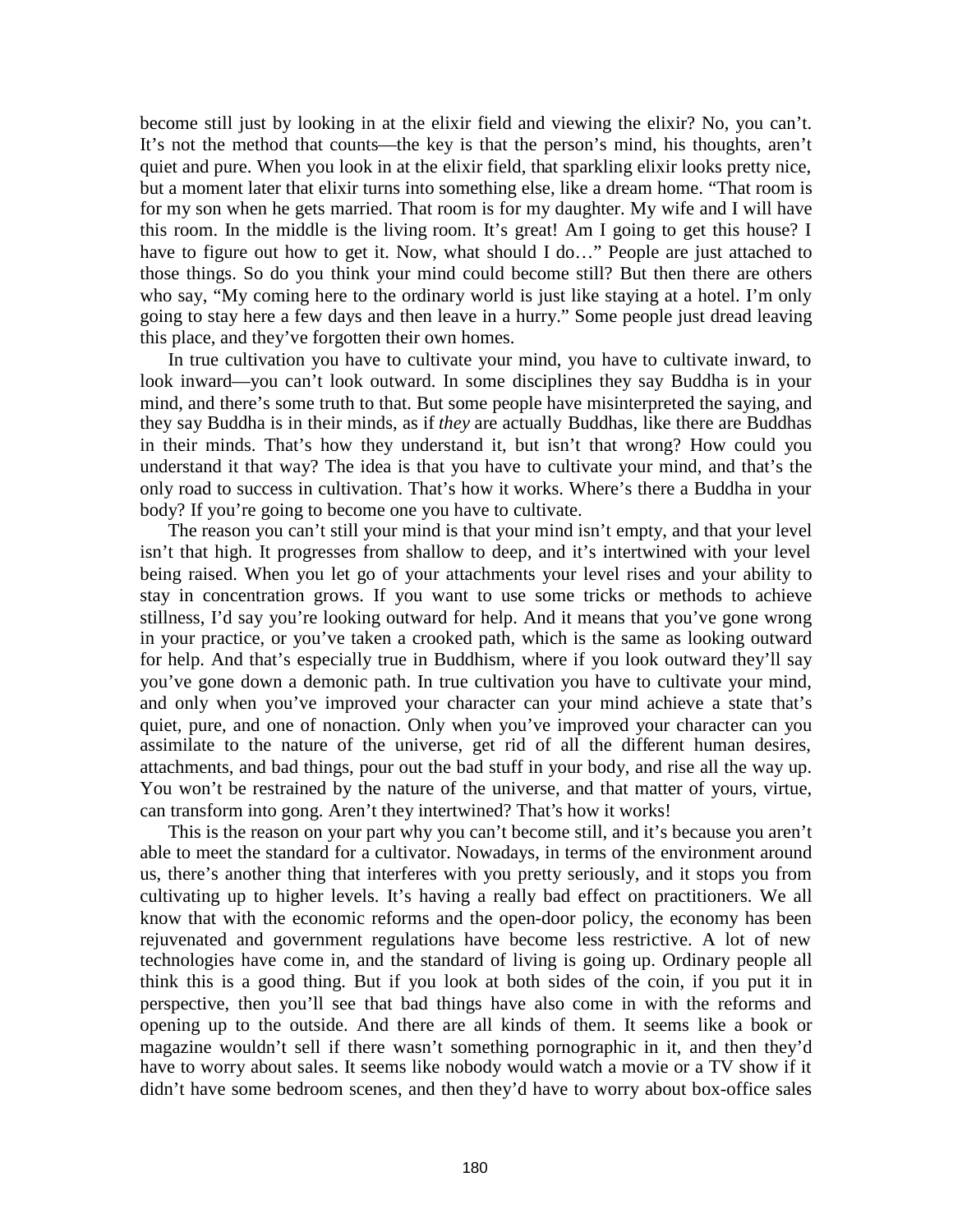and ratings. As for art, who knows whether it's real art or something people just threw together. The ancient art of the Chinese people didn't have that stuff. And the cultural heritage of our Chinese people wasn't invented or created by some person. When I talked about prehistoric culture I mentioned that everything has an origin. But now even people's moral standards have been perverted, they've gone through a change, and even the standards for determining what is good and bad have changed. That's how things are with ordinary people, at least. But the standard that is this universe's nature, to be True, Good, and Endure, that's the only standard for measuring whether somebody is good or bad, and it doesn't change. You're a practitioner, so if you want to break out of all that you have to use this standard to evaluate things—you can't use ordinary people's standards. So in terms of the environment, there's this type of interference. And it's not limited to just these things, all kinds of other messed-up things have come about, like homosexuality, free love, taking drugs, and all that.

The world has gotten into the shape it's in today, so think about it, what's it going to be like if it goes further? Will it be allowed for it to stay like this forever? If human beings don't do something about it, Heaven will. When mankind has met with catastrophe it's always been under this kind of circumstance. In all my classes I've never talked about mankind's great catastrophe. Religions are talking about it, and a lot of other people are talking about this hot topic. I want to bring this issue up, and let's all think about it. In our ordinary world people's moral standards have gone through this kind of change! And the tensions between people have gotten this serious! Then think about it, hasn't the situation already gotten extremely dangerous? So this environment we live in is also seriously interfering with us practitioners as we cultivate up to high levels. Nude pictures are just hung up right there, or they're strung up right in the middle of the street. Lift your head and it's right in your face.

Lao-zi said this before, "When the highest type of men hear the Dao, with diligence they will practice it." When the highest men hear the Dao, they think, "I've finally obtained a true teaching, so if I don't cultivate now, when would I?" A complicated environment, I think, is actually good. It takes a complicated environment, you know, to produce superior people. If in this setting somebody can come out on top then his cultivation is the most solid of all.

If you are somebody who's really determined to cultivate, then I'd say it turns out it's a good thing. If there weren't any disagreements, or if there wasn't a chance to improve your character, you wouldn't be able to go up, actually—you're nice, I'm nice, and all's well... how are you going to cultivate? The average cultivators belong to the group, "When the average men hear the Dao…"—they're okay with cultivating, and not cultivating is just fine, too, and fat chance that kind of person will get anywhere. Some people sitting here think that what the teacher's saying makes sense, but when they're back out in the ordinary world they'll still be wrapped up in those practical things that are at stake. Sure, they're up for grabs, but so what? Okay, let's not talk about you. Just think about all those really wealthy men and big tycoons in the West, when they're on their deathbeds they've realized that they have nothing, and that you can't bring material wealth with you at birth or take it away with you after death, and they've felt empty inside. Now why is gong so precious? Because it's carried directly on your master soul, it comes with you when you're born and it goes with you when you die. We say that the master soul doesn't perish, and that's not some kind of blind belief. After the cells of this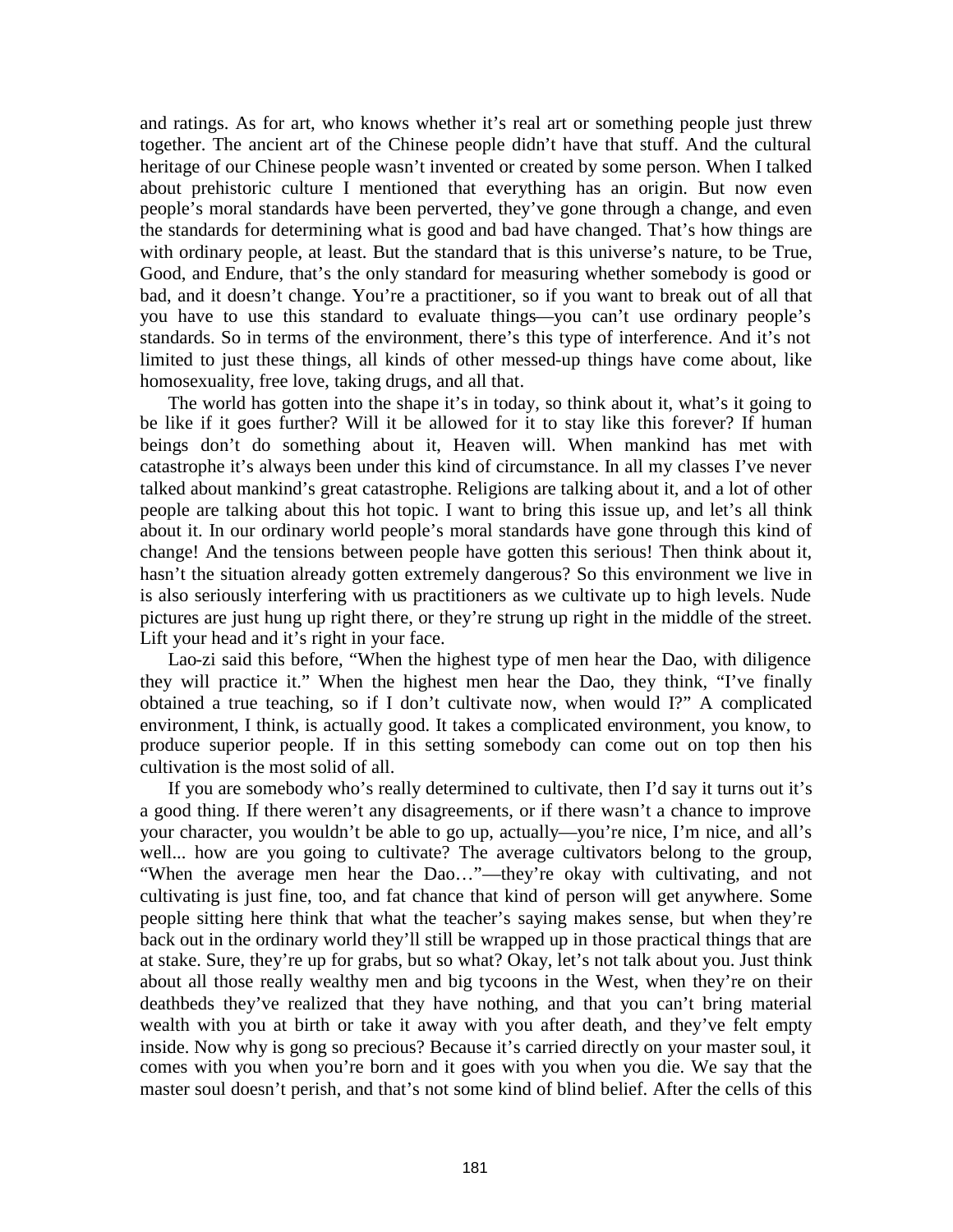physical body we have slough off, the smaller elements of molecules that exist in other material dimensions don't perish. It's only a shell that's sloughed off.

What I was just talking about all has to do with character. Shakyamuni said something like this, and so did Bodhidharma—"The Oriental land of China is a place where men of great virtue are made." A lot of monks and a lot of people in China over the years have been proud about that. They've thought it means that they can cultivate to high levels. So a lot of folks are pleased about this, and they're happy for themselves. "Yeah, that's us Chinese alright! China is the place that makes people who've got a strong spiritual inclination and people with great virtue." Actually, a lot of folks don't quite catch the meaning of it. Why is China the place that can produce people of great virtue? And why can people cultivate to high levels there? Many people don't know the true meaning of what's said by people at higher levels, and they don't understand the realms of people who are at higher levels and in higher realms, or their states of mind. Well, let's not talk about what it means, instead, let's just think about it: only in the most complicated crowd of people, or in the most complicated environment, can you cultivate to high levels. That's the idea.

## **A Person's Base**

A person's base is determined by how much of the matter virtue he has on his body in another dimension. If he has little virtue and he has a lot of the black matter, then his karma field is large and his base is considered poor. If he has a lot of virtue and a lot of the white matter, then his karma field is small and his base is considered good. A person's white matter and black matter can be transformed into each other. How are they transformed? Doing good things for people generates the white matter. You get white matter when you've endured hardships, suffered, or done good things. And you generate the black matter when you do bad things, or things that aren't good, and that's karma. So there's a transformation process. And it can also be inherited. They're carried along directly with your master soul, so they aren't just related to one lifetime of yours, but are accumulated over the ages. That's why people talk about accumulating karma and accumulating virtue. And they can be passed down from a person's ancestors. Sometimes I think of what ancient Chinese people said or what older people say: they say that somebody's ancestors "accumulated virtue," or that a person has "accumulated virtue" or "lacks virtue." How true their words are. They really are right on.

A person's base can determine his comprehension. And a poor base can make someone's comprehension poor. So why is that? Because people with a good base have a lot of the white matter, the white matter is in perfect harmony with our universe, it's in harmony with the True, Good, Endure nature, and there's no gap. And that way the nature of the universe is directly displayed through his body and directly communicates with his body. But the black matter, on the other hand, it's just the opposite: you get it by doing bad things, and it violates the nature of our universe, so there's a gap between the black matter and the nature of our universe. When there's a large amount of the black matter it forms a field around the person's body and envelops him. The larger the field is, the greater its density and thickness, and that makes his comprehension worse since he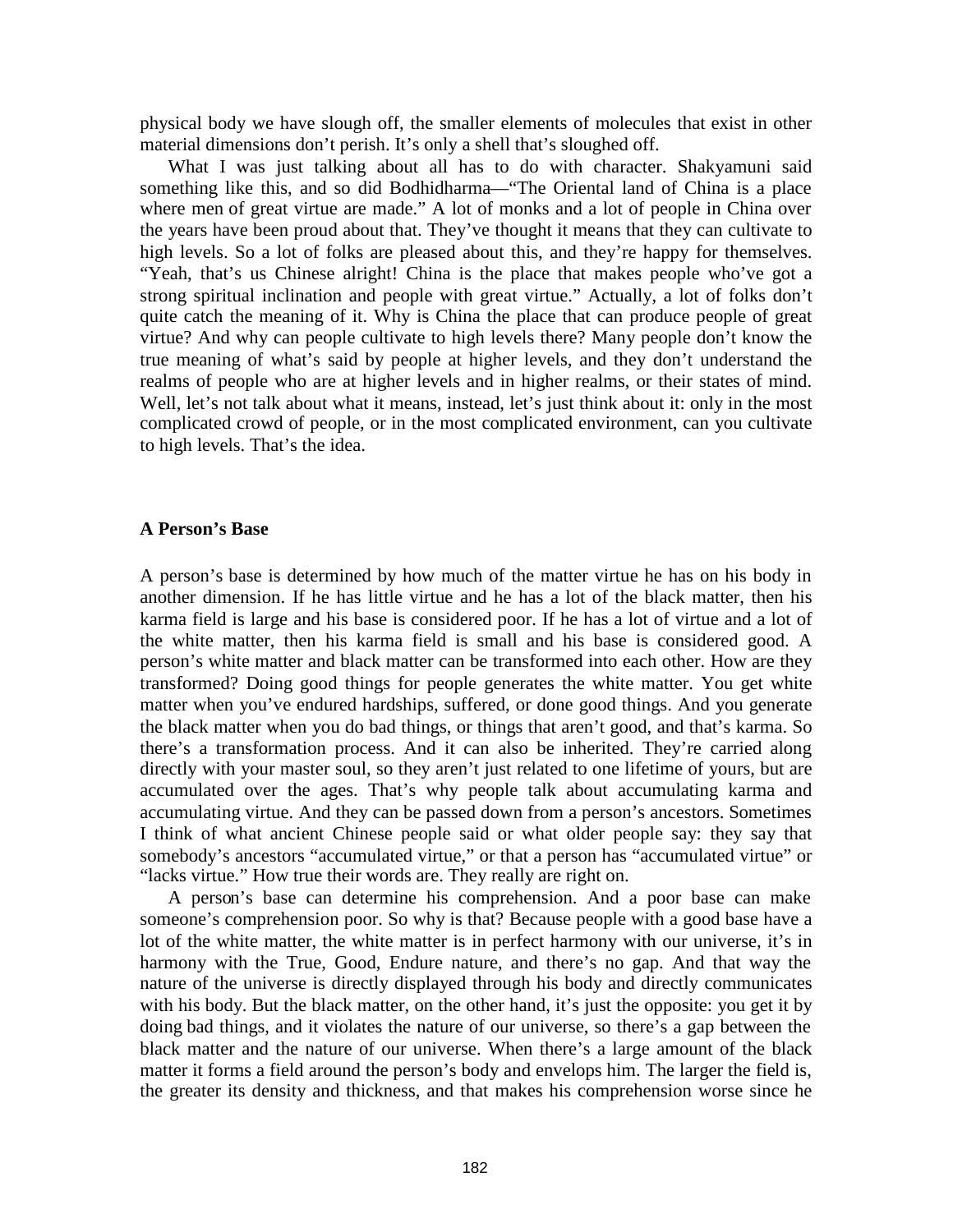can't receive True, Good, Endure, the nature of the universe. Meanwhile, it's because he has done bad things that he's generated the black matter, and most times those people don't believe in cultivation as much, their comprehension is poorer, and they're more blocked by their karma. The more hardships they suffer, the less faith they have in it, and when they cultivate it's tough.

It's easy for somebody with a lot of the white matter to cultivate, because in the process of cultivating, as long as he assimilates to the nature of the universe and he can improve his character, his virtue is transformed directly into gong. But for somebody with a lot of the black matter, it's like something made in a factory that needs to undergo one more process: while others are given material that's ready for use, he's made with crude material, and it needs to first be completely refined. So it takes an extra processing step to get it there. That's why somebody like that has to go through some hardships first and reduce his karma, to transform it into the white matter, and only after it turns into virtue can he develop high-level gong. But since that kind of person's comprehension is usually poor to begin with, if you have him bear a lot of hardship he'll have even less faith in it, and it'll be harder for him to take it. That's why people with a lot of black matter have a hard time cultivating. Back in the old days Daoist disciplines and those disciplines that passed things down to a single disciple both talked about masters seeking out disciples, instead of disciples seeking out masters. They selected people based on the amount of these things people's bodies had.

A person's base determines his comprehension, but it's not as if there are no exceptions to this. Some people's bases really aren't good, but their family environment is good, with a lot of family members practicing qigong, or maybe some of them are religious and believe deeply in cultivation things. So living in that environment can motivate them to believe in such things and improve their comprehension. So it's not absolute. And then there are folks whose bases are good, but, often because they've received an education that's based on the practical knowledge in society, which is so limited (and this especially goes for the regimented educational methods that were in a few years back, which have made people really narrow-minded), they don't believe in anything beyond what they know. And that can seriously hinder their comprehension.

I'll give you an example. One time when I was holding a class and I talked about opening the Third Eye on the second day, there was a person whose base was good, and his Third Eye opened to a very high level right away. He saw lots and lots of scenes that other people couldn't see. He told people, "Wow, I saw Law Wheels falling like snowflakes on people's bodies all throughout the auditorium where the Law was being spread. I saw what Teacher Li's True Body looks like. I saw Teacher Li's halo, what the Law Wheel looks like, and how many Law Bodies there were. I saw that Teacher Li was teaching the Law at all different levels, and I saw how Law Wheels were adjusting the students' bodies. I also saw that when Teacher was talking, Teacher's Gong Body was teaching at each of the different layers upon layers of levels. And I saw heavenly maidens scattering flowers, and…" He saw things that wonderful, which means his base was quite good. But after he talked about all that, in the end he said, "I don't believe in those things." Some of those things have already been proven by modern science, and a lot of the other things can be explained with modern science, and we've explained some of the things. We can do that because what qigong has been able to understand does go beyond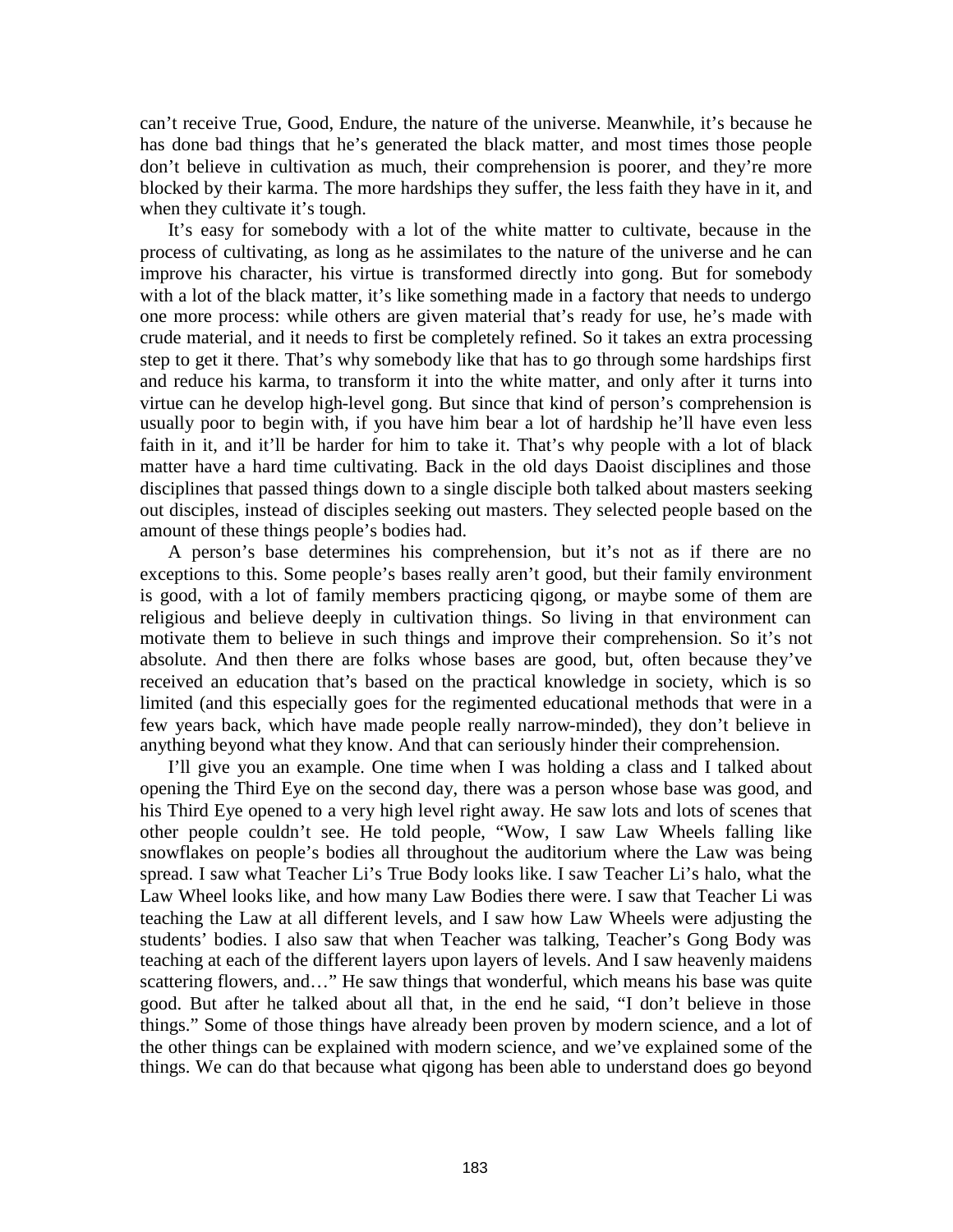what modern science has understood. Definitely. So in light of this, you can see that a person's comprehension isn't just determined by his base.

## **Enlightenment**

What's "enlightenment"? "Enlightenment" started out as a religious term. In Buddhism it refers to a cultivator's understanding of Buddha Law, to his enlightening to different truths, and to his final Enlightenment, and it means Wisdom-Enlightenment. But nowadays it's being used by ordinary people to refer to somebody who's clever, or who knows what's on his boss's mind and can pick up on it right away, somebody who's good at pleasing his boss. People say that that's somebody who's good at enlightening to things. People often understand it that way. But if you jump out of this level of ordinary people and get to a level slightly higher, you'll find that what ordinary people see as the truth is usually wrong. But for us, "enlightening" is totally different from that kind of enlightening. A crafty, slick person's ability to enlighten is actually pretty poor, and that's because somebody who's overly clever will tend to just do superficial work to get on the good side of his boss and superiors. Then won't other people have to do the real work? Well, then you'll have to pay them back. He's crafty and he's good at doing things that make him look good, so he makes out better, and then other people have to fill in for him. With his cleverness he won't let himself lose out on anything, and chances are he won't lose out, so other people will then have to lose out. As those trivial, immediate benefits become more and more important to him, he gets more and more calculating and petty, and he thinks more and more that ordinary people's material gains are something he shouldn't let go of. And he'll think he's practical, and that he doesn't get shortchanged.

And you know what, some people admire that kind of guy! But look, I'm going to tell you: don't admire him. You have no idea how exhausting his life is—he can't enjoy his food, he can't sleep well, and even in his dreams he's worrying about losing out. And when it comes to his own gain, he'll dig his heels in over even the most trivial things. Wouldn't you say his life is exhausting? He goes through his whole life just living for that. We say that when you're handling a disagreement, if you can take a step back you'll see things in a whole new light. I guarantee things will look different. But people like that guy won't give ground. His life is just the most exhausting, so don't go learn from him. In the cultivation world they say that people like him are the most lost. He's gotten completely lost among ordinary people over his own gain. If you suggest to him that he guard his virtue, good luck! Suggest to him that he cultivate and he'll come right back at you, "Cultivate? You practitioners don't even hit back when you're attacked, or talk back when people insult you. People treat you like dirt, and you aren't supposed to hold a grudge like other people would. Instead, you have to turn around and thank them. You're all like that pathetic guy Ah-Q! There's something wrong with your heads!" Somebody like that can't understand cultivation. He'd say you're the one who's unbelievable. He'd say you're dumb. Wouldn't you agree he's hard to save?

What we mean by "enlightened" isn't that. Turns out, what we mean by enlightened is actually what that guy calls dumb when it comes to making out well. That's the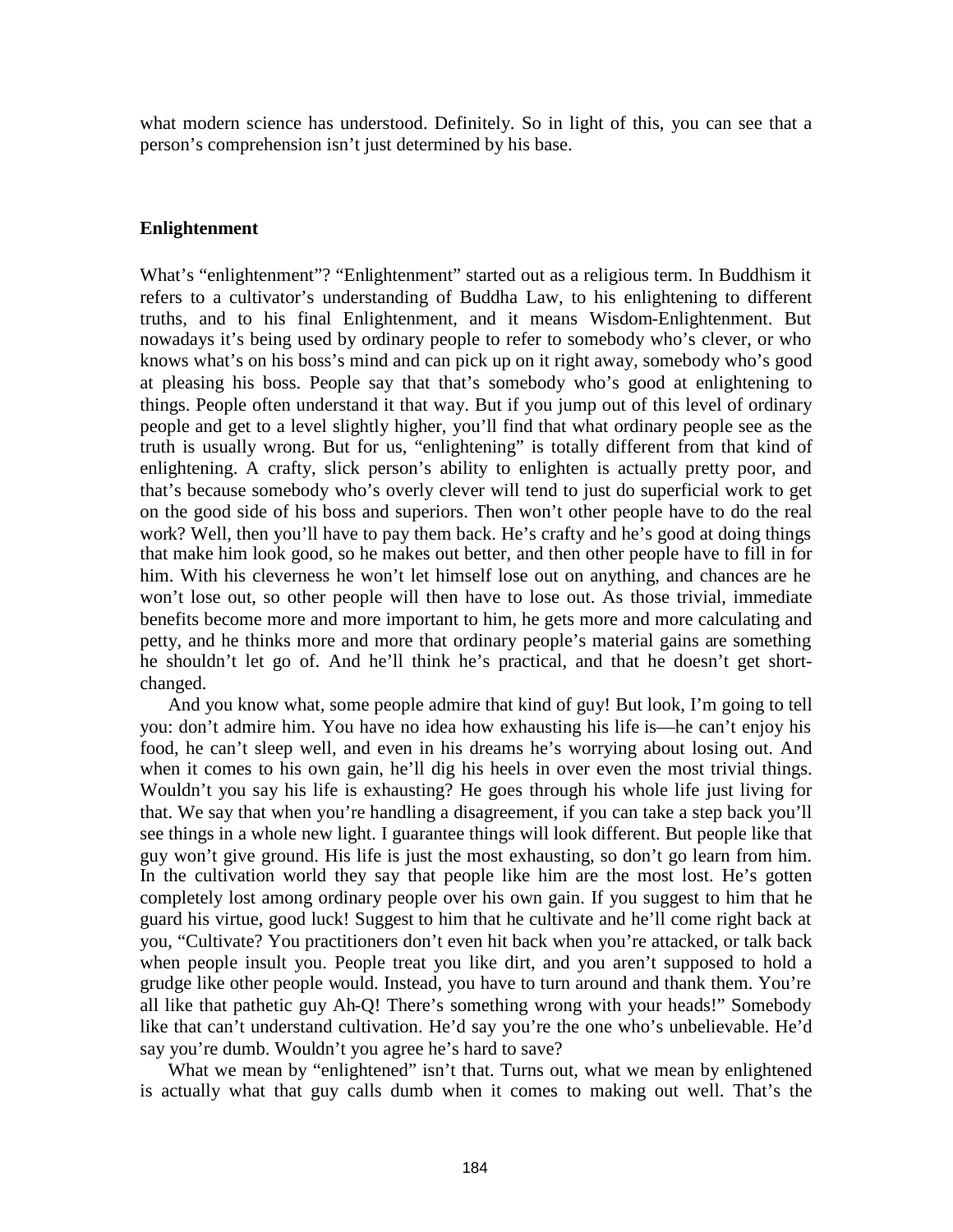"enlightened" we're talking about. Of course it's not really being dumb. It's only that we take lightly those things that have to do with self-interest, when it comes to other things we're plenty smart. When we work on a scientific research project, or, say, when our supervisor gives us an assignment, or when we're completing our tasks, we do a great job with crystal-clear thinking. But when it comes to that petty personal gain, or when it's about tensions and disagreements with other people, it's just then that we take things lightly. Who'd call you dumb for that? Nobody will. I guarantee it.

Now let's talk about somebody who's a bit mentally slow. The truth about this matter is totally reversed at higher levels. Someone who's slow probably won't do any seriously bad ordinary things. There's no way for him to fight and compete to benefit himself. He's not out to build a name for himself, and he doesn't lose virtue. But other people give him virtue. They hit him and insult him, they all give him virtue, and that material is really precious. There's a law in this universe of ours: someone who doesn't lose doesn't gain, and to gain you have to lose. When people see that retarded guy they'll put him down, "You big retard!" And when they open their mouths to insult him, a piece of virtue is flung over. When you've abused somebody you're the party that's gotten something out of it, and so you'll have to lose something. Maybe somebody will walk over and kick that guy, "You big retard!" Well, then another hefty chunk of virtue is flung over. When somebody bullies him or kicks him, he isn't bothered and just takes it with a grin, "Go ahead, what matters is you're giving me your virtue. I won't push any of it back!" So if we go by higher truths, then let's think about it, who's clever? Isn't he the clever one? He's the cleverest. He doesn't lose any virtue. When you fling virtue over to him he doesn't push any of it back and he accepts it all, he takes it all with a grin. Maybe he's retarded in this life, but he won't be in his next life, his master soul isn't retarded. In some religions they say that if a person has a lot of virtue then in his next life he'll be a high-ranking official or make a big fortune. His virtue is exchanged for them.

We believe that virtue can be evolved directly into gong. Isn't how high you cultivate to evolved from your virtue? It can be evolved right into gong. Isn't the gong that decides how high your level is, or how strong your potency is, isn't it evolved from that material? Wouldn't you say it's precious? You should know that it can be brought along at birth and taken along at death. In Buddhism it's said that whatever height you've achieved in cultivating, that's your Fruition. However much you put in, that's how much you get out. That's how it works. In some religions they say that a virtuous person will be a highranking official or make a big fortune in his next life, while somebody without much virtue can't even get anything begging for food, and that's because he doesn't have any virtue to swap—no loss, no gain, right?! And when somebody doesn't have an ounce of virtue left, both his body and spirit will perish, he'll truly die.

There was a qigong master whose level was pretty high when he first went public with his practice. Later on that qigong master got all caught up in fame and money, so his master left with the guy's subordinate soul, since he was one of those people whose subordinate souls cultivates. When his subordinate soul was still around it was his subordinate soul that called the shots. I'll give you an example. One day his company was assigning an apartment to one chosen employee. Management said, "Whoever needs housing come on over, tell me why you think you deserve it and why you each need an apartment." Everyone got riled up about making a case for himself, but that guy was mute. In the end management decided that he was in a tougher situation than everybody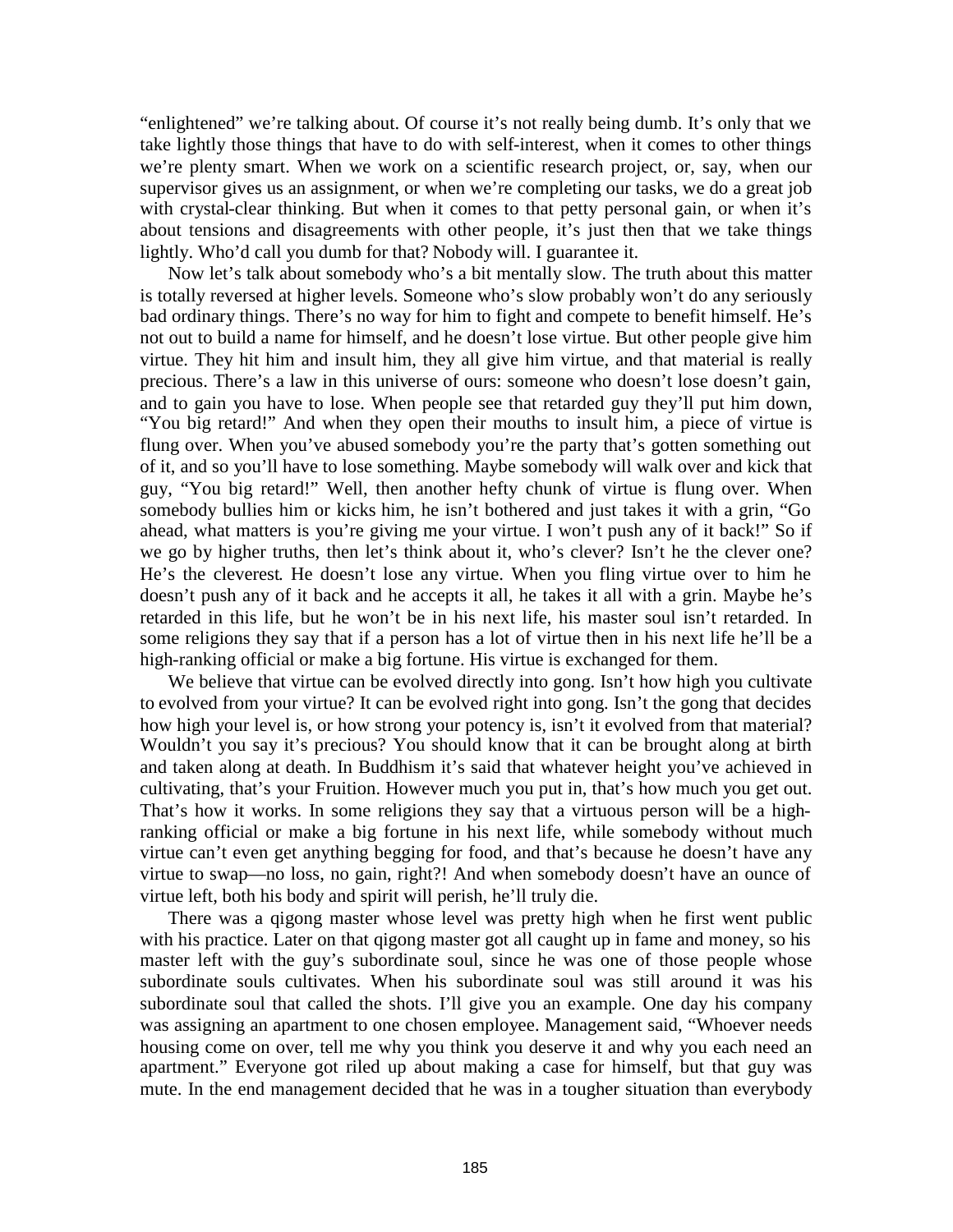else, and that the apartment should go to him. The other people said, "No way, you can't give him the apartment. You should give it to me. Let me tell you how badly I need it." Then the guy said, "Okay, then you can take it." In ordinary people's eyes that guy was dumb. Some people knew he was a cultivator, so they asked him, "You cultivators don't want anything. So just what do you want?" He told them, "Whatever other folks don't want, that's what I want." The truth is, he wasn't at all dumb. He was pretty sharp. It was just when something of his was at stake that he handled it that way—he let things happen naturally. Then the others followed up, "What don't people want nowadays?" He said, "The stones on the ground are kicked around and nobody wants them. So I'll take the stones." Ordinary people think that's just unbelievable. Ordinary people can't understand cultivators. There's no way they can, their level of awareness is just too far behind, there's just too huge a gap in levels. Of course, he's not really about to go pick up stones. But he told a truth that ordinary people just can't grasp—"I'm not after ordinary things." Let's just talk about stones as an example. You know how the Buddhist scriptures say that in the Western Paradise the trees are gold, the ground is gold, birds are gold, flowers are gold, houses are also gold, and even Buddha's body is golden and shining, right? Well, you can't find even one piece of stone there, and word has it they use stones as money. Now that guy wouldn't haul a chunk of rock over there, but he did reveal a truth, and ordinary people can't get it. Beyond a doubt, a cultivator believes, "Ordinary people have those ordinary pursuits of theirs, but we don't go after that. And we don't care for what ordinary people have. But what we have, that's something ordinary people couldn't get even if they wanted to."

So in fact, the "enlightening" that we just talked about is still just the type of enlightening that is during the process of cultivating. And it's just the opposite of ordinary people's "enlightening." When we talk about real enlightening it has to do with whether we can, while we're cultivating, come to understand that we're cultivators when we run into difficulty; with whether we can understand and accept the Law that the master teaches, or the Dao that a Daoist master teaches; and with whether we can, in the process of cultivating, do things in line with that Law. Some people won't believe in these things no matter how you explain it to them, and ordinary things are still more real to them. They hold on to their rigid ways of thinking and don't let go, and so they can't believe in it. And then some people are just thinking about healing. The second I said qigong really isn't for healing they got turned off, and now they won't believe anything that's said.

Some people's comprehension just doesn't improve. Some folks just go and start marking up this book of mine. Now, those of us with open Third Eyes can see that this book is full of dazzling colors, and sparkling with golden light, and every word is in my Law Body's image. If I lied I'd be cheating you, so I'll tell you: the marks you make are so dark, and you dare to just mark it up like that? Do you know what we're doing here? Aren't we guiding you upward in cultivation? You should stop and give a little thought to some things. This book can guide your cultivation—now think, isn't it precious? You worship Buddha, but can that help you do true cultivation? You're very pious and you handle that Buddha's statue like fragile glass, and you burn incense for it every day, yet you dare to tamper with the Great Law that can truly guide your cultivation.

When we talk about a person's comprehension, it's about how much you understand, while you're in the process of cultivating, the certain things that come up when you arrive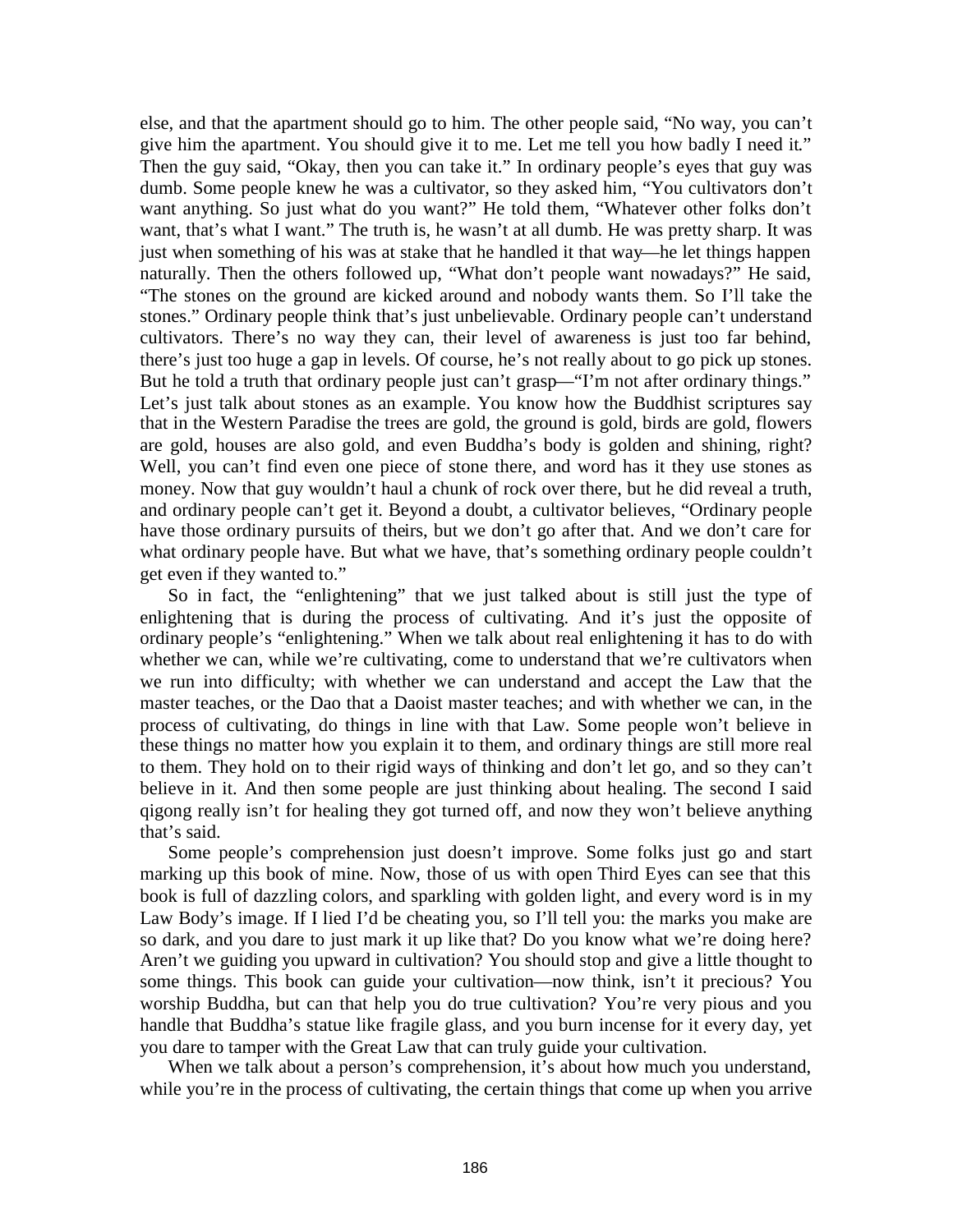at different levels, or the certain things or certain Laws that your master teaches you. But that's not what we mean by fundamental enlightenment. When we talk about fundamental enlightenment, it's about how during his life a person, from the time he takes up cultivation on, keeps rising to higher levels and keeps getting rid of his human attachments and all those desires, and his gong keeps growing, until at some point he reaches the last step of his cultivation. His virtue, that matter, will all have been evolved into gong, he'll arrive at the end of the cultivation path his master arranged, and at that split second, "Boom!" all the locks will be blasted open. His Third Eye will reach the highest point of the level he's at, and he'll see the reality of the various dimensions at his level, the forms of existence of the various beings in different space-times, the forms of existence of matter in each space-time, and he'll see the Truth of our universe. His divine powers will be displayed in all their grandeur, and he'll be able to communicate with all kinds of beings. At that point, isn't he a Great Enlightened Being? Isn't he a person who's become Enlightened by cultivating? In the language of ancient India, that's a "Buddha."

That type of enlightenment we talk about, a type of fundamental enlightenment, is in the form of "sudden enlightenment." With sudden enlightenment a person is locked for all the years that he cultivates. He doesn't know how high his gong is, and he doesn't know the forms of the gong he's cultivated, he can't feel anything, and even the cells in his body are locked, all the gong he's cultivated is locked, and it stays that way until he cultivates to the very final step, and then it's unlocked. Only somebody with a great spiritual inclination can handle this, and the cultivation process is awfully tough. He starts as a good person, he perseveres in improving his character standard, perseveres in bearing hardships, perseveres in cultivating upward, and he perseveres in demanding of himself that he improve his character, but he can't see his gong. That kind of person's cultivation is the hardest, and he has to be somebody with great spiritual inclination. He'll cultivate for a lot of years without any awareness of what's going on.

There's another type of enlightenment, called "gradual enlightenment." A lot of people can feel the Law Wheel rotating right from the get-go, and I also open your Third Eye for you. For different reasons some people will go from not being able to see things to at some point being able to see them, and they'll go from not seeing things well to seeing them well, or from not knowing how to use it to knowing how to use it, and their levels are constantly going up. As you improve your character and give up all those attachments of yours, all kinds of abilities are coming toward the surface. And all the changes during the progress of your cultivation, and the process of transforming your body, these all take place in such a way that you can see them or feel them. You go on like that until you reach the final stage, at which point you've completely understood the Truth of the universe, and your level will have reached the highest point that you're supposed to reach in cultivation. The evolving of your innate body and the strengthening of your abilities will have reached a certain point. You gradually achieve all this. That is "gradual enlightenment." Cultivating by gradual enlightenment isn't easy, either. Once some people get abilities they just can't give up their attachments, and they tend to show off or do bad things. And that way your gong drops, you cultivate for nothing, and in the end you're ruined. Some people will be able to see things, and they'll be able to see all kinds of beings displayed at different levels. Maybe those beings will try to get you to do something or other, or they'll try to get you to cultivate their things or try to take you in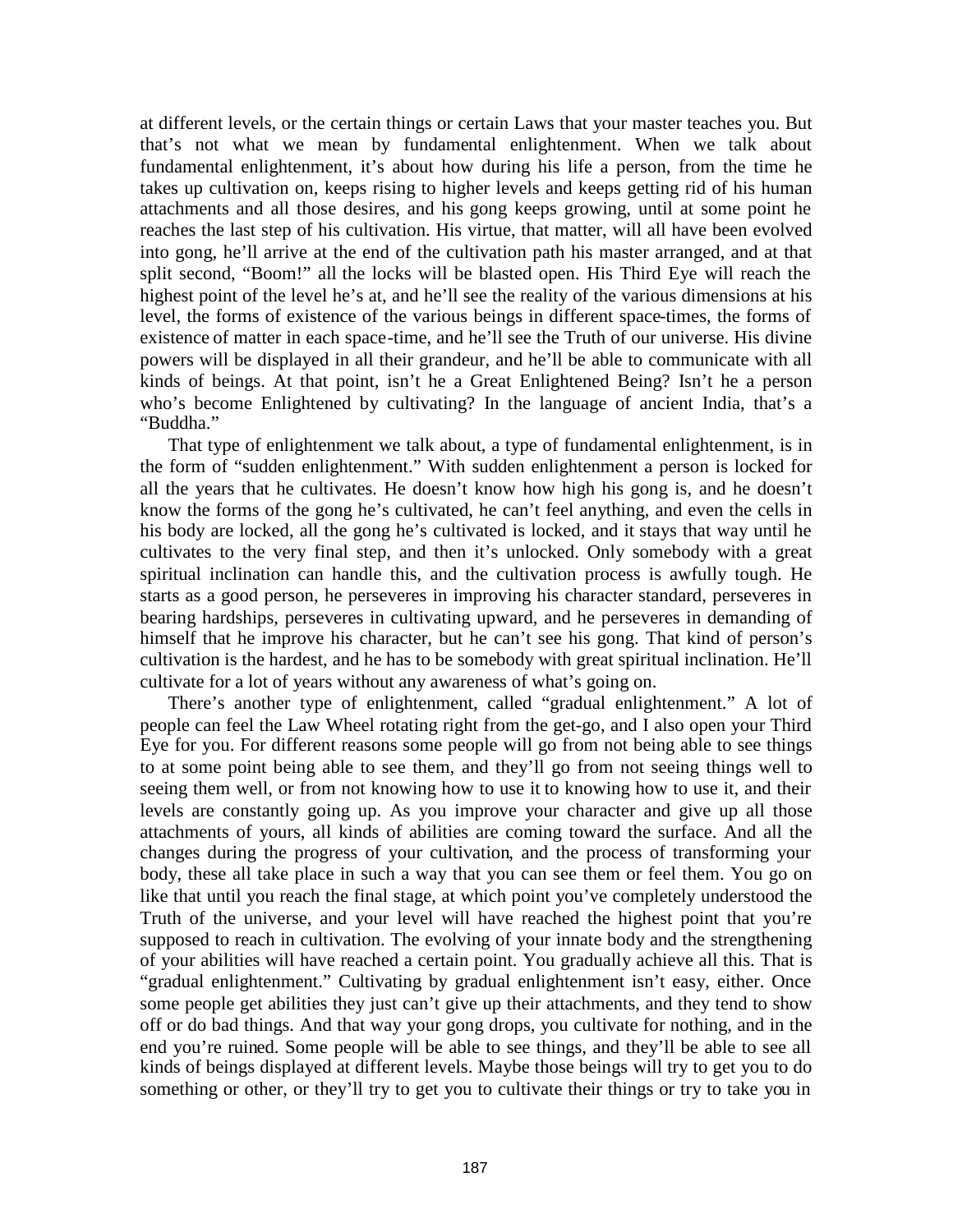as a disciple. But they can't help you achieve a True Fruition since they haven't even achieved a True Fruition.

Also, the people in higher dimensions will be divine beings who can become enormous and who can grandly display their divine powers. If your thoughts aren't proper, won't you follow them? As soon as you follow them your cultivation will be ruined. Even if they are real Buddhas or real Daos, you'll still have to cultivate again from scratch. Aren't the beings at different levels of Heaven all Celestial Beings? Only when somebody has cultivated up to an extremely high level and achieved his goal can he completely break out. But when these divine beings are in front of ordinary people's eyes they look tall and huge, and endowed with great powers. Yet maybe they haven't achieved True Fruitions. When you're being interfered with by all kinds of messages, and when you're being tempted by all kinds of scenes, will you be able to stay unaffected inside? That's why we say cultivating with the Third Eye open is hard too. It's even harder to guard your character. But don't worry too much, because for some of our practitioners their abilities will be unlocked at the halfway point, and then they'll enter the state of gradual enlightenment. We open the Third Eye for all of you, but a lot of people's abilities aren't allowed to come out. But when your character improves bit by bit to a certain level, your state of mind is steady, and you can handle yourself well, so then we'll blast them all completely open for you. So, when you get to a certain level you're allowed to experience a gradual enlightenment state, since at that time it's a bit easier to handle yourself, and all kinds of abilities will come out, and you will keep cultivating upward until eventually everything is unlocked. You're allowed to have that happen halfway through your cultivation. That's the case for a lot of us, so don't be anxious to see things.

Maybe you've heard about the Zen sect making a distinction between sudden and gradual enlightenment. The Zen sect's sixth patriarch, Hui Neng, believed in sudden enlightenment, while Shen Xiu from the Northern School of Zen believed in gradual enlightenment. The debate between the two carried on in Buddhist philosophy for a long time, with people arguing on and on. But I'd say it's meaningless. And why is that? Because what they were talking about was really just the understanding of a truth in the process of cultivating. And as for that truth, some people will grasp it instantly, while others will come to enlighten to it, or grasp it, a bit slowly. So then what's the difference? It's better to grasp it instantly, but it's fine to gradually enlighten to it, too—in both cases he enlightens to it, right? Both ways of enlightening work, so either way is good.

## **A Person With Great Spiritual Inclination**

Now, what's "a person with great spiritual inclination"? A person with "great spiritual inclination" is different from somebody with "a good base." People with great spiritual inclination are hard to find. It's only once in a great while that somebody like that is born. Of course, for starters, someone with great spiritual inclination has to have a lot of virtue. That field of his white matter has to be pretty big. You can be sure of that. And at the same time, he has to be able to bear the hardship of hardships, he has to have great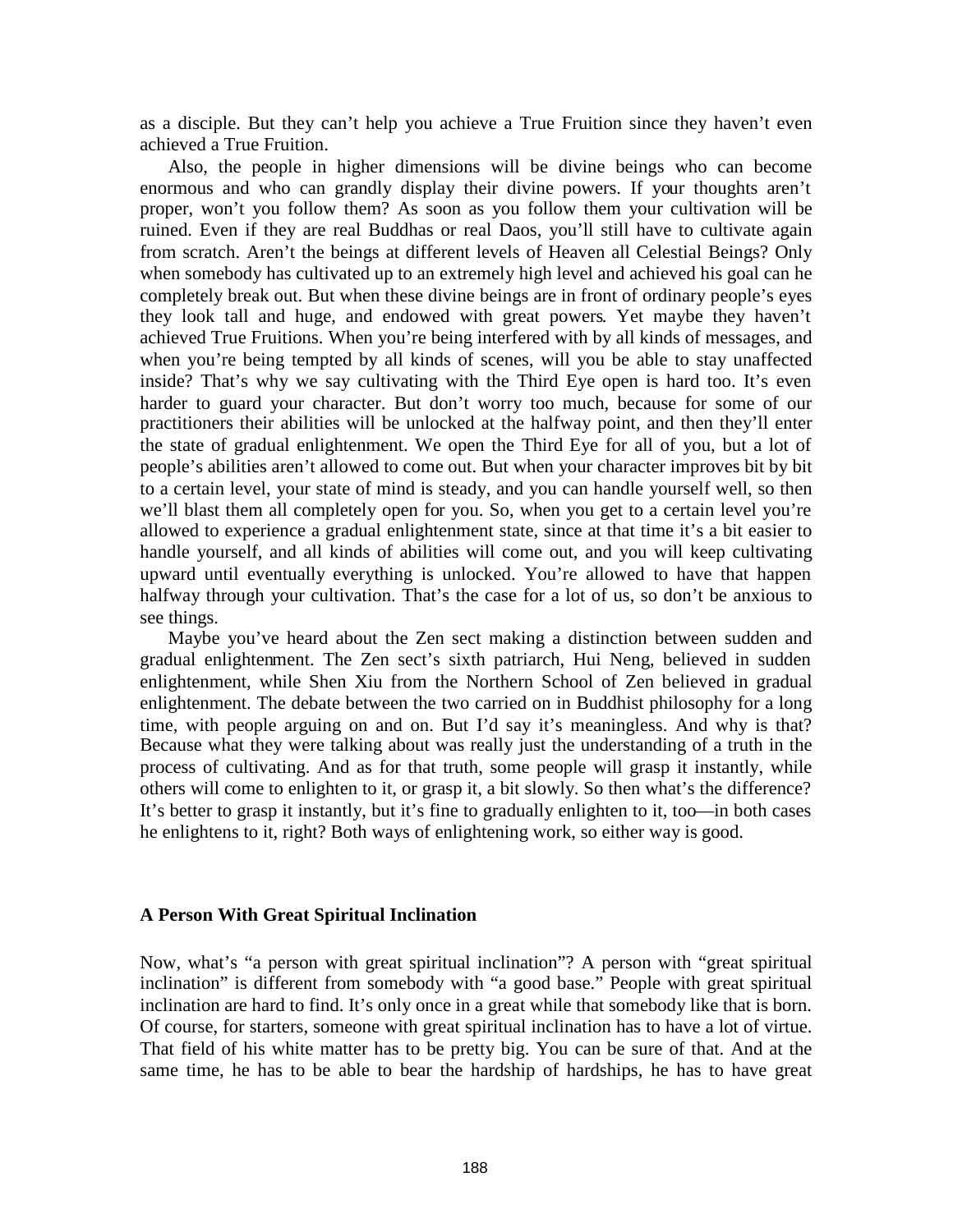endurance, he has to be able to make sacrifices, he has to be able to guard his virtue, and he's got to have good comprehension, just to give you an idea.

And what's the hardship of hardships? In Buddhism it's believed that being human is suffering hardship—as long as you're a human being you have to suffer. They say that none of the beings in other dimensions have this kind of body that ordinary people do, so they don't get sick, and they don't have the problems of birth, aging, sickness, or death. They just don't have that kind of suffering. The people in other dimensions can float in the air and they're weightless, and it's just so wonderful. But ordinary people, exactly because they have this body, they have these problems: if it's cold they can't stand it, if it's hot they can't stand it, if they're thirsty they can't stand it, if they're hungry they can't stand it, and if they're tired they can't stand it, and then they have to deal with birth, aging, sickness, and death. You get the idea, it doesn't feel good.

I read in the paper that when the Tangshan City earthquake hit, a lot of people died, but some folks were resuscitated. A special investigation was done with that group of people, and they were asked what it felt like to die. But, to people's surprise, they all talked about one unique situation—and they were all consistent on this—and that is, at the very moment they were dying they didn't have any fear, and just the opposite, they suddenly felt a sense of relief and could feel an excitement brewing. Some of them felt like they'd been suddenly freed of the restraints of their bodies, as if they'd floated up like something buoyant and wonderful, and they saw their own bodies, some of them saw beings in other dimensions, and some even went off to various places. They all said that they experienced at that instant a sense of relief and a brewing excitement, and there wasn't any feeling of pain. So this tells us that when we have a mortal human body we're suffering. But since we all came to this world the same way we don't realize that we're suffering.

I've said that a person has to bear the hardship of hardships. The other day I mentioned that mankind's concept of space-time is different from that of other, larger space-times. What's for us over here a traditional block of time, like two hours, is actually a year for beings in another dimension. Let's say somebody is here cultivating in this tough environment—to them it's just incredible. He wants to find the Dao, and he wants to cultivate, so this guy's just amazing to them. He suffers so much, but he hasn't ruined his original nature and he still wants to cultivate and return. Why can a cultivator be helped with no conditions attached? That's why. Say somebody meditates for a whole night in the ordinary people's dimension, when they see it, they can't help but say he's just amazing. "He's already been sitting there six years"—and that's because a couple hours for us is a year over there. The human dimension is just extremely special.

So what is "bearing the hardship of hardships"? I'll give you an illustration. There's this guy who goes to work one day. His company is in a slump, and it's got to do something about its lack of productivity, so his company has to be restructured to increase individual accountability, and extra employees have to be laid off. He's one of them, so he loses his job all of a sudden. Now how's that feel? He has no source of income now—how's he going to support his family? He doesn't have any other skills. So he goes home depressed. When he gets home he finds out his elderly parent who lives at his house is sick, really sick, so he gets worked into a frenzy and quickly sends his parent to the hospital. He goes through a ton of trouble to borrow some money so he can secure a bed at the hospital for his parent, and heads back home to get some things for him or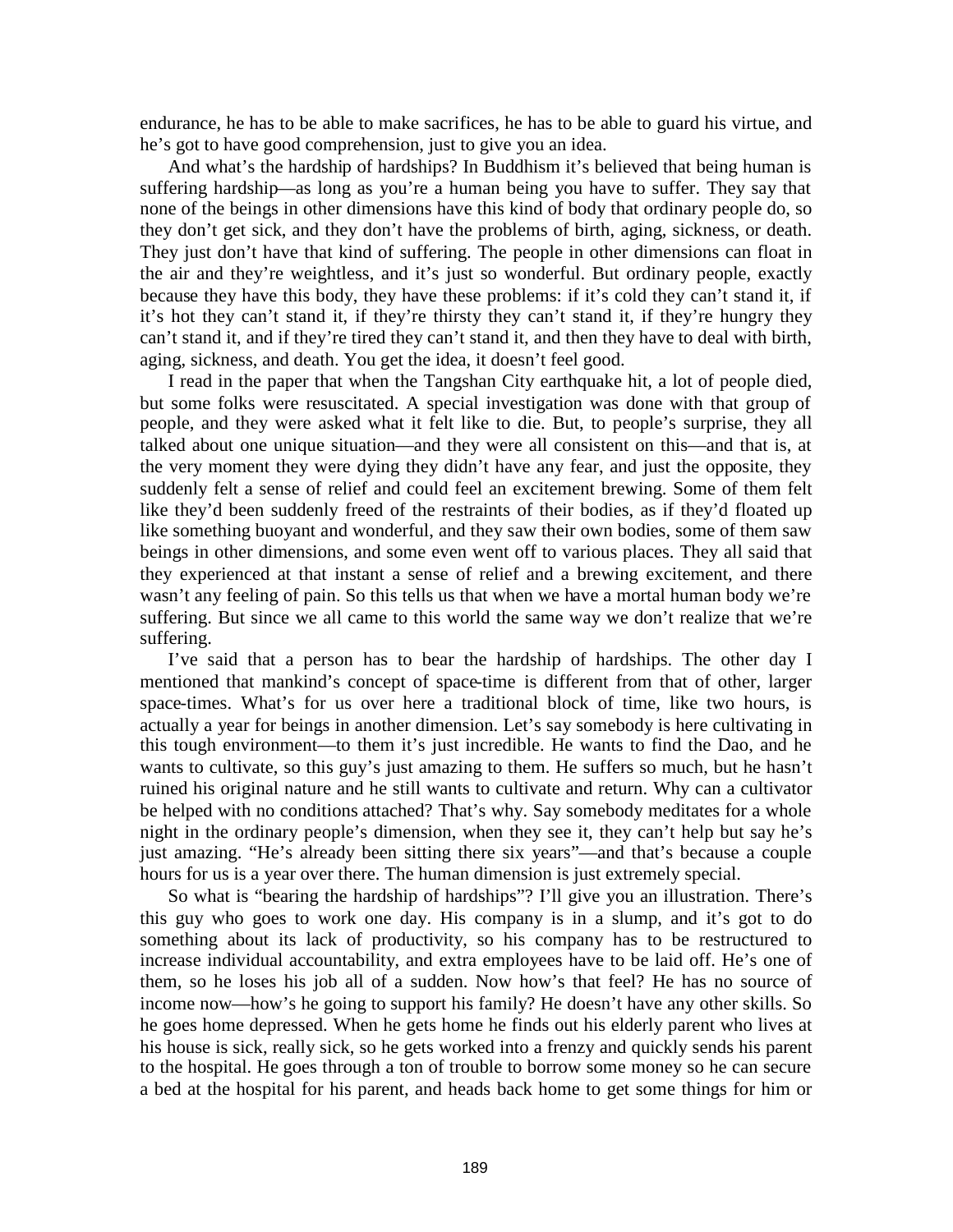her. No sooner does he get home than a teacher comes and tells him, "Your son hurt somebody in a fight, you'd better hurry over and patch things up." He takes care of it, goes back home, sits down, and just moments later a phone call comes, "Your wife is having an affair." Now of course you won't run into that. The average person couldn't take the hardship, and he'd think, "Why go on? I'm gonna find a rope and hang myself— I've had enough! Time to put an end to it all!" I'm saying that you have to be able to bear the hardship of hardships. And of course it doesn't have to take that form. You get caught in the middle of people scheming against each other, tensions wear on your character, and there's all that fighting for personal gain—that's not much easier. A lot of people just live to prove their worth, and they'll hang themselves when it's too much. So if we want to cultivate in an environment this complicated, we've got to be able to bear the hardship of hardships, and we've also got to have great endurance.

So what's "great endurance"? To be a practitioner you should, for starters, be able to "not hit back when attacked, not talk back when insulted." You have to endure. If you don't, what are you calling yourself a practitioner for? Some people have said, "This endurance thing is hard to do. I've got a bad temper." If you have a bad temper then just change it. Practitioners have to endure. Some people blow up even when they're disciplining their kids, they'll yell and make a big scene. You don't have to be like that when you're disciplining your kids. You shouldn't really get angry. You should teach your kids with reason and good sense, and that's the only way you can really teach them well. If you can't even get over little things, and you lose your temper, then forget about gong. There are people who say, "If I'm walking down the street and somebody kicks me, I can endure it, since nobody knows me." I'd say that's not good enough. Maybe later on you'll be slapped in the face a couple times in front of the very person you least want to lose face around, and that's to humiliate you, to see how you handle it, and to see whether you can endure it. Maybe you can endure it but you can't get it off your mind. That's not good enough. You know, when a person reaches the Arhat level he's not fazed by anything he comes across. He's not the least bit concerned about any human things and he's always upbeat. It doesn't matter how much he loses out, he's upbeat and doesn't mind. When you can really do that, then you've achieved the initial Arhat Fruition.

Some people have said, "If we endure that much, ordinary people will say we're so weak and so easy to take advantage of." I'd say that's not being weak. Let's think about it. Even among ordinary people you find older folks and people with better education who always exercise polite restraint and don't stoop to the other person's level. Then that should be doubly so for us practitioners. How is that weak? I'd say it reflects your great endurance, it's a reflection of your strong willpower. Only practitioners have that kind of great endurance. There's a saying, "When the common man is humiliated, he draws his sword to fight back." He's an ordinary person, so of course—"You insult me, I'll insult you. You hit me, I'll hit you right back." That's an ordinary person for you. Could you call him a practitioner? If you don't have a will of steel, or if you aren't able to control yourself, you won't be able to handle it right.

You know about General Han Xin who lived in ancient times, and how they said Han Xin was talented. He was Emperor Liu Bang's chief general, he was the pillar of the state. And why was he able to do such big things? They say that from a young age Han Xin was no average person. There's a classic story about Han Xin being "humiliated under somebody's legs." Han Xin was already practicing martial arts even in his youth,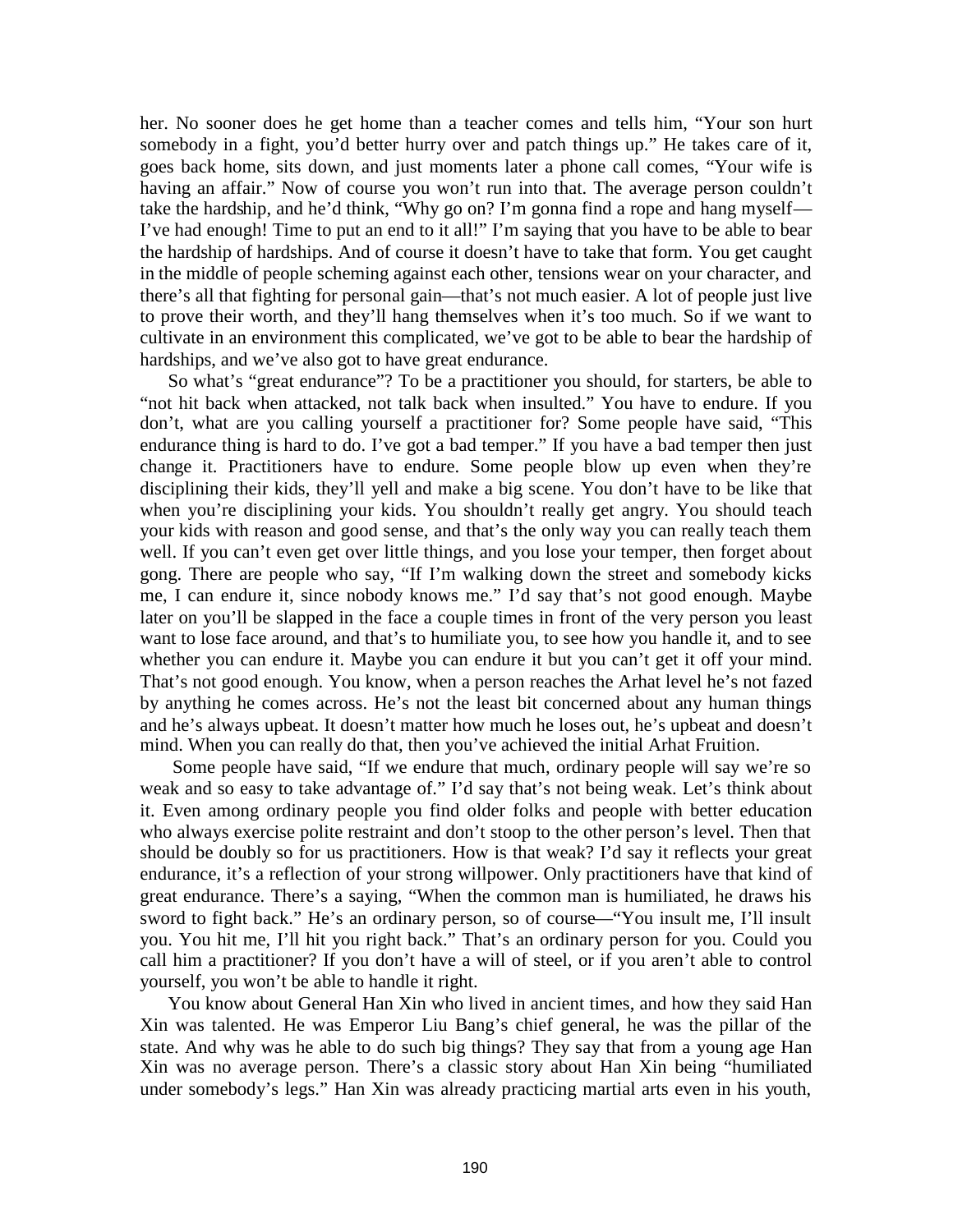and a martial artist would always carry a sword on him. One day Han Xin was walking down the street when a thug blocked his path, with his hands on his hips, "What do you have that sword slung over your shoulder for? Would you dare kill a man? If so, I dare you to cut off my head." And he stuck out his head as he was saying that. Han Xin thought, "Why would I want to cut your head off?" Back then, too, you'd be reported to the authorities for cutting off somebody's head, and you'd have to pay for it with your own life. Could you just kill somebody on a whim? When he saw that Han Xin didn't dare kill him, he said, "Since you don't dare to kill me, crawl through between my legs." And Han Xin really did crawl under his legs. That showed that Han Xin had amazing endurance, and that he wasn't like your average guy, and that's why he could do such big things. "A man has to struggle to prove his worth"—those are ordinary people's words. Think about it, everybody, isn't life exhausting then? Isn't that a pain? Is it worth it? And Han Xin was an ordinary person, after all—we cultivators should be a lot better than him. Our goal is to reach a level beyond ordinary people, to forge ahead to even higher levels. We won't run into anything like he did, but when a cultivator is insulted or humiliated around ordinary people, it's not necessarily any easier. I'd say that those frictions with people that wear down on your character aren't any easier, they're actually worse, and they're pretty hard to handle.

Now at the same time, a cultivator has to be able to let go—let go of all kinds of attachments and desires that people have. You can't up and do that in one shot, but we can do it gradually. If you could just do it right off today, then you'd be a Buddha today. Cultivation takes time. But you shouldn't slack off, either. If you say, "Teacher said cultivation takes time, so let's take our time," that's not the idea! You have to really be strict with yourself. In Buddha Law cultivation you have to boldly and vigorously forge ahead.

You also have to be able to guard your virtue, you have to guard your character, and you can't act rashly. You can't just do whatever you want—you have to guard your character. There's a saying you probably hear all the time when you're around ordinary people, "Accumulate virtue by doing good things." Practitioners don't think about accumulating virtue, though. What we do is guard our virtue. And why do we make a point of guarding virtue? Because here's what we've seen. Ordinary people make a practice of accumulating virtue, and when they've accumulated virtue and done good things they'll get good things in their next life. But that doesn't apply to us here—if your cultivation's a success you'll attain the Dao, and there won't be any question of the next life. But there's another layer of meaning to this "guarding virtue" we're talking about here. It's that these two kinds of matter we carry with us on our bodies aren't accumulated in just one lifetime, they've been passed down for ages. You can scour the city but there's a chance you won't run into any good deeds to do. And you could even do that every day and maybe you still wouldn't come across anything.

But there's yet another layer of meaning, and a person needs to know about it if he's going to accumulate virtue. Maybe you see something that looks like a good thing to do, and you go and do it, but maybe it turns out to be a bad thing. Or maybe you see something that looks like it's a bad thing, and you step in to stop it, but maybe it turns out it was a good thing. And why is that? It's because you can't see the underlying causes. Judicial laws govern ordinary people's affairs, and there's nothing wrong with that. But being a practitioner is a higher thing. So as a higher person you have to hold yourself to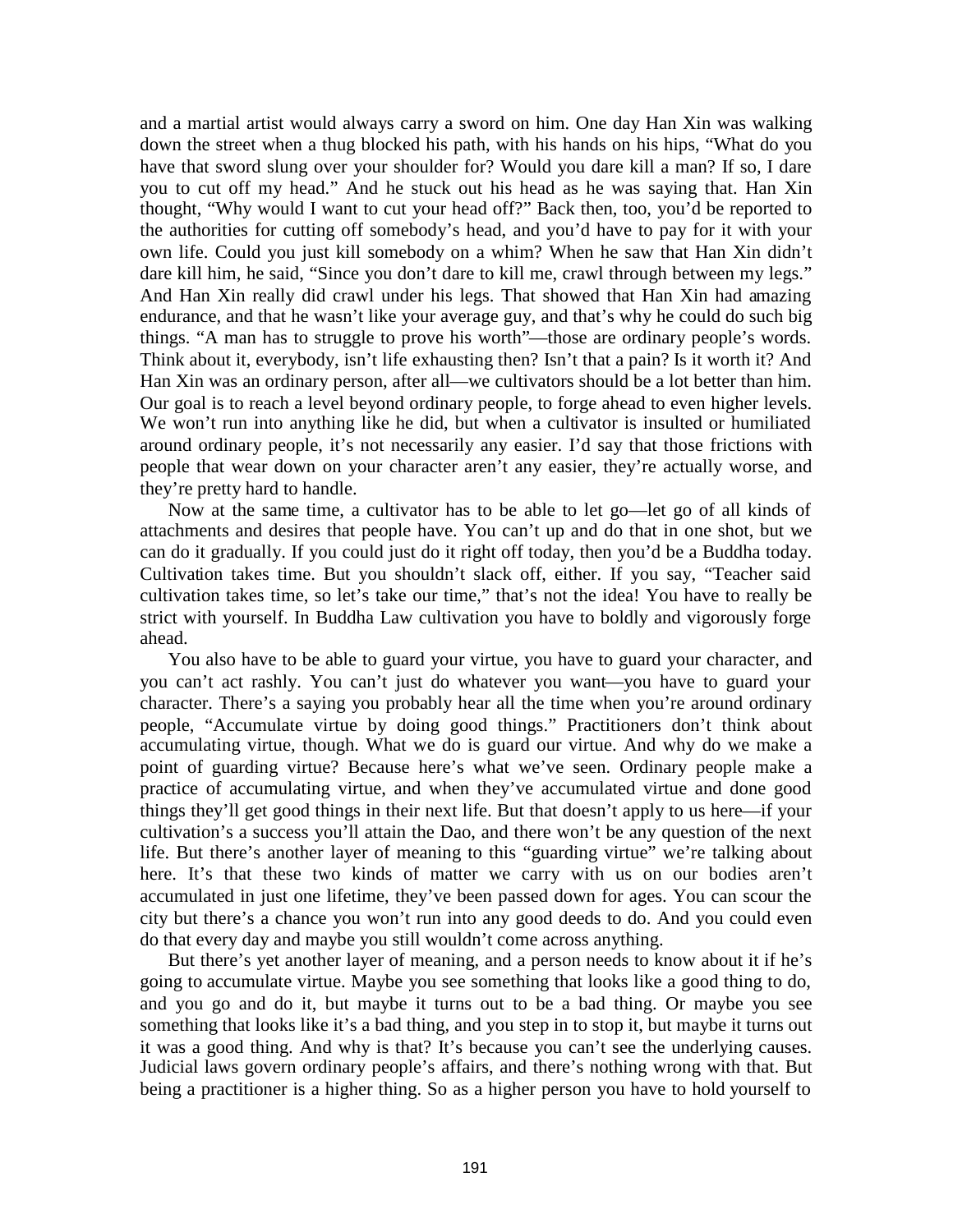higher laws and higher logic. You can't evaluate things with the reasoning of ordinary people or with ordinary laws. When you don't know the underlying causes of something you'll probably handle it wrong. That's why we talk about nonaction—you can't just do whatever you want. Some people say, "But I just want to make sure justice is served." Then I'd say great, we should all just enroll in police academy then? But we're not telling you to do nothing when you come across terrible things like murder and arson. I'm just explaining that when people are fighting with each other, and maybe one person even kicks the other, or one of them slugs the other one, maybe that guy owed the other person something, and now they're settling the debt. So if you step in they can't settle it, and they'll have to do it again the next time around. What this means, then, is that you'd probably do the wrong thing and lose virtue since you can't see the underlying causes.

It's fine for an ordinary person to do something about some ordinary people's thing. He sizes it up with the reasoning of ordinary people. But you, on the other hand, you have to use higher reasoning to size things up. And there's a problem with your character if you don't do anything when you see something awful like murder or arson. How could you then demonstrate that you're a good person? If you don't even do anything about things like murder and arson, then what *would* you do something about? But one thing is, these things don't have a lot to do with us cultivators, so chances are that wasn't planned for you, and chances are you won't be made to encounter them. When we talk about guarding virtue, it's to have you avoid doing bad things. Maybe you do that thing ever so slightly, but it could still be doing a bad thing, and then you'll lose virtue. And once you lose virtue, how are you going to raise your level? How will you achieve your final goal? So these kinds of questions are part of it. And also, your comprehension has to be good. If you've got a good base, maybe it'll make your comprehension good, and influences from your environment can play a role, too.

And we've said, too, that if every one of us cultivates inward, if every one of us examines his own character for causes, if when we don't do well we look inside ourselves for the cause, and we try to do better next time, and if we think about other people first any time we do something, then the world will change for the better, morals will go back up, people's civility will improve, and crime will go down. Maybe we won't even need policemen. There will be no need for things like neighborhood watch, and everyone will watch over himself, and they'll look inside their own minds to fix things. Wouldn't you say that'd be great? We know how laws and regulations are now getting more and more complete and tight over time. Then why do people still do bad things? Why don't they follow the law? It's because you can't police their minds, and when nobody is watching they'll still do bad things. But if everyone were to cultivate inward things would be totally different, and you wouldn't need to be a whistleblower all the time.

We can only teach the Law up to this level. You have to cultivate to get what's higher. The questions some people are asking are getting more and more specific. Now if I were to answer every question in your life, what'd be left for you to cultivate with! You have to cultivate for yourself, and you have to come to your own realizations. If I spelled everything out you wouldn't have anything left to cultivate with. But you don't have to worry, because the Great Law is now being spread, and you can base your actions on the Great Law.

\* \* \*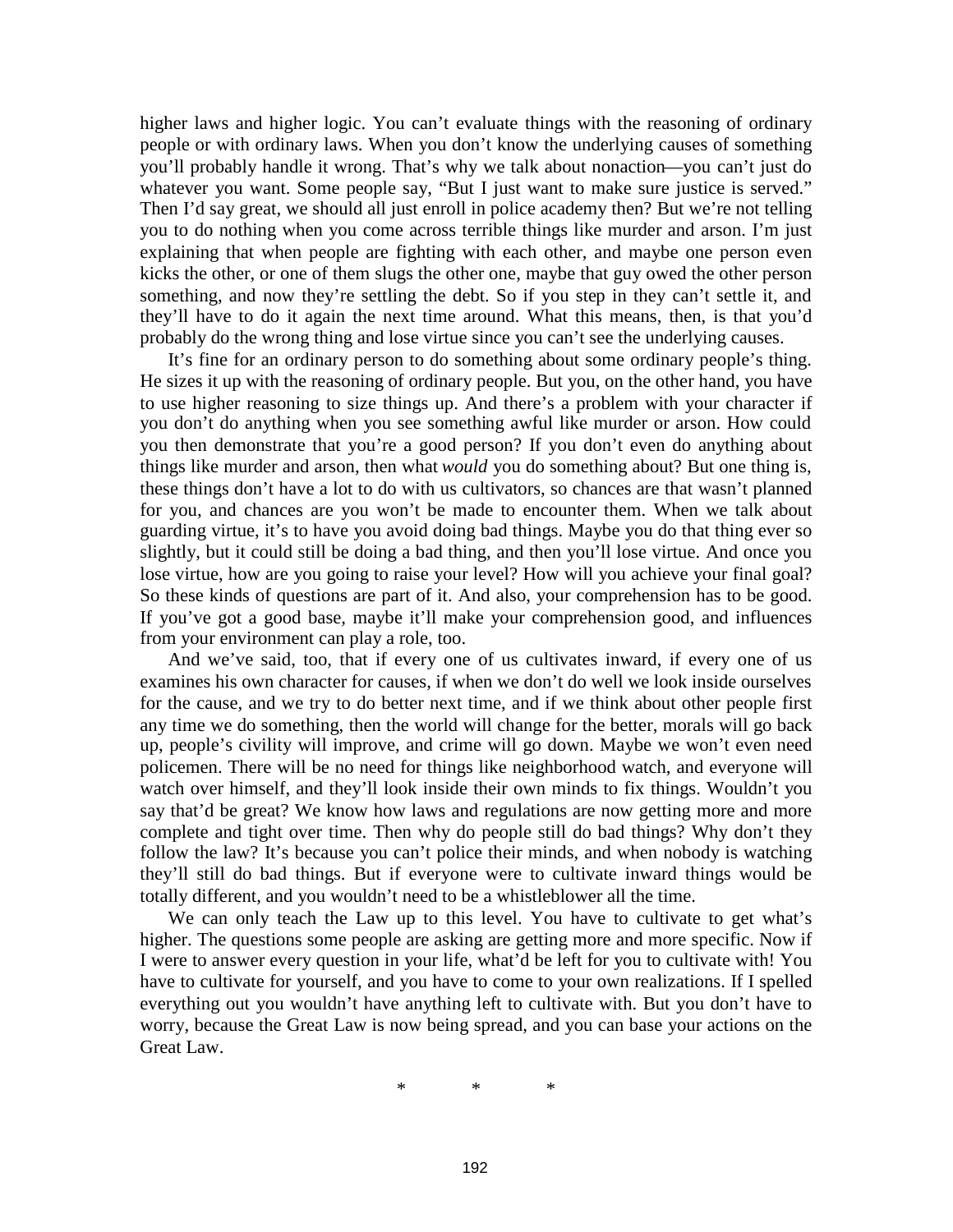I think the time for my transmitting the Law is pretty much coming to a close, so I want to leave you with the true things, and this way you'll have the Law to guide you from here on out as you cultivate. The whole time I've been transmitting the Law, I've made a point of being responsible to you and to society, and we've really been able to follow through on this. I won't comment on whether we've done it well or not—public opinion will tell. My wish was to spread the Great Law to the public and have more people benefit from it, and to make it possible for those people who truly want to cultivate to follow the Law and cultivate up to high levels. And while we've been spreading the Law, we've spelled out how to act like a good human being, and I hope that after you finish this class, at the very least you can be a good person even if you can't be somebody who cultivates by the Great Law, and that will benefit our world. Actually, now you know how to be a good person, and after this class you *can* be a good person.

There have been some things that haven't gone smoothly while I've been transmitting the Law, and big-time interference has come at us from all sides. But thanks to all the enthusiastic support from the organizers and community leaders, and also all the efforts of our staff members, our classes have gone pretty well.

All the things I've taught you during the classes are to guide you in cultivating to high levels, and nobody has ever taught these things before when they preached the Law. What we've taught is really clear-cut, and we've incorporated things that have been put forth by modern science and today's human-body sciences, and what's more, the level we've explained it at is quite high. We've done that mainly for you all, to help you truly obtain the Law in the time ahead, to cultivate up—that's my starting point. While we're transmitting the teachings and the exercises, a lot of folks feel that the Law is pretty good, but hard to put into action. But actually, I think that whether it's hard depends on the person. A really average, ordinary person doesn't want to cultivate, and he'll feel that cultivation is just way too hard, that it's unthinkable, and he'll think it's a waste of time. He's an ordinary person and he doesn't want to cultivate, so he'll think it's really hard. Lao-zi said, "When the highest type of men hear the Dao, with diligence they will practice it. When average men hear the Dao, it seems some is kept and some is lost. When the lowest type of men hear the Dao, they laugh at it heartily. If they didn't laugh at it, it wouldn't be the Dao." For a true cultivator, I'd say it's easy—it's not some impossible mission. And in fact, a lot of our veteran students here in the audience, and a lot of them who aren't here, have already cultivated to levels that are quite high. I didn't tell you this before because I was afraid you'd form attachments, that you'd be pleased with yourselves, and so on, and that would affect how your potency grows. For every one of you who makes up his mind to cultivate, you will be able to endure things, and when your personal welfare is on the line, you will be able to let go of your attachments, and you will be able to take those things lightly. As long as you can do that it's not hard, in fact. Now those people who say it's hard, it turns out, they just can't let go of those things. Doing the exercises isn't hard in its own right, and there's nothing hard about raising your level in and of itself. They only say it's hard because they can't let go of their human thoughts. The reason is, it's hard to let those things go when your personal welfare is on the line—that benefit is right there, in front of you, how can you let it go? When they think it's hard, we should know that that's the reason why it's hard. When we get into conflicts with people, if you can't swallow that anger, or you aren't able to